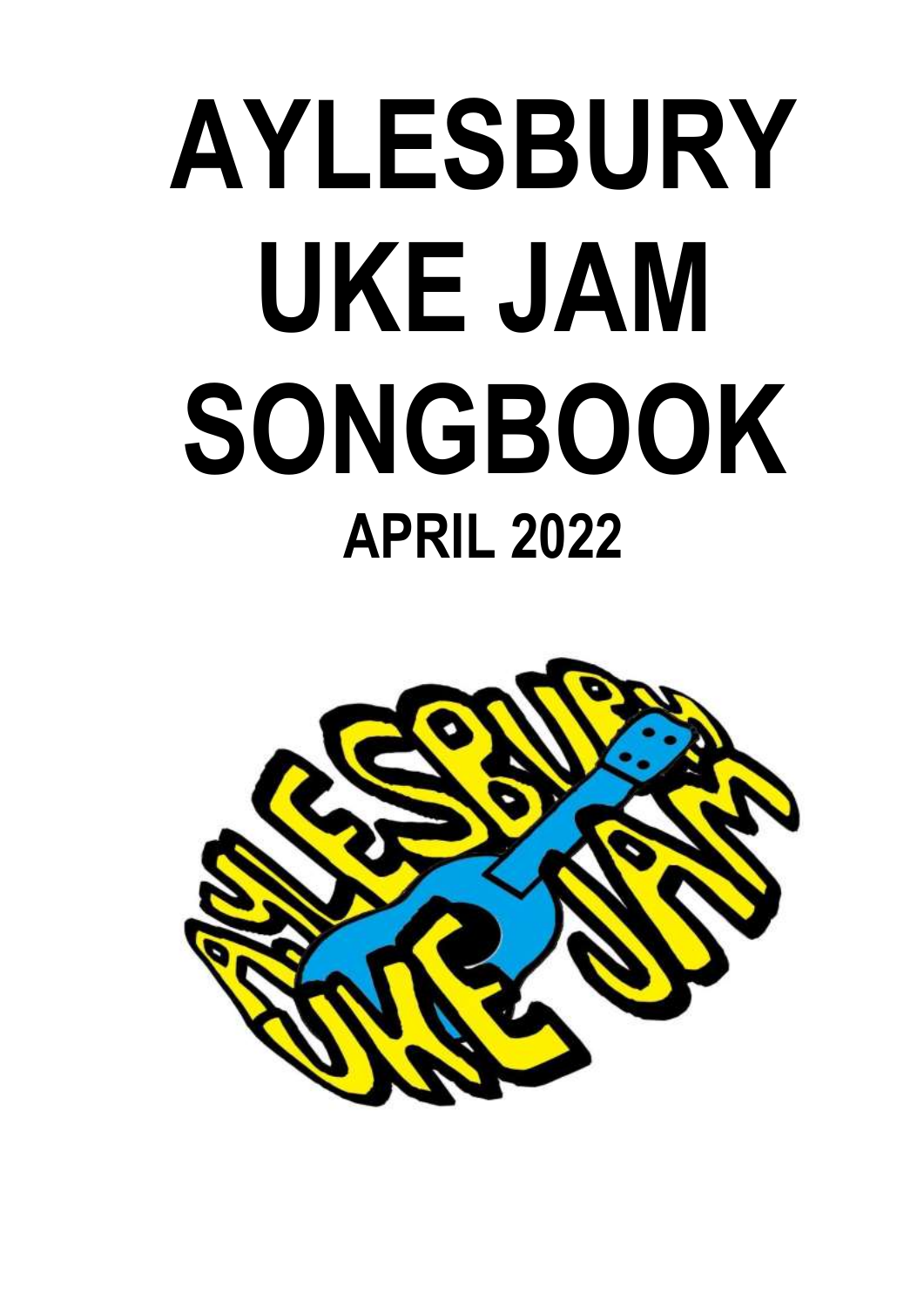#### <span id="page-1-0"></span>**CONTENTS**

[500 MILES](#page-2-0) [ACE OF SPADES](#page-3-0) [AIN'T NO CURE FOR LOVE](#page-4-0) [ALL I HAVE TO DO IS DREAM](#page-5-0) [ALL MY LOVING](#page-6-0) **[ALRIGHT](#page-7-0)** [ALWAYS LOOK ON THE BRIGHT SIDE](#page-8-0) [ANARCHY IN THE UKE](#page-8-1) [ANNIE'S SONG](#page-10-0) [ANOTHER BRICK IN THE WALL](#page-11-0) [ANOTHER GIRL ANOTHER PLANET](#page-12-0) [BAD MOON RISING](#page-13-0) [BLACK MAGIC WOMAN](#page-14-0) [BLUE MONDAY](#page-15-0) [BLUE SUEDE SHOES](#page-16-0) [BOHEMIAN LIKE YOU](#page-17-0) [BROWN EYED GIRL](#page-18-0) [BUDAPEST](#page-19-0) [BYE BYE LOVE](#page-20-0) [CAN'T TAKE MY EYES OFF](#page-21-0) YOU **[CARS](#page-22-0)** [CHATTANOOGA CHOO CHOO](#page-23-0) [COUNTRY ROADS](#page-24-0) **[CRAZY](#page-25-0) [CREEP](#page-26-0)** [CROCODILE ROCK](#page-27-0) [CUPID](#page-28-0) [DA DOO RON RON](#page-29-0) [DANCE AWAY](#page-30-0) [DANCE ME TO THE END OF LOVE](#page-31-0) [DANCE THE NIGHT AWAY](#page-32-0) [DANCING IN THE DARK](#page-33-0) [DANNY BOY](#page-34-0) [DAYDREAM](#page-35-0) [DAYDREAM BELIEVER](#page-36-0) [DEDICATED FOLLOWER OF FASHION](#page-37-0) [DELILAH](#page-38-0) [DON'T LOOK BACK IN ANGER](#page-39-0) [DON'T WORRY BE HAPPY](#page-40-0) [DON'T YOU WANT ME](#page-41-0) [DO WAH DIDDY](#page-42-0) [DOWNTOWN](#page-43-0) [DRIFT AWAY](#page-44-0) [DRUNKEN SAILOR](#page-44-1) [EIGHT DAYS A WEEK](#page-46-0) [EL CONDOR PASA](#page-47-0) [ENGLISHMAN IN NEW YORK](#page-48-0) [EVER FALLEN IN LOVE](#page-49-0) [FAITH](#page-50-0) [FEELING GROOVY](#page-51-0) [FIRE AND RAIN](#page-52-0) [FIVE FOOT TWO, EYES OF BLUE](#page-53-0) [FOLSOM PRISON BLUES](#page-54-0) [FRIDAY I'M IN LOVE](#page-55-0) **[GIRL](#page-56-0)** [GIRLS JUST WANNA HAVE FUN](#page-57-0) [HALF THE WORLD AWAY](#page-58-0) [HALLELUJAH](#page-59-0) [HAPPY BIRTHDAY](#page-60-0) [HAPPY TALK](#page-61-0) [HAPPY TOGETHER](#page-62-0) [HEART OF GLASS](#page-63-0)

[HELLO MARY LOU](#page-64-0) **[HEROES](#page-65-0) [HONKY TONK WOMEN](#page-66-0)** [HOTEL CALIFORNIA](#page-67-0) [HOUSE OF THE RISING SUN](#page-67-1) [I GOT YOU BABE](#page-69-0) [I'LL NEVER FIND ANOTHER YOU](#page-70-0) [IN MY LIFE](#page-70-1) [ISLANDS IN THE STREAM](#page-72-0) [IS THIS THE WAY TO AMARILLO?](#page-73-0) [IT MUST BE LOVE](#page-74-0) **[IT'S ALL OVER NOW](#page-75-0)** [I WANNA BE LIKE YOU](#page-76-0) [I WILL SURVIVE](#page-77-0) [JOHNNY B.GOODE](#page-78-0) [JOLENE](#page-79-0) [JUMPING JACK FLASH](#page-79-1) [KARMA CHAMELEON](#page-81-0) [KING OF THE ROAD](#page-82-0) [KISS](#page-83-0) [KNOCKING ON HEAVEN'S DOOR](#page-84-0) [LET IT BE](#page-85-0) [THE LOCOMOTION](#page-86-0) [THE LOVECATS](#page-87-0) [LOVE ME DO](#page-88-0) [LYING EYES](#page-89-0) [MADNESS / ENJOY YOURSELF](#page-90-0) [MAD WORLD](#page-91-0) [MAKE ME SMILE](#page-92-0) [MAKE YOU FEEL MY LOVE](#page-93-0) [MAMMA MIA](#page-94-0) [ME AND BOBBY MCGEE](#page-95-0) [ME AND JULIO](#page-96-0) [MESSAGE TO YOU RUDY](#page-97-0) [THE MODEL](#page-98-0) [MONKEY MAN](#page-99-0) [MY BOY LOLLIPOP](#page-100-0) [THE NIGHT HAS A THOUSAND EYES](#page-101-0) [NIGHT THEY DROVE OLD DIXIE DOWN](#page-102-0) [NO MORE HEROES](#page-103-0) [NO WOMAN NO CRY](#page-104-0) [OCTOPUS'S GARDEN](#page-105-0) [THE ONE I LOVE](#page-106-0) [ONE STEP BEYOND](#page-107-0) [PAINT IT BLACK](#page-108-0) [PROUD MARY](#page-109-0) [RED RED WINE](#page-110-0) [RETURN TO SENDER](#page-111-0) [RHYTHM OF THE RAIN](#page-112-0) [RING OF FIRE](#page-113-0) [RIPTIDE](#page-114-0) [ROCK AROUND THE CLOCK](#page-115-0) [ROCKIN' ALL OVER THE WORL](#page-116-0)D [SAVE YOUR KISSES](#page-117-0) [SET FIRE TO THE RAIN](#page-118-0) [SILVER MACHINE](#page-119-0) [SIT DOWN](#page-120-0) [SLOOP JOHN B](#page-121-0) [SMELLS LIKE TEEN SPIRIT](#page-122-0) [SO LONG MARIANNE](#page-123-0) [SOMEBODY THAT I USED TO KNOW](#page-124-0) [SOMEWHERE ONLY WE KNOW](#page-125-0) [SOMEWHERE OVER THE RAINBOW](#page-126-0) **[SORROW](#page-127-0)** [STAND BY ME](#page-128-0)

[STAY WITH ME](#page-129-0) [STRAY CAT STRUT](#page-130-0) **[SUMMERTIME](#page-131-0)** [SUNNY AFTERNOON](#page-132-0) [TAKE IT EASY](#page-133-0) [TEDDY BEAR](#page-134-0) [TEENAGE KICKS](#page-135-0) [TEENAGER IN LOVE](#page-136-0) [TENNESSEE WALTZ](#page-137-0) [THAT'S ENTERTAINMENT](#page-138-0) [THERE AIN'T NO PLEASING YOU](#page-139-0) THESE BOOTS ARE MADE ... [THREE STEPS TO HEAVEN](#page-141-0) [VALERIE ETC](#page-142-0) **[VENUS](#page-144-0)** [VIVA LA VIDA](#page-145-0) [WAGON WHEEL](#page-146-0) [WAKE ME UP BEFORE YOU GO GO](#page-147-0) [WALK OF LIFE](#page-148-0) [WE'LL MEET AGAIN](#page-149-0) [WHERE DID OUR LOVE GO](#page-150-0) [WHISKEY IN THE JAR](#page-151-0) [A WHITER SHADE OF PALE](#page-152-0) [WHOLE LOTTA LOVE](#page-153-0) **[THE WILD ROVER](#page-154-0)** [WILD WORLD](#page-155-0) [WISH YOU WERE HERE](#page-156-0) [WITH A LITTLE HELP](#page-157-0) [WONDERFUL TONIGHT](#page-157-1) [THE WONDER OF YOU](#page-159-0) **[WONDERWALL](#page-160-0) [YMCA](#page-161-0)** [YOU AIN'T GOING NOWHERE](#page-162-0) [YOU NEVER CAN TELL](#page-163-0) [YOU'RE STILL THE ONE](#page-164-0) [YOU'RE THE ONE THAT I WANT](#page-165-0) [YOU SPIN ME ROUND](#page-166-0) [CHORD CHART](#page-167-0)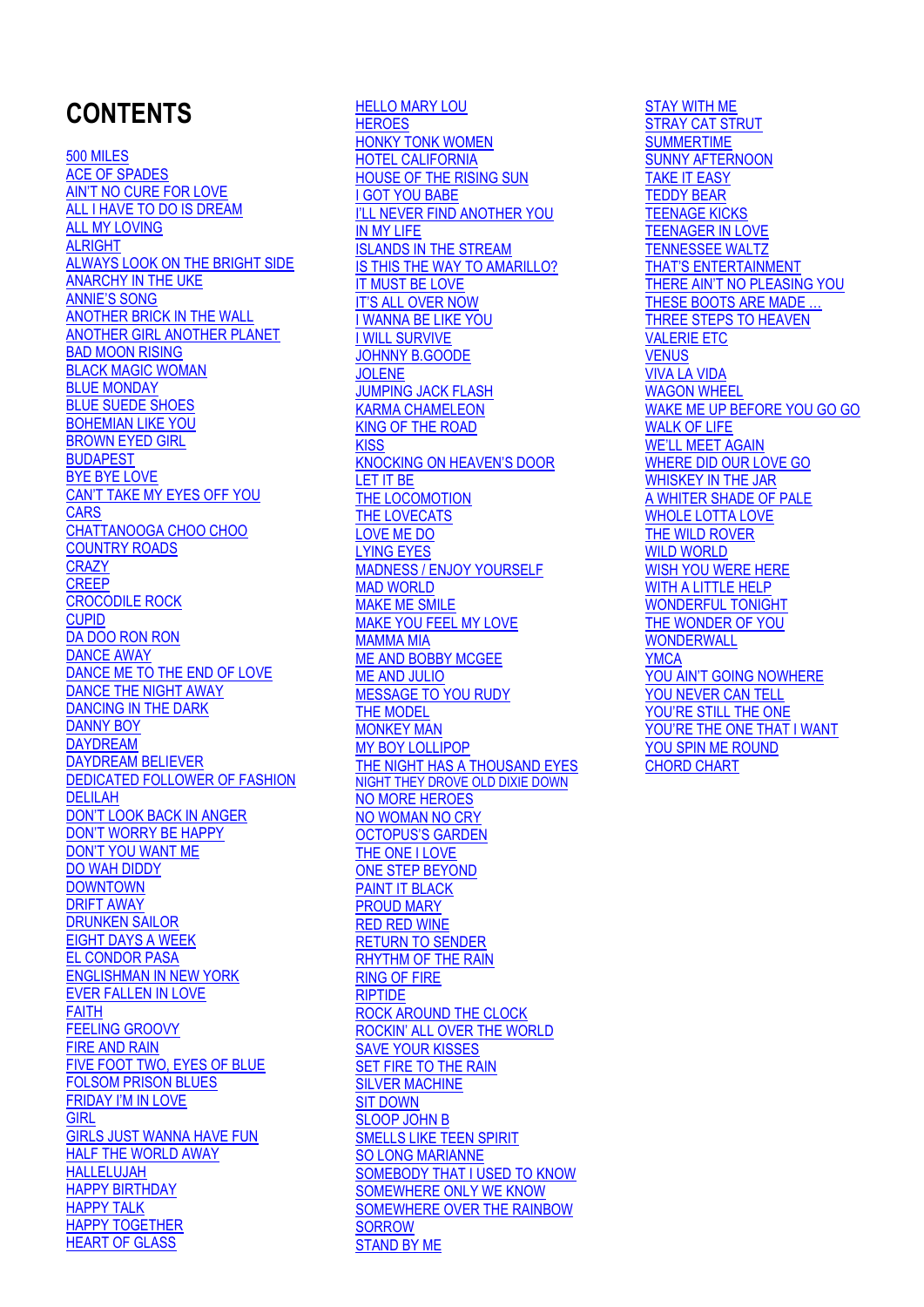# <span id="page-2-0"></span>**500 MILES**



#### **INTRO: [C]** (chunked)

**[C]** When I wake up, Yeah, I know I'm gonna be, I'm gonna **[F]** be the man who **[G]** wakes up next to **[C]** you. **[C]** When I go out, Yeah, I know I'm gonna be, I'm gonna **[F]** be the man who **[G]** goes along with **[C]** you.

**[C]** If I get drunk, well I know I'm gonna be, I'm gonna **[F]** be the man who **[G]** gets drunk next to **[C]** you. **[C]** And if I haver, yeah, I know I'm gonna be, I'm gonna **[F]** be the man who's **[G]** havering to **[C]** you.

#### **CHORUS:**

**[C] But I would walk five hundred miles, and [F] I would walk five [G] hundred more, Just to [C] be the man who walked a thousand [F] miles to fall down [G] at your door.** 

**[C]** When I'm working, yeah, I know I'm gonna be, I'm gonna **[F]** be the man who's **[G]** working hard for **[C]** you. **[C]** And when the money, comes in for the work I do I'll pass **[F]** almost every **[G]** penny on to **[C]** you.

**[C]** When I come home, oh I know I'm gonna be,

I'm gonna **[F]** be the man who **[G]** comes back home to **[C]** you.

**[C]** And if I grow old, well, I know I'm gonna be,

I'm gonna **[F]** be the man who's **[G]** growing old with **[C]** you.

#### **CHORUS**

**[C] Ta la la ta (ta la la ta), ta la la ta (ta la la ta),la la la [F] ta, la la la la la [G] ta,la la la [C] la la [2x]** 

#### **[C] [C]**

**[C]** When I'm lonely, well, I know I'm gonna be,

I'm gonna **[F]** be the man who's **[G]** lonely without **[C]** you.

**[C]** And when I'm dreaming, well, I know I'm gonna dream,

I'm gonna **[F]** dream about the **[G]** time when I'm with **[C]** you.

**[C]** When I go out (when I go out), well I know I'm gonna be,

I'm gonna **[F]** be the man who **[G]** goes along with **[C]** you.

**[C]** And when I come home (when I come home), well I know I'm gonna be,

I'm gonna **[F]** be the man who **[G]** comes back home to **[C]** you.

I'm gonna [**Dm**] be the man who's **[G]** coming home to **[C]** you.

#### **CHORUS**

**[C] Ta la la ta (ta la la ta), ta la la ta (ta la la ta),la la la [F] ta, la la la la la [G] ta,la la la [C] la la [4x]**

**CHORUS - slow to…. [C]**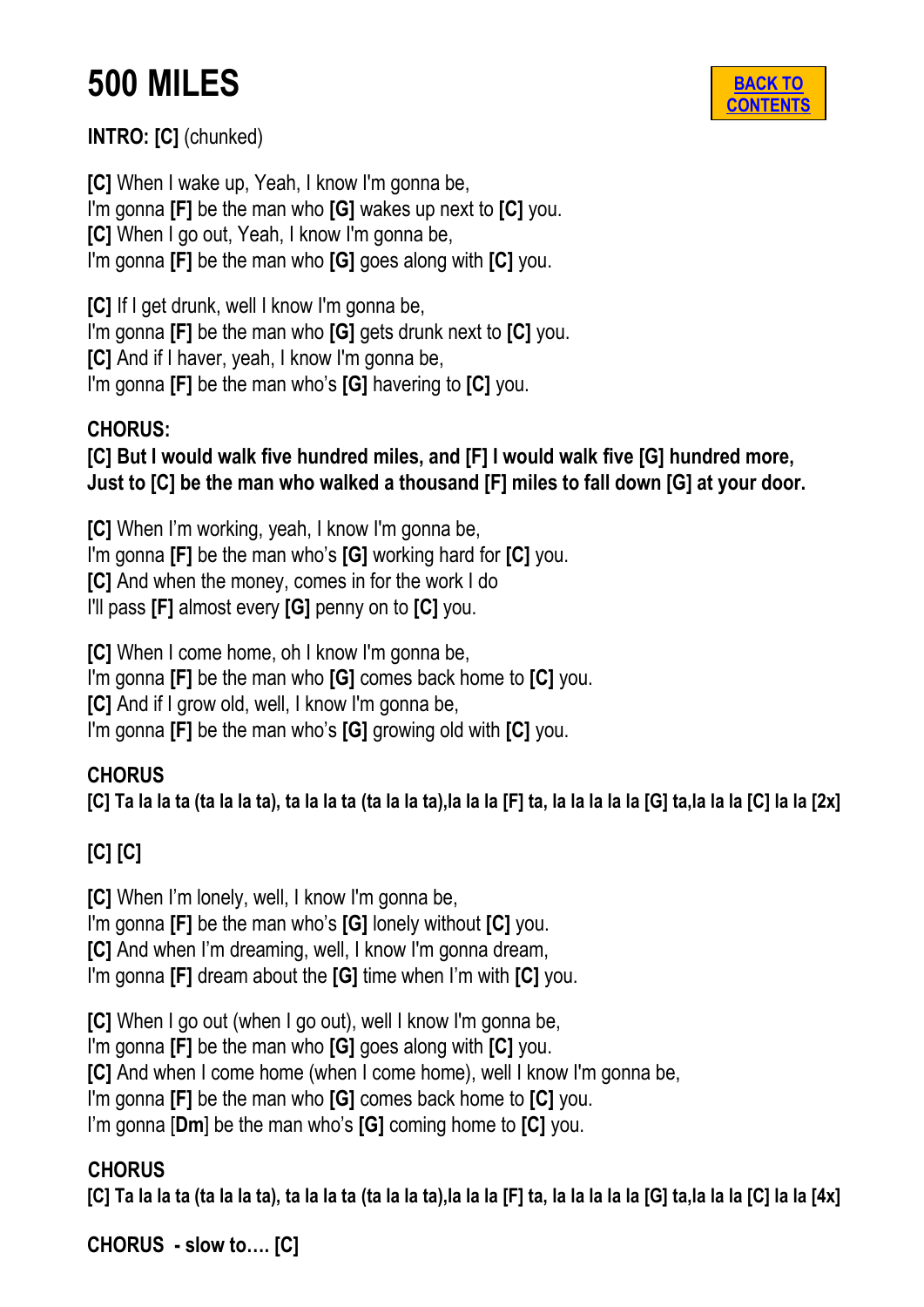# <span id="page-3-0"></span>**ACE OF SPADES**

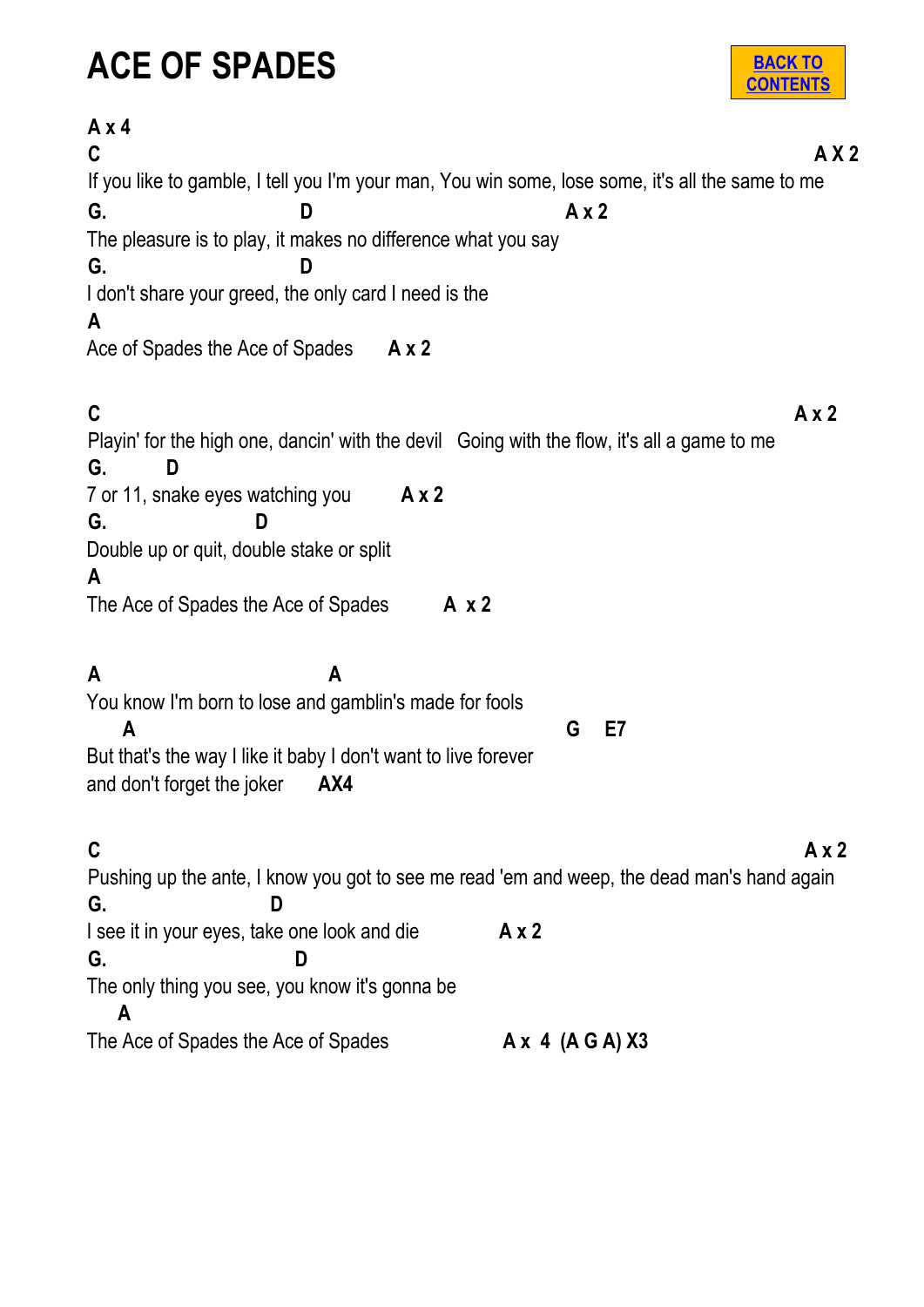# <span id="page-4-0"></span>**AIN'T NO CURE FOR LOVE**



I [**C**] loved you for a [**C7**] long long time, I [**F**] know this love is real It don't [**C**] matter how it all went wrong, That don't [**G**] change the way I [**G7**] feel And I [**C**] can't believe that [**E7**] time's gonna heal This [**Am**] wound I'm speaking [**F**] of There [**C**] ain't no cure there [**G**] ain't no cure There [**F**] ain't no cure for [**C**] love

I'm [**C**] aching for you [**C7**] baby I [**F**] can't pretend I'm not I [**C**] need to see you naked in your [**G**] body and your [**G7**] thought I've [**C**] got you like a [**E7**] habit and I'll [**Am**] never get e- [**F**] nough There [**C**] ain't no cure there [**G**] ain't no cure There [**F**] ain't no cure for [**C**] love

There ain't no [**Am**] cure for [**C**] love, there ain't no [**Am**] cure for [**C**] love All the rocket ships are [**F**] climbing through the sky Holy books are open wide doctor's [**G**] working day and night But they'll never ever find that [**Am**] cure for [**C**] love There ain't no [**F**] drink no drug There's [**D7**] nothing pure enough to be a [**G**] cure for [**G7**] love

[**C**] I see you in the [**C7**] subway and I [**F**] see you on the bus I [**C**] see you lying down with me and I [**G**] see you waking up I [**C**] see your hand I [**E7**] see your hair Your [**Am**] bracelets and your [**F**] brush And I [**C**] call to you I [**E7**] call to you but I [**Am**] don't call soft e- [**F**]nough There [**C**] ain't no cure there [**G**] ain't no cure There [**F**] ain't no cure for [**C**] love

I [**C**] walked into this [**C7**] empty church I had [**F**] no place else to go When the [**C**] sweetest voice I ever heard [**G**] whispered to my [**G7**] soul I don't [**C**] need to be for- [**E7**] given for [**Am**] loving you so [**F**] much It's [**C**] written in the [**E7**] scriptures it's [**Am**] written there in [**F**] blood I [**C**] even heard the [**E7**] angels de- [**Am**] clare it from a- [**F**] bove There [**C**] ain't no cure there [**G**] ain't no cure There [**F**] ain't no cure for [**C**] love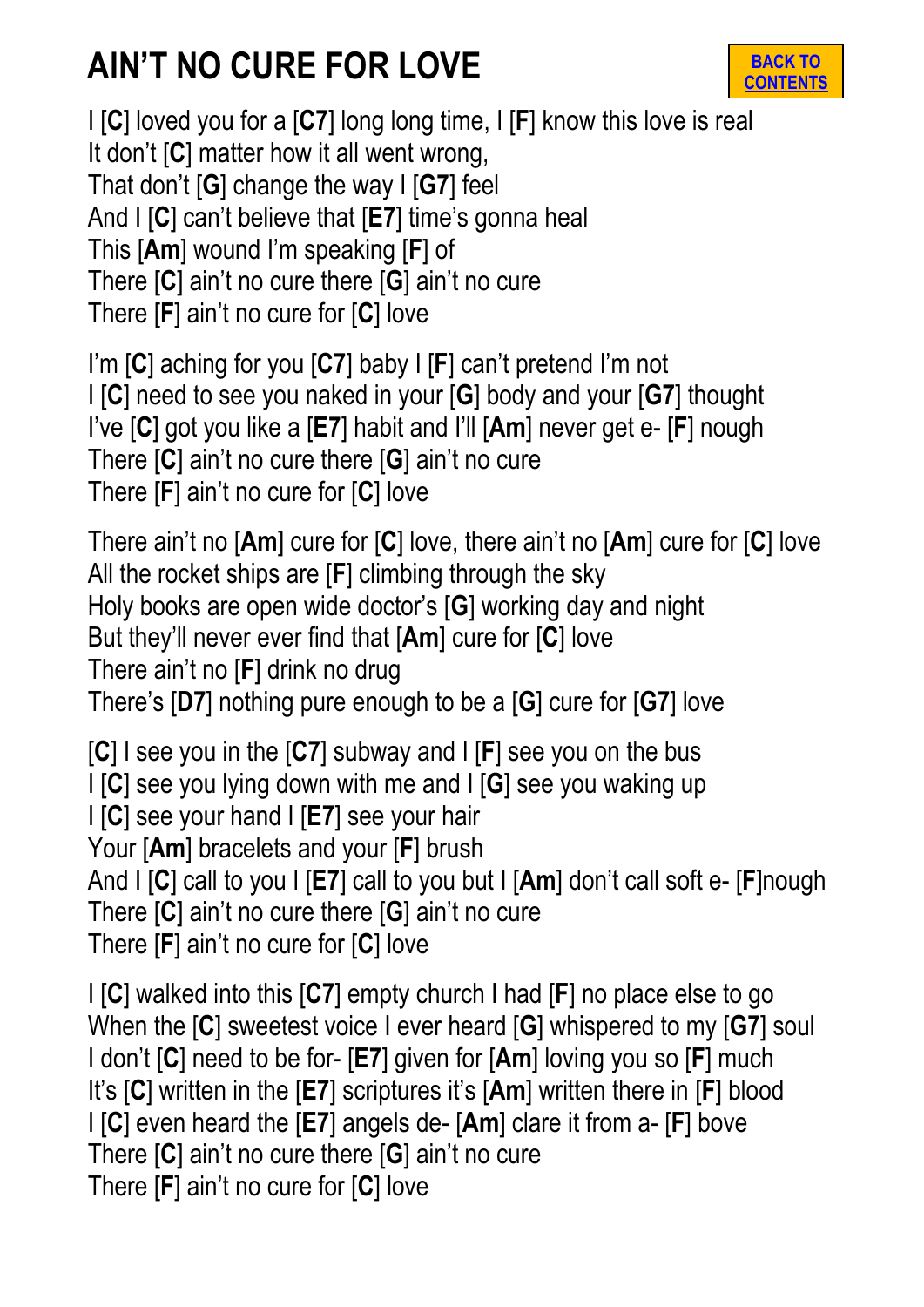## <span id="page-5-0"></span>**ALL I HAVE TO DO IS DREAM**



[**C**] Drea ….. [**Am**] eam, [**F**] dream, dream, [**G**] dream (**x2**)

When [**C**] I want [**Am**] you [**F**] in my [**G**] arms When [**C**] I want [**Am**] you [**F**] and all your [**G**] charms When[**C**]ever I [**Am**] want you, [**F**] all I have to [**G**] do is [**C**] Drea ….. [**Am**] eam, [**F**] dream, dream, [**G**] dream

When [**C**] I feel [**Am**] blue [**F**] in the [**G**] night And [**C**] I need [**Am**] you [**F**] to hold me [**G**] tight When[**C**]ever I [**Am**] want you, [**F**] all I have to [**G**] do is [**C**] Drea ….. [**F**] ea ….. [**C**] eam [**C7**]

[**F**] I can make you mine, [**Em**] taste your lips of wine [**Dm**] Anytime [**G**] night or [**C**] day [**C7**] [**F**] Only trouble is, [**Em**] gee whiz I'm [**D7**] dreaming my life [**G**] away

I [**C**] need you [**Am**] so [**F**] that I could [**G**] die I [**C**] love you [**Am**] so [**F**] and that is [**G**] why When[**C**]ever I [**Am**] want you, [**F**] all I have to [**G**] do is [**C**] Drea ….. [**Am**] eam, [**F**] dream, dream, [**G**] dream [**C**] Drea ….. [**F**] ea ….. [**C**] eam [**C7**]

[**F**] I can make you mine, [**Em**] taste your lips of wine [**Dm**] Anytime [**G**] night or [**C**] day [**C7**] [**F**] Only trouble is, [**Em**] gee whiz I'm [**D7**] dreaming my life [**G**] away

I [**C**] need you [**Am**] so [**F**] that I could [**G**] die I [**C**] love you [**Am**] so [**F**] and that is [**G**] why When[**C**]ever I [**Am**] want you, [**F**] all I have to [**G**] do is [**C**] Drea ….. [**Am**] eam, [**F**] dream, dream, [**G**] dream (x3) [**C**] Drea ….. [**F**] ea ….. [**C**] eam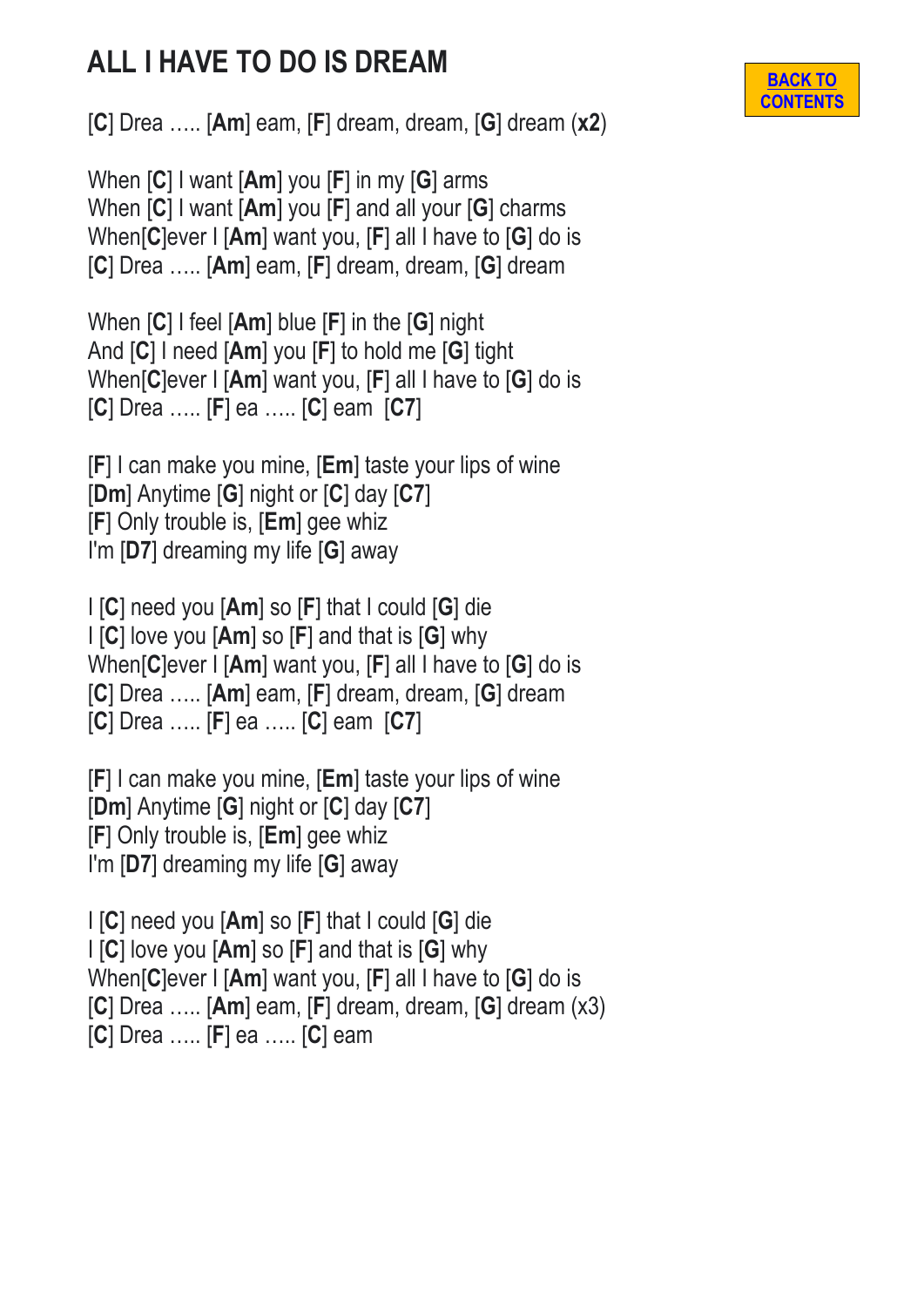# <span id="page-6-0"></span>**ALL MY LOVING**



Close your [**Dm**] eyes and I'll [**G**] kiss you, to[**C**]morrow I'll [**Am**] miss you Re[**F**]member I'll [**Dm**] always be [**Bb**] true [**G7**] And then [**Dm**] while I'm [**G**] away, I'll write [**C**] home every [**Am**] day And I'll [**F**] send all my [**G**] loving to [**C**] you

I'll pre[**Dm**]tend that I'm [**G**] kissing the [**C**] lips I am [**Am**] missing And [**F**] hope that my [**Dm**] dreams will come [**Bb**] true [**G7**] And then [**Dm**] while I'm [**G**] away I'll write [**C**] home every [**Am**] day And I'll [**F**] send all my [**G**] loving to [**C**] you

All my [**Am**] loving [**C+**] I will send to [**C**] you All my [**Am**] loving [**C+**] darling I'll be [**C**] true

Close your [**Dm**] eyes and I'll [**G**] kiss you, to[**C**]morrow I'll [**Am**] miss you Re[**F**]member I'll [**Dm**] always be [**Bb**] true [**G7**] And then [**Dm**] while I'm [**G**] away, I'll write [**C**] home every [**Am**] day And I'll [**F**] send all my [**G**] loving to [**C**] you

All my [**Am**] loving [**C+**] I will send to [**C**] you All my [**Am**] loving [**C+**] darling I'll be [**C**] true

All my [**Am**] loving, all my [**C**] loving, all my [**Am**] loving, I will send to [**C**] you

```
( C+ : 1003 )
```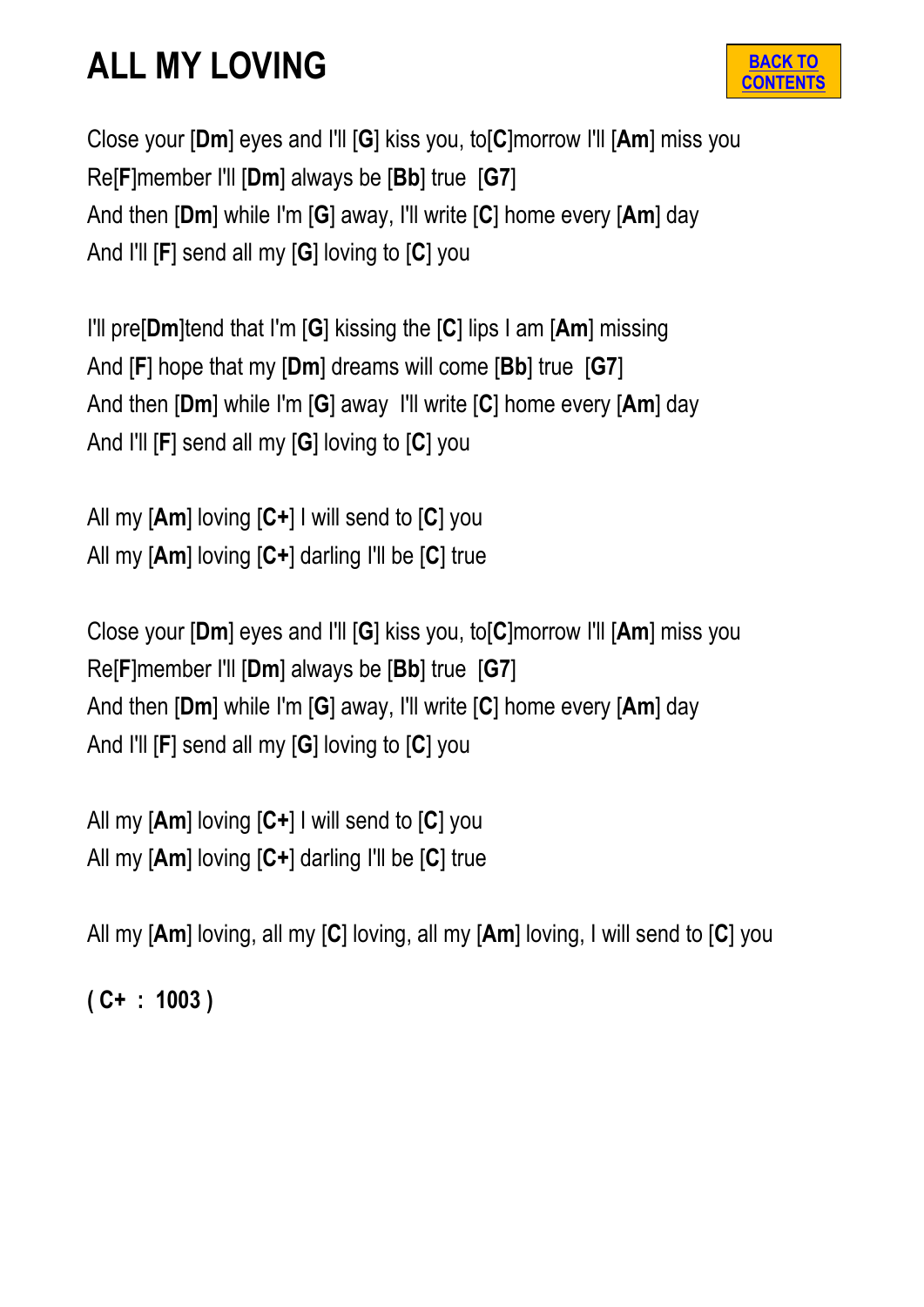# <span id="page-7-0"></span>**ALRIGHT**

### **VERSE**

We are **[D]** young, we run green, keep our teeth, nice and clean, See our **[Em]** friends, see the sights, feel al**[D]**right.

We wake **[D]** up, we go out, smoke a fag, put it out, See our **[Em]** friends, see the sights, feel al**[D]**right.

### **CHORUS**

[**F#m]** Are we like you? I [**F]** can't be sure, Of the [**Em]** scene, as she turns, we are [**A]** strange in our worlds.

But we are **[D]** young, we get by, can't go mad, ain't got time, Sleep a**[Em]**round, if we like, but we're al**[D]**right.

Got some **[D]** cash, bought some wheels, took it out, 'cross the fields, Lost con[**Em]**trol, hit a wall, but we're al**[D]**right.

#### **CHORUS**

[**F#m]** Are we like you? I [**F]** can't be sure,

Of the [**Em]** scene, as she turns, we are [**A]** strange in our worlds.

But we are **[D]** young, we run green, keep our teeth, nice and clean, See our **[Em]** friends, see the sights, feel al**[D]**right.

### **INSTRUMENTAL VERSE X2**

### **CHORUS**

[**F#m]** Are we like you? I [**F]** can't be sure, Of the [**Em]** scene, as she turns, we are [**A]** strange in our worlds.

But we are **[D]** young, we run green, keep our teeth, nice and clean, See our **[Em]** friends, see the sights, feel al**[D]**right.

**Em = 0432 F#m = 2120**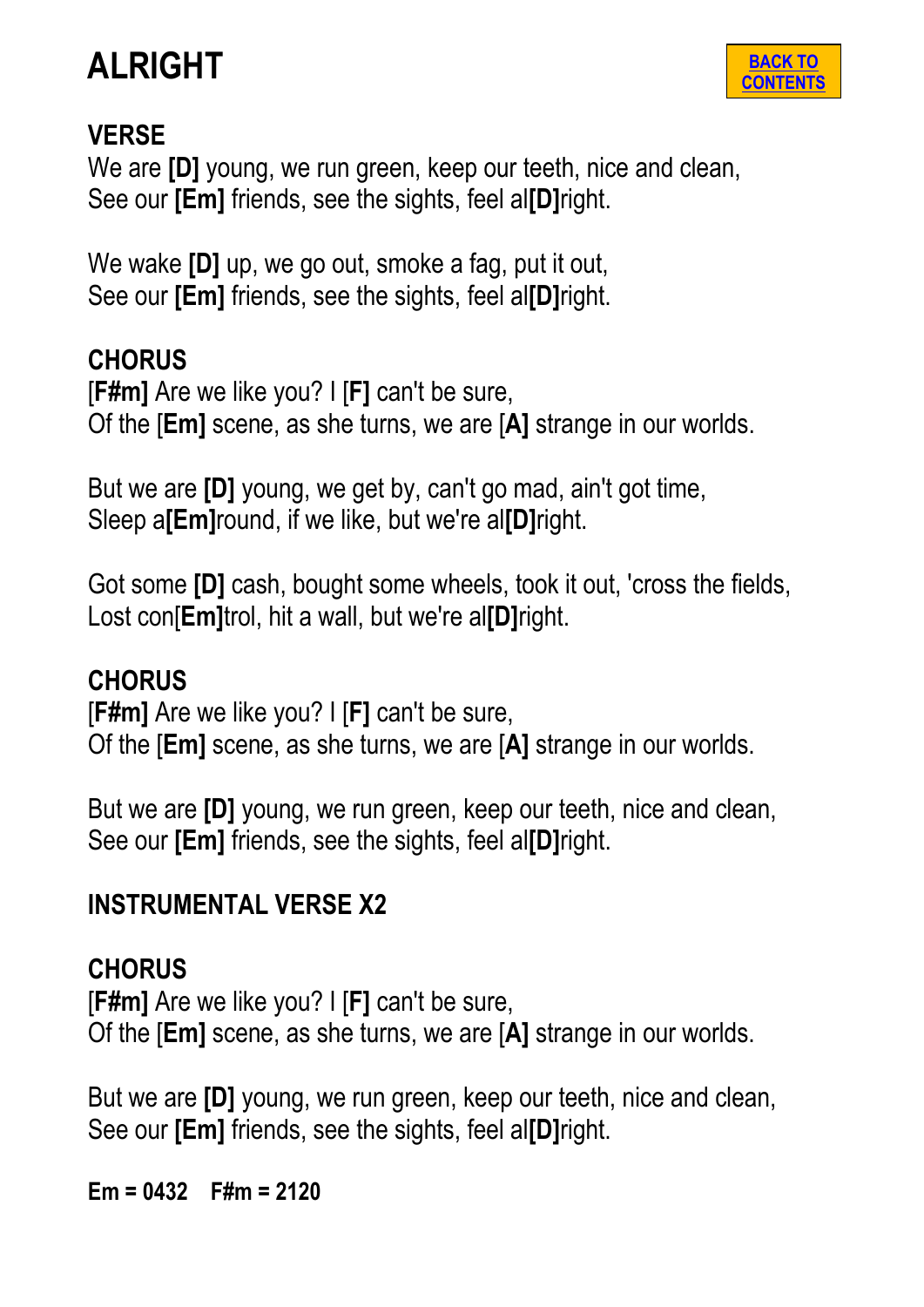# <span id="page-8-0"></span>**ALWAYS LOOK ON THE BRIGHT SIDE OF LIFE**



Some [**Am**] things in life are [**D7**] bad they can [**G**] really make you [**Em**] mad [**Am**] Other things just [**D7**] make you swear and [**G**] curse [**Em**] When you're [**Am**] chewing on life's [**D7**] gristle, don't [**G**] grumble - give a [**E7**] whistle And [**A7**] this'll help things turn out for the [**D**] best.

#### **CHORUS:**

And [**G**] always [**Em**] look at the [**Am**] bright [**D7**] side of [**G**] life [**Em**] [**Am**] [**D7**] [**G**] Always [**Em**] look at the [**Am**] bright [**D7**] side of [**G**] life [**Em**] [**Am**] [**D7**]

If [**Am**] life seems jolly [**D7**] rotten there's [**G**] something you've for- [**Em**] gotten And [**Am**] that's to laugh and [**D7**] smile and dance and [**G**] sing [**Em**] When you are [**Am**] feeling in the [**D7**] dumps [**G**] don't be silly [**E7**] chumps Just [**A7**] purse your lips and whistle that's the [**D**] thing.

#### **CHORUS**

For [**Am**] life is quite [**D7**] absurd and [**G**] death's the final [**Em**] word You must [**Am**] always face the [**D7**] curtain with a [**G**] bow [**Em**] For-[**Am**] get about your [**D7**] sin, give the [**G**] audience a [**E7**] grin En-[**A7**] joy it's your last chance any[**D**] how

So [**G**] always [**Em**] look on the [**Am**] bright [**D7**] side of [**G**] death [**Em**] [**Am**] [**D7**] [**G**] Just be- [**Em**] fore you [**Am**] draw your [**D7**] terminal [**G**] breath [**Em**] [**Am**] [**D7**]

[**Am**] Life's a piece of [**D7**] shit [**G**] when you look at [**Em**] it [**Am**] Life's a laugh and [**D7**] death's a joke - it's [**G**] true [**Em**] [**Am**] you see it's all a [**D7**] show, keep them [**G**] laughing as you [**E7**] go Just re- [**A7**] member that the last laugh is on [**D7**] you.

### <span id="page-8-1"></span>**CHORUS**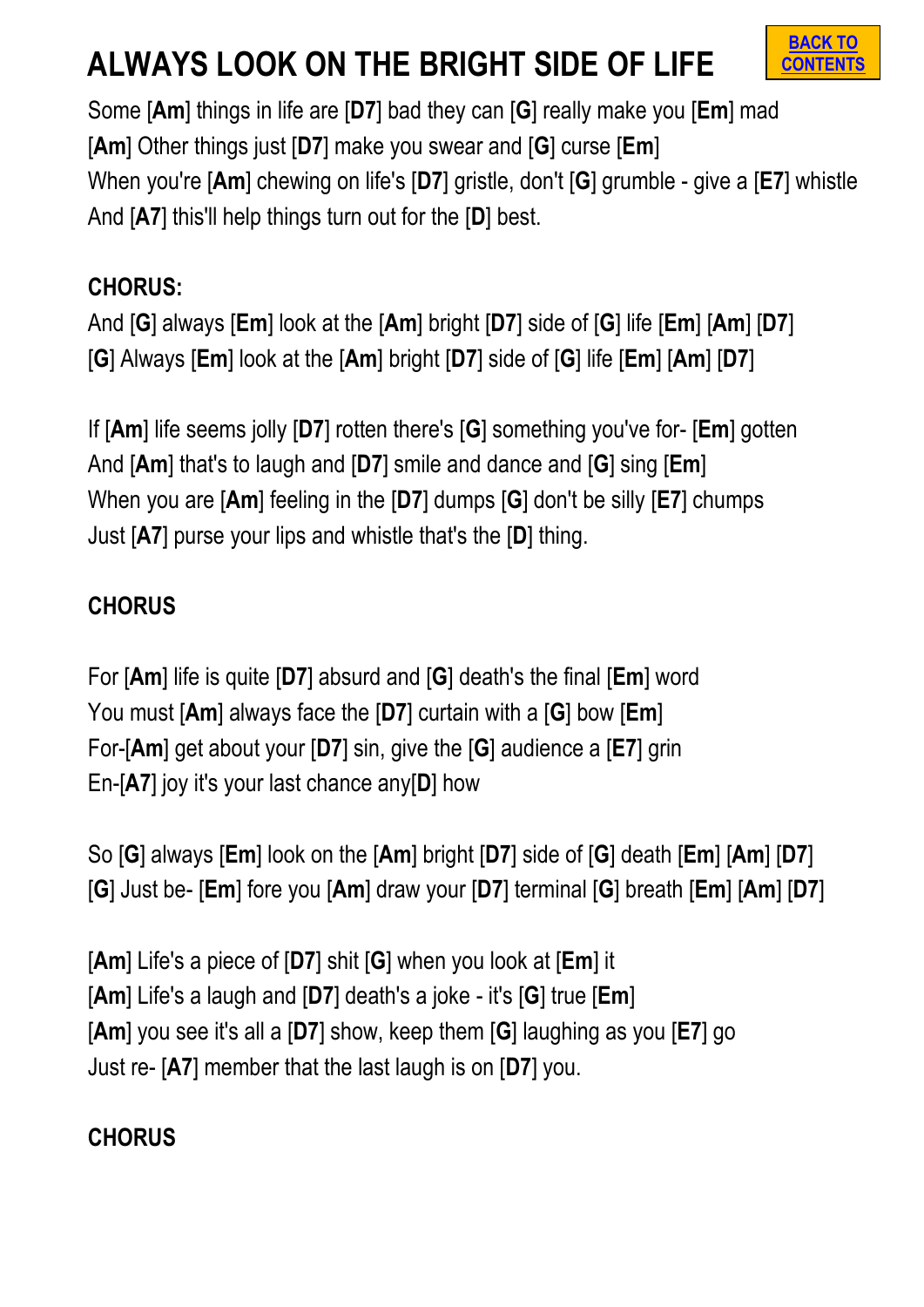# **ANARCHY IN THE UKE**



**[C]** I am an anti **[F]** christ, **[G]**

**[C]** I am an anar **[F]** chist, **[G]**

**[C]** Don't know what I want, but I know how to **[F]** get **[G]** it.

I **[C]** wanna destroy the passers-by,

'Cos **[G]** I wanna **[F]** be anar**[C]**chy. No dog's body!

**[C]** Anarchy for the U **[F]** K **[G]**

**[C]** It's coming some time and may **[F]** be, **[G]** 

**[C]** I give a wrong time stop a traffic **[F]** line. **[G]**

**[C]** Your future dream is a shopping scheme,

'Cos **[G]** I wanna **[F]** be anar**[C]**chy. In the city!

**[C]** How many ways to get what you **[F]** want **[G]**

**[C]** I use the best I use the **[F]** rest **[G]**

**[C]** I use the enem**[F]**y **[G]**

**[C]** I use anarchy

'Cos **[G]** I wanna **[F]** be anar**[C]**chy. It's the only way to be!

**[C]** Is this the MPL**[F]**A **[G]**

**[C]** or is this the UD**[F]**A **[G]**

**[C]** Or is this the IR**[F]**A **[G]**

**[C]** I thought it was the U**[F]**K **[G]**

**[C]** Or just an **[F]** other **[Am]** coun**[C]**try. Another council tenancy!

'Cos **[G]** I wanna **[F]** be anar**[C]**chy **(x3)**

'Cos **[G]** I wanna **[F]** be an anar**[C]**chist. I get pissed, destroy!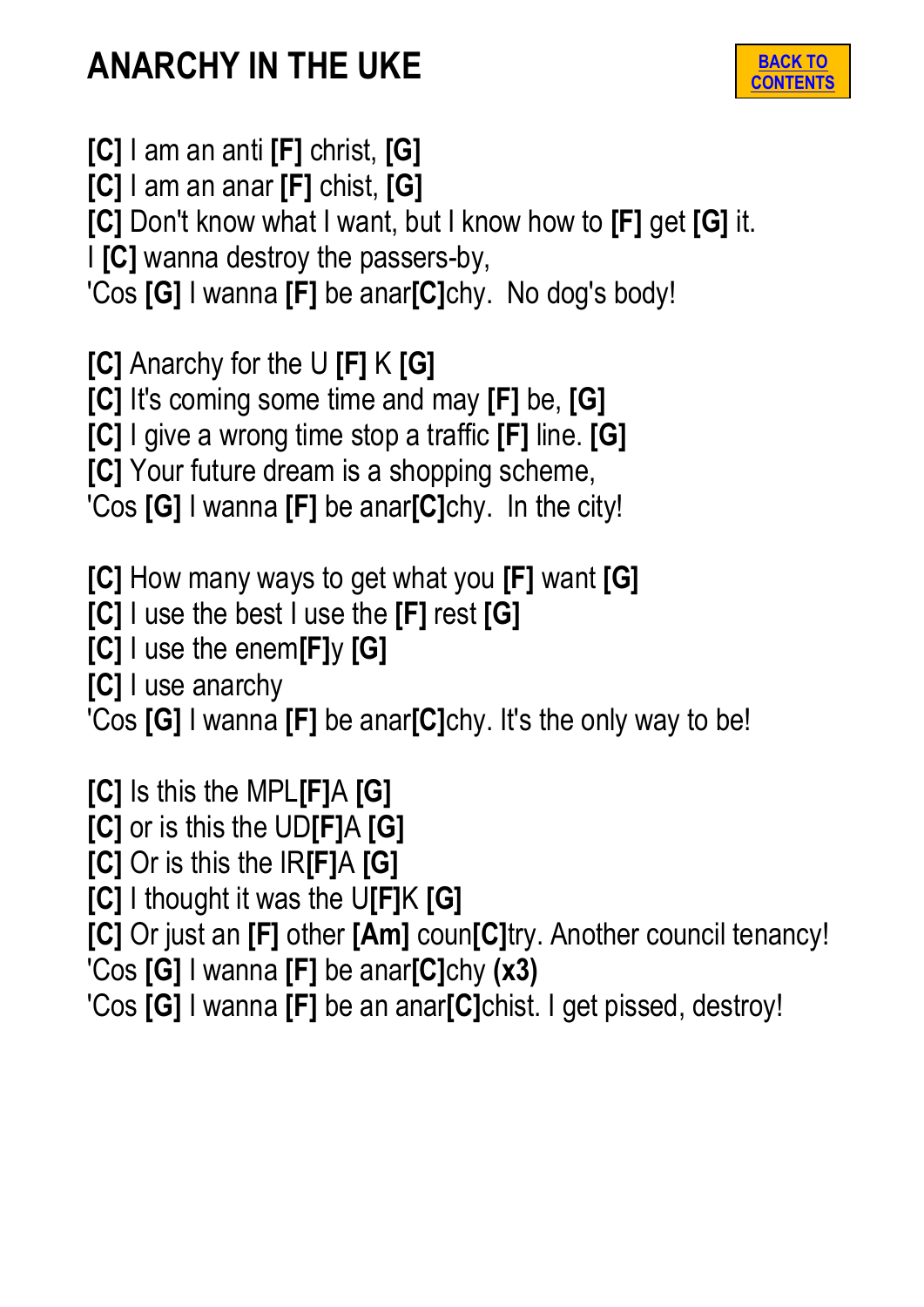# <span id="page-10-0"></span>**ANNIE'S SONG**

#### **Intro.GGG**

[**G**] You fill up my [**C**] sen-[**D**]-ses, [**C**] like a night in the [**G**] forest.

- [**G**] Like a mountain in [**C**] spring-[**D**]-time, [**Am**] like a [**C**] walk in the [**D**] rain.
- [**G**] Like a storm in the [**C**] de-[**D**]-sert, [**C**] like a sleepy blue [**G**] ocean.
- [**G**] You fill up my [**C**] sen-[**D**]-ses, [**Am**] come [**D**] fill me a-[**G**]-gain.

[**G**] Come let me [**C**] love [**D**] you, [**C**] let me give my heart [**G**] for you.

- [**G**] Let me drown in your [**C**] laugh-[**D**]-ter, [**Am**] let me [**C**] die in your [**D**] arms.
- [**G**] Let me lay down be-[**C**]-side [**D**] you, [**C**] let me always be [**G**] with you.
- [**G**] Come let me [**C**] love [**D**] you, [**Am**] come [**D**] love me a-[**G**]-gain.

#### **INSTRUMENTAL**

- [**G**] You fill up my [**C**] sen-[**D**]-ses, [**C**] like a night in the [**G**] forest.
- [**G**] Like a mountain in [**C**] spring-[**D**]-time, [**Am**] like a [**C**] walk in the [**D**] rain.
- [**G**] Like a storm in the [**C**] de-[**D**]-sert, [**C**] like a sleepy blue [**G**] ocean.
- [**G**] You fill up my [**C**] sen-[**D**]-ses, [**Am**] come [**D**] fill me a-[**G**]-gain. **GGGGG G**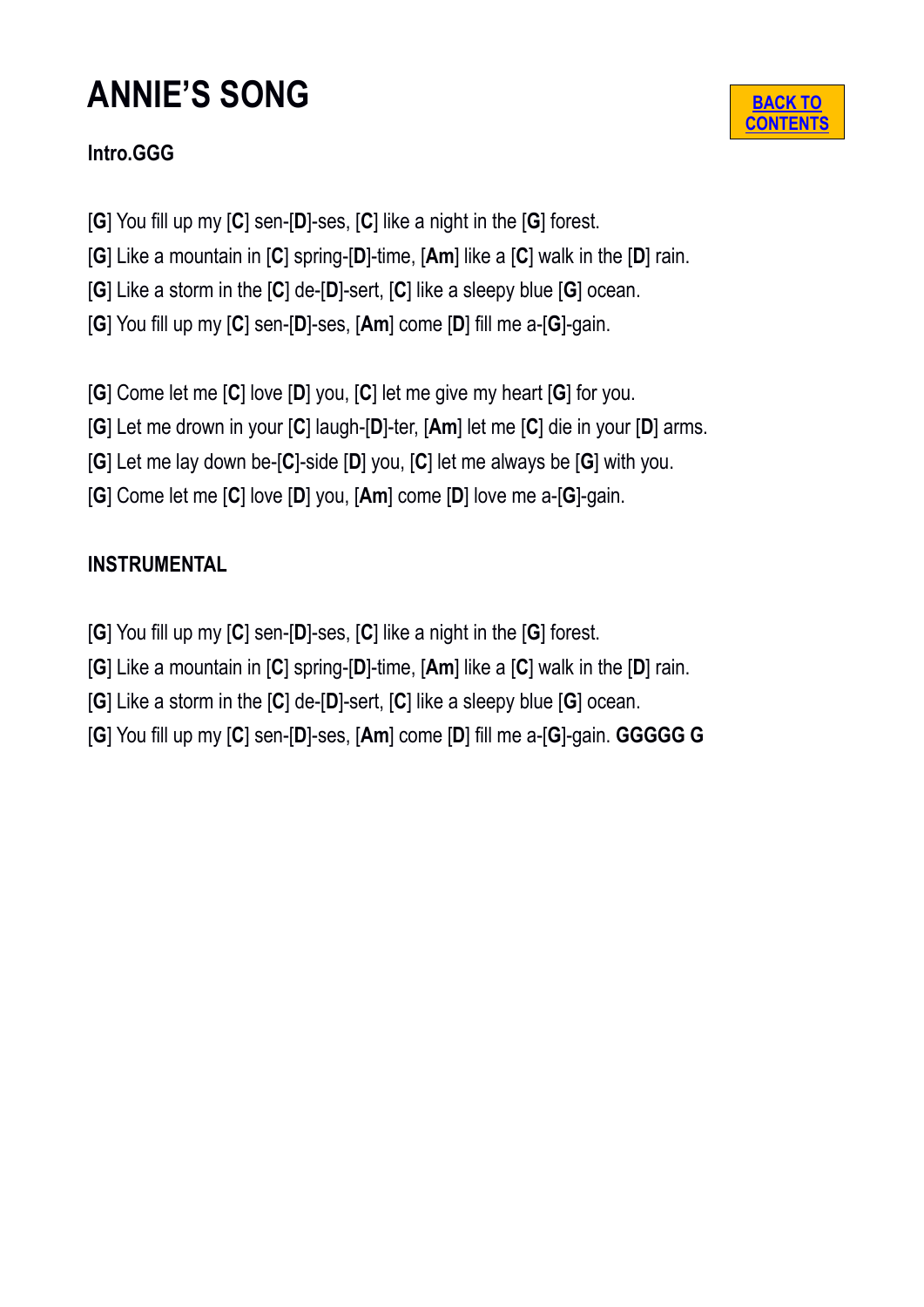# <span id="page-11-0"></span>**ANOTHER BRICK IN THE WALL**



**Dm**  We don't need no education **Dm**  We don't need no thought control **Dm**  No dark sarcasm in the classroom **Dm G** Teachers leave them kids alone *Dm* Hey! Teacher! Leave them kids alone! **F C Dm** All in all it's just another brick in the wall. **F C Dm** 

All in all you're just another brick in the wall.

# **REPEAT FROM START**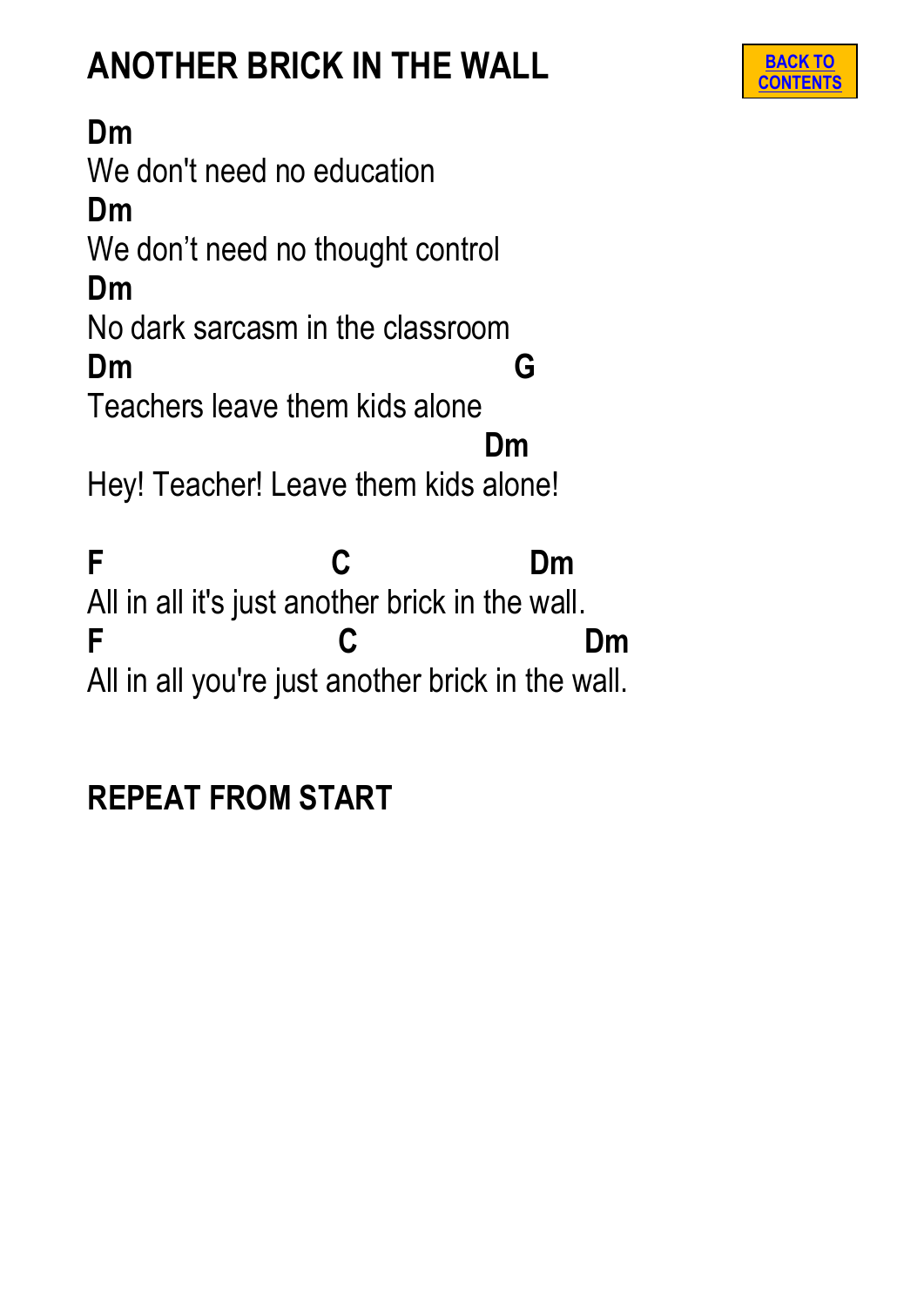# <span id="page-12-0"></span>**ANOTHER GIRL ANOTHER PLANET**



#### **C G Am F (x4)**

**[C]** I always **[G]** flirt with death. **[Am]** I look ill, but **[F]** I don't care about **[C]** it. I can't **[G]** face your threats, **[Am]** stand up tall and **[F]** scream and shout about **[C]** it. **[C]** I think I'm **[G]** on another world with **[Am]** you, **[F] [C]** with **[G]** you **[C]** I'm **[G]** on another planet with **[Am]** you, **[F] [C]** with **[G]** you

**[C]** You get [**G]**under my skin. **[Am]** I don't find it **[F]** irritating **[C]** You always **[G]** play to win, but **[Am]** I won't need rehab**[F]**ilitating, oh no **[C]** I think I'm **[G]** on another world with **[Am]** you, **[F] [C]** with **[G]** you **[C]** I'm on **[G]** another planet with **[Am]** you, **[F] [C]** with **[G]** you

**[C]** Another **[F]** girl, **[C]** another **[F]** planet. Another **[C]** girl, another **[F]** planet.

#### **C G Am F (instrumental) x8**

**[C]** Space travel's **[G]** in my blood, **[Am]** there ain't nothing **[F]** I can do about **[C]** it, **[C]** Long journeys **[G]** wear me out but **[Am]** I know I can't **[F]** live without it, oh no, **[C]** I think I'm **[G]** on another world with **[Am]** you, **[F] [C]** with **[G]** you **[C]** I'm on **[G]** another planet with **[Am]** you, **[F] [C]** with **[G]** you

**[C]** Another **[G]** girl ….. **[Am]** is loving you **[F]** now. **[C]** Another **[G]** planet ….. **[Am]** is holding you **[F]** down. Another **[C]** planet.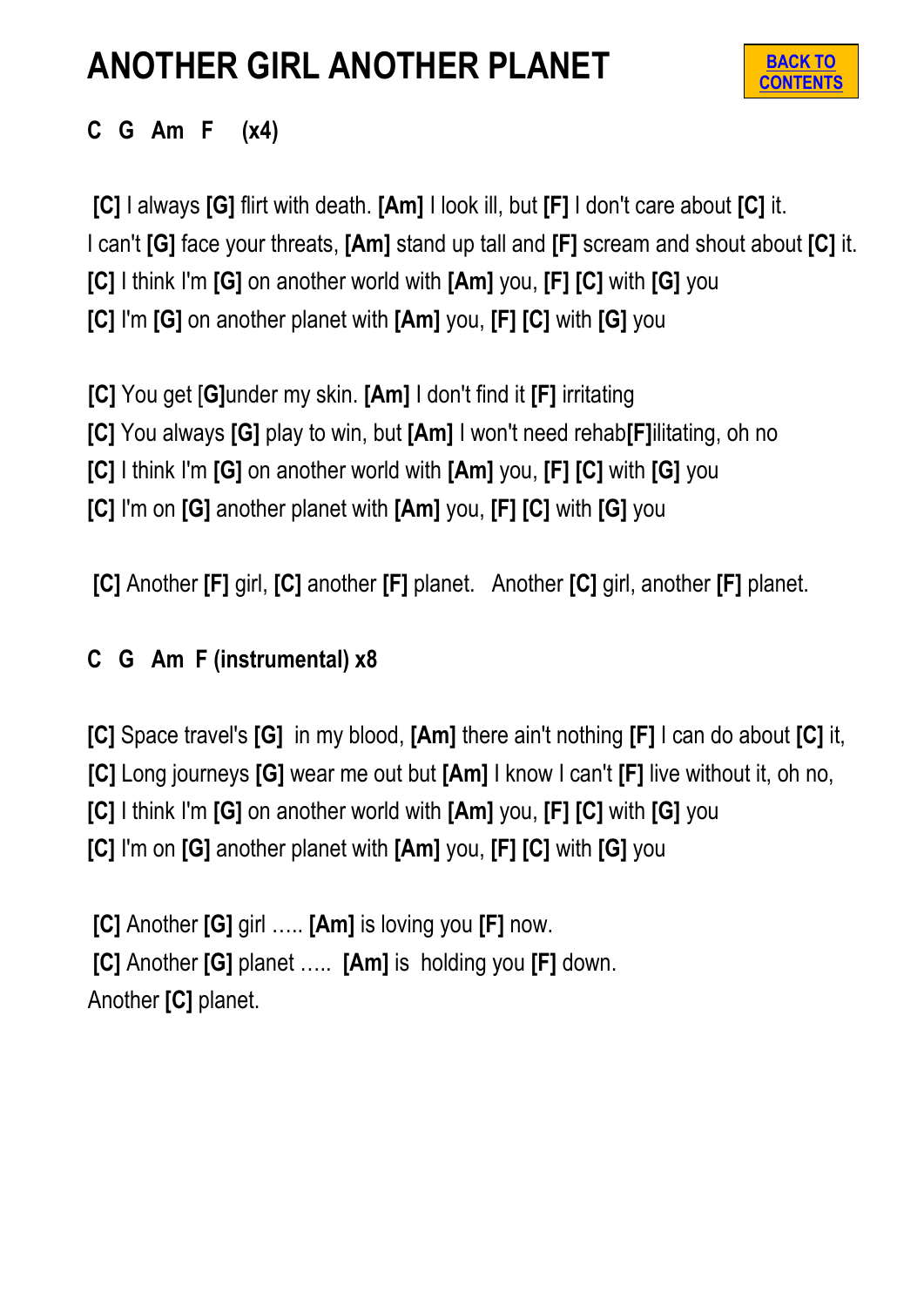# <span id="page-13-0"></span>**BAD MOON RISING**

**CHORUS:**

**CHORUS**

**CHORUS**

**CHORUS**



[**D**] I see a [**A**] bad [**G**] moon [**D**] rising

[**D**] I see [**A**] trouble [**G**] on the [**D**] way

[**D**] I see [**A**] earth- [**G**] quakes and [**D**] lightning'

**[A] There's a [G] bad moon on the [D] rise**

[**D**] I hear [**A**] hurri- [**G**] canes a - [**D**] blowin'

[**D**] I know the [**A**] end is [**G**] comin' [**D**] soon

[**D**] I hear the [**A**] voice of [**G**] rage and [**D**] ruin

[**D**] Hope you have [**A**] got your [**G**] things [**D**] together

[**D**] Hope you are [**A**] quite [**G**] prepared to [**D**] die

[**D**] One eye is [**A**] taken [**G**] for an [**D**] eye

[**D**] Looks like we're [**A**] in for [**G**] nasty [**D**] weather

[**D**] I fear [**A**] rivers [**G**] over - [**D**] flowin'

[**G**] [**D**] [**A]** [**G**] [**D**] *(As for chorus)*

**[G] Don't go around tonight** 

**It's [D] bound to take your life**

[**D**] I see [**A**] bad [**G**] times [**D**] today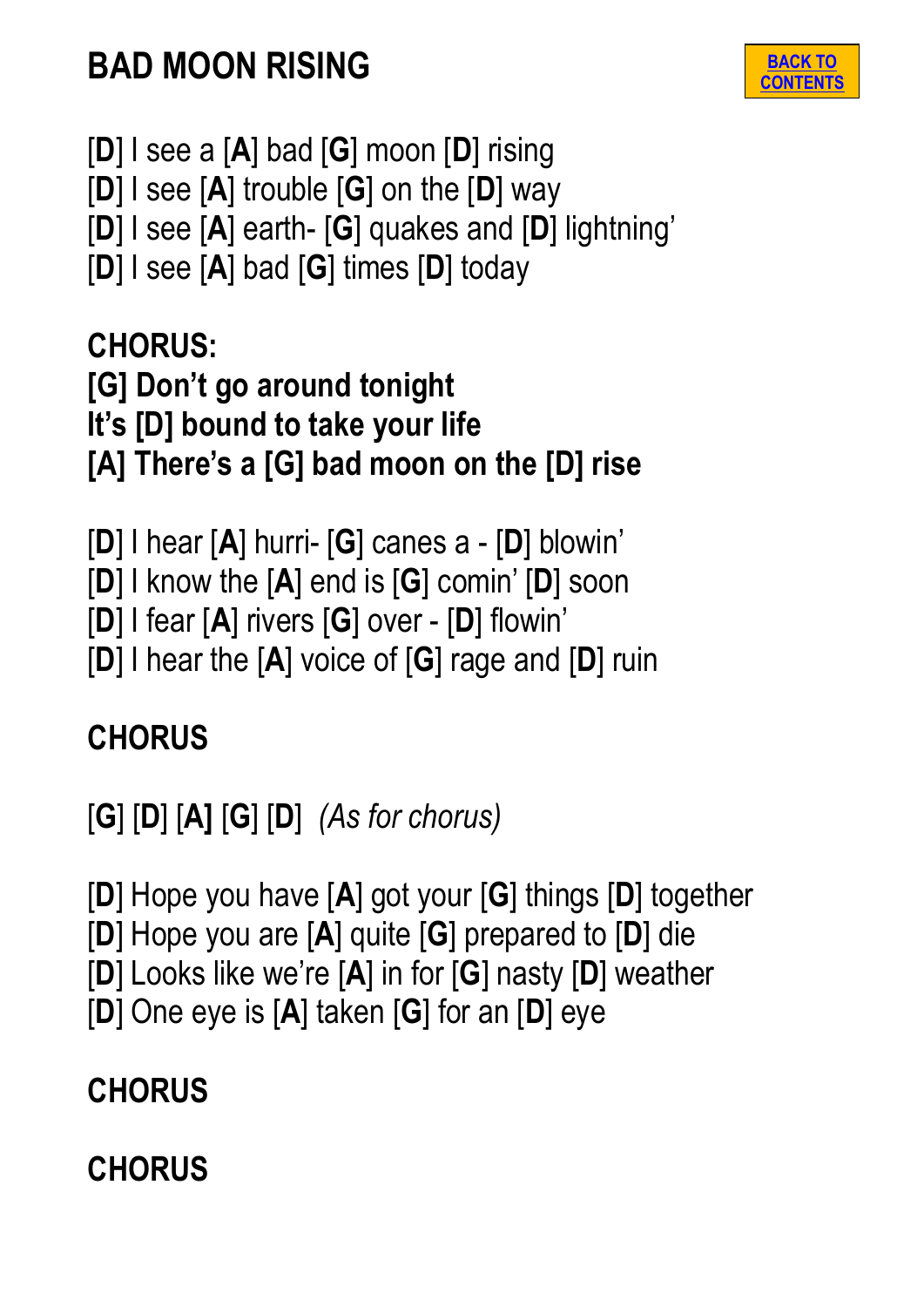# <span id="page-14-0"></span>**BLACK MAGIC WOMAN**



I got a black magic [**Dm**] woman I got a black magic [**Am**] woman Got a [**Dm**] black magic woman Got me so blind I can't [**Gm**] see I got a [**Dm**] black magic woman And she's [**A7**] tryin' to make a devil out of [**Dm**] me

Turn your back on me [**Dm**] baby Turn your back on me [**Am**] baby Turn your [**Dm**] back on me baby Don't mess around with your [**Gm**] tricks Turn your [**Dm**] back on me baby You [**A7**] might just pick up my magic [**Dm**] sticks

### **INSTRUMENTAL VERSE**

Got your spell on me [**Dm**] baby Got your spell on me [**Am**] baby Got your [**Dm**] spell on me baby Turnin' my heart into [**Gm**] stone I [**Dm**] need you so bad magic [**A7**] woman I can't leave you a- [**Dm**] lone

# **REPEAT WHOLE SONG**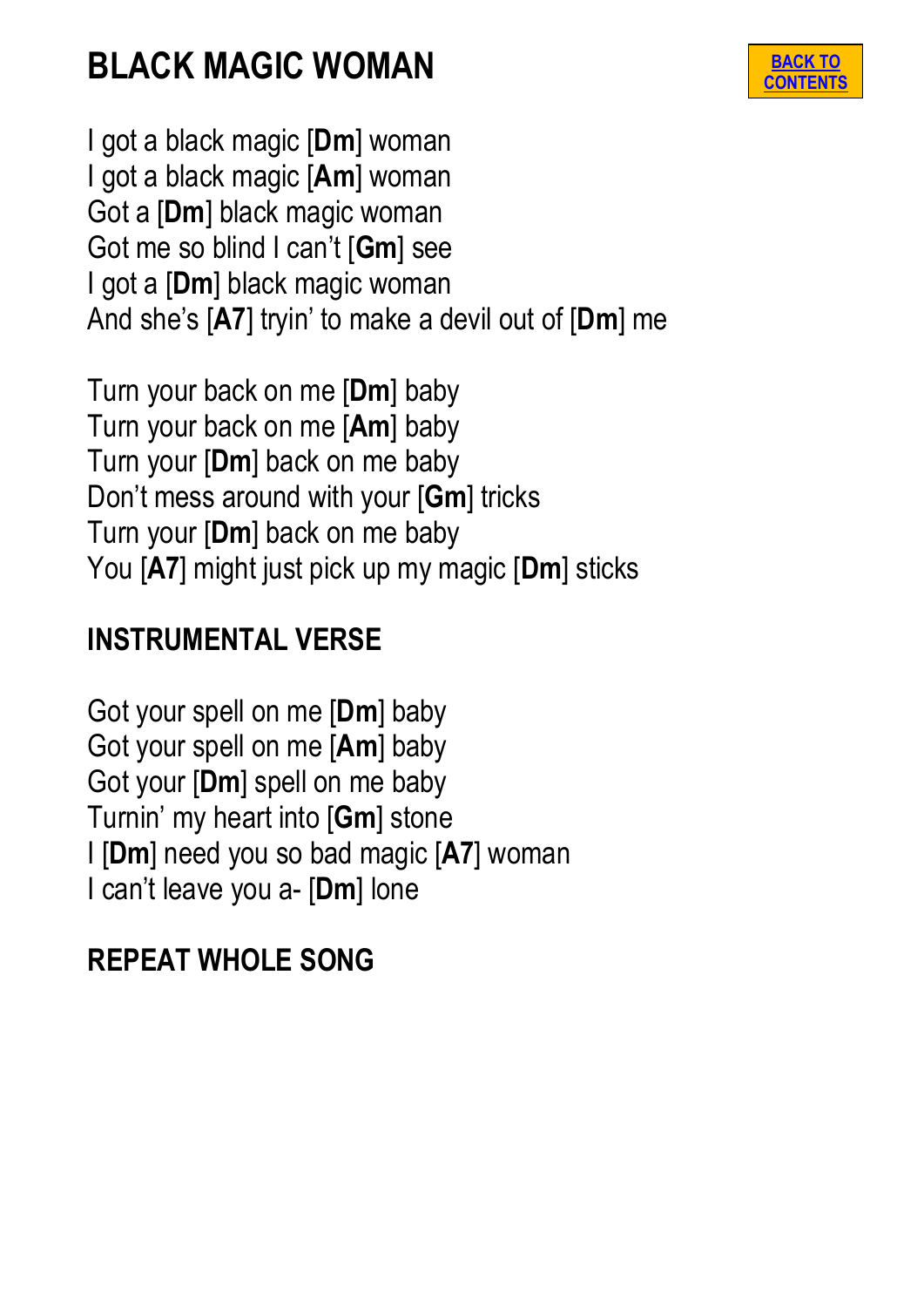# <span id="page-15-0"></span>**BLUE MONDAY**



**START WITH CAJON…8 BARS…BASS STOPS DOOF DOOF DOOF DOOF…DOOF DOOF DOOF DOOF BASS AND UKE BACK IN…1ST KAZOO RIFF AFTER 8 BARS DRUM GOES DAGGA DAGGA DAGGA DAGGA DOOF DOOF DOOF AAAAAAAHHHHHH FOR 8 BARS… 2ND KAZOO RIFF**

### **[F] [C] [Dm]**

[**F**] How [**C**] does it [**Dm**] feel to [**F**] treat me [**C**] like you [**Dm**] do When you've [**F**] laid your [**C**] hands up- [**Dm**] on me [**G**] And told me [**C**] who you [**Dm**] are

I [**F**] thought I [**C**] was mis- [**Dm**] taken I [**F**] thought I [**C**] heard your [**Dm**] words Tell me [**F**] how [**C**] do I [**Dm**] feel Tell me [**G**] how [**C**] do I [**Dm**] feel

[**F**] Those who [**C**] came be- [**Dm**] fore me [**F**] lived through [**C**] their vo- [**Dm**] cations From the [**F**] past un- [**C**] til com- [**Dm**] pletion They will [**G**] turn a- [**C**] way no [**Dm**] more

And I [**F**] still find [**C**] it so [**Dm**] hard to [**F**] say what I [**C**] need to [**Dm**] say But I'm [**F**] quite [**C**] sure that you'll [**Dm**] tell me Just [**G**] how I should [**C**] feel to- [**Dm**] day

KAZOO INSTRUMENTAL IFI ICI IDml EVERYTHING STOPS AFTER 4 COUNT DOOF DOOF DOOF DOOF

I [**F**] see a [**C**] ship in the [**Dm**] harbour I [**F**] can and [**C**] shall o- [**Dm**] bey But if it [**F**] wasn't for [**C**] your mis- [**Dm**] fortunes I'd be a [**G**] heavenly [**C**] person to- [**Dm**] day

And I [**F**] thought I [**C**] was mis- [**Dm**] taken and I [**F**] thought I [**C**] heard you [**Dm**] speak Tell me [**F**] how [**C**] do I [**Dm**] feel tell me Now [**G**] how [**C**] should I [**Dm**] feel

I [**F**] thought I [**C**] told you to [**Dm**] leave me while I [**F**] walked [**C**] down to the [**Dm**] beach Tell me [**F**] how [**C**] does it [**Dm**] feel [**G**] When your [**C**] heart grows [**Dm**] cold

**KAZOO INSTRUMENTAL [F] [C] [Dm] EVERYTHING STOPS AFTER 4 COUNT DOOF DOOF DOOF DOOF**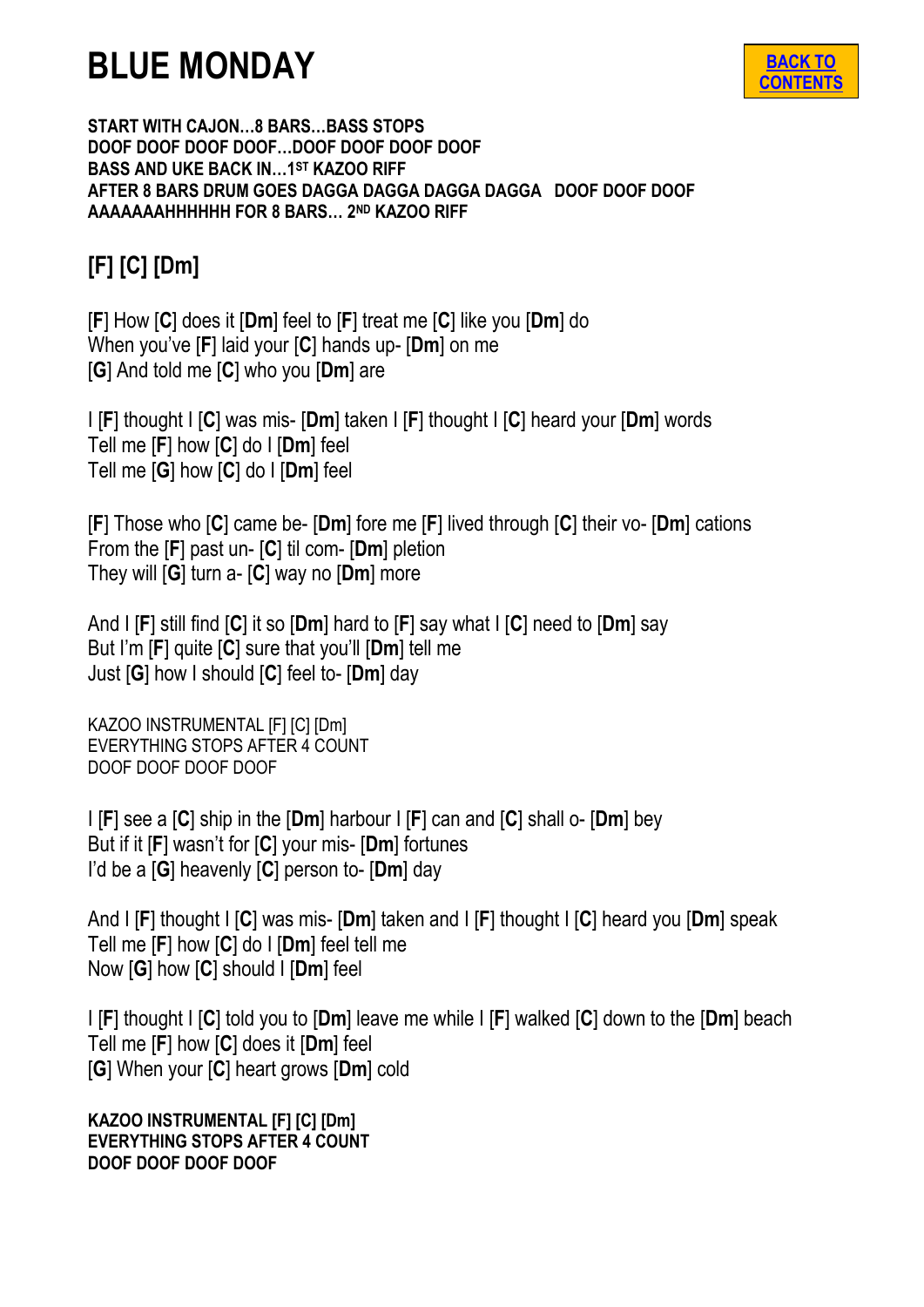# <span id="page-16-0"></span>**BLUE SUEDE SHOES**



Well it's [**C**] one for the money [**C**] Two for the show [**C**] Three to get ready Now [**C**] go [**C**] cat [**C**] go But [**F**] don't you, step on my blue suede [**C**] shoes You [**G**] can do anything But lay [**F**] off of my blue suede [**C**]shoes.

Well, you can [**C**] knock me down [**C**] Step in my face [**C**] Slander my name all [**C**] over the place [**C**] Do anything that you [**C**] want to do, But [**C**] uh-uh Honey, lay [**C**] off [**C**] of my [**C**] shoes [**F**] Don't you, step on my blue suede [**C**] shoes You can [**G**] do anything But lay [**F**] off of my blue suede [**C**] shoes

You can [**C**] burn my house [**C**] Steal my car [**C**] Drink my liquor from [**C**] an old fruit jar [**C**] Do anything that you [**C**] want to do, But [**C**] uh-uh Honey, lay [**C**]off [**C**] of my [**C**] shoes [**F**] Don't you, step on my blue suede [**C**] shoes You can [**G**] do anything But lay [**F**] off of my blue suede [**C**] shoes

### **INSTRUMENTAL**

## **REPEAT FROM START**

**ELVIS IMPRESSIONS**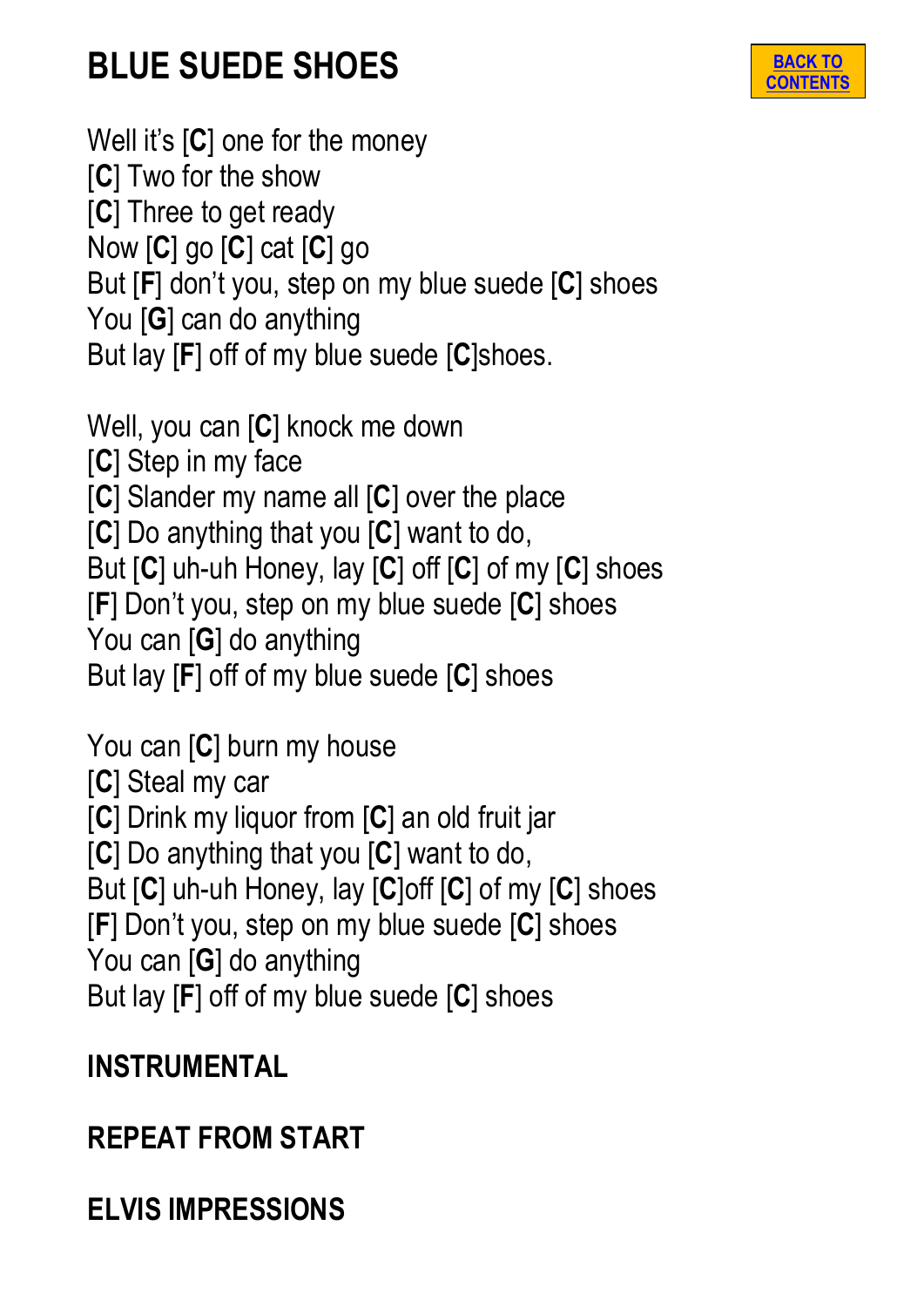# <span id="page-17-0"></span>**BOHEMIAN LIKE YOU**



#### **[intro] (A) (C) (G) (D) (A) (A) (A) (A-single strum STOP)**

You've got a great **(A)**car, yeah what's **(C )**wrong with it today I **(G)**used to have one too, maybe I'll **(D)** come and have a look I really **(A)** love ….. your **(C)** hairdo, yeah, I'm **(G)** glad you like mine too, see we're **(D)** looking pretty cool Look at ya.

#### **(A) (A) (A) (A- single strum STOP)**

So what do you **(A)** do... oh yeah **(C)** I wait tables too, No I **(G)** haven't heard your band 'cos you **(D)** guys are pretty new But if you **(A)** dig ….. on **(C)** vegan food, Well come **(G)** over to my work, I'll have 'em **(D)** cook you something That you'll really **(A)** love

Cos I **(C)** like you, yeah I **(G)** like you, and I'm **(D)** feeling so bohemian **(A)** Like you, yeah I **(C)** like you, yeah I **(G)** like you, and I **(D)** feel wo-ho... whooo

**(A) (C)** woo hoo-hoo **(G)**hooh **(D)**, Woo hoo-hoo **(A)**hooh **(C)** woo hoo-hoo **(G)**hooh **(D)** Woo hoohoo **(A)**hooh **(A) (A) (A - single strum)**wait

Who's that **(A)** guy... just **(C)** hanging at your pad, He's **(G)** looking kind of bummed... yeah, you **(D)** broke up that's too bad I guess it's **(A)** fair, if he **(C)** always pays the rent, And he **(G)** doesn't get bent about **(D)** sleeping on the couch, When I'm **(A)** there

Cos I **(C)** like you, yeah I **(G)** like you, and I'm **(D)** feeling so bohemian **(A)** Like you, yeah I **(C)** like you, yeah I **(G)** like you, and I **(D)** feel wo-ho... whooo

**(A) (C)** woo hoo-hoo **(G)**hooh **(D)** woo hoo-hoo **(A)**hooh **(C)** woo hoo-hoo **(G)**hooh**(D)**

**(A)** I'm getting wise, and I'm **(C)** feeling so bohemian **(G)** Like you, it's **(D)** you that I want So **(A)** please, just a **(C)** casual, casual **(G)** easy thing **(D)** is it … It is for **(A)** me

Cos I **(C)** like you, yeah I **(G)** like you, and I'm **(D)** feeling so bohemian **(A)** Like you, yeah I **(C)** like you, yeah I **(G)** like you, and I **(D)** feel wo-ho... whooo

**(A) (C)** woo hoo-hoo **(G)**hooh **(D)** Woo hoo-hoo **(A)**hooh **(C)** woo hoo-hoo **(G)**hooh **(D)** Woo hoo-hoo **(A)**hooh **(C) (G) (D) (A) (A) (A) (A – single strum)**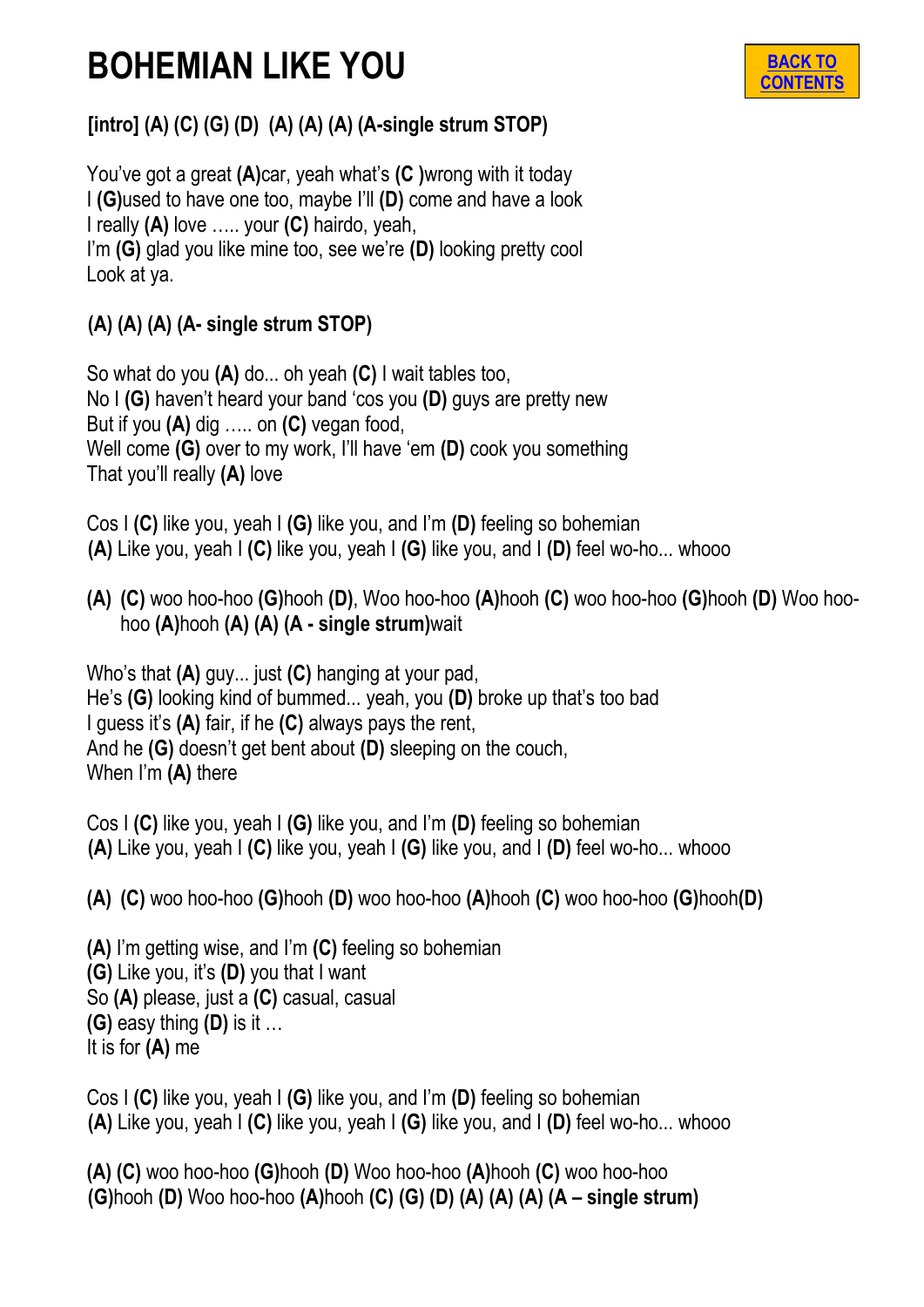# <span id="page-18-0"></span>**BROWN EYED GIRL**



[**G**] [**C**] [**G**] [**D**] [**G**] [**C**] [**G**] [**D**]

[**G**] Hey, where did [**C**] we go [**G**] days when the [**D**] rains came? [**G**] Down in the [**C**] hollow, [**G**] playing a [**D**] new game. [**G**] Laughin' and a- [**C**] runnin', hey hey, [**G**] skippin' and a- [**D**] jumpin' [**G**] In the misty [**C**] morning fog with [**G**] our [**D**] hearts a-thumpin' and [**C**]You, [**D7**] my brown eyed [**G**] girl, [**Em**] And [**C**] you [**D7**] my brown eyed [**G**] girl. [**D**]

[**G**] And whatever [**C**] happened [**G**] to Tuesday and [**D**] so slow? [**G**] Goin' down the [**C**] old mine with a [**G**] transistor [**D**] radio. [**G**] Standin' in the [**C**] sunlight laughin' [**G**] hidin' behind a [**D**] rainbow's wall. [**G**] Slippin' and a- [**C**] slidin' [**G**] all along the [**D**] waterfall with [**C**]You, [**D7**] my brown eyed [**G**] girl, [**Em**] [**C**] You [**D7**] my brown eyed [**G**] girl. [**D**]

Do you remember when…we used to [**G**] sing Sha la la [**C**] la la la la [**G**] la la la la de [**D7**] da. Just like that [**G**] sha la la [**C**] la la la la, [**G**] La la la la de [**D7**]da, la de [**G**] da.

### [**G**] [**C**] [**G**] [**D**] - **BASS SOLO**

[**G**] So hard to [**C**] find my way [**G**] now that I'm all [**D**] on my own [**G**] I saw you just the [**C**] other day [**G**] my how [**D**] you have grown [**G**] Cast my memory [**C**] back there, Lord [**G**] Sometimes I'm overcome [**D**] thinkin' about it [**G**] Makin' love in the [**C**] green grass [**G**] behind the [**D**] stadium with [**C**]You, [**D7**] my brown eyed [**G**] girl, [**Em**] And [**C**] you [**D7**] my brown eyed [**G**] girl. [**D**]

Do you remember when…we used to [**G**] sing Sha la la [**C**] la la la la [**G**] la la la la de [**D7**] da. [**G**] sha la la [**C**] la la la la,[**G**] La la la la de [**D7**]da, la de [**G**] da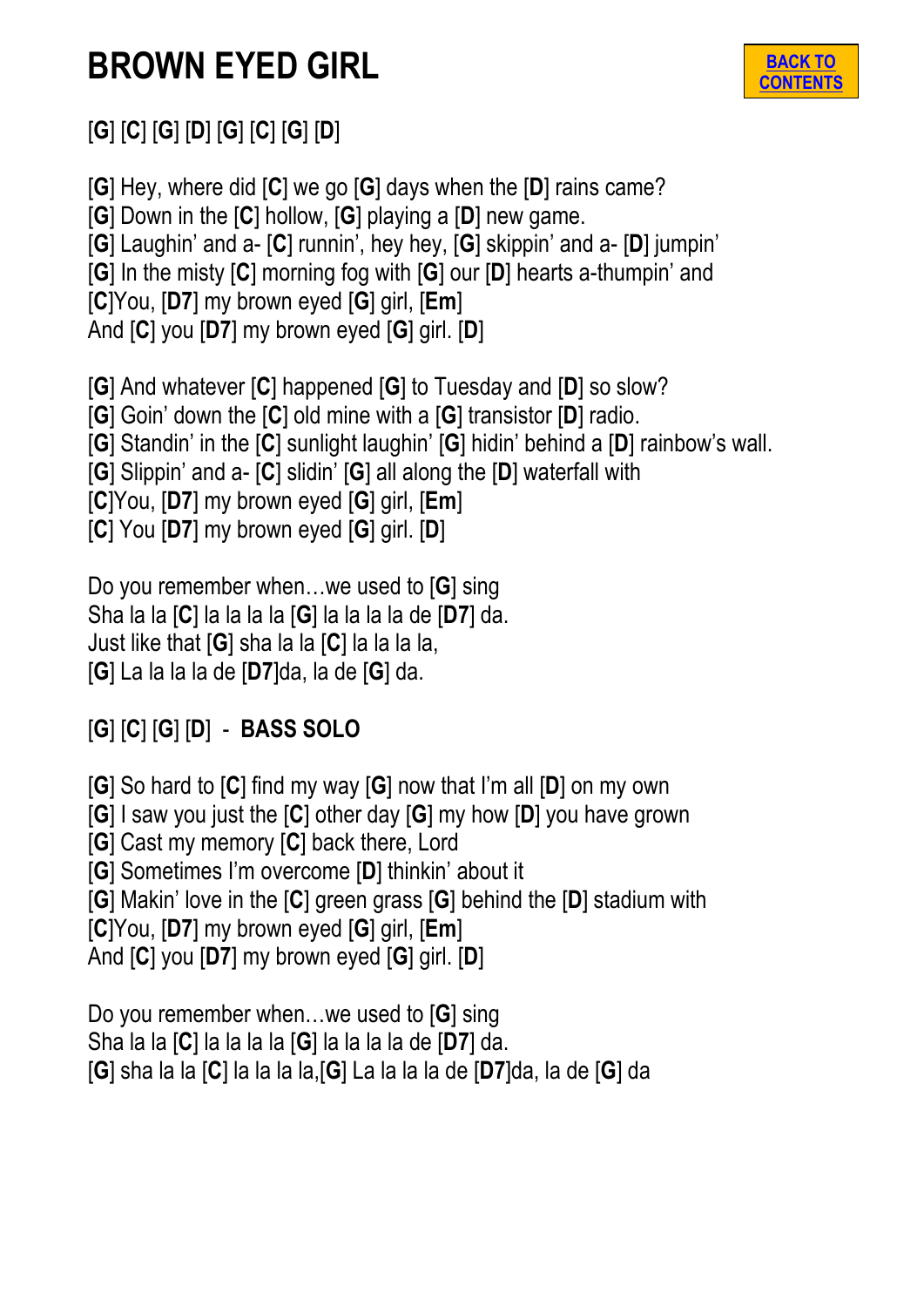# <span id="page-19-0"></span>**BUDAPEST**



**[F]/// [F]//// [F]** My house in Budapest, my, my hidden treasure chest, **[F]** Golden grand piano, my beautiful Castillo To **[Bb]** you, you, I'd leave it **[F]** all

**[F]** My acres of a land I have achieved **[F]** It may be hard for you to stop and believe But for **[Bb]** you, you I'd leave it **[F]** all, Oh for **[Bb]** you, you, I'd leave it **[F]** all

#### **CHORUS:**

**[C]** Give me one more reason why **[Bb]** I should never make a **[F]** change And **[C]** baby if you hold me then **[Bb]** all of this will go **[F]** away

**[F]** My many artefacts, the list goes on **[F]** If you just say the words I, I'll up and run Oh, to **[Bb]** you, you, I'd leave it **[F]** all, Oh, for **[Bb]** you, you, I'd leave it **[F]** all

#### **CHORUS (x2)**

Instrumental: **[F]** /// //// //// //// **[Bb]** /// //// **[F]** /// ////

**[F]** My friends and family they don't understand **[F]** They fear they'd lose so much if you take my hand But for **[Bb]** you, you I'd lose it **[F]** all, Oh for **[Bb]** you, you, I'd lose it **[F]** all

#### **CHORUS (x2)**

**[F]** My house in Budapest, my, my hidden treasure chest, **[F]** Golden grand piano, my beautiful Castillo To **[Bb]** you, you, I'd leave it **[F]** all, oh for **[Bb]** you, you, I'd leave it **[F]** all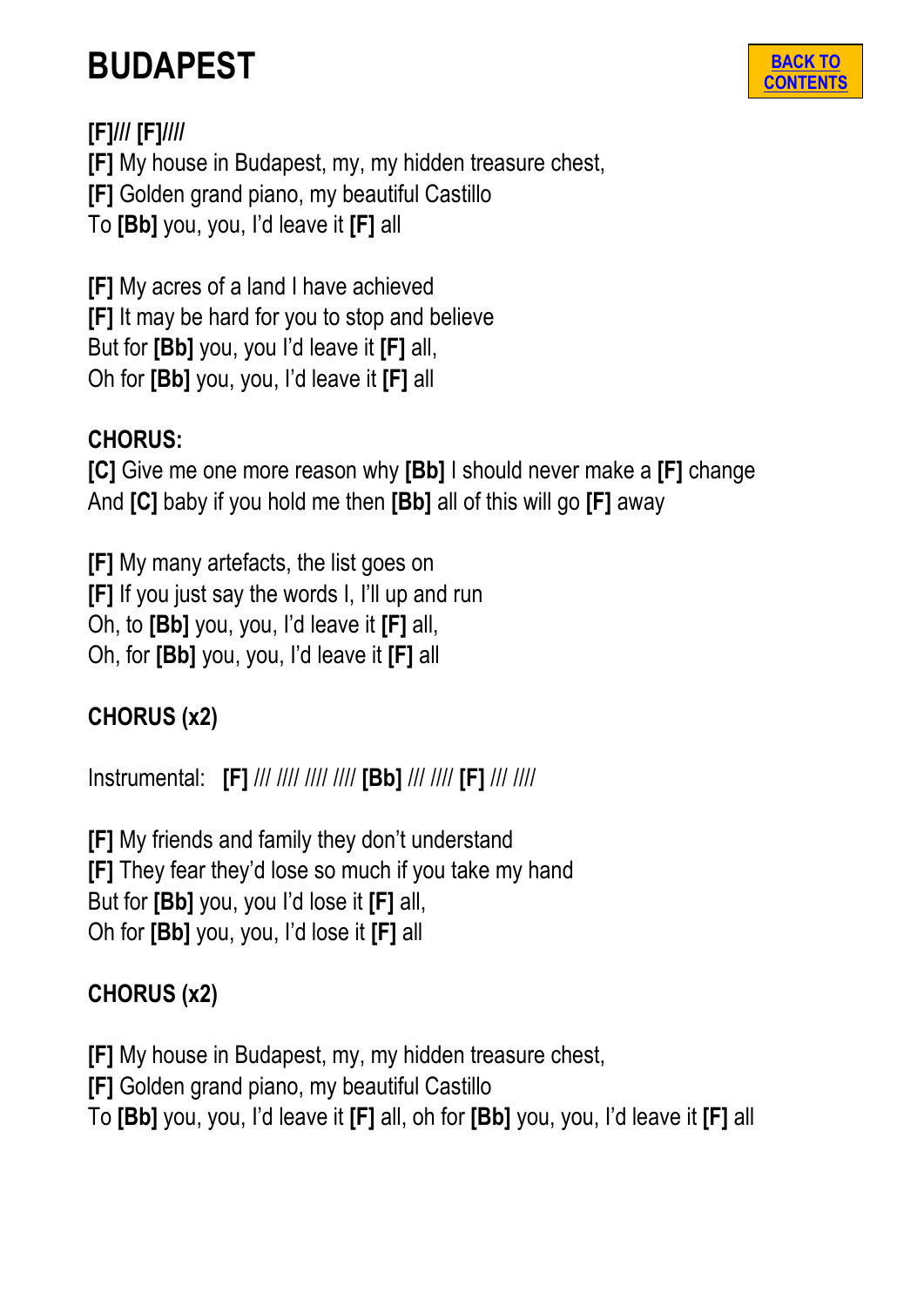# <span id="page-20-0"></span>**BYE BYE LOVE**

**(C)** Bye bye **(G)** love, **(C)** bye bye **(G)**happiness, **(C)** Hello **(G)** loneliness, I think I'm **(D7)** gonna **(G)** cry. **(C)** Bye bye **(G)** love, **(C)** bye bye **(G)** sweet caress, **(C)** Hello **(G)** emptiness, I feel like **(D7)** I could **(G)** die. Bye bye my **(D7)** love bye **(G)** bye.

**(G)** There goes my **(D7)** baby, with someone **(G)** new. She sure looks **(D7)** happy, I sure am **(G)** blue. She was my **(C)** baby till he stepped **(D)** in, Goodbye to romance that might have **(G)** been.

**(C)** Bye bye **(G)** love, **(C)** bye bye **(G)** happiness, **(C)** Hello **(G)** loneliness, I think I'm **(D7)** gonna **(G)** cry. **(C)** Bye bye **(G)** love, **(C)** bye bye **(G)** sweet caress, **(C)** Hello **(G)** emptiness, I feel like **(D7)** I could **(G)** die. Bye bye my **(D7)** love bye **(G)** bye.

**(G)** I'm through with **(D7)** romance, I'm through with **(G)** love, I'm through with **(D7)** counting the stars a-**(G)**bove. And here's the **(C)** reason why I'm so **(D)** free, My loving baby is through with **(G)** me.

**(C)** Bye bye **(G)** love, **(C)** bye bye **(G)** happiness, **(C)** Hello **(G)** loneliness, I think I'm **(D7)** gonna **(G)** cry. **(C)** Bye bye **(G)** love, **(C)** bye bye **(G)** sweet caress, **(C)** Hello **(G)** emptiness, I feel like **(D7)** I could **(G)** die. Bye bye my **(D7)** love bye **(G)** bye. Bye bye my **(D7)** love bye **(G)** bye.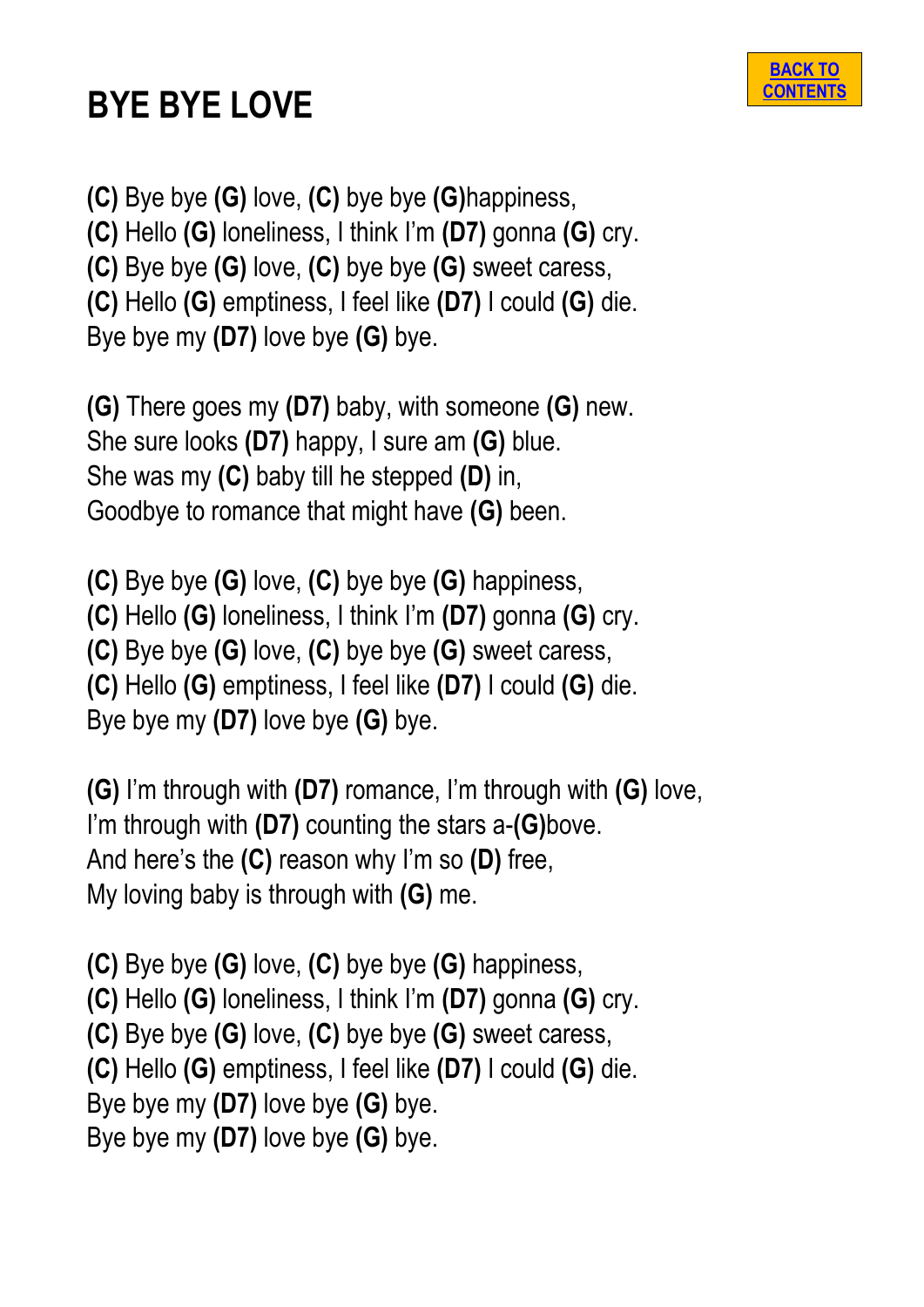# <span id="page-21-0"></span>**CAN'T TAKE MY EYES OFF YOU**



You're just too **(C)** good to be true, Can't take my **(Cmaj7)** eyes off you, You'd be like **(C7)** heaven to touch, I wanna **(F)** hold you so much, At long last love **(Fm)** has arrived, I thank **(C)** God I'm alive, You're just too **(D)** good to be true, **(Dm)** Can't take my **(C)** eyes off you.

Pardon the **(C)** way that I stare, There's nothing **(Cmaj7)** else to compare, The sight of **(C7)** you leaves me weak, There are no **(F)** words left to speak, But if you **(Fm)** feel like I feel, Please let me **(C)** know that it's real, You're just too **(D)** good to be true, **(Dm)** Can't take my **(C)** eyes off you.

#### **BRIDGE**

**(Dm)** Dah da, dah da, **(G)** dah da da-da-dah **(C)** Dah da, dah da, **(C)** dah da da-da-dah **(Dm)** Dah da, dah da, **(G)** dah da da-da-dah **(C)** Dah da, dah da, **(A7)** daaaaaaah!

#### **CHORUS**

I love you **(Dm)** baby, and if it's **(G)** quite all right, I need you **(C)** baby, to warm a **(A7)** lonely night, I love you **(Dm)** baby, **(G)** trust in me when I **(C)** say, **[A]** Oh pretty **(Dm)** baby, don't bring me **(G)** down I pray, Oh pretty **(C)** baby, now that **(A7)** I've found you, stay, And let me **(Dm)** love you, Baby, let me **(G)** love you **(G)**

#### **REPEAT VERSE 1 REPEAT BRIDGE REPEAT CHORUS**

You're just too **[C]** good to be true.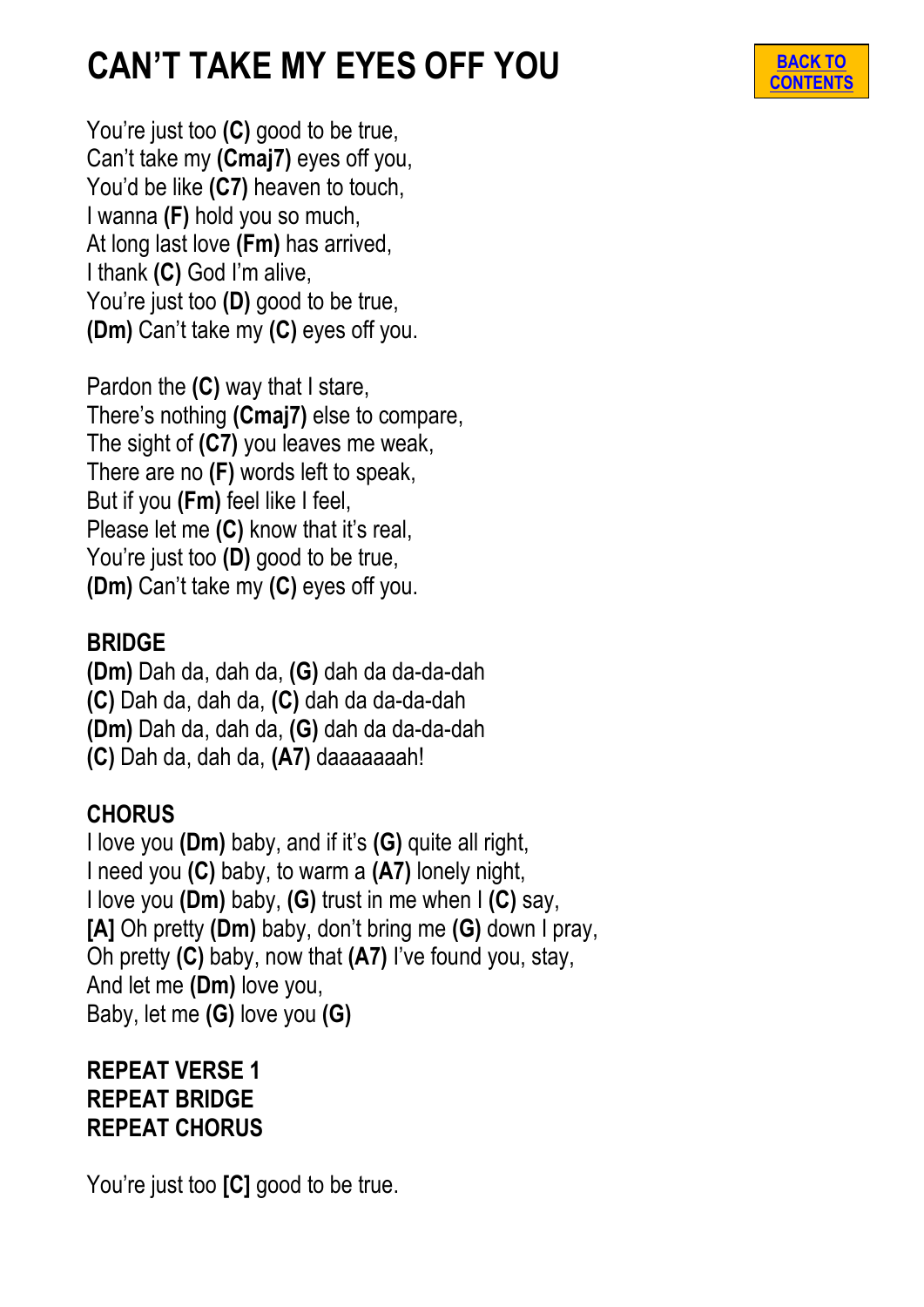# <span id="page-22-0"></span>**CARS**



### **Intro A G (Riff 1 on Kazoo) x 2**

### **A**

Here in my car, I feel safest of all I can lock all my doors, it's the only way to live **G** In cars

### **A**

Here in my car, I can only receive I can listen to you, it keeps me stable for days **G**

In cars

#### **D (Riff 2 on Kazoo) x 2**

### **A**

Here in my car, where the image breaks down Will you visit me please? If I open my door **G**

In cars

### **A**

Here in my car, I know I've started to think About leaving tonight, although nothing seems right

**G** 

In cars

**D (Riff 2 on Kazoo) x 2** 

**Intro x 2** 

**D (Riff 2 on Kazoo) x 2** 

**Intro x 4** 

**Finish on A**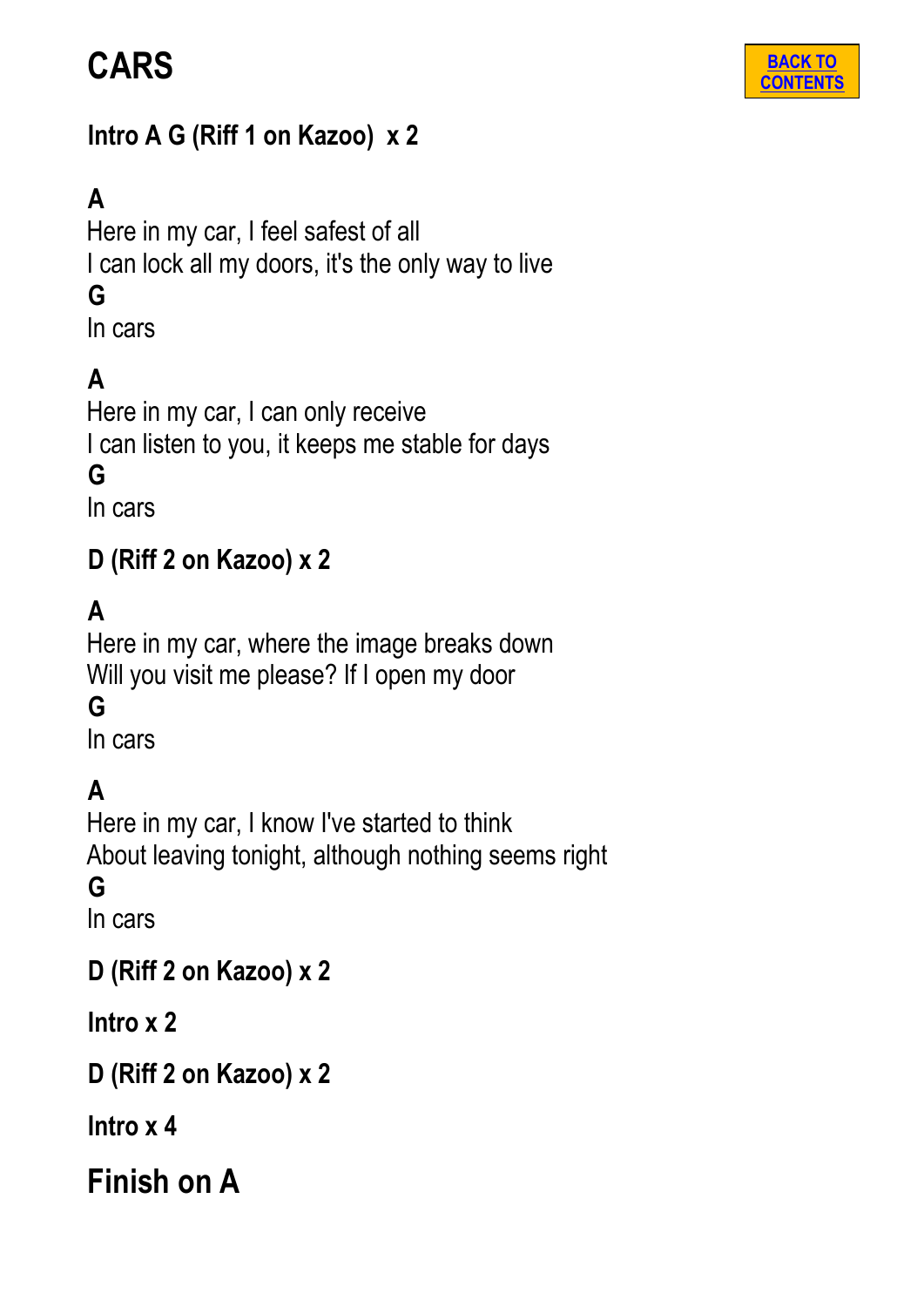# <span id="page-23-0"></span>**CHATTANOOGA CHOO CHOO**



**[C]** Pardon me, boy, is that the **[F]** Chattanooga **[C]** Choo-Choo? [**A7]** Track twenty **[D7]** nine, **[G7]** Boy, you can give me a **[C]** shine? **[G7]**

**[C]** I can afford to board the **[F]** Chattanooga **[C]** Choo-Choo. **[A7]** I got my **[D7]** fare, **[G7]** And just a trifle to **[C]** spare **[C7].**

> You leave the **[F]** Pennsylvania **[C7]** Station 'bout a **[F]** quarter to four. **[F]** Read a maga **[C7]** zine and then you're **[F]** in Baltimore. **[Bb]** Dinner in the **[G7]** diner, **[F]** nothing could be **[D7]** finer, **[C#]** Than to have your ham and eggs in Caro **[C]** lina.

**[F]** When you hear the **[C7]** whistle blowing **[F]** eight to the bar, **[F]** Then you know that **[C7]** Tennessee is **[F]** not very far. **[Bb]** Shovel all your **[G7]** coal in, **[F]** gotta keep a-**[D7]**rollin'. **[C#]** Whoo whoo, Chattanooga, there you **[C]** are!

**[C]** There's gonna be, a certain **[F]** party at the **[C]** station. **[A7]** In satin and **[D7]** lace, **[G7]** I used to call funny-**[C]** face. **[G7]**

**[C]** She's gonna cry **[C7]** until I tell her that I'll **[F]** never roam **[Fm]** So, **[C]** Chattanooga **[Am]** Choo-Choo, **[F]** Won't you **[G7]** choo-choo me **[C]** home? **[G7]**

#### **REPEAT FROM 'You leave the …'**

**[F]** Won't you **[G7]** choo-choo me **[C]** home? **[Am]** (Slow) **[F]** Won't you **[G7]** choo-choo me **[C]** home?

**(C# : 1114)**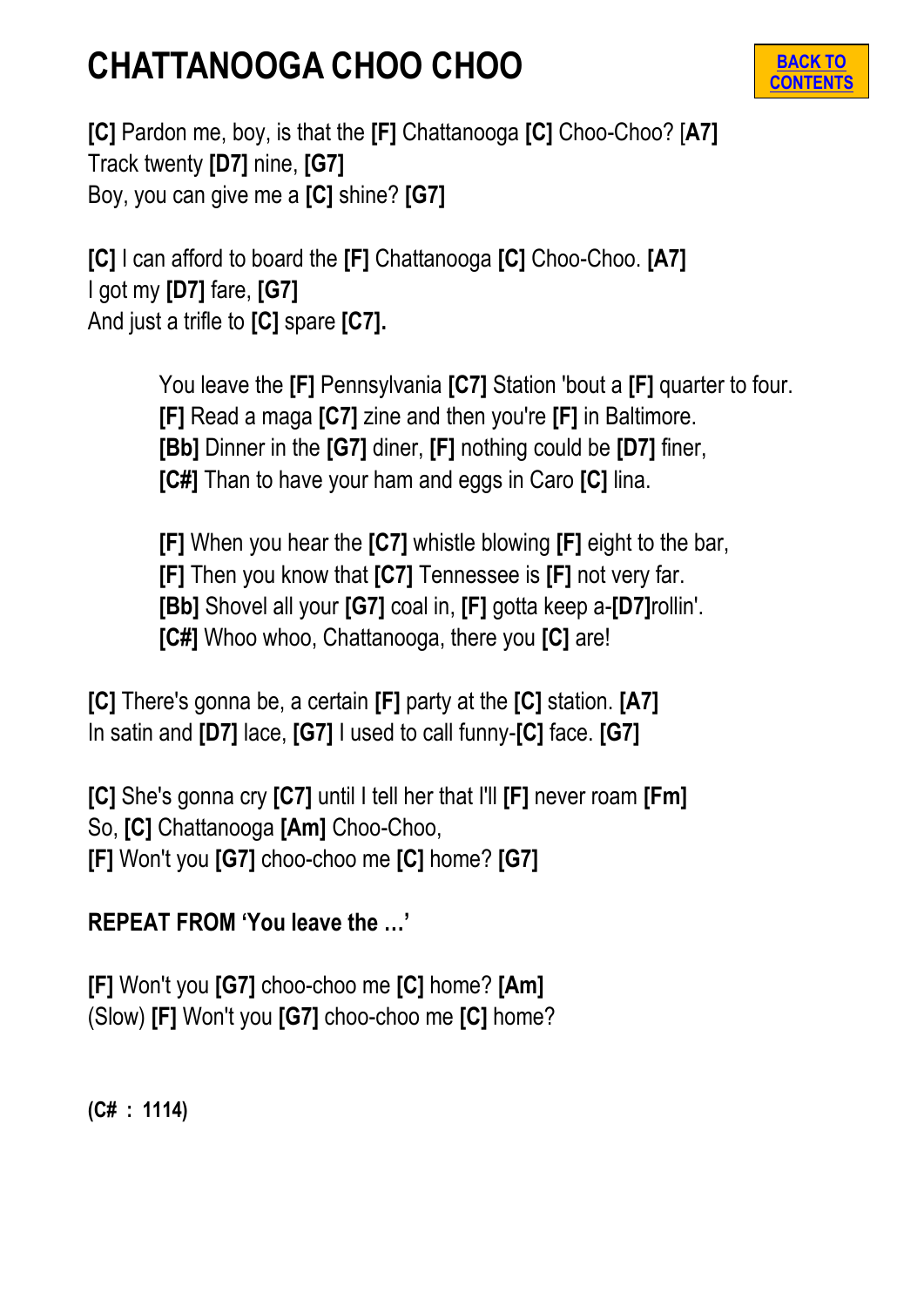

# <span id="page-24-0"></span>**COUNTRY ROADS**

**[G]** Almost heaven **[Em]** West Virginia **[D]** Blue Ridge mountains **[C]** Shenandoah **[G]** River **[G]** Life is old there **[Em]** older than the trees **[D]** Younger than the mountains **[C]** growing like a **[G]** breeze

#### **CHORUS:**

**[G]** Country roads, take me **[D]** home To the **[Em]** place, I be**[C]**long West Vir**[G]**ginia, mountain **[D]** momma Take me **[C]** home, country **[G]** roads

**[G]** All my memories **[Em]** gather round her **[D]** Miner's lady **[C]** stranger to blue **[G]** water **[G]** Dark and dusty **[Em]** painted on the sky **[D]** Misty taste of moonshine **[C]** tear drop in my **[G]** eye

## **CHORUS**

**[Em]** I hear her **[D]** voice In the **[G]** mornin' hours she calls me The **[C]** radio re**[G]**minds me of my **[D]** home far away And **[Em]** drivin' down the **[F]** road I get the **[C]** feelin' That I **[G]** should have been home **[D]** yesterday yester**[D7]**day

### **CHORUS**

Take me **[D]** home country **[G]** roads **(x2)**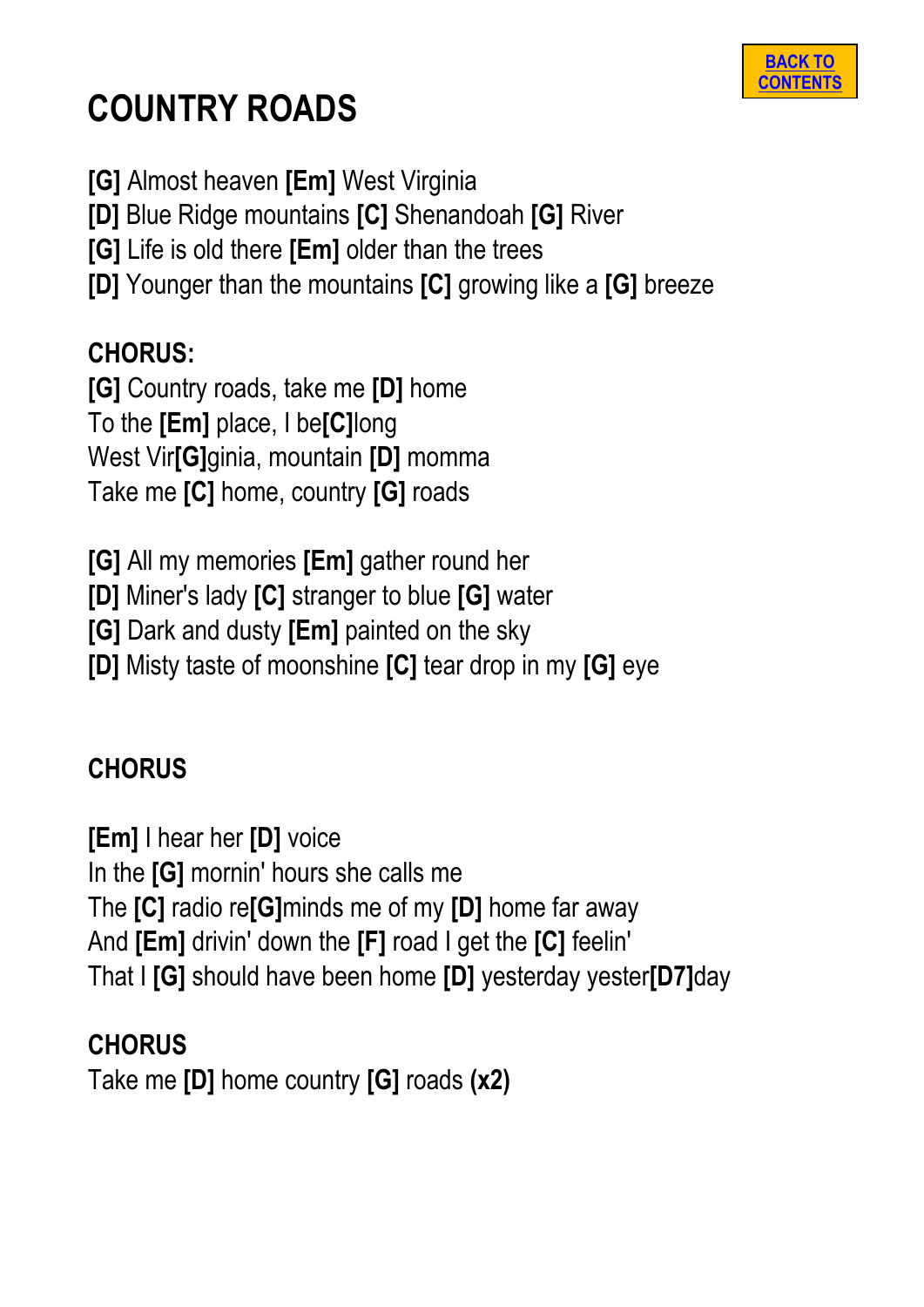<span id="page-25-0"></span>



#### **[intro] [Dm]**

**[Dm]** I remember when… I remember, I remember when I lost my **[F]** mind There was something so pleasant about that **[Bb]** place Even your emotions had an echo in so much **[A]** space

**[Dm]** And when you're out there, without care, yeah, I was out of **[F]** touch But it wasn't because I didn't know **[Bb]** enough I just knew too **[A]** much

Does that make me **[Dm]** crazy? Does that make me **[F]** crazy? Does that make me **[Bb]** crazy? Probab**[A]**ly

**[D]** And I hope that you are having the time of your **[Bb]** life But think **[F]** twice… that's my only ad**[A]**vice

**[Dm]** Come on now who-do-you, who-do-you, who do you think you **[F]** are? Ha ha ha, bless your **[Bb]** soul You really think you're in con<sup>[A]</sup>trol?

Well, I think you're **[Dm]** crazy! I think you're **[F]** crazy! I think you're **[Bb]** crazy! Just like **[A]** me

**[D]** My heroes had the heart to live their lives out on a **[Bb]** limb And all I re**[F]**member… is thinking… I want to be like **[A]** them

**[Dm]** Ever since I was little, ever since I was little it looked like **[F]** fun And it's no coincidence I've **[Bb]** come And I can die when I'm **[A]** done

Maybe I'm **[Dm]** crazy. Maybe you're **[F]** crazy Maybe we're **[Bb]** crazy. Probab**[A]**ly

**[D]** Ooh **[Bb]** ooh **[F]** ooh **[A]** ooh ….. **[Dm]**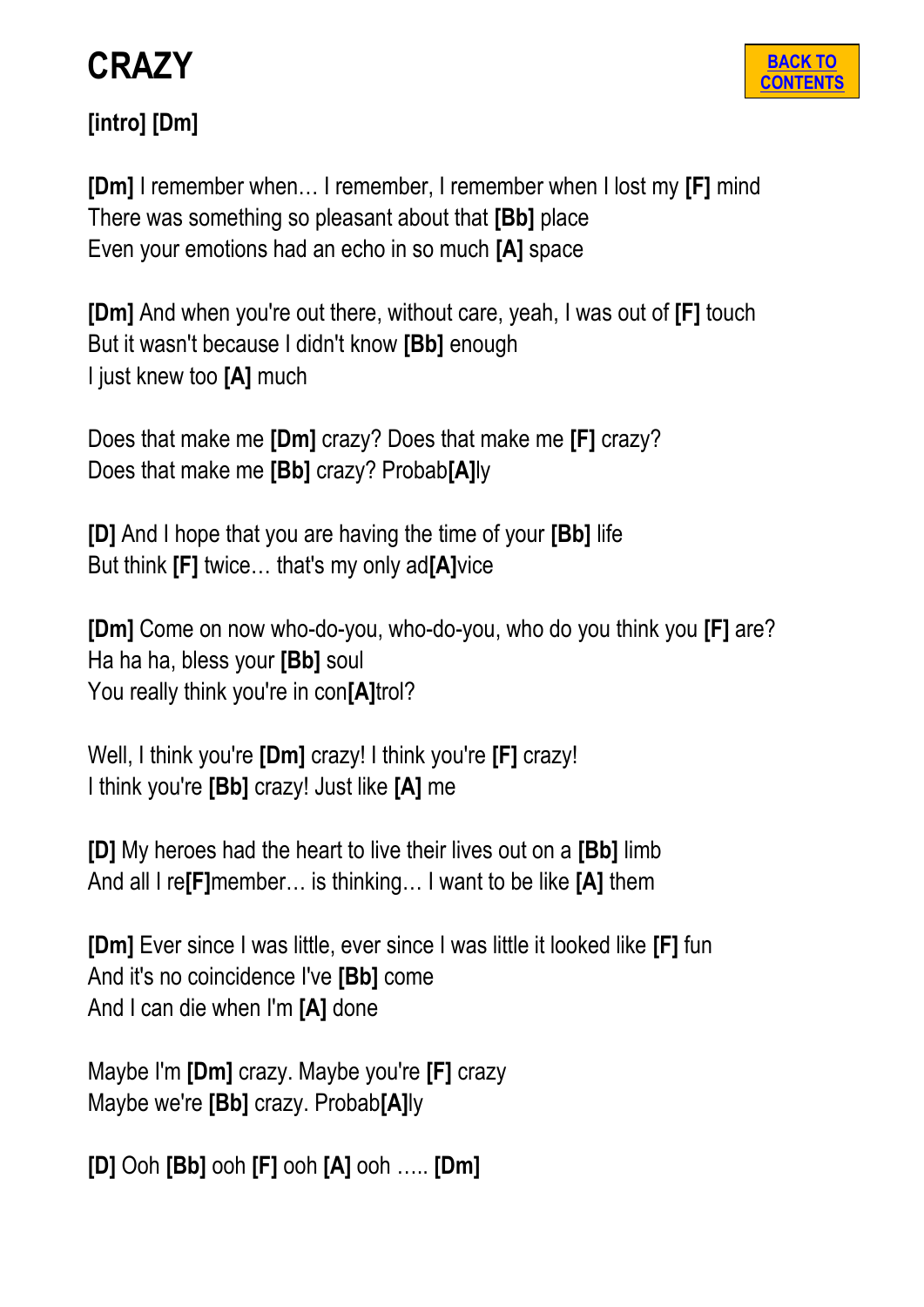# <span id="page-26-0"></span>**CREEP**



### **[G] [B7] [C] [Cm]**

When you were here be**[G]** fore, couldn't look you in the **[B7]** eye You're just like an **[C]** angel, your skin makes me **[Cm]** cry You float like a **[G]** feather, in a beautiful **[B7]** world I wish I was **[C]** special, you're so fucking **[Cm]** special

But I'm a **[G]** creep, I'm a **[B7]** weirdo What the hell am I doin' **[C]** here, I don't be **[Cm]** long here

I don't care if it **[G]** hurts, I wanna have con-**[B7]** trol I want a perfect **[C]** body, I want a perfect **[Cm]** soul I want you to **[G]** notice, when I'm not a-**[B7]** round You're so fucking **[C]** special, I wish I was **[Cm]** special...

But I'm a **[G]** creep, I'm a **[B7]** weirdo What the hell am I doin' **[C]** here, I don't be-**[Cm]** long here

Oooh oooh **[G]** she's running out the **[B7]** door **[C]** She's running out, she **[Cm]** run...run...run... **[G]** ruuuuun...**[B7] [C]** ruuuuun... **[Cm]**

Whatever makes you **[G]** happy, whatever you **[B7]** want You're so fucking **[C]** special, I wish I was **[Cm]** special

But I'm a **[G]** creep, I'm a **[B7]** weirdo What the hell am I doin' **[C]** here, I don't be-**[Cm]** long here

I don't be-**[G]** long here.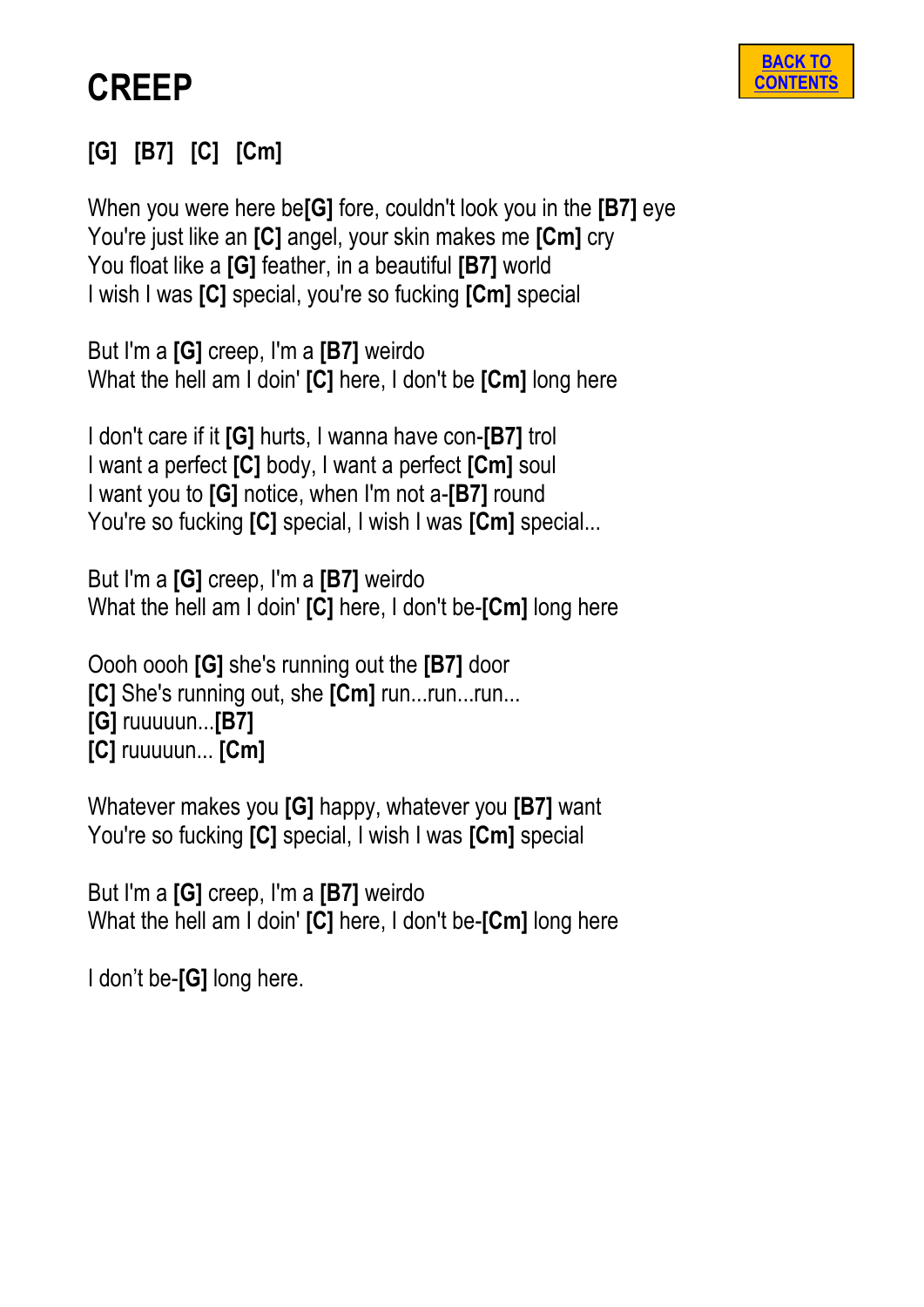# <span id="page-27-0"></span>**CROCODILE ROCK**



#### **[C] La, la la la la [Am] la,la la la la [F] la, la la la la [G7] la**

I re- **[C]** member when rock was young Me and **[Em]** Susie had so much fun Holding **[F]** hands and skimming stones Had an **[G7]** old gold chevy and a place of my own But the **[C]** biggest kick I ever got Was doin' a **[Em]** thing called the crocodile rock While the **[F]** other kids were rocking round the clock We were **[G7]** hoppin' and boppin' To the crocodile rock

**Well [Am] crocodile rockin' is something shockin' When your [D7] feet just can't keep still [G7] I never knew me a better time And I [C] guess I never will Oh [A7] lawdy mama those Friday nights When [D7] Susie wore her dresses tight And [G7] crocodile rockin' was out of [F] sight [C] La, la la la la [Am] la,la la la la [F] la, la la la la [G7] la [C] La, la la la la [Am] la,la la la la [F] la, la la la la [G7] la**

But the **[C]** years went by and rock just died **[Am]** Susie went and left me for some foreign guy **[F]** Long nights cryin' by the record machine **[G7]** Dreamin' of my chevy and my old blue jeans But they'll **[C]** never kill the thrills we got Burning **[Am]** up to the crocodile rock Learning **[F]** fast till the weeks went past We really **[G7]** thought the crocodile rock would last

**Well [Am] crocodile rockin' is something shockin' When your [D7] feet just can't keep still [G7] I never knew me a better time And I [C] guess I never will Oh [A7] lawdy mama those Friday nights When [D7] Susie wore her dresses tight And [G7] crocodile rockin' was out of [F] sight [C] La, la la la la [Am] la,la la la la [F] la, la la la la [G7] la [C] La, la la la la [Am] la,la la la la [F] la, la la la la [G7] la**

**REPEAT 1ST VERSE AND CHORUS**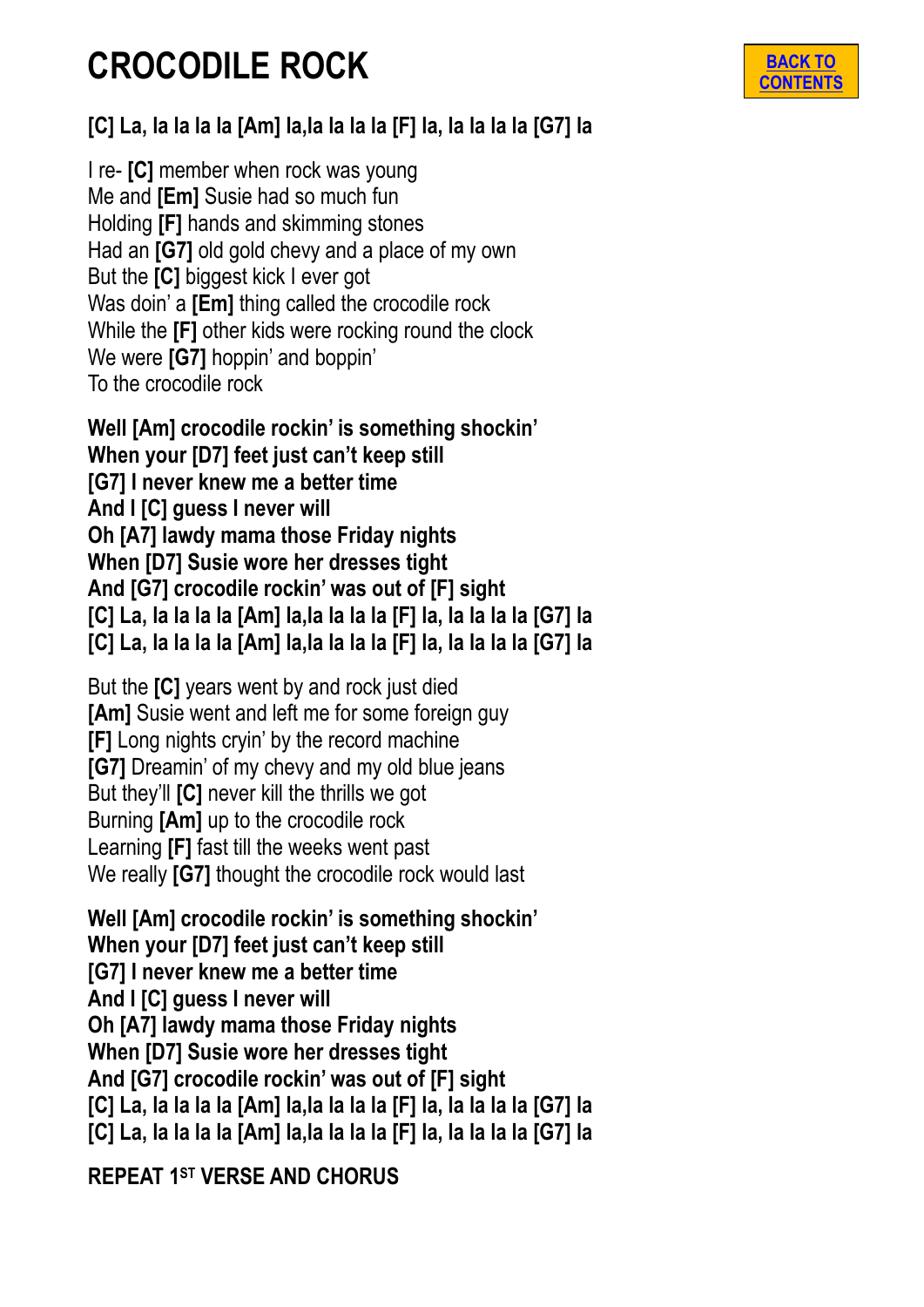# <span id="page-28-0"></span>**CUPID**

#### **[BACK TO](#page-1-0) [CONTENTS](#page-1-0)**

### **Intro: C Am C Am**

**CHORUS:**

**C Am C F**  Cupid, draw back your bow, and let your arrow go; **C G7 C G7**  Straight to my lover's heart, for me, for me. **C Am C F**  Cupid, please hear my cry, and let your arrow fly; **C G7 F C**  Straight to my lover's heart, for me...

**C G7**  Now I don't mean to bother you but I'm in distress; **G7 C**  There's danger of me losin' all of my happiness. **C** F For I love a man who doesn't know I exist; **G7 C**  And this you can fix. So...

# **CHORUS**

**C** G7 Now Cupid, if your arrow makes his love strong for me, **G7 C**  I promise I will love him until eternity. **C** F I know between the two of us, his heart we can steal; **G7 C**  Help me if you will. So...

### **CHORUS X 2**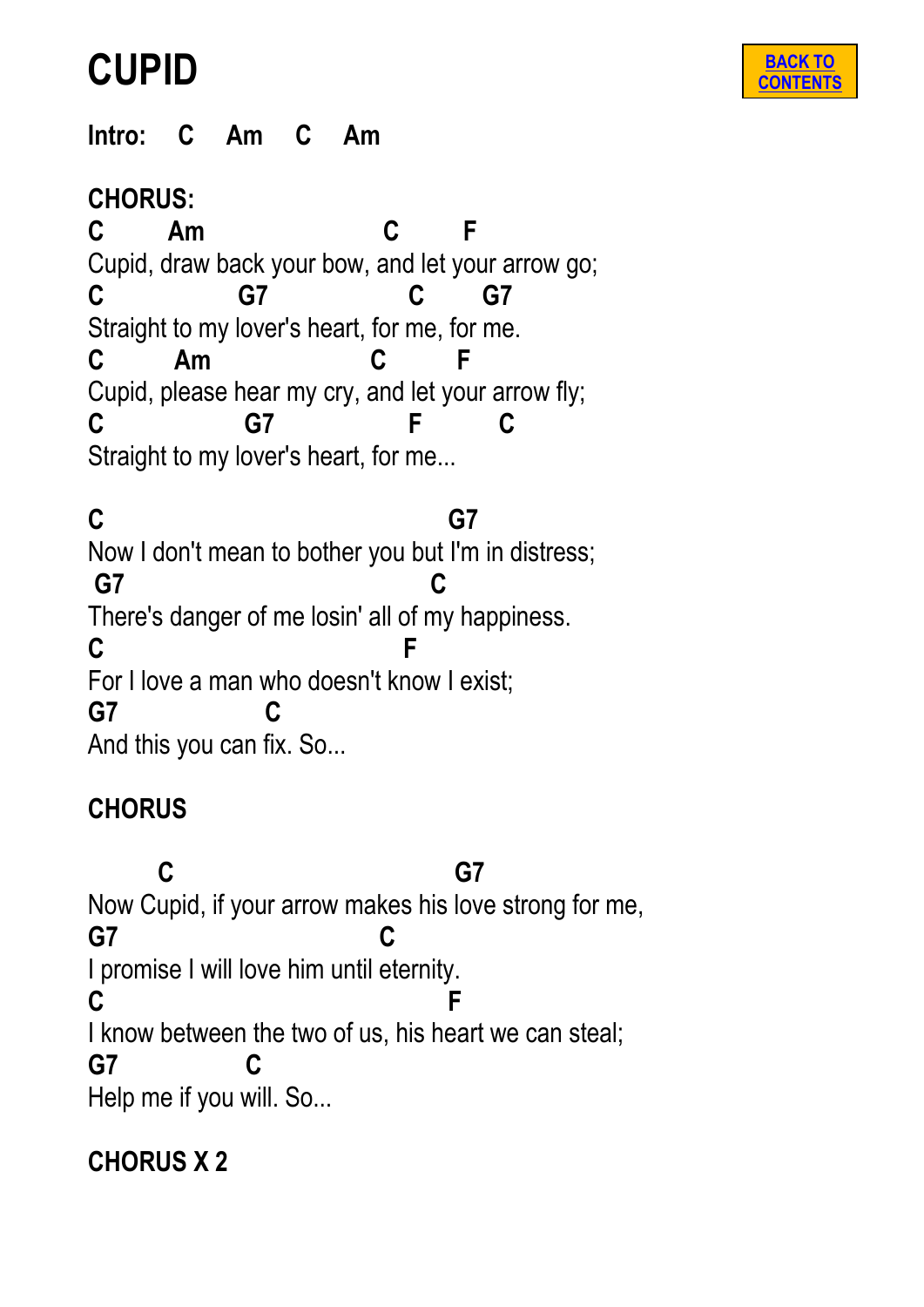# <span id="page-29-0"></span>**DA DOO RON RON**



I **[C]** met him on a Monday and my **[F]** heart stood still Da **[G7]** doo-ron-ron-ron, da **[C]-**doo-ron-ron Somebody told me that his **[F]** name was Bill Da **[G7]** doo-ron-ron-ron, da **[C]-**doo-ron-ron Yeah, my **[F]** heart stood still, **[C]** yeah, his **[G7]** name was Bill **[C]** And when he **[F]** walked me home Da **[G7]** doo-ron-ron-ron, da **[C]-**doo-ron-ron

I **[C]** knew what he was doing when he **[F]** caught my eye Da **[G7]** doo-ron-ron-ron, da **[C]-**doo-ron-ron He looked so quiet but **[F]** my oh my Da **[G7]** doo-ron-ron-ron, da **[C]-**doo-ron-ron Yeah, he **[F]** caught my eye, **[C]** yeah, but **[G7]** my oh my **[C]** And when he **[F]** walked me home Da **[G7]** doo-ron-ron-ron, da **[C]-**doo-ron-ron

He **[C]** picked me up at seven and he **[F]** looked so fine Da **[G7]** doo-ron-ron-ron, da **[C]-**doo-ron-ron Someday soon I'm gonna **[F]** make him mine Da **[G7]** doo-ron-ron-ron, da **[C]-**doo-ron-ron Yeah, he **[F]** looked so fine, **[C]** yeah, gonna **[G7]** make him mine **[C]** And when he **[F]** walked me home Da **[G7]** doo-ron-ron-ron, da **[C]-**doo-ron-ron Da **[G7]** doo-ron-ron-ron, da **[C]-**doo-ron-ron Da **[G7]** doo-ron-ron-ron, da **[C]-**doo-ron-ron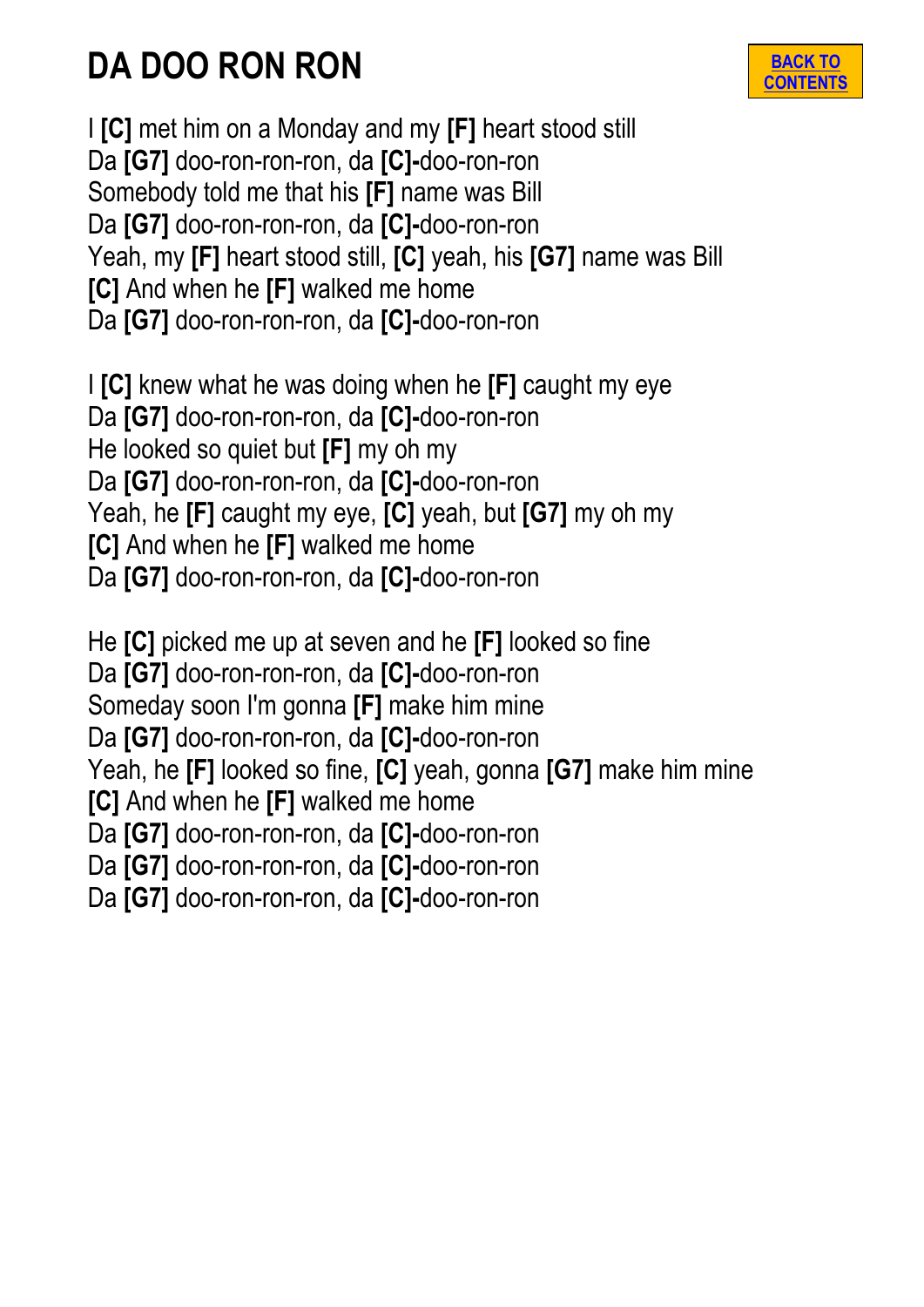# <span id="page-30-0"></span>**DANCE AWAY**



**[C]** Yesterday – well it **[Am]** seemed so cool When I **[F]** walked you home, **[G]** kissed goodnight **[F]** I said it´s love, you **[G]** said all right It´s **[C]** funny how I could **[Am]** never cry Un **[F]** til tonight and **[G]** you pass by **[F]** Hand in hand with a-**[G]** nother guy **[F]** You´re dressed to kill and **[G]** guess who´s dying?

### **CHORUS:**

**[D]** Dance away the **[Bm]** heartache, **[G]** Dance away the **[A]** tears **(x2)**

**[G] D**ance away

**[C]** Loneliness, is a **[Am]** crowded room,

Full of **[F]** open hearts, **[G]** turned to stone.

**[F]** All together **[G]** all alone.

**[C]** All at once, my whole **[A]** world had changed. Now I'm **[F]** in the dark, **[G]** off the wall,

**[F]** Let the strobe light **[G]** up the wall.

**[F]** I close my eyes, and **[G]** dance til dawn.

### **CHORUS**

**[C]** Now I know, I must **[Am]** walk the line

Un **[F]** til I find an **[G]** open door,

**[F]** Off the street or on **[G]** to the floor.

**[C]** There was I, many **[Am]** times a fool,

**[F]** I hope and pray, but **[G]** not too much,

**[F]** Out of reach is **[G]** out of touch,

**[F]** All the way is **[G]** far enough.

### **CHORUS**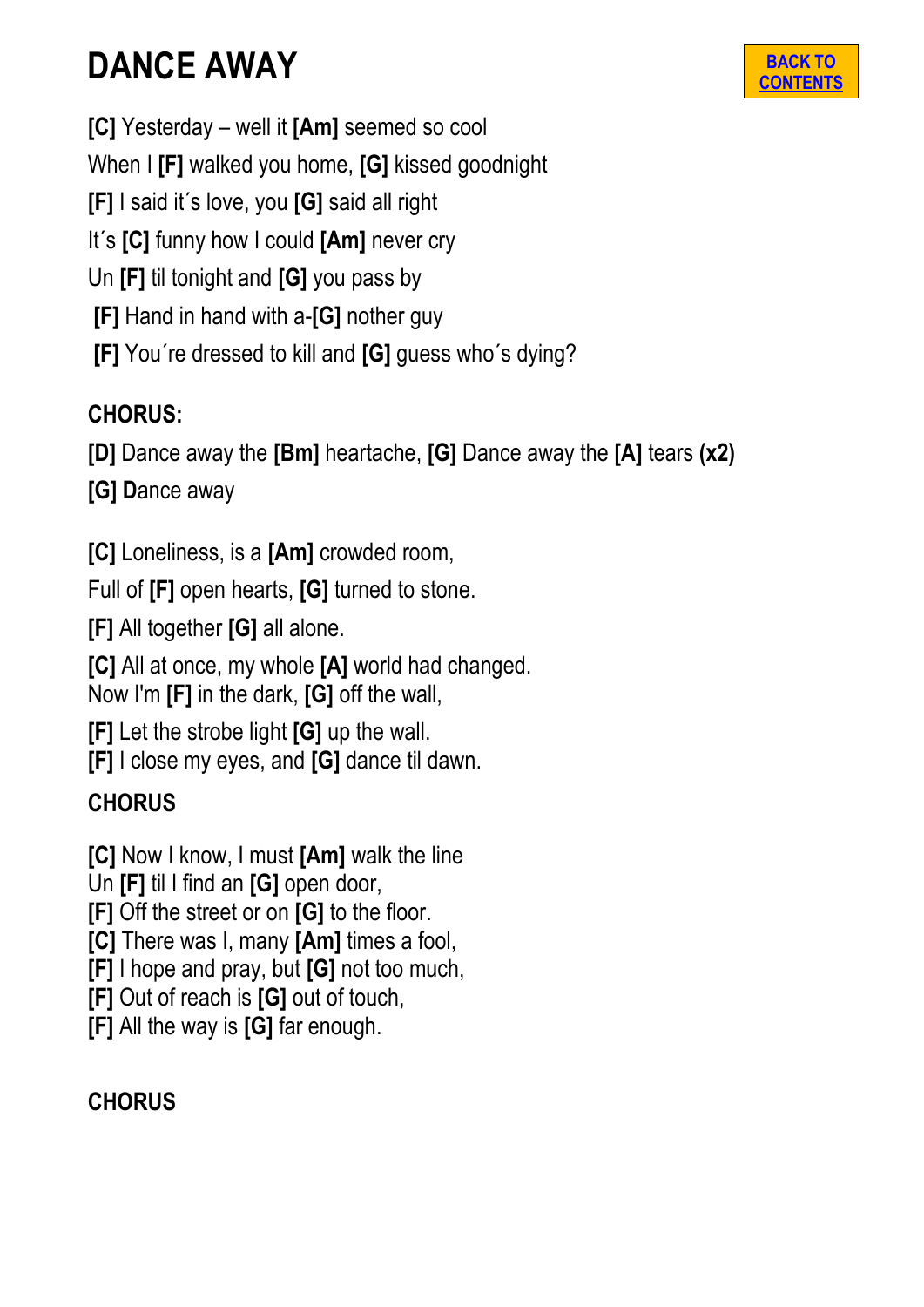# <span id="page-31-0"></span>**DANCE ME TO THE END OF LOVE**



**[Dm]** La la, la la **[Am]** la la, la la **[E7]** la la **[Am]** la **(x2)**

[**Dm**] Dance me to your beauty with a [**Am**] burning violin [**Dm**] Dance me through the panic 'til I'm [**Am**] gathered safely in [**Dm**] Lift me like an olive branch and [**Am**] be my homeward dove [**E7**] Dance me to the end of [**Am**] love

[**E7**] Dance me to the end of [**Am**] love

[**Dm**] Oh let me see your beauty when the [**Am**] witnesses are gone

[**Dm**] Let me feel you moving like [**Am**] they do in Babylon

[**Dm**] Show me slowly what I only [**Am**] know the limits of

[**E7**] Dance me to the end of [**Am**] love

[**E7**] Dance me to the end of [**Am**] love

**[Dm]** La la, la la **[Am]** la la, la la **[E7]** la la **[Am]** la **(x2)**

[**Dm**] Dance me to the wedding now, [**Am**] dance me on and on

[**Dm**] Dance me very tenderly and [**Am**] dance me very long

[**Dm**] We're both of us beneath our love, we're [**Am**] both of us above

[**E7**] Dance me to the end of [**Am**] love

[**E7**] Dance me to the end of [**Am**] love

#### **INSTRUMENTAL VERSE**

[**Dm**] Dance me to the children who are [**Am**] asking to be born

[**Dm**] Dance me through the curtains that our [**Am**] kisses have outworn

[**Dm**] Raise a tent of shelter now though [**Am**] every thread is torn

[**E7**] Dance me to the end of [**Am**] love

[**E7**] Dance me to the end of [**Am**] love

[**Dm**] Dance me to your beauty with a [**Am**] burning violin

[**Dm**] Dance me through the panic 'til I'm [**Am**] gathered safely in

[**Dm**] Touch me with your naked hand or [**Am**] touch me with your glove

[**E7**] Dance me to the end of [**Am**] love

[**E7**] Dance me to the end of [**Am**] love

**[Dm]** La la, la la **[Am]** la la, la la **[E7]** la la **[Am]** la **(x2)**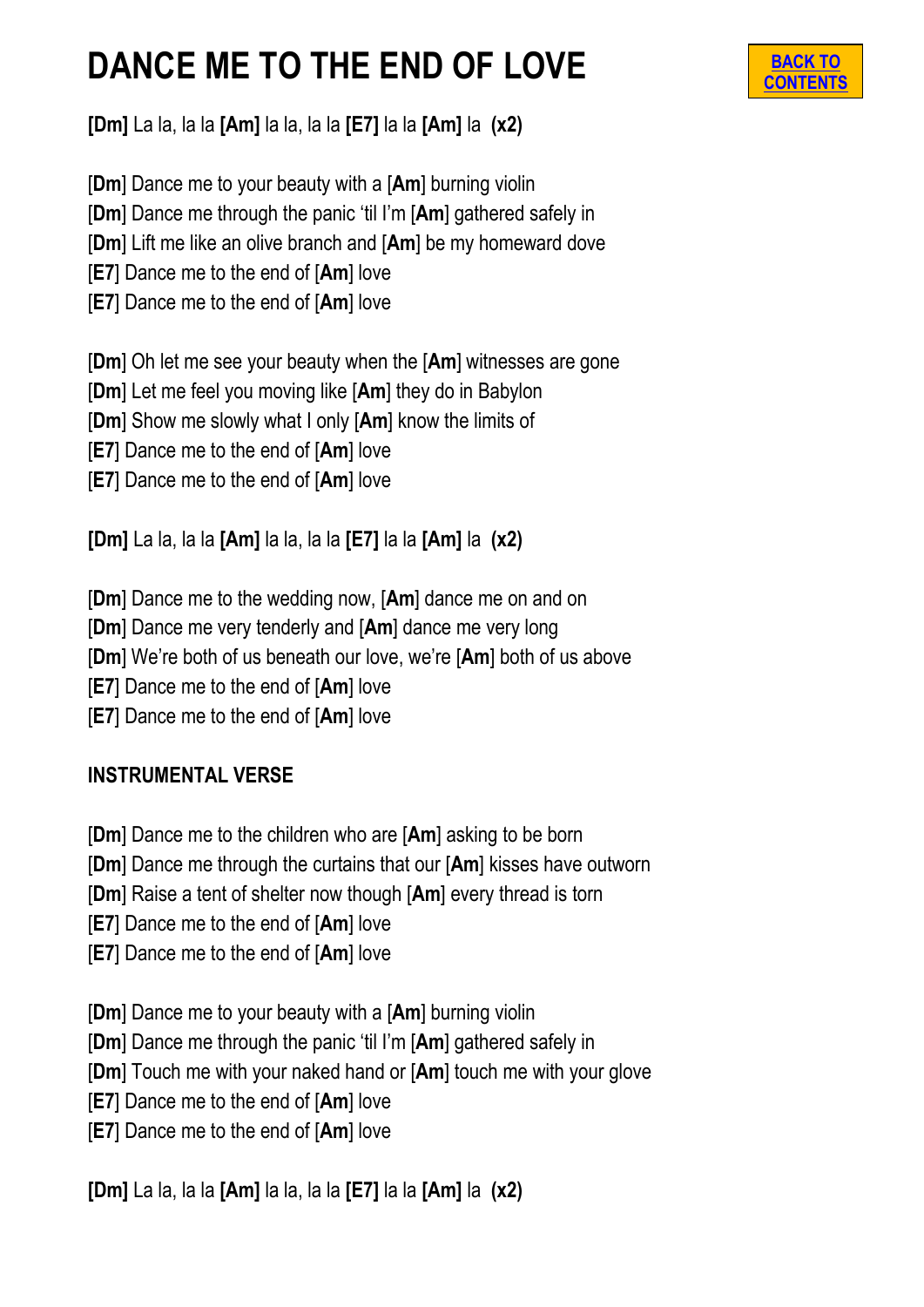# <span id="page-32-0"></span>**DANCE THE NIGHT AWAY**



#### **INTRO: C///G7///C///G7///**

[**C**] Here comes my [**G7**] happiness a[**C**] gain [**G7**] ,

[**C**] right back [**G7**] where it should have[**C**] been. [**G7**]

[**C**] 'Cause now she's [**G7**] gone and I am [**C**] free [**G7**]

[**C**] and she can't [**G7**] do a thing to [**C**] me. [**G7**]

[**C**] I just wanna [**G7**] dance the night [**C**] away [**G7**]

[**C**] with senor-[**G7**]-itas who can [**C**] sway. [**G7**]

[**C**] Right now to[**G7**] morrow's looking [**C**] bright [**G7**]

[**C**] just like the [**G7**] sunny morning [**C**] light. [**G7**]

[**C**] And if you should [**G7**] see her [**C**] please let her [**G7**] know I am [**C**] well,

[**G7**] as you can [**C**] tell [**G7**]

[**C**] And if she should [**G7**] tell you that [**C**] she wants me [**G7**] back,

[**G7**] Tell her [**C**] no [**G7**] , I've gotta [**C**] go [**G7**]

[**C**] I just wanna [**G7**] dance the night [**C**] away [**G7**]

[**C**] with senor-[**G7**]-itas who can [**C**] sway. [**G7**]

[**C**] Right now to[**G7**] morrow's looking [**C**] bright [**G7**]

[**C**] just like the [**G7**] sunny morning [**C**] light. [**G7**]

[**C**] And if you should [**G7**] see her [**C**] please let her [**G7**] know I am [**C**] well, [**G7**] as you can [**C**] tell [**G7**]

[**C**] And if she should [**G7**] tell you that [**C**] she wants me [**G7**] back,

[**G7**] Tell her [**C**] no [**G7**] , I've gotta [**C**] go [**G7**]

[**C**] I just wanna [**G7**] dance the night [**C**] away [**G7**]

[**C**] with senor-[**G7**]-itas who can [**C**] sway. [**G7**]

[**C**] Right now to[**G7**] morrow's looking [**C**] bright [**G7**]

[**C**] just like the [**G7**] sunny morning [**C**] light. [**G7**]

[**C**] I just wanna [**G7**] dance the night [**C**] away [**G7**]

[**C**] with senor-[**G7**]-itas who can [**C**] sway. [**G7**]

[**C**] Right now to[**G7**] morrow's looking [**C**] bright [**G7**]

[**C**] just like the [**G7**] sunny morning [**C**] light. [**G7**]

**C///G7///C///G7///C**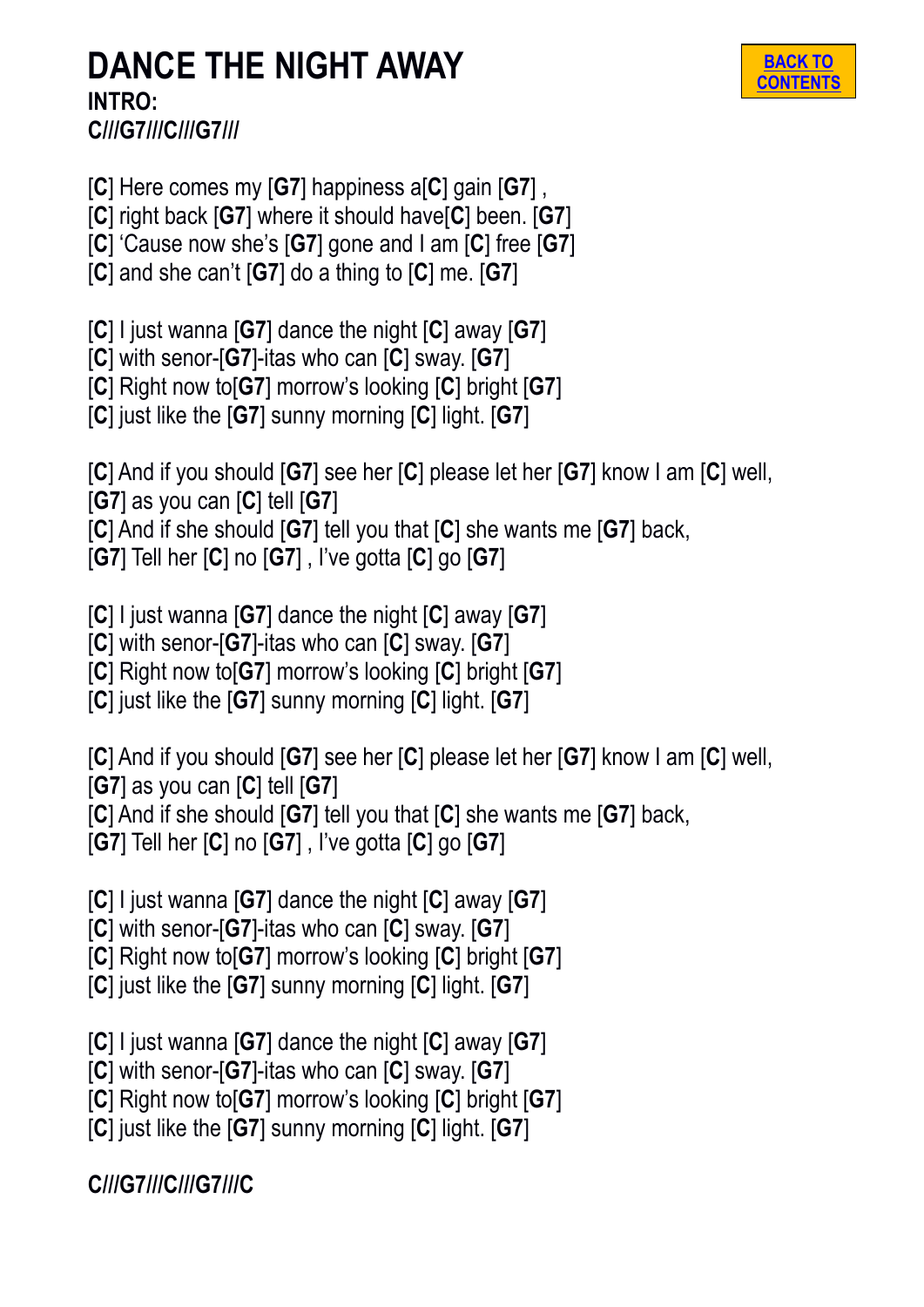# <span id="page-33-0"></span>**DANCING IN THE DARK**

Intro: [G] [Em] [G] [Em] x2 [G] I get up in the [Em] evening [G] And I [Em] ain't got nothing to [G] say I come home in the **[Em]** morning [G] I go to bed [Em] feeling the same [C] way I ain't nothing but [Am] tired [C] Man I'm just [Am] tired and bored with my- [G] self Hey there **[Em]** baby, **[G]** I could **[Em]** use just a little **[D]** help

Chorus: [D] You can't start a fire You can't start a fire without a **[C]** spark This gun's for [Am] hire [C] Even if we're just [Am] dancing in the [G] dark In-betweentro: [G] [Em] [G] [Em]

[G] Messages keep getting [Em] clearer [G] Radio's on and I'm [Em] moving round the [G] place [G] I check my look in the [Em] mirror [G] I wanna change my [Em] clothes, my hair, my [C] face Man I ain't getting [Am] nowhere [C] I'm just  $[Am]$  living in a dump like  $[G]$  this There's something happening **[Em]** somewhere **[G]** Baby [Em] I just know that there [D] is …chorus

Bridge: [Em] You sit around getting [G] older [C] There's a joke here some- [D] where and it's on [Em] me I'll shake this world off my [G] shoulders **[C]** Come on baby the **[D]** laugh's on me

**[G]** Stay on the streets of **[Em]** this town **[G]** And they'll be [Em] carving you up al- [G] right They say you gotta stay [Em] hungry [G] Hey baby, I'm  $[Em]$  just about starving to- $[C]$  night I'm dying for some [Am] action [C] I'm sick of sitting 'round [Am] here trying to write this [G] book I need a love re- [Em] action [G] Come on now [Em] baby gimme just one [D] look

[D] You can't start a fire sitting 'round crying over a broken [C] heart This gun's for [Am] hire [C] Even if we're just [Am] dancing in the [D] dark You can't start a fire worrying about your little world falling a- [C] part This gun's for [Am] hire [C] Even if we're just [Am] dancing in the [G] dark [Em] [G] Even if we're just [Em] dancing in the [G] dark [Em] [G] Even if we're just  $[Em]$  dancing in the  $[G]$  dark

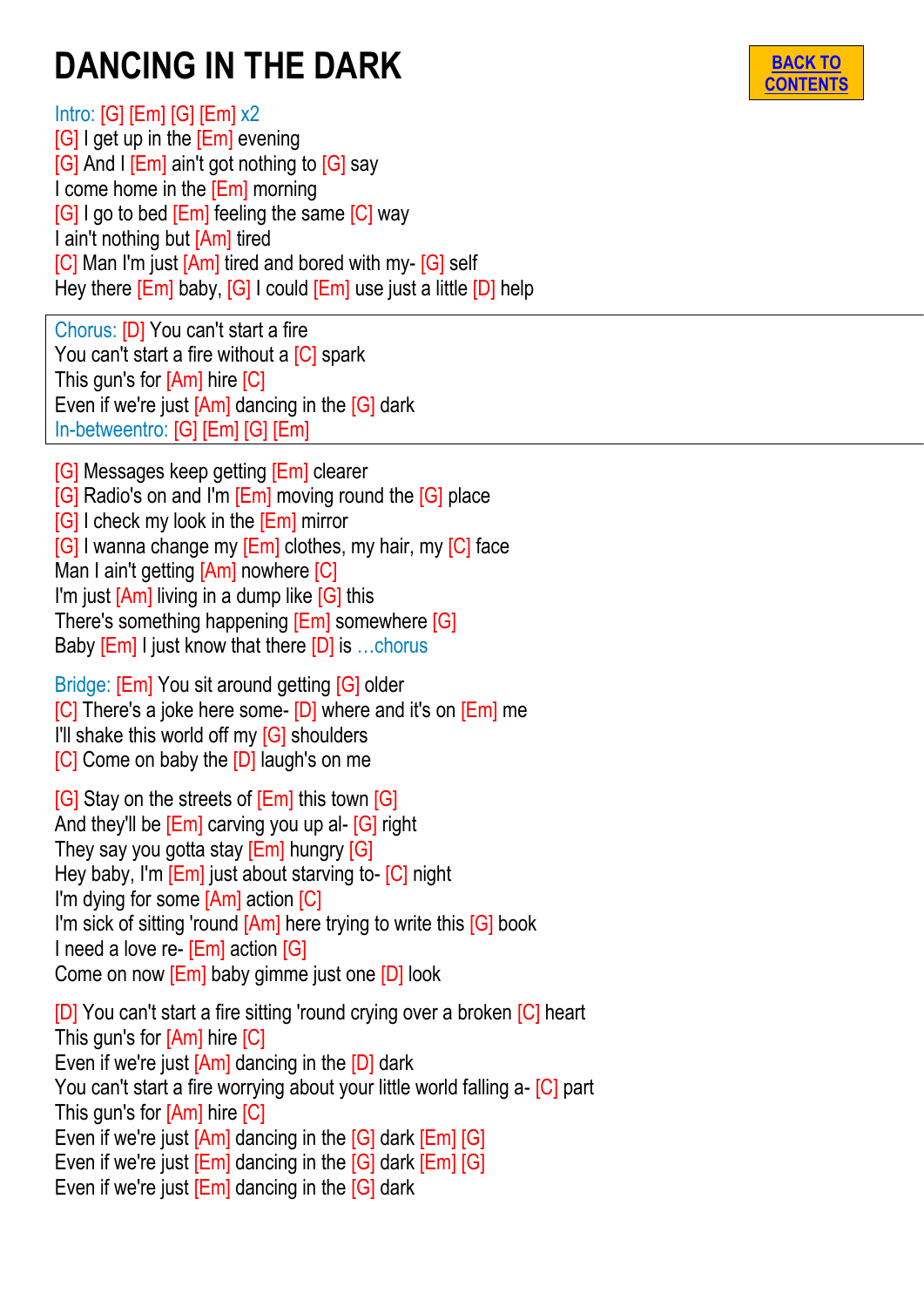<span id="page-34-0"></span>**DANNY BOY**



**C** C7 F Oh Danny Boy, the pipes, the pipes are calling  **C Am G G7** From glen to glen and down the mountain side **C** C7 F The summer's gone and all the flowers are dying  **C G C G** It's you, it's you must go and I must bide  **C Em C** But come ye back when summer's in the meadow  **Am Em G G7** Or when the valley's hushed and white with snow  **C F C Am** Tis' I'll be there in sunshine or in shadow  **C G C F C** Oh Danny Boy, oh Danny Boy, I love you so **C** C7 F But when you come and all the flowers are dying  **C Am G G7** If I am dead, and dead I well may be **C** C7 F You'll come and find the place where I am lying  **C G C G** And kneel and say an Ave there for me  **C Em C** And I shall hear tho' soft you tread above me  **Am Em G G7** And all my dreams will warmer sweeter be **C** F C Am If you'll not fail to tell me that you love me  **C G C F C** I'll simply sleep in peace until you come to me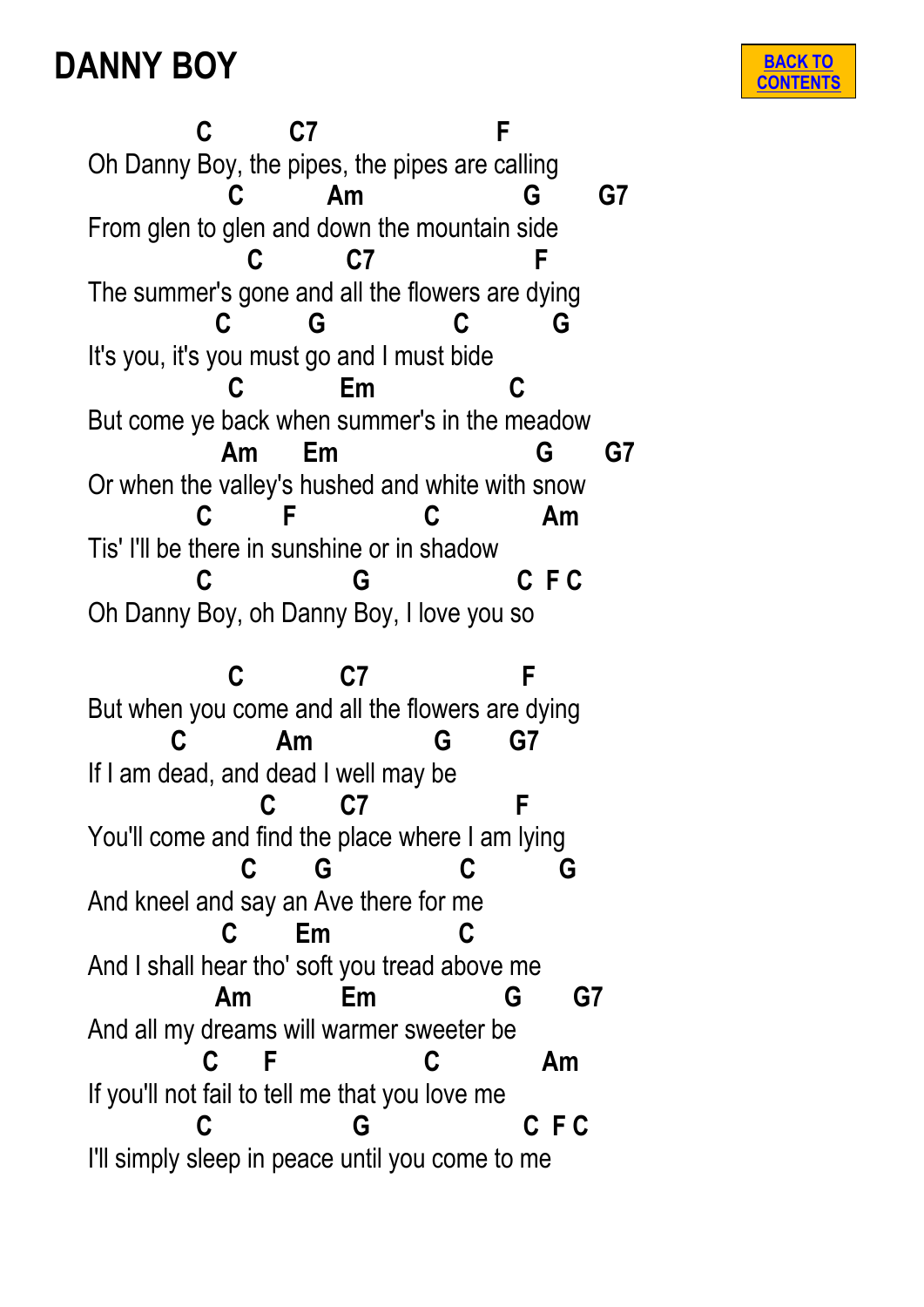# <span id="page-35-0"></span>**DAYDREAM**

### **INTRO: [C] [A7] [Dm] [G]**

[**C**] What a day for a [**A7**] daydream [**Dm**] What a day for a [**G**] daydreamin' boy [**C**] And I'm lost in a [**A7**] daydream [**Dm**] Dreamin' 'bout my [**G**] bundle of joy

[**F**] And even if [**D7**] time ain't really [**C**] on my [**A7**] side [**F**] It's one of those [**D7**] days for takin' a [**C**] walk out **A7**] side [**F**] I'm blowin' the [**D7**] day to take a [**C**] walk in the [**A7**] sun [**D7**] And fall on my face on somebody's [**G7**] new-mowed lawn

[**C**] I been havin' a [**A7**] sweet dream [Dm] I been dreamin' since I [**G**] woke up today [**C**] It's starring me and my [**A7**] sweet thing [**Dm**] 'Cos she's the one that makes me [**G**] feel this way

[**F**] And even if [**D7**] time is passin' me [**C**] by a [**A7**] lot [**F**] I couldn't care [**D7**] less about the [**C**] dues you say I've [**A7**] got [**F**] Tomorrow I'll [**D7**] pay the dues for [**C**] dropping my [**A7**] load [**D7**] A pie in the face for bein' a [**G7**] sleepy bull toad

#### **WHISTLING VERSE**

[**F**] And you can be [**D7**] sure that if you're [**C**] feelin' [**A7**] right [**F**] A daydream will [**D7**] last 'til long [**C**] into the [**A7**] night [**F**] Tomorrow at [**D7**] breakfast you may [**C**] prick up your [**A7**] ears [**D7**] Or you may be daydreamin' for a [**G7**] thousand years

[**C**] What a day for a [**A7**] daydream [**Dm**] Custom-made for a [**G**] daydreamin' boy [**C**] And I'm lost in a [**A7**] daydream [**Dm**] Dreamin' 'bout my [**G7**] bundle of joy ……. [**C**]

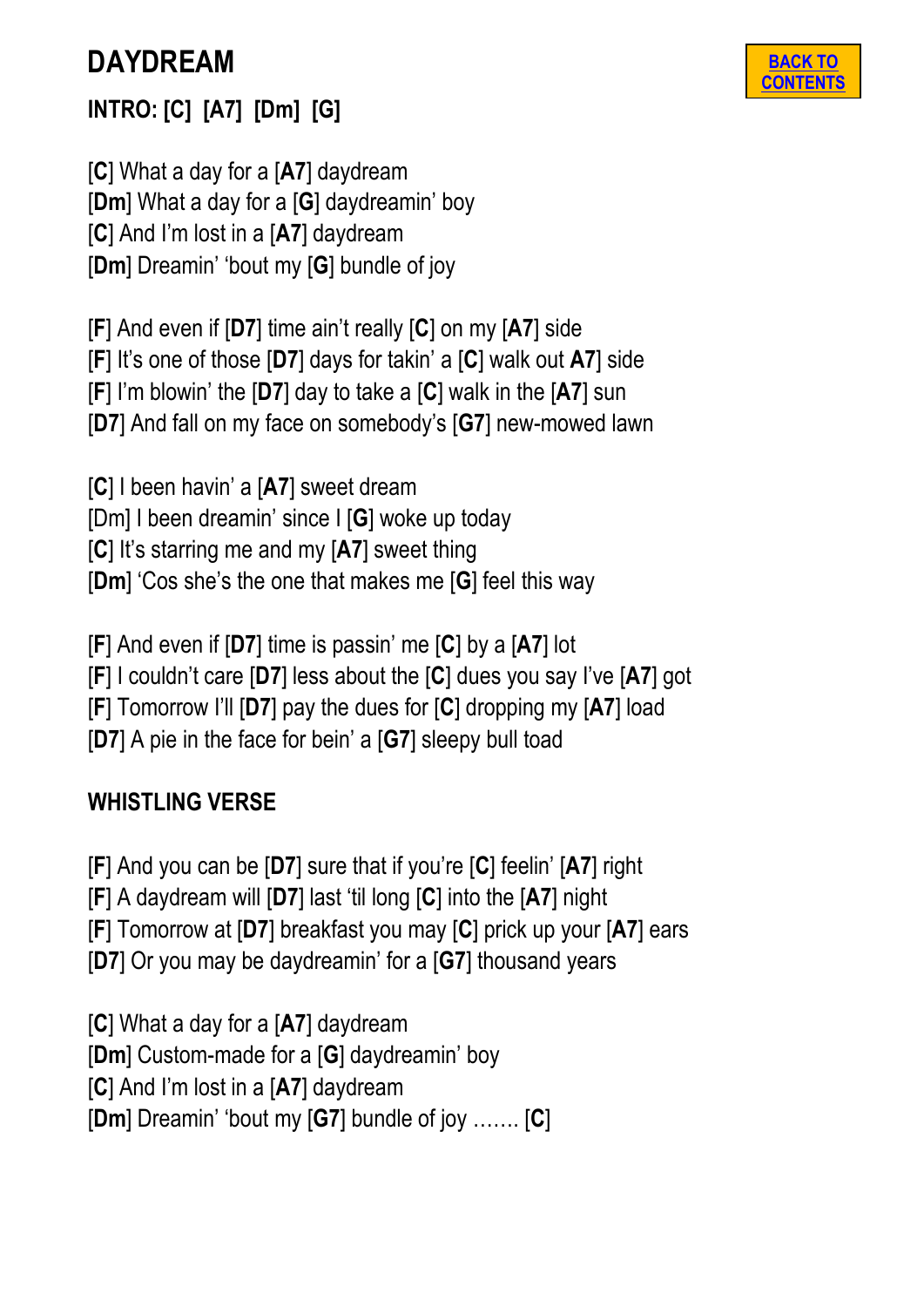## **DAYDREAM BELIEVER**



Oh, I could [**F**] hide 'neath the [**Gm7**] wings Of the [**Am**] bluebird as she [**Bb**] sings The [**F**] six o'clock a[**Dm**]larm would never [**G7**] ring [**C7**] But it [**F**] rings and I [**Gm7**] rise Wipe the [**Am**] sleep out of my [**Bb**] eyes My [**F**] shaving [**Dm**] razor's [**C7**] cold and it [**F**] stings

### **CHORUS:**

[**Bb**] Cheer up [**C7**] sleepy [**Am**] Jean [**Bb**] Oh, what [**C**] can it [**Dm**] mean To a [**F**] daydream be[**Bb**]liever And a [**F**] home [**Dm**] coming [**G7**] queen [**C7**]

[**F**] You once thought of [**Gm7**] me As a [**Am**] white knight on a [**Bb**] steed [**F**] Now you know how [**Dm**] happy life can [**G7**] be [**C7**] And our [**F**] good times start and [**Gm7**] end Without [**Am**] dollar one to [**Bb**] spend But [**F**] how much [**Dm**] baby [**Bb**] do we [**C7**] really [**F**] need?

### **CHORUS x 2 ……… [F]**

(Gm7: 0211)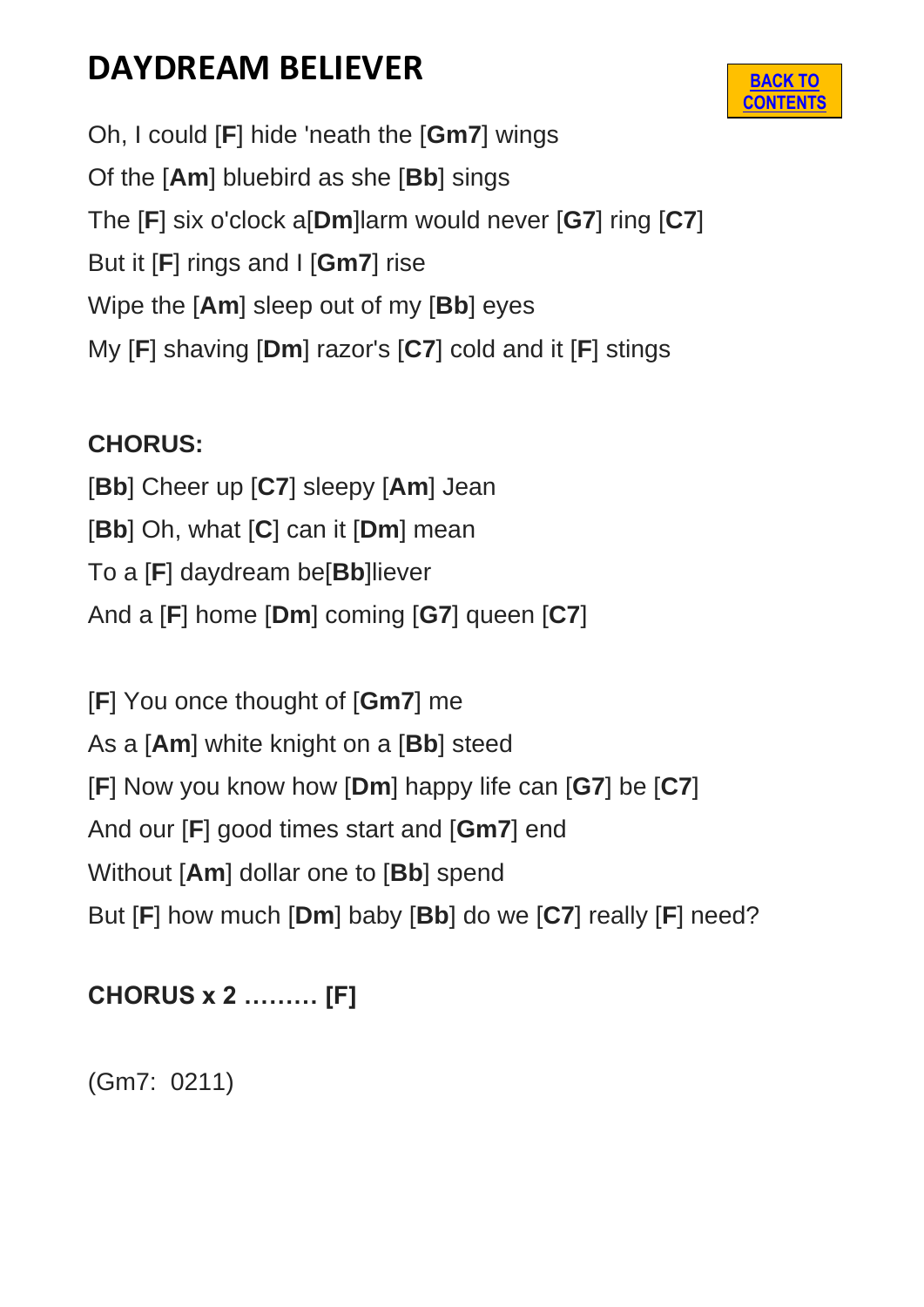# **DEDICATED FOLLOWER OF FASHION**



**[C]** They seek him **[G7]** here, they seek him **[C]** there, His clothes are **[G7]** loud, but never **[C]** square, **[F]** It will make or break him so he's **[C]** got to buy the **[A7]** best, 'Cos he's a **[Dm7]** dedicated **[G7]** follower of **[C]** fashion.

And when he **[G7]** does his little **[C]** rounds, Round the bou **[G7]** tiques of London **[C]** town, Eagerly **[F]** pursuing all the **[C]** latest fads and **[A7]** trends, 'Cos he's a **[Dm7]** dedicated **[G7]** follower of **[C]** fashion.

Oh, yes he **[G7]** is (oh, yes he is), oh yes he **[C]** is (oh, yes he is) He **[F]** thinks he is a flower to be **[C]** looked at, And **[F]** when he pulls his frilly nylon **[C]** panties right up **[A7]** tight, He feels a **[Dm7]** dedicated **[G7]** follower of **[C]** fashion.

Oh, yes he **[G7]** is (oh, yes he is), oh yes he **[C]** is (oh, yes he is) There's **[F]** one thing that he loves and that is **[C]** flattery, **[F]** One week he's in polka-dots, the **[C]** next week he's in **[A7]** stripes, 'Cos he's a **[Dm7]** dedicated **[G7]** follower of **[C]** fashion.

**[C]** They seek him **[G7]** here, they seek him **[C]** there, In Regent **[G7]** Street and Leicester **[C]** Square, **[F]** Everywhere the Carnabetian **[C]** army marches **[A7]** on, Each one a [**Dm7]** dedicated **[G7]** follower of **[C]** fashion.

Oh, yes he **[G7]** is (oh, yes he is), oh yes he **[C]** is (oh, yes he is) His [**F]** world is built 'round discotheques and **[C]** parties, This [**F]** pleasure-seeking individual [**C]** always looks his **[A7]** best, 'Cos he's a **[Dm7]** dedicated **[G7]** follower of **[C]** fashion.

Oh, yes he **[G7]** is (oh, yes he is), oh yes he **[C]** is (oh, yes he is) He [**F]** flits from shop to shop just like a **[C]** butterfly, In [**F]** matters of the cloth he is as **[C]** fickle as can **[A7]** be, 'Cos he's a **[Dm7]** dedicated **[G7]** follower of **[C]** fashion. **(x3) ……. [G7] … [C]**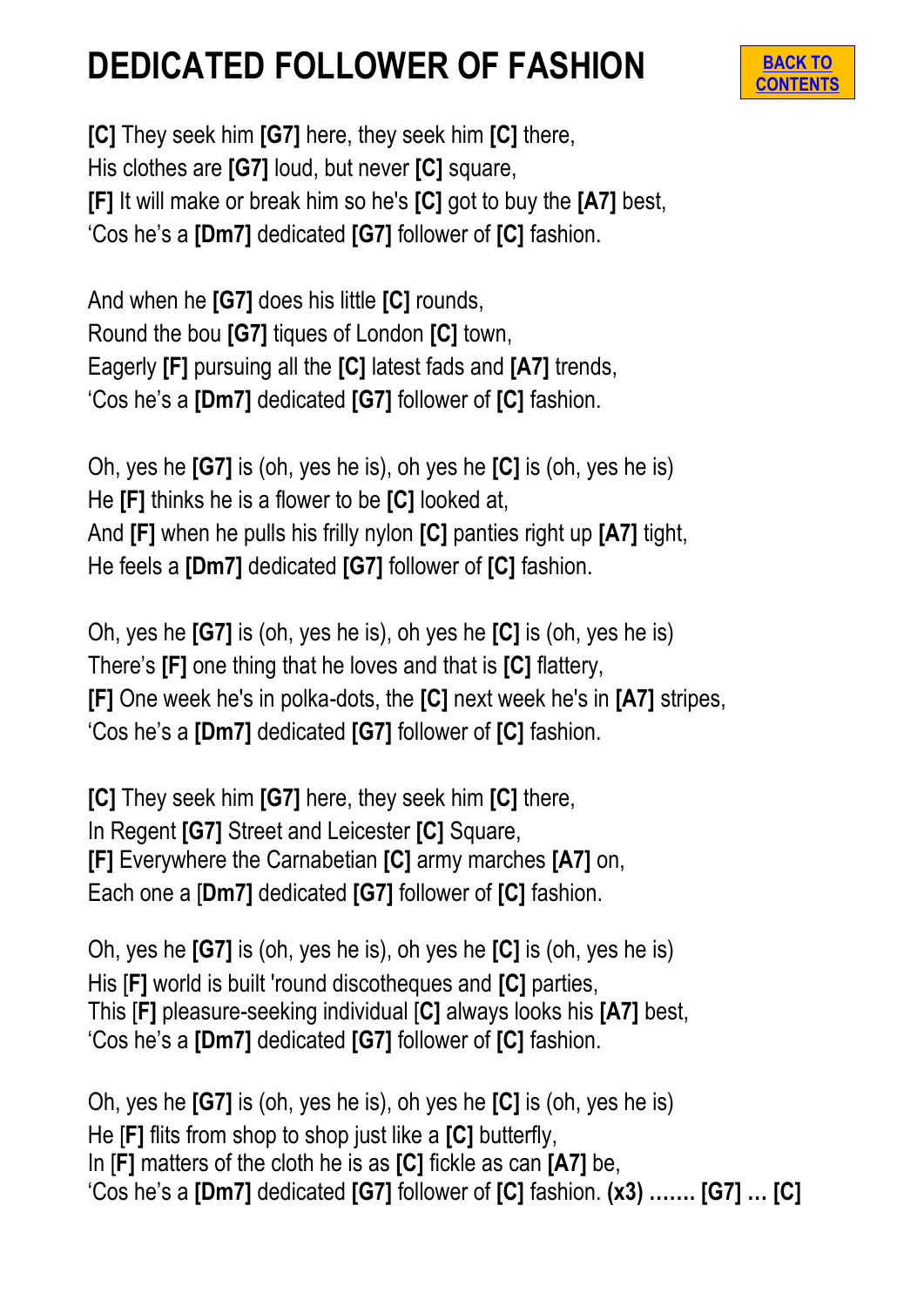# **DELILAH**



**(Dm)** I saw the light on the night that I passed by her **(A7)** window **(Dm)** I saw the flickering shadows of love on her **(A7)** blind **(D)** She **(D7)** was my **(Gm)** woman **(Dm)** As she deceived me I **(A7)** watched and went out of my **(Dm)** mind **[C]**

**(F)** My, my, my, **(C)** Delilah **(C7)** Why, why, why, **(F)** Delilah? I could **(F7)** see, that **(Bb)** girl was no good for **(Gm)** me **(F)** But I was lost like a **(C)** slave that no man could **(F)** free **(A7)**

**(Dm)** At break of day when that man drove away, I was **(A7)** waiting **(Dm)** I crossed the street to her house and she opened the **(A7)** door **(D)** She **(D7)** stood there **(Gm)** laughing **(Dm)** I felt the knife in my **(A7)** hand and she laughed no [Dm] more **(C)**

**(F)** My, my, my, **(C)** Delilah **(C7)** Why, why, why, **(F)** Delilah? So **(F7)** before they **(Bb)** come to break down the **(Gm)** door **(F)** Forgive me Delilah, I **(C)** just couldn't take any **(F)** more **(A7)**

### **REPEAT FROM 'At break of day'**

**(Dm)** Forgive me Delilah, **(A7)** I just couldn't take any **(Dm)** more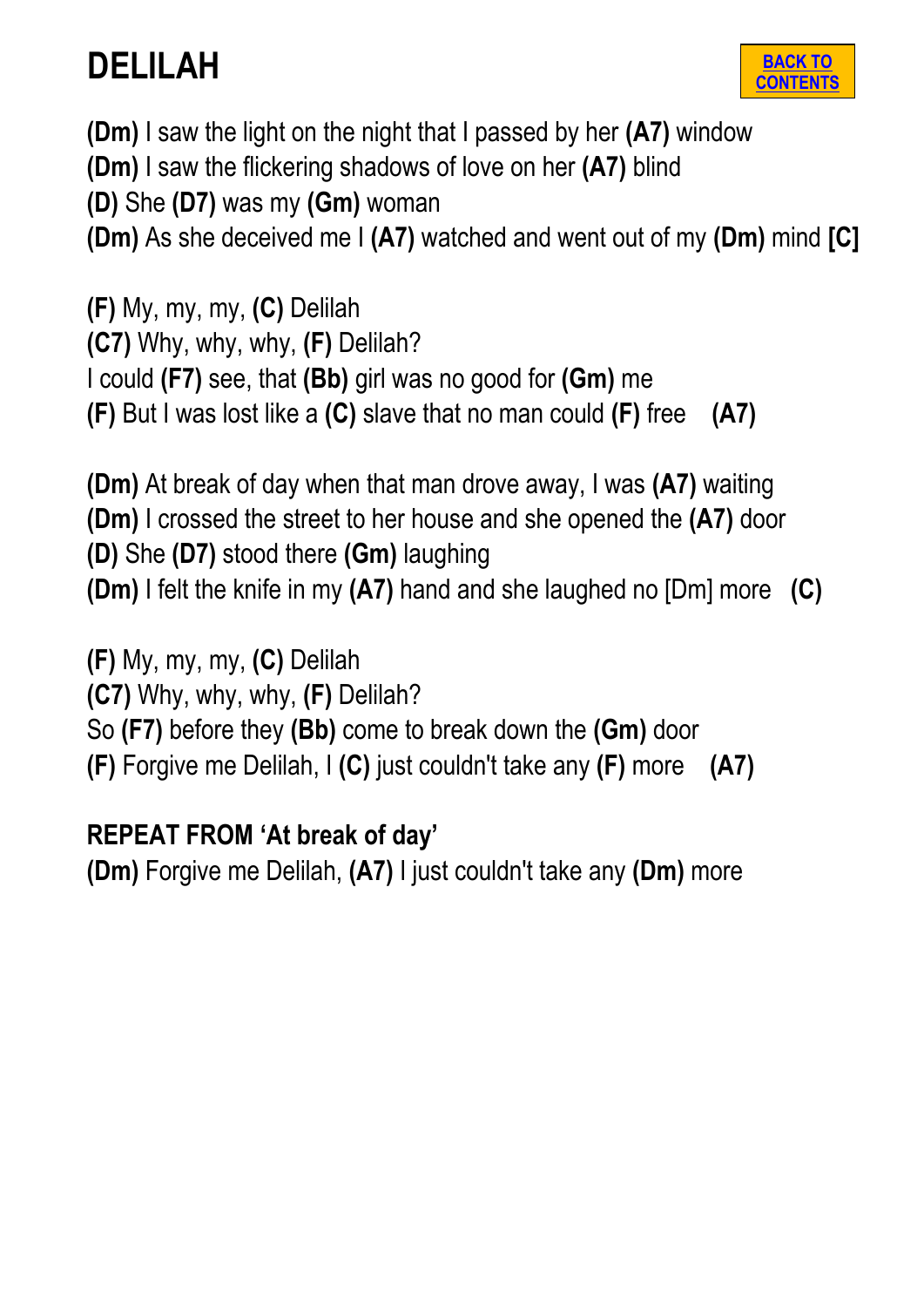# **DON'T LOOK BACK IN ANGER**

[C] [F] [C] [F]



[C] Slip inside the [G] eye of your [Am] mind Don't you [E7] know you might [F] find [G], a better place to [C] play [Am] [G] [C] You said that [G] you'd never [Am] been But all the [E7] things that you've [F] seen [G], slowly fade a-[C]way [Am] [G] [F]

[F] So I start a revo-[Fm]lution from my [C] bed 'Cos you **[F]** said the brains I **[Fm]** had went to my **[C]** head [F] Step outside, the [Fm] summertime's in [C] bloom **[G] Stand up beside the fireplace** [E7] Take that look from off your face 'Cos [Am] you ain't ever [G] gonna burn my [F] heart out [G]

[C] So [G] Sally can [Am] wait, she [E7] knows it's too [F] late as we're [G] walking on [C] by [Am] [G] Her [C] soul [G] slides a-[Am]way, [E7] but don't look [F] back in anger [G] I heard you [C] say [G] [Am] [E7] [F] [G] [C] [Am] [G]

[C] Take me to the [G] place where you [Am] go Where [E7] nobody [F] knows, [G] if it's night or [C] day [Am] [G] [C] Please don't put your [G] life in the [Am] hands Of a [E7] rock and roll [F] band, [G] who'll throw it all a-[C]way [Am] [G]

[F] So I'm going to start a revo-[Fm]lution from my [C] bed

'Cos you [F] said the brains I [Fm] had went to my [C] head

[F] Step outside, the [Fm] summertime's in [C] bloom

[G] Stand up beside the fireplace

[E7] Take that look from off your face

'Cos [Am] you ain't ever [G] gonna burn my [F] heart out [G]

[C] So [G] Sally can [Am] wait, she [E7] knows it's too [F] late, as she's [G] walking on [C] by [Am] [G]

Her [C] soul [G] slides a-[Am]way, [E7], but don't look [F] back in anger [G] I heard you [C] say [G] [Am] [E7] [F] [G] [C] [Am] [G]

 $[F]$   $[Fm]$   $[C]$   $x3$ [G] [Am] [G] [F] [G] [F] [Fm] [C]

[C] So [G] Sally can [Am] wait, she [E7] knows it's too [F] late, as she's [G] walking on [C] by [Am] [G]

Her [C] soul [G] slides a-[Am]way, [E7], but don't look [F] back in anger [G] I heard you [C] say [G] [Am] [E7] [F] [G] [C] [Am] [G]

[C] So [G] Sally can [Am] wait, she [E7] knows it's too [F] late, as she's [G] walking on [C] by [Am] [G]

[C] Her soul [G] slides a-[Am]way, but don't look [F] back in anger

Don't look [Fm] back in anger

I heard you [C] say [G] [Am] [E7] [F] [Fm] least not to-[C]day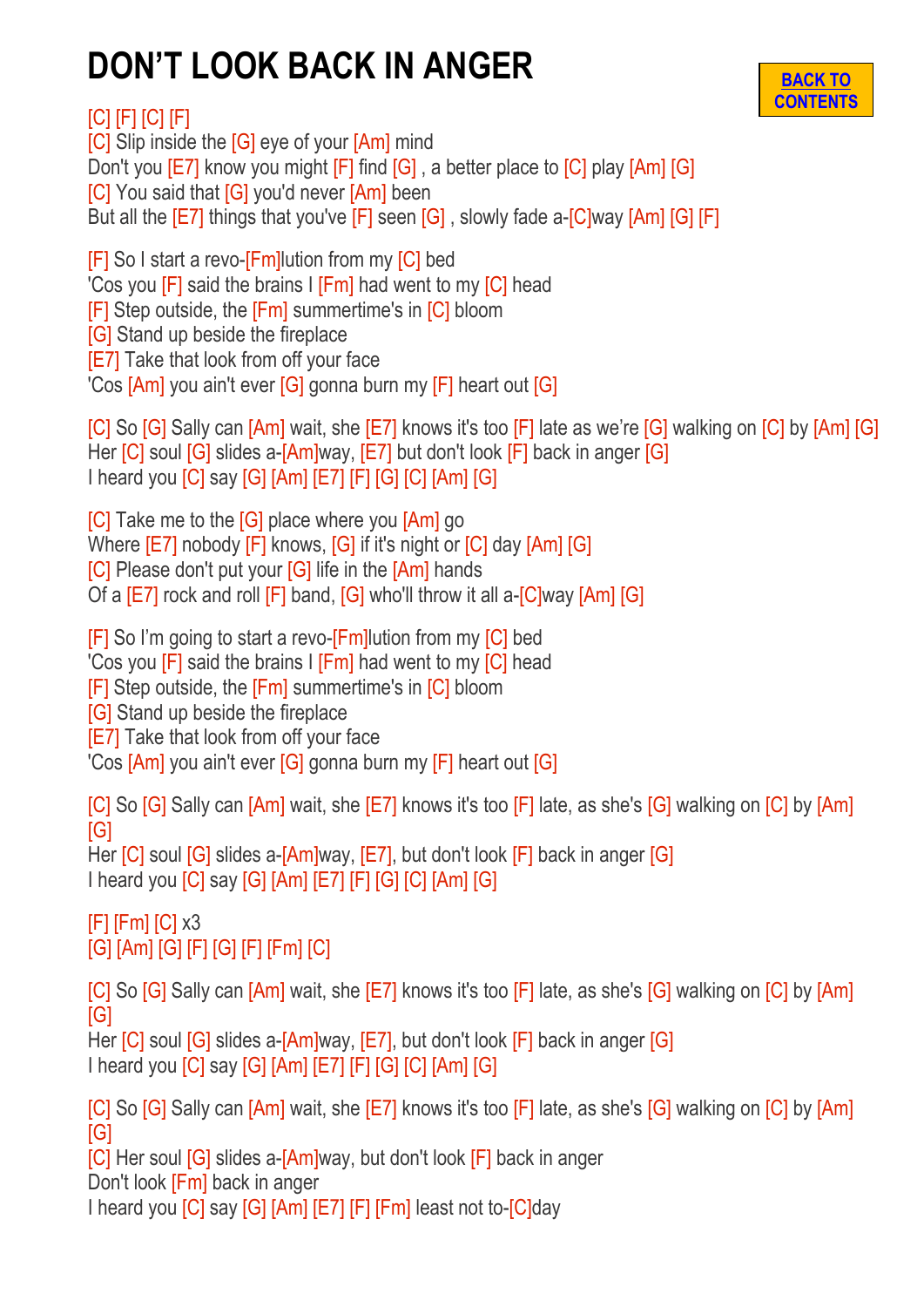

**[C]** Here is a little song I wrote You **[Dm]** might want to sing it note for note Don't **[F]** worry, be **[C]** happy In every life we have some trouble **[Dm]** When you worry you make it double Don't **[F]** worry, be **[C]** happy

**[C]** Ain't got no place to lay your head **[Dm]** Somebody came and took your bed Don't **[F]** worry, be **[C]** happy **[C]** The landlord say your rent is late **[Dm]** He may have to litigate Don't **[F]** worry, be **[C]** happy

**[C]** Ain't got no cash, ain't got no style **[Dm]** Ain't got no girl to make you smile But don't **[F]** worry, be **[C]** happy **[C]** Cos when you worry your face will frown **[Dm]** And that will bring everybody down So don't **[F]** worry, be **[C]** happy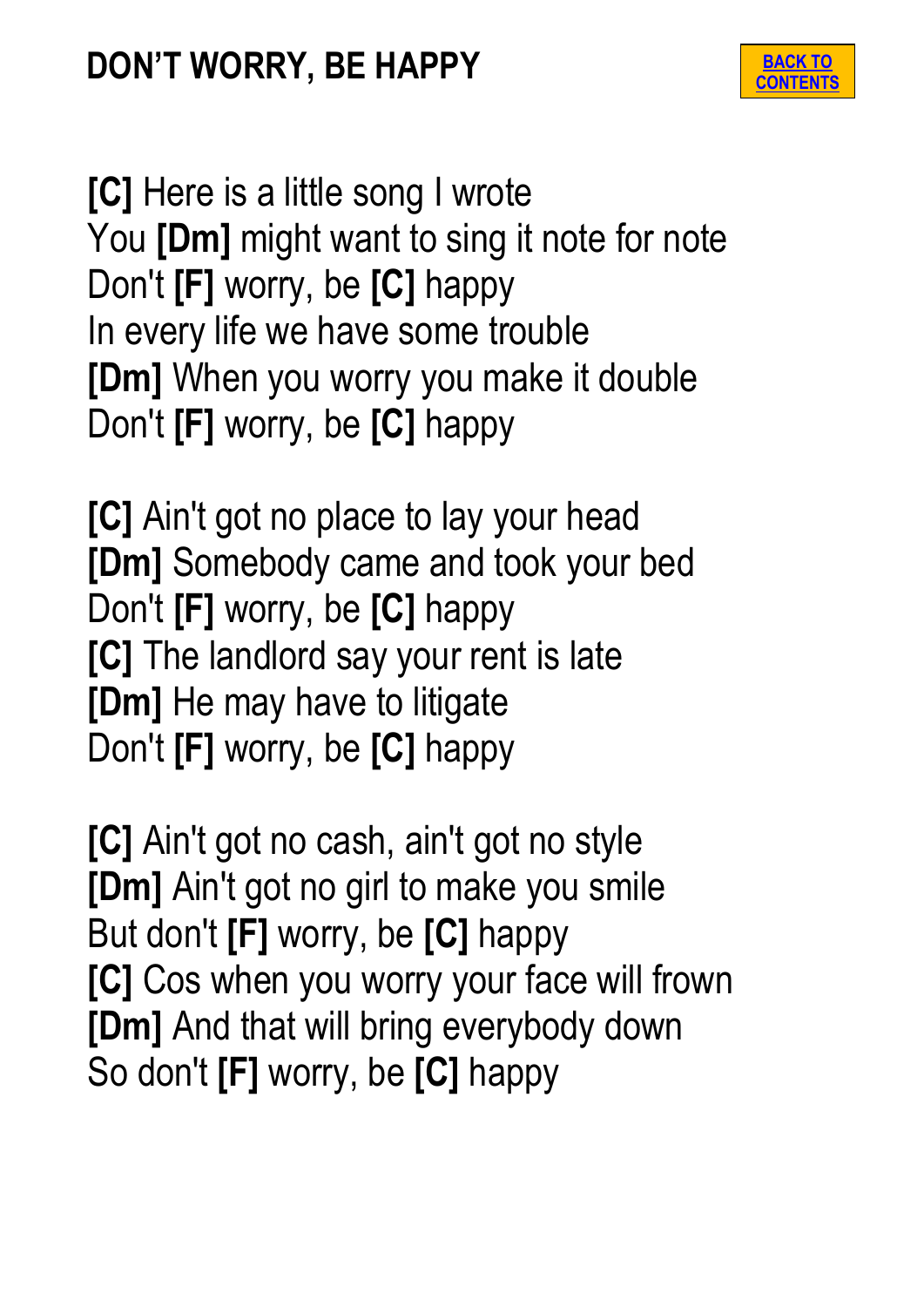# **DON'T YOU WANT ME**



**(Am) (F) (Am) [F] (Am) (F) (Am) (F) (Am)**

- **(F)** You were working as a waitress in a **(G)** cocktail bar,
- **(F)** When I met **(G)** you,
- **(F)** I picked you out, I shook you up and **(G)** turned you around,
- **(F)** Turned you into someone **(G)** new,
- **(F)** Now five years later on you've got the **(G)** world at your feet,
- **(F)** Success has been so easy for **(G)** you,
- **(F)** But don't forget it's me who put you **(G)** where you are now,
- **(F)** And I can put you back down **(G)** too.
- **(Am)** Don't, don't you **(Em)** want me,
- You **(F)** know I can't believe it when I **(Dm)** hear that you won't **(G)** see me,
- **(Am)** Don't, don't you **(Em)** want me,
- You **(F)** know I don't believe you when you **(Dm)** say that you don't **(G)** need me.

**(Am)** It's much too late to find **(Bm)** if you think you'll change your mind,

You **(C)** better change it back or we will **(E7)** both be sorry,

**(F)** Don't you want me **(G)** baby, **(F)** don't you want me **(G)** oh,

**(F)** Don't you want me **(G)** baby, **(F)** don't you want me **(G)** oh.

- **(F)** I was working as a waitress in a **(G)** cocktail bar,
- **(F)** That much is **(G)** true,
- **(F)** But even then I knew I'd find a **(G)** much better place,
- **(F)** Either with or without **(G)** you,
- **(F)** The five years we have had, had been **(G)** such good times,
- **(F)** I still love **(G)** you,
- **(F)** But now I think it's time I live my **(G)** life on my own,
- **(F)** I guess it's just what I must **(G)** do.

**(Am)** Don't, don't you **(Em)** want me,

You **(F)** know I can't believe it when I **(Dm)** hear that you won't **(G)** see me,

**(Am)** Don't, don't you **(Em)** want me,

You **(F)** know I don't believe you when you **(Dm)** say that you don't **(G)** need me.

**(Am)** Trust me and you'll find if you **(Bm)** think you'll change your mind,

You **(C)** better change it back or we will **(E7)** both be sorry,

**(F)** Don't you want me **(G)** baby, **(F)** don't you want me **(G)** oh ohohoh,

**(F)** Don't you want me **(G)** baby, **(F)** don't you want me **(G)** oh ohohoh **(Am)**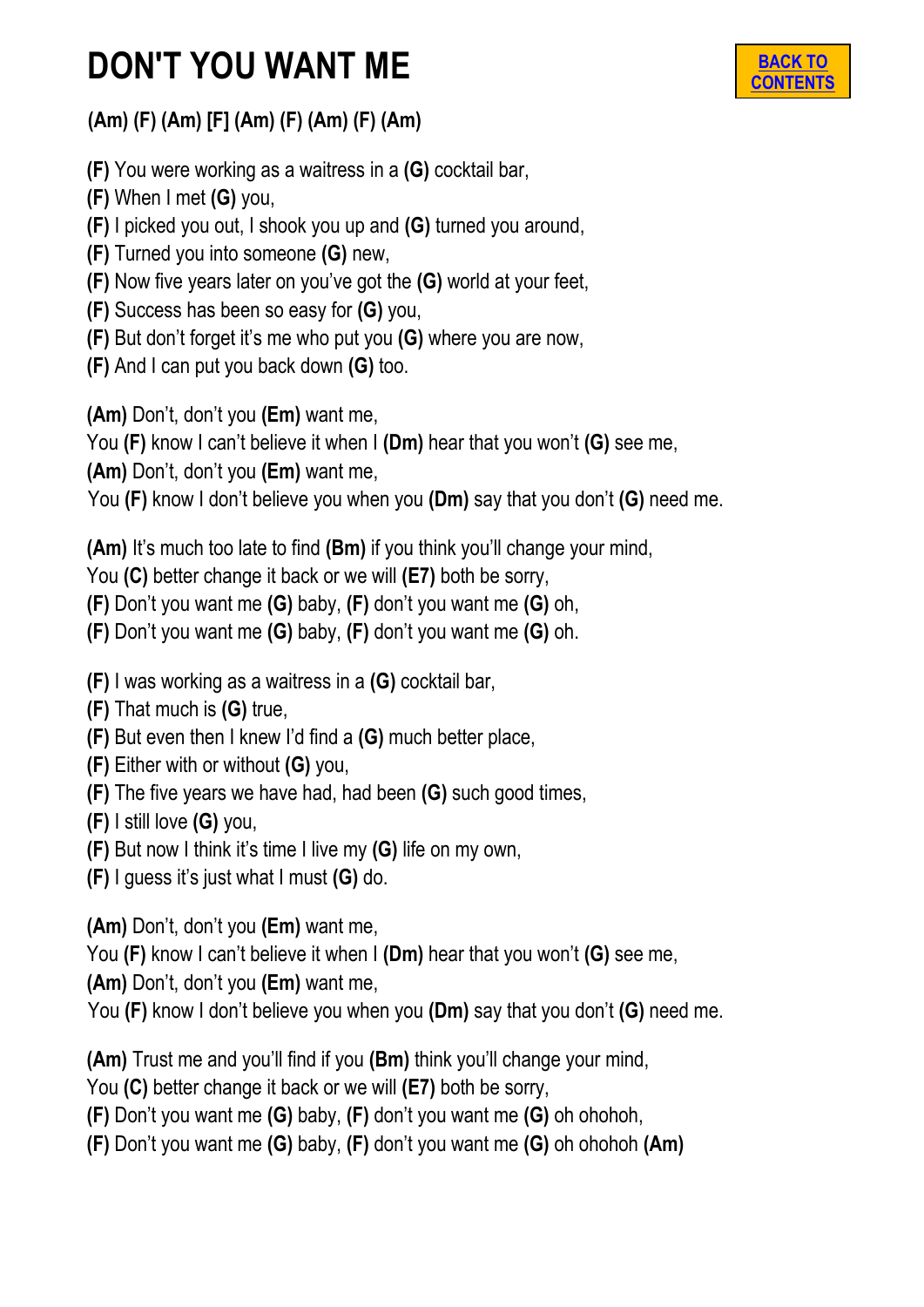# **DO WAH DIDDY**



#### **VERSE 1:**

**C F C F C** There she was, just-a walkin' down the street, singin' do wah diddy, diddy dum, diddy do  **F C F C** Snappin' her fingers and shufflin' her feet, singin' (do wah diddy, diddy dum, diddy do) **C** She looked good (she looked good) She looked fine (she looked fine) She looked good, she looked fine And I nearly lost my mind

#### **VERSE 2:**

 **C F C F C** Before I knew it she was walkin' next to me, singin' (do wah diddy, diddy dum, diddy do) **F** C F C Holdin' my hand just as natural as can be, singin' (do wah diddy, diddy dum, diddy do) **C** We walked on (walked on) To my door (to my door) We walked on to my door Then we kissed a little more

**CHORUS:**

**C Am** 

Whoa-oa, I knew we was fallin' in love

**F G7**

Yes I did, and so I told her all the things I'd been dreamin' of

#### **VERSE 3:**

 **C F C F C** Now we're together nearly every single day, singin' (do wah diddy, diddy dum, diddy do)  **F C F C** We're so happy and that's how we're gonna stay, singin' (do wah diddy, diddy dum, diddy do) **C** Well, I'm hers (I'm hers) She's mine (she's mine)

I'm hers, she's mine Wedding bells are gonna chime

#### **CHORUS**

#### **REPEAT VERSE 3**

**C F C** Do wah diddy, diddy dum, diddy do **(x3)**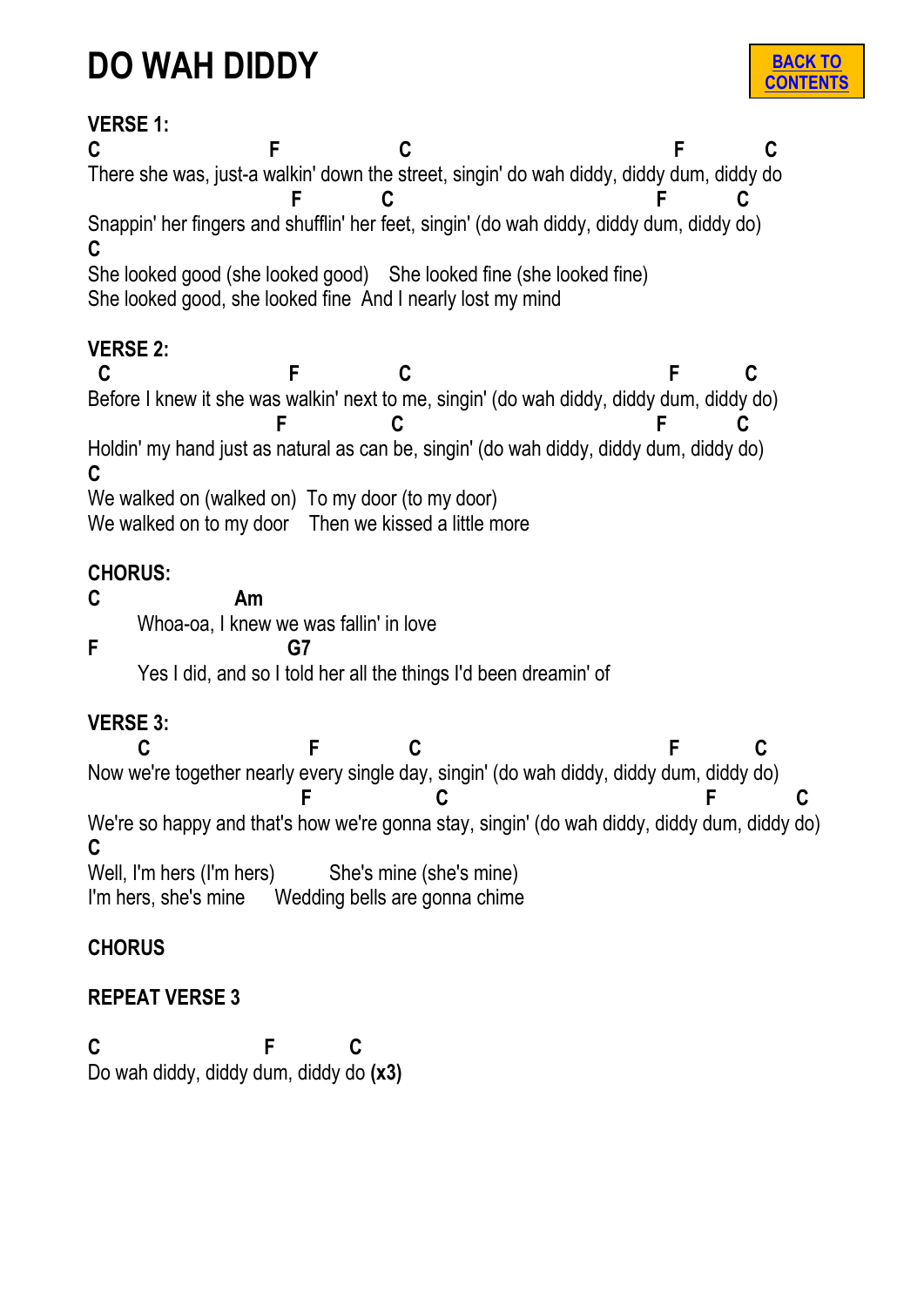# **DOWNTOWN**



**[F]** When you're **[Am]** alone, and life is **[Bb]** making you **[C7]** lonely You can **[F]** always go ….. **[Bb]** down **[C7]** town,

**[F]** When you've got **[Am]** worries, all the **[Bb]** noise and the **[C7]** hurry Seems to [**F]** help, I know ….. **[Bb]** down **[C7]** town,

Just **[F]** listen to the music of the **[Dm]** traffic in the city,

**[F]** Linger on the sidewalk where the **[Dm]** neon signs are pretty,

**[Am]** How can you lose?

**[Bb]** The lights are much brighter there,

You can **[G7]** forget all your troubles, forget all your cares,

So go **[F]** down **[Am]** town, **[Bb]** things'll be **[C7]** great when you're

**[F]** Down **[Am]** town, **[Bb]** no finer **[C7]** place for sure

**[F]** Down **[Am]** town, **[Bb]** everything's **[C7]** waiting for **[F]** you**. [Bb] [C7]**

**[F]** Don't hang **[Am]** around and let your **[Bb]** problems **[C7]** surround you,

There are **[F]** movie shows ….. **[Bb]** down **[C7]** town,

**[F]** Maybe you **[Am]** know some little **[Bb]** places to **[C7]** go to

Where they **[F]** never close ….. **[Bb]** down **[C7]** town,

Just **[F]** listen to the rhythm of a **[Dm]** gentle bossa nova,

**[F]** You'll be dancing with him too **[Dm]** before the night is over,

**[Am]** Happy again,

**[Bb]** The lights are much brighter there,

You can **[G7]** forget all your troubles, forget all your cares,

So go **[F]** down **[Am]** town, **[Bb]** where all the [**C7]** lights are bright,

**[F]** Down **[Am]** town, **[Bb]** waiting for **[C7]** you tonight,

**[F]** Down **[Am]** town, [**Bb]** you're gonna [**C7]** be alright **[F]** now**. [Bb] [C7]**

### **INST: [F] [Am] [Bb] [C7] [F] [Bb] [C7] [F] [Am] [Bb] [C7] [F] [Bb] [C7]**

**[F]** And you may find somebody kind to **[Dm]** help and understand you, **[F]** Someone who is just like you and **[Dm]** needs a gentle hand to **[Am]** Guide them along,

**[Bb]** So maybe I'll see you there,

We can **[G7]** forget all our troubles, forget all our cares,

So go **[F]** down **[Am]** town, **[Bb]** things'll be **[C7]** great when you're

**[F]** Down **[Am]** town, **[Bb]** don't wait a **[C7]** minute for

**[F]** Down **[Am]** town, **[Bb]** everything's **[C7]** waiting for **[F]** you.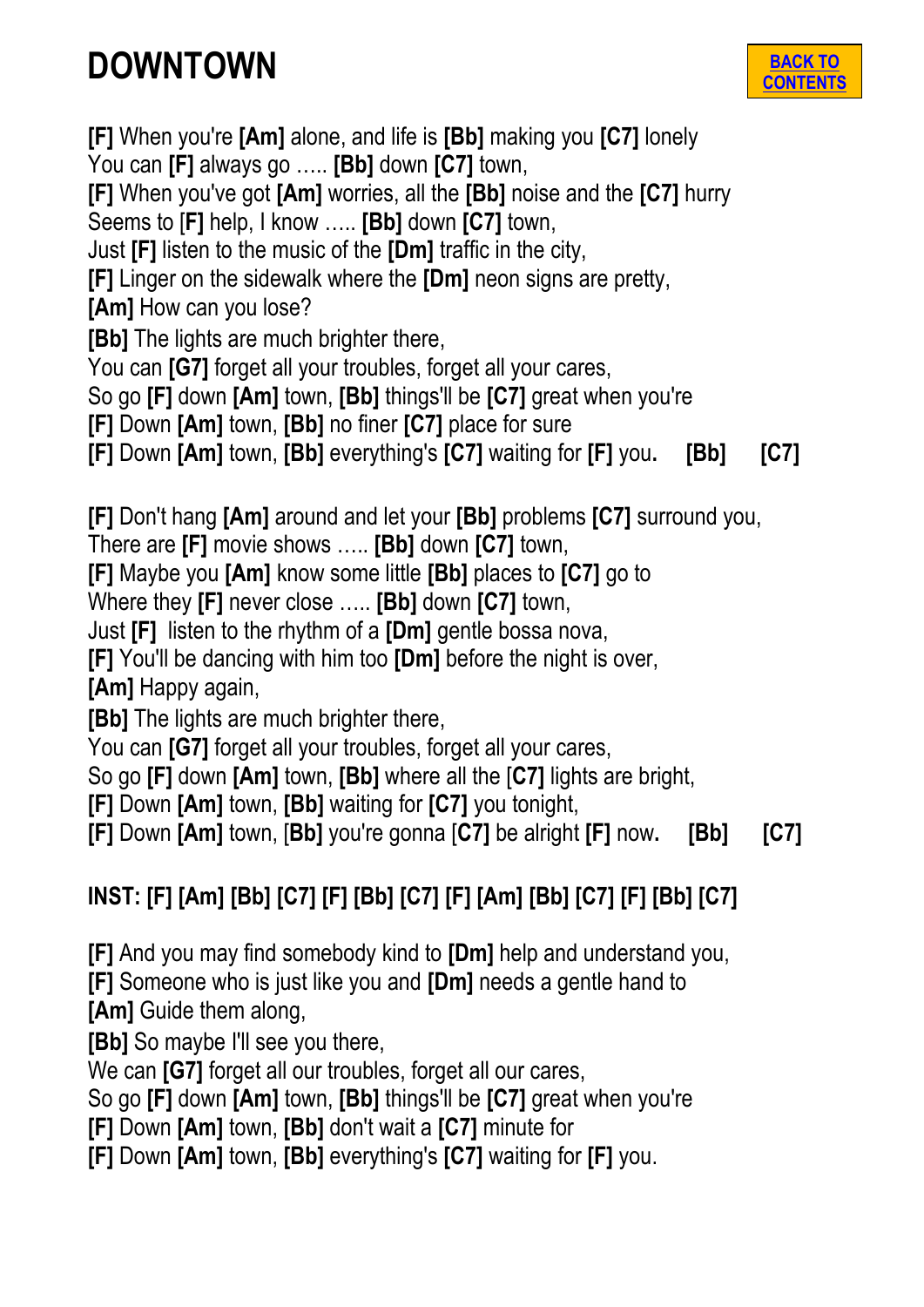# **DRIFT AWAY**



[**F**] Day after day I'm more con- [**C**] fused [**F**] I look for the light through the pourin' [**C**] rain [**F**] You know, that's a game that I hate to [**C**] lose [**Dm**] I'm feeling the strain, [**F**] ain't it a shame?

**Oh [C] give me the beat boys and free my soul I [G] wanna get lost in your rock and roll and [F] drift away Oh [C] give me the beat boys and free my soul I [G] wanna get lost in your rock and roll and [F] drift away [C]**

[**F**] Beginin' to think that I'm wastin' [**C**] time [**F**] And I don't understand the things I [**C**] do [**F**] The world outside looks so un- [**C**] kind [**Dm**] I'm countin' on you, [**F**] to carry me through

### **CHORUS**

[**Dm**] And when my mind is free [**F**] You know your melody can [**C**] move me [**Dm**] And when I'm feelin blue [**F**] The guitars comin' through to [**G**] soothe me

[**F**] Thanks for the joy you've given [**C**] me [**F**] I want you to know I believe in your [**C**] song [**F**] And rhythm and rhyme and harmon- [**C**] y [**Dm**] You helped me along, [**F**] you're makin' me strong

**CHORUS X 2**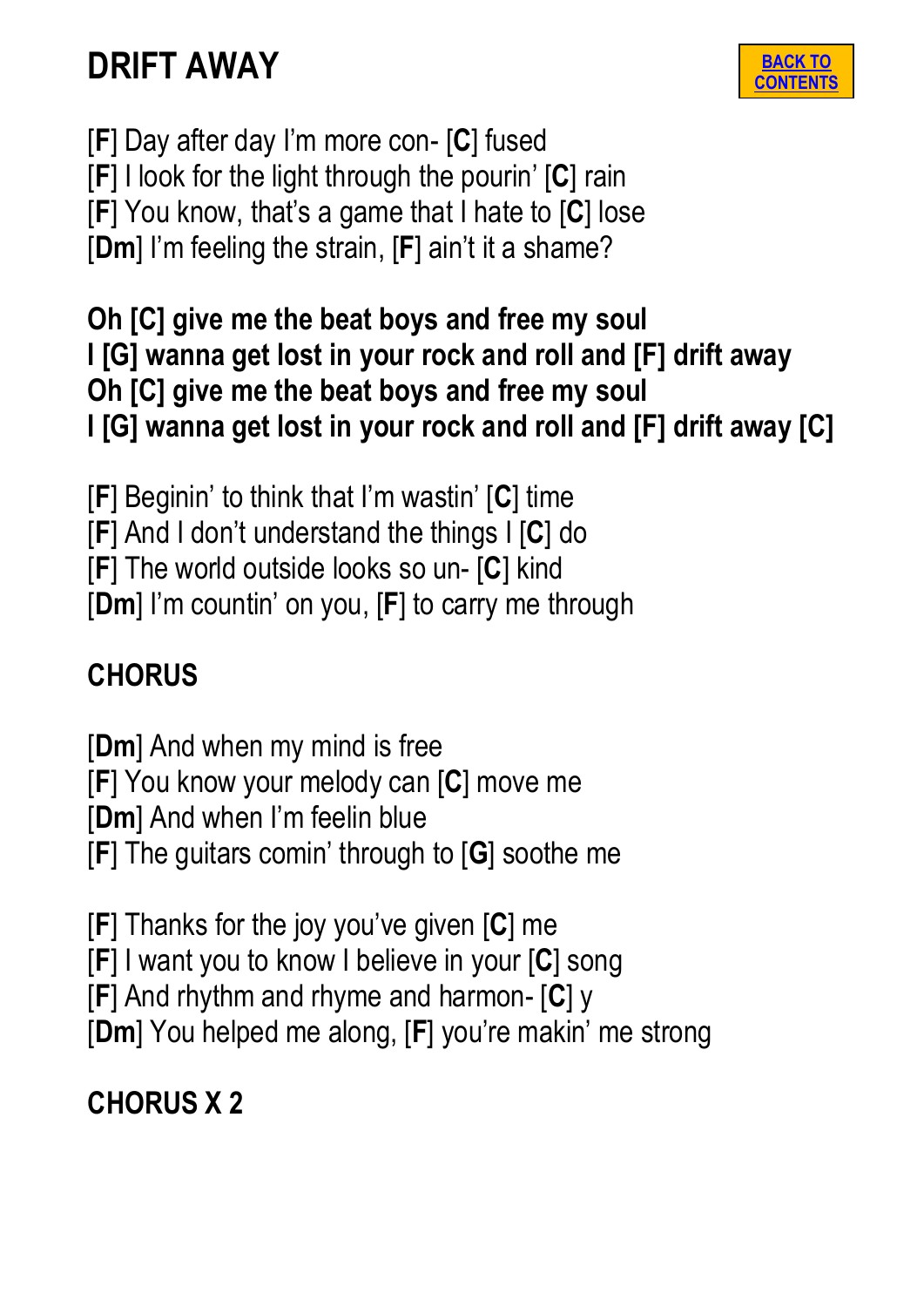# **DRUNKEN SAILOR**

### **Dm**

What shall we do with the drunken sailor? **C**

What shall we do with the drunken sailor? **Dm**

What shall we do with the drunken sailor?

### **Dm C Dm**

Ear-ly in the morning

## **Dm**

Hooray, and up she rises

**C**

Hooray, and up she rises

## **Dm**

Hooray, and up she rises

## **Dm C Dm**

Ear-ly in the morning

- 2. Put him in the long boat 'til he's sober
- 3. Pull out the plug and wet him all over
- 4. Put him in the bilge and make him drink it
- 5. Put him in a leaky boat and make him bale her
- 6. Tie him to the scuppers with the hose pipe on him
- 7. Shave his belly with a rusty razor
- 8. Tie him to the topmast while she's yardarm under
- 9. Heave him by the leg in a running bowline
- 10. Keel haul him 'til he's sober
- 11. Put him in the cabin with the Captains daughter
- 12. That's what we do with the drunken sailor!

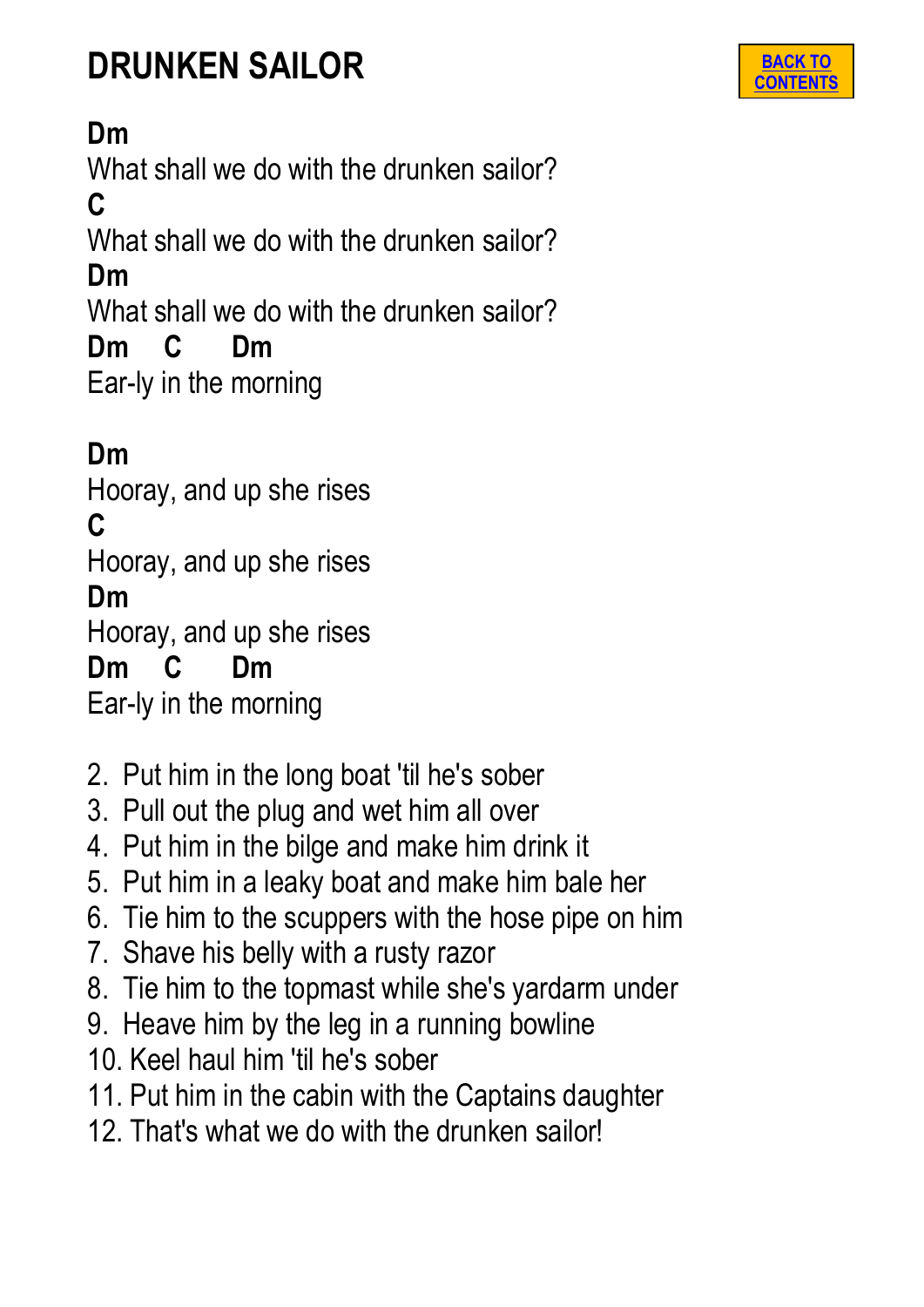## **EIGHT DAYS A WEEK**



### **[C] [D7] [F] [C]**

**[C]** Ooh I need your **[D7]** love babe **[F]** guess you know it's **[C]** true **[C]** Hope you need my **[D7]** love babe **[F]** just like I need **[C]** you **[Am]** Hold me **[F]** love me **[Am]** hold me **[D7]** love me **[C]** Ain't got nothing but **[D7**] love babe **[F]** eight days a **[C]** week

**[C]** Love you every **[D7]** day girl **[F]** always on my **[C]** mind **[C]** One thing I can **[D7]** say girl **[F]** love you all the **[C]** time **[Am]** Hold me **[F]** love me **[Am]** hold me **[D7]** love me **[C]** Ain't got nothing but **[D7]** love babe **[F]** eight days a **[C]** week

**[G]** Eight days a week I **[Am]** love you **[D7]** Eight days a week is **[F]** not enough to **[G7]** show I care

**[C]** Ooh I need your **[D7]** love babe **[F]** guess you know it's **[C]** true **[C]** Hope you need my **[D7]** love babe **[F]** just like I need **[C]** you **[Am]** Hold me **[F]** love me **[Am]** hold me **[D7]** love me **[C]** Ain't got nothing but **[D7**] love babe **[F]** eight days a **[C]** week

**[G]** Eight days a week I **[Am]** love you **[D**7] Eight days a week is **[F]** not enough to **[G7]** show I care

**[C]** Love you every **[D7]** day girl **[F]** always on my **[C]** mind **[C]** One thing I can **[D7]** say girl **[F]** love you all the **[C]** time **[Am]** Hold me **[F]** love me **[Am]** hold me **[D7]** love me **[C]** Ain't got nothing but **[D7]** love babe **[F]** eight days a **[C]** week

**[F]** Eight days a **[C]** week **[F]** eight days a **[C]** week **[C] [D7] [F] [C]**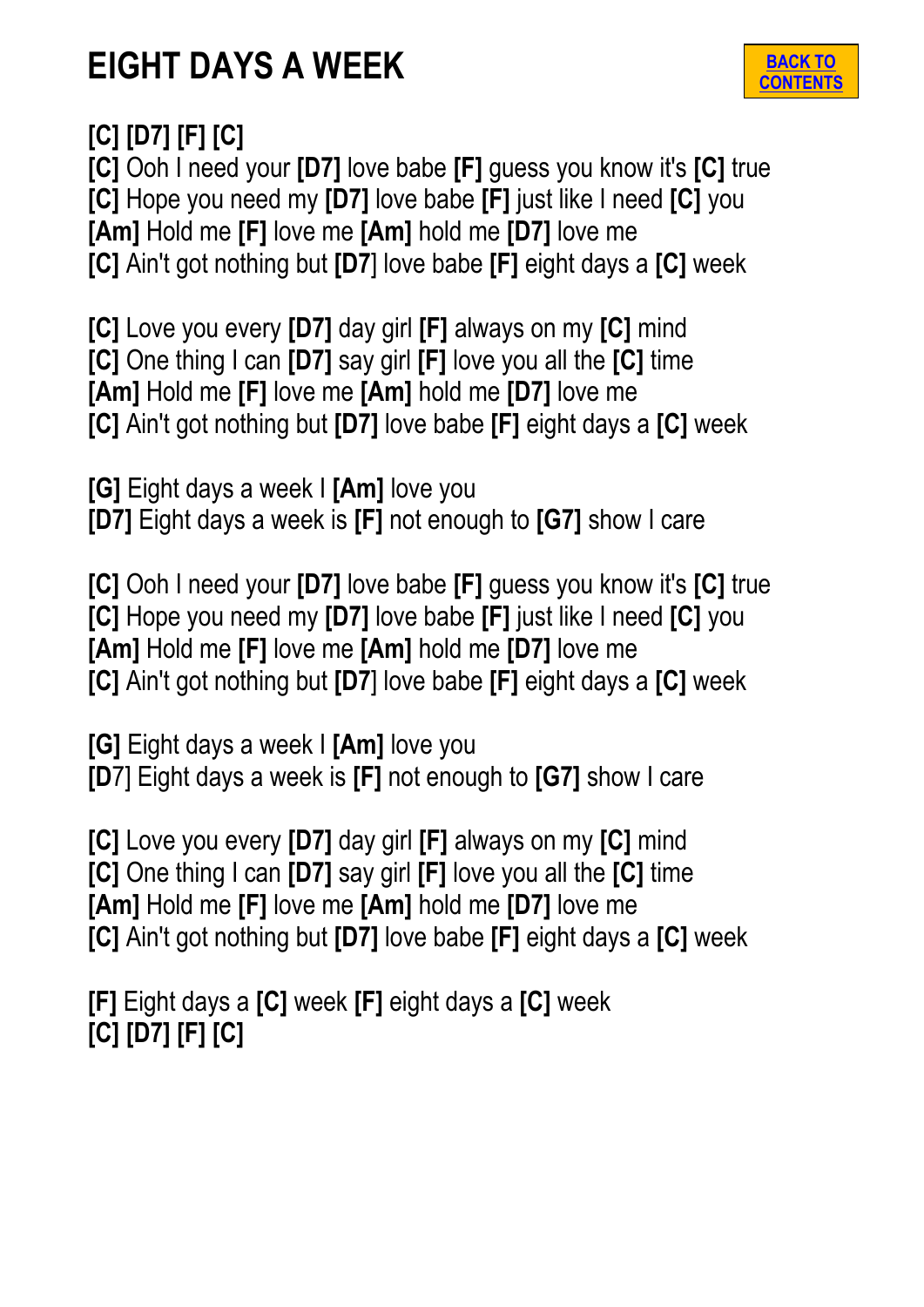# **EL CONDOR PASA**

 **Am C** I'd rather be a sparrow than a snail *Am* Yes I would, if I could, I surely would **C** Contains the Contains of Contains of Contains of Contains of Contains of Contains of Contains of Contains of Contains of Contains of Contains of Contains of Contains of Contains of Contains of Contains of Contains of C I'd rather be a hammer than a nail *Am* Yes I would, if I only could, I surely would mmmmmmmmm **F** Away, I'd rather sail away  **C** Like a swan that's here and gone  **F** A man gets tied up to the ground **C C** He gives the world its saddest sound  **Am** Its saddest sound **Am C** I'd rather be a forest than a street *Am* Yes I would, if I could, I surely would  **C** I'd rather feel the earth beneath my feet *Am* **Am** 

Yes I would, if I only could, I surely would

**F** Away, I d rather sail away  **C** Like a swan that's here and gone  **F** A man gets tied up to the ground **C C** He gives the world its saddest sound  **Am** Its saddest sound.

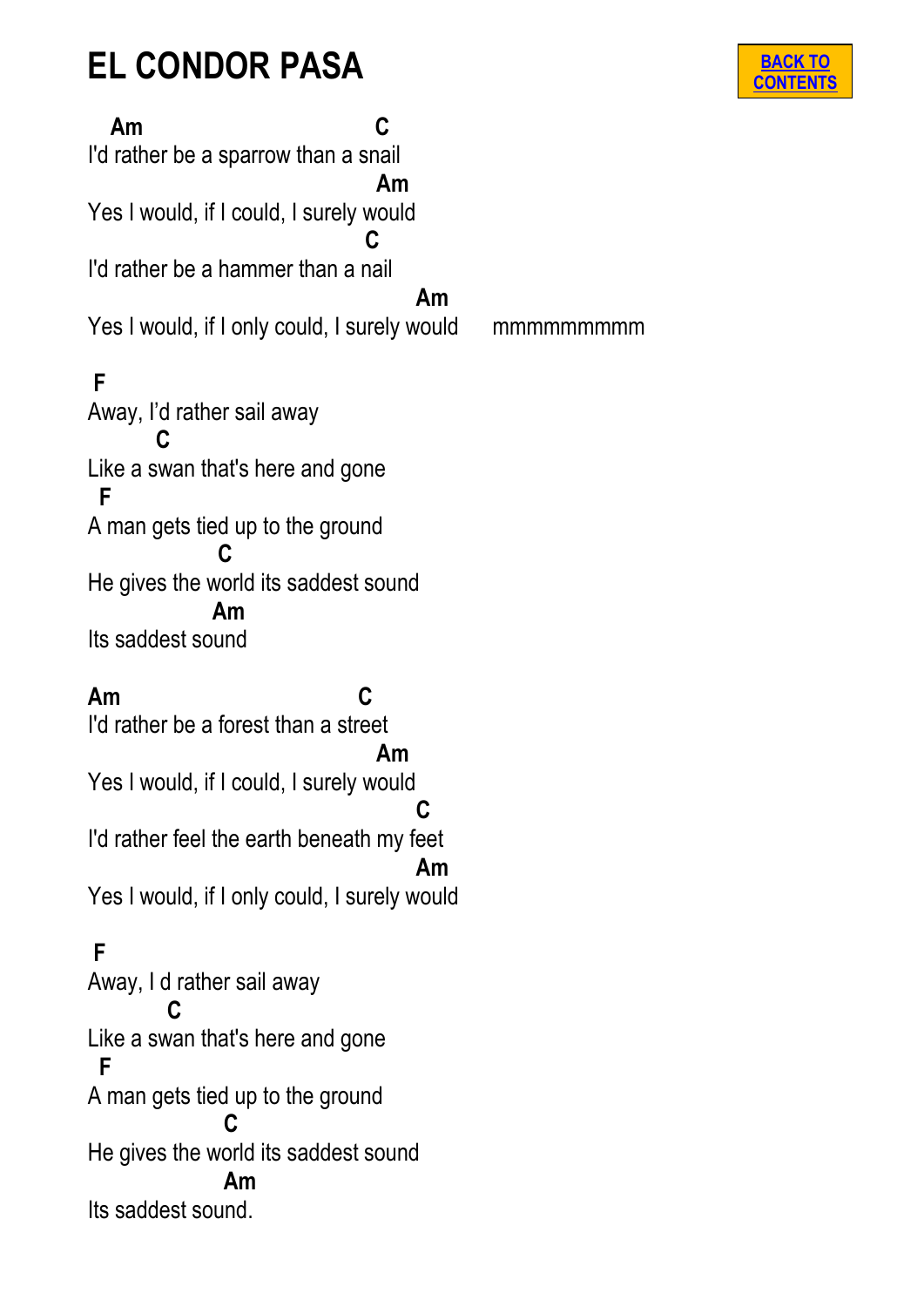# **ENGLISHMAN IN NEW YORK**



### **[Dm] [G] [Am] [Dm] [G] [Am] [Dm] [G] [Am] [Dm] [G] [Am]**

**[Dm]** I don't take **[G]** coffee I take **[Am]** tea, my dear **[Dm]** I like my **[G]** toast done on one **[Am]** side **[Dm]** And you can **[G]** hear it in my **[Am]** accent when I talk I'm an **[F]** Englishman **[G]** in New **[Am]** York

**[Dm]** See me **[G]** walking down Fifth **[Am]** Avenue **[Dm]** A walking **[G]** cane here at my **[Am]** side **[Dm]** I take it **[G]** everywhere I **[Am]** walk I'm an **[F]** Englishman **[G]** in New **[Am]** York

#### **CHORUS:**

Oh **[Dm]** I'm an **[G]** alien **[Em]** I'm a legal **[Am]** alien I'm an **[F]** Englishman **[G]** in New **[Am]** York Oh **[Dm]** I'm an **[G]** alien **[Em]** I'm a legal **[Am]** alien I'm an **[F]** Englishman **[G]** in New **[Am]** York

**[Dm]** If "manners **[G]** maketh man" as **[Am]** someone said **[Dm]** He's the **[G]** hero of the **[Am]** day **[Dm]** It takes a **[G]** man to suffer **[Am]** ignorance and smile Be your**[F]**self no **[G]** matter what they **[Am]** say

#### **REPEAT CHORUS**

**[C]** Modesty propriety can **[G]** lead to notoriety **[Am]** You could end up as the only **[E7]** one **[F]** Gentleness, sobriety are **[G]** rare in this society At **[E7]** night a candle's brighter than the **[Am]** sun

**[Dm]** Takes more than **[G]** combat gear to **[Am]** make a man **[Dm]** Takes more than a **[G]** license for a **[Am]** gun **[Dm]** Confront your **[G]** enemies a**[Am]**void them when you can A **[F]** gentleman will **[G]** walk but never **[Am]** run

**[Dm]** If "manners **[G]** maketh man" as **[Am]** someone said **[Dm]** He's the **[G]** hero of the **[Am]** day **[Dm]** It takes a **[G]** man to suffer **[Am]** ignorance and smile Be your**[F]**self no **[G]** matter what they **[Am]** say

Be your**[F]**self no **[G]** matter what they **[Am]** say **(x4)**

#### **REPEAT CHORUS**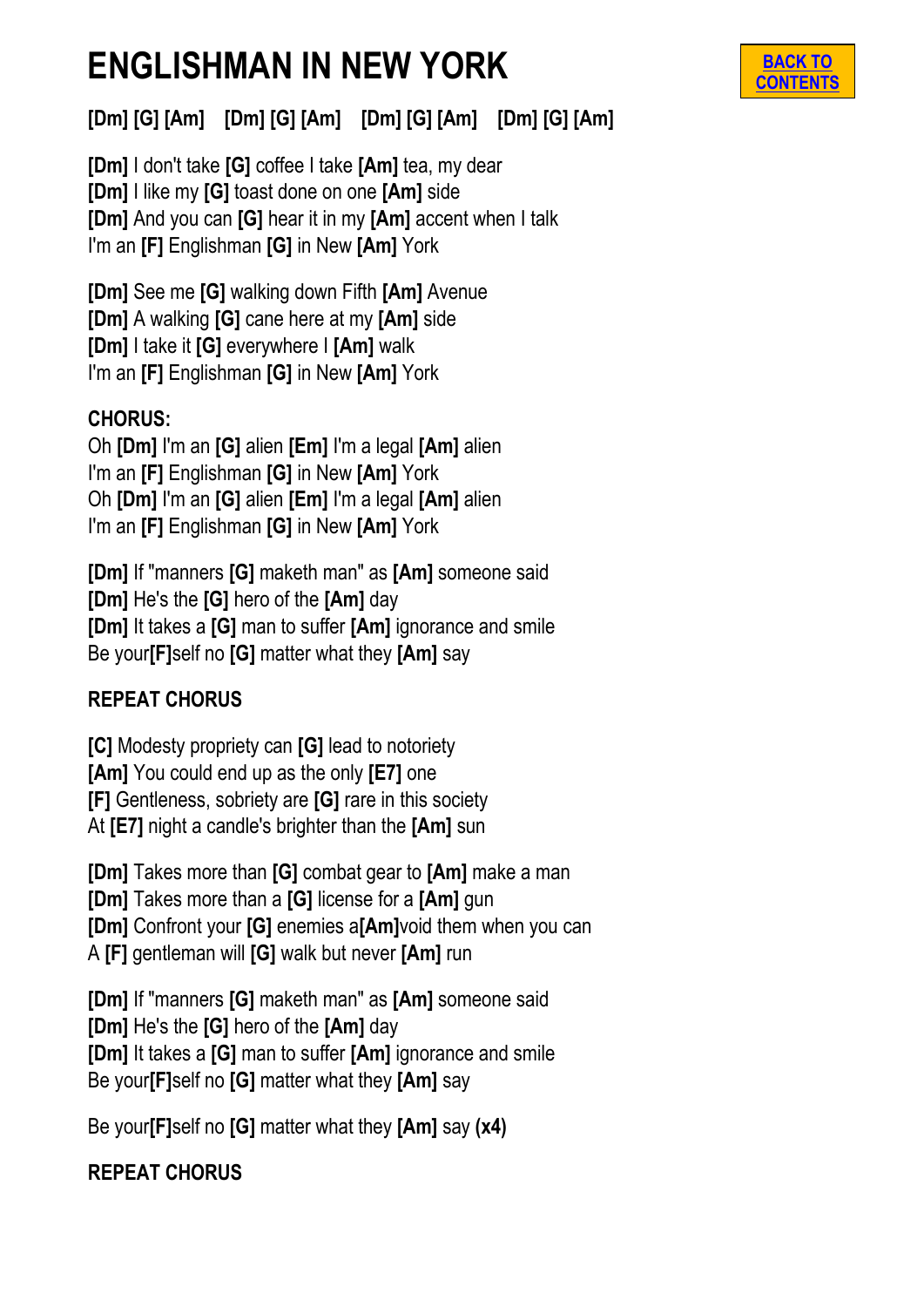

# **EVER FALLEN IN LOVE**

**Am G Am G C**  You spurn my natural emotions …… You make me feel like dirt and I'm hurt **Am G Am G C**  And if I start a commotion …….I run the risk of losing you, and that's worse **CHORUS: Am G Am G**  Ever fallen in love with someone, ever fallen in love, In love with someone **Bb** F C Ever fallen in love In love with someone, you shouldn't have fallen in love with

**Am G Am G C** I can't see much of a future, unless we find out what's to blame, what a shame **Am G Am G C** And we won't be together much longer, unless we realise that we are the same

#### **CHORUS**

**Am G Am G C**  You spurn my natural emotions …… You make me feel like dirt and I'm hurt **Am G Am G C**  And if I start a commotion …….I'll only end up losing you, and that's worse

#### **CHORUS X2,**

**KAZOO SOLO ON C**

#### **CHORUS**

 **C Eb D**  A fallen in love with, ever fallen in love with someone **C C** You shouldn't have fallen in love with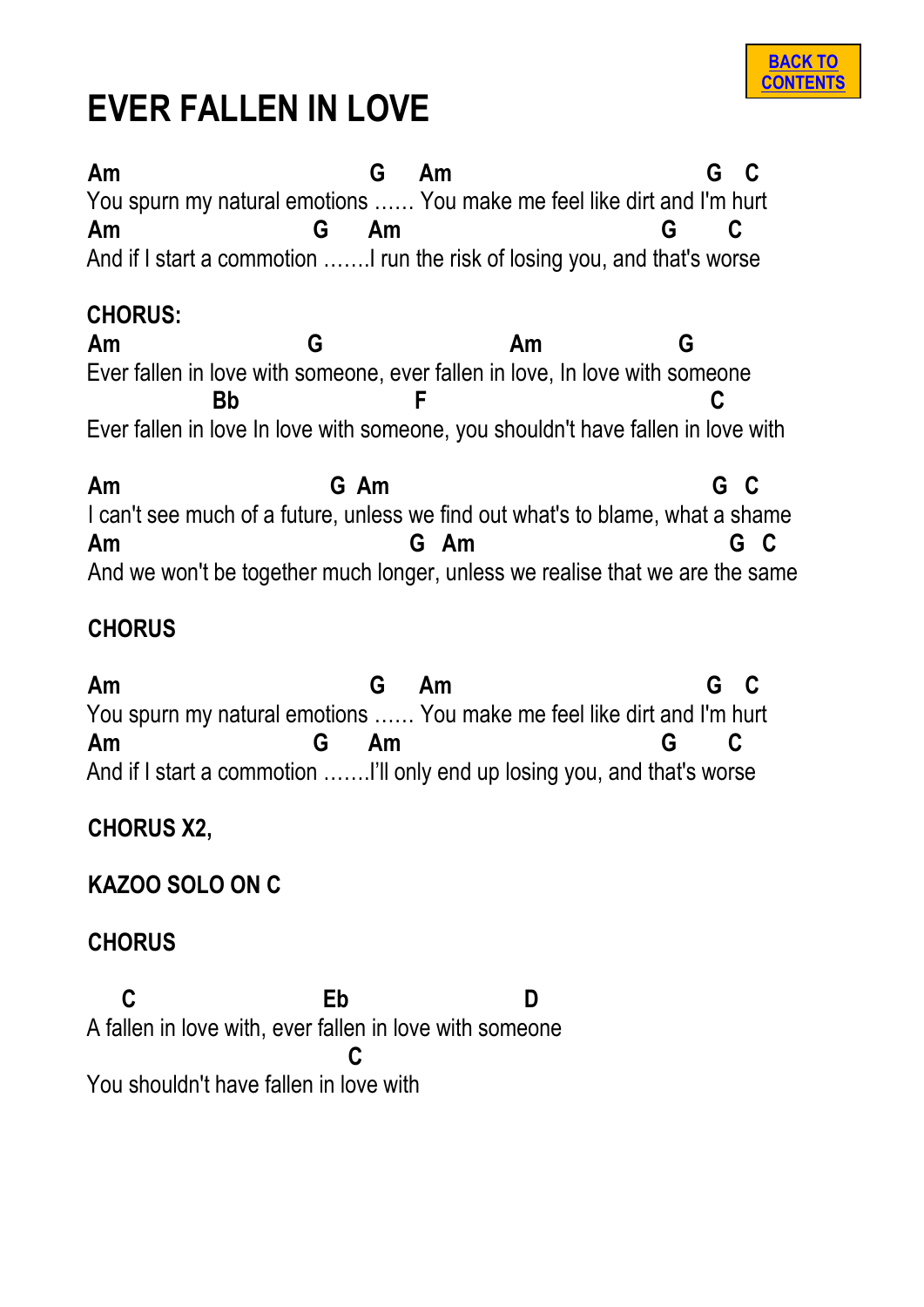# **FAITH**



Well, I guess it would be **[C]** nice if I could touch your body I know not **[F]** everybody has got a body like **[C]** you But I've got to think **[C]** twice before I give my heart away And I know **[F]** all the games you play because I play them **[C]** too

Oh, but I **[F]** need some time off from **[C]** that emotion **[F]** Time to pick my heart up off the **[C]** floor Oh, when that **[F]** love comes down with **[C]** out **[Am]** devotion Well, it **[Dm]** takes a strong man baby, but I'm **[G]** showing you the door

'Cause I gotta have **[C]** faith, I gotta have faith Because I gotta have faith, faith, faith, I gotta have faith, faith, faith

**[C]** Baby, I know you're asking me to stay Say please, please, **[F]** please don't go away, you say I'm giving you the **[C]** blues Maybe, huh, you mean every word you say I can't help but **[F]** think of yesterday, and another who **[C]** tied me down to loverboy rules

**[F]** Before this river there **[C]** comes an ocean **[F]** Before you throw my heart back on the **[C]** floor Oh, oh baby I'll **[F]** reconsider my **[C]** foolish **[Am]** notion Well I **[Dm]** need someone to hold me but I'll **[G]** wait for something more

Yes I gotta have **[C]** faith, I gotta have faith Because I gotta have faith, faith, faith, I gotta have faith, faith, faith

#### **INSTRUMENTAL VERSE**

**[F]** Before this river there **[C]** comes an ocean **[F]** Before you throw my heart back on the **[C]** floor Oh, oh baby I'll **[F]** reconsider my **[C]** foolish **[Am]** notion Well I **[Dm]** need someone to hold me but I'll **[G]** wait for something more

Cause I gotta have **[C]** faith, ooh I gotta have faith Because I gotta have faith, faith, faith, I gotta have faith, faith, faith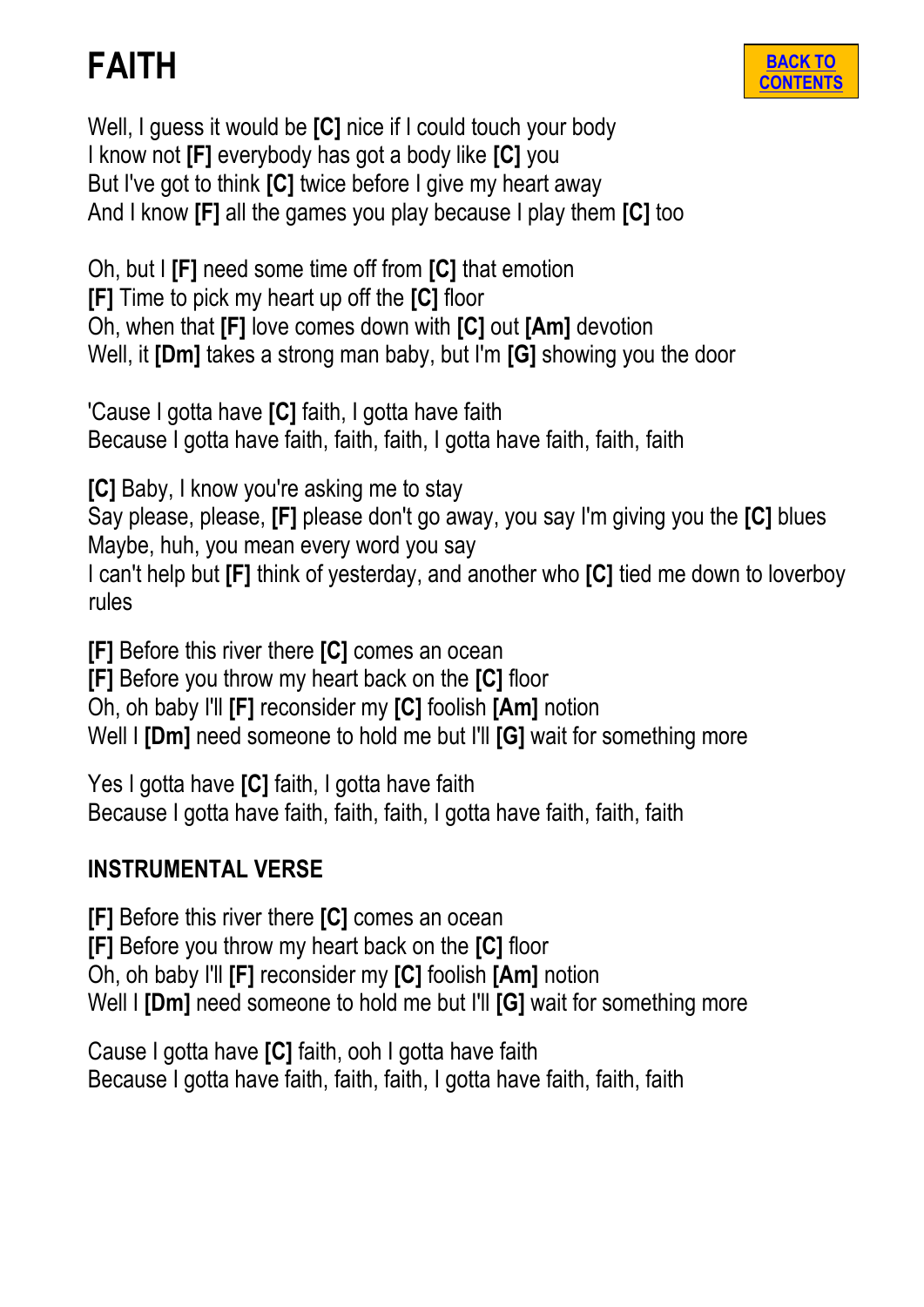## **FEELING GROOVY**



### Intro: [F] [C] [G] [C]

[F] Slow [C] down, you [G] move too [C] fast. [F] You got to [C] make the [G] morning [C] last. Just [F] kickin' [C] down the [G] cobble [C] stones, [F] Lookin' for [C] fun and [G] feelin' [C] groovy. [F] [C] [G] [C] Ba dad'n [F] da da [C] da da, [G] Feelin' [C] groovy. [F] [C] [G] [C]

[F] Hello [C] lamppost, [G] what cha [C] knowin'?

**[F] I've come to [C] watch your [G] flowers [C] growing.** 

**[F]** Ain't cha **[C]** got no **[G]** rhymes for **[C]** me?

[F] Dootin' do-[C] do-do, [G] feeling [C] groovy.

[F] [C] [G] [C] Ba dad'n [F] da da [C] da da, [G] Feelin' [C] groovy. [F] [C] [G] [C]

Got  $[F]$  no deeds to  $[C]$  do, no  $[G]$  promises to  $[C]$  keep.

I'm **[F]** dappled and **[C]** drowsy and **[G]** ready to **[C]** sleep.

Let the  $[F]$  morning time  $[C]$  drop all its  $[G]$  petals on  $[C]$  me.

[F] Life, I [C] love you. [G] All is [C] groovy.

[F] [C] [G] [C] Ba dad'n [F] da da [C] da da, [G] Feelin' [C] groovy. [F] [C] [G] [C]

[F] Slow [C] down, you [G] move too [C] fast.

[F] You got to [C] make the [G] morning [C] last.

Just [F] kickin' [C] down the [G] cobble [C] stones,

[F] Lookin' for [C] fun and [G] feelin' [C] groovy.

[F] [C] [G] [C] Ba dad'n [F] da da [C] da da, [G] Feelin' [C] groovy. [F] [C] [G] [C]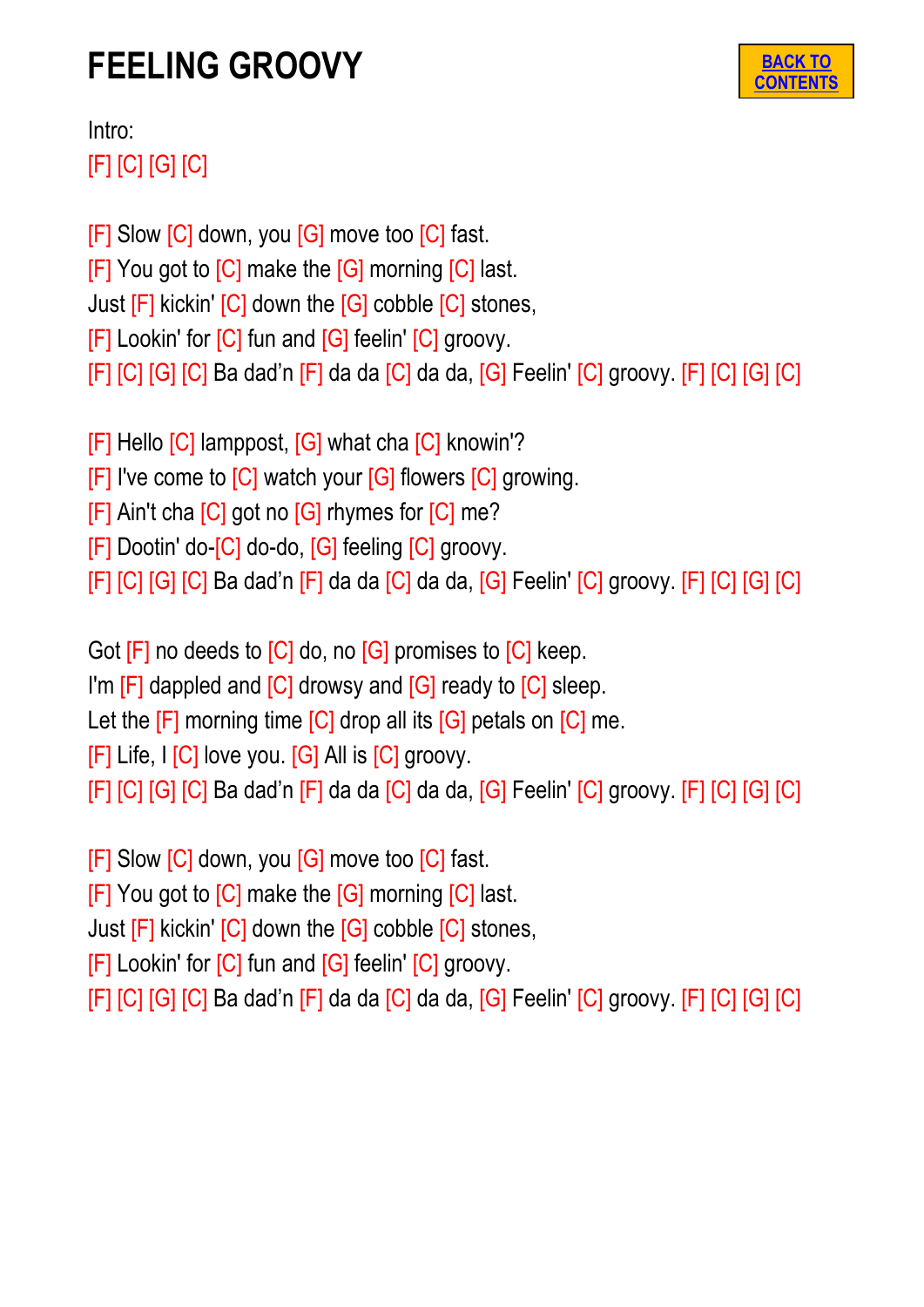# **FIRE AND RAIN**



Just [**G**] yesterday [**Am**] morning They let me [**C**] know you were [**G**] gone Suzanne, the [**Am**] plans they made Put an [**C**] end to you. I [**G**] walked out this [**Am**] morning And I [**C**] wrote down this [**G**] song. I just can't re- [**Am**] member who to [**C**] send it to.

### **CHORUS:**

**[C] I've seen [D] fire and I've seen [G] rain. I've seen [C] sunny days that I [D] thought would never [G] end. I've seen [C] lonely times when I [D] could not find a [G] friend, But I [C] always thought I'd [D7] see you a- [G] gain.**

Won't you [**G**] look down upon me [**Am**] Jesus You've got to [**C**] help me make a [**G**] stand. You've got to [**Am**] see me through a- [**C**] nother day. [**G**] My body's [**Am**] aching and my [**C**] time is at [**G**] hand, And I just won't [**Am**] make it any [**C**] other way.

### **CHORUS**

Now I'm [**G**] walking my mind to an [**Am**] easy time My [**C**] back turned towards the [**G**] sun. Lord knows when the [**Am**] cold wind blows It'll [**C**] turn your head around. There's [**G**] hours of time on the [**Am**] telephone line To [**C**] talk about things to [**G**] come. Sweet dreams and [**Am**] flying machines In [**C**] pieces on the ground.

### **CHORUS**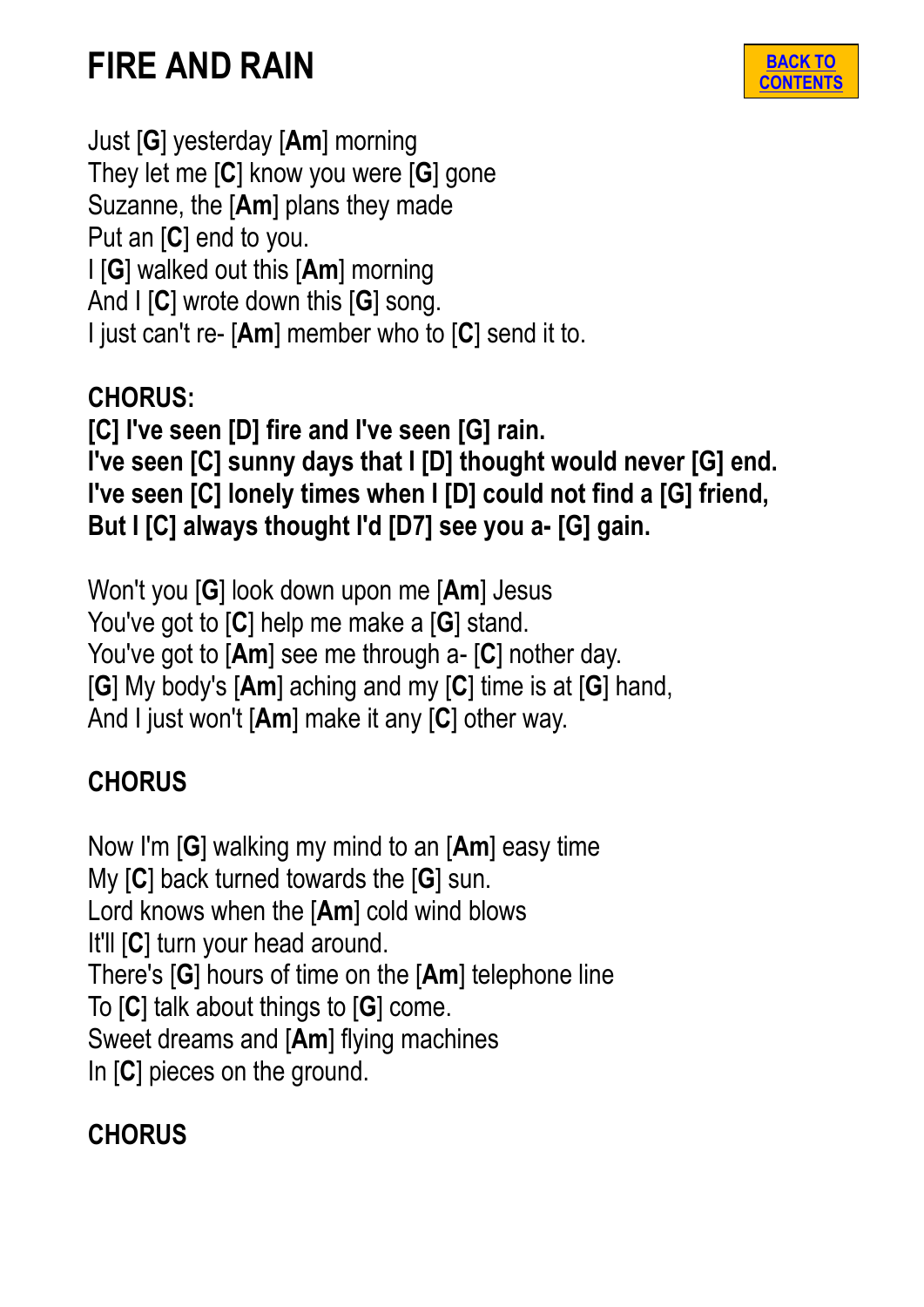# **FIVE FOOT TWO, EYES OF BLUE**



**Play whole song:**

- **1 kazoos**
- **2 all singing**
- **3 solo singing**
- **4 uke instrumental**
- **5 all singing**

**[C]**Five foot two**, [E7**]eyes of blue But [**A7**]oh! what those five foot could do, Has [**D7**]anybody [**G7**]seen my [**C**]girl?

[**C**]Turned up nose, [**E7**]turned down hose [**A7**]Never had no other beaus. Has [**D7**]anybody [**G7**]seen my [**C**]girl?

Now if you [**E7**]run into a five foot two, [**A7**] covered in fur, [**D7**]Diamond rings and all those things, [**G7**]Betcha' life it [**D7**]isn't [**G7**]her, [**G**]But...

[**C**]Could she love, [**E7**]could she woo? [**A7**]Could she, could she, could she coo? Has [**D7**]anybody [**G7**]seen my [**C**]girl?

**AT END:** Has [**D7**]anybody [**G7**]seen my [**C**]girl? **(x2)**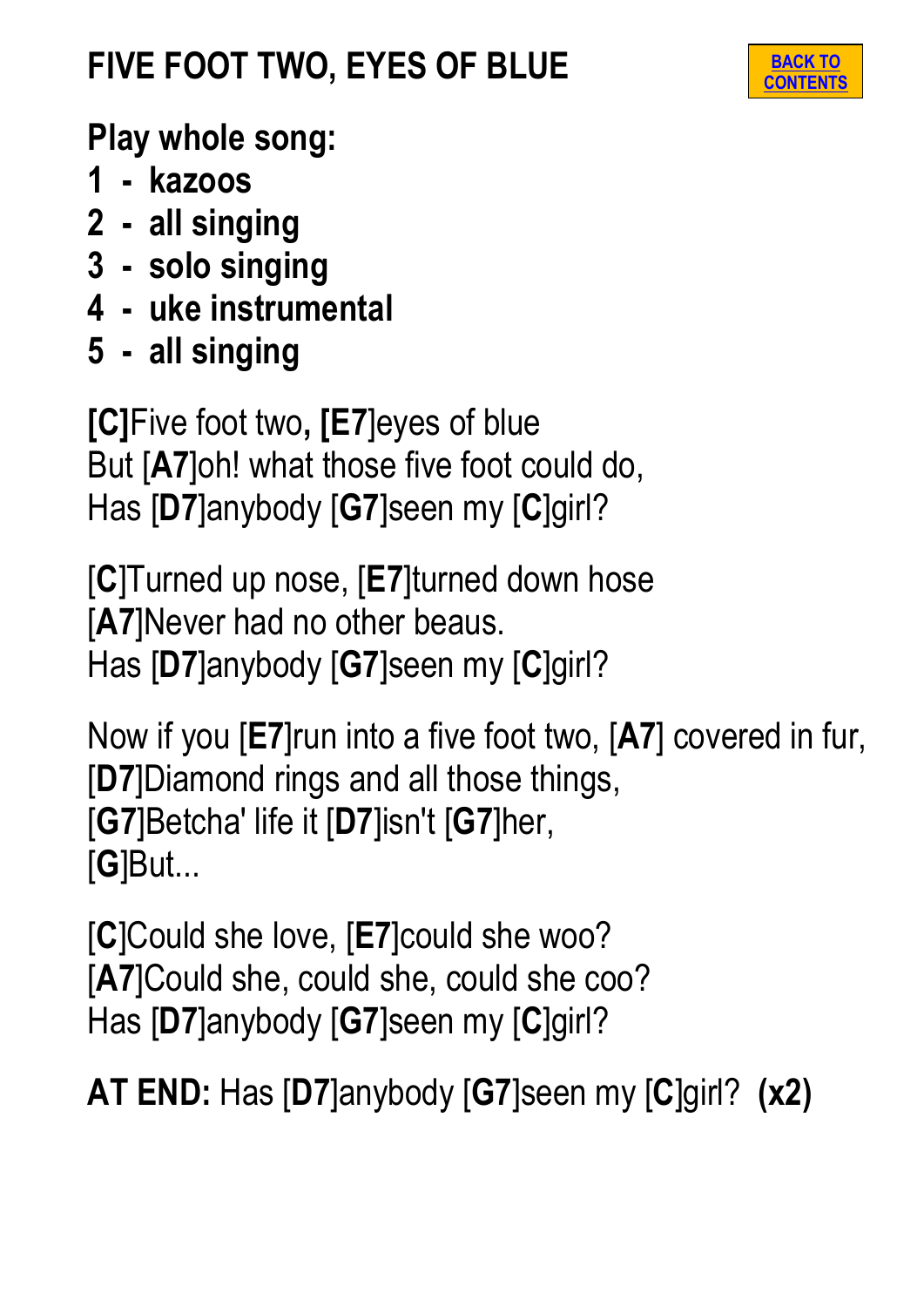# **FOLSOM PRISON BLUES**



I [**G**] hear the train a-coming it's rolling round the bend, And I ain't seen the sunshine since [**G7**] I don't know when I'm [**C**] stuck at Folsom Prison and time keeps draggin' [**G**] on But that [**D7**] train keeps rollin' on down to San [**G**] Antone

When [**G**] I was just a baby, my mama told me, "Son, Always be a good boy, don't [**G7**] ever play with guns," But I [**C**] shot a man in Reno, just to watch him [**G**] die, When I [**D7**] hear that whistle blowin', I hang my head and [**G**] cry.

### **INSTRUMENTAL**

I [**G**] bet there's rich folks eatin', in a fancy dining car, They're probably drinkin' coffee, and [**G7**] smokin' big cigars, But I [**C**] know I had it comin', I know I can't be [**G**] free, But those [**D7**] people keep a-movin', and that's what tortures [**G**] me.

Well, if they [**G**] freed me from this prison, if that railroad train was mine, I bet I'd move over a little, [**G7**] farther down the line, [**C**] Far from Folsom Prison, that's where I want to [**G**] stay, And I'd [**D7**] let that lonesome whistle, blow my blues [**G**] away.

### **INSTRUMENTAL**

I [**G**] hear the train a-coming it's rolling round the bend, And I ain't seen the sunshine since [**G7**] I don't know when I'm [**C**] stuck at Folsom Prison and time keeps draggin' [**G**] on But that [**D7**] train keeps rollin' on down to San [**G**] Antone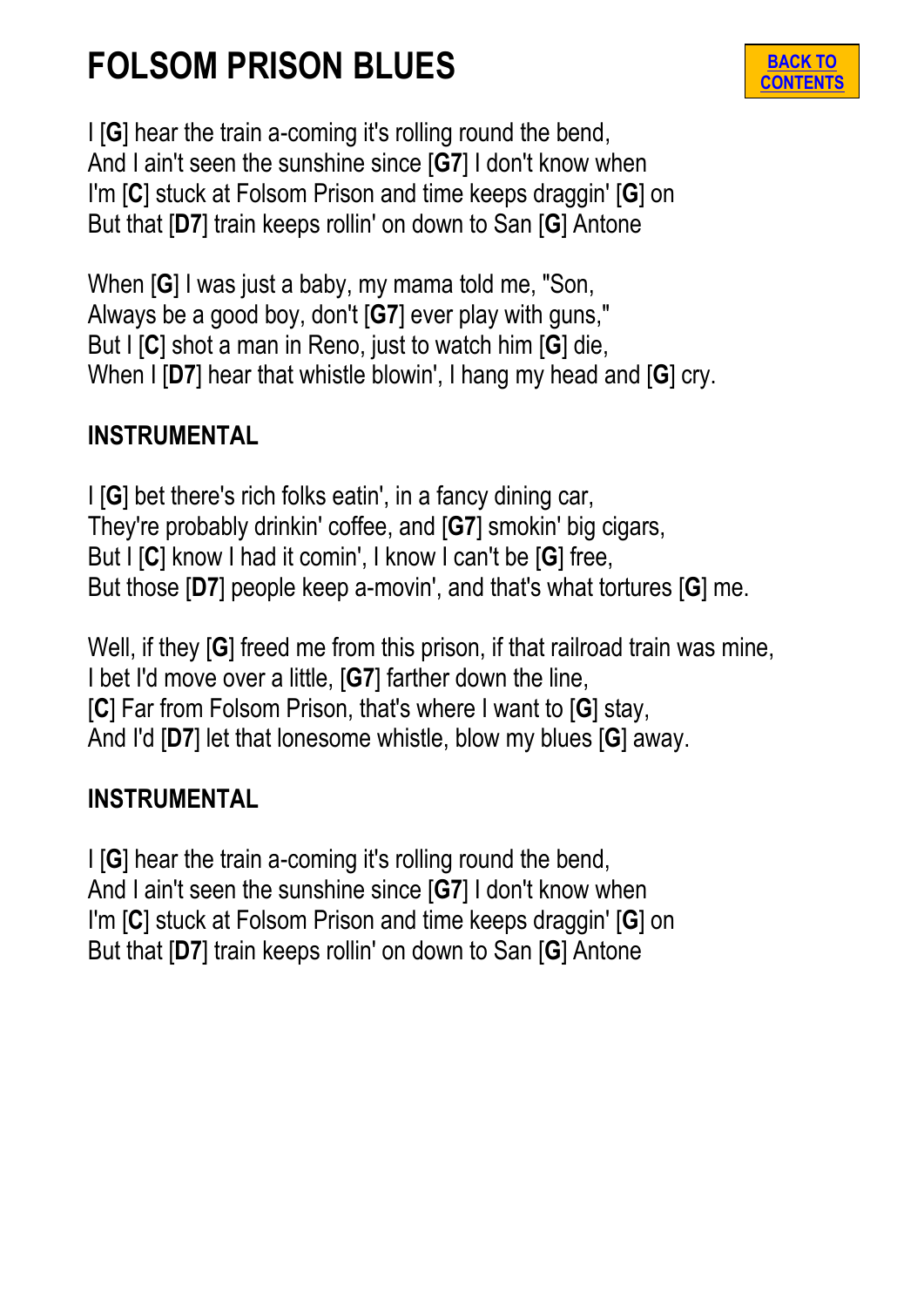# **FRIDAY I'M IN LOVE**



**[BACK TO](#page-1-0) [CONTENTS](#page-1-0)**

**[C]** Monday you can **[F]** fall apart, **[C]** Tuesday Wednesday **[G]** break my heart **[Am]** Thursday doesn't **[F]** even start, it's **[C]** Friday I'm in **[G]** love

**[F]** Saturday **[G]** wait, and **[Am]** Sunday always **[F]** comes too late But **[C]** Friday never **[G]**hesitates

**[C]** I don't care if **[F]** Mondays black, **[C]** Tuesday Wednesday **[G]** heart attack, **[Am]** Thursday never **[F]** looking back, it's **[C]** Friday I'm in **[G]** love

#### **INSTRUMENTAL VERSE**

**[C]** Monday you can **[F]** hold your head, **[C]** Tuesday Wednesday **[G]** stay in bed, Or **[Am]** Thursday watch the **[F]** walls instead, it's **[C]** Friday I'm in **[G]** love

**[F]** Saturday **[G]** wait, and **[Am]** Sunday always **[F]** comes too late, But **[C]** Friday never **[G]**hesitates

**[Am]** Dressed up to the **[F]** eyes, it's a wonderful sur **[C]** prise To see your **[G]** shoes and your spirits **[Am]** rise Throwing out your **[F]** frown and just smiling at the **[C]** sound And as sleek as a **[G]** shriek spinning round and **[Am]** round Always take a big **[F]** bite, it's such a gorgeous **[C]** sight To see you **[G]** eat in the middle of the **[Am]** night You can never get **[F]** enough, enough of this **[C]** stuff It's Friday **[G]** I'm in love

**[C]** I don't care if **[F]** Monday's blue, **[C]** Tuesday's grey and **[G]** Wednesday too, **[Am]** Thursday I don't **[F]** care about you, it's **[C]** Friday I'm in **[G]** love

**[C]** Monday you can **[F]** fall apart, **[C]** Tuesday Wednesday **[G]** break my heart **[Am]** Thursday doesn't **[F]** even start, it's **[C]** Friday I'm in **[G]** love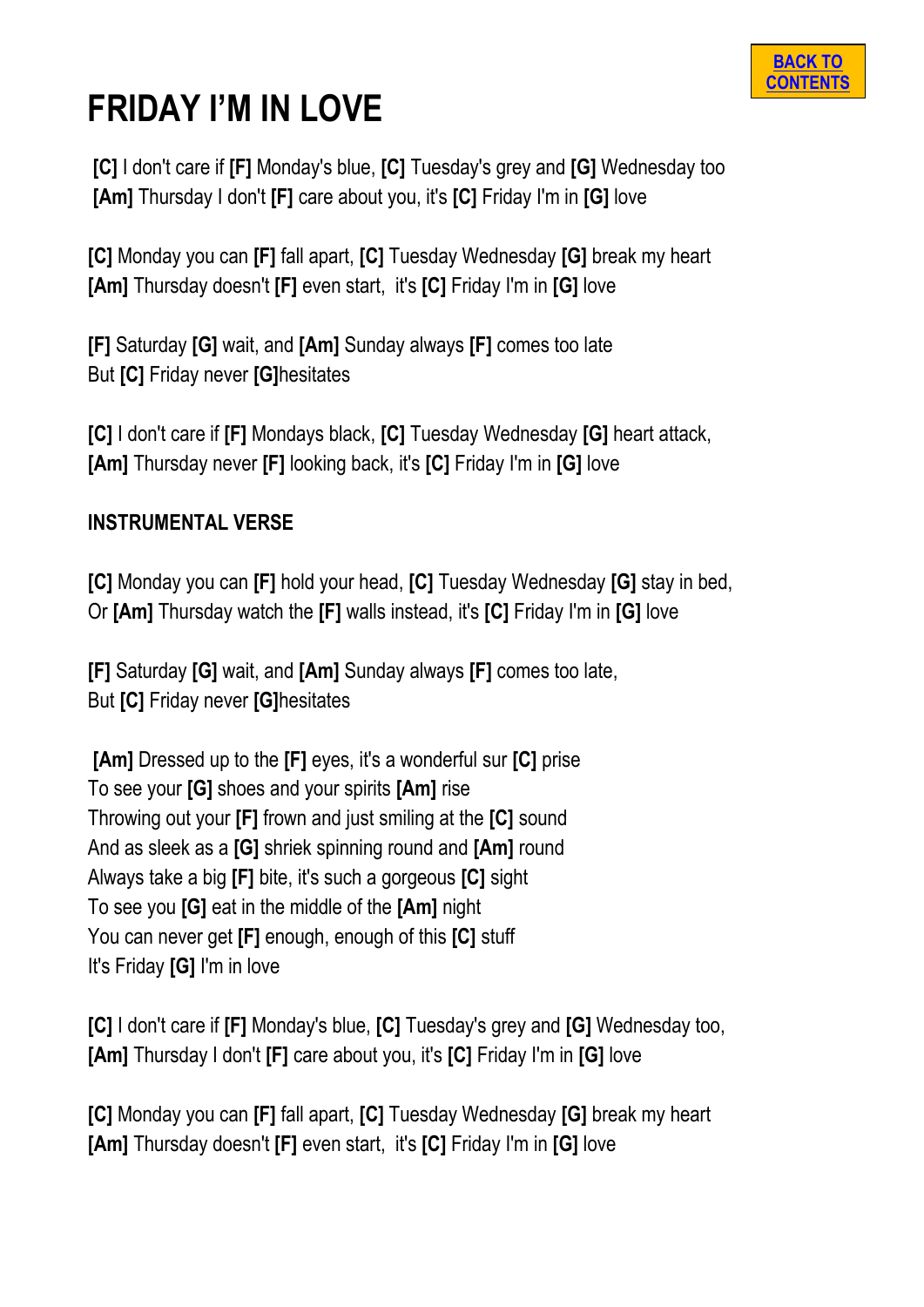# **GIRL**



Is there [**Am**] anybody [**E7**] going to listen [**Am**] to my [**Am7**] story [**F**] All about the girl who came to [**C**] stay? [**E7**] She's the [**Am**] kind of girl you [**E7**] want so much, it [**Am**] makes you [**Am7**] sorry, [**F**] Still you don't regret a single [**C**] day.

### **Ah [C] girl [Em] [Dm] [G] [C] girl [Em] girl [Dm] [G]**

When I [**Am**] think of all the [**E7**] times I've tried so [**Am**] hard to [**Am7**] leave her, [**F**] She will turn to me and start to [**C**] cry [**E7**] And she [**Am**] promises the [**E7**] earth to me and [**Am**] I be[**Am7**]lieve her [**F**] After all this time I don't know [**C**] why.

### **Ah [C] girl [Em] [Dm] [G] [C] girl [Em] girl [Dm] [G]**

[**Dm**] She's the kind of girl who puts you [**A**] down when friends are there You feel a [**Dm**] fool [**A**] [**Dm**] When you say she's looking good, she [**A**] acts as if it's understood She's [**Dm**] cool, ooh, ooh, ooh.

### **Ah [C] girl [Em] [Dm] [G] [C] girl [Em] girl [Dm] [G]**

Was she [**Am**] told when she was [**E7**] young that pain would [**Am**] lead to [**Am7**] pleasure? [**F**] Did she understand it when they [**C**] said [**E7**] That a [**Am**] man must break his [**E7**] back to earn his [**Am**] day of [**Am7**] leisure? [**F**] Will she still believe it when he's [**C**] dead?

### **Ah [C] girl [Em] [Dm] [G] [C] girl [Em] girl [Dm] [G]**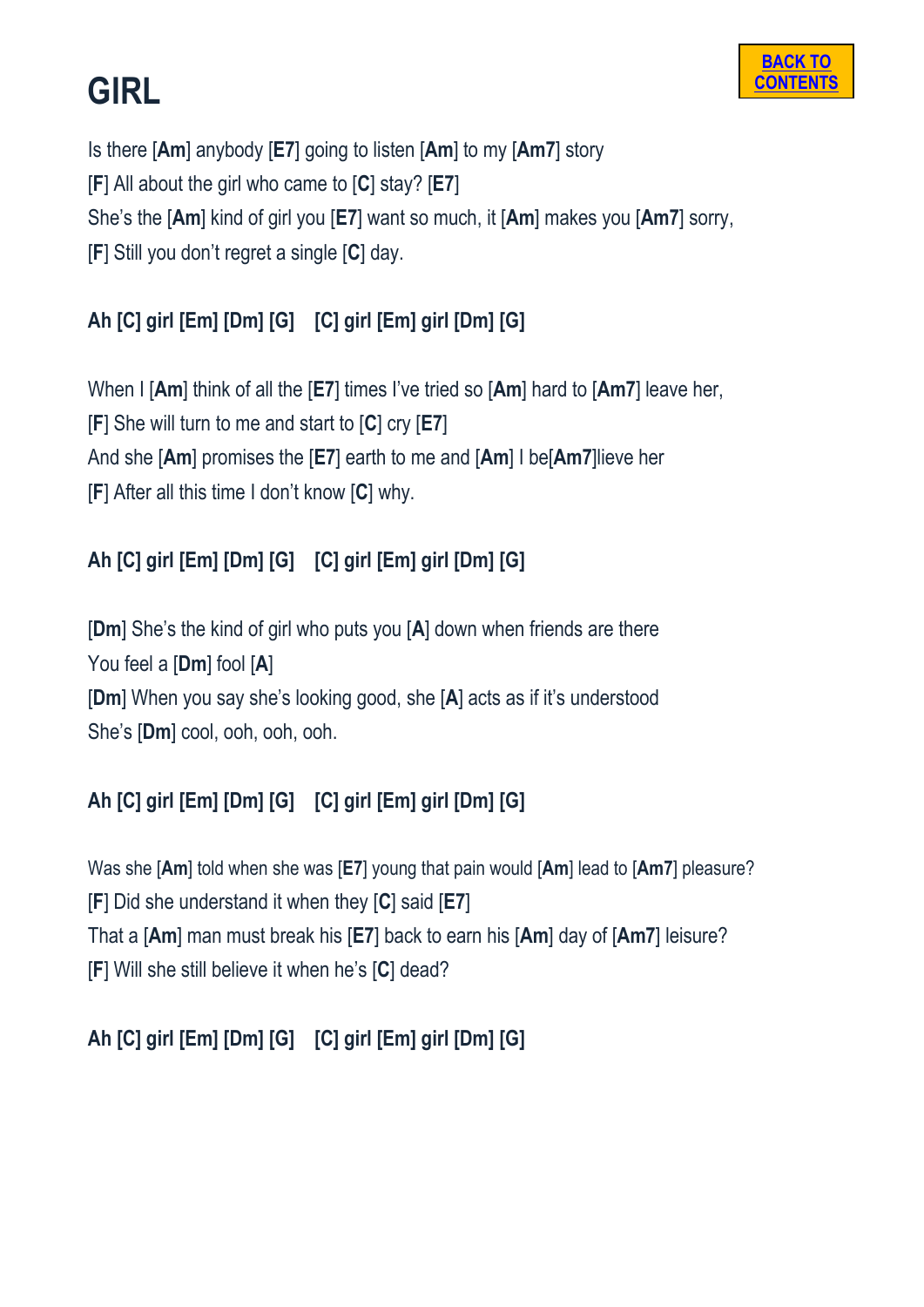# **GIRLS JUST WANNA HAVE FUN**



#### **Intro: [C] [Am] [C] [Am]**

[**C**] I come home in the morning light

My [**Am**] mother says 'when you gonna live your life right?'

[**F**] Oh mother dear we're not the fortunate ones,

**And [Am] girls, they [G] want to have [F] fun, Oh [Am] girls just [G] want to have [C] fun**

### **[C] [Am] [C] [Am]**

[**C**] The phone rings in the middle of the night

My [**Am**] father yells 'what you gonna do with your life?'

[**F**] Oh daddy dear, you know you're still number one,

**But [Am] girls, they [G] want to have [F] fun, Oh [Am] girls just [G] want to have ….**

[**C**] That's all they really want … [**Am**] some fun. [**C**] When the working day is done **Oh [Am] girls, they [G] want to have [F] fun, Oh [Am] girls just [G] want to have [C] fun**

### **[C] [Am] [C] [Am]**

[**C**] Some boys take a beautiful girl And [**Am**] hide her away from the rest of the world [**F**] I want to be the one to walk in the sun **Oh [Am] girls, they [G] want to have [F] fun, Oh [Am] girls just [G] want to have ….**

[**C**] That's all they really want … [**Am**] some fun. [**C**] When the working day is done **Oh [Am] girls, they [G] want to have [F] fun, Oh [Am] girls just [G] want to have [C] fun Girls they want to have [Am] fun, girls, just want to have…**

**[C] They just wanna, they just wanna... [Am] They just wanna, they just wanna... [C] Girls, Girls just want to have [Am] fun [C] Girls, Girls just want to have [Am] fun Girls just [G] want to have [C] fun**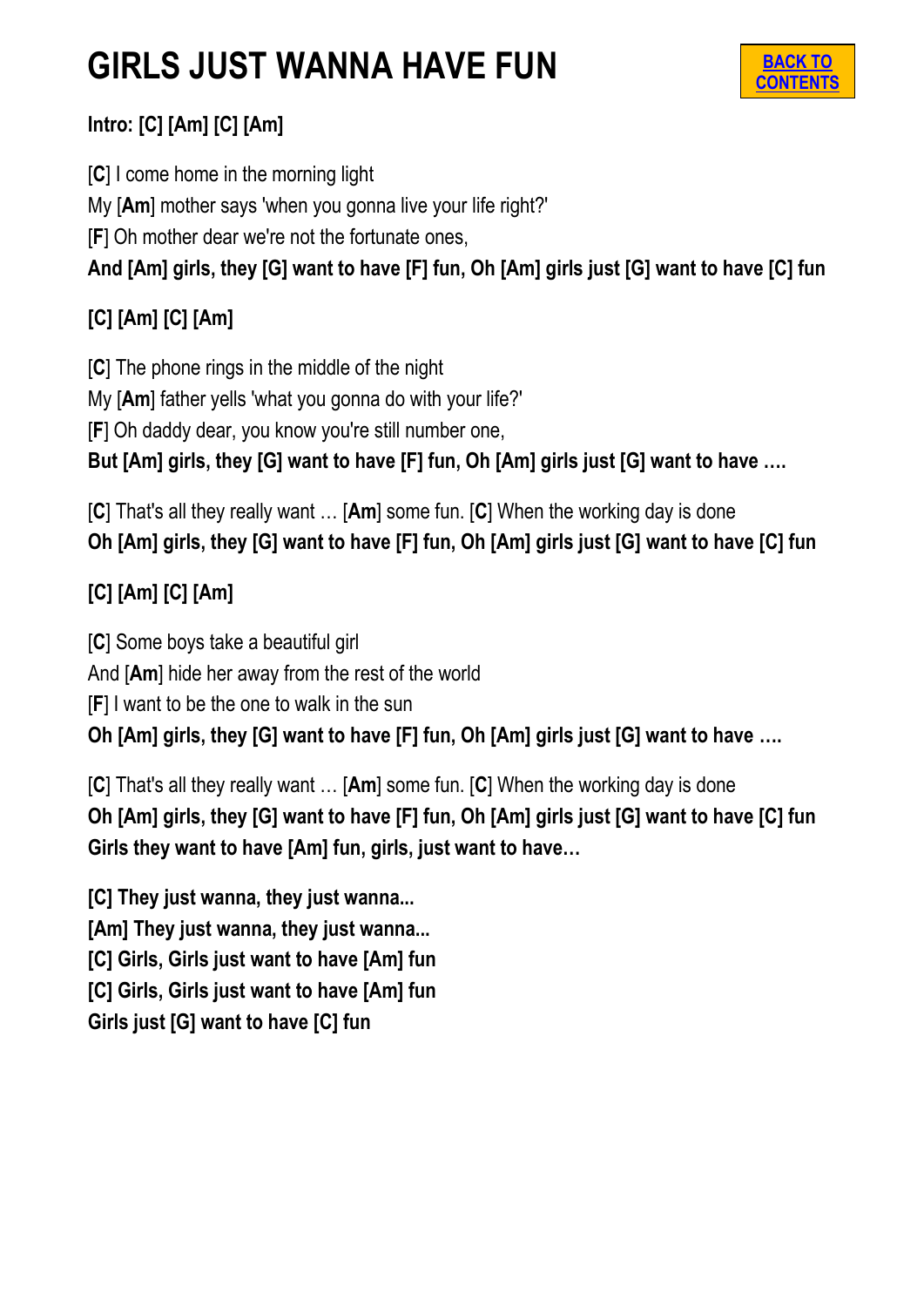## **HALF THE WORLD AWAY**



#### Intro: **C F C F**

**C F C F**  I would like to leave this city, this old town don't smell too pretty,  **C G Am D7 F**  And I can feel the warning signs running around my mind. **C F C F**  And when I leave this island, I'll book myself into a soul asylum,  **C G Am D7 F**  Cos I can feel the warning signs running around my mind.

#### **CHORUS:**

**Am C E7 Am** So here I go, I'm still scratching around in the same old hole,  **F D7 G G7**  My body feels young but my mind is very old. Am C E7 Am So what do you say? You can't give me the dreams that are mine anyway. F Fm C G Am I'm half the world away, half the world away, half the world away  **D7 F**  I've been lost, I've been found but I don't feel down.

#### **C F C F**

 **C F C F**  And when I leave this planet, you know I'd stay but I just can't stand it,  **C G Am D7 F**  And I can feel the warning signs running around my mind.  **C F C F** And if I could leave this spirit, I'd find me a hole and I'll live in it,  **C G Am D7 F**  And I can feel the warning signs running around my mind.

#### **CHORUS**

**F** C No I don't feel down, no I don't feel down **F C F C F C F C F C** Don't feel down, don't feel down**,**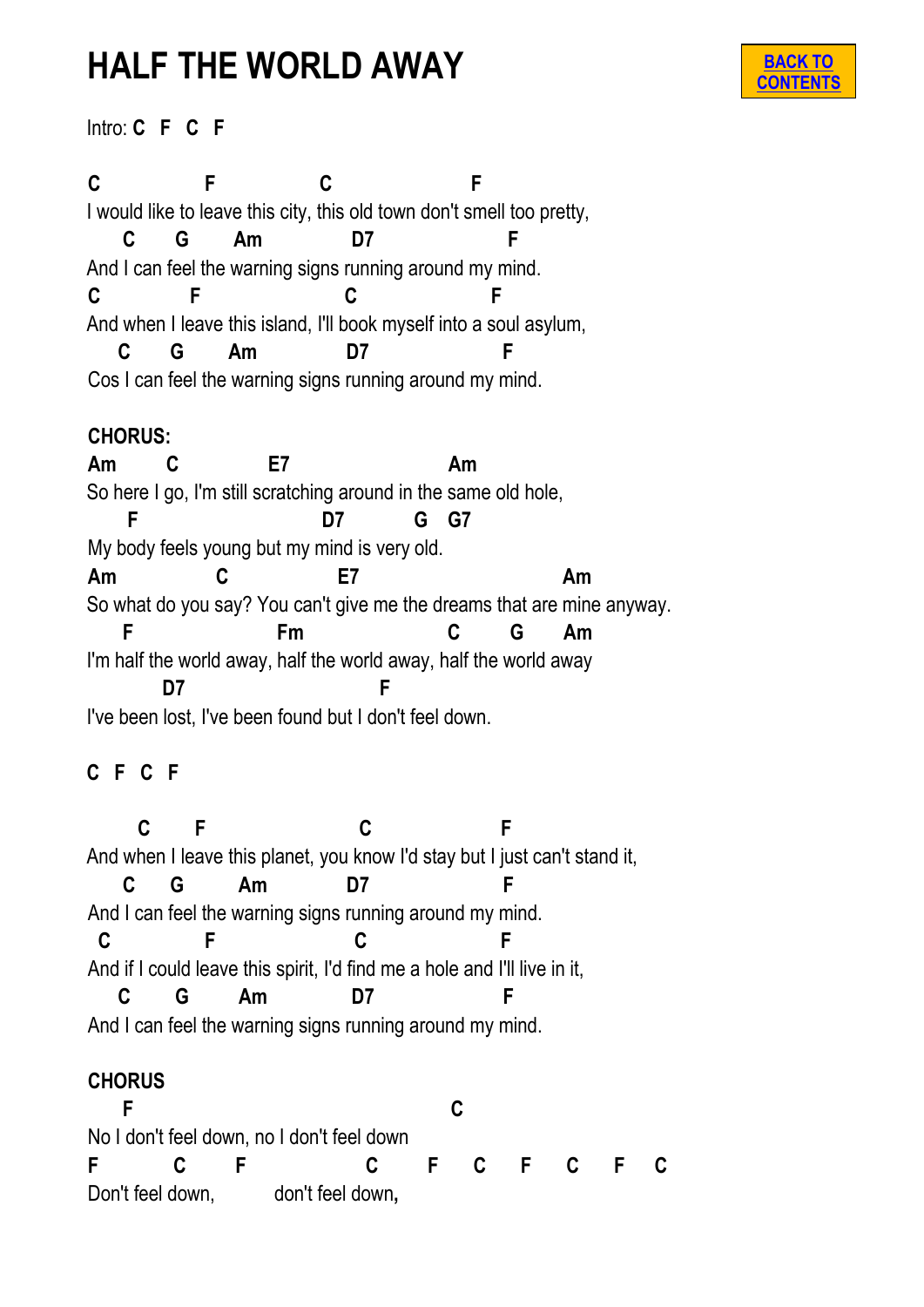# **HALLELUJAH**



I [**C**] heard there was a [**Am**] secret chord That [**C**] David played, and it [**Am**] pleased the Lord But [**F**] you don't really [**G**] care for music, [**C**] do you? [**G**] It [**C**] goes like this; the [**F**] fourth, the [**G**] fifth, The [**Am**] minor fall, the [**F**] major lift, The [**G**] baffled king com- [**Em**] posing Halle- [**Am**] lujah.

Halle- [**F**] lujah, Halle- [**Am**] lujah, Halle- [**F**] lujah, Halle- [**C**] lu- [**G**] - [**C**] jah.

Well your [**C**] faith was strong but you [**Am**] needed proof,

You [**C**] saw her bathing [**Am**] on the roof:

Her [**F**] beauty and the [**G**] moonlight over- [**C**] threw you [**G**]

She [**C**] tied you to her [**F**] kitchen [**G**] chair,

She [**Am**] broke your throne, and she [**F**] cut your hair

And [**G**] from your lips she [**Em**] drew the Halle- [**Am**] lujah.

Halle- [**F**] lujah, Halle- [**Am**] lujah, Halle- [**F**] lujah, Halle- [**C**] lu- [**G**] - [**C**] jah.

[**C**] Baby I've been [**Am**] here before

[**C**] I've seen this room and I've [**Am**] walked this floor

I [**F**] used to live a- [**G**] lone before I [**C**] knew you [**G**]

[**C**] I've seen your flag on the [**F**] marble [**G**] arch

But [**Am**] love is not a [**F**] victory march

It's a [**G**] cold and it's a [**Em**] broken halle- [**Am**] lujah

Halle- [**F**] lujah, Halle- [**Am**] lujah, Halle- [**F**] lujah, Halle- [**C**] lu- [**G**] - [**C**] jah.

Well there [**C**] was a time when you [**Am**] let me know What's [**C**] really going [**Am**] on below But [**F**] now you never [**G**] show that to me [**C**] do you [**G**] But [**C**] remember when I [**F**] moved in [**G**] you And [**Am**] the holy dove [**F**] was moving too

And [**G**] every breath we [**Em**] drew was halle- [**Am**] lujah

Halle- [**F**] lujah, Halle- [**Am**] lujah, Halle- [**F**] lujah, Halle- [**C**] lu- [**G**] - [**C**] jah.

[**C**] Well maybe there's a [**Am**] god above

[**C**] But all I've ever [**Am**] learned from love

[**F**] Was how to shoot some- [**G**] body who out- [**C**] drew you [**G**]

It's [**C**] not a cry that you [**F**] hear at [**G**] night

It's [**Am**] not somebody who's [**F**] seen the light

It's a [**G**] cold and it's a [**Em**] broken halle- [**Am**] lujah

Halle- [**F**] lujah, Halle- [**Am**] lujah, Halle- [**F**] lujah, Halle- [**C**] lu- [**G**] - [**C**] jah.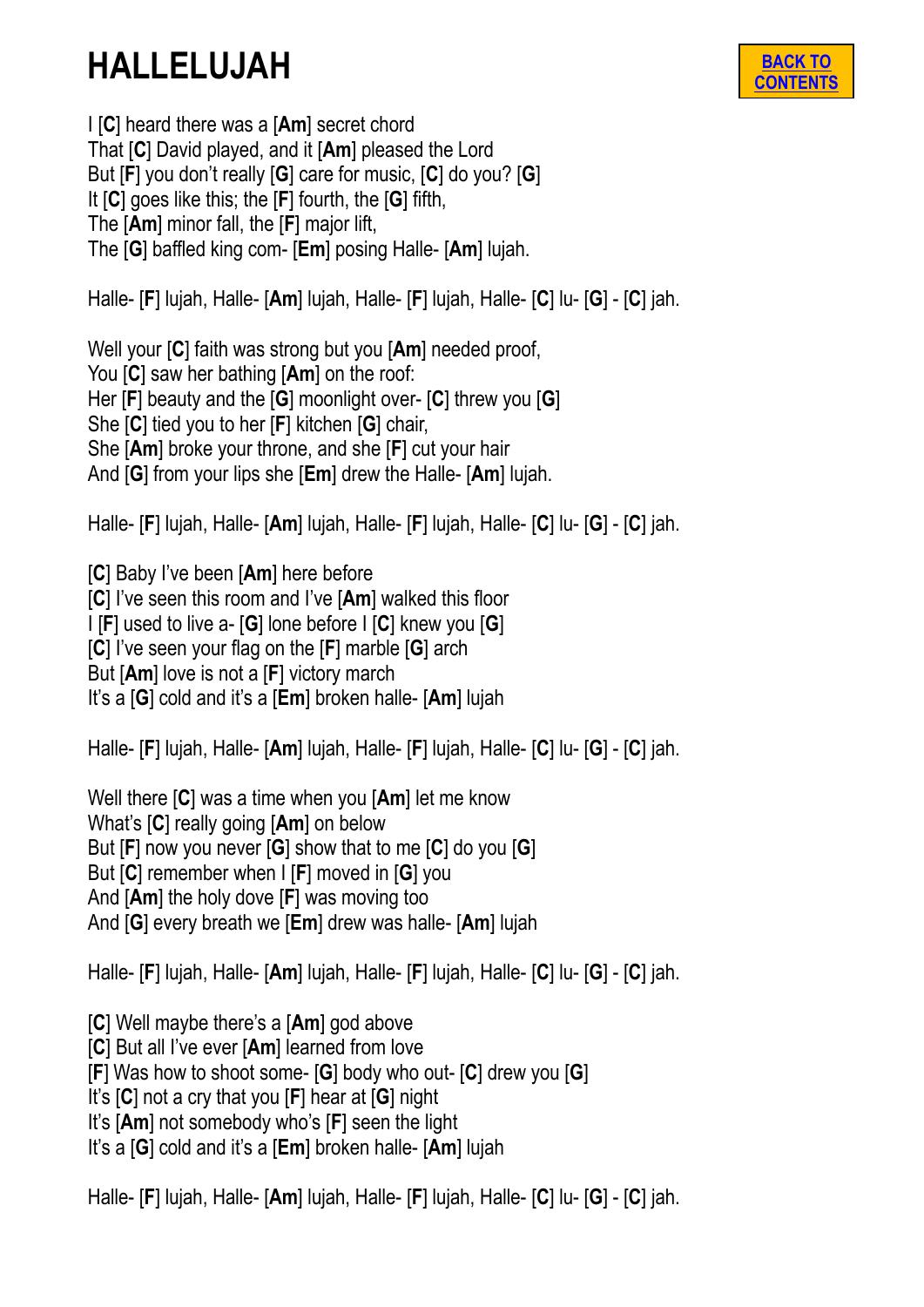# **HAPPY BIRTHDAY**



 **C G** Happy Birthday to you  **G C** Happy Birthday to you **C** F Happy Birthday dear ……….  **C G C** Happy Birthday to you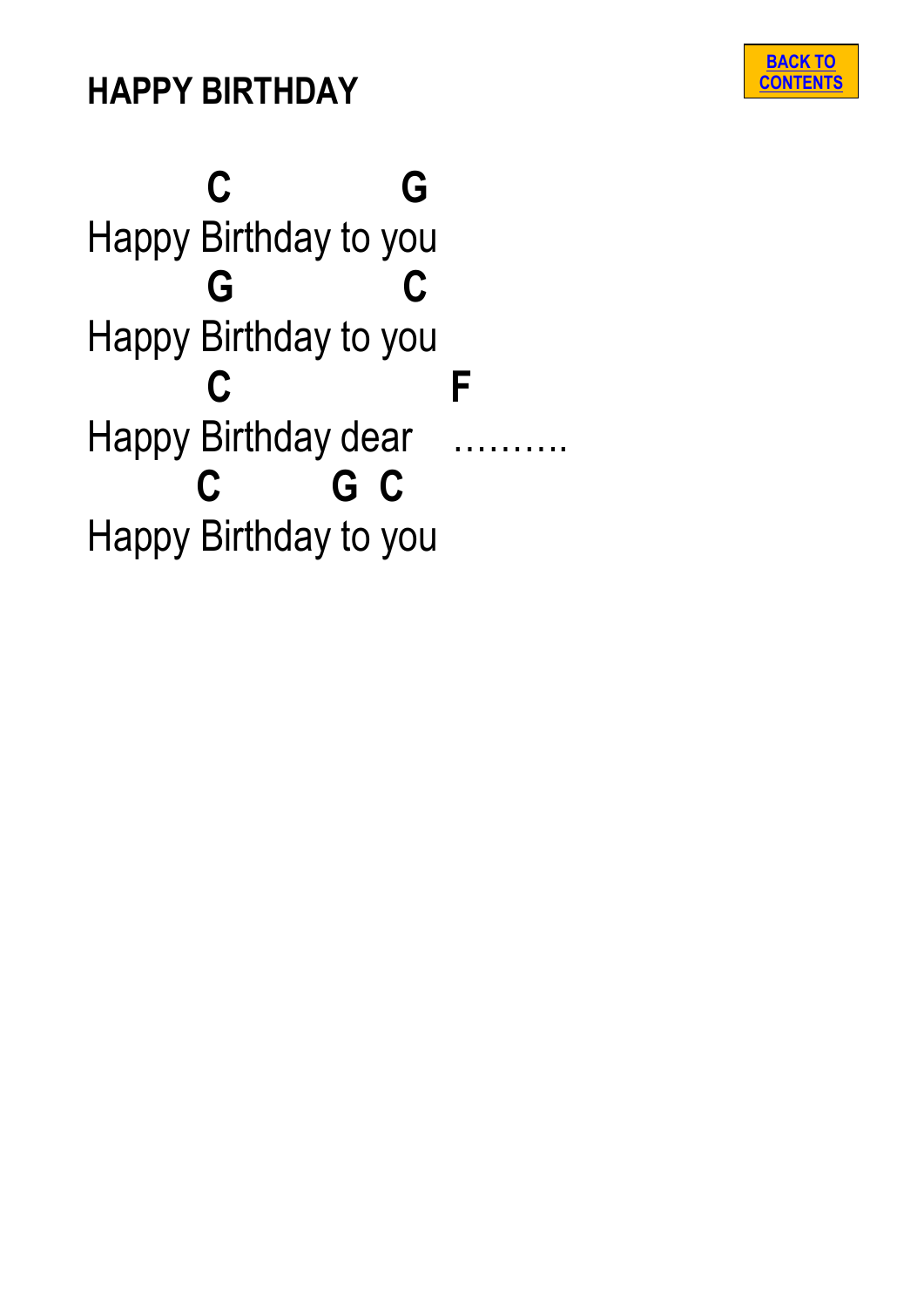# **HAPPY TALK**



**[G] Happy talkie talkie [C] happy talk [A] [Am] Talk about things you'd [D7] like to [G] do [G7] You [C] got to have a [Cm] dream If [G] you don't have a [E7] dream [A7] How you gonna [D7] have a dream come [G] true**

[**G**] Talk about a moon [**Gmaj7**] floating in the sky [**C**] Looking like a lily on a [**G**] lake [**G**] Talk about a bird [**Gmaj7**] learning how to fly [**A7**] Making all the music he can [**D**] make [**D7**]

### **CHORUS**

[**G**] Talk about a star [**Gmaj7**] looking like a toy [**C**] Peeking through the branches of a [**G**] tree [**G**] Talk about a girl [**Gmaj7**] talk about a boy [**A7**] Counting all the ripples on the [**D**] sea [**D7**]

## **CHORUS**

[**G**] Talk about a boy [**Gmaj7**] saying to the girl [**C**] Golly baby I'm a lucky [**G**] cuss [**G**] Talk about a girl [**Gmaj7**] saying to the boy [**A7**] You and me are lucky to be [**D**] us [**D7**]

## **CHORUS**

If you don't talk [**C**] happy [**G7**] And you never have a [**C**] dream [**Cm**] Then you'll [**G**] never have a [**A7**] dream [**D7**] come [**G**] true

### **Gmaj7 = 0222 E7 = 1202**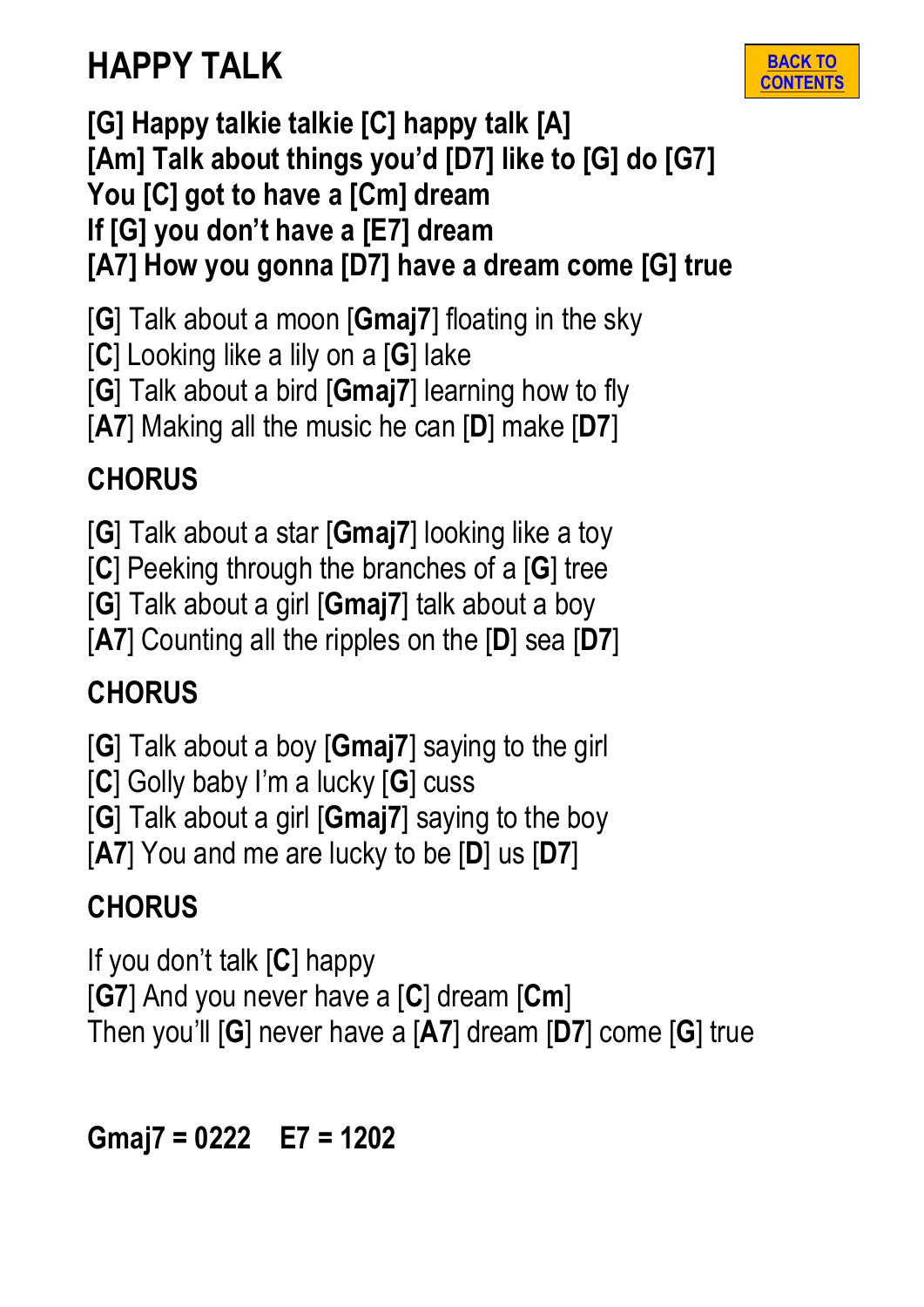# **HAPPY TOGETHER**

[Dm] Imagine me and you, I do.

I think about you  $\overline{C}$  day and night, it's only right To think about the [Bb] girl you love, and hold her tight so happy to- [A7] gether

If I should  $[Dm]$  call you up, invest a dime And you say you be- $[C]$  long to me and ease my mind Imagine how the **[Bb]** world could be so very fine so happy to- **[A7]** gether

Chorus: [D] I can't see me [Am] lovin' nobody but [D] you for all my [F] life [D] When you're with me [Am] baby the skies'll be [D] blue for all my [F] life

Verse 3: [Dm] Me and you and you and me No matter how they  $[C]$  toss the dice it had to be The only one for **[Bb]** me is you and you for me so happy to **[A7]** gether

Repeat chorus and verse 3

[D] Ba‐ba‐ba‐ba [Am] ba‐ba‐ba‐ba ba‐ba‐ [D] ba ba‐ba‐ba‐ [F] ba [D] Ba‐ba‐ba‐ba [Am] ba‐ba‐ba‐ba ba‐ba‐ [D] ba ba‐ba‐ba‐ [Am] ba .. 2, 3, 4, 1, 2, 3, 4

[Dm] Me and you and you and me No matter how they  $[C]$  toss the dice it had to be The only one for **[Bb]** me is you and you for me so happy to **[A7]** gether [Dm] So happy to- [A7] gether [Dm] how is the [A7] weather [Dm] So happy to- [A7] gether [Dm] We're happy to- [A7] gether [Dm] So happy to- [A7] gether. [Dm] Happy to [A7] gether [Dm] So happy to- [A7] gether. [Dm] So happy to- [A7] gether [D]

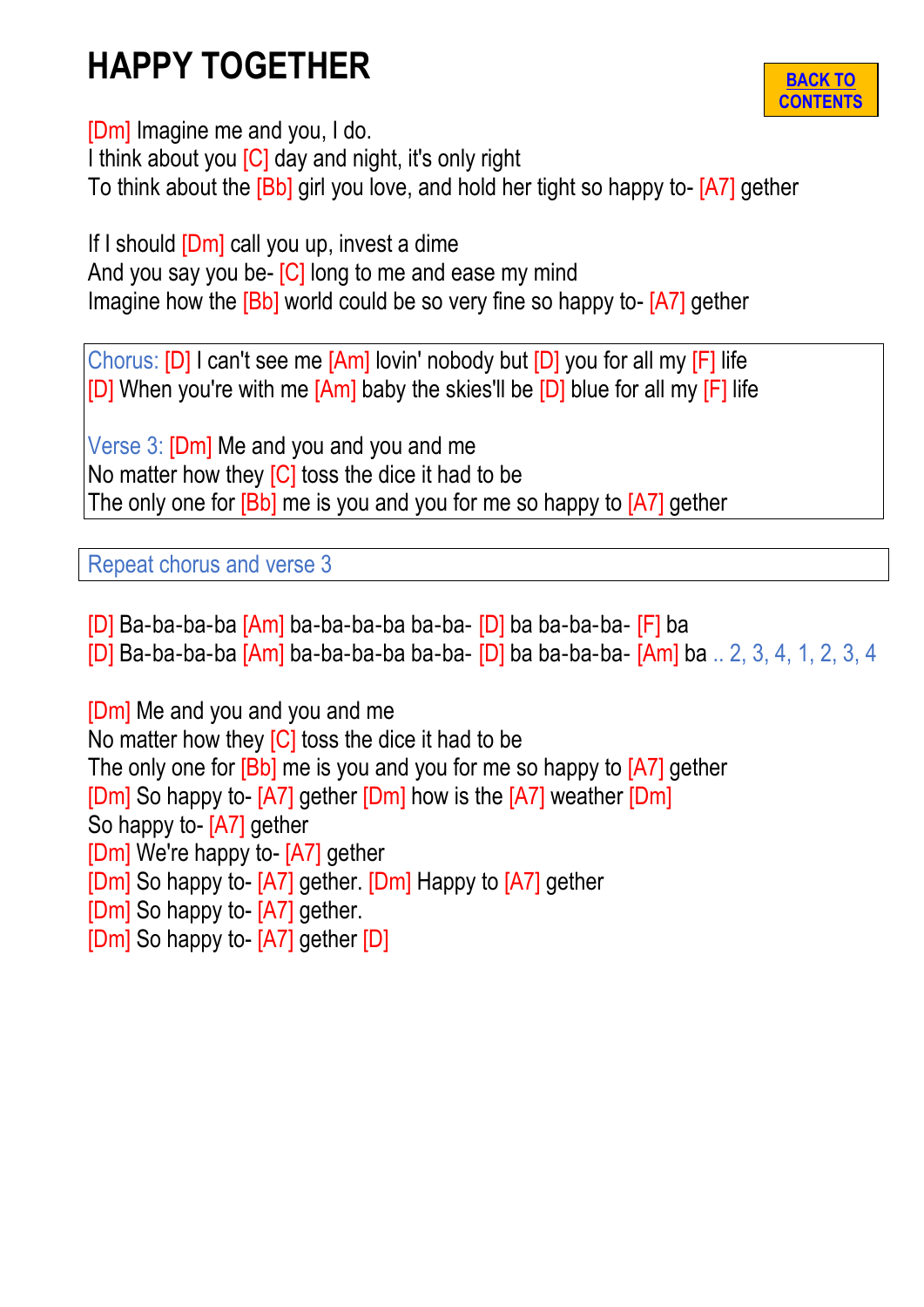## **HEART OF GLASS**



**[BACK TO](#page-1-0) [CONTENTS](#page-1-0)**

Ooo ooo wo Ooo ooo wo Ooo ooo wo Ooo ooo wo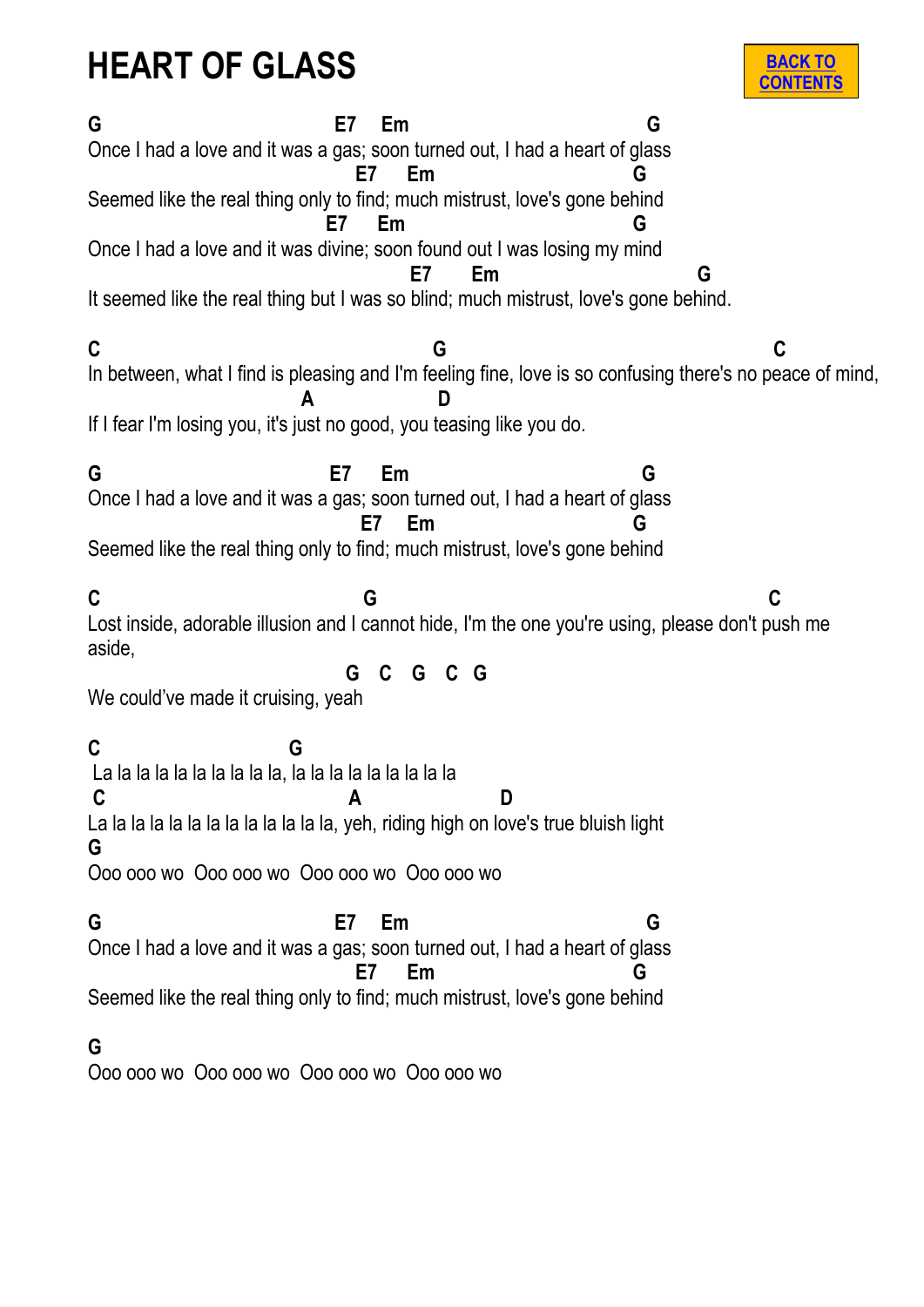# **HELLO MARY LOU**



## **[C] [G7] [C]**

He**[C]**llo Mary Lou, **[F]** Goodbye heart Sweet **[C]** Mary Lou I'm so in love with **[G7]** you I **[C]** knew Mary Lou **[E7]** we'd never **[Am]** part So he-**[D7]**llo Mary **[G7]** Lou, goodbye **[C]** heart **[G]**

You<sup>[C]</sup> passed me by one sunny day **[F]** Flashed those big brown eyes my way And **[C]** oo I wanted you forever **[G7]** more Now **[C]** I'm not one that gets around I **[F]** swear my feet stuck to the ground And **[C]** though I never **[G7]** did meet you be**[C]**fore**[G]**

I said **[C]** Hello Mary Lou, **[F]** Goodbye heart Sweet **[C]** Mary Lou I'm so in love with **[G7]** you I **[C]** knew Mary Lou **[E7]** we'd never **[Am]** part So he-**[D7]**llo Mary **[G7]** Lou, goodbye **[C]** heart **[G]**

I **[C]** saw your lips I heard your voice Be**[F]**lieve me I just had no choice Wild **[C]** horses couldn't make me stay a-**[G7]** way I **[C]** thought about a moonlit night My **[F]** arms about you good an' tight That's **[C]** all I had to **[G7]** see for me to **[C]** say **[G]**

I said **[C]**Hello Mary Lou, **[F]** Goodbye heart Sweet **[C]** Mary Lou I'm so in love with **[G7]** you I **[C]** knew Mary Lou **[E7]** we'd never **[Am]** part So he-**[D7]**llo Mary **[G7]** Lou, goodbye **[C]** heart I said, he**[D7]**llo Mary **[G7]** Lou, goodbye **[C]** heart **[G][C]**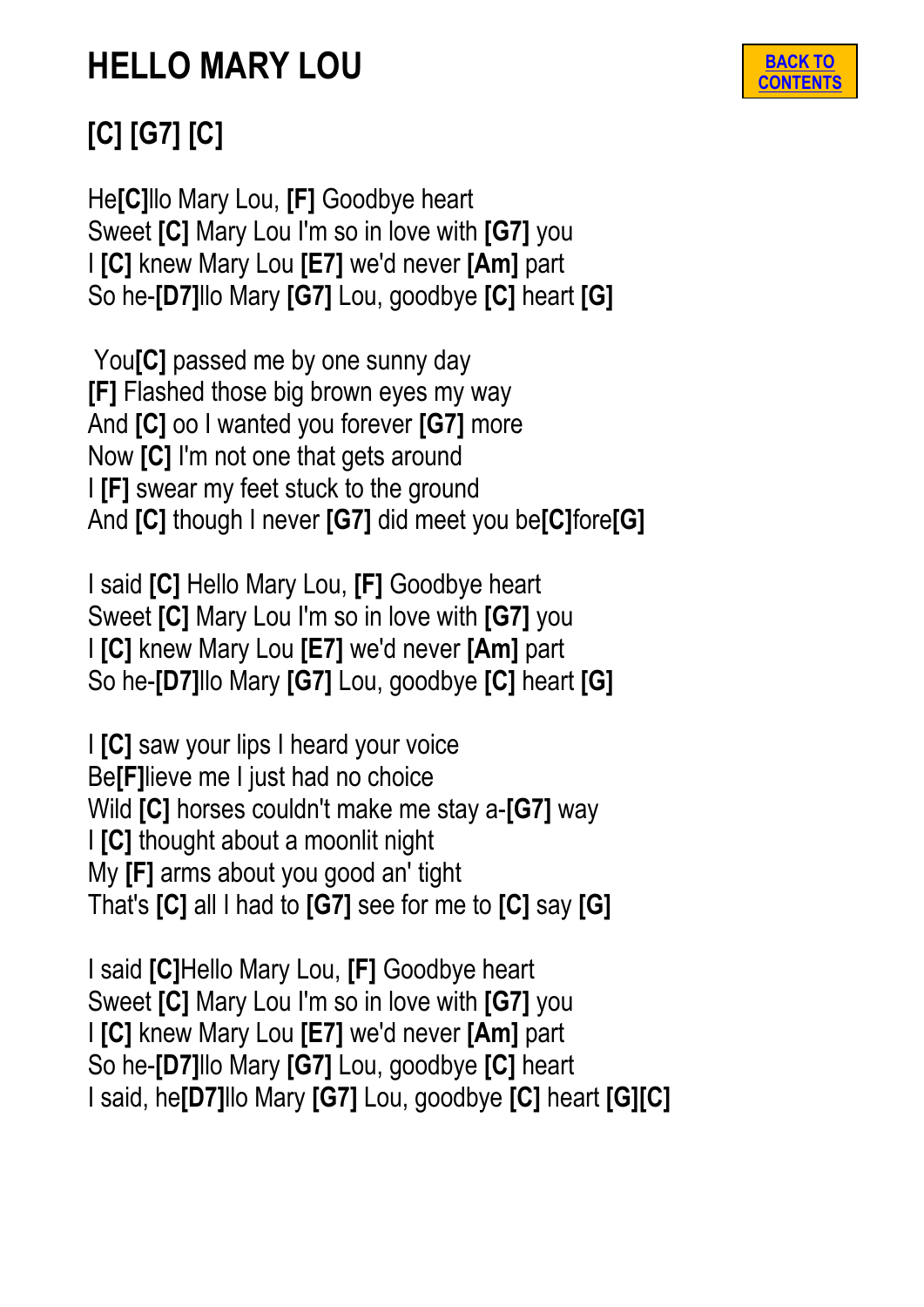# **HEROES**



### **D / / / / / / / G / / / / / / / (x2)**

**[D]** I - I wish you could **[G]** swim Like the **[D]** dolphins - like dolphins can **[G]** swim Though **[C]** nothing - nothing will keep us **[D]** together We can **[Am]** beat them **[Em]** forever and **[D]** ever Oh we can be **[C]** Heroes **[G]** just for one **[D]** day

### **D / / / / / / / G / / / / / / / (x2)**

**[D]** I - I will be **[G]** King, And **[D]** you - you will be **[G]** Queen For **[C]** nothing will drive them **[D]** away We can be **[Am]** Heroes **[Em]** just for one **[D]** day We can be **[C]** honest **[G]** just for one **[D]** day

**[D]** I - I can re**[G]**member (I remember) **[D]** Standing, by the **[G]** wall (by the wall) And the **[D]** guards shot **[G]** above our heads (over our heads) And we **[D]** kissed as though nothing would **[G]** fall (nothing could fall) And the **[C]** shame was on the **[D]** other side We can **[Am]** beat them **[Em]** forever and **[D]** ever Then we can be **[C]** Heroes **[G]** just for one **[D]** day

### **D / / / / / / / G / / / / / / / (x2)**

**[D]** We can be **[G]** Heroes **[D]** We can be **[G]** Heroes **[D]** We can be **[G]** Heroes Just for one **[D]** day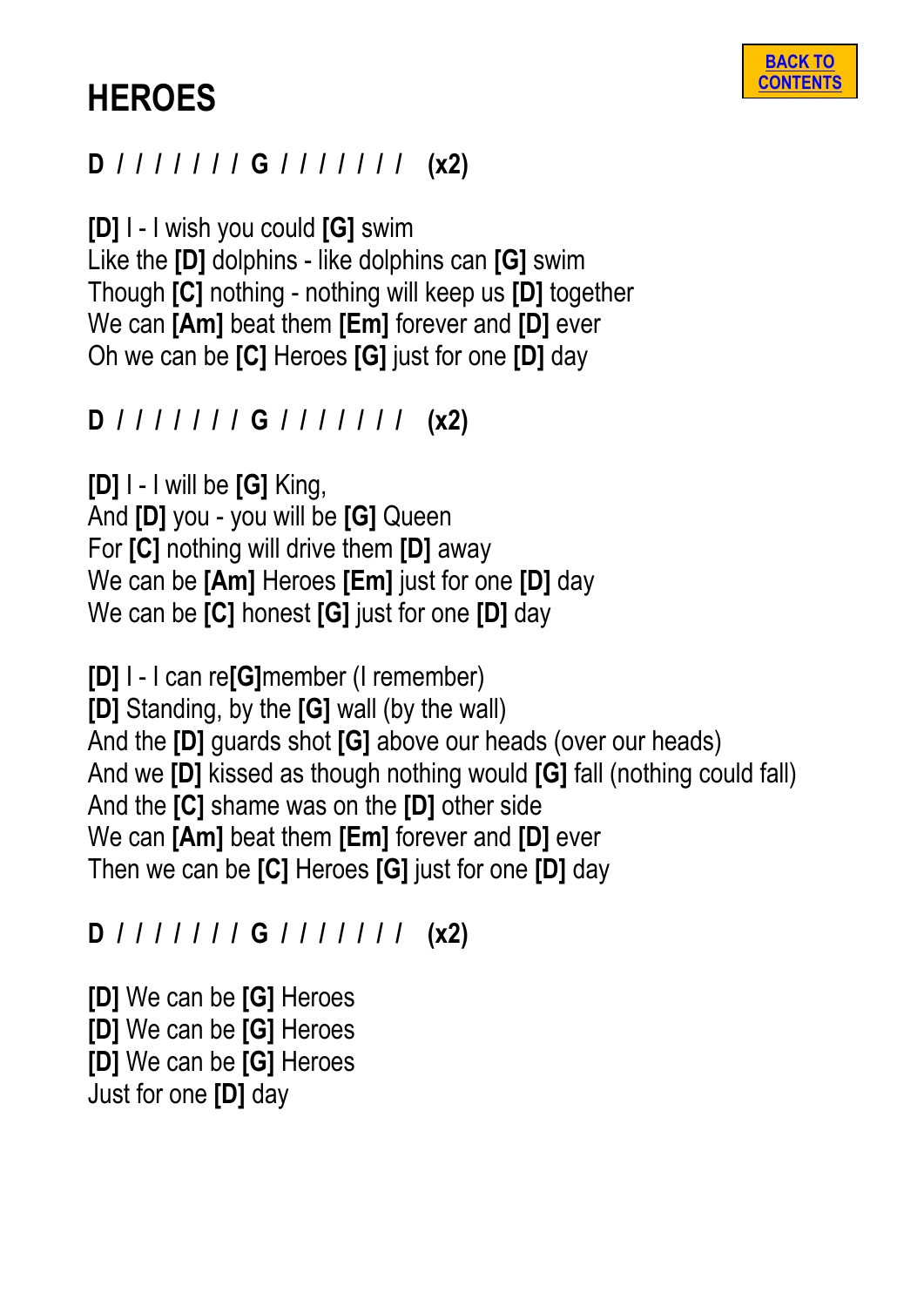# **HONKY TONK WOMEN**



**G C** I met a gin-soaked barroom queen in Memphis  **G A D** She tried to take me upstairs for a ride  **G C** She had to heave me right across her shoulders  **G D G** 'Cause I just can't seem to drink her off my mind

### **CHORUS:**

 **G D G** It's the ho-o-onky-tonk women **G D G** Gimme, gimme, gimme those honky-tonk blues

**G C** I laid a divorcee in New York City  **G A D** I had to put up some kind of a fight  **G C** The lady then she covered me with roses  **G D G** She blew my nose and then she blew my mind

**CHORUS**

**INSTRUMENTAL (AS VERSE)**

**CHORUS X2**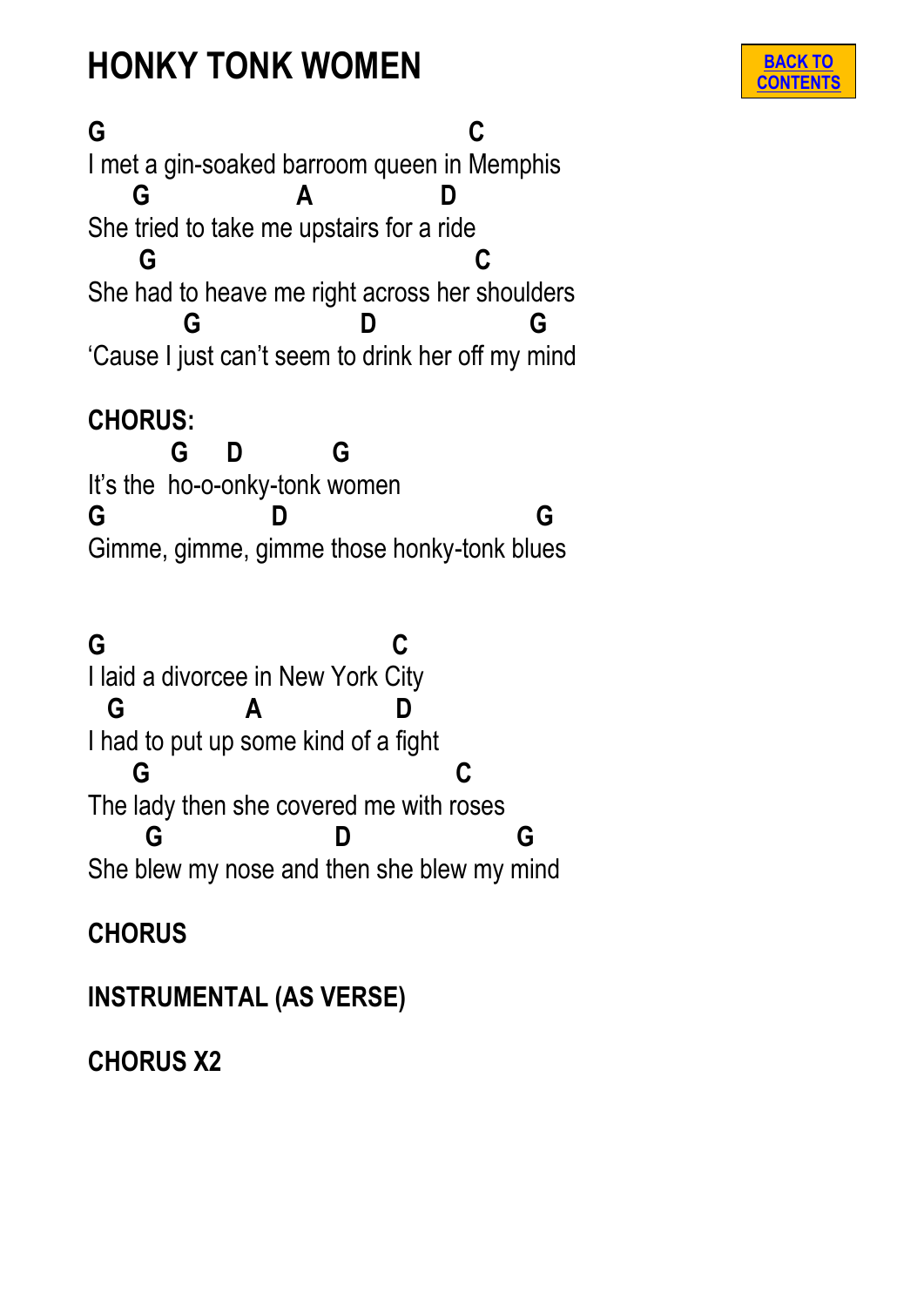# **HOTEL CALIFORNIA**



### **Intro : [Am] [E7] [G] [D] [F] [C] [Dm] [E7] x2**

[**Am**] On a dark desert highway, [**E7**] cool wind in my hair [**G**] Warm smell of colitas, [**D**] rising through the air [**F**] Up ahead in the distance, [**C**] I saw a shimmering light [**Dm**] My head grew heavy and my sight grew dim, [**E7**] I had to stop for the night

[**Am**] There she stood in the doorway, [**E7**] I heard the mission bell [**G]** And I was thinking to myself: this could be [**D**] heaven or this could be hell [**F**] Then she lit up a candle [**C**] and she showed me the way [**Dm**] There were voices down the corridor; [**E7**] I thought I heard them say:

#### **"[F] Welcome to the Hotel Califor[C]nia**

### **[E7] Such a lovely place (such a lovely place), such a [Am] lovely face [F] Plenty of room at the Hotel Califor[C]nia**

**Any [Dm] time of year (any time of year), you can [E7] find it here"**

[**Am**] Her mind is Tiffany twisted, [**E7**] she got the Mercedes Benz [**G**] She got a lot of pretty, pretty boys, [**D**] that she calls friends [**F**] How they dance in the courtyard, [**C**] sweet summer sweat [**Dm**] Some dance to remember, [**E7**] some dance to forget

[**Am**] So I called up the captain, "[**E7**] Please bring me my wine", He said [**G**]"We haven't had that spirit here since [**D**] nineteen sixty-nine" [**F**]And still those voices are calling from [**C**] far away [**Dm**]Wake you up in the middle of the night, [**E7**] just to hear them say:

### **"[F] Welcome to the Hotel Califor[C]nia**

**[E7] Such a lovely place (such a lovely place), such a [Am] lovely face They [F] livin' it up at the Hotel Califor[C]nia**

### **What a [Dm] nice surprise (what a nice surprise), bring your [E7] alibis"**

### **INSTRUMENTAL: [Am] [E7] [G] [D] [F] [C] [Dm] [E7] x2**

[**Am**] Mirrors on the ceiling, [**E7**] the pink champagne on ice, and she said "[**G**] We are all just prisoners here, [**D**] of our own device" [**F**] And in the master's chambers, [**C**] they gathered for the feast [**Dm**] They stab it with their steely knives but they [**E7**] just can't kill the beast

[**Am**] Last thing I remember, I was [**E7**] running for the door [**G**] I had to find the passage back to the **[D]** place I was before "[**F**] Relax," said the night man, "We are **[C**] programmed to receive [**Dm**] You can check out any time you like, but [**E7**] you can never leave"

### **REPEAT FIRST CHORUS**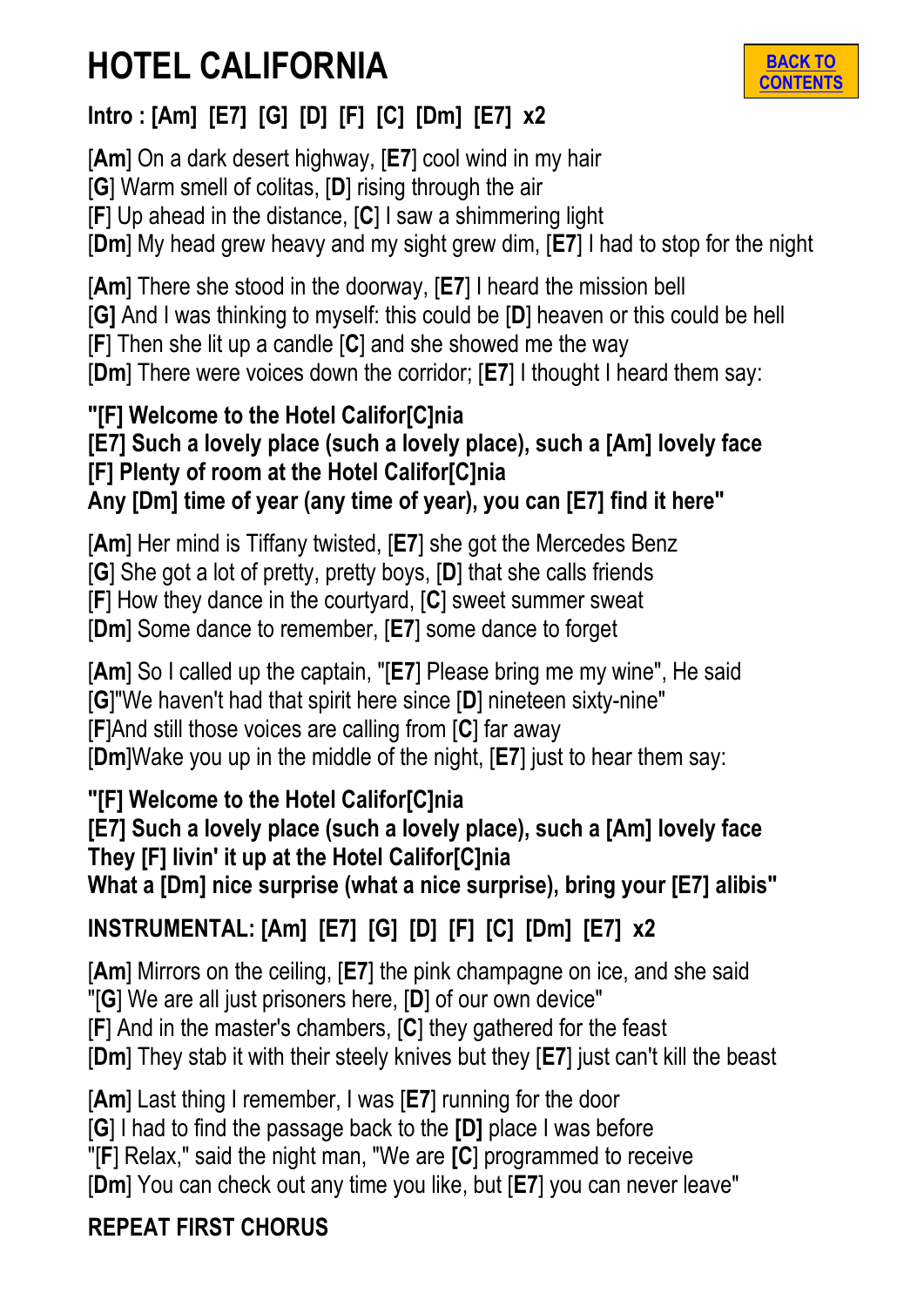# **HOUSE OF THE RISING SUN**



[**Am**] [**C**] [**D**] [**F**] [**Am**] [**E7**] [**Am**] [**E7**]

There [**Am**] is a [**C**] house in [**D**] New [**F**] Orleans They [**Am**] call the [**C**] rising [**E7**] sun And it's [**Am**] been the [**C**] ruin of [**D**] many a poor [**F**] boy And [**Am**] God, I [**E7**] know I'm [**Am**] one [**E7**]

My [**Am**] mother [**C**] was a [**D**] tailor [**F**] She [**Am**] sewed my [**C**] new blue [**E7**] jeans My [**Am**] father [**C**] was a [**D**] gambling [**F**] man [**Am**] Down in [**E7**] New Or- [**Am**] leans [**E7**]

Now the [**Am**] only [**C**] thing a [**D**] gambler [**F**] needs Is a [**Am**] suitcase [**C**] and a [**E7**] trunk And the [**Am**] only [**C**] time that [**D**] he's satis- [**F**] fied Is [**Am**] when he's [**E7**] on a [**Am**] drunk [**E7**]

### [**Am**] [**C**] [**D**] [**F**] [**Am**] [**C**] [**E7**] [**E7**] [**Am**] [**C**] [**D**] [**F**] [**Am**] [**E7**] [**Am**] [**E7**]

Oh [**Am**] mother [**C**] tell your [**D**] children [**F**] Not to [**Am**] do as [**C**] I have [**E7**] done [**Am**] Spend your [**C**] lives in [**D**] sin and miser- [**F**] y In the [**Am**] house of the [**E7**] rising [**Am**] sun [**E7**]

Well I've got [**Am**] one foot [**C**] on the [**D**] platform [**F**] The [**Am**] other foot [**C**] on the [**E7**] train I'm [**Am**] going [**C**] back to [**D**] New Or- [**F**] leans To [**Am**] wear that [**E7**] ball and [**Am**] chain [**E7**]

[**Am**] [**C**] [**D**] [**F**] [**Am**] [**C**] [**E7**] [**E7**] [**Am**] [**C**] [**D**] [**F**] [**Am**] [**E7**] [**Am**] [**D**] [**Am**] [**D**] [**Am**] [**D**]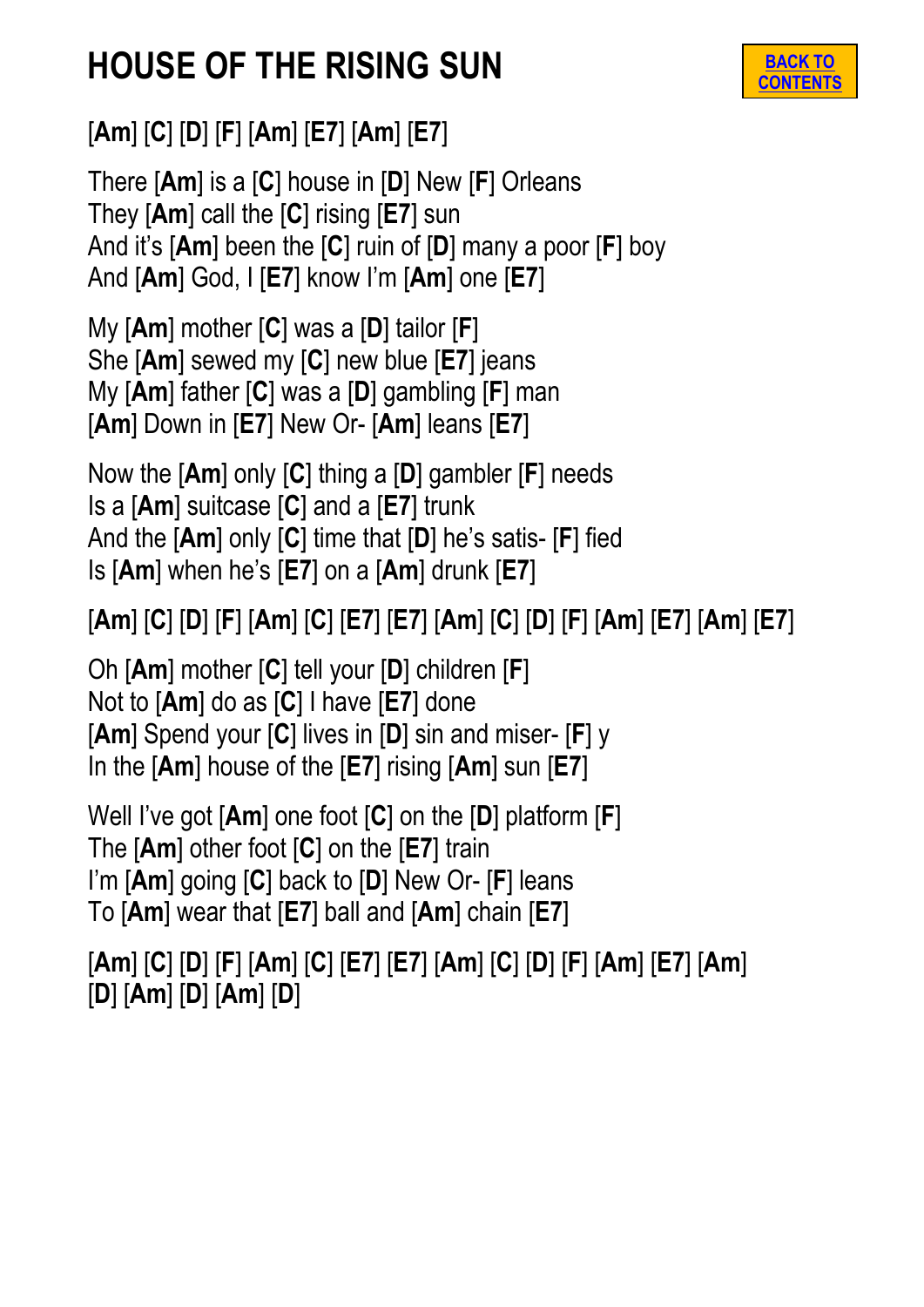# **I GOT YOU BABE**



(Cher) [**D**] They say we're young and [**G**] we don't know We [**D**] won't find out un – [**G**] til we [**A**] grow [**A7**] (Sonny) [**D**] Well I don't know if [**G**] all that's true Cause [**D**] you got me, and [**G**] baby I got [**A**] you [**A7**] **[D] Babe [G] I got [D] you babe [G] I got [D] you babe**

(Cher) [**D**] They say our love won't [**G**] pay the rent Be – [**D**] fore it's earned our [**G**] money's all been [**A**] spent [**A7**] (Sonny) [**D**] I guess that's so, we don't [**G**] have a lot But [**D**] at least I'm sure of [**G**] all the things we [**A**] got [**A7**] **CHORUS**

(Sonny) I got [**Em**] flowers in the [**A**] spring I got [**Em**] you to wear my [**A**] ring (Cher) And when I'm [**D**] sad, you're a [**G**] clown And if I get [**G**] scared, you're always a – [**A**] round

(Cher) So [**D**] let them say your [**G**] hair's too long Cause [**D**] I don't care, with [**G**] you I can't go [**A**] wrong [**A7**] (Sonny) [**D**] Then put your little [**G**] hand in mine There [**D**] ain't no hill or [**G**] mountain we can't [**A**] climb [**A7**] **CHORUS**

(Sonny) [**D**] I got you to [**G**] hold my hand (Cher) [**D**] I got you to [**A**] understand (Sonny) [**D**] I got you to [**G**] walk with me (Cher) [**D**] I got you to [**A**] talk with me (Sonny) [**D**] I got you to [**G**] kiss goodnight (Cher) [**D**] I got you to [**A**] hold me tight (Sonny) [**D**] I got you, I [**G**] won't let go (Cher) [**D**] I got you to [**A**] love me so

[**G**] I got [**D**] you babe [**G**] I got [**D**] you babe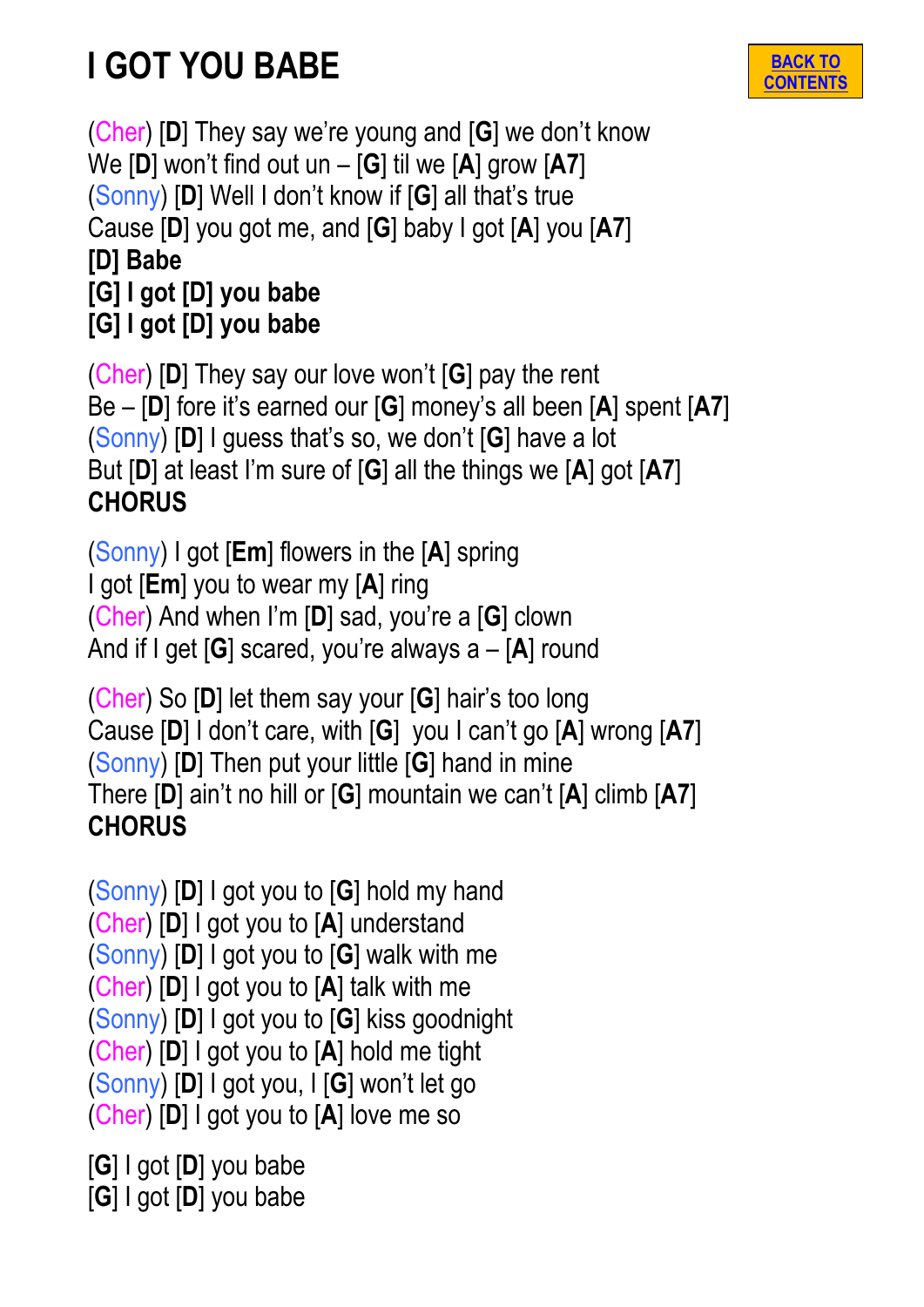# **I'LL NEVER FIND ANOTHER YOU**

**Intro. C/ F/ G7/// (x2)**

There's a [**C**] new world [**F**] somewhere, they [**D7**] call the promised [**G7**] land, And I'll [**C**] be there [**Em**] someday, if [**F**] you will hold my [**G**] hand. I still [**Am**] need you there be-[**F**]-side me, no [**G**] matter [**F**] what I [**G7**] do, [**F**] For I [**C**] know I'll [**Am**] never [**Dm**] find a-[**G7**]-nother [**C**] you. [**F**][**G7**]

### **C/ F/ G7/// (x2)**

There is [**C**] always [**F**] someone, for [**D7**] each of us they [**G7**] say, And you'll [**C**] be my [**Em**] someone, for-[**F**]-ever and a [**G**] day. I could [**Am**] search the whole world [**F**] over, un-[**G**]-til my [**F**] life is [**G7**] through, [**F**] But I [**C**] know I'll [**Am**] never [**Dm**] find a-[**G7**]-nother [**C**] you. [**F**][**G7**]

It's a [**Am**] long, long [**F**] journey, so [**C**] stay [**F**] by my [**C**] side, When I [**Am**] walk through the [**G**] storm you'll [**F**] be my [**C**] guide, [**F**] Be my [**G7**] guide.

If they [**C**] gave me a [**F**] fortune, my [**D7**] treasure would be [**G7**] small, I could [**C**] lose it all [**Em**] tomorrow, and [**F**] never mind at [**G**] all. But if [**Am**] I should lose your [**F**] love dear, I [**G**] don't know [**F**] what I'd [**G7**] do, [**F**] For I [**C**] know I'll [**Am**] never [**Dm**] find a-[**G7**]-nother [**C**] you. [**F**][**G7**]

### **INSTRUMENTAL. C/// F/// D7/// G7/// C/// Em/// F/// G///**

But if [**Am**] I should lose your [**F**] love dear, I [**G**] don't know [**F**] what I'd [**G7**] do, [**F**] For I [**C**] know I'll [**Am**] never [**Dm**] find a-[**G7**]-nother [**C**] you. [**F**][**G7**]

Another [**C**] you…[**F**] ooo…[**G7**] ooo Another [**C**] you…[**F**] ooo…[**C**] ooo [**G7**] [**C**] stop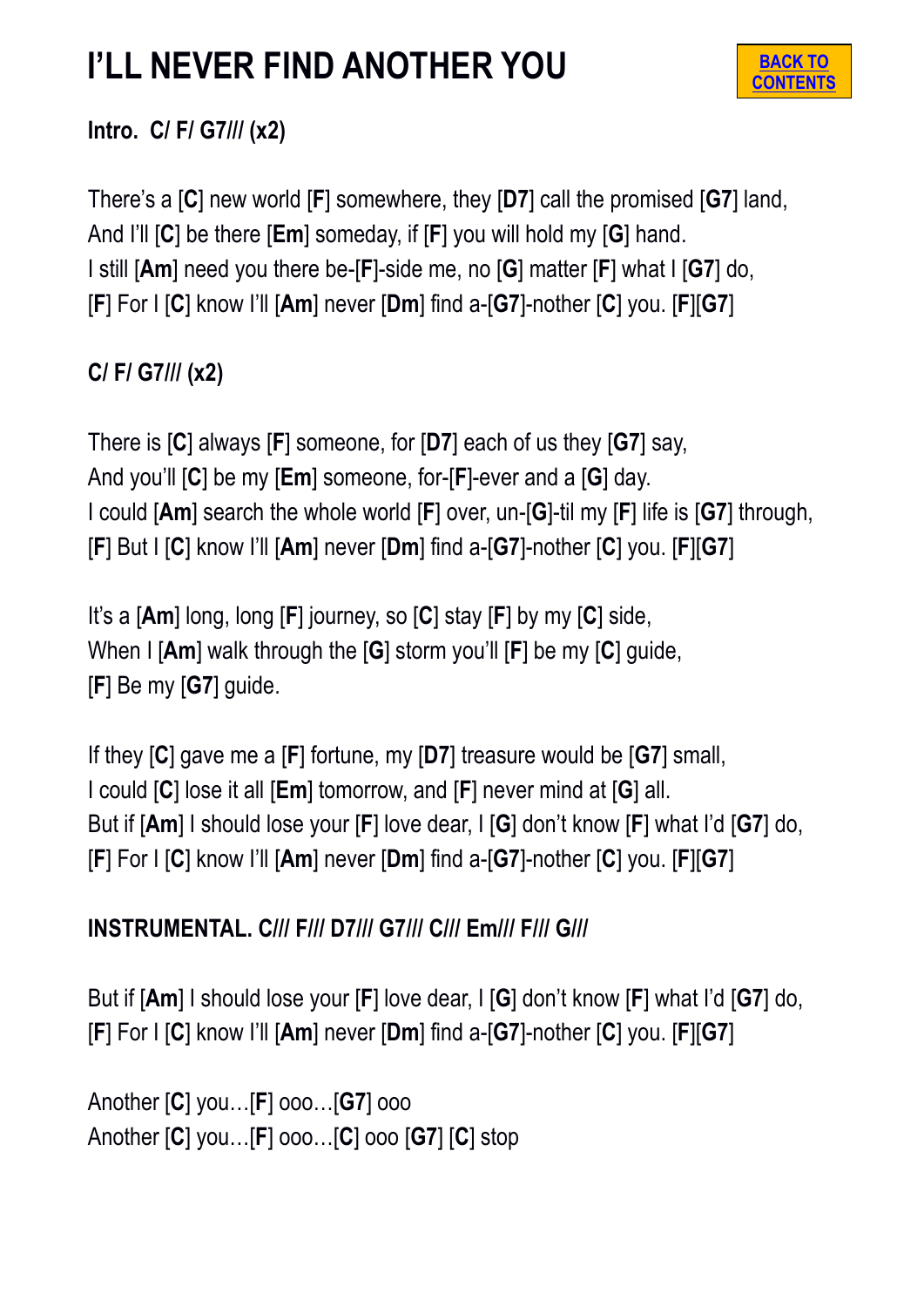## **IN MY LIFE**



#### **G D G D**

 **G D Em G7 C Cm G** There are places I'll remember all my li----ife though some have changed,  **G D Em G7 C Cm G** Some forever not for better, some have go----ne and some remain.  **Em C F G** All these places had their moments, with lovers and friends I still can recall,  **Em A Cm G**  Some are dead and some are living, in my life I've loved them all.

#### **G D**

 **G D Em G7 C Cm G** But of all these friends and lovers, there is no ---one compares with you,  **G D Em G7 C Cm G** And these memories lose their meaning, when I think of love as something new.  **Em C F G** Though I know I'll never lose affection for people and things that went before,  **Em A7 Cm G**  I know I'll often stop and think about them, in my life I'll love you more.

#### **G D Em G7 C Cm G X2**

 **Em C F G** Though I know I'll never lose affection for people and things that went before,  **Em A7 Cm G**  I know I'll often stop and think about them, in my life I'll love you more.

#### **G D**

 **Cm G**  In my life I'll love you more.  **Cm G**  In my life I'll love you more.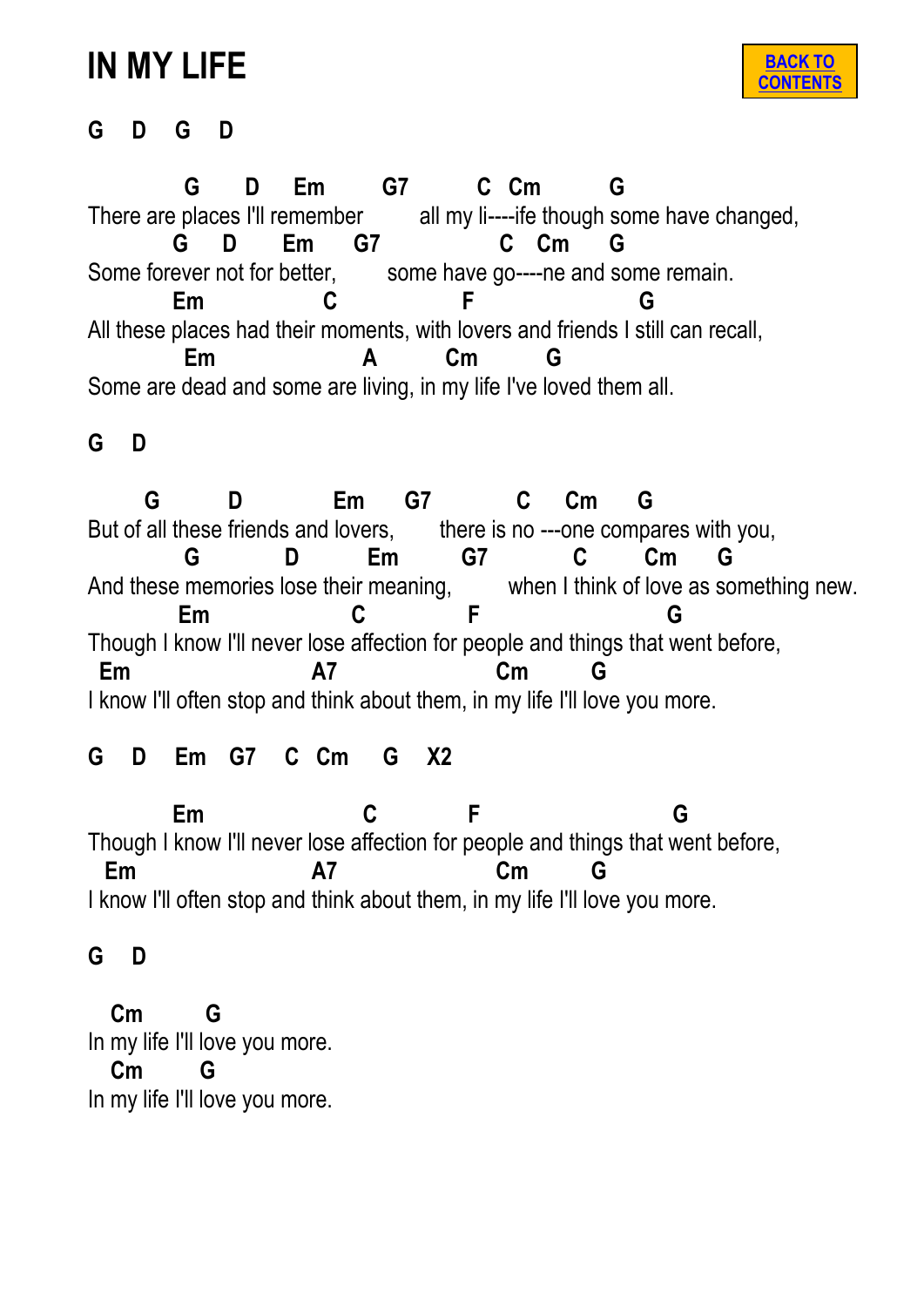# **ISLANDS IN THE STREAM**



**[G]** Baby when I met you there was peace unknown, I set out to get you with a fine tooth comb, I was **[C]** soft inside, there was something going **[G]** on, **[G]** You do something to me that I can't explain, Hold me closer and I feel no pain, Ev'ry **[C]** beat of my heart, we've got something going **[G]** on. Tender love is [**Cmaj7]** blind, it requires a dedication, **[Cm]** All this love we feel needs no conversation, We **[G]** ride it together uh huh, making love with each other un huh.

### **CHORUS:**

Islands **[G]** in the stream, that is **[C]** what we are, No one **[Am]** in between, how can we be wrong, Sail **[G]** away with me to **[C]** another world, And we **[G]** rely on each other, uh huh, From one **[Am]** lover to another, **[G]** uh huh.

**[G]** I can't live without you if the love was gone,

Ev'rything is nothing if you got no one,

And you did **[C]** walk in the night, slowly losing sight of the **[G]** real thing.

But that won't happen to us and we got no doubt,

Too deep in love and we got no way out,

And the **[C]** message is clear, this could be the year for the **[G]** real thing. No more will you **[Cmaj7]** cry, baby I will hurt you never,

**[Cm]** We start and end as one in love for ever,

We can **[G]** ride it together uh huh, making love with each other un huh.

### **CHORUS**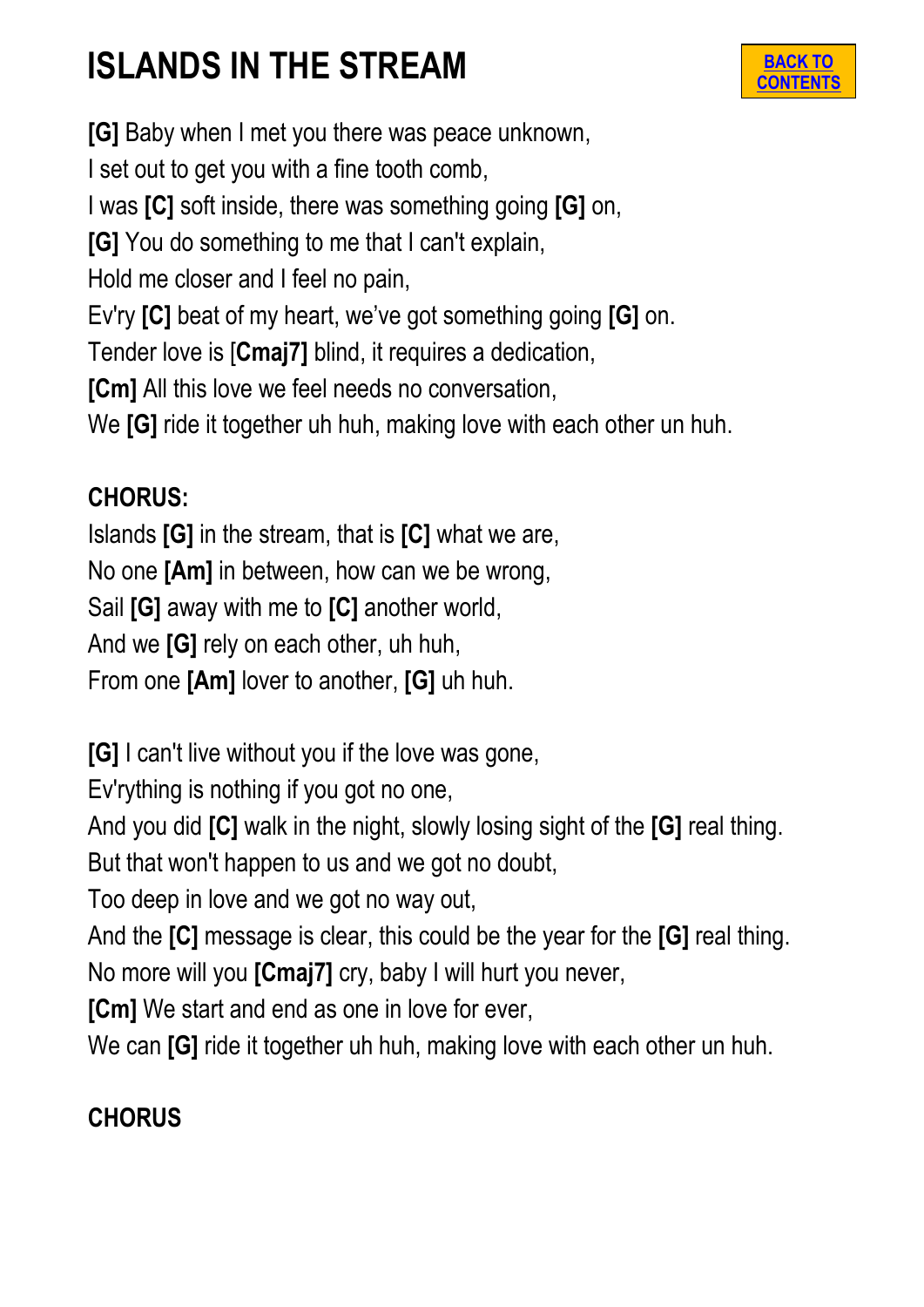# **IS THIS THE WAY TO AMARILLO?**



#### **INTRO:**

**[A]** Sha la la la **[D]** la la la la **[D-A] [A]** Sha la la la **[E7]** la la la la **[E7-D] [D]** Sha la la la **[A]** la la la la **[E7]** ……. **[A]**

**[A]** When the day is **[D]** dawning… **[A]** on a Texas **[E7]** Sunday morning

**[A]** How I long to **[D]** be there… **[A]** with Marie who's **[E7]** waiting for me there

**[F]** Every lonely **[C]** city… **[F]** where I hang my **[C]** hat

**[F]** Ain't as half as **[C]** pretty… as **[E7]** where my baby's at

#### **CHORUS:**

**[A]** Is this the way to **[D]** Amarillo?

**[A]** Every night I've been **[E7]** hugging my pillow

**[A]** Dreaming dreams of **[D]** Amarillo

**[A]** And sweet **[E7]** Marie who **[A]** waits for me.

Show me the way to **[D]** Amarillo

**[A]** I've been weeping **[E7]** like a willow

**[A]** Crying over **[D]** Amarillo

**[A]** And sweet **[E7]** Marie who **[A]** waits for me

**[A]** Sha la la la **[D]** la la la la **[D-A]**

**[A]** Sha la la la **[E7]** la la la la **[E7-D]**

**[D]** Sha la la la **[A]** la la la la

**[E7]** And Marie who **[A]** waits for me

**[A]** There's a church bell **[D]** ringing… **[A]** hear the song of **[E7]** joy that it's singing

**[A]** For the sweet **[D]** Maria… **[A]** and the guy who's **[E7]** coming to see her

**[F]** Just beyond the **[C]** highway… **[F]** There's an open **[C]** plain

**[F]** And it keeps me **[C]** going … **[E7]** Through the wind and rain

#### **CHORUS**

**[A]** Sha la la la **[D]** la la la la **[D-A] [A]** Sha la la la **[E7]** la la la la **[E7-D] [D]** Sha la la la **[A]** la la la la **[E7]** And Marie who **[A]** waits for me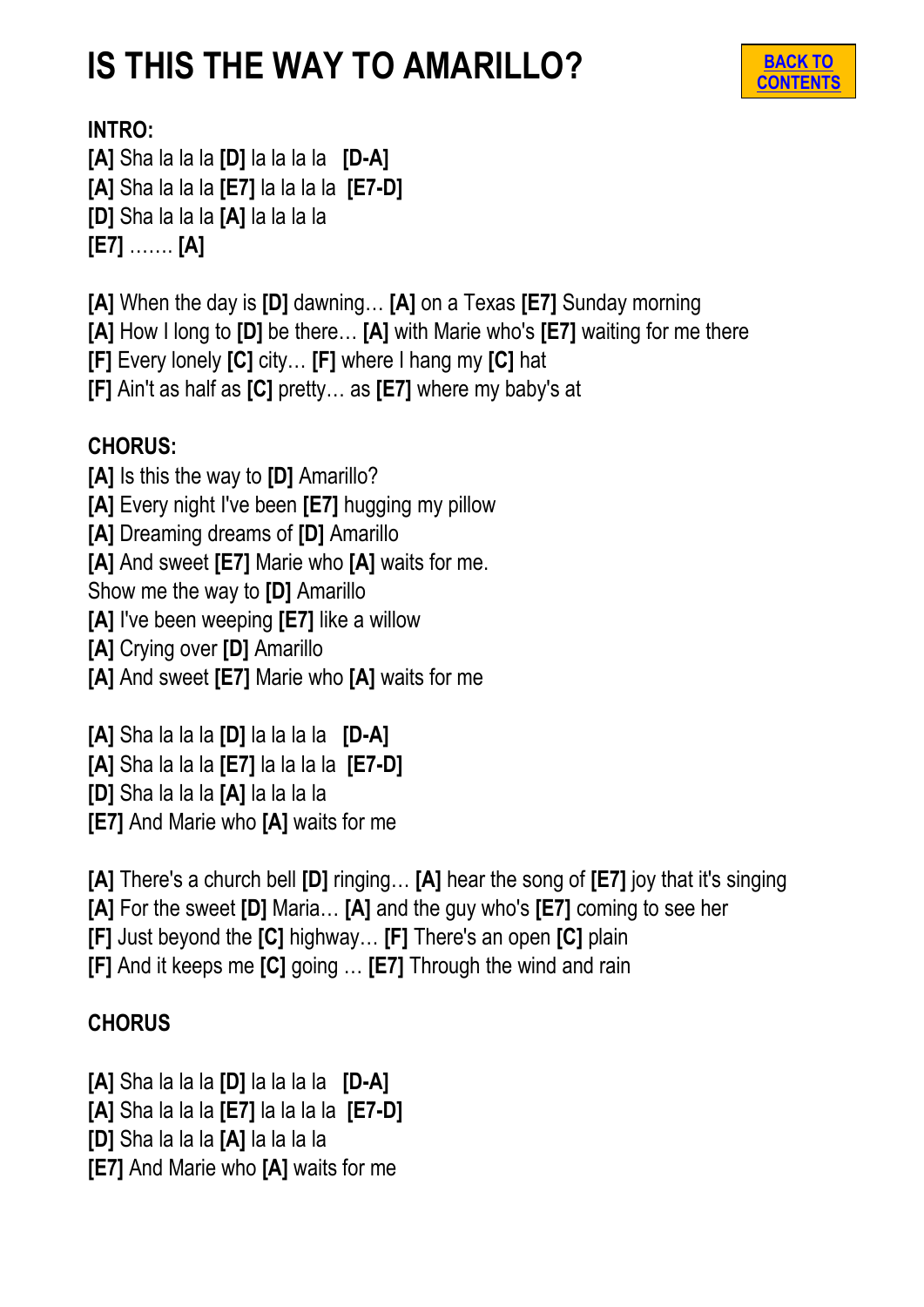### **IT MUST BE LOVE [Am] [Am9] [Am] [Am9]**

**[BACK TO](#page-1-0) [CONTENTS](#page-1-0)**

**[Am]** I never **[Am9]** thought I'd miss you **[Am]** Half as **[Am9]** much as **I [G]** do **[C] [G] [C] [Am]** And I never **[Am9]** thought I'd feel this **[Am]** way The way I **[Am9]** feel about **[G]** you **[C] [G] [C]**

**[Em]** As soon as I **[A7]** wake up every **[Dm]** night every **[E7]** day **[Am]** I know that it's **[C]** you I need to **[D]** take the blues a**[D7]**way

**[G]** It must be **[Gmaj7]** love **[Em]** love **[C]** love **[C] [D]** [**G]**It must be **[Gmaj7]** love **[Em]** love **[C]** love **[C] [D] [Am]** Nothing more **[Gmaj7]** nothing less **[C]** love is the best.

**[Am]** How can it **[Am9]** be that we can **[Am]** Say so **[Am9]** much without **[G]** words **[C] [G] [C] [Am]** Bless you and **[Am9]** bless me baby **[Am]** Bless the **[Am9]** bees and the **[G]** birds **[C] [G] [C]**

**[Em]** I've got to be **[A7]** near you every **[Dm]** night every **[E7]** day **[Am]** I couldn't be **[C]** happy baby in **[D]** any other **[D7]** way

**[G]** It must be **[Gmaj7]** love **[Em]** love **[C]** love **[C] [D] [G]** It must be **[Gmaj7]** love **[Em]** love **[C]** love **[C] [D] [Am]** Nothing more **[Gmaj7]** nothing less **[C]** love is the best

### **INSTRUMENTAL (CHORDS AS VERSE 1)**

**[Em]** As soon as I **[A7]** wake up every **[Dm]** night every **[E7]** day **[Am]** I know that it's **[C]** you I need to **[D]** take the blues a**[D7]**way.

**[G]** It must be **[Gmaj7]** love **[Em]** love **[C]** love **[C] [D]** [**G]**It must be **[Gmaj7]** love **[Em]** love **[C]** love **[C] [D] [Am]** Nothing more **[Gmaj7]** nothing less **[C]** love is the best.

**Unusual Chords: Am9 2002 Gmaj7 0222**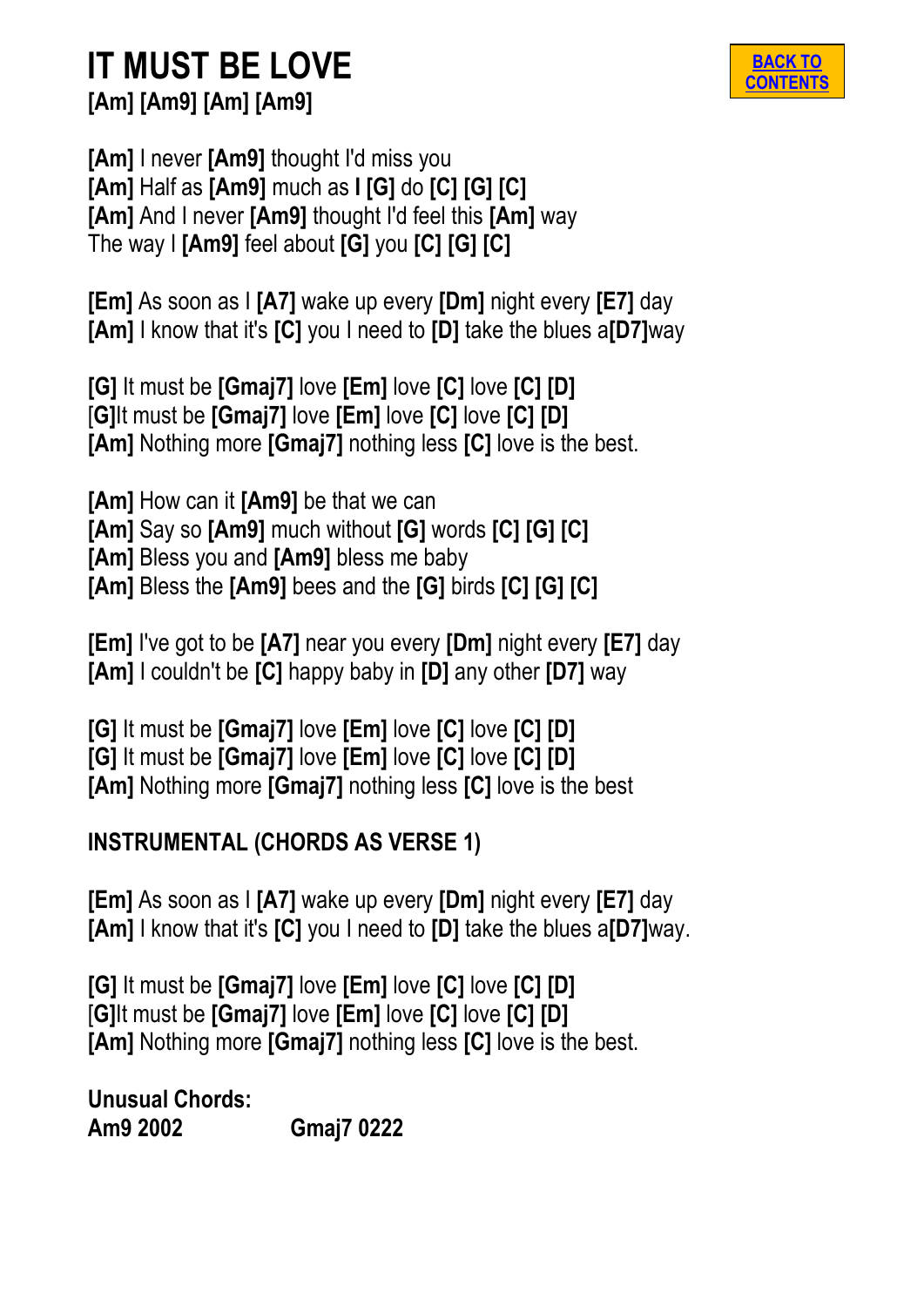# **IT'S ALL OVER NOW**

Well [**G**] baby used to stay out all night long She made me cry, she done me wrong She hurt my eyes open, that's no lie Tables turn and now her turn to cry Because I [**D**] used to love her, [**C**] but it's all over [**G**] now Because I [**D**] used to love her, [**C**] but it's all over [**G**] now

Well, she [**G**] used to run around with every man in town She spent all my money, playing her high-class game She put me out, it was a pity how I cried Tables turn and now her turn to cry Because I [**D**] used to love her, [**C**] but it's all over [**G**] now Because I [**D**] used to love her, [**C**] but it's all over [**G**] now

Well, I used to [**G**] wake in the morning, get my breakfast in bed When I'd gotten worried she'd ease my aching head But now she's here and there, with every man in town Still trying to take me for that same old clown Because I [**D**] used to love her, [**C**] but it's all over [**G**] now Because I [**D**] used to love her, [**C**] but it's all over [**G**] now Because I [**D**] used to love her, [**C**] but it's all over [**G**] now [**D**] - [**C**] - [**G**] x4

#### **[BACK TO](#page-1-0) [CONTENTS](#page-1-0)**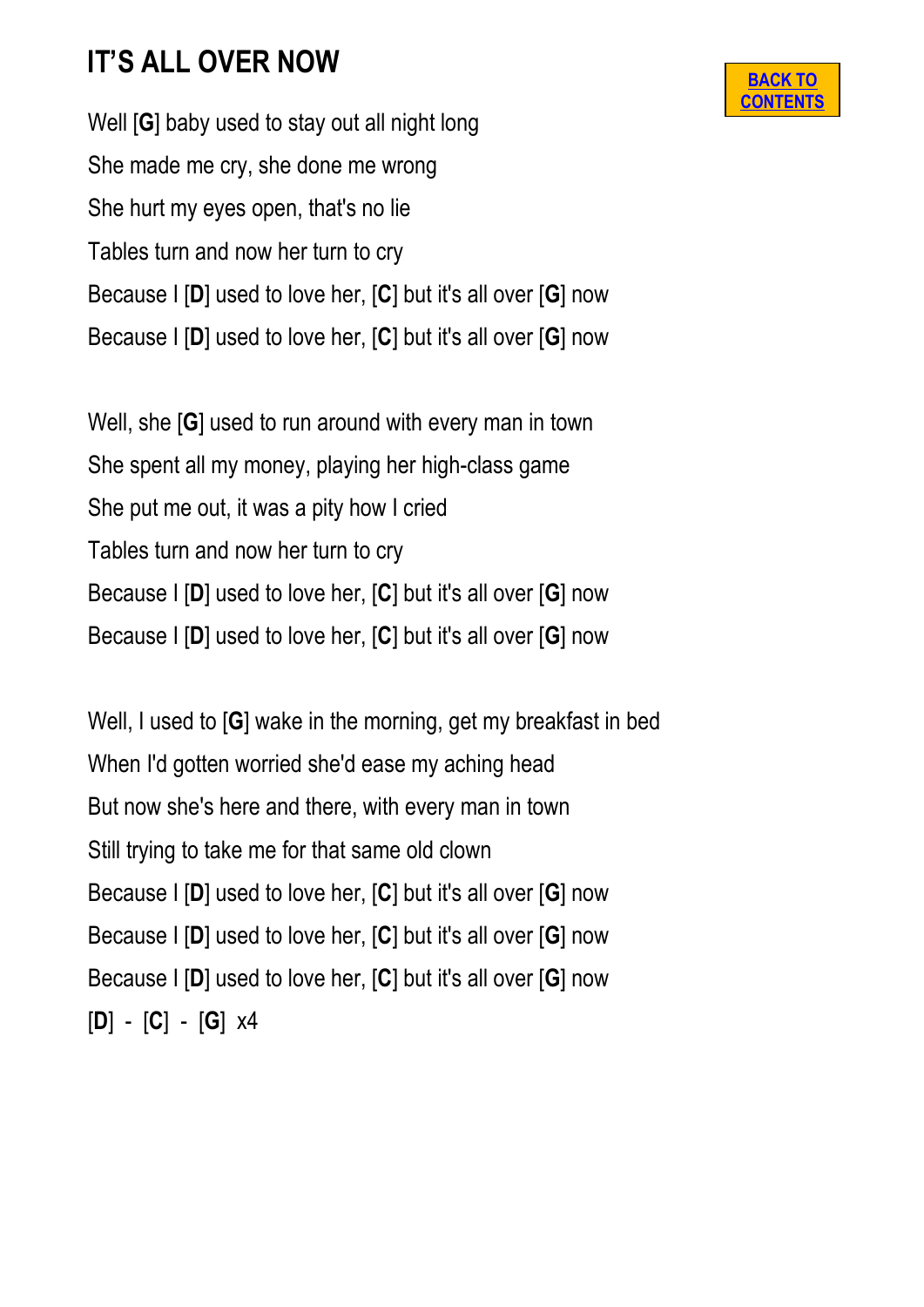# **I WANNA BE LIKE YOU**



Now [**Am**] I'm the king of the swingers, Oh, the jungle [**E7**] VIP I've reached the top and had to stop And that's what's bothering [**Am**] me I wanna be a man mancub And stroll right into [**E7**] town And be just like the other men I'm tired of monkeying a- [**Am**] round

### **CHORUS:**

[**G7**] Oo [**C**] oobee doo, I wanna be like [**A7**] you-oo-oo I wanna [**D7**] walk like you [**G7**] Talk like you, [**C**] to-oo-oo [**G7**] You'll see it's [**C**] true-oo-oo An ape like [**A7**] me-ee-ee Can [**D7**] learn to be [**G7**] hu—oo-oo-man [**C**] too

Now [**Am**] don't try to kid me mancub I made a deal with [**E7**] you What I desire is man's red fire To make my dream come [**Am**] true Give me the secret, mancub Clue me what to [**E7**] do Give me the power of man's red flower So I can be like [**Am**] you

### **CHORUS INSTRUMENTAL VERSE CHORUS**

I [**Am**] like your mannerisms We'll be a set of [**E7**] twins No one will know where mancub ends And Orangutan be- [**Am**] gins And when I eat bananas I won't peel them with my [**E7**] feet 'Cause I'll become a mancub And learn some etti- [**Am**] keet

### **CHORUS X 2**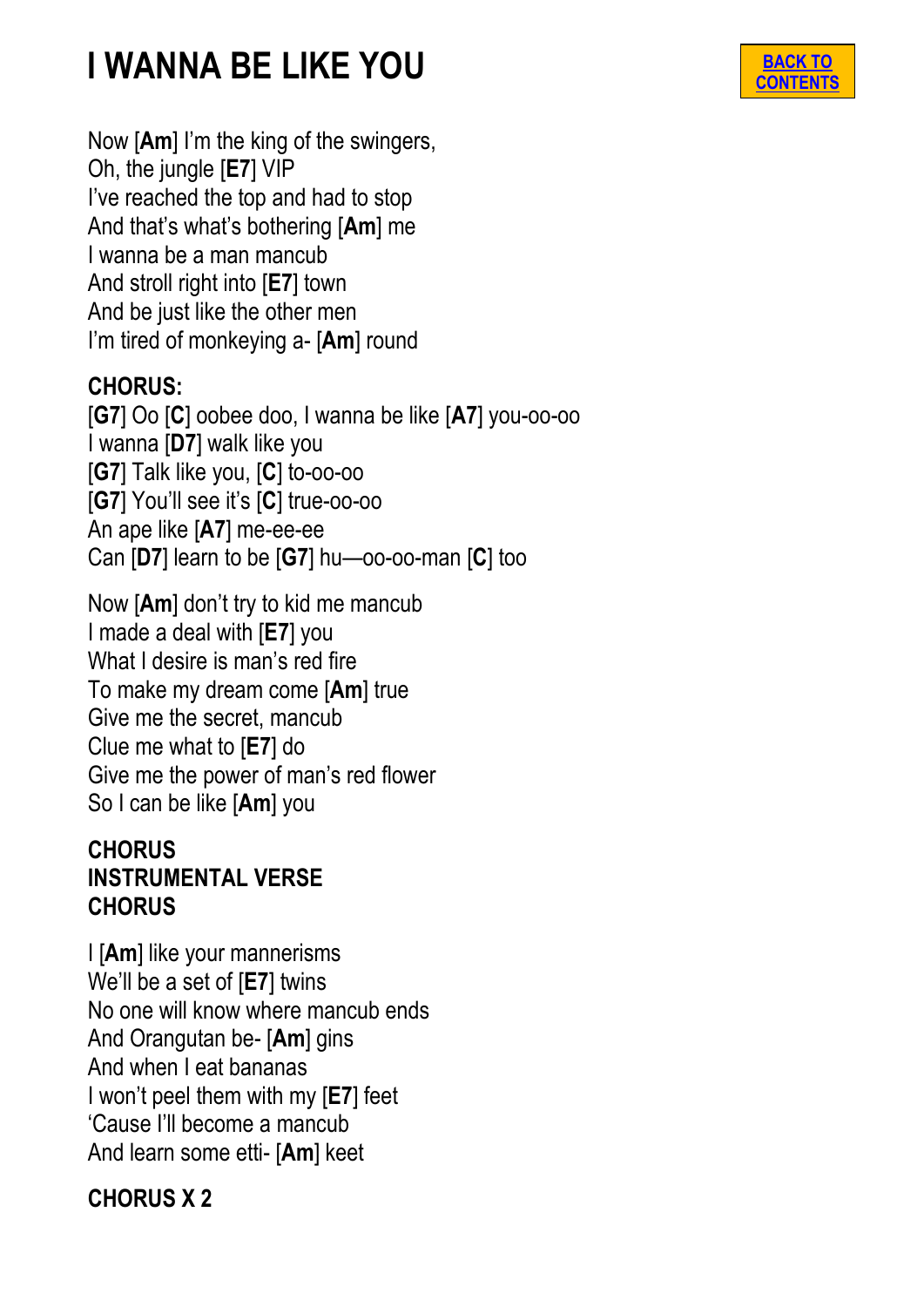# **I WILL SURVIVE**



#### **Am Dm G C Am Dm E E7**

At [**Am**] first I was afraid, I was [**Dm**] petrified Thinking I [**G**] couldn't live without you [**C**] by my side And I've been [**Am**] spending all these nights Thinking [**Dm**] how you did me wrong And I grew [**E**] strong And I learned [**E7**] how to get along And now you're [**Am**] back, from outer [**Dm**] space And I [**G**] find you here with that sad [**C**] look upon your face I should've [**Am**] changed that stupid lock Oh [**Dm**] made you leave your key If I'd [**E**] known for just one second You'd be [**E7**] back to bother me

#### **CHORUS:**

**Go on now [Am] go, walk out that [Dm] door Turn a- [G] round now, you're not [C] welcome anymore [Am] You're the one who tried to [Dm] hurt me with goodbye Did you think I'd [E] crumble? Did you think I'd [E7] lay down and die? No not [Am] I…I will sur- [Dm] vive As [G] long as I know how to love I [C] know I'll stay alive I've got [Am] all my life to live, and [Dm] all my love to give And I'll sur- [E]vive I, will sur- [E7] vive**

It [**Am**] took all my strength not to [**Dm**] fall apart Trying [**G**] without my mind to mend my [**C**] broken heart I [**Am**] spent so many nights feeling [**Dm**] sorry for myself How I [**E**] cried but now I [**E7**] hold my head up high And you see [**Am**] me, somebody [**Dm**] new I'm not that [**G**] lonely little person who's still in [**C**] love with you Now you [**Am**] come dropping in [**Dm**] expecting me to be free Now I'm [**E**] saving all my lovin' for some- [**E7**] one who's loving me

### **CHORUS**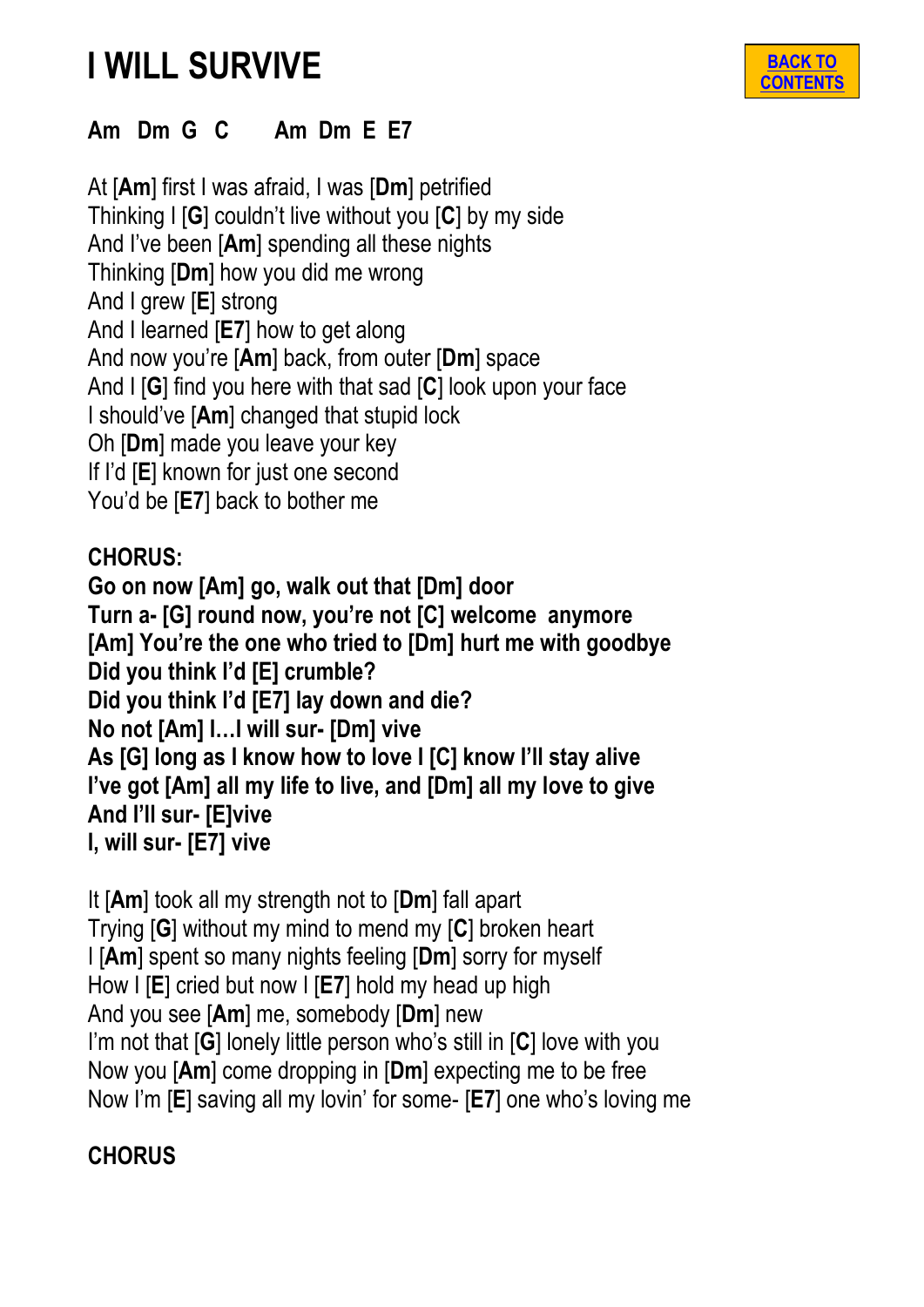# **JOHNNY B. GOODE**

Deep [**G**] down in Louisiana, close to New Orleans Way back up in the woods among the [**G7**] evergreens There [**C**] stood a log cabin made of earth and wood Where [**G**] lived a country boy named Johnny B. Goode Who [**D**] never ever learned to read or write so well But he could [**G**] play the guitar just like ringing a bell

**[G] Go! Go! Go Johnny go! Go! Go! Go Johnny Go! Go! [C] Go! Go Johnny Go! Go! [G] Go! Go Johnny Go! Go! [D] Go! [C] Johnny B. [G] Goode**

He used to [**G**] carry his guitar in a gunny sack Go sit beneath the tree by the [**G7**] railroad track Old [**C**] engineers would see him sittin' in the shade [**G**] Strummin' with the rhythm that the drivers made [**D**] When people passed him by they would stop and say Oh [**G**] my that little country boy could play

### **CHORUS**

### **INSTRUMENTAL**

His [**G**] mother told him someday you will be a man You will be the leader of a [**G7**] big ol' band Many [**C**] people comin' from miles around Will [**G**] hear you play your music when the sun go down [**D**] Maybe someday your name'll be in lights Sayin' [**G**] Johnny B. Goode tonight!

### **CHORUS X 2**

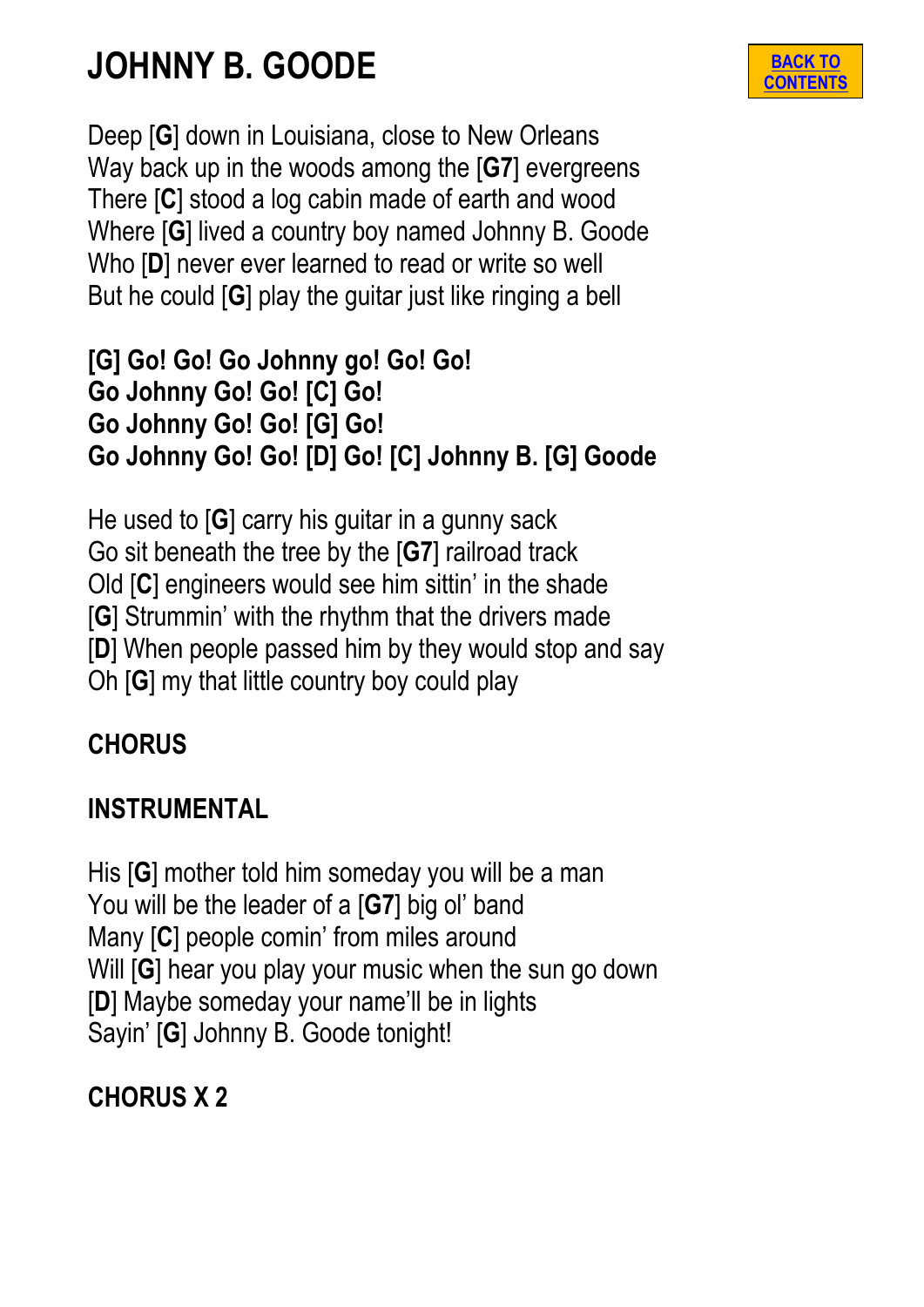# **JOLENE**



**[Am] Jolene, [C] Jolene, [G] Jolene, [Am] Jolene I`m [G] begging of you [Em] please don't take my man [Am] [Am] Jolene, [C] Jolene, [G] Jolene, [Am] Jolene [G] Please don`t take him [Em] just because you [Am] can**

Your [**Am**] beauty is be-[**C**]yond compare With [**G**] flaming locks of [**Am**] auburn hair With [**G**] ivory skin and [**Em**] eyes of emerald [**Am**] green Your [**Am**] smile is like a [**C**] breath of spring Your [**G**] voice is soft like [**Am**] summer rain And [**G**] I cannot com-[**Em**]pete with you, Jo-[**Am**]lene

He [**Am**] talks about you [**C**] in his sleep There`s [**G**] nothing I can [**Am**] do to keep From [**G**] crying when he [**Em**] calls your name, Jo-[**Am**]lene And [**Am**] I can easily [**C**] understand How [**G**] you could easily [**Am**] take my man But you [**G**] don`t know what he [**Em**] means to me, Jo-[**Am**]lene

# **CHORUS**

[**Am**] You could have your [**C**] choice of men But [**G**] I could never [**Am**] love again [**G**] He`s the only [**Em**] one for me, Jo-[**Am**]lene [**Am**]I had to have this [**C**] talk with you My [**G**] happiness de-[**Am**]pends on you And [**G**] whatever you de-[**Em**]cide to do, Jo-[**Am**]lene

# **CHORUS**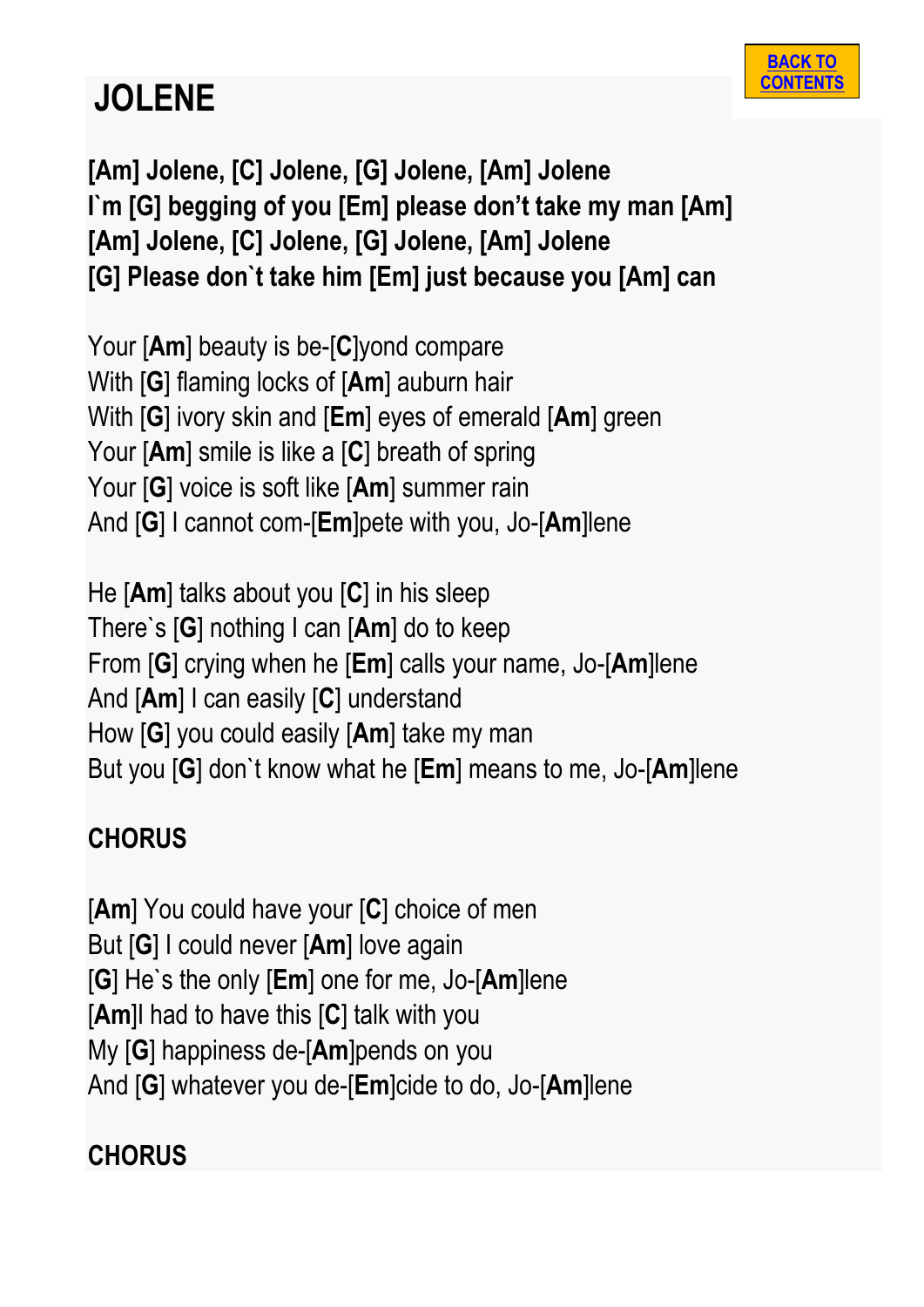# **JUMPING JACK FLASH**



# **[A] [G] [A] [G] [A] [G]**

I was **[A]** born in a **[G]** cross-fire hurri- **[A]** cane **[G]** And I **[A]** howled at my **[G]** ma in the driving **[A]** rain **[G]** But it's **[C]** all **[G]** right **[D]** now, in fact it's a **[A]** gas But it's **[C]** all **[G]** right, I'm **[D]** Jumpin' Jack Flash It's a **[A]** gas gas gas

# **[A] [G] [A] [G]**

I was **[A]** raised by a **[G]** toothless, bearded **[A]** hag **[G]** I was **[A]** schooled with a **[G]** strap right across my **[A]** back **[G]** But it's **[C]** all **[G]** right **[D]** now, in fact it's a **[A]** gas But it's **[C]** all **[G]** right, I'm **[D]** Jumpin' Jack Flash It's a **[A]** gas gas gas

# **[A] [G] [A] [G] [A] [G] [A] [G]**

I was **[A]** drowned, I was **[G]** washed up and left for **[A]** dead **[G]** I fell **[A]** down to my **[G]** feet and I saw they **[A]** bled **[G]** I **[A]** frowned at the **[G]** crumbs of a crust of **[A]** bread **[G]** I was **[A]** crowned with a **[G]** spike right through my **[A]** head **[G]** But it's **[C]** all **[G]** right **[D]** now, in fact it's a **[A]** gas But it's **[C]** all **[G]** right, I'm **[D]** Jumpin' Jack Flash It's a **[A]** gas gas gas

# **[A] [G] [A] [G]**

**[A]** Jumpin' Jack Flash **[D]** it's a **[G]** gas **(4x)**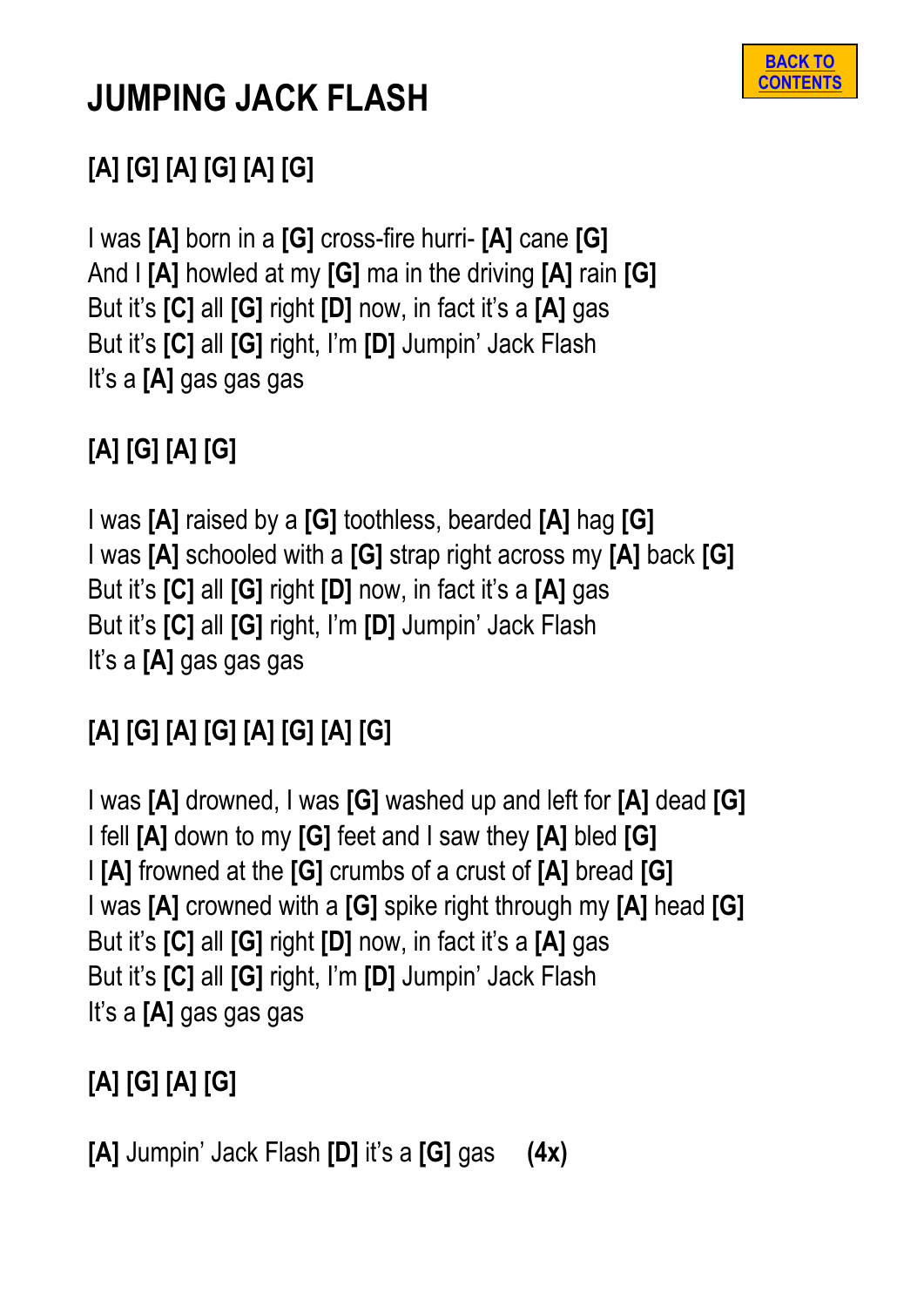# **KARMA CHAMELEON**



#### **Intro: C**

 **C G C G C** There's a lovin' in your eyes all the way. If I listen to your lies would you say? F G F G I'm a man (a man...) without conviction. I'm a man (a man...) who doesn't know F G G F Am C G ! How to sell (to sell...) a contradiction. You come and go: You come and go

C G Am Karma Karma Karma Karma Karma Chameleon  **Dm C G** You come and go; you come and go C Am Loving would be easy if your colours were like my dream **Dm** C G! Red gold and green; red gold and green

 **C G C C G C** Didn't hear your wicked words every day, and you used to be so sweet, I heard you say  **F G F G**  That my love (my love...) was an addiction, when we cling(we cling...) our love is strong **e** F G F Am C G ! When you go (you go...) you're gone forever, you string along: you string along

### **CHORUS:**

**F Em F C G** Every day is like survival (survival...),you're my lover not my ri -val **F Em F C G** Every day is like survival (survival...),you're my lover not my ri -val

### **VERSE 1**

**CHORUS x2**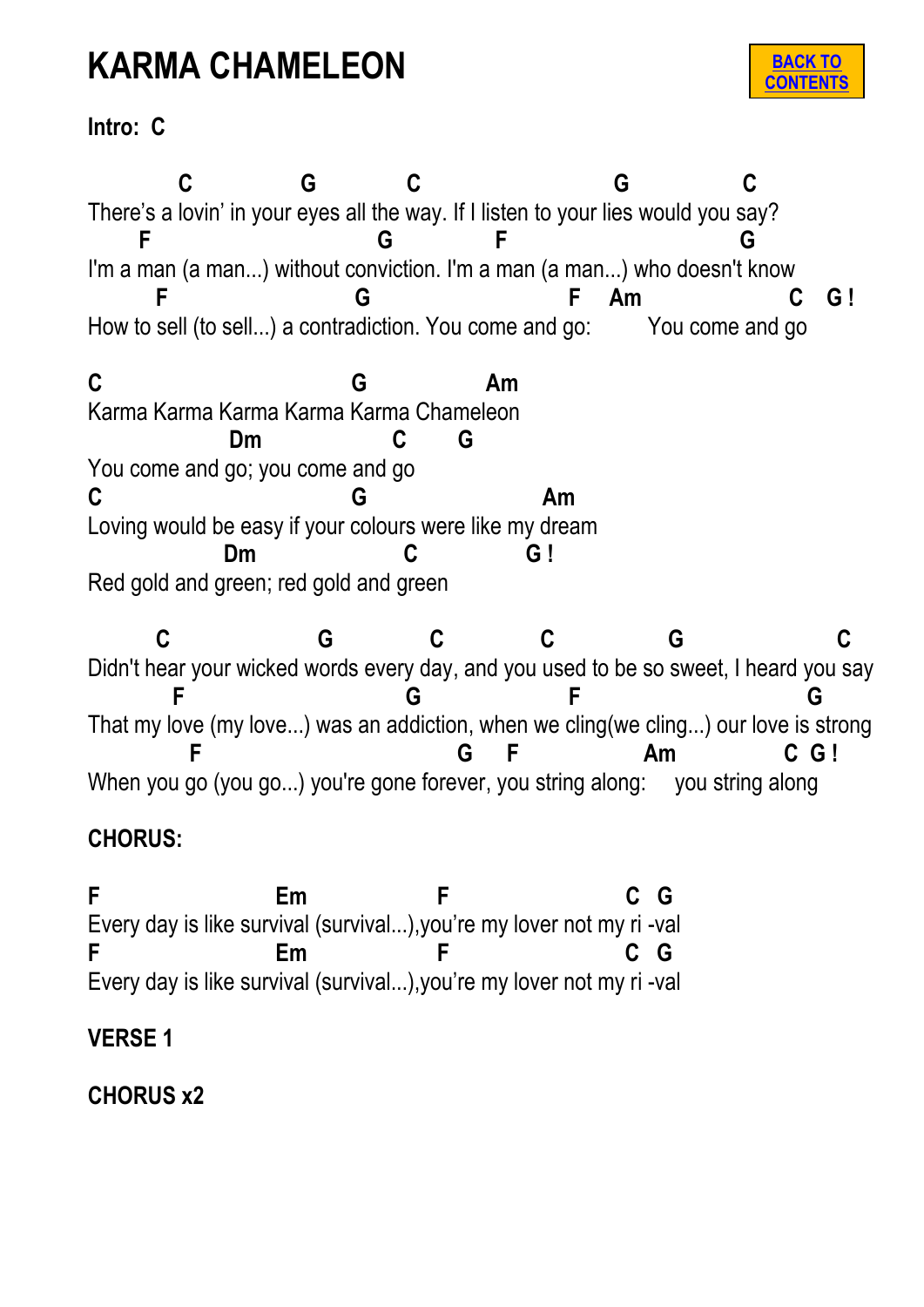# **KING OF THE ROAD**



### **INTRO**: [**C**] [**C**] [**C**] [**C**]

[**C**] Trailer for [**F**] sale or rent [**G7**] Rooms to let [**C**] fifty cents [**C**] No phone, no [**F**] pool, no pets [**G7**] I ain't got no cigarettes Ah but [**C**] two hours of [**F**] pushing broom Buys an [**G7**] eight by twelve, [**C**] four bit room I'm a [**C7**] man of [**F**] means by no means, [**G7 X**] King of the [**C**] road.

[**C**] Third box car [**F**] midnight train [**G7**] Destination, [**C**] Bangor, Maine. [**C**] Old worn out [**F**] suit and shoes [**G7 X**] I don't pay no union dues I smoke [**C**] old stogies [**F**] I have found [**G7**] Short but not too [**C**] big around I'm a [**C7**] Man of [**F**] means by no means [**G7 X**] King of the [**C**] road.

I know [**C**] every engineer on [**F**] every train [**G7**] All of the children and [**C**] all of their names [**C**] Every hand-out in [**F**] every town And [**G7 X**] every lock that ain't locked when no-one's around.

I sing [**C**] trailer for [**F**] sale or rent [**G7**] Rooms to let [**C**] fifty cents [**C**] No phone, no [**F**] pool, no pets [**G7 X**] I ain't got no cigarettes Ah but [**C**] two hours of [**F**] pushing broom Buys an [**G7**] eight by twelve, [**C**] four bit room I'm a [**C7**] man of [**F**] means by no means [**G7 X**] King of the [**C**] road (**x3**)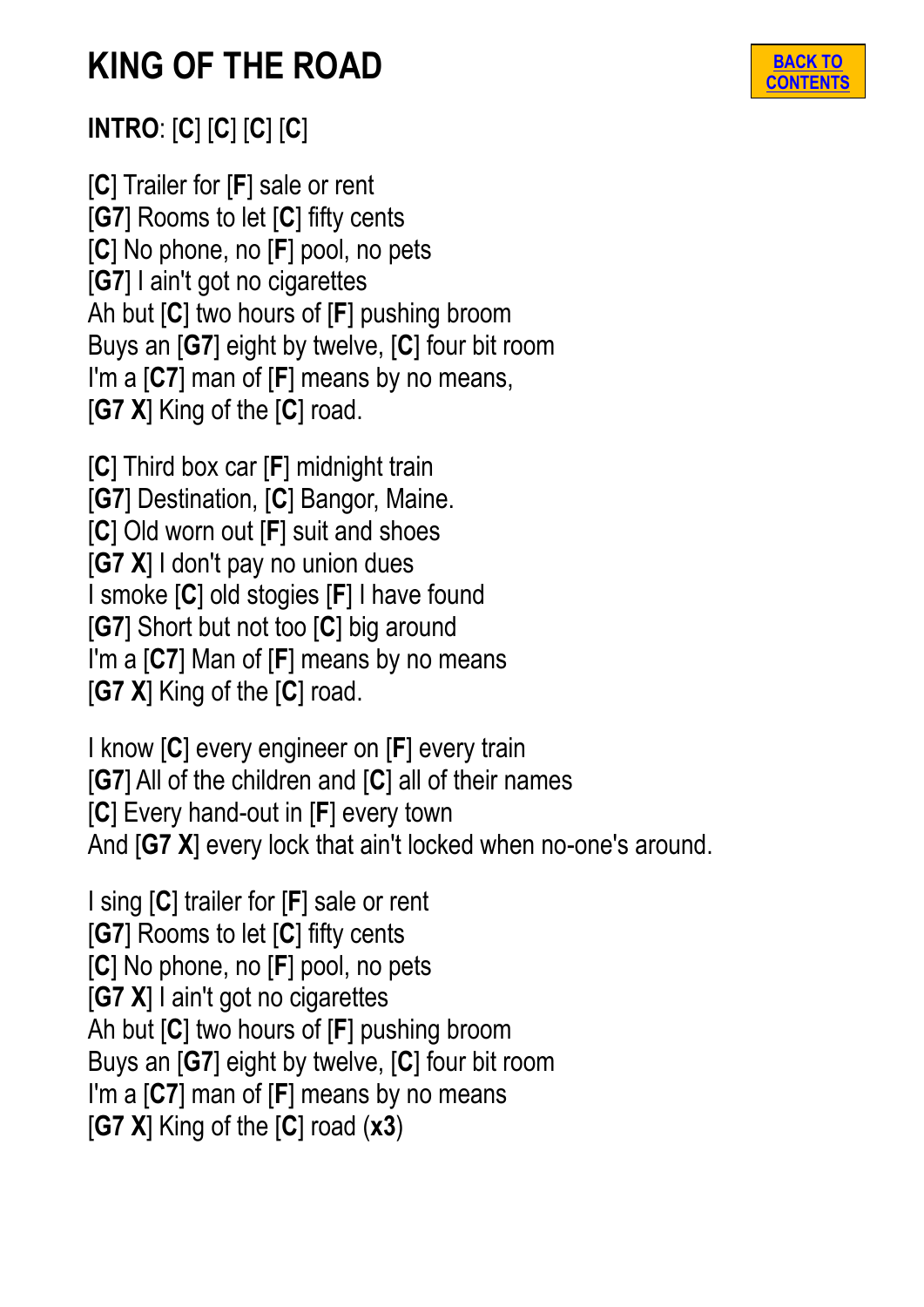# **KISS**



**E9 A7** You don't have to be beautiful... to turn me on, I just need your body, baby, from dusk till dawn,  **D7** You don't need ex - perience... to turn me out,  **A7** Just leave it all up to me,

I'm gonna show you what it's all about!

### **CHORUS:**

 **E7**

You don't have to be rich to be my girl,

 **D7**

You don't have to be cool to rule my world,

 **E7**

Ain't no particular sign I'm more compatible with,

#### **D7**

I just want your extra time, and your...

### **E9**

. ..kiss!

 **A7**

You gotta not talk dirty, baby, if you wanna impress me,

You can't be too flirty, mama, I know how to undress me,...yeah,

#### **D7**

I want to be your fantasy, maybe, you could be mine,

### **A7**

You just leave it all up to me, we could have a good time!

### **A7**

Owwwww! I think I wanna dance now!

 **A7** 

Woman, and girls, rule my world, I said, they rule my world,

Act your age, mama, not your shoe size, Maybe we could do the twirl,

 **D7**

You don't have to watch Dynasty ...to have an attitude,

 **A7**

You just leave it all up to me, My love ...will be your food, ... yeah!

### **CHORUS**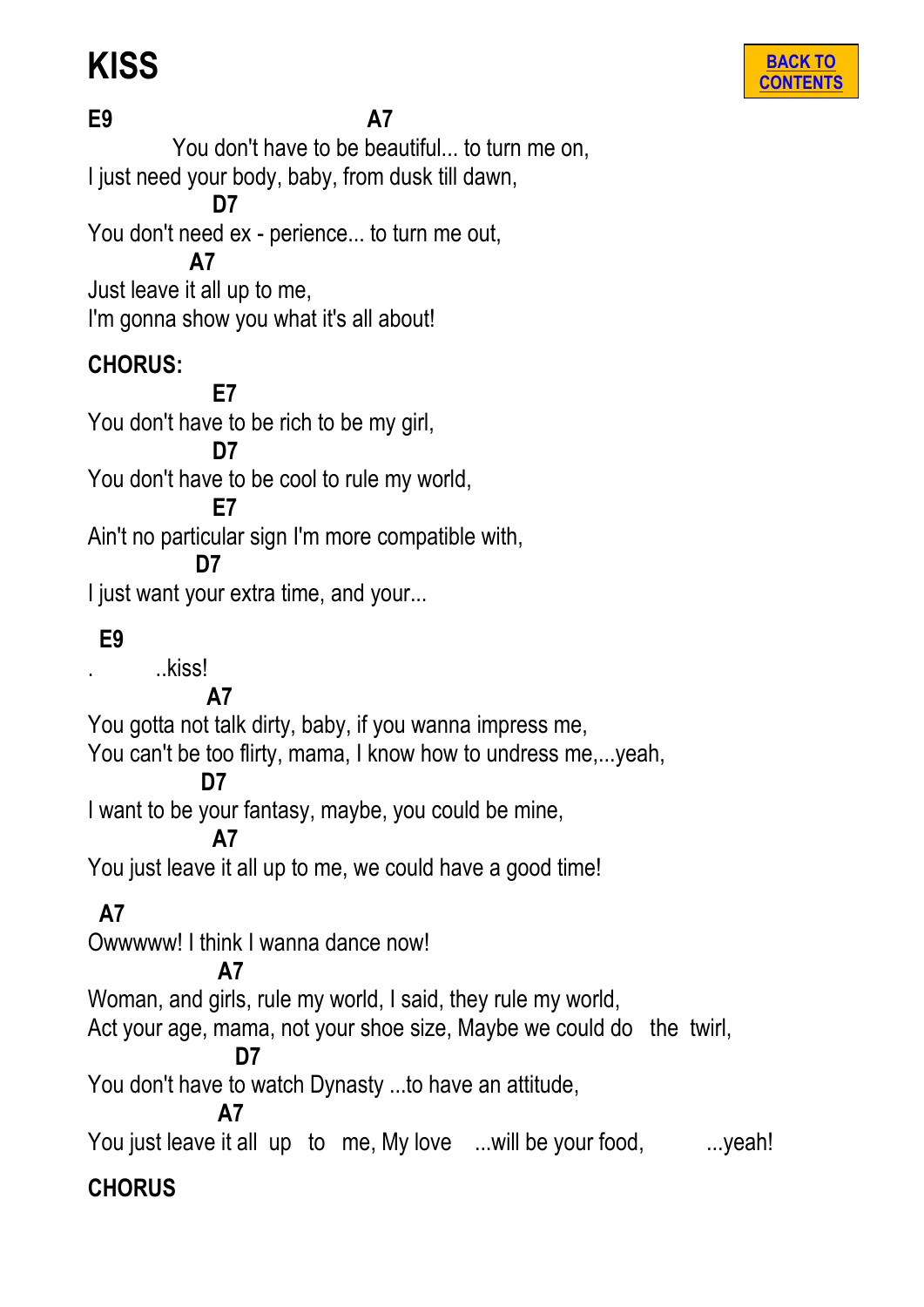# **KNOCKIN' ON HEAVEN'S DOOR**



[**G**] Mama, take this [**D**] badge from [**Am**] me.

[**G**] I can't [**D**] use it any [**C**] more.

[**G**] It's getting' [**D**] dark, too dark to [**Am**] see.

[**G**] Feels like I'm [**D**] knockin' on heaven's [**C**] door.

[**G**] Knock, knock, [**D**] knockin' on heaven's [**C**] door. X4

[**G**] Mama, put my [**D**] guns in the [**Am**] ground.

[**G**] I can't [**D**] shoot them any [**C**] more.

[**G**] That cold black [**D**] cloud is comin' [**Am**] down.

[**G**] Feels like I'm [**D**] knockin' on heaven's [**C**] door.

[**G**] Knock, knock, [**D**] knockin' on heaven's [**C**] door. X4

[**G**] Mama wipe the [**D**] blood from my [**Am**] face

[**G**] I'm sick and [**D**] tired of this [**C**] war

[**G**] Got a [**D**] feeling that's hard to [**Am**] trace

[**G**] I believe I'm [**D**] knockin' on heaven's [**C**] door.

[**G**] Knock, knock, [**D**] knockin' on heaven's [**C**] door. X8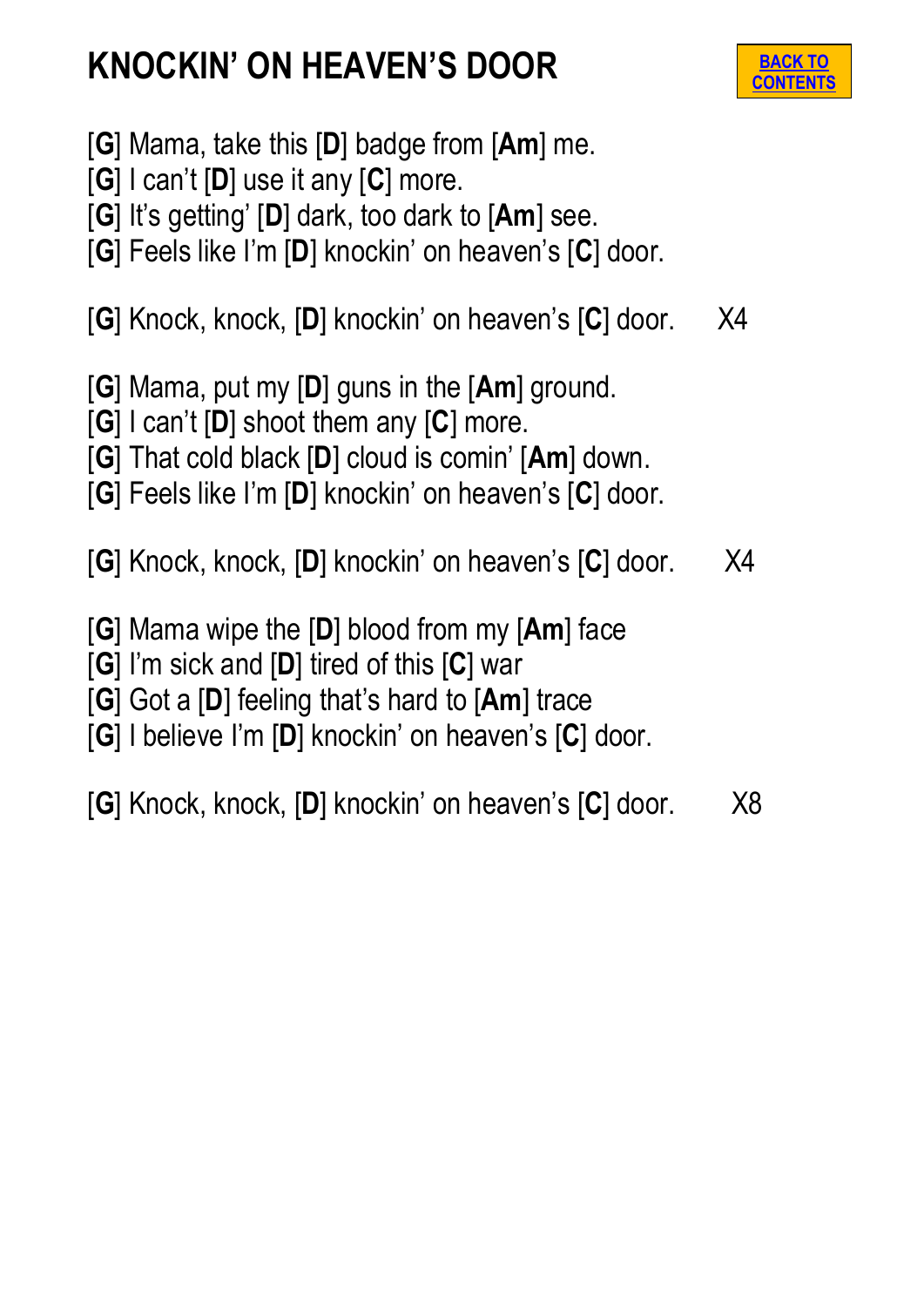# **LET IT BE**



When I [**C**] find myself in [**G**] times of trouble [**Am**] Mother Mary [**F**] comes to me [**C**] Speaking words of [**G**] wisdom Let it [**F**] be [**Em**] [**Dm**] [**C**] And [**C**] in my hour of [**G**] darkness She is [**Am**] standing right in [**F**] front of me [**C**] Speaking words of [**G**] wisdom Let it [**F**] be [**Em**] [**Dm**] [**C**]

### **Let it [Am] be, let it [G] be, let it [F] be, let it [C]be [C] Whisper words of [G] wisdom, let it [F] be [Em] [Dm] [C]**

And when [**C**] the broken [**G**] hearted people, [**Am**] Living in the [**F**] world agree [**C**] There will be an [**G**] answer Let it [**F**] be [**Em**] [**Dm**] [**C**] For [**C**] though they may be [**G**] parted, There is [**Am**] still a chance that [**F**] they will see, [**C**] There will be an [**G**] answer, Let it [**F**] be [**Em**] [**Dm**] [**C**]

### **CHORUS**

And [**C**] when the night is [**G**] cloudy There is [**Am**] still a light that [**F**] shines on me [**C**] Shine until to- [**G**] morrow Let it [**F**] be [**Em**] [**Dm**] [**C**] I wake up to the sound of [**G**] music [**Am**] Mother Mary [**F**] comes to me [**C**] Speaking words of [**G**] wisdom Let it [**F**] be [**Em**] [**Dm**] [**C**]

# **CHORUS X 3**

[**F**] [**C**] [**G**] [**F**] [**C**]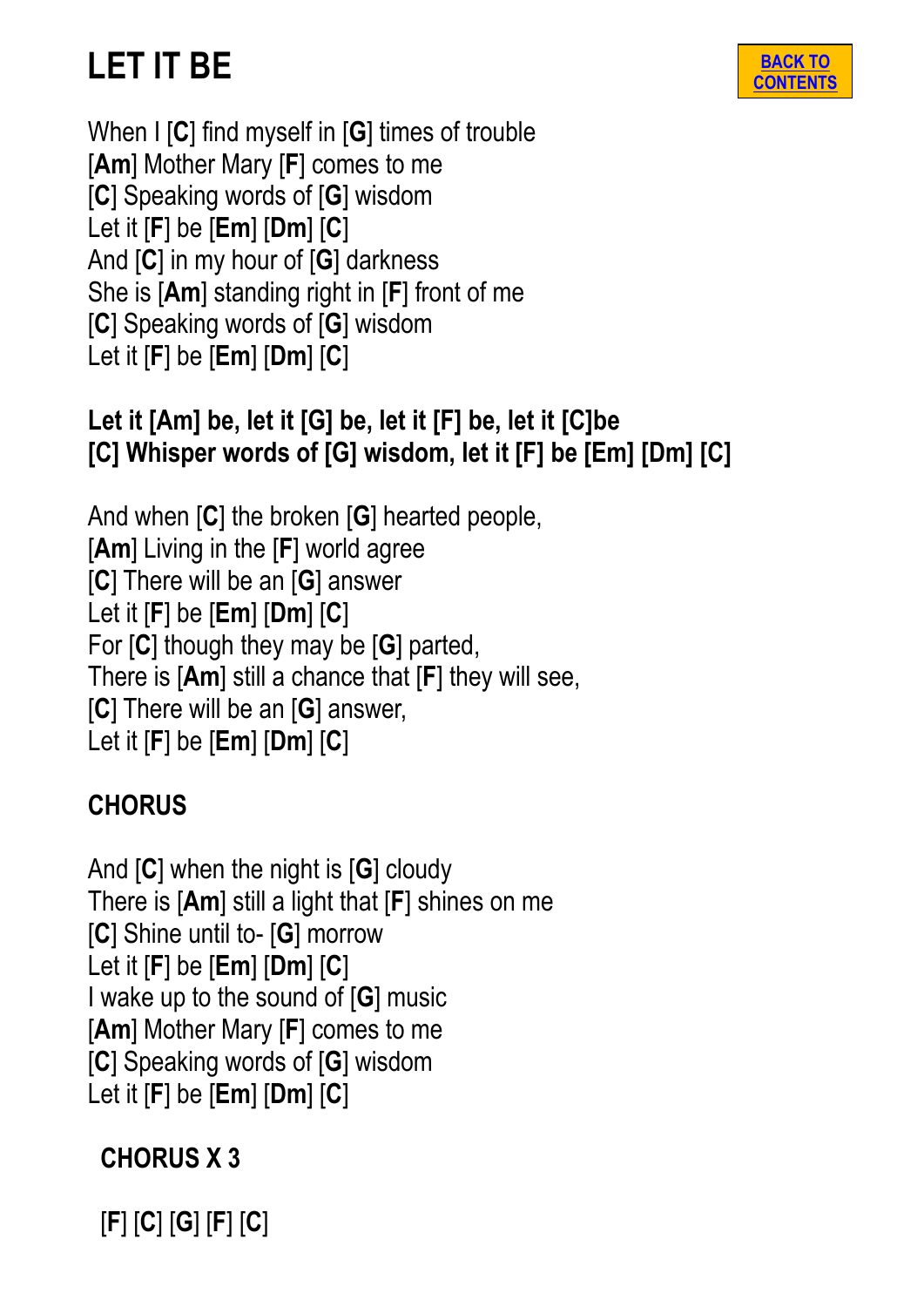# **THE LOCOMOTION**



#### **Intro: C Am C Am**

**[C]** Everybody's doing a **[Am]** brand new dance now **[C]** Come on baby **[Am]** do the locomotion I **[C]** know you'll get to like it if you **[Am]** give it a chance now **[C]** Come on baby **[Am]** do the locomotion **[F]** My little baby sister can **[Dm]** do it with ease It's **[F]** easier than learning your **[D7]** ABC's So **[C]** come on, come on, **[G]** do the locomotion with **[C]** me

#### **BRIDGE:**

You've gotta swing your hips now- **[F]** ow Come on baby Jump **[C]** up, jump back Oh well I **[G]** think you've got the knack

**[C]** Now that you can do it let's **[Am]** make a chain now

**[C]** Come on baby **[Am]** do the locomotion

**[C]** Chuga chuga motion like a **[Am]** railway train now

**[C]** Come on baby **[Am]** do the locomotion

**[F]** Do it nice and easy now don't **[Dm]** lose control

A **[F]** little bit of rhythm and a **[D7]** lot of soul

So **[C]** come on, come on, **[G]** do the locomotion with **[C]** me

### **REPEAT BRIDGE**

**[C]** Move around the floor in a **[Am]** locomotion

**[C]** Come on baby **[Am]** do the locomotion

**[C]** Do it holding hands if you **[Am]** got the notion

**[C]** Come on baby, **[Am]** do the locomotion

There's **[F]** never been a dance that's so **[Dm]** easy to do

It **[F]** even makes you happy when you're **[D7]** feeling blue

So **[C]** come on, come on, **[G]** do the locomotion with **[C]** me **(x 3)**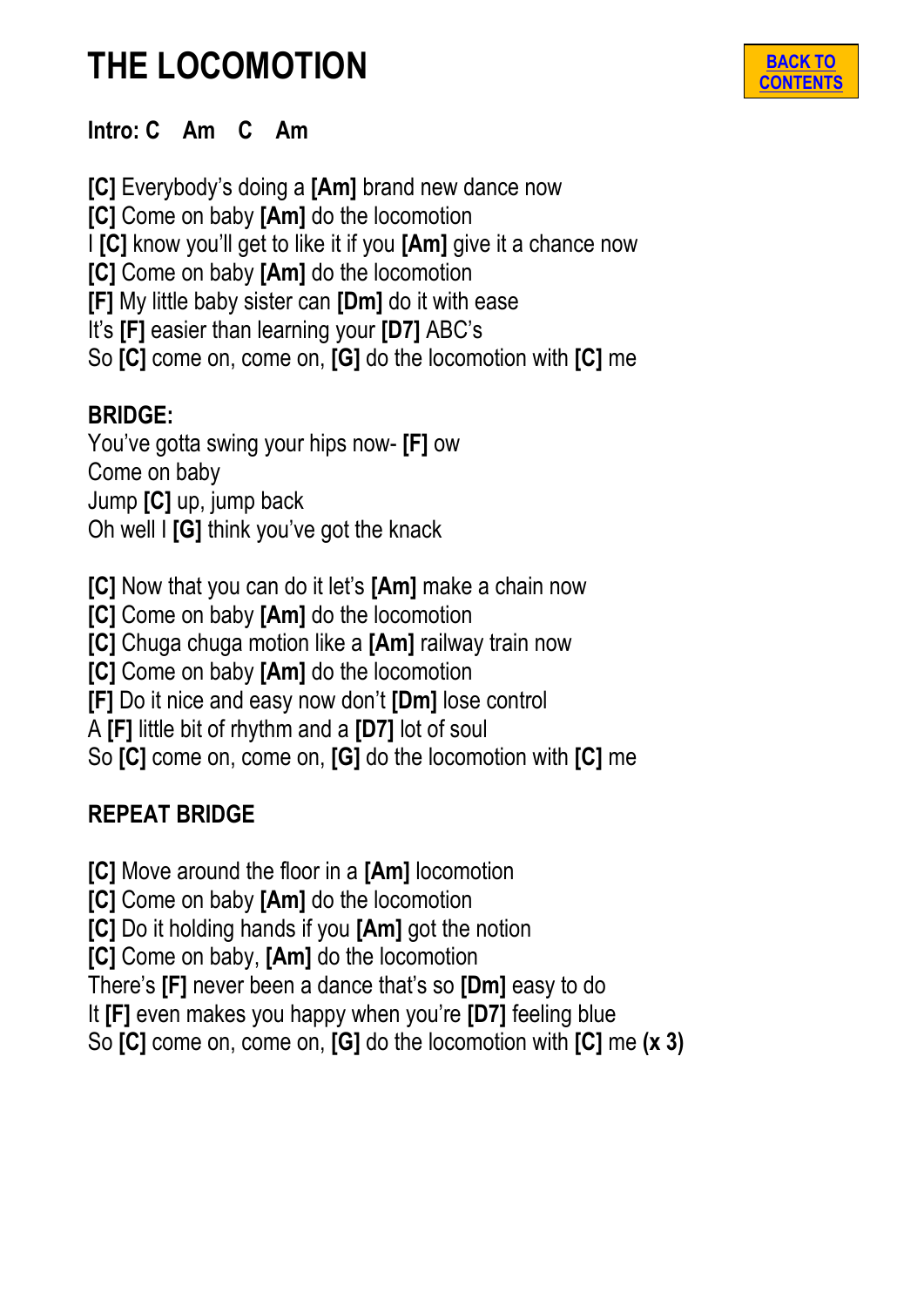# **THE LOVECATS**



**[Am]** We move like cagey tigers, We **[F]** couldn't get closer than this **[Am]** The way we walk, the way we talk, The **[F]** way we stalk, the way we kiss **[Am]** We slip through the streets while everyone sleeps Getting **[F]** bigger and sleeker and wider and brighter **[Am]** We bite and scratch and scream all night **[F]** Let's go and throw all the songs we know...

### **CHORUS:**

**[C]** Into the sea, you and me, All these **[Dm]** years and no one heard I'll **[C]** show you in spring it's a treacherous thing We **[Dm]** missed you, hissed the **[Am]** lovecats

**[Am]** Ba ba ba ba ba ba ba ba, **[F]** ba ba ba ba ba ba ba ba **(x2)**

**[Am]** We're so wonderfully wonderfully, wonderfully wonderfully **[F]** pretty Oh you **[Am]** know that I'd do anything for **[F]** you We should **[Am]** have each other to tea huh? We should **[F]** have each other with cream Then **[Am]** curl up in the fire and sleep for a while It's the **[F]** grooviest thing, it's the perfect dream

### **CHORUS**

**[Am]** Ba ba ba ba ba ba ba ba, **[F]** ba ba ba ba ba ba ba ba **(x2)**

#### **REPEAT VERSE 2**

### **BREAK**

**[Em]** Hand in hand is the only way to land, **[F]** always the right way round Not **[Em]** broken in pieces like hated little meeces **[F]** How could we miss someone as dumb as **[Am]** this?

**[Am]** Ba ba ba ba ba ba ba ba, **[F]** ba ba ba ba ba ba ba ba **(x2)**

**[Am]** The love cats, **[F]** the love cats ..… **[Am]**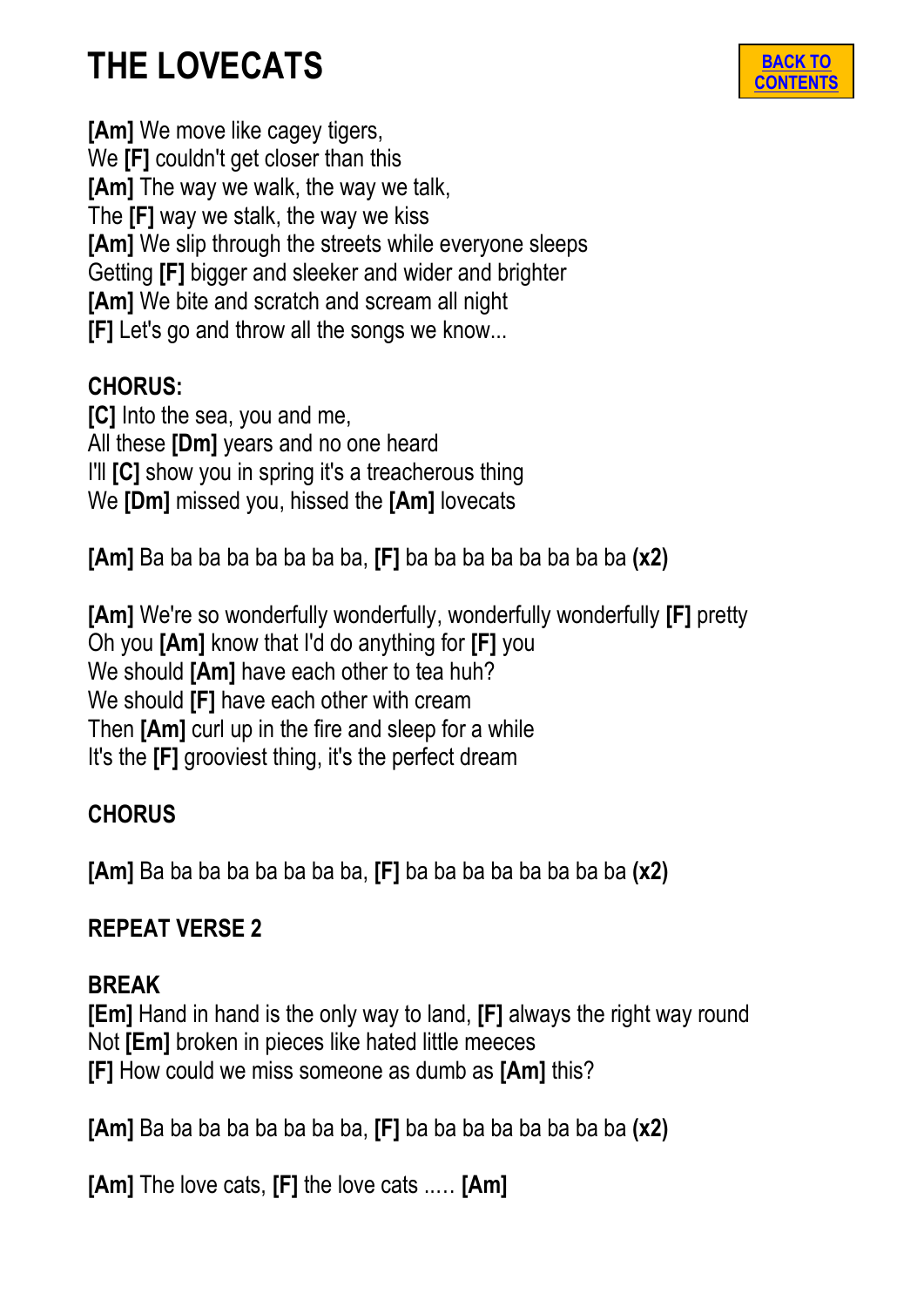# **LOVE ME DO**

### **INTRO G C x4**

### **VERSE**

**G C G C** Love, love me do You know I love you  **G C C [STOP] G** I'll always be true So pleeeeeease... Love me do **C G**  Wooah Love Me Do

**G C G C** Love, love me do You know I love you  **G C C [STOP] G** I'll always be true So pleeeeeease... Love me do **C G**  Wooah Love Me Do

# **CHORUS**

| D                | C            | G                |
|------------------|--------------|------------------|
| Someone to love, | somebody new |                  |
| D                | C            | G                |
| Someone to love, |              | someone like you |

# **VERSE**

# **INSTRUMENTAL CHORUS**

**G C G [STOP] D**

### **VERSE**

 **G C G C G** Yeah love me do, yeah love me do, ooooo love me do………

# **REPEAT UNTIL FADE OUT**

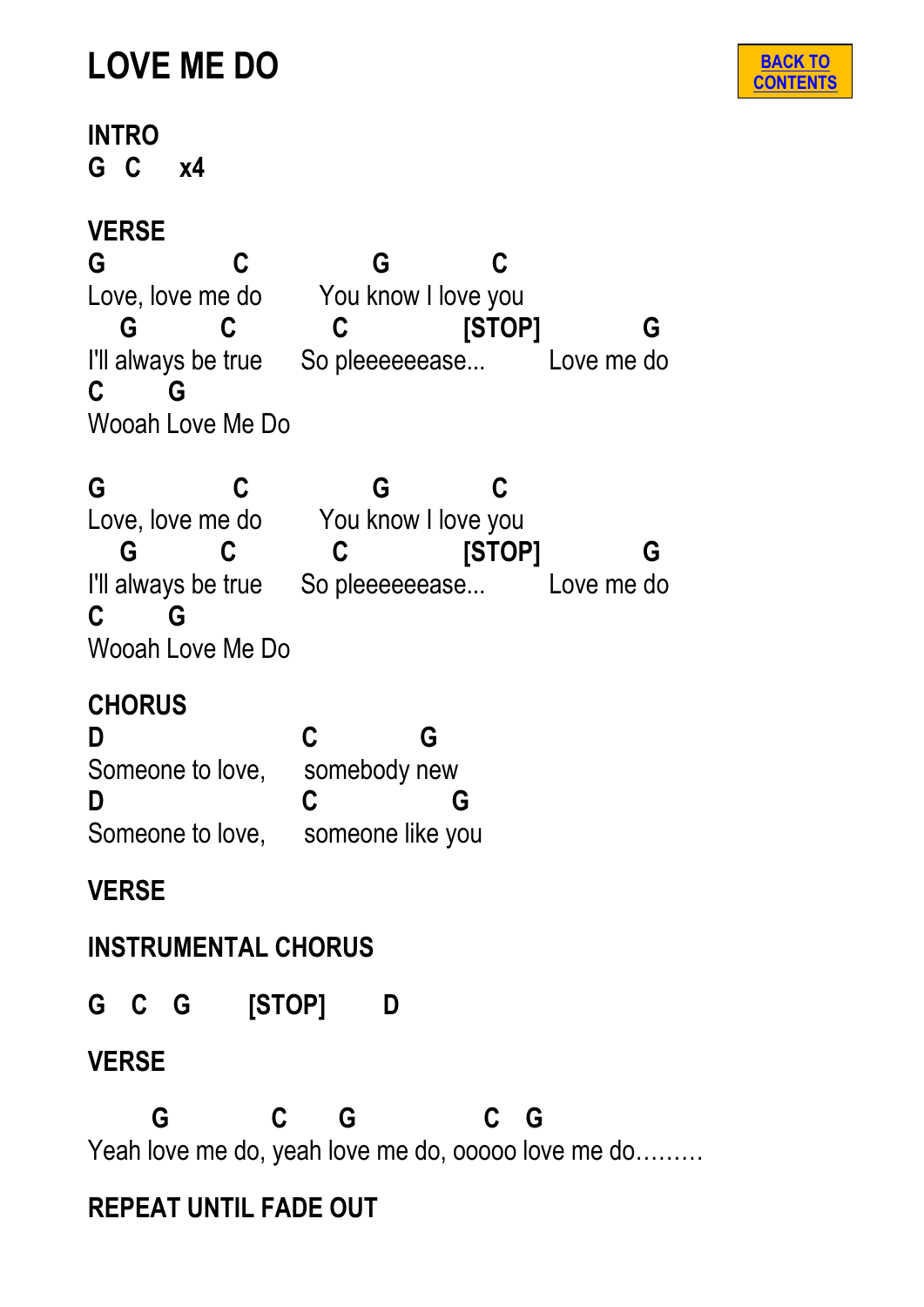# **LYING EYES**

### **(G) (Gmaj7) (C) (C) (Am) (D) (G) (G)**

**(G)** City girls just **(Gmaj7)** seem to find out **(C)** early **(Am)** How to open doors with just a **(D)** smile A **(G)** rich old man and **(Gmaj7)** she won't have to **(C)** worry She'll **(Am)** dress up all in **(C)** lace and go in **(G)** style **(C) (D)**

**(G)** Late at night a **(Gmaj7)** big old house gets **(C)** lonely I guess **(Am)** every form of refuge has its **(D)** price And it **(G)** breaks her heart to **(Gmaj7)** think her love is **(C)** only Given **(Am)** to a man with **(C)** hands as cold as **(G)** ice **(C) (D)**

So she **(G)** tells him she must **(Gmaj7)** go out for the **(C)** evening To **(Am)** comfort an old friend who's feelin' **(D)** down But **(G)** he knows where she's **(Gmaj7)** goin' as she's **(C)** leaving She is **(Am)** headed for the **(C)** cheating side of **(G)** town **(C) (G)**

 **You can't (G) hide your lying (C) eyes (G) And your (Em7) smi..(Bm7)..le is a thin (Am) disguise (D) I thought by (G) now (G7) you'd real..(C)..ise (A) There (Am) ain't no way to (D) hide your lying (G) eyes (Gmaj7) (C) (C) (Am) (D) (G) (G)**

On the **(G)** other side of **(Gmaj7)** town a boy is **(C)** waiting With **(Am)** fiery eyes and dreams no one could **(D)** steal She **(G)** drives on through the **(Gmaj7)** night antici.**(C)**.pating Cause he **(Am)** makes her feel the **(C)** way she used to **(G)** feel **(C) (D)**

She **(G)** rushes to his **(Gmaj7)** arms, they fall to..**(C)**..gether She **(Am)** whispers that it's only for a **(D)** while She **(G)** swears that soon she'll be **(Gmaj7)** comin' back for..**(C)**..ever She **(Am)** pulls away and **(C)** leaves him with a **(G)** smile **(C) (G)**

### **REPEAT CHORUS, then (Gmaj7) (C) (C) (Am) (D) (G) (G)**

**(G)** She gets up and **(Gmaj7)** pours herself a **(C)** strong one And **(Am)** stares out at the stars up in the **(D)** sky A..**(G)**..nother night, its **(Gmaj7)** gonna be a **(C)** long one She **(Am)** draws the shade and **(C)** hangs her head to **(G)** cry **(C) (D)**

**(G)** She wonders how it **(Gmaj7)** ever got this **(C)** crazy She **(Am)** thinks about a boy she knew in **(D)** school Did **(G)** she get tired or **(Gmaj7)** did she just get **(C)** lazy? She's **(Am)** so far gone she **(C)** feels just like a **(G)** fool **(C) (D)**

**(G)** My, oh my, you **(Gmaj7)** sure know how to ar..**(C)**..range things You **(Am)** set it up so well, so careful..**(D)**..ly Ain't it **(G)** funny how your **(Gmaj7)** new life didn't **(C)** change things You're **(Am)** still the same old **(C)** girl you used to **(G)** be **(C) (G)**

### **REPEAT CHORUS**

There **(Am)** ain't no way to **(D)** hide your lying **(G)** eyes **(Gmaj7) (Am)** Honey you can't **(D)** hide your lying **(G)** eyes **(Gmaj7) (Am) (D) (G)**

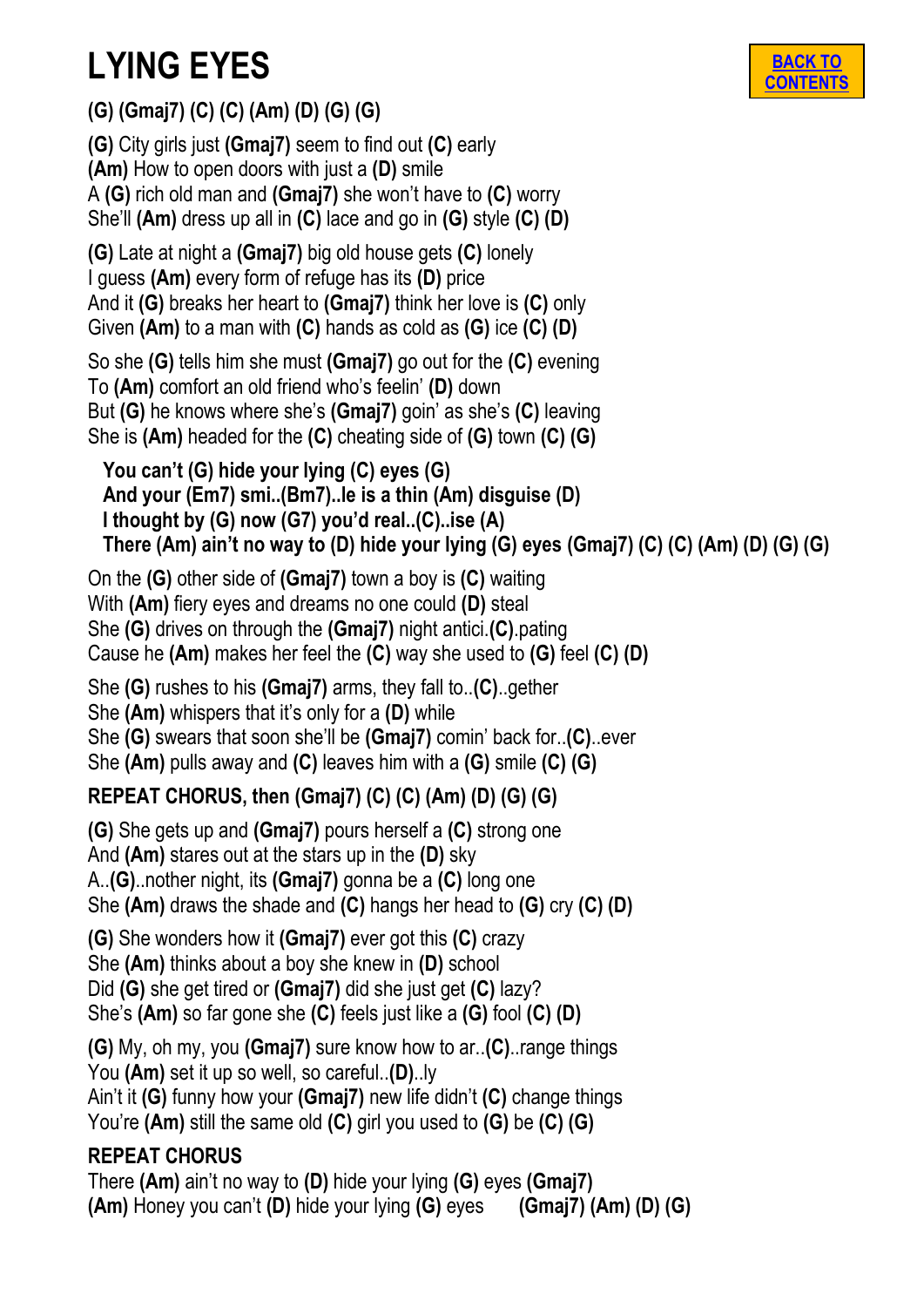# **MADNESS / ENJOY YOURSELF**

**C F C**  Madness, madness, they call it madness **F C**  Madness, madness, they call it madness  **F C Bb A** It's plain to see, that is what they mean to me **C G C**  Madness, madness, they call it gladness **C F C**  Madness, madness, they call it madness **F C**  Madness, madness, they call it madness  **F C Bb A** I'm about to explain, that someone is losing their brain **C G C**  Madness, madness, they call it gladness

#### **CHORUS**

**C** G7 C Enjoy yourself, it's later than you think Enjoy yourself, while you're still in the pink  **C7 F C G7 C** The years go by, as quickly as you wink, enjoy yourself, enjoy yourself, it's later than you think

 **C G7 C** It's good to be wise when you're young 'Cos you can only be young but the once  **F C G7 C** Enjoy yourself and have lots of fun So be glad and live life longer than you've ever done

#### **CHORUS CHORUS X2 IN HIGHER KEY !!!!!**

 **D A7 D**  Enjoy yourself, it's later than you think. Enjoy yourself, while you're still in the pink  **D7 G D A7 D** The years go by, as quickly as you wink. Enjoy yourself, enjoy yourself, it's later than you think

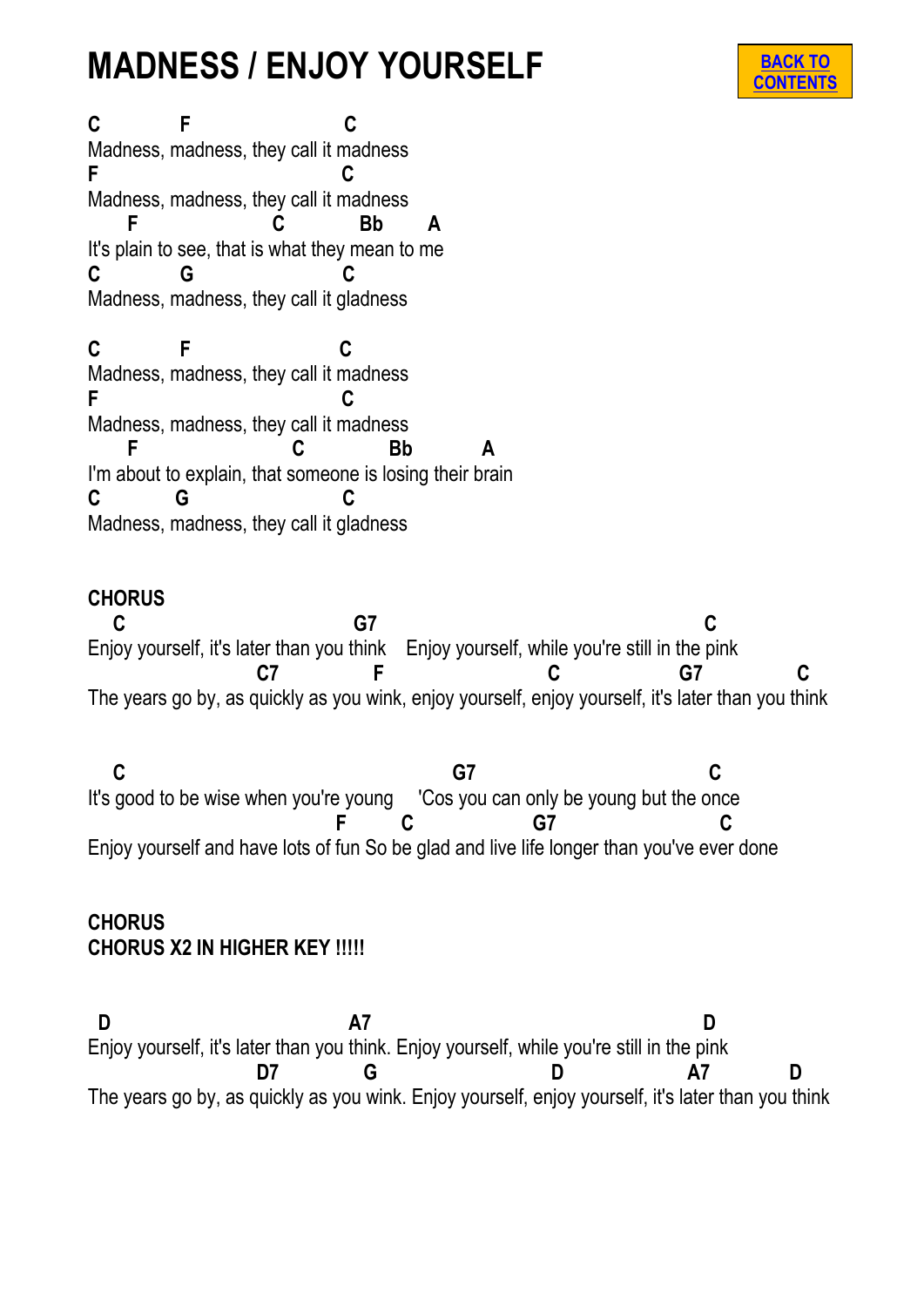# **MAD WORLD**



[**Em**] All around me are fa [**G**] miliar faces [**D**]Worn out places [**A**] worn out faces [**Em**] Bright and early for their [**G**] daily races [**D**] Going nowhere [**A**] going nowhere [**Em**] And the tears are filling [**G**] up their glasses [**D**] No expression [**A**] no expression [**Em**] Hide my head I want to [**G**] drown my sorrow [**D**] No tomorrow [**A**] no tomorrow

**[Em] And I find it kind of [A] funny I find it kind of [Em] sad The dreams in which I'm [A] dying Are the best I've ever [Em] had I find it hard to [A] tell you cause I find it hard to [Em] take When people run in [A] circles, It's a very very [Em] Mad [A] world (X4)**

[**Em**] Children waiting for the [**G**] day they feel good [**D**] Happy birthday [**A**] happy birthday [**Em**] Made to feel the way that [**G**] every child should [**D**] Sit and listen [**A**] sit and listen [**Em**] Went to school and I was [**G**] very nervous [**D**] No one knew me [**A**] no one knew me [**Em**] Hello teacher tell me [**G**] what's my lesson [**D**] Look right through me [**A**] look right through me

# **CHORUS**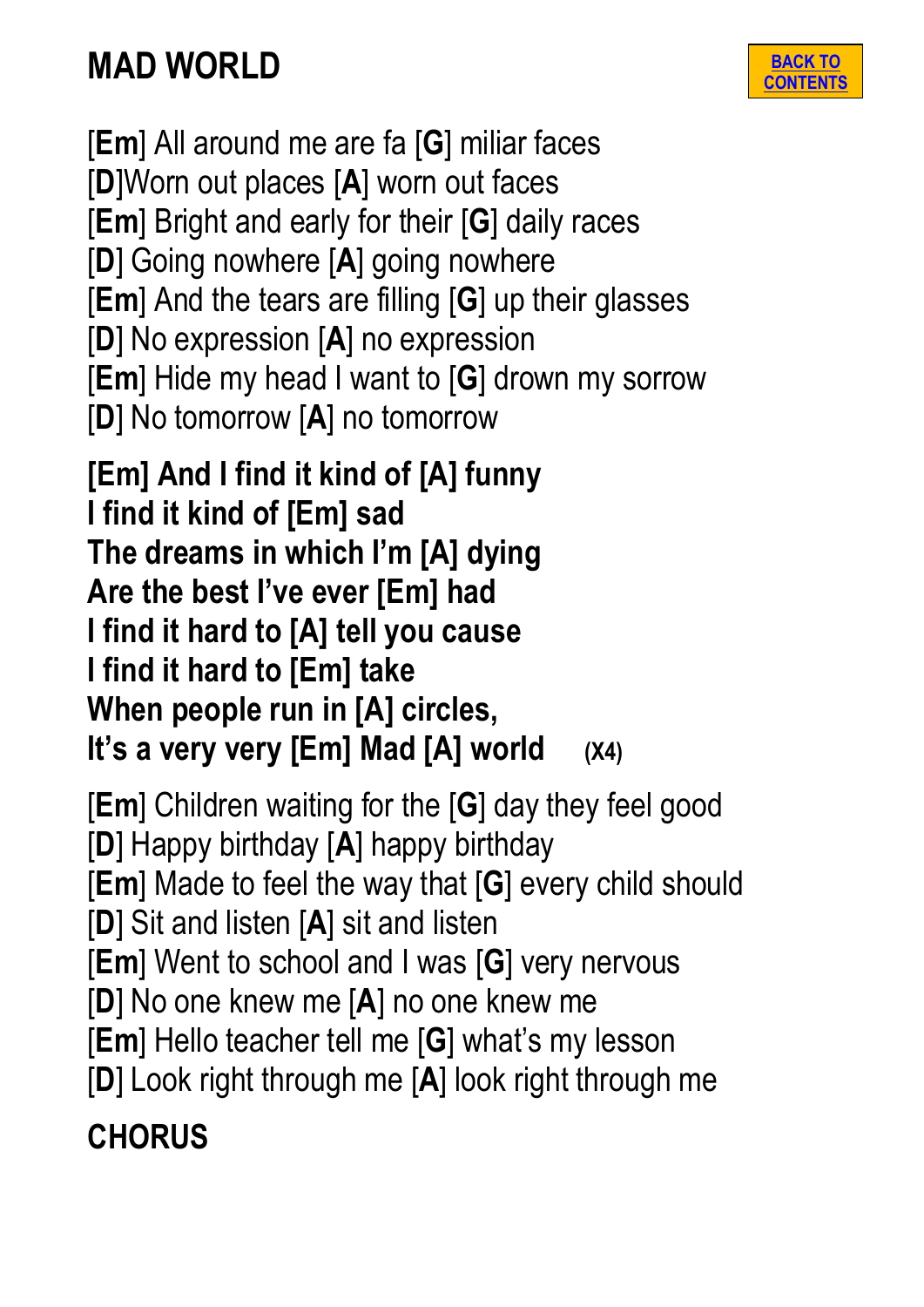# **MAKE ME SMILE (COME UP AND SEE ME)**



 **F C G F C G** You've done it all, you've broken every code, and pulled the rebel to the floor  **F C G F C G** You've spoilt the game, no matter what you say, for only metal, what a bore **F C F C G** Blue eyes, blue eyes, How can you tell so many lies?

#### **CHORUS:**

**Dm F C G Dm F C G Come up and see me, make me smile, I'll do what you want, running wild**

 **F C G F C G** There's nothing left, all gone and run away Maybe you'll tarry for a while?  **F C G F C G** It's just a test, a game for us to play Win or lose, it's hard to smile **F C F C G** Resist, resist, It's from yourself you have to hide

#### **REPEAT CHORUS**

**F Em F Am Em G Dm F C G Dm F C G**

 **F C G F C G** There ain't no more, you've taken everything From my belief in Mother Earth  **F C G F C G** Can you ignore my faith in everything Cos I know what faith is and what it's worth **F C F C G** Away, away And don't say maybe you'll try

### **CHORUS**

**F C F C G** ooh-ooh la-la-la ooh-ooh la-la-la Oooooooooaaaaaah X2

### **CHORUS**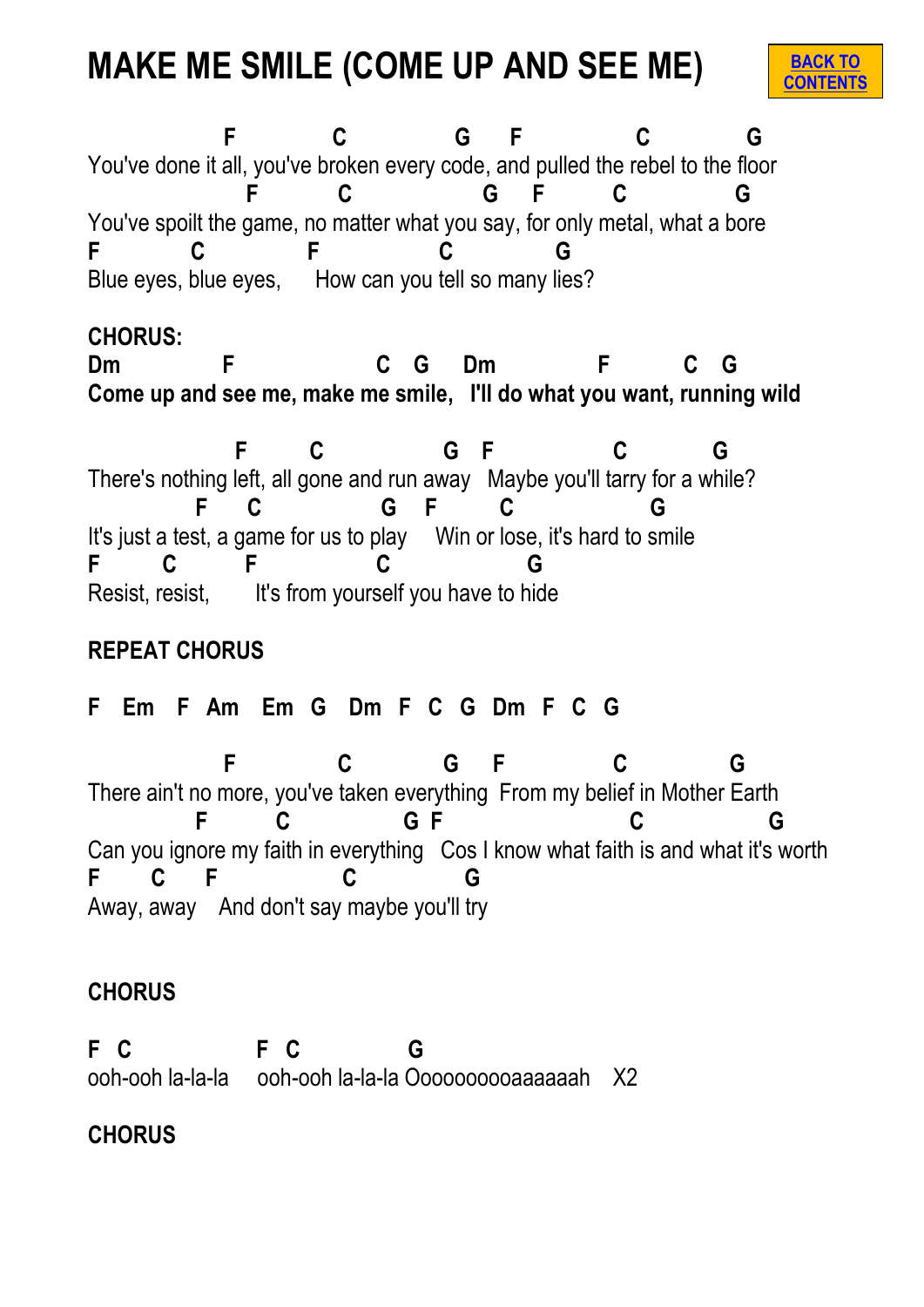# **MAKE YOU FEEL MY LOVE**

**[G]** When the rain is blowing **[D]** in your face **[F]** And the whole world is **[C]** on your case **[Cm]** I could offer you a **[G]** warm embrace **[A7]** To make you **[D7]** feel my **[G]** love

**[G]** When evening shadows and the **[D]** stars appear **[F]** And there is no one there to **[C]** dry your tears **[Cm]** I could hold you for a **[G]** million years **[A7]** To make you **[D7]** feel my **[G]** love

**[C]** I know you haven't made your **[G]** mind up yet **[B7]** But I would **[C]** never do you **[G]** wrong **[C]** I've known it from the moment **[G]** that we met **[A7]** No doubt in my mind where you be**[D7]**long

**[G]** I'd go hungry, I'd go **[D]** black and blue **[F]** I'd go crawling down the **[C]** avenue **[Cm]** No, there's nothing that I **[G]** wouldn't do **[A7]** To make you **[D7]** feel my **[G]** love

### **INSTRUMENTAL**

**[G]** When the rain is blowing **[D]** in your face **[F]** And the whole world is **[C]** on your case **[Cm]** I could offer you a **[G]** warm embrace **[A7]** To make you **[D7]** feel my **[G]** love

**[C]** The storms are raging on the **[G]** rollin' sea **[B7]** And on the **[C]** highway of re-**[G]**gret **[C]** The winds of change are blowing **[G]** wild and free **[A7]** You ain't seen nothing like me **[D7]** yet

**[G]** I could make you happy, make your **[D]** dreams come true **[F]** There is nothing that I **[C]** wouldn't do **[Cm]** Go to the ends of the **[G]** earth for you **[A7]** To make you **[D7]** feel my **[G]** love **[A7]** To make you **[D7]** feel my **[G]** love

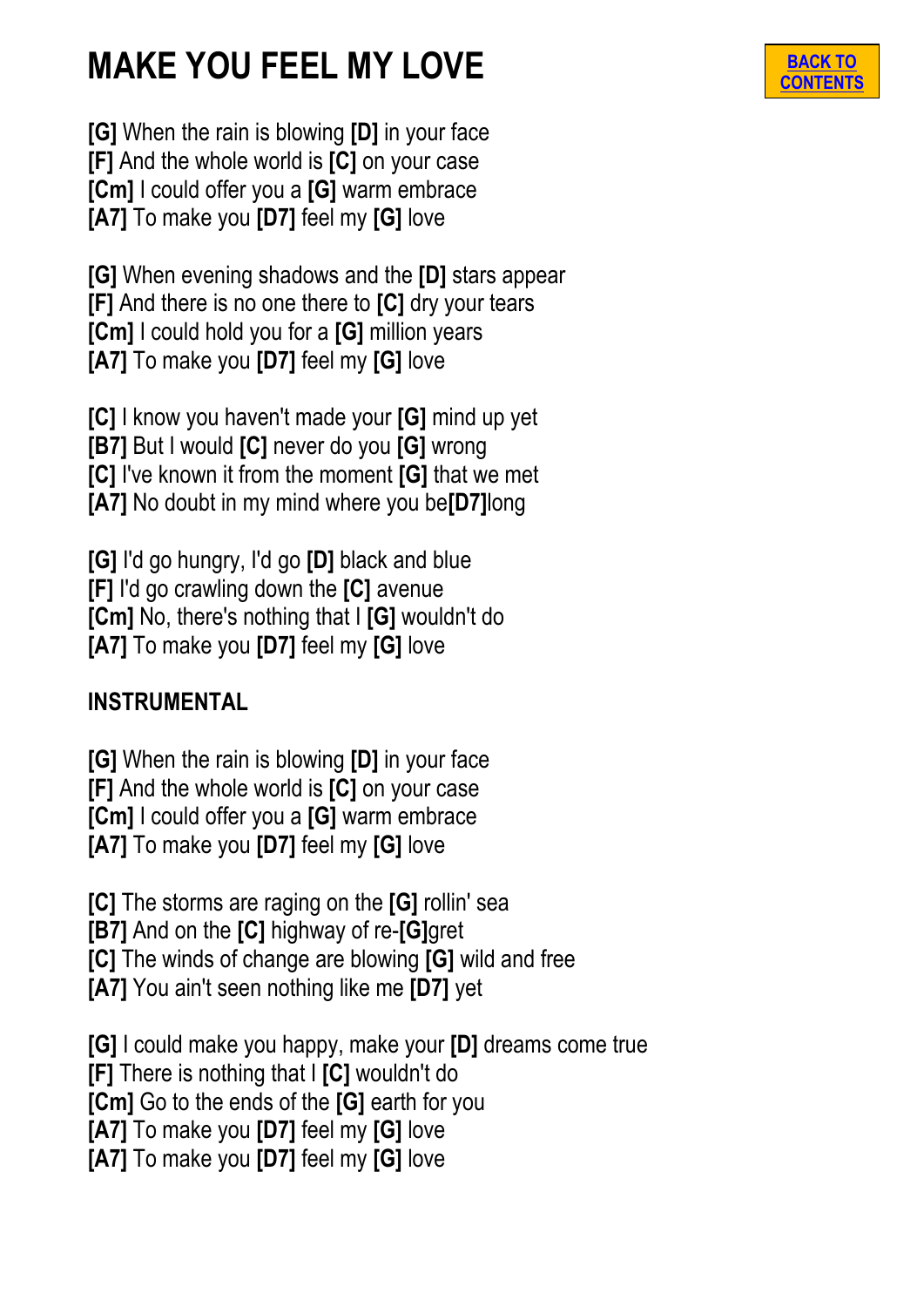# **MAMMA MIA**



#### **INTRO**

**| [G] [Gaug] | [G] [Gaug] | [G] [Gaug] | [G] [Gaug] | VERSE 1**

**[G]** I've been cheated by you since I don't know **[C]** when **[D]**

**[G]** So I made up my mind, it must come to an **[C]** end **[D]**

**[G]** Look at me now, will I **[Gaug]** ever learn?

**[G]** I don't know how, **[Gaug]** but I suddenly **[C]** lose control

There's a fire with**[D7**]in my soul

**[C]** Just **[G]** one **[D7]** look and I can hear a bell ring

**[C]** One **[G]** more **[D7]** look and I forget everything, w-o-o-o-oh

#### *CHORUS 1*

*[G] Mamma mia, [Gaug] here I go again, [C] my my, [D7] how can I resist you? [G] Mamma mia, [Gaug] does it show again? [C] My my, [D7] just how much I've missed you*

**[G]** Yes, I've been **[D]** brokenhearted,

**[Em7]** blue since the **[D]** day we parted **[C]** Why, why **[D7]** did I ever let you go?

**[G]** Mamma mia, **[Em]** now I really know

**[C]** My my, **[D7]** I could never let you go.

#### **INSTRUMENTAL BREAK - KAZOOS**

**| [G] [Gaug] | [G] [Gaug] | [G] [Gaug] | [G] [Gaug]**

#### **VERSE 2**

**[G]** I've been angry and sad about things that you **[C]** do **[D]**

**[G]** I can't count all the times that I've told you we're **[C]** through **[D]**

**[G]** And when you go, **[Gaug]** when you slam the door

**[G]** I think you know **[Gaug]** that you won't be a **[C]** way too long

You know that I'm **[D7]** not that strong

**[C]** Just **[G]** one **[D7]** look and I can hear a bell ring **[C]** One **[G]** more **[D7]** look and I forget everything, w-o-o-o-oh

#### *CHORUS 1*

*[G] Mamma mia, [Gaug] here I go again, [C] my my, [D7] how can I resist you? [G] Mamma mia, [Gaug] does it show again? [C] My my, [D7] just how much I've missed you*

#### *CHORUS 2*

*[G] Mamma mia, [Gaug] even if I say, [C] bye bye, [D7] leave me now or never [G] Mamma mia, [Gaug] it's a game we play, [C] bye bye [D7] doesn't mean forever*

#### *CHORUS 1*

*OUTRO* **| [G] [Gaug] | [G] [Gaug] | [G] [Gaug] | [G] [Gaug] |**

**[G]**

**(Gaug - 0332)**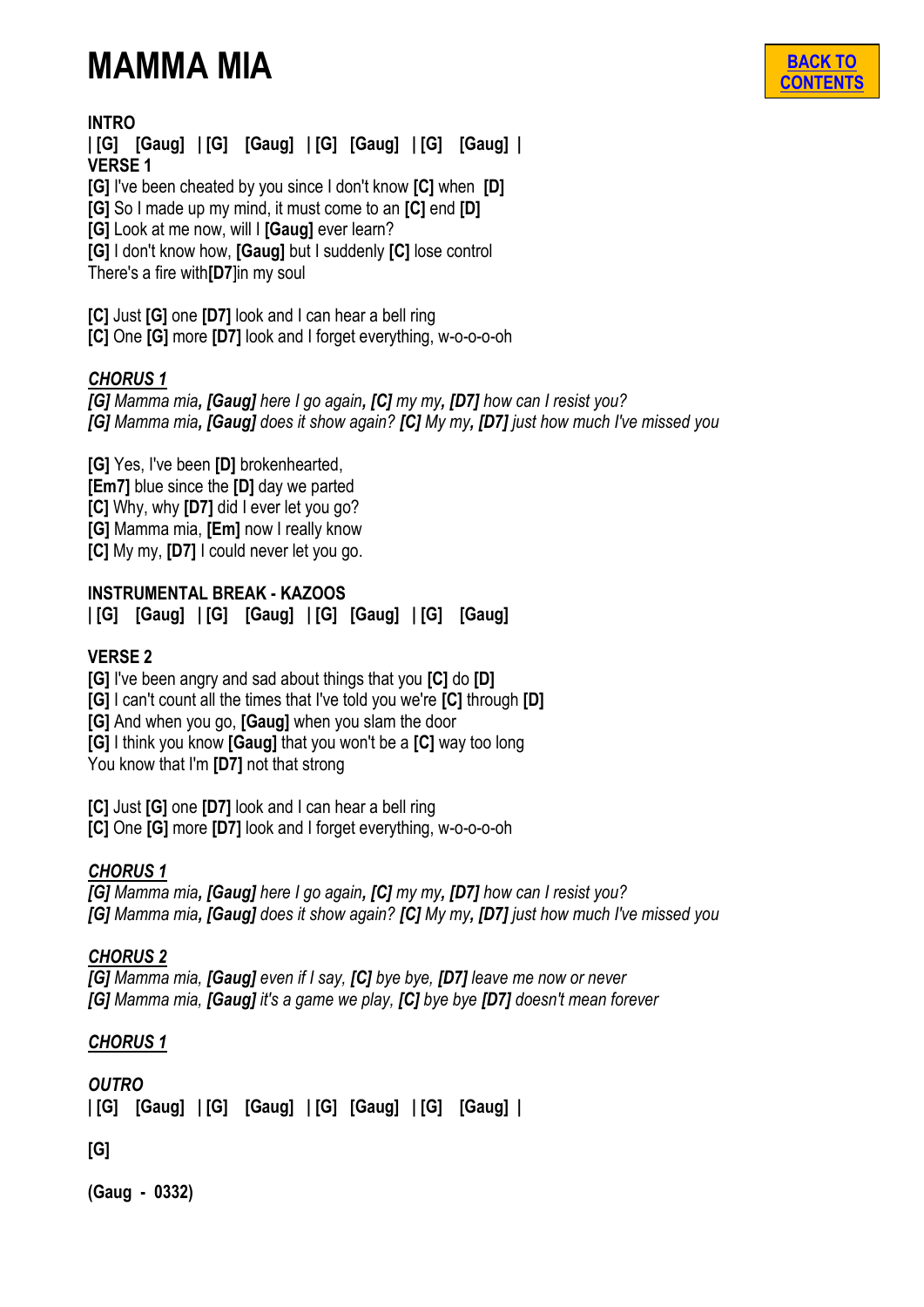# **ME AND BOBBY MCGEE**



[**G**] Busted flat in Baton Rouge, waiting for a train Feeling near as faded as my [**D**] jeans Bobby flagged a diesel down just afore it rained Took us all the way to New Or- [**G**] leans

[**G**] I took my harpoon from my dirty red bandana Was blowing sad while [**G7**] Bobby sang the [**C**] blues With them windshield wipers slapping time And [**G**] Bobby clapping hands We [**D**] sang every song that driver [**G**] knew [**G7**]

[**C**] Freedom's just another word for [**G**] nothing left to lose

[**D**] Nothing ain't worth nothing but it's [**G**] free [**G7**]

[**C**] Feeling good was easy Lord when [**G**] Bobby sang the blues

[**D**] Feeling good was good enough for me

Good enough for me and my Bobby Mc- [**G**] Gee

[**G**] From the coalmines of Kentucky, to the California sun Bobby shared the secrets of my [**D**] soul Standing right beside me Lord through everything I'd done Bobby's body kept me from the [**G**] cold

Then [**G**] somewhere near Salinas, Lord, I let him slip away Looking for that [**G7**] home, I hope he [**C**] finds it And I'd trade all my tomorrows for a [**G**] single yesterday [**D**] Holding Bobby's body close to [**G**] mine [**G7**]

[**C**] Freedom's just another word for [**G**] nothing left to lose

[**D**] Nothing left was all that he left [**G**] me [**G7**]

[**C**] Feeling good was easy Lord when [**G**] Bobby sang the blues,

[**D**] Feeling good was good enough for me,

Good enough for me and my Bobby Mc- [**G**] Gee.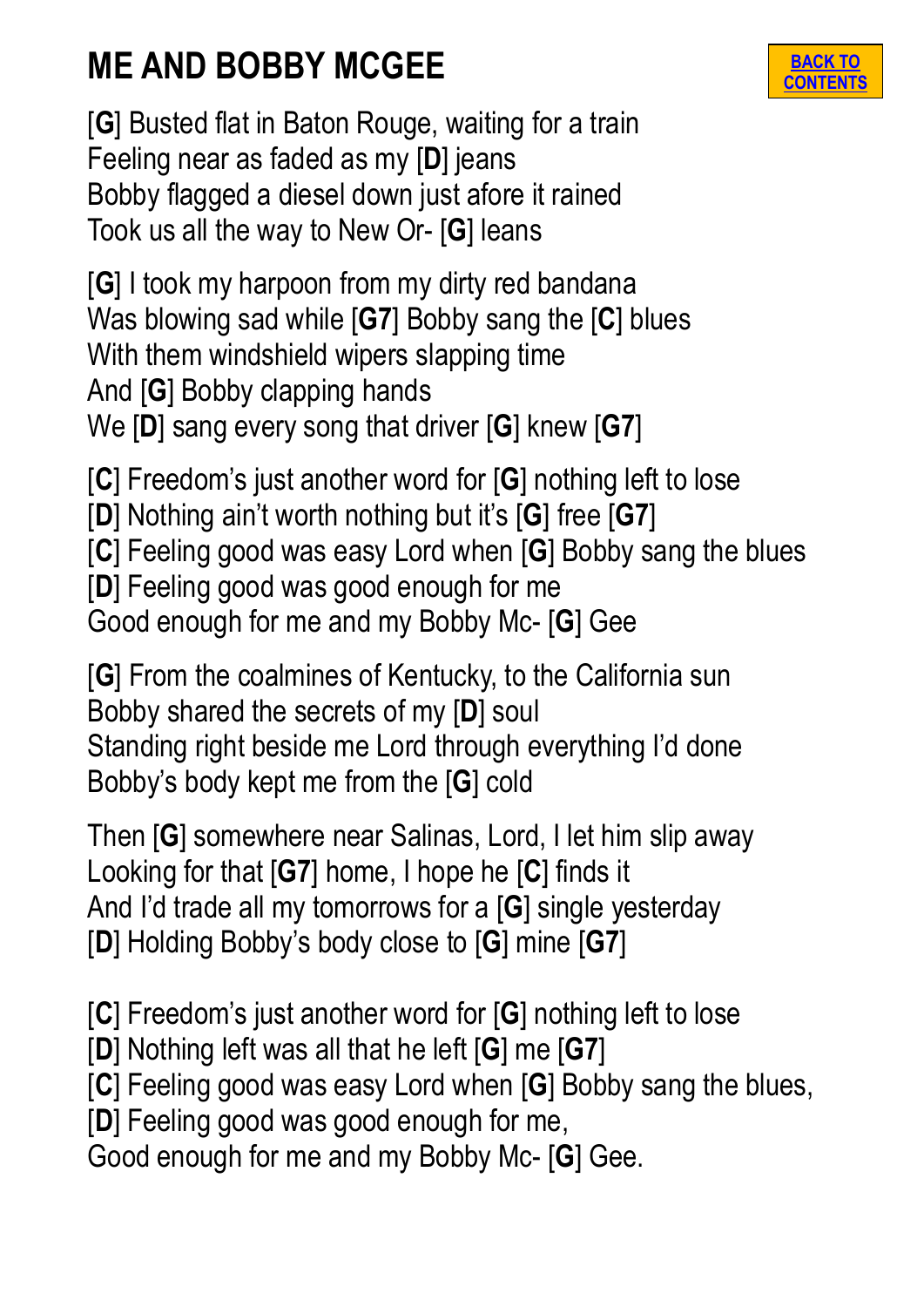# **ME AND JULIO DOWN BY THE SCHOOLYARD**

### $[$ intro] $[G-C-G-D] \times 2$

The [G] mama Pyjama rolled out of bed and she ran to the police [C] station When the **[D]** papa found out he began to shout and he started the investi- **[G]** gation It's against the  $[D]$  law, it was against the  $[G]$  law What the mama  $[D]$  saw, it was against the  $[G]$  law [G] Mama looked down and spit on the ground every time my name gets [C] mentioned And the [D] papa said, "Oi, when I get that boy I'm gonna stick him in the house of det [G] ention" [tacit]

**[BACK TO](#page-1-0) [CONTENTS](#page-1-0)**

#### **Chorus:**

Well I'm on my [C] way, I don't know [G] where I'm goin' I'm on my  $\lceil C \rceil$  way, takin' my  $\lceil G \rceil$  time but I  $\lceil A \rceil$  don't know  $\lceil D \rceil$  where Goodbye to **[C]** Rosie, the queen of Cor- **[G]** ona Seein' [G] me and [F] Julio [C] down by the [D] schoolyard [G–C–G–D] Seein' [G] me and [F] Julio [C] down by the [D] schoolyard [G–C–G–D]

[whistling solo] [C] [G] [C] [G] [A] [D] [C] [G] [G–F–C–D] [G–C–G–D] [G–F–C–D] [G–C–G-D multiple strum then stop]

[N/C] Whoa-oh In a  $[G]$  couple of days they're gonna take me away But the press let the story [C] leak And when the [D] radical priest comes to get me released We is all on the cover of [G] Newsweek

### REPEAT CHORUS

Outro: Seein' [G] me and [F] Julio [C] down by the [D] schoolyard [G–C–G–D]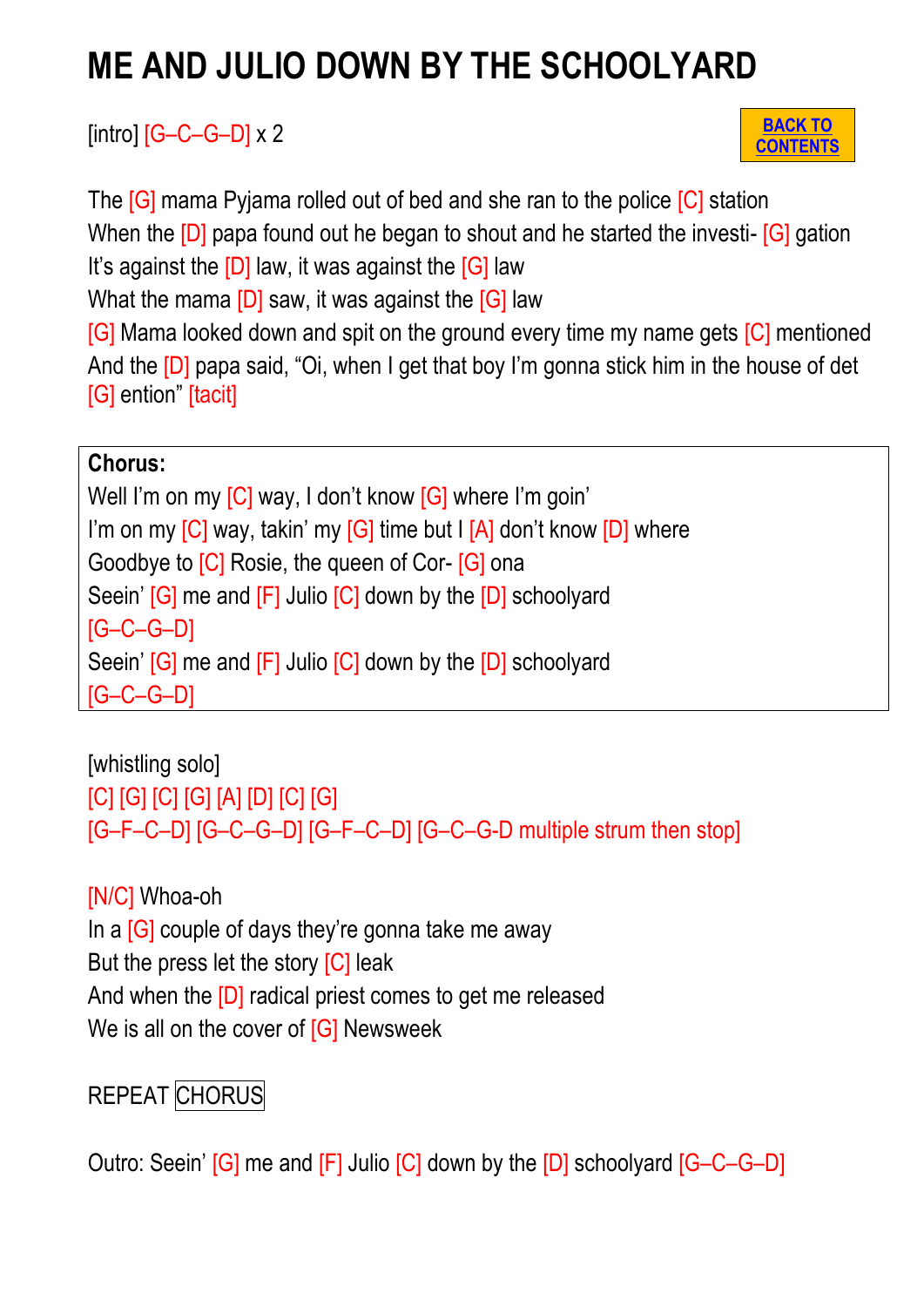# **MESSAGE TO YOU RUDY**



Stop your foolin' around, Time you straightened right out.

Better think of your future, or else you'll wind up in jail.

Ru-dy, a message to you, Ru-dy; a message to you.

Stop your messin' around,

Better think of your future.

Time you straightened right out, creatin' problems in town.

Ru-dy, a message to you, Ru-dy; a message to you.

Stop your messin' around,

Better think of your future.

Time you straightened right out, creatin' problems in town.

Ru-dy, a message to you, Ru-dy; A message to you, Ru-dy...

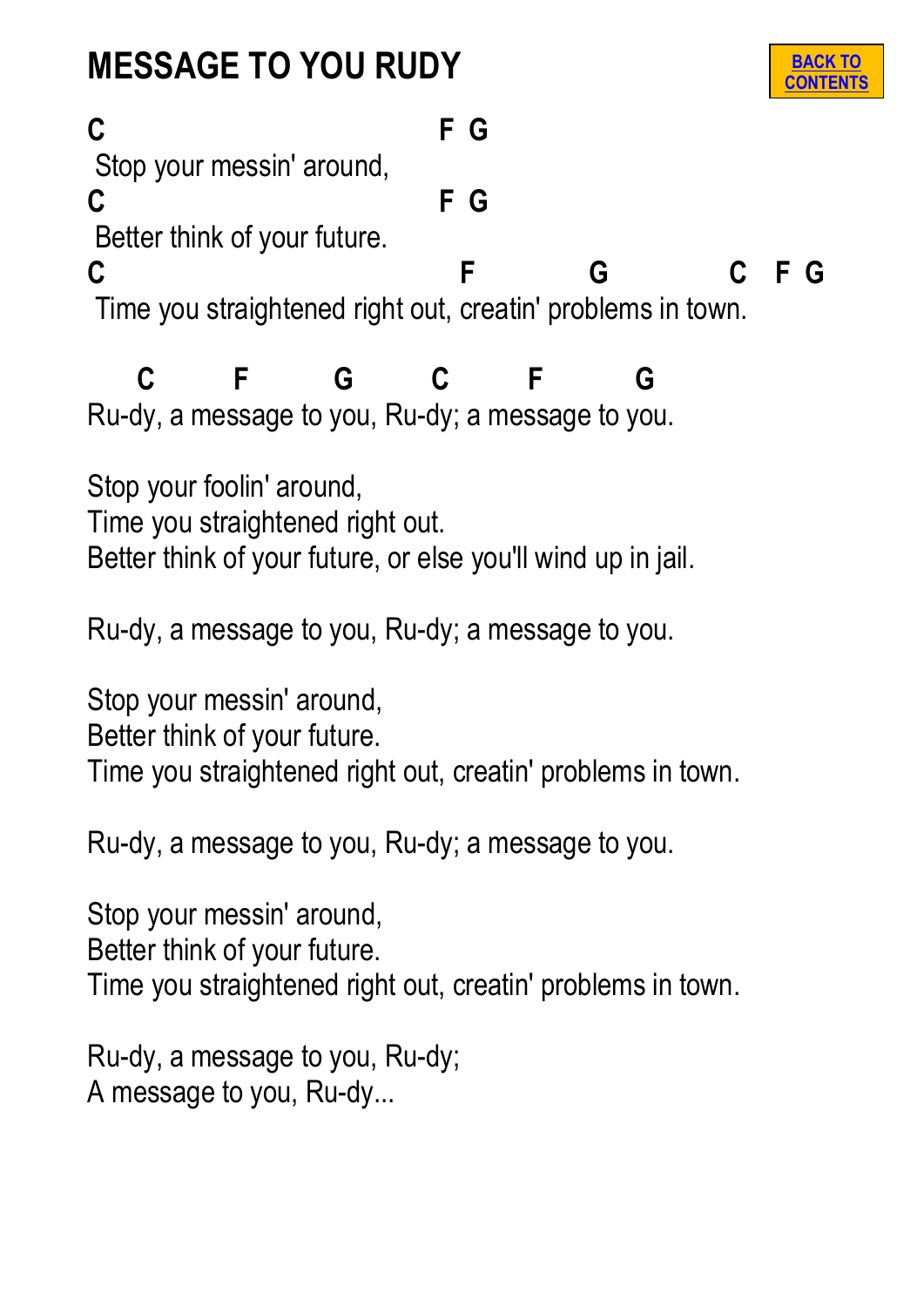# **THE MODEL**



# [**Dm**] [**Am**]

[**Dm**] She's a model and she's [**Am**] looking good [**Dm**] [**Am**] [**Dm**] I'd like to take her home that's [**Am**] understood [**Dm**] [**Am**] [**Dm**] She plays hard to get She smiles from [**Am**] time to time [**Dm**] [**Am**] [**Dm**] It only takes a camera to [**Am**] change her mind [**Dm**] [**Am**]

# [**F**] [**Em**] [**C**] [**F**] [**Em**] [**A**]

[**Dm**] She's going out tonight Loves drinking [**Am**] just champagne [**Dm**] [**Am**] [**Dm**] And she's been checking nearly [**Am**] all the men [**Dm**] [**Am**] [**Dm**] She's playing her game and You can [**Am**] hear them say [**Dm**] [**Am**] [**Dm**] She is looking good for beauty [**Am**] we will pay [**Dm**] [**Am**]

[**F**] [**Em**] [**C**] [**F**] [**Em**] [**A**] *SOLO OVER* [**Dm**] [**Am**] [**F**] [**Em**] [**C**] [**F**] [**Em**] [**A**]

[**Dm**] She's posing for consumer products [**Am**] Now and then [**Dm**] [**Am**] [**Dm**] For every camera she gives the [**Am**] Best she can [**Dm**] [**Am**] [**Dm**] I saw her on the cover of a [**Am**] magazine [**Dm**] [**Am**] [**Dm**] Now she's a big success I want to meet [**Am**] her again [**Dm**] [**Am**]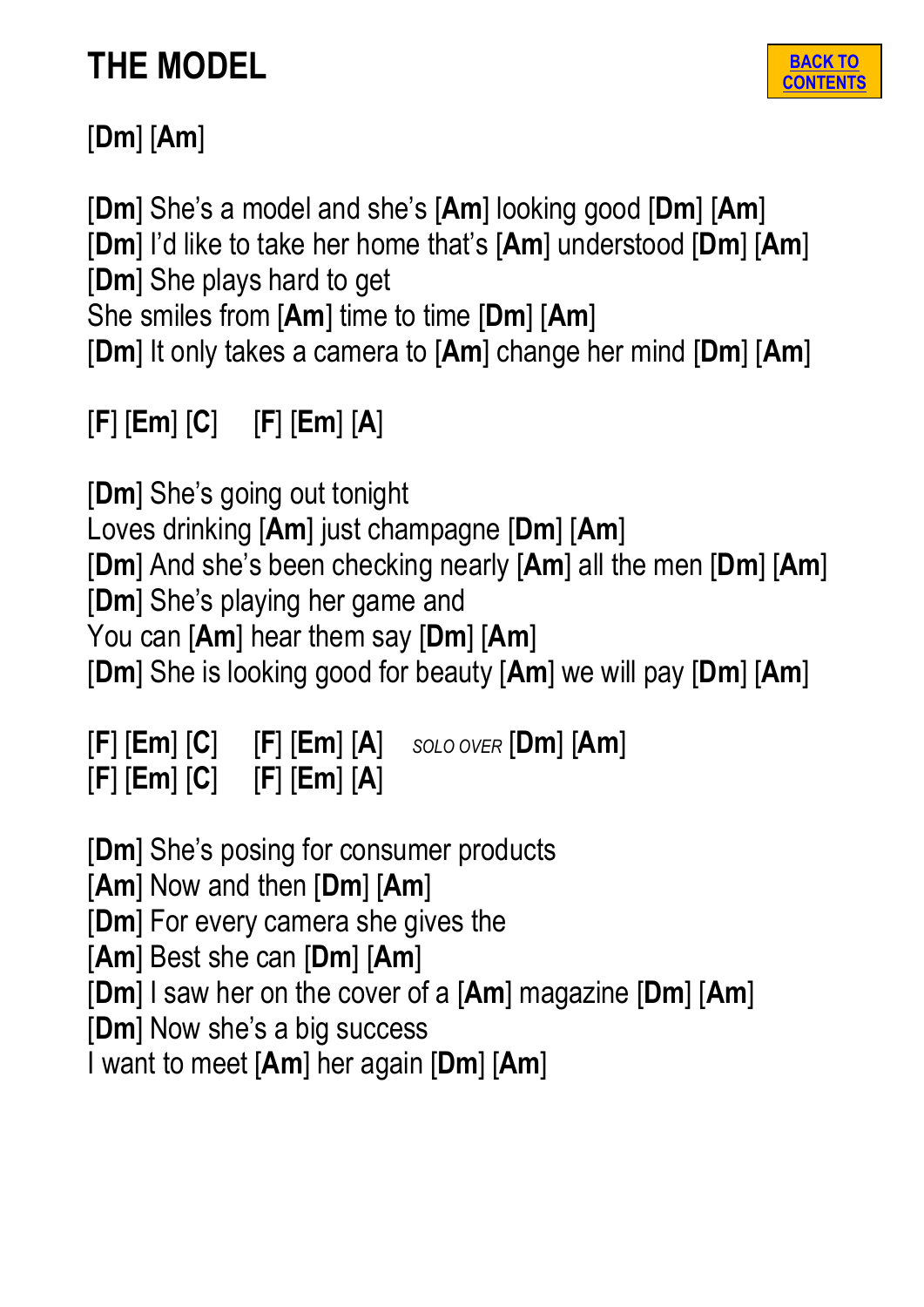# **MONKEY MAN**

[**G**] [**C**] [**D**] [**G**] **(x2)**

**Aye [G] aye aye, aye aye aye, tell you baby; You [C] huggin' up the [D] big monkey [G] man. Aye [G] aye aye, aye aye aye, tell you baby; You [C] huggin' up the [D] big monkey [G] man.**

I never [**G**] saw you, I only heard of you; [**C**] Huggin' up the [**D**] big monkey [**G**] man I never [**G**] saw you, I only heard of you; [**C**] Huggin' up the [**D**] big monkey [**G**] man

It's [**G**] no lie, it's no lie, them a tell me; You [**C**] huggin' up the [**D**] big monkey [**G**] man. It's [**G**] no lie, it's no lie, them a tell me; You [**C**] huggin' up the [**D**] big monkey [**G**] man.

Now I [**G**] know that, now I understand; You're [**C**] turning a [**D**] monkey [**G**] on me Now I [**G**] know that, now I understand; You're [**C**] turning a [**D**] monkey [**G**] on me

# **CHORUS**

I was [**G**] on my way, to Banbury Cross, Then I [**C**] see a monkey [**D**] man up [**G**] on a white horse. With [**G**] rings on his fingers, bells on his toes, [**C**] Sing a little [**D**] song wher- [**G**] ever he goes

Cos he's a [**G**] monkey, cos he's a monkey, Cos he's a [**C**] weedy, weedy, [**D**] weedy, little [**G**] monkey man. Cos he's a [**G**] monkey, cos he's a monkey, Cos he's a [**C**] weedy, weedy, [**D**] weedy, little [**G**] monkey man.

**CHORUS (x2)**

[**G**] [**C**] [**D**] **G**] **(x2)**

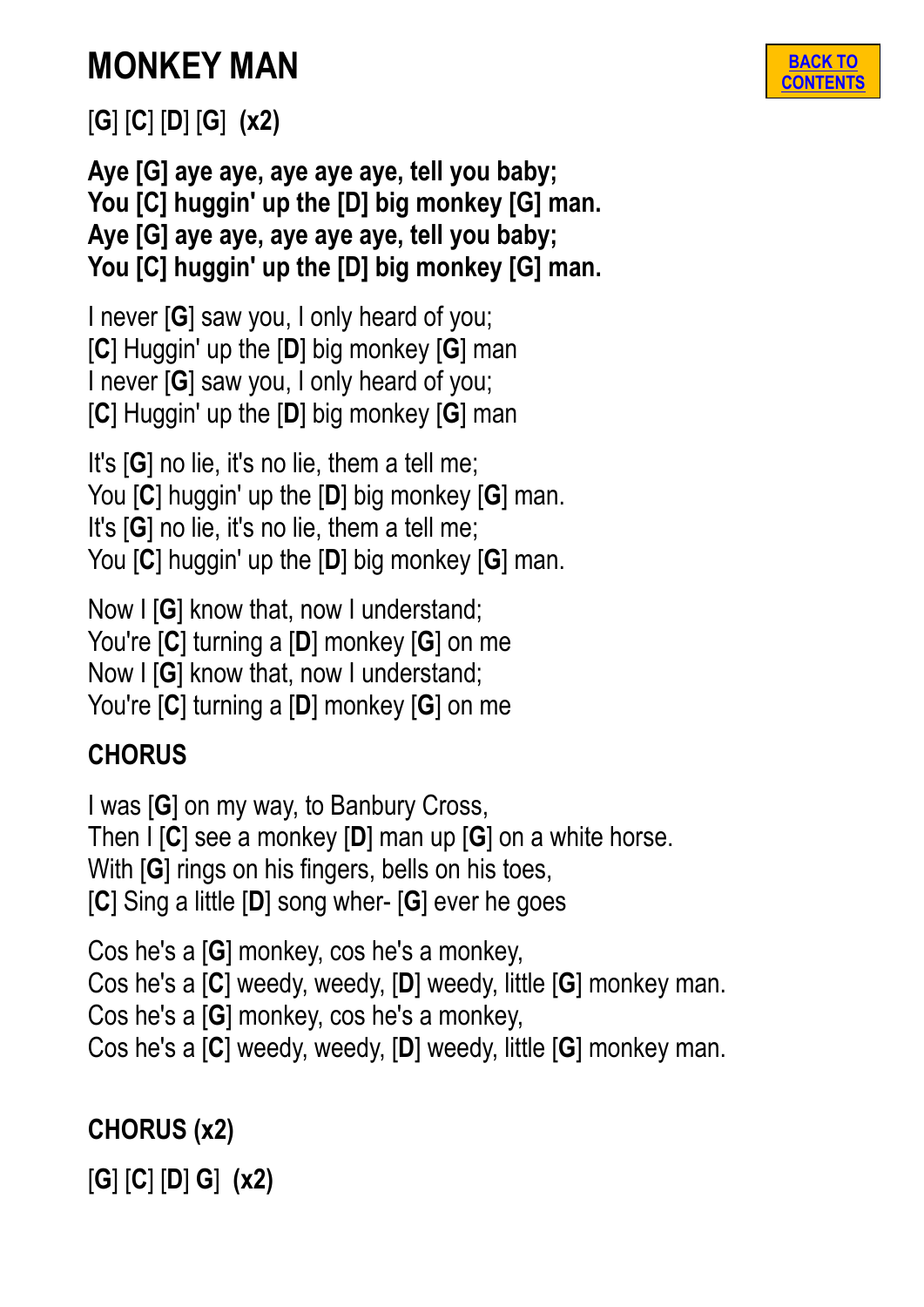# **MY BOY LOLLIPOP**

My boy [**C**] Lollipop

[**F**] You make my [**G**] heart go [**C**] giddy up

[**F**] You are as [**G**] sweet as [**C**] candy

[**F**] You're my [**G**] sugar [**C**] dandy

[**F**] Oh oh [**G**] my boy [**C**] Lollipop

[**F**] Never [**G**] ever [**C**] leave me

[**F**] Because [**G**] it would [**C**] grieve me

[**F**] My heart [**G**] told me [**C**] so [**C7**]

**I [F] love you, I love you, I love you so [C] That I want you to know. [F] I need you, I need you, I need you so And [G] I'll never [G] let you [G] go [G]** 

My boy [**C**] Lollipop [**F**] You make my [**G**] heart go [**C**] giddy up [**F**] You set my [**G**] world on [**C**] fire [**F**] You are my [**G**] one de- [**C**] sire. [**F**] Oh, my [**G**] Lolli- [**C**] pop...

# **[C] [F] [G] X3 [C] [C7]**

# **CHORUS**

My boy [**C**] Lollipop [**F**] You make my [**G**] heart go [**C**] giddy up [**F**] You set my [**G**] world on [**C**] fire [**F**] You are my [**G**] one de- [**C**] sire. [**F**] Oh, my [**G**] Lolli- [**C**] pop... [**F**] Oh, my [**G**] Lolli- [**C**] pop... [**F**] My boy [**G**] Lolli- [**C**] pop [**F**] My boy [**G**] Lolli- [**C**] pop

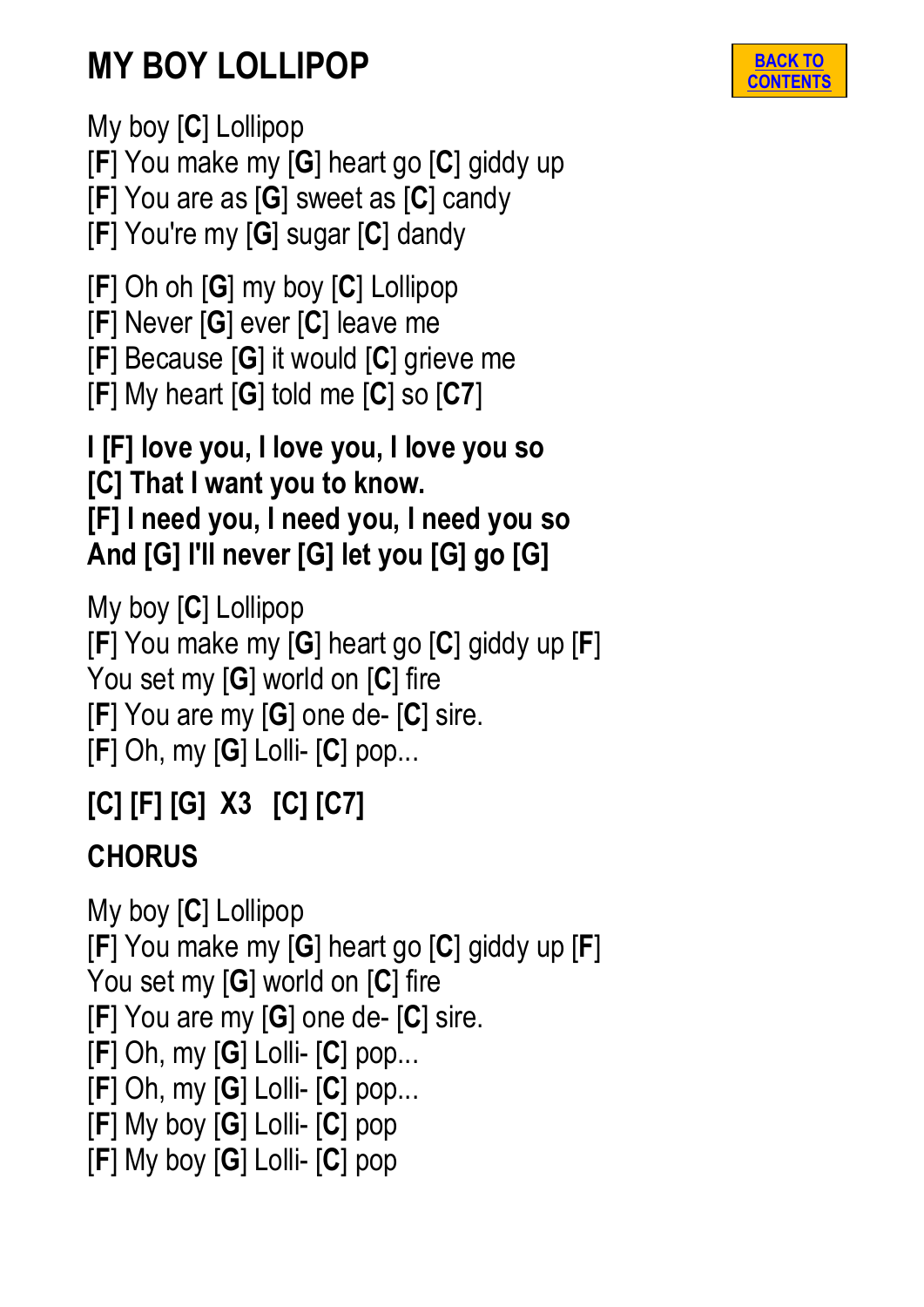# **THE NIGHT HAS A THOUSAND EYES**



### **C Eb F 2x**

**C Am** Dm F **C** Eb F They say that you're a runaround lover, though you say, it isn't so **C Am D7 D G7 G** But if you put me down for another, I'll know, believe me, I'll know

#### **CHORUS:**

 **Am Dm C**  'Cause the night has a thousand eyes, and a thousand eyes, can't help but see  **Dm F G C** If you, are true to me  **Dm G C Am** So remember when you tell those little white lies,  **Dm G G7 C**  That the night, has a thousand eyes

C **C** Am Dm F C Eb F You say that you're at home when you phone me, and how much, you really care **C Am D7 D G7 G** Though you keep telling me that you're lonely, I'll know if someone is there

### **CHORUS**

C BbF **Am** Dm F C EbF One of these days you're gonna be sorry, 'cause your game, I'm gonna play **C Am D7 D G7 G** And you'll find out without really trying, each time that my kisses stray

#### **CHORUS**

 **Dm G C Am** So remember when you tell those little white lies,  **Dm G G7 C**  That the night, has a thousand eyes

**C Eb F 2x ….. C**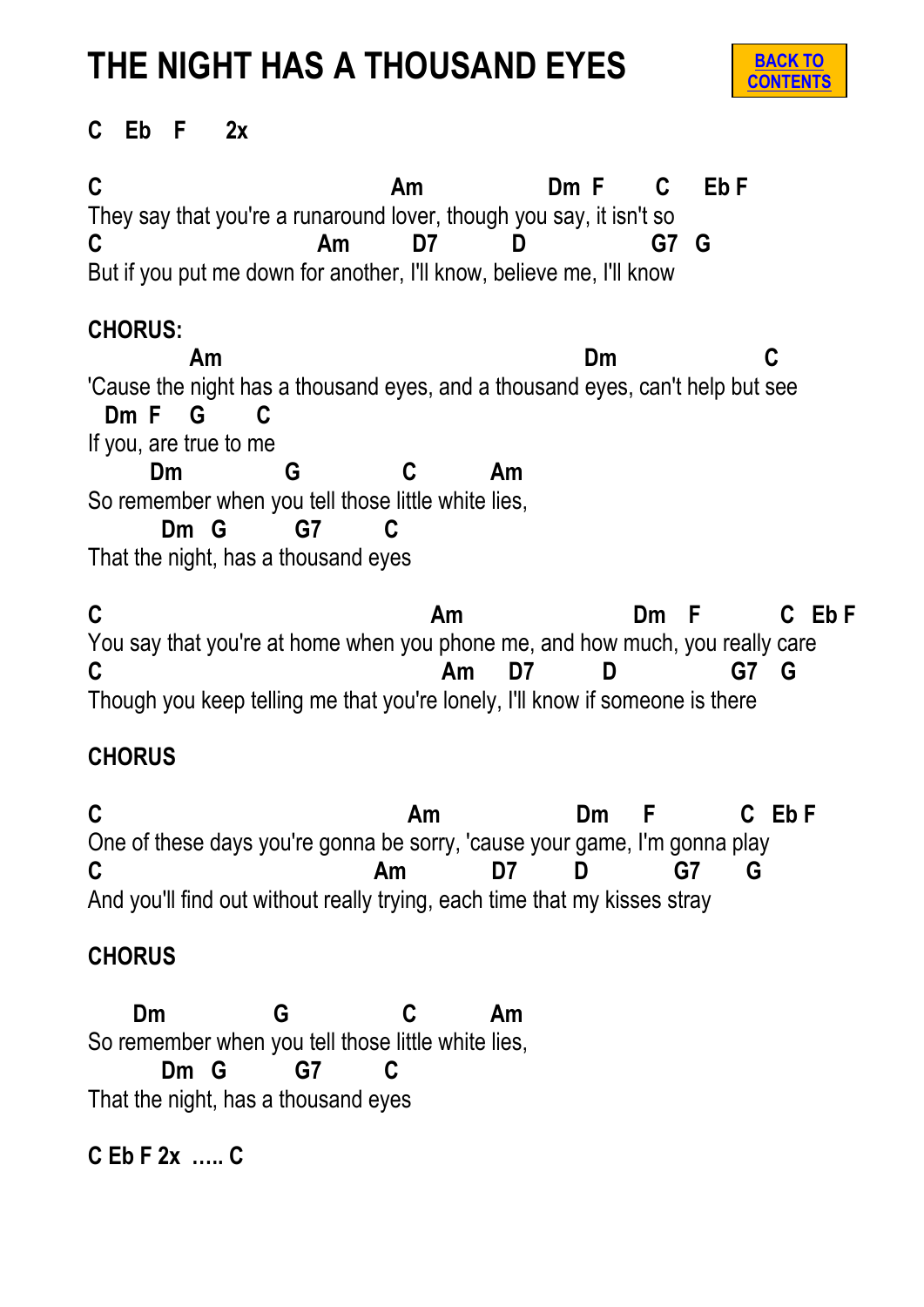# **THE NIGHT THEY DROVE OLD DIXIE DOWN**

**[Am]** Virgil **[C]** Caine is the name and I **[F]** served on the **[Am]** Danville **[Dm]** Train **[Am]** 'Til Stoneman's **[C]** cavalry came and They **[F]** tore up the **[Am]** tracks a-**[Dm]**gain **[Am]** In the winter of **[F]** '65 We were **[C]** hungry, just **[Dm]** barely alive **[Am]** By May tenth, **[F]** Richmond had fell It's a **[C]** time I re-**[Dm]**member oh so **[D]** well

> **CHORUS: The [C] night they [F] drove old Dixie [C] down When all the [F] bells were ringin' The [C] night they [F] drove old Dixie [C] down And all the [F] people were singin' They went [C] na…na-na [Am] na-na-na na… [G] Na-na na-na na [F] na na-na-na-na [C]**

**[Am]** Back with my wife in **[C]** Tennessee When **[F]** one day she **[Am]** called to **[Dm]** me **[Am]** Said "Virgil, **[C]** quick come and see **[F]** There goes the **[Am]** Robert E. **[Dm]** Lee!" Now **[Am]** I don't mind **[F]** choppin' wood And I **[C]** don't care if the **[Dm]** money's no good You **[Am]** take what you need and you **[F]** leave the rest But they should **[C]** never have **[Dm]** taken the very **[D]** best

#### **CHORUS - INSTRUMENTAL VERSE - CHORUS**

**[Am]** Like my father be-**[C]**fore me **[F]** I will **[Am]** work the **[Dm]** land **[Am]** And like my brother a-**[C]**bove me **[F]** I took a **[Am]** rebel **[Dm]** stand He was **[Am]** just 18, **[F]** proud and brave But a **[C]** Yankee laid him **[Dm]** in his grave I **[Am]** swear by the blood be-**[F]**low my feet You can't **[C]** raise a Caine back **[Dm]** up when he's in de-**[D]**feat

#### **CHORUS**

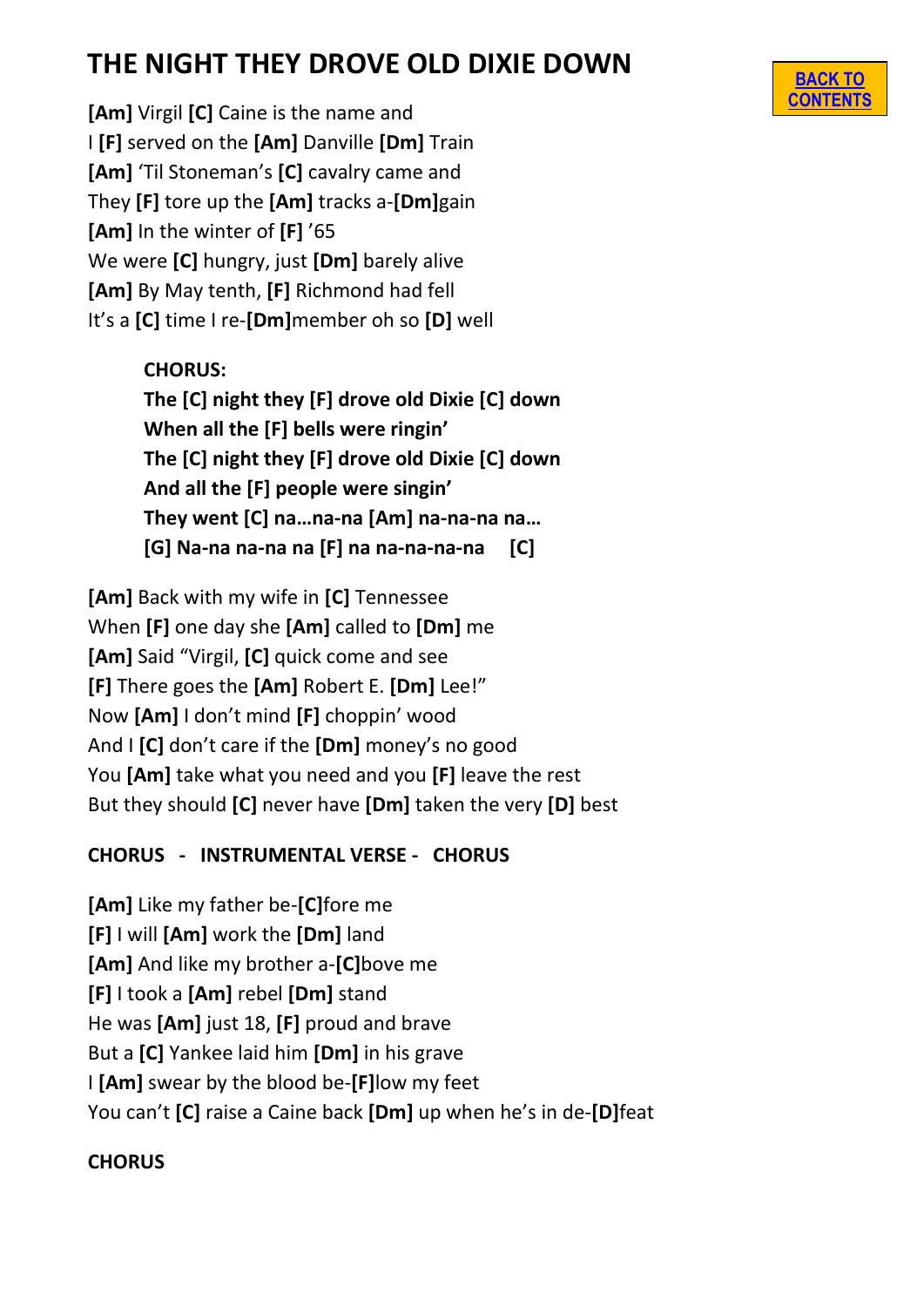# **NO MORE HEROES**

Whatever **[Am]** happened **[D]** to **[Am] [D]** Leon **[Am] Trot[D]sky**? **[Am] [D]** He got an **[Am]** ice **[D]** pick **[Am] [D]** that made his **[Am]** ears **[D]** burn **[Am] [D]** Whatever **[Am]** happened **[D]** to **[Am] [D]** dear old **[Am]** Lenny **[D] [Am] [D]**  The great El **[Am]** myra, **[D] [Am] [D]** and Sancho **[Am]** Panza? **[D] [Am] [D]** 

**[C]** Whatever **[G]** happened to the **[Am]** heroes? **[D] [Am] [D] (x2)**

Whatever **[Am]** happened **[D]** to **[D] [Am]** all the heroes? **[D] [Am] [D]**  All the Shakes **[Am]** pearoes? **[D] [Am] [D]**  They watched their **[Am]** Rome burn **[D] [Am] [D]**

**[C]** Whatever **[G]** happened to the **[Am]** heroes? **[D] [Am] [D] (x2)**

**[Am]** No more **[D]** heroes **[G]** any **[Am]** more **(x2)**

**INSTRUMENTAL: Am D X16**

Whatever **[Am]** happened **[D]** to **[D] [Am]** all the heroes? **[D] [Am] [D]**  All the Shakes **[Am]** pearoes? **[D] [Am] [D]**  They watched their **[Am]** Rome burn **[D] [Am] [D]**

**[C]** Whatever **[G]** happened to the **[Am]** heroes? **[D] [Am] [D] (x2)**

**[Am]** No more **[D]** heroes **[G]** any **[Am]** more **(x4)**

**FINISH ON Am**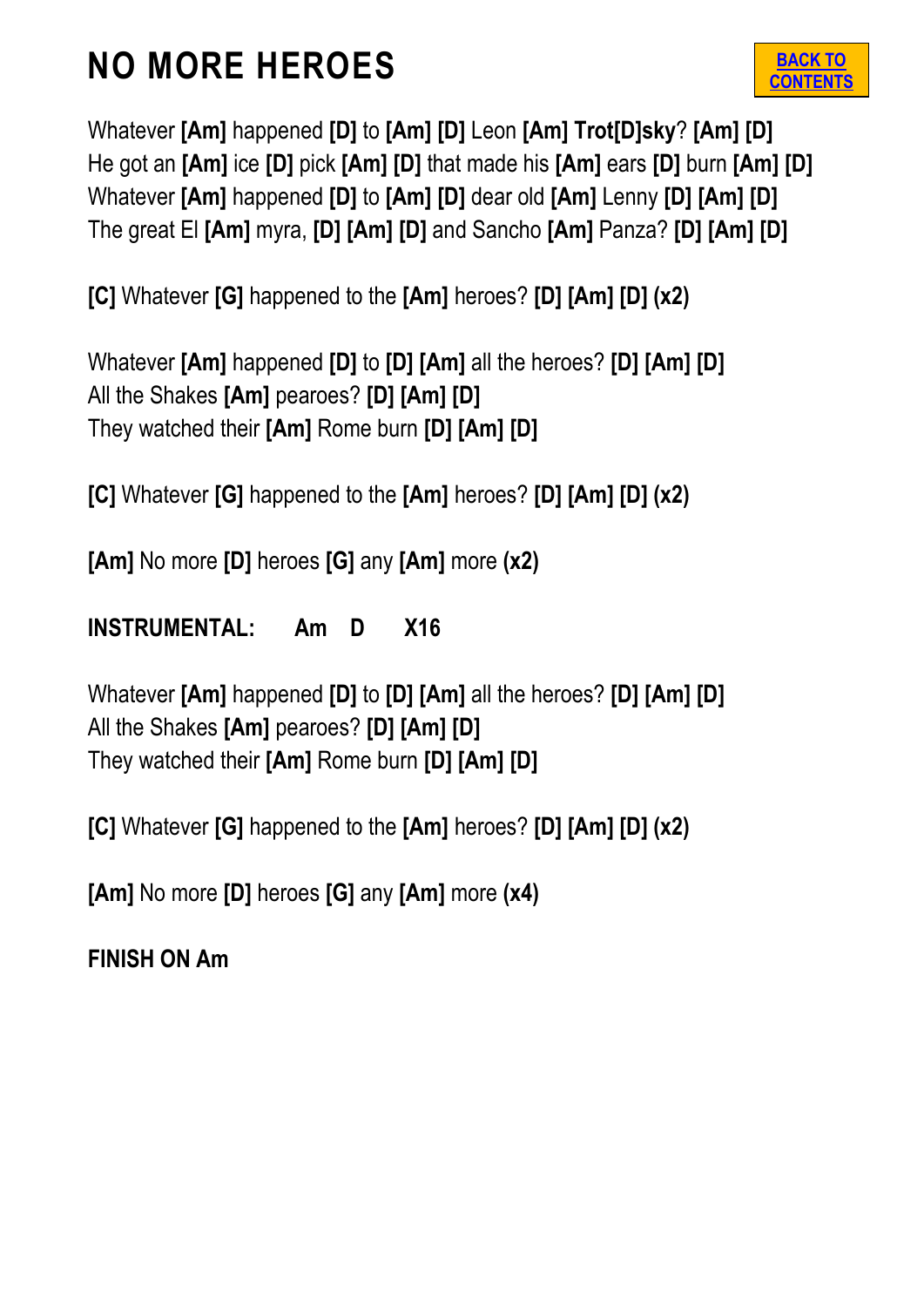# **NO WOMAN NO CRY**



**[C]** No **[G]** woman, no **[Am]** cry **[F]**

**[C]** No **[G]** woman, no **[Am]** cry **[F]**

**[C]** Here little **[G]** darlin', **[Am]** don't shed no **[F]** tears

**[C]** No **[G]** woman, no **[Am]** cry **[F]**

**[C]** Said I re **[G]** member **[Am]** when we used to **[F]** sit

**[C]** In the govern**[G]** ment yard in **[Am]** Trenchtown **[F]**

**[C]** Oba, ob**[G]** serving the **[Am]** hypocrites **[F]**

**[C]** As they would **[G]** mingle with the good **[Am]** people we meet **[F]**

**[C]** Good friends we **[G]** had, oh **[Am]** good friends we've **[F]** lost

**[C]** A**[G]**long the **[Am]** way **[F]**

**[C]** In this bright **[G]** future you **[Am]** can't forget your **[F]** past

**[C]** So dry your **[G]** tears I **[Am]** say, **[F]** and

**[C]** No **[G]** woman, no **[Am]** cry **[F]**

**[C]** No **[G]** woman, no **[Am]** cry **[F]**

**[C]** Here little **[G]** darlin', **[Am]** don't shed no **[F]** tears **[C]** No **[G]** woman, no **[Am]** cry **[F]**

**[C]** Said I **[G]** remember **[Am]** when we used to **[F]** sit

**[C]** In the govern**[G]**ment yard in **[Am]** Trenchtown. **[F]**

**[C]** And then **[G]** Georgie would **[Am]** make the fire **[F]** lights,

**[C]** And it was **[G]** logwood **[Am]** burnin' through the **[F]** nights

**[C]** Then we would **[G]** cook cornmeal **[Am]** porridge **[F]**

**[C]** Of which I'll **[G]** share with **[Am]** you **[F]**

**[C]** My **[G]** feet is my **[Am]** only carriage **[F]**

**[C]** And so I've **[G]** got to push on [**Am]** through **[F]**

But, while I'm gone,

**[C]** Ev'ry thing's gonna **[G]** be alright. **[Am]** ev'ry thing's gonna **[F]** be alright **(x4)**

**[C]** No **[G]** woman, no **[Am]** cry **[F]**

**[C]** No **[G]** woman, no **[Am]** cry **[F]**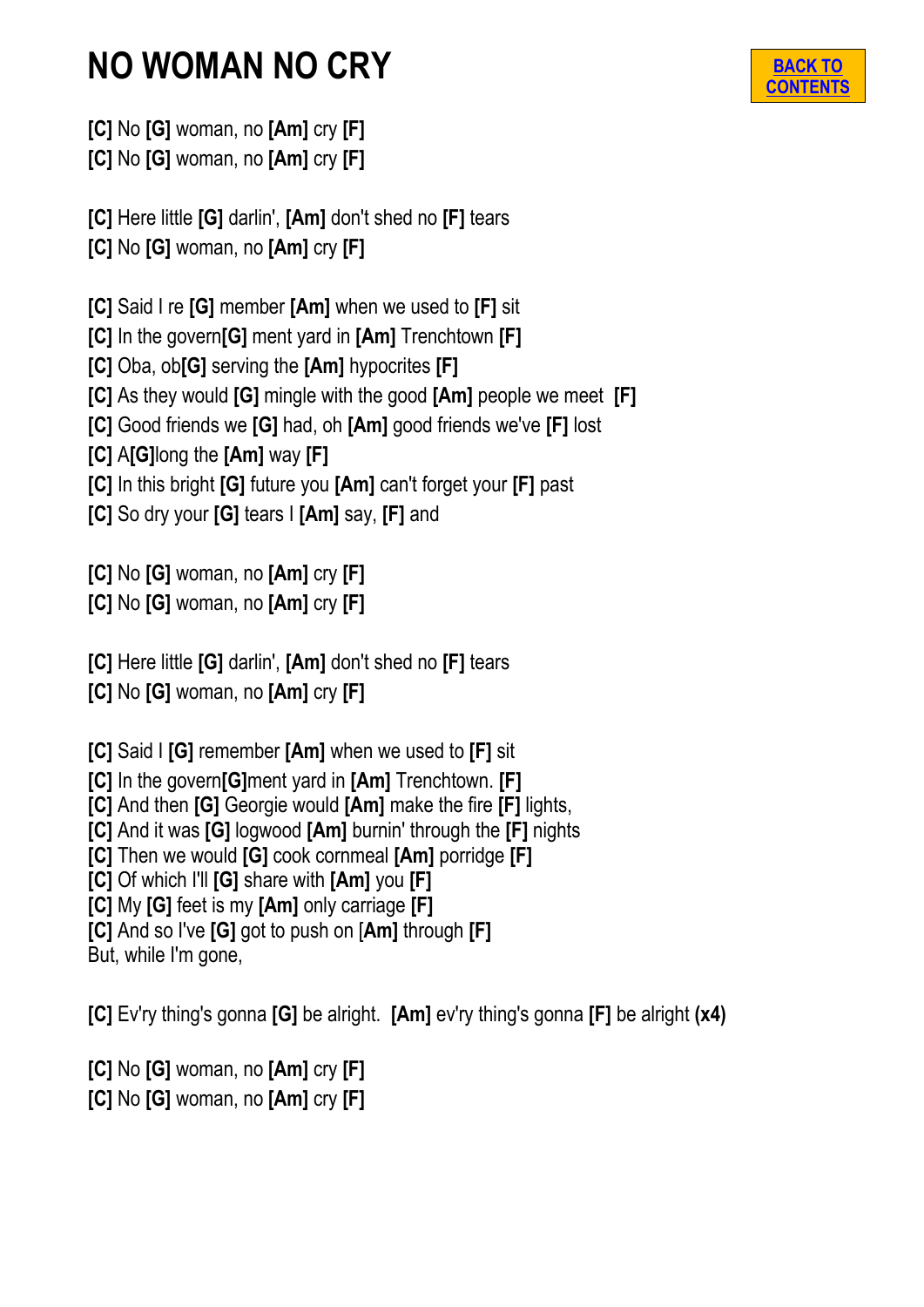# **OCTOPUS'S GARDEN**



**C Am F G** I'd like to be under the sea, in an octopus's garden in the shade. **C Am F G** He'd let us in, knows where we've been, in his octopus's garden in the shade. **Am F G** I'd ask my friends to come and see an octopus's garden with me. **C Am F G C** I'd like to be under the sea, in an octopus's garden in the shade.

**C Am F G** We would be warm below the storm in our little hideaway beneath the waves. **C Am F G** Resting our head on the sea bed, in an octopus's garden near a cave. **Am F G** We would sing and dance around, because we know we can't be found. **C Am F G C** I'd like to be under the sea, in an octopus's garden in the shade.

# **INSTRUMENTAL VERSE**

**C Am F G** We would shout and swim about, the coral that lies beneath the waves. **C Am F G** Oh, what joy for every girl and boy, knowing they're happy and they're safe. **Am F G** We'd be so happy, you and me, no-one there to tell us what to do. **C Am F G Am** I'd like to be under the sea, in an octopus's garden with you  **F G Am F G C** In an octopus's garden with you, in an octopus's garden with you.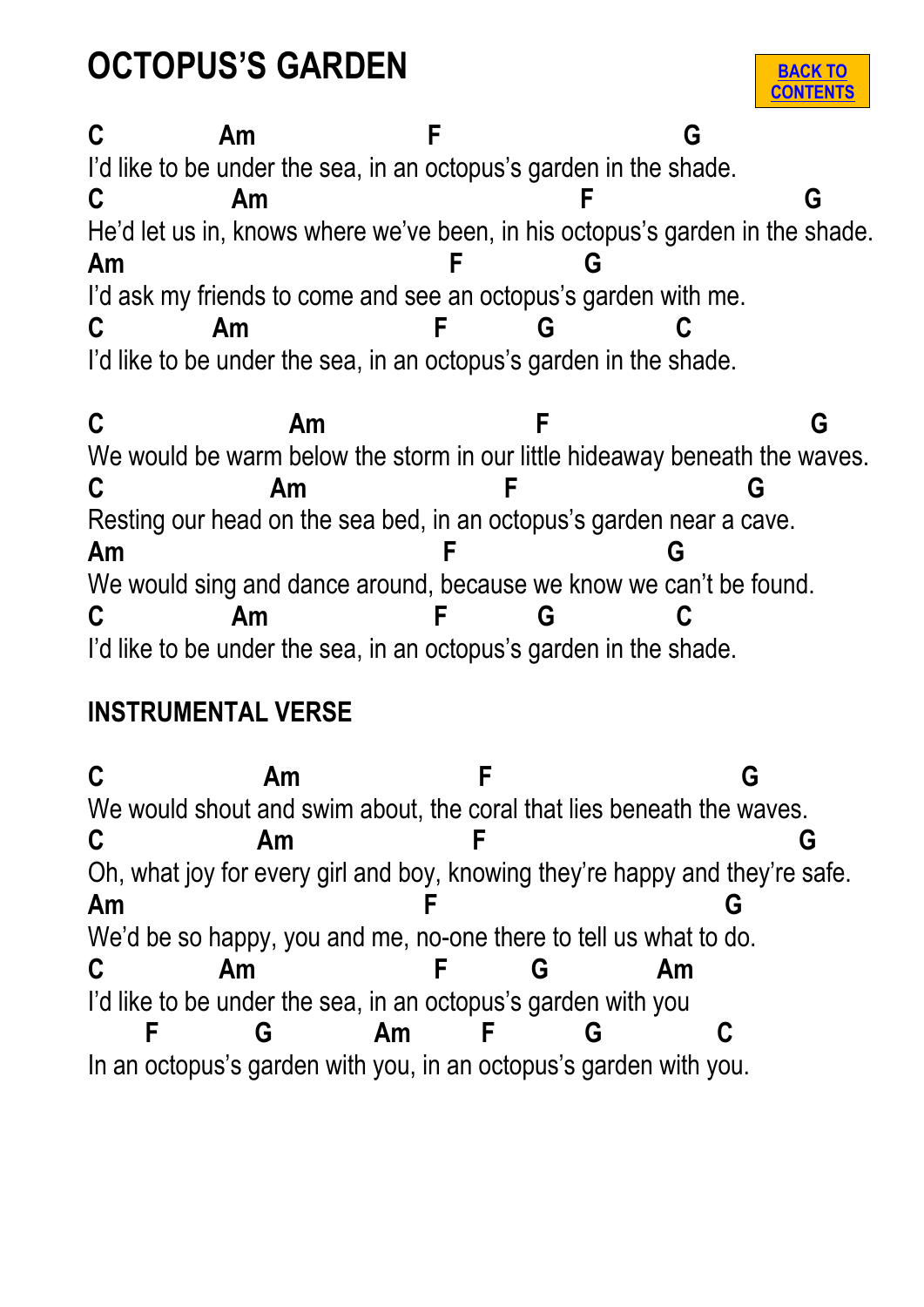# **THE ONE I LOVE**



**Dm C Dm** This one goes out to the one I love **Dm C Dm** This one goes out to the one I've left behind **F C Bb** A simple prop to occupy my time **Dm C Dm** This one goes out to the one I love **Dm C Dm** Fire Fire

# **REPEAT VERSE 1 AND CHORUS**

**Dm C Dm** This one goes out to the one I love **Dm C Dm** This one goes out to the one I've left behind **F C Bb**  Another prop has occupied my time **Dm C Dm** This one goes out to the one I love

| Dm   | C |    | Dm |
|------|---|----|----|
| Fire |   |    |    |
| Fire |   |    |    |
| Fire |   |    |    |
| Fire |   |    |    |
| Dm   | C | Db | D  |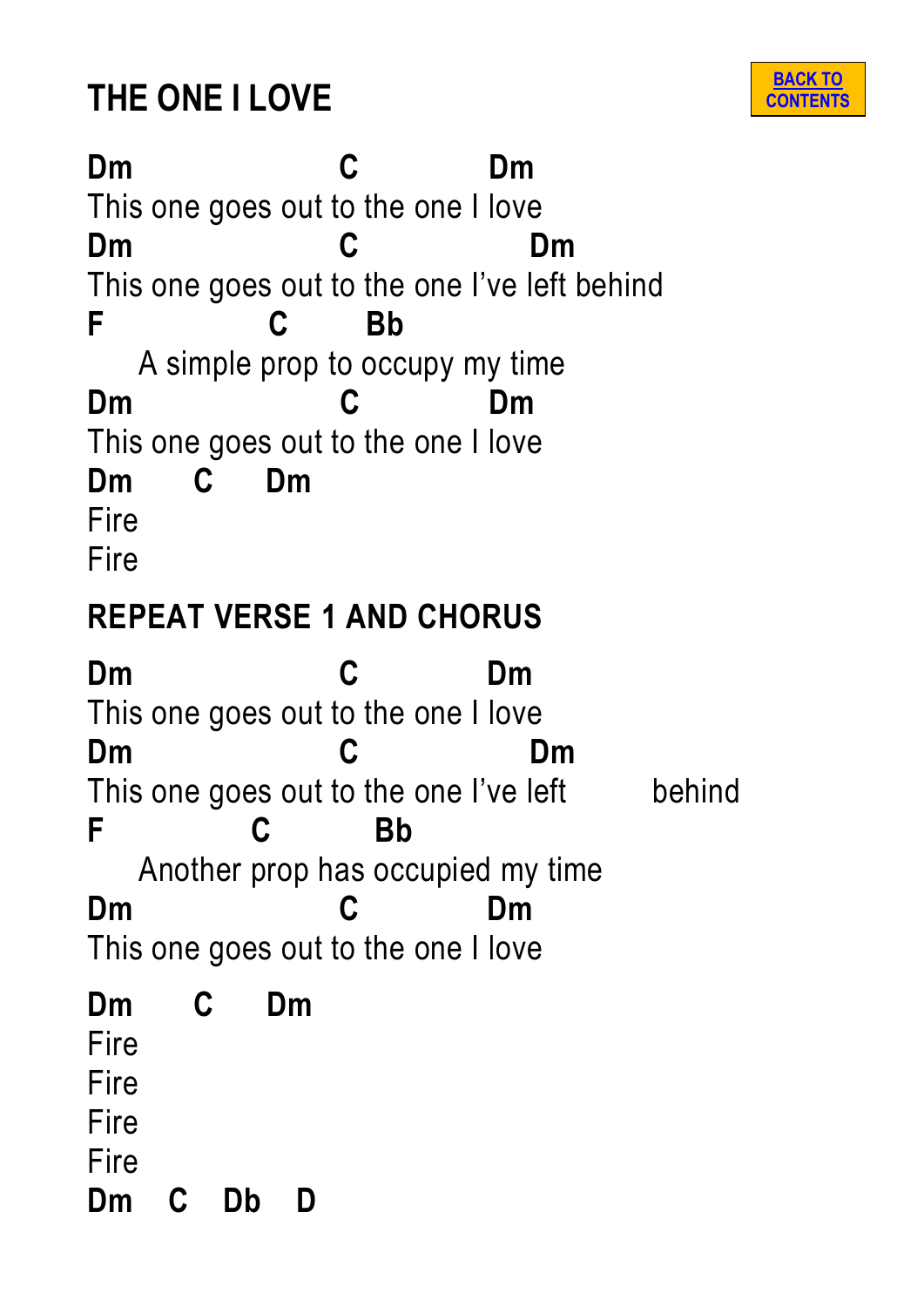# **ONE STEP BEYOND**

.



Just **Am** and **E7** … lots of kazoo and occasional "**ONE STEP BEYOND"**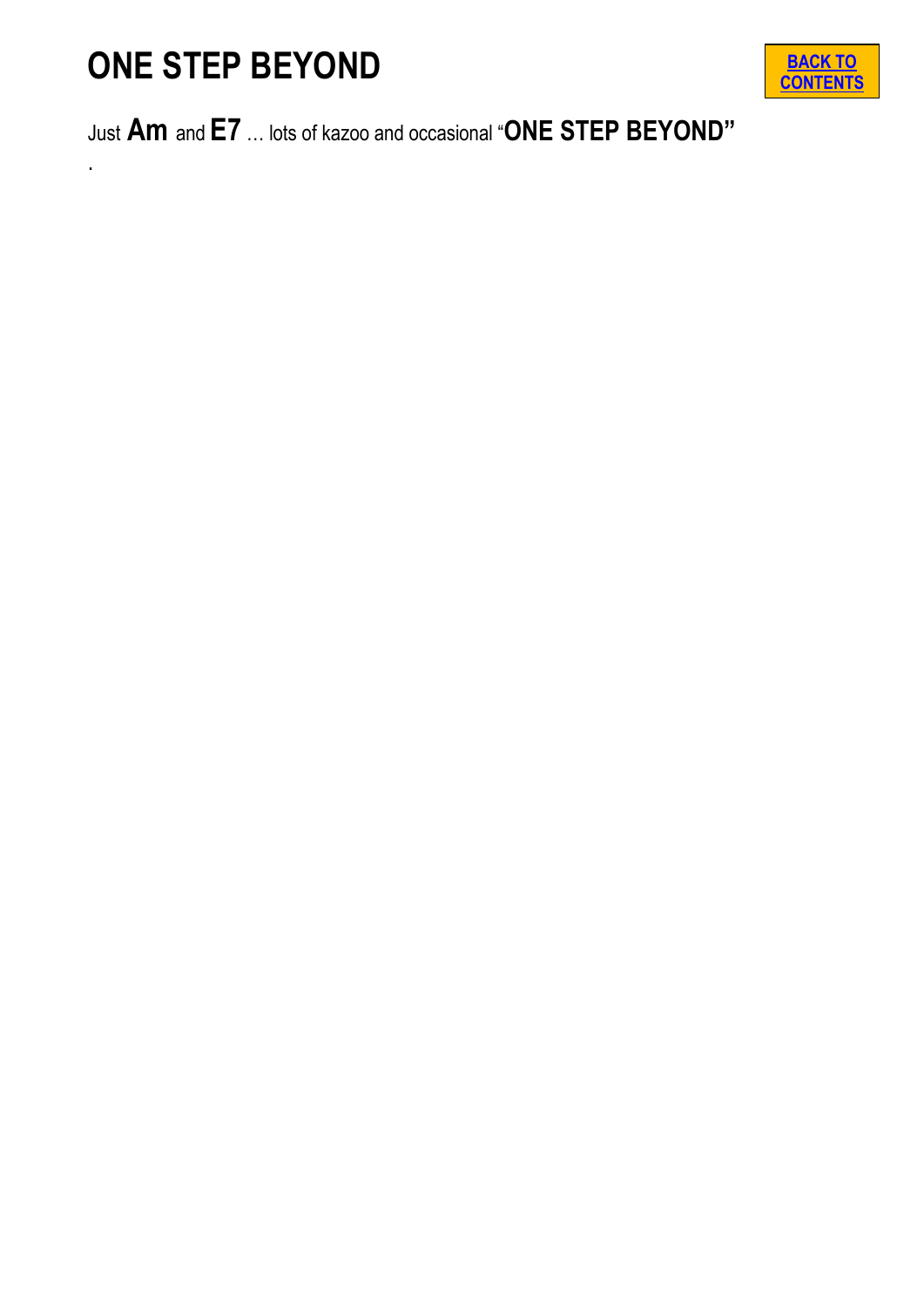## **PAINT IT BLACK**

**Dm**  I see a red door and I want it painted black. **Dm A**  No colours anymore I want them to turn black. **Dm C F C Dm** I see the girls walk by dressed in their summer clothes. **Dm C F C G A** I have to turn my head until my darkness goes. ------------------------------------------------------------------------------------------------------------------------------------------------------------------------------------------------------------------------------------------------------------------------------- **Dm**  I see a line of cars and they're all painted black. **Dm A** With flowers and my love both never to come back. **Dm C F C Dm** I see people turn their heads and quickly look away. **Dm C F C G A**  Like a new-born baby it just happens every day. ------------------------------------------------------------------------------------------------------------------------------------------------------------------------------------------------------------------------------------------------------------------------------- **Dm**  I look inside myself and see my heart is black. **Dm A** I see my red door and I must have it painted black **Dm C F C Dm** Maybe then I'll fade away and not have to face the facts. **Dm C F C G A** It's not easy facing up when your whole world is black. ------------------------------------------------------------------------------------------------------------------------------------------------------------------------------------------------------------------------------------------------------------------------------- **Dm A** No more will my green sea go turn a deeper blue. **Dm A** I could not foresee this thing happening to you. **Dm C F C Dm** If I look hard enough into the setting sun **Dm C F C G A** My love will laugh with me before the morning comes. ------------------------------------------------------------------------------------------------------------------------------------------------------------------------------------------------------------------------------------------------------------------------------- **Dm A** I see a red door and I want it painted black. **Dm A**  No colours anymore I want them to turn black. **Dm C F C Dm** I see the girls walk by dressed in their summer clothes. **Dm C F C G A** I have to turn my head until my darkness goes. ------------------------------------------------------------------------------------------------------------------------------------------------------------------------------------------------------------------------------------------------------------------------------- **Dm A** humming to finish

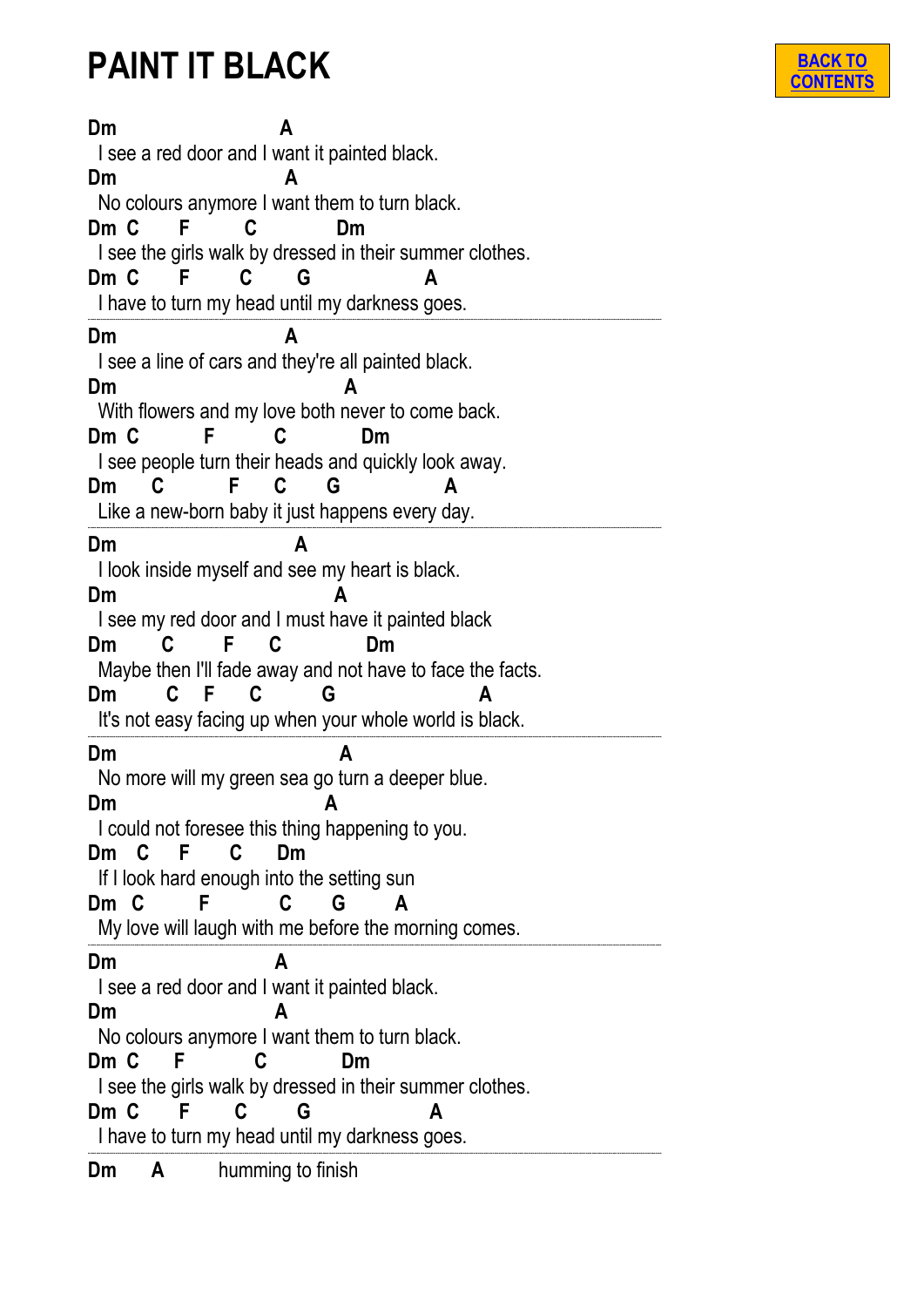[**C**] Left a good job in the city, Workin' for The Man ev'ry night and day, And I never lost one minute of sleeping, Worryin' 'bout the way things might have been.

**[BACK TO](#page-1-0) [CONTENTS](#page-1-0)**

### **[G] Big wheel keep on turnin' , [Am] Proud Mary keep on burnin' , [C] Rollin', rollin', rollin' on the river. [C] Rollin', rollin', rollin' on the river.**

[**C**] Cleaned a lot of plates in Memphis, Pumped a lot of pain down in New Orleans, But I never saw the good side of the city, Until I hitched a ride on a river boat queen.

### **CHORUS**

[**C**] If you come down to the river, Bet you gonna find some people who live. You don't have to worry 'cause you have no money, People on the river are happy to give.

### **CHORUS**

### **INSTRUMENTAL - VERSE & CHORUS**

### **REPEAT THIRD VERSE**

### **CHORUS**

[**C**] Rollin', rollin', rollin' on the river. [**C**] Rollin', rollin', rollin' on the river. *(Slow)*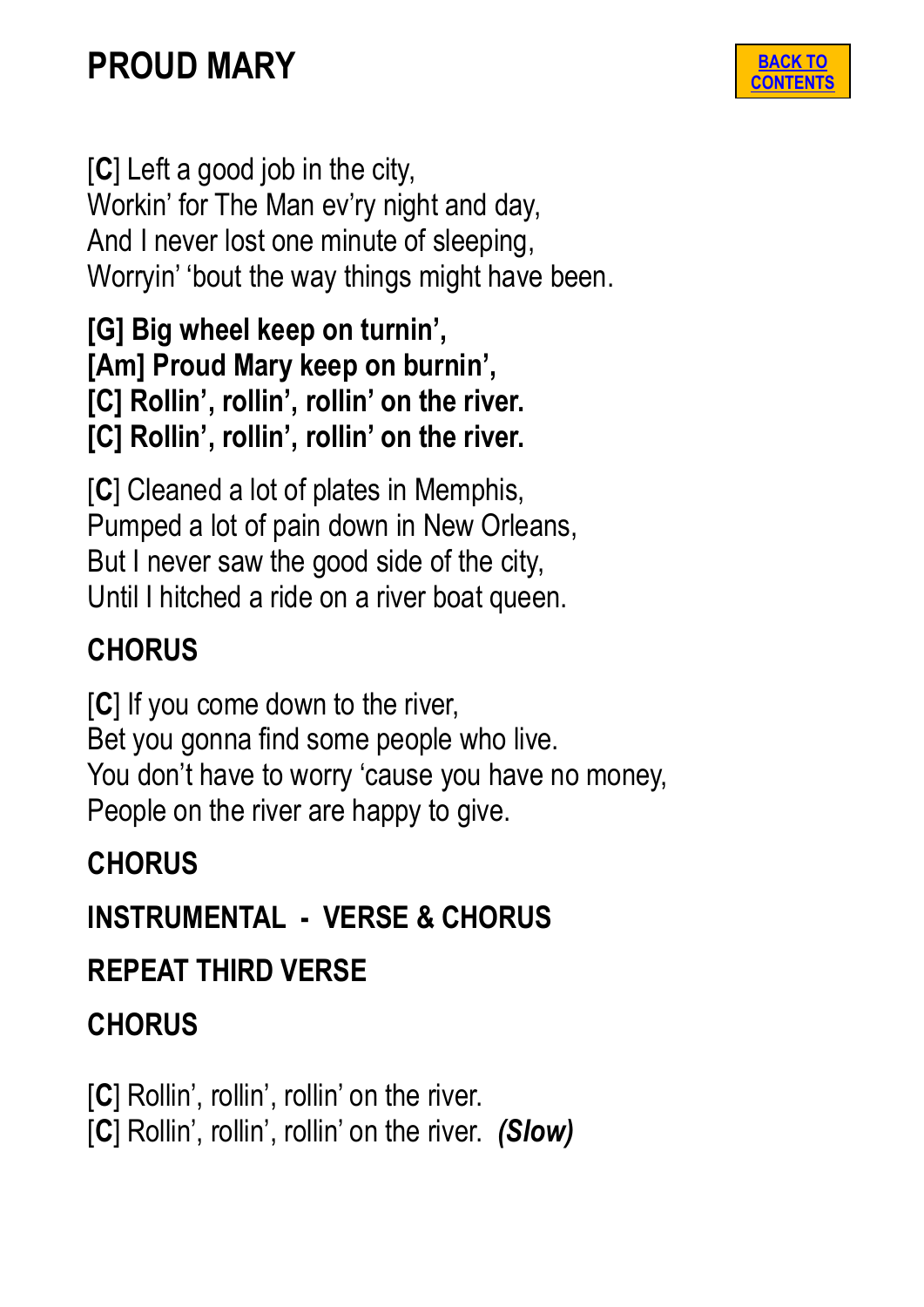### **RED RED WINE**

Red red **[C]** wine **[F] [G] [F]** Go to my **[C]** head **[F] [G] [F]** Make me for-**[C]** get that **[F]** I **[G] [F]** Still need her **[G]** so **[F]**

Red red **[C]** wine **[F] [G] [F]** It's up to **[C]** you **[F] [G] [F]** All I can **[C]** do I've **[F]** done **[G]** But **[F]** memories won't **[G]** go **[F]** No, **[G]** memories won't **[C]** go **[F] [G] [F]**

I have **[G]** sworn, That with **[C]** time, **[F]** Thoughts of you would leave my **[C]** head, I was **[G]** wrong and I **[C]** find, Just one **[F]** thing makes me for**[G]**get …

Red red **[C]** wine **[F] [G] [F]** Stay close to **[C]** me **[F] [G] [F]** Don't let me **[C]** be alone **[F] [G]** It's **[F]** tearing **[G]** apart **[F]** My **[G]** blue, blue **[C]** heart **[F] [G] [C] [F] [G]**

I have **[G]** sworn, That with **[C]** time, **[F]** Thoughts of you would leave my **[C]** head, I was **[G]** wrong and I **[C]** find, Just one **[F]** thing makes me for**[G]**get …

Red red **[C]** wine **[F] [G] [F]** Stay close to **[C]** me **[F] [G] [F]** Don't let me **[C]** be alone **[F] [G]** It's **[F]** tearing **[G]** apart **[F]** My **[G]** blue, blue **[C]** heart

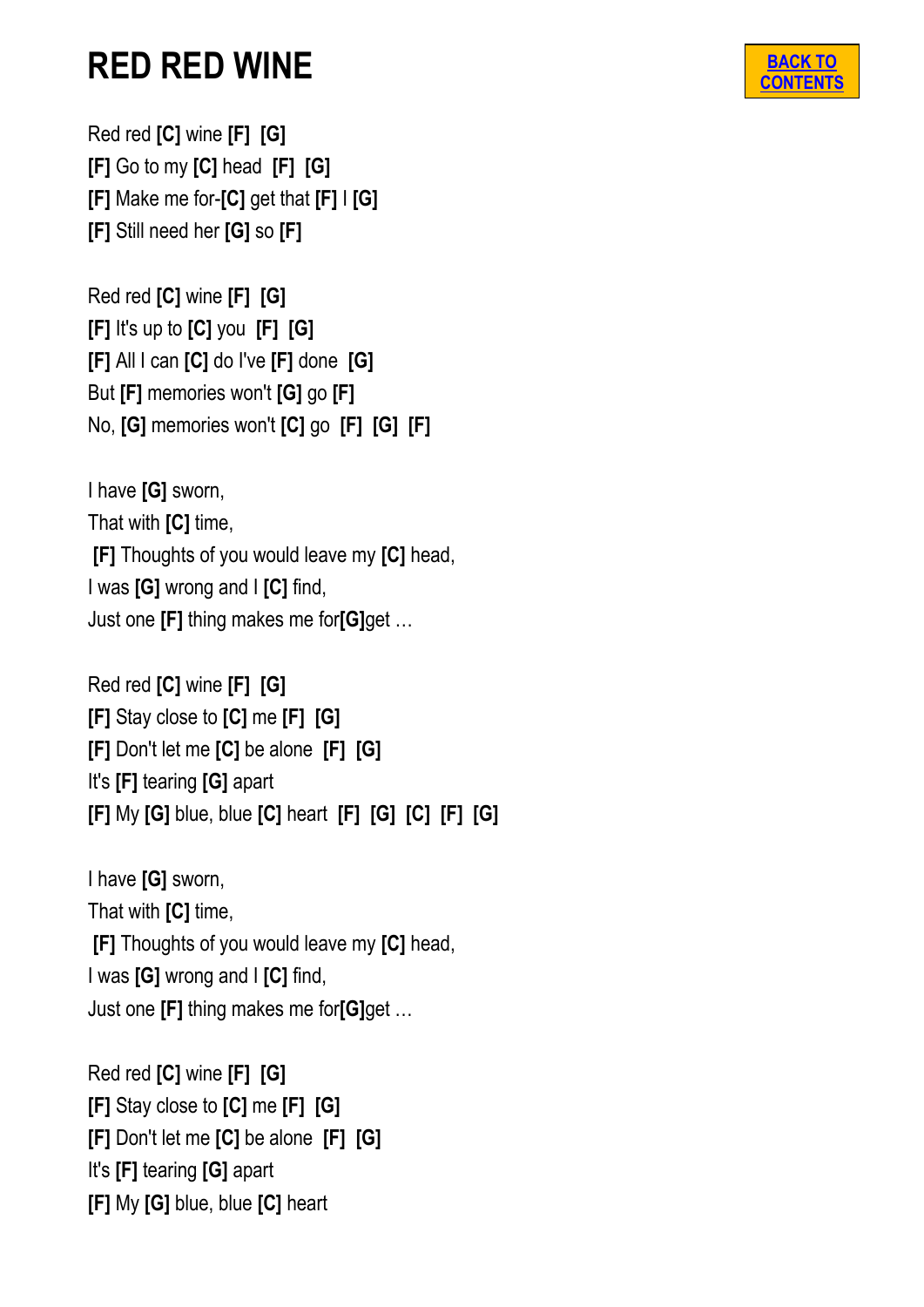## **RETURN TO SENDER**



**[C]** I gave a letter to the [**Am**] postman, [**Dm**] he put in his [**G7**] sack. [**C**] Bright and early next [**Am**] morning, he [**Dm**] brought my [**G7**] letter [**C**] back.

She wrote upon it. [**F**] Return to [**G7**] sender, [**F**] address un-[**G7**] known, [**F**] no such [**G7**] number, [**C**] no such zone. [**C7**] [**F**] We had a [**G7**] quarrel, [**F**] a lovers [**G7**] spat. [**D7**] I write I'm sorry but my letter keeps coming [**G7**] back.

[**C**] So then I dropped it in the [**Am**] mailbox, [**Dm**] and sent it Special [**G7**] D. [**C**] Bright and early next [**Am**] morning, it [**Dm**] came right [**G7**] back to [**C**] me

She wrote upon it. [**F**] Return to [**G7**] sender, [**F**] address un-[**G7**] known, [**F**] no such [**G7**] number, [**C**] no such zone. [**C7**]

[**F**] This time I'm gonna take it myself and put it right in her [**C**] hand. And [**D7**] if it comes back the very next day, [**G7**] Then I'll understand …

… the writing on it. [**F**] Return to [**G7**] sender, [**F**] address un-[**G7**] known, [**F**] no such [**G7**] number, [**C**] no such zone. [**C7**] [**F**] Return to [**G7**] sender [**F**] Return to [**G7**] sender [**F**] Return to [**G7**] sender [**C**]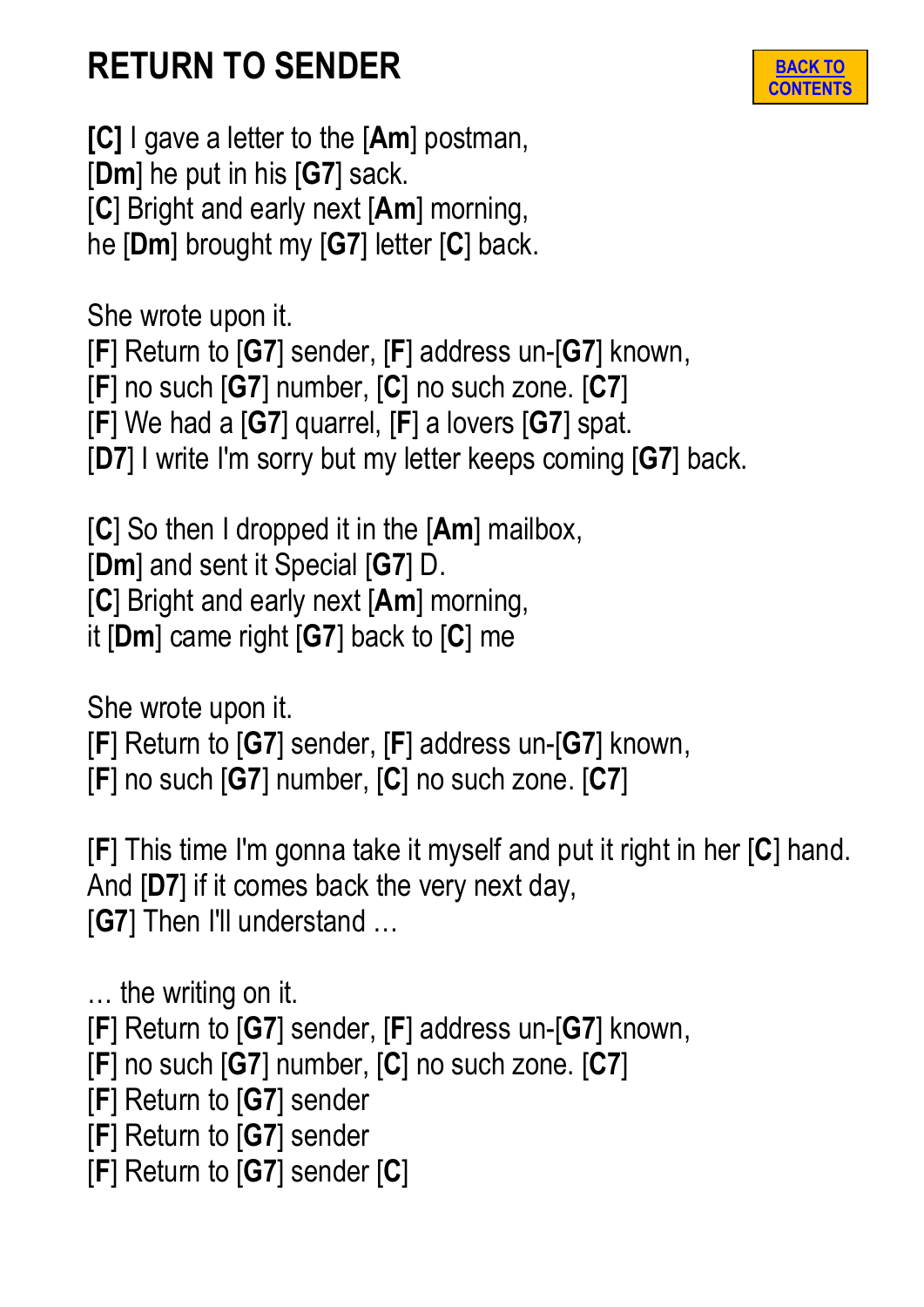## **RHYTHM OF THE RAIN**



**[BACK TO](#page-1-0)**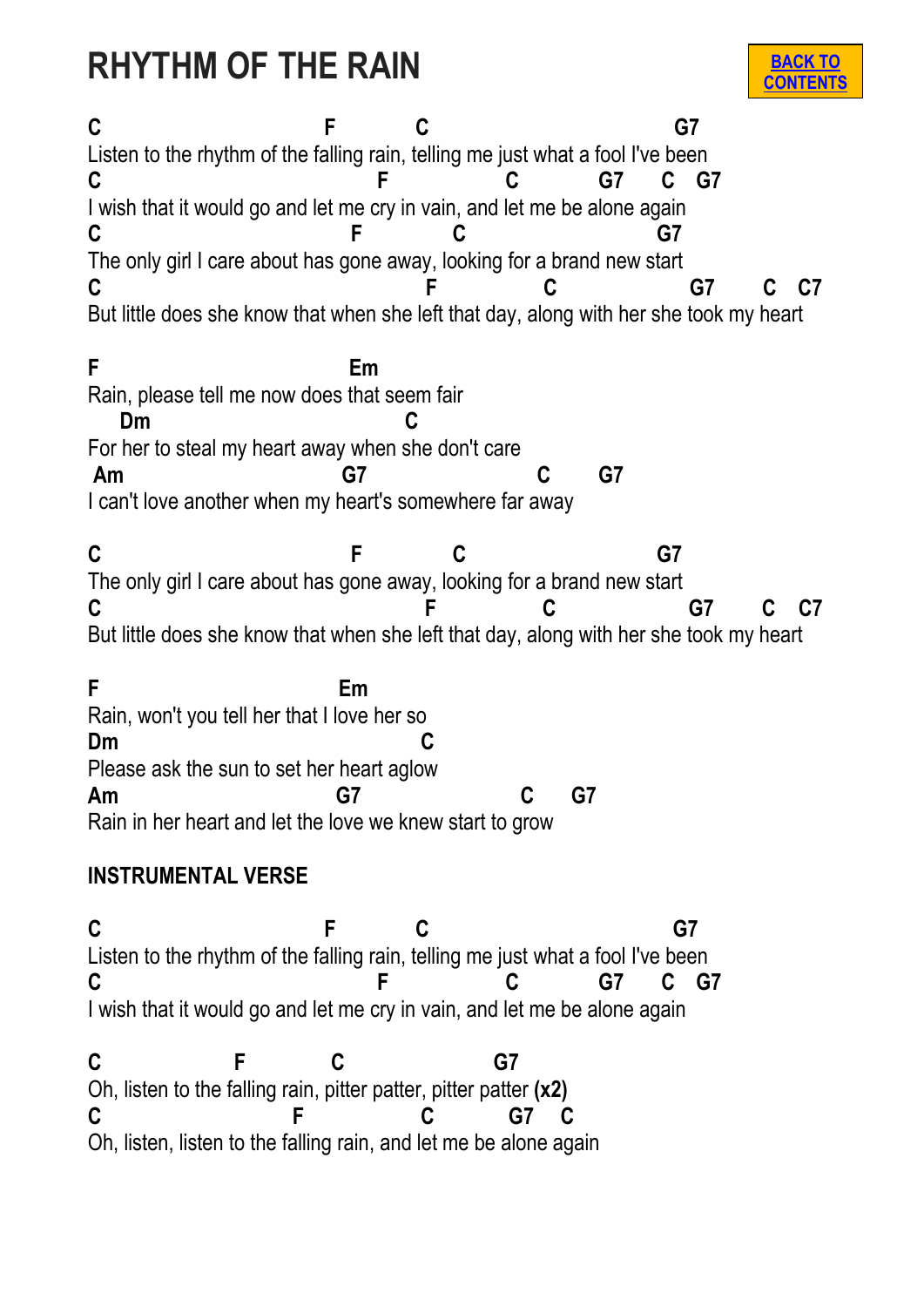## **RING OF FIRE**



### **KAZOO VERSE**

[**C**] Love is a [**F**] burning [**C**] thing And it makes a [**F**] fiery [**C**] ring Bound by [**F**] wild de- [**C**] sire I fell into a [**F**] ring of [**C**] fire

**CHORUS: [G] I fell into a [F] burning ring of [C] fire I went [G] down, down, down And the [F] flames went [C] higher And it [C] burns, burns, burns The [F] ring of [C] fire The [G] ring of [C] fire**

### **KAZOO VERSE**

### **CHORUS**

[**C**] The taste of [**F**] love is [**C**] sweet When hearts [**F**] like ours [**C**] meet I fell for you [**F**] like a [**C**] child Oh, but the [**F**] fire went [**C**] wild

### **CHORUS**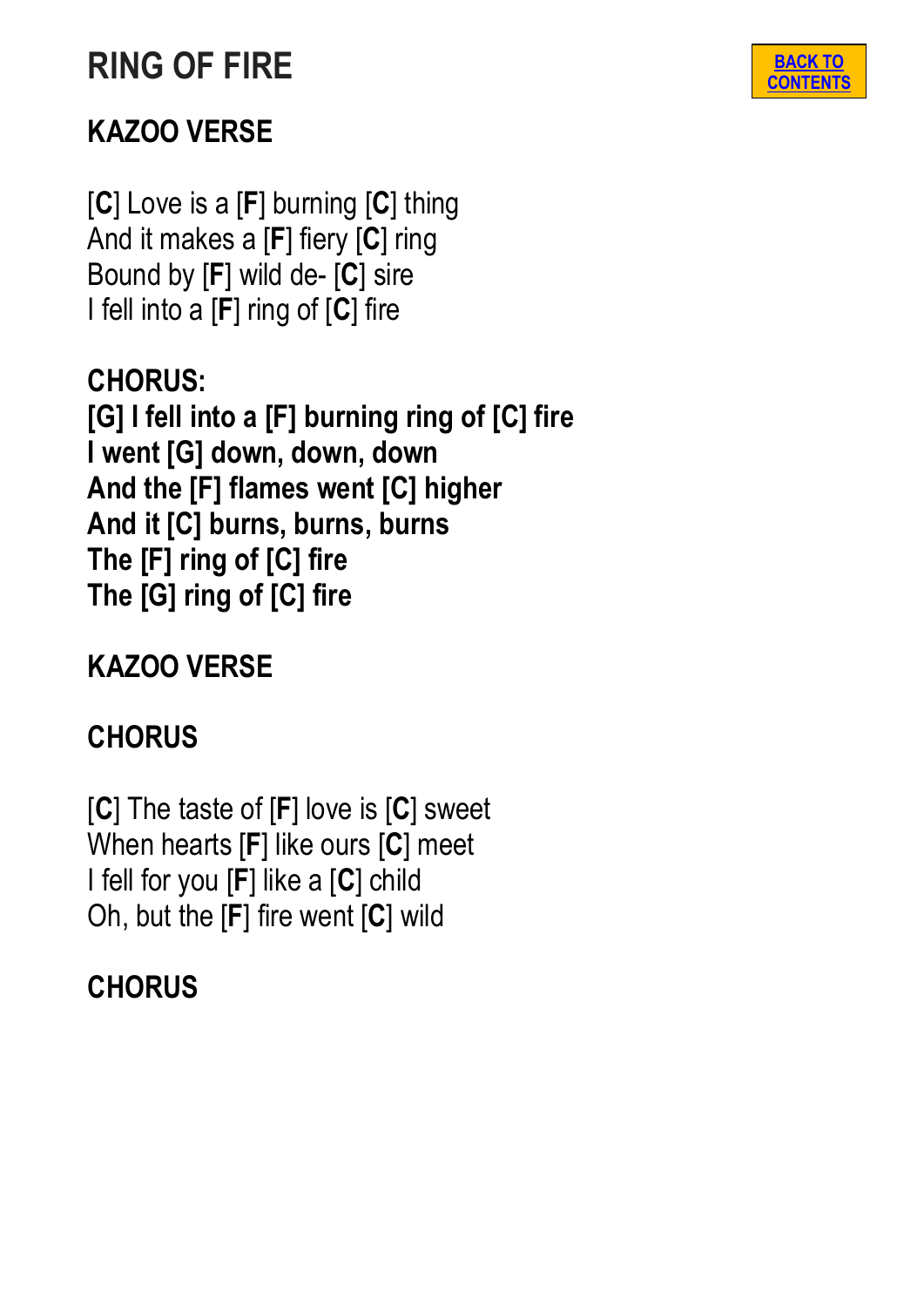## **RIPTIDE**



[**Am**] [**G**] [**C**] X2

[**Am**] I was scared of [**G**] dentists and the [**C**] dark [**Am**] I was scared of [**G**] pretty girls and [**C**] starting conversations [**Am**] Oh, all my [**G**] friends are turning [**C**] green [**Am**] You're the magician's [**G**] assistant in their [**C**] dreams

**PRECHORUS [Am] Ooh, [G] ooh, [C] ooh [Am] Ooh, [G] ooh, and they [C] come unstuck**

**CHORUS**

**[Am] Lady, [G] running down to the [C] riptide, taken away To the [Am] dark side, [G] I wanna be your [C] left hand man [Am] I love you [G] when you're singing that [C] song, and I got a lump In my [Am] throat, 'cause [G] you're gonna sing the [C] words wrong**

[**Am**] There's this movie [**G**] that I think you'll [**C**] like [**Am**] This guy decides to [**G**] quit his job and [**C**] heads to New York City [**Am**] This cowboy's [**G**] running from [**C**] himself [**Am**] And she's been living [**G**] on the highest **[C]** shelf

#### **PRECHORUS CHORUS**

[**Am**] I just wanna, I just wanna [**G**] know [**C**] If you're gonna, if you're gonna [**F**] stay [**Am**] I just gotta, I just gotta [**G**] know [**C**] I can't have it, I can't have it [**F**] any other way

[**Am**] I swear she's [**G**] destined for the [**C**] screen [**Am**] Closest thing to [**G**] Michelle Pfeiffer [**C**] that you've ever seen, oh

**CHORUS X3**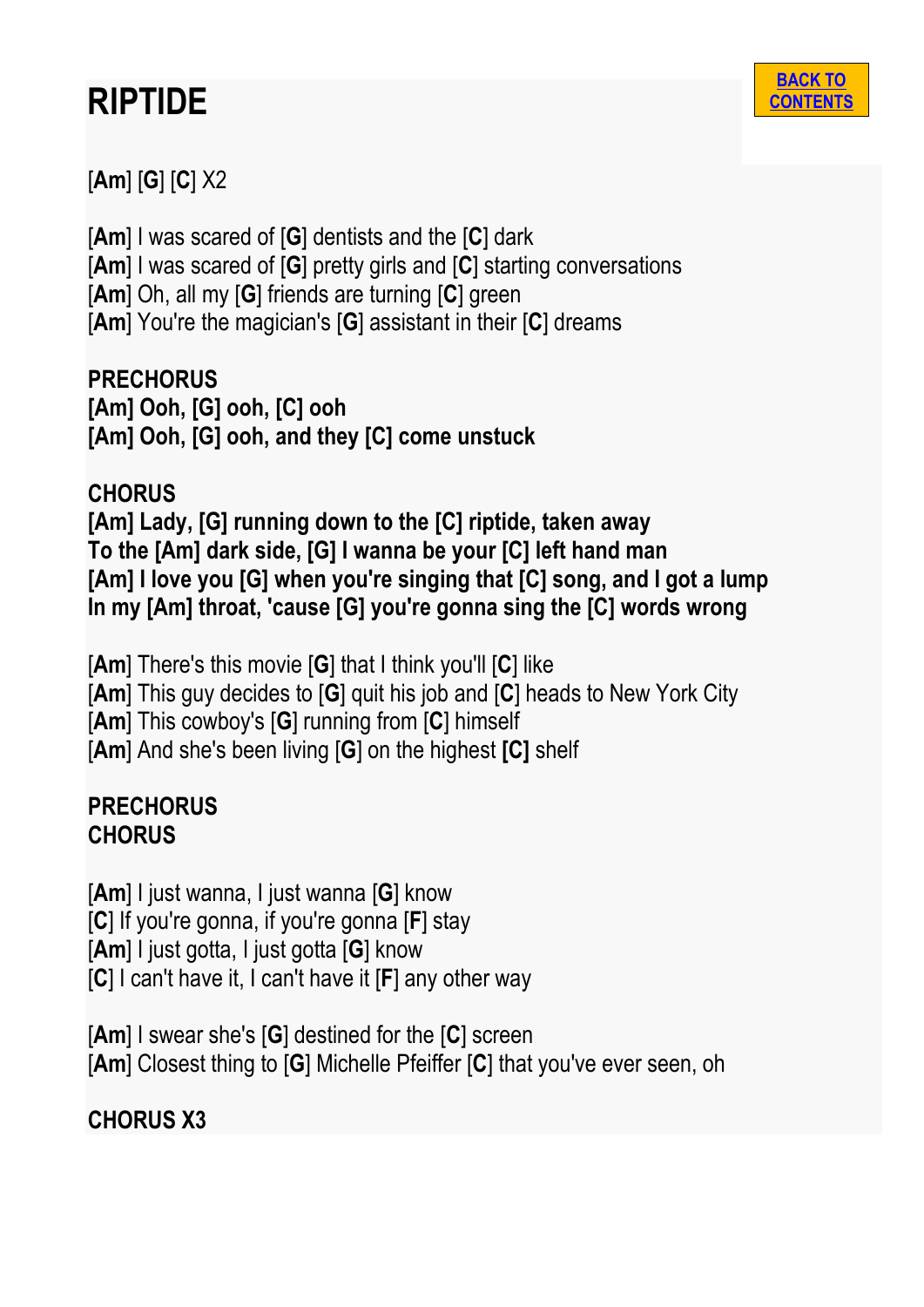## **ROCK AROUND THE CLOCK**



**[G]** One, two, three o'clock, four o'clock rock **[G]** Five, six, seven o'clock, eight o'clock rock **[G]** Nine, ten, eleven o'clock, twelve o'clock rock **[G]** We're gonna rock around the clock tonight.

**[G]** Put your glad rags on and join me hon', We'll have some fun when the clock strikes one, We're gonna **[C]** rock around the clock tonight We're gonna **[G]** rock, rock, rock 'til broad daylight We're gonna **[D]** rock, gonna rock **[C]** around the clock to-**[G]**night

**[G]** When the clock strikes two and three and four, If the band slows down we'll yell for more We're gonna **[C]** rock **etc**

**[G]** When the clock chimes ring five and six and seven We'll be rockin' up in 7th heaven We're gonna **[C]** rock **etc**

#### **INSTRUMENTAL**

**[G]** When it's eight, nine, ten, eleven too, I'll be goin' strong and so will you We're gonna **[C]** rock **etc**

**[G]** When the clock strikes 12 we'll cool off then, Start a rockin' 'round the clock again We're gonna **[C]** rock **etc**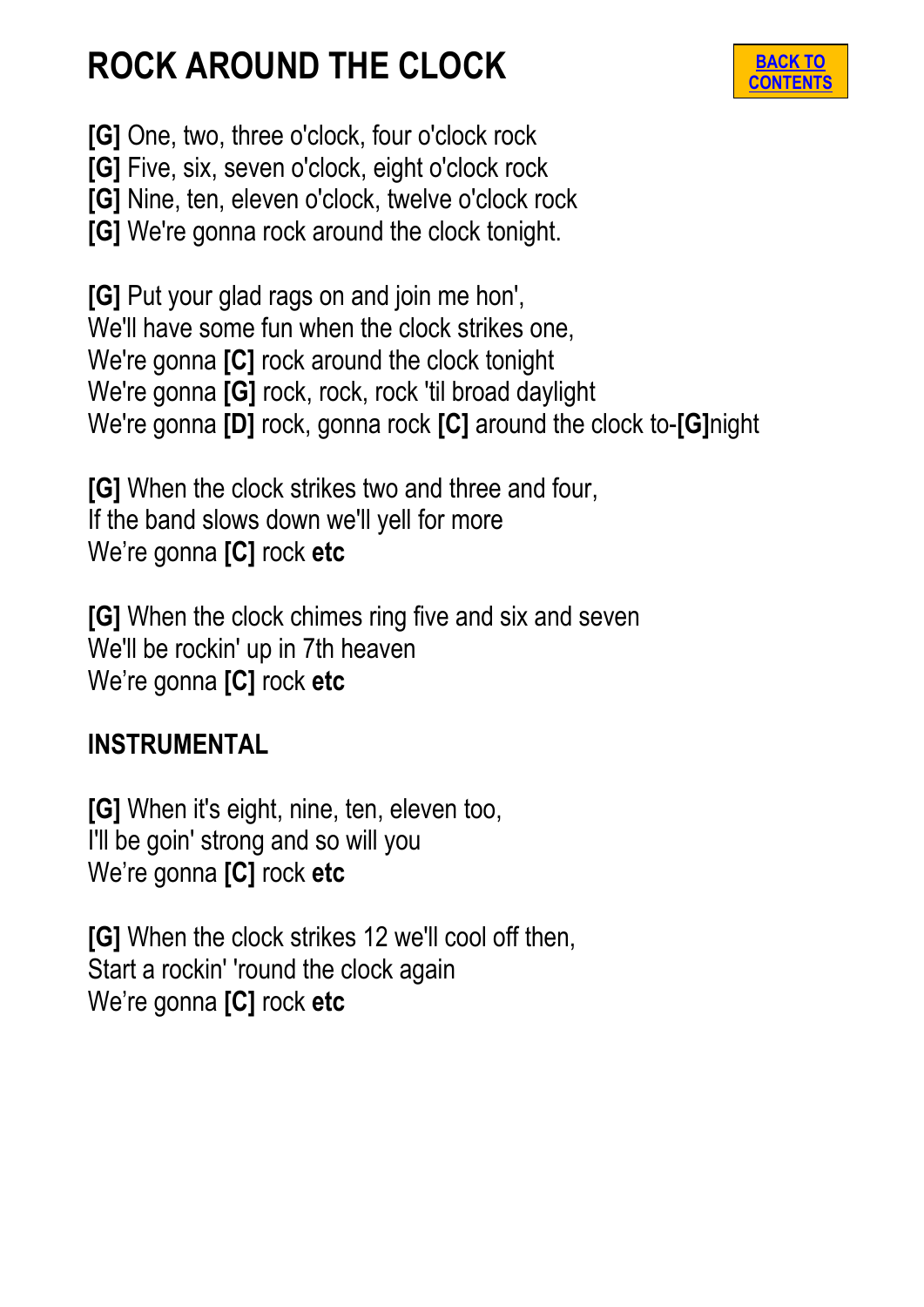## **ROCKIN' ALL OVER THE WORLD**



[**C**] Here we are, and here we are, and here we go [**F**] All aboard and we're hittin' the road Here we [**C**] go, [**G**] rockin' all over the [**C**] world

[**C**] Giddy up, and giddy up, and get away [**F**] We're going crazy and we're going today Here we [**C**] go, [**G**] rockin' all over the [**C**] world

And I [**C**] like it, I like it, I like it, I like it I [**F**] la la la like it, la la la like it Here we [**C**] go, [**G**] rockin' all over the [**C**] world

I'm [**C**] gonna tell your mama what you're gonna do So [**F**] come on out with your dancin' shoes Here we [**C**] go, [**G**] rockin' all over the [**C**] world

### **INSTRUMENTAL – 2 VERSES**

And I [**C**] like it, I like it, I like it, I like it I [**F**] la la la like it, la la la like it Here we [**C**] go, [**G**] rockin' all over the [**C**] world

### **REPEAT WHOLE SONG**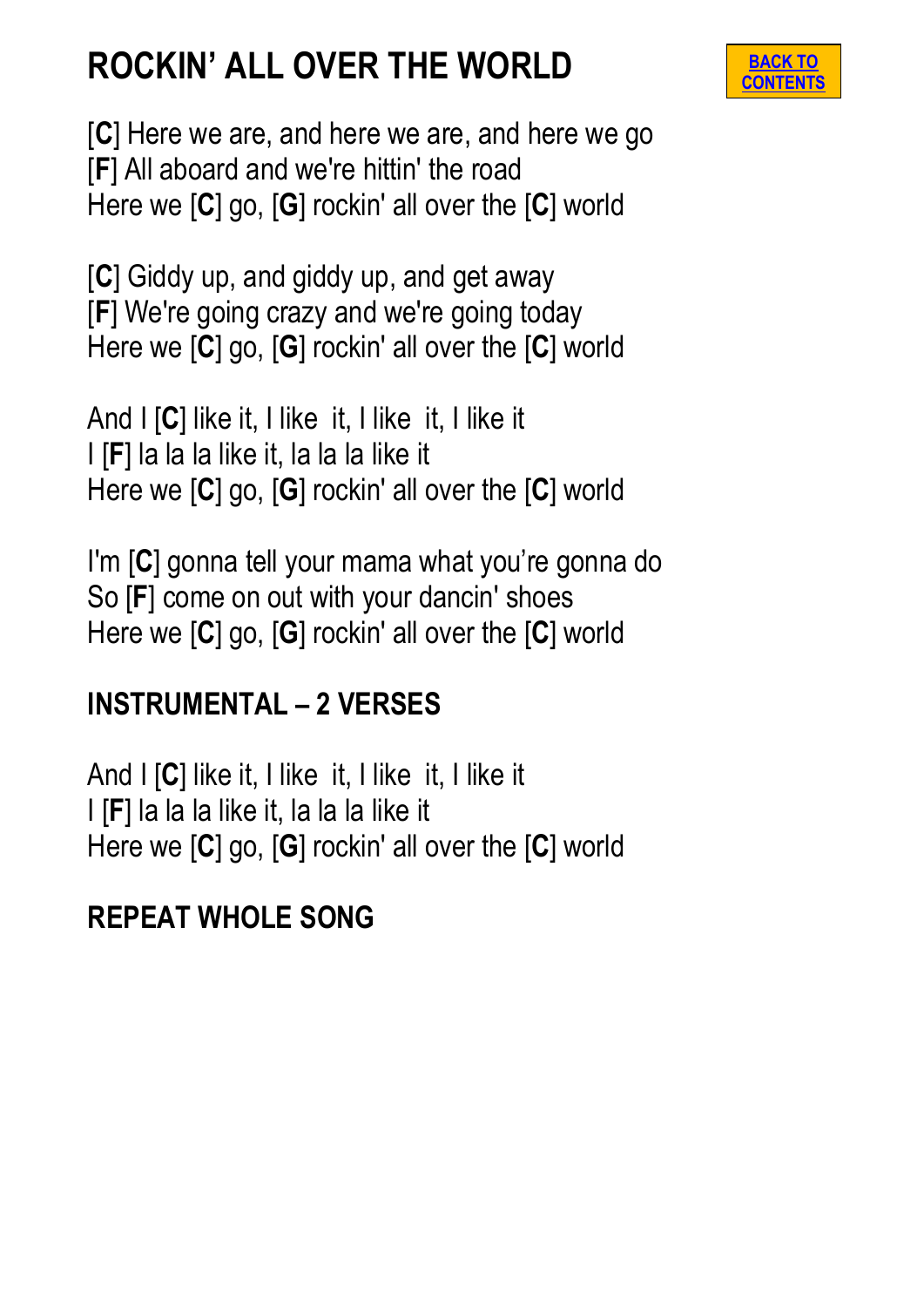### **SAVE YOUR KISSES**



Intro: | **G | G | Gmaj7 | Gmaj7**

**G** Gmaj7 G7 G7 C Though it hurts to go away; it's impossible to stay; but there's one thing I must say before I go  **Cm G Am D** I love you (I love you) you know; I'll be thinking of you in most everything I do **G** Gmaj7 G7 G7 C Now the time is moving on; and I really should be gone, but you keep me hanging on for one more smile  **Cm G Am D D** I love you (I love you) all the while; with your cute little way; will you promise that you'll save your ..... **G Bm G7 C**  Kisses for me, save all your kisses for me, bye bye baby bye bye, **Cm G Am D** Don't cry honey don't cry, gonna walk out the door; but I'll soon be back for more **G Bm G C** Kisses for me, save all your kisses for me, so long honey so long, **Cm G Am D** Hang on baby hang on; don't you dare me to stay? 'cause you know I'll have to say .....  **G Gmaj7 G7 C** That I've got to work each day, and that's why I go away, but I count the seconds till I'm home with you  **Cm G Am D** I love you (I love you) it's true; you're so cute honey gee, won't you save them up for me, **G** Bm G7 C Your kisses for me save all your kisses for me, bye bye baby bye bye, **Cm G Am D** Don't cry honey don't cry; gonna walk out the door, but I'll soon be back for more **G Bm G7 C** Kisses for me, save all your kisses for me, so long honey so long, **Cm G Am D** Hang on baby hang on, don't you dare me to stay, 'cause you know you've got to save, your **G** Bm G7 C Kisses for me, save all your kisses for me, bye bye baby bye bye, **Cm G Am D** Don't cry honey don't cry, won't you save them for me, even though you're only three **Gmaj7**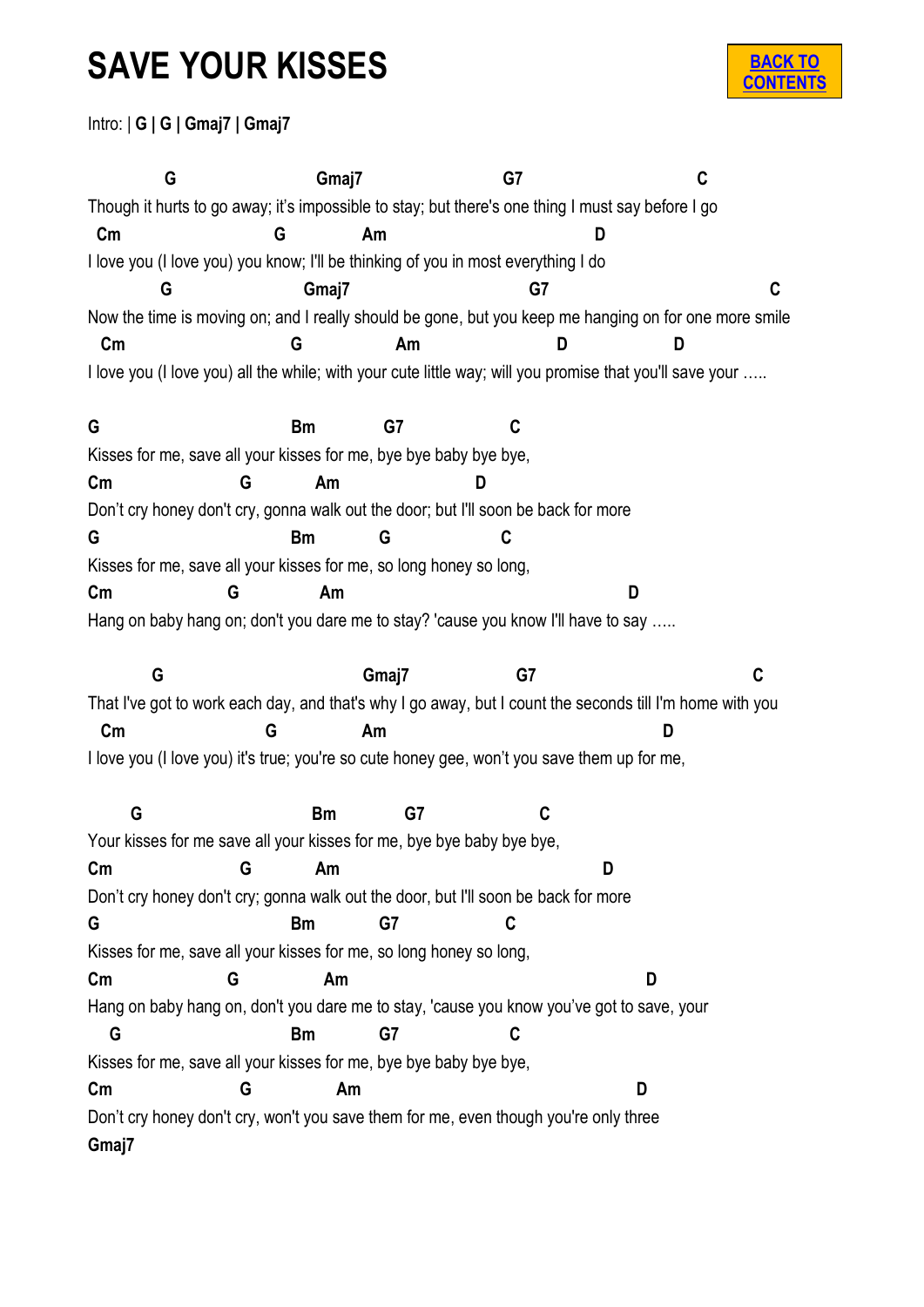## **SET FIRE TO THE RAIN**



*Intro*: [**Am**] [**C**] [**G**] [**F**]

I let it [**Am**] fall, my [**C**] heart and as it [**G**] fell, you rose to [**F**] claim it, It was [**Am**] dark and I was [**C**] over, until you [**G**] kissed my lips and you [**F**] saved me. My [**Am**] hands, they're [**C**] strong but my [**G**] knees were far too [**F**] weak, To [**Am**] stand in your [**C**] arms without [**G**] falling to your [**F**] feet.

But there's a [**F**] side to you that I [**Am**] never knew, never knew, All the [**F**] things you'd say, they were [**Am**] never true, never true, And the [**F**] games you'd play, you would [**G**] always win, always win.

But I set [**Am**] fire to the rain, watched it [**G**] pour as I touched your face, Well, it [**F**] burned while I cried,

'Cause I heard it screaming out your [**Dm**] name, your [**G**] name.

When I [**Am**] lay with [**C**] you, I could [**G**] stay there, [**F**] close my eyes, Feel you [**Am**] here for- [**C**] ever, you and [**G**] me together, nothing is [**F**] better.

But there's a [**F**] side to you that I [**Am**] never knew, never knew, All the [**F**] things you'd say, they were [**Am**] never true, never true, And the [**F**] games you'd play, you would [**G**] always win, always win.

But I set [**Am**] fire to the rain, watched it [**G**] pour as I touched your face, Well, it [**F**] burned while I cried,

'Cause I heard it screaming out your [**Dm**] name, your [**G**] name.

I set [**Am**] fire to the rain and I threw [**G**] us into the flames

Well I [**F**] felt something die, 'cause I knew that that was the last [**Dm**] time, the last [**G**] time.

Sometimes I [**Am**] wake up by the [**C**] door and heard you [**G**] calling, must be waiting [**F**] for you Even [**Am**] now when we're already [**C**] over I can't [**G**] help myself from looking [**F**] for you.

But I set [**Am**] fire to the rain, watched it [**G**] pour as I touched your face,

Well, it [**F**] burned while I cried,

'Cause I heard it screaming out your [**Dm**] name, your [**G**] name.

I set [**Am**] fire to the rain and I threw [**G**] us into the flames

Well I [**F**] felt something die, 'cause I knew that that was the last [**Dm**] time,

The last [**G**] time, the last [**C**] time.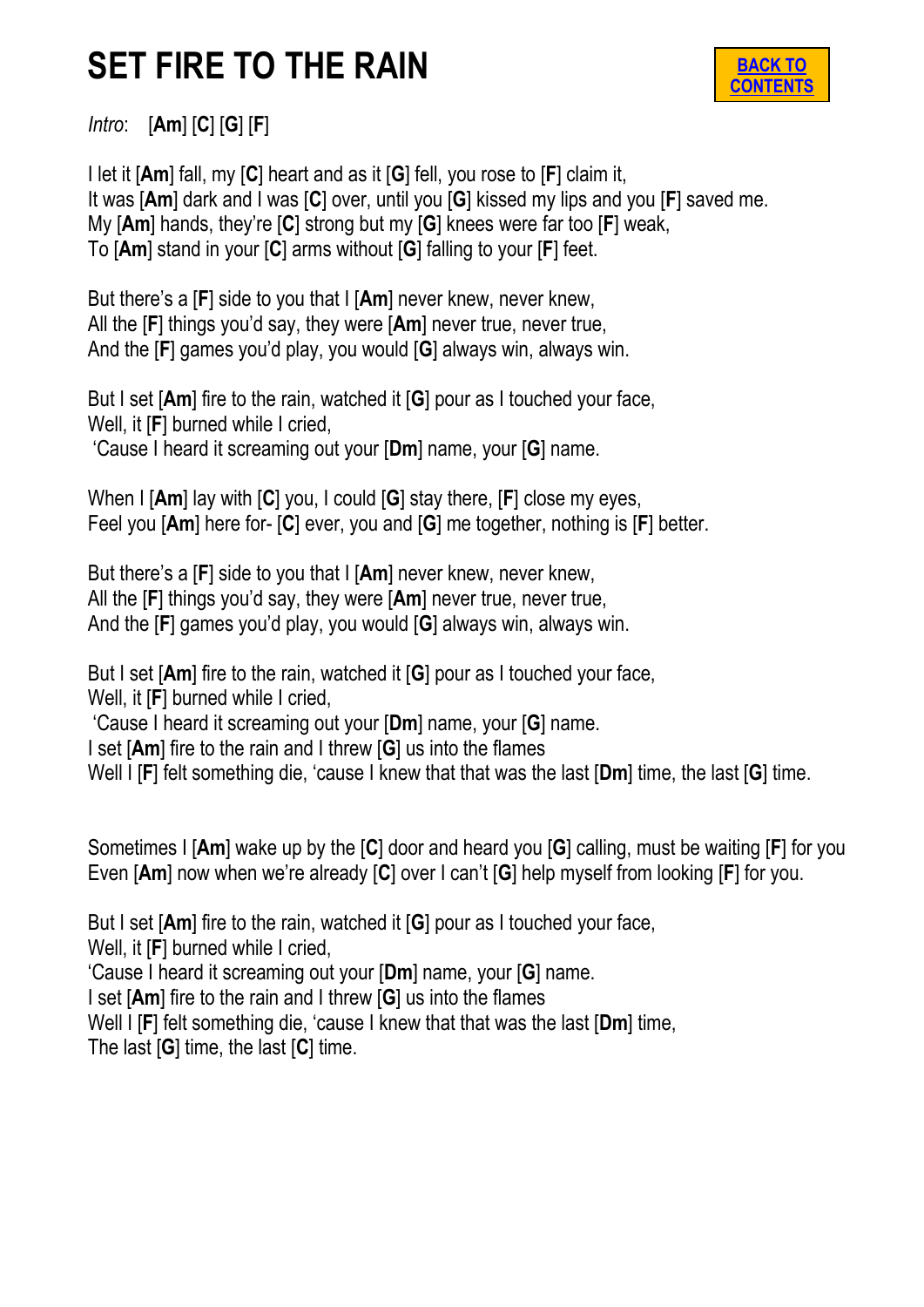### **SILVER MACHINE**



#### **G A C D x2**

**G A C D** I just took a ride in a silver machine, and I'm still feeling mean **G** A Do you want to ride, see yourself going by **C** D the other side of the sky in a silver machine **G** A **C** D It flies sideways through time It's an electric line to your Zodiac sign

**D C D C**  I've got a Silver Machine x3 **D** I've got a Silver Machine

*LONG TRIPPY (KAZOO) INSTRUMENTAL THAT STAYS ON D*

#### **G A C D X2**

 **G A**  It flies out of a dream **C** D it's antiseptically clean, you've got to know what I mean **G** A Do you want to ride, see yourself going by **C** D the other side of the sky in a silver machine **G A C D** I just took a ride in a silver machine, and I'm still feeling mean **G** A It flies sideways through time  **C D** It's an electric line to your Zodiac sign **D C D C** 

I've got a Silver Machine TO FINISH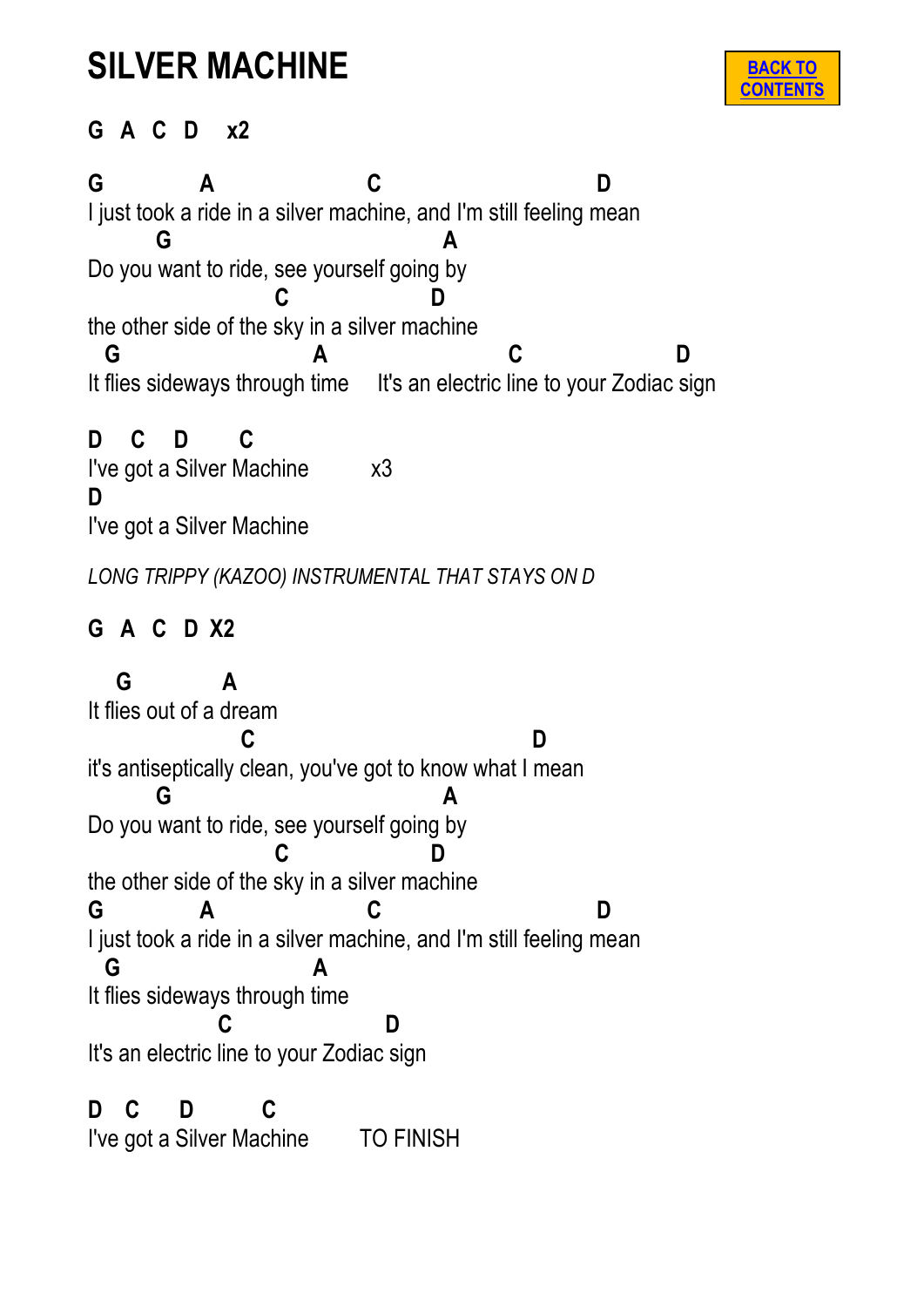### **SIT DOWN**



### **[C] [F] [G] [C] [F] [G]**

**[C]** I sing myself to sleep, a **[F]** song from the **[G]** darkest hour

**[C]** Secrets I can't keep in **[F]** sight of the **[G]** day

**[C]** Swing from high to deep, ex**[F]**tremes of **[G]** sweet and sour

**[C]** Hope that God exists, I **[F]** hope, I **[G]** pray

**[C]** Drawn by the undertow, my **[F]** life is out of con**[G]**trol

**[C]** I believe this wave will bear my **[F]** weight so let it **[G]** flow

Oh sit **[C]** down. oh sit down, oh sit down, **[F]** sit down next to **[G]** me **[C]** Sit down, sit down, sit down, sit down, **[F]** down in sympa**[G]**thy

### **[C] [F] [G] [C] [F] [G]**

Now **[C]** I'm relieved to hear, that you've **[F]** been to some **[G]** far out places It's **[C]** hard to carry on when you **[F]** feel all a**[G]**lone **[C]** Now I've swung back down again, it's **[F]** worse than it was be**[G]**fore If I **[C]** hadn't seen such riches I could **[F]** live with being **[G]** poor

Oh sit **[C]** down. oh sit down, oh sit down, **[F]** sit down next to **[G]** me **[C]** Sit down, sit down, sit down, sit down, **[F]** down in sympa**[G]**thy

**[C]** Those who feel the breath of sadness, **[F]** sit down next to **[G]** me **[C]** Those who find they're touched by madness, **[F]** sit down next to **[G]** me **[C]** Those who find themselves ridiculous, **[F]** sit down next to **[G]** me **[C]** In love, in fear, in hate, in tears, in **[F]** love, in fear, in **[G]** hate, in tears **[C]** In love, in fear, in hate, in tears, in **[F]** love, in fear, in **[G]** hate **[C]** Down **[F] [G] [C]** Down **[F] [G]**

Oh sit **[C]** down. oh sit down, oh sit down, **[F]** sit down next to **[G]** me **[C]** Sit down, sit down, sit down, sit down, **[F]** down in sympa**[G]**thy

Oh sit **[C]** down. oh sit down, oh sit down, **[F]** sit down next to **[G]** me **[C]** Sit down, sit down, sit down, sit down, **[F]** down in sympa**[G]**thy

**[C]** Down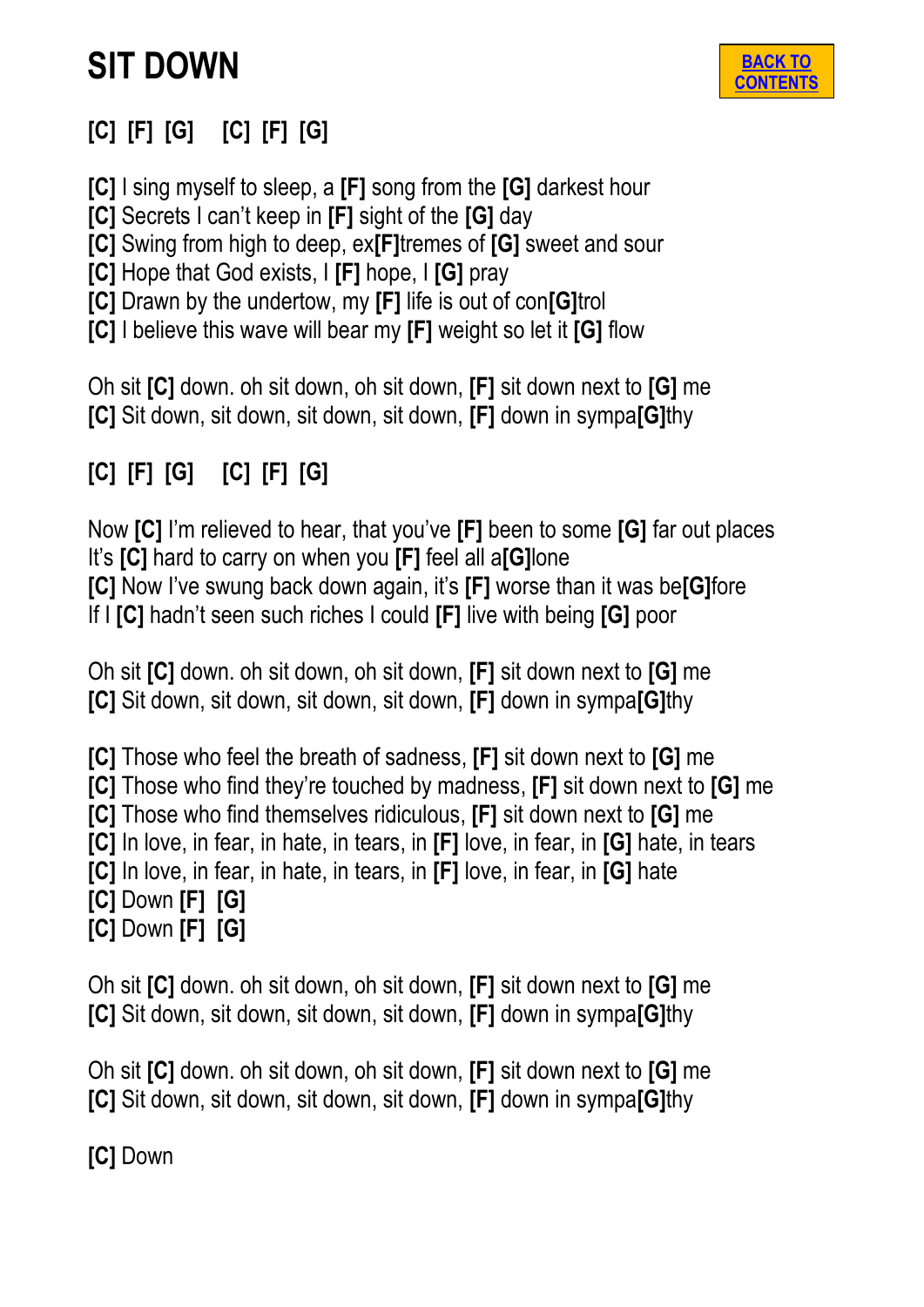## **SLOOP JOHN B**

#### **[BACK TO](#page-1-0) [CONTENTS](#page-1-0)**

#### **G**

We come on the sloop John B, my grandfather and me **D D** Around Nassau town, we did roam **G** C Am Drinking all night, got into a fight  **G D G** I feel so broke up, I wanna go home

#### **G**

So hoist up the John B's sail, see how the mainsail sets  **D**  Call for the Captain ashore and let me go home **G** C Am I wanna go home, I wanna go home  **G D G** I feel so broke up, I wanna go home

#### **G**

The first mate he got drunk, and broke in the Captain's trunk  **D**  The constable had to come and take him away **G** C Am Sheriff John Stone, why don't you leave me alone  **G D G** Well I feel so broke up, I wanna go home

#### **CHORUS**

 **G** The poor cook he caught the fits, and threw away all my grits  **D**  And then he took and he ate up all of my corn **G** C Am Let me go home, why don't they let me go home?  **G D G** This is the worst trip I've ever been on

#### **CHORUS**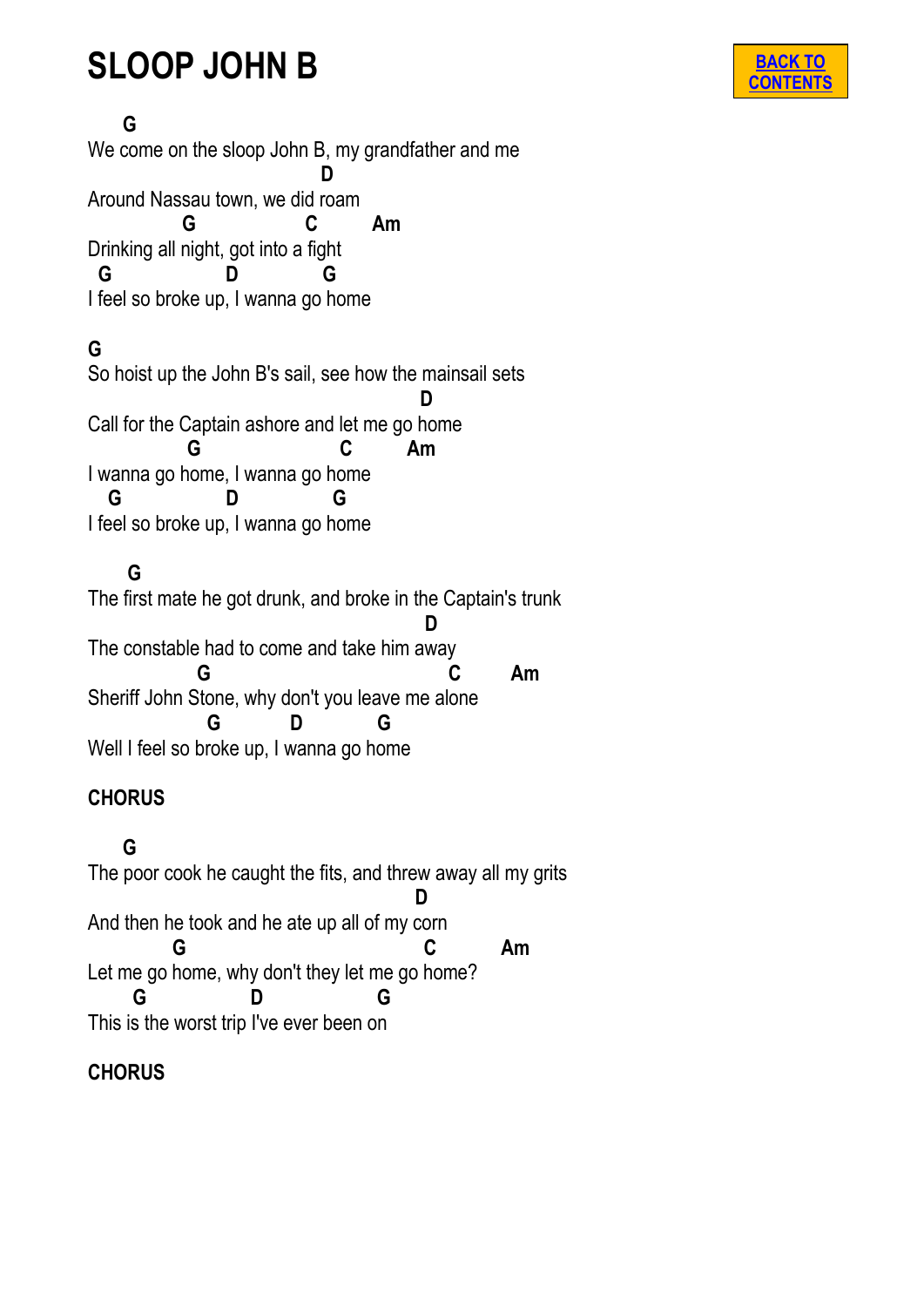## **SMELLS LIKE TEEN SPIRIT**



### **[A] [D] [C] [F] (x4)**

**[A]** Load **[D]** up on **[C]** guns, **[F]** bring your **[A]** friends It's **[D]** fun to **[C]** lose and **[F]** to pre**[A]**tend She's **[D]** over **[C]** bored and **[F]** self-ass**[A]**ured Oh **[D]** no, I **[C]** know a **[F]** dirty **[A]** word

#### **CHORUS**

**[D]** Hello, **[C]** hello, **[F]** hello, **[A]** how low? **[x3] [D]** Hello, **[C]** hello, **[F]** hello! With the **[A]** lights out, **[D]** it's less **[C]** dangerous **[F]** Here we **[A]** are now, **[D]** enter**[C]**tain us **[F]** I feel **[A]** stupid **[D]** and con**[C]**tagious **[F]** Here we **[A]** are now, **[D]** enter**[C]**tain us **[F]** A mul**[A]**atto, **[D]** an al**[C]**bino **[F]** A mos**[A]**quito, **[D]** my li**[C]**bido **[F]** Yeah, hey, yay

### **[A] [D] [C] [F] (x2)**

**[A]** I'm **[D]** worse at **[C]** what **[F]** I do **[A]** best, And **[D]** for this **[C]** gift I **[F]** feel **[A]** blessed Our [**D]** little **[C]** group has **[F]** always **[A]** been And **[D]** always **[C]** will un**[F]**til the **[A]** end

#### **CHORUS**

**[A]** And **[D]** I for**[C]**get just **[F]** why I **[A]** taste Oh **[D]** yeah, I **[C]** guess it **[F]** makes me **[A]** smile I **[D]** found it **[C]** hard, it's **[F]** hard to **[A]** find Oh **[D]** well, what**[C]**ever, **[F]** never **[A]** mind

#### **CHORUS**

A **[A]** denial, **[D]** a **[C]** denial **[F] [x4]** A **[A]** denial!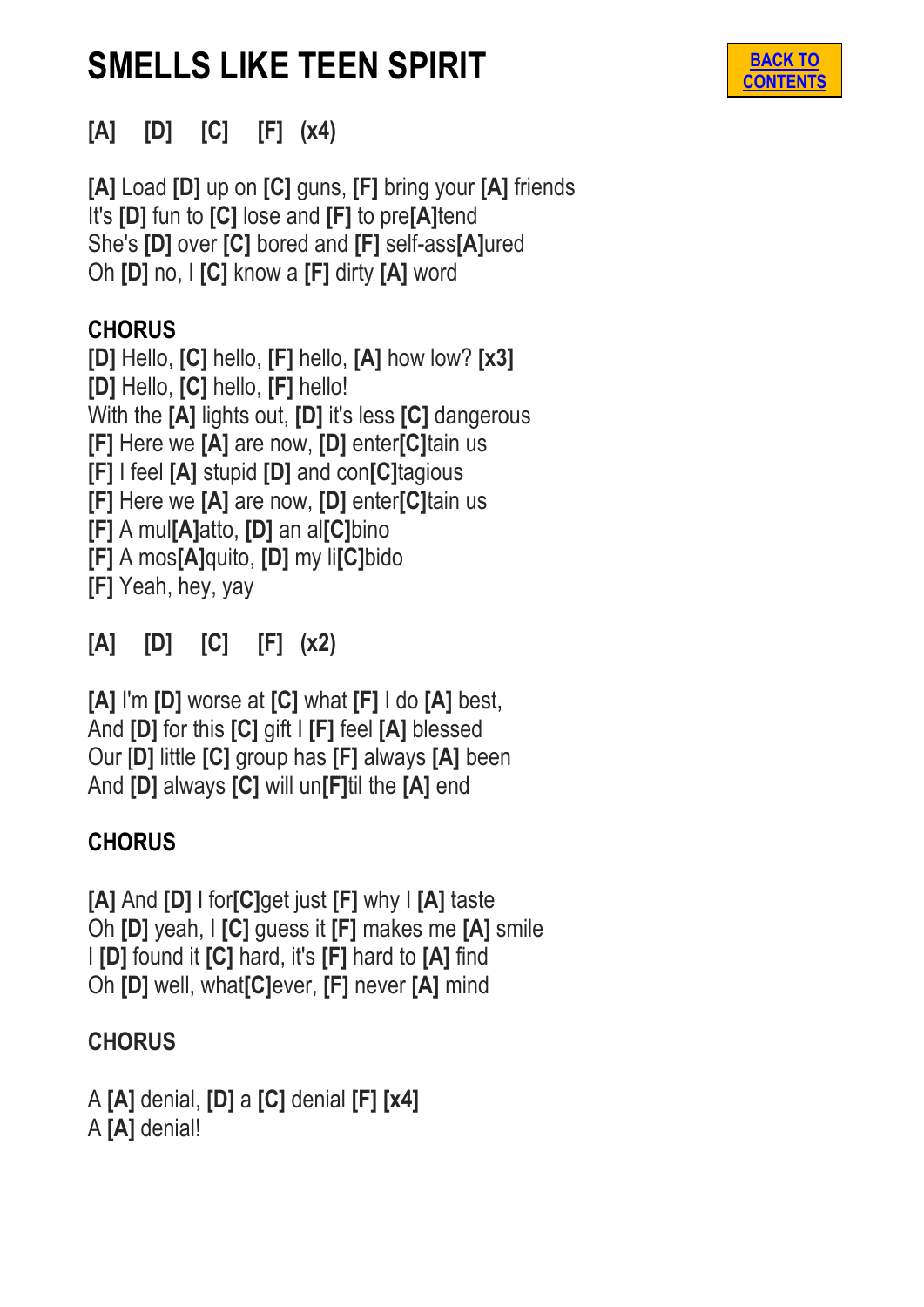## **SO LONG, MARIANNE**



Come **[G]** over to the window my little **[Am]** darling **[C]** I'd like to try to read your **[G]** palm **[F]** I used to think I was some kind of **[C]** gypsy boy **[Em]** Before I let you take me **[D]** home **[Dsus4 D D7]**

#### **Now [G] so long Mari-[Em] anne, it's time we began To [D] laugh [Dsus4] and [D] cry [D7] And [D] cry [Dsus4] and [D] laugh A- [D7] bout it [G] all again [Gsus4] [G]**

**[G]** Well you know that I love to **[Am]** live with you **[C]** But you make me forget so very **[G]** much **[F]** I forget to pray for the **[C]** angels And then the **[Em]** angels forget to pray for **[D]** us **[Dsus4 D D7]**

#### **CHORUS**

We **[G]** met when we were **[Am]** almost young **[C]** Deep in the green lilac **[G]** park **[F]** You held onto me like I was a **[C]** crucifix **[Em]** As we went kneeling through the **[D]** dark **[Dsus4 D D7]**

#### **CHORUS**

Your **[G]** letters they all say you're be- **[Am]** side me now **[C]** Then why do I feel a- **[G]** lone **[F]** I'm standing on a ledge and your **[C]** fine spider web Is **[Em]** fastening my ankle to a **[D]** stone **[Dsus4 D D7]**

#### **CHORUS**

For **[G]** now I need your **[Am]** hidden love **[C]** I'm cold as a new razor [**G]** blade **[F]** You left when I told you I was **[C]** curious I **[Em]** never said that I was **[D]** brave **[Dsus4 D D7]**

#### **CHORUS**

Oh you are **[G]** really such a **[Am]** pretty one **[C]** I see you've gone and changed your name a- **[G]** gain **[F]** And just when I climbed this **[C]** whole mountainside To [**Em]** wash my eyelids in the **[D]** rain **[Dsus4 D D7]**

#### **CHORUS**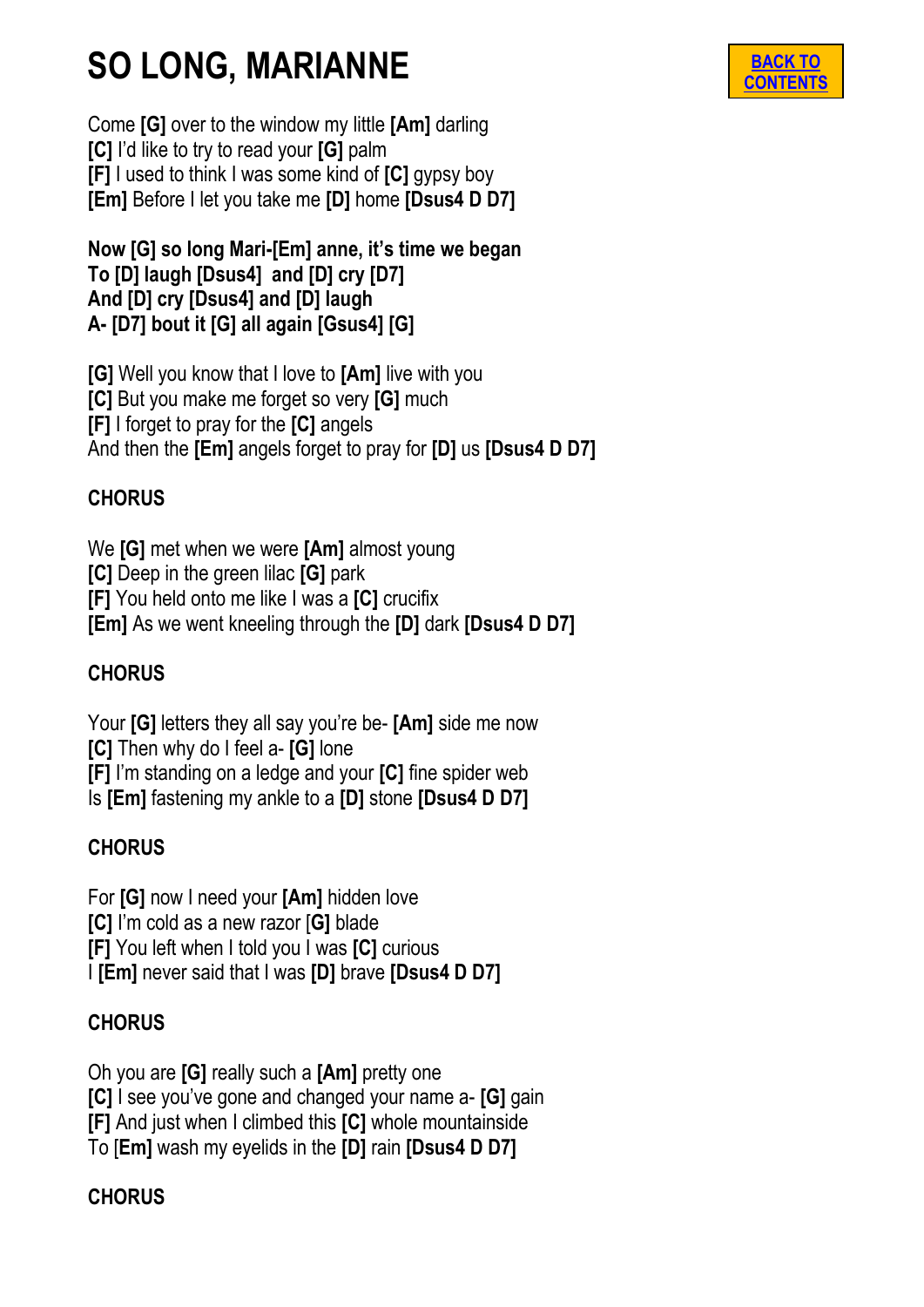## **SOMEBODY THAT I USED TO KNOW**



#### **[intro] [Dm] [C] x4**

**[Dm]** Now and **[C]** then I think of **[Dm]** when we **[C]** were to**[Dm]**gether **[C] [Dm] [C] [Dm]** Like when you **[C]** said you felt so **[Dm]** happy **[C]** you could **[Dm]** die **[C] [Dm] [C] [Dm]** Told my**[C]**self that you were **[Dm]** right for **[C]** me **[Dm]** But felt so **[C]** lonely in your **[Dm]** company **[C] [Dm]** But that was **[C]** love and it's an **[Dm]** ache I **[C]** still re**[Dm]**ember **[C] [Dm] [C]**

#### **[Dm] [C] [Dm] [C] x4**

**[Dm]** You can get ad**[C]**dicted to a **[Dm]** certain **[C]** kind of **[Dm]** sadness **[C] [Dm] [C] [Dm]** Like resig**[C]**nation to the **[Dm]** end... **[C]** always the **[Dm]** end **[C] [Dm] [C] [Dm]** So when we **[C]** found that we could **[Dm]** not make **[C]** sense **[Dm]** Well you **[C]** said that we would **[Dm]** still be friends **[C] [Dm]** But I'll ad**[C]**mit that I was **[Dm]** glad that **[C]** it was **[Dm]** over **[C] [Dm] [C]**

#### **CHORUS:**

**[Dm]** But you **[C]** didn't have to **[Bb]** cut me **[C]** off **[Dm]** Make out **[C]** like it never **[Bb]** happened and **[C]** that we were no**[Dm]**thing And **[C]** I don't even **[Bb]** need your **[C]** love But you **[Dm]** treat me like a **[C]** stranger and that **[Bb]** feels so **[C]** rough **[Dm]** You **[C]** didn't have to **[Bb]** stoop so **[C]** low **[Dm]** Have your **[C]** friends collect your **[Bb]** records and then **[C]** change your **[Dm]** number I **[C]** guess that I don't **[Bb]** need that [**C]** though **[Dm]** Now you're just **[C]** somebody that I **[Bb]** used to **[C]** know **[Dm] [C] [Bb] [C] [Dm]** Now you're just **[C]** somebody that I **[Bb]** used to **[C]** know **[Dm] [C] [Bb] [C] [Dm]** Now you're just **[C]** somebody that I **[Bb]** used to **[C]** know **[Dm] [C] [Bb] [C] [Dm] [C] [Dm] [C]**

**[Dm]** Now and **[C]** then I think of **[Dm]** all the times you **[C]** screwed me **[Dm]** over **[C] [Dm] [C] [Dm]** But had me be**[C]**lieving it was al**[Dm]**ways something **[C]** that I'd **[Dm]** done **[C] [Dm] [C] [C]** And I don't wanna **[C]** live that way **[C]** Reading into every **[C]** word you say **[C]** You said that you could **[C]** let it go

And I **[C]** wouldn't catch you hung up on somebody [**STOP]** that you used to **[Dm]** know

#### **REPEAT CHORUS ….. FINISH ON Dm**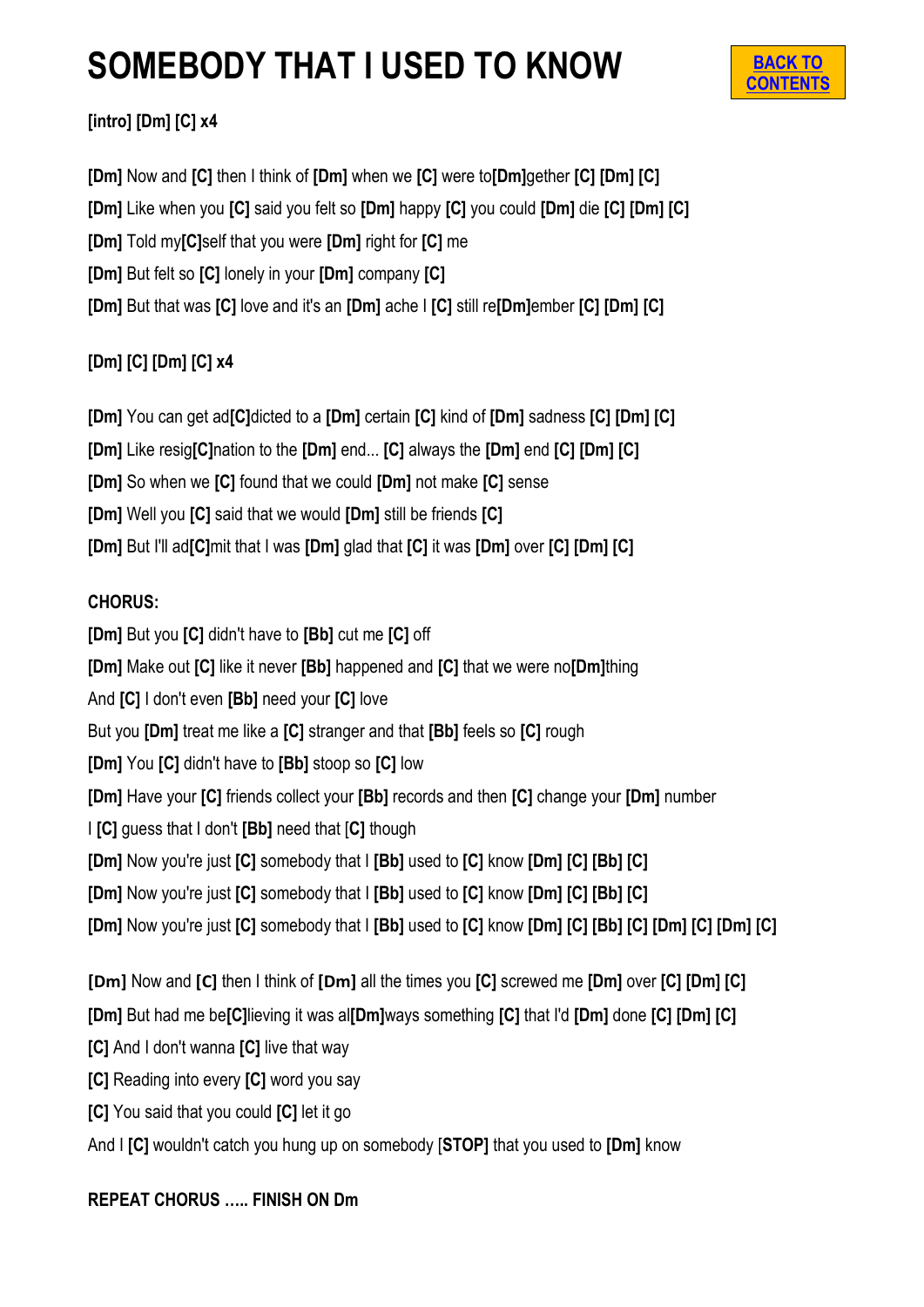## **SOMEWHERE ONLY WE KNOW**



**C Cmaj7 Dm G** I walked across an empty land, I knew the pathway like the back of my hand **C Cmaj7 Dm G** I felt the earth beneath my feet, sat by the river and it made me complete

#### **BRIDGE**

**Am Em F G** Oh simple thing, where have you gone, I'm getting old and I need something to rely on **Am Em F G** So tell me when you're gonna let me in, I'm getting tired and I need somewhere to begin

**C Cmaj7 Dm G** I came across a fallen tree, I felt the branches of it looking at me **C Cmaj7 Dm G** is this the place we used to love? Is this the place that I've been dreaming of?

#### **BRIDGE**

**CHORUS**: **Dm Em Dm Em**  And if you have a minute why don't we go, talk about it somewhere only we know **Dm Em Dm Em F**  This could be the end of everything, so why don't we go, somewhere only we know? **G F G** Somewhere only we know

#### **BRIDGE**

**Dm Em Dm Em**  So if you have a minute why don't we go, talk about it somewhere only we know **Dm Em F G** This could be the end of everything, so why don't we go, so why don't we go

#### **Dm Em Dm Em**

**Dm Em Dm**  This could be the end of everything, so why don't we go **Em F G F G F C** Somewhere only we know, somewhere only we know, somewhere only we know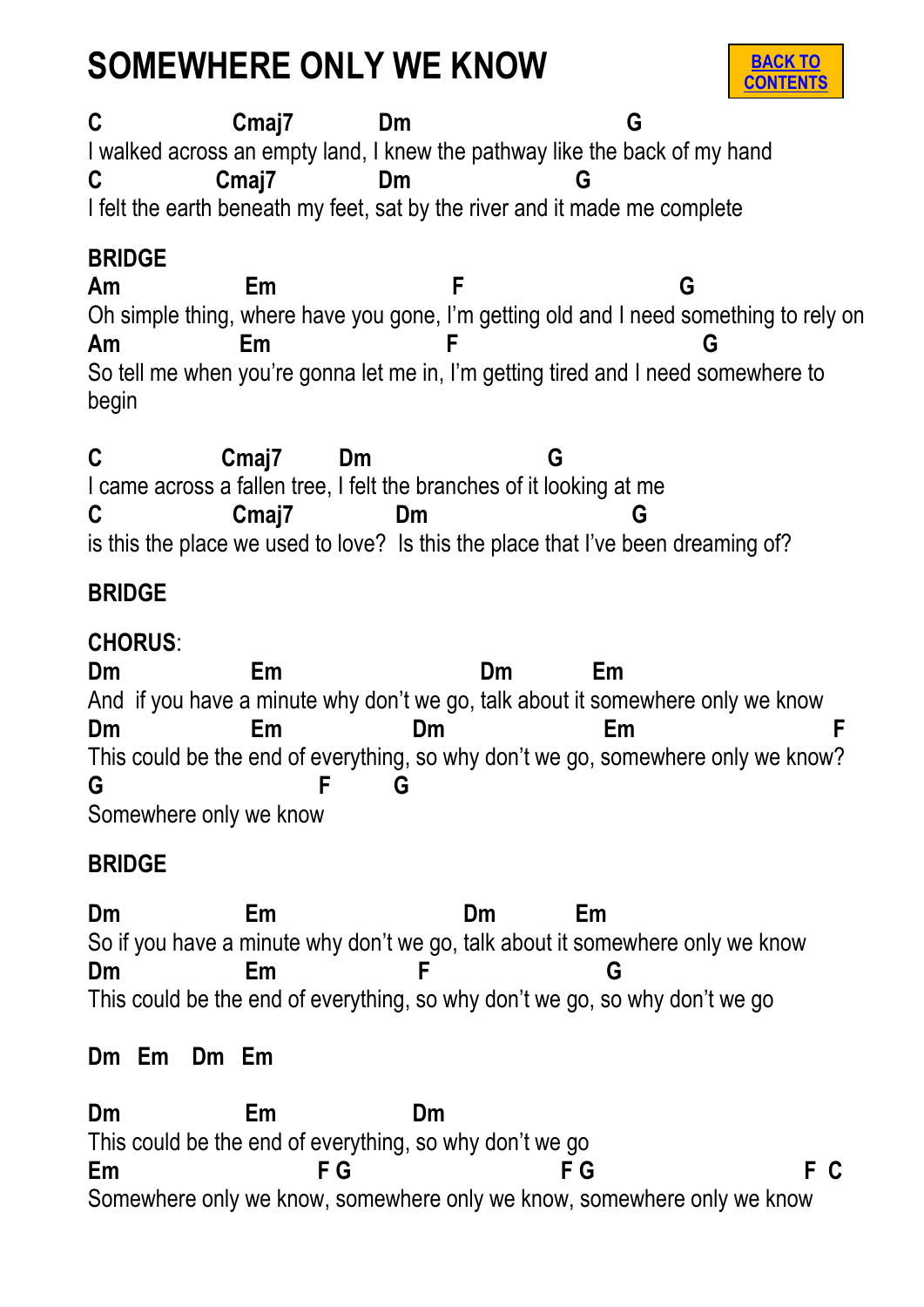### **SOMEWHERE OVER THE RAINBOW (IZ VERSION)**

**C Em F C F E7 Am F**  Oooo, oooo, oooo.. Oooo, oooo, oooo.... **C Em F C**  Somewhere over the rainbow - way up high **F C** And the dreams that you dream of **G Am F** Once in a lullaby............  **C Em F C**  Oh, somewhere over the rainbow - bluebirds fly **F C** And the dreams that you dream of **G Am F** Dreams really do come true.............  **C** Someday I'll wish upon a star **G** Am F Wake up where the clouds are far behind me  **C** Where trouble melts like lemon drops **G** High above the chimney tops  **Am F** That's where you'll find me **C Em** Oh, somewhere over the rainbow **F C** Bluebirds fly **F C** And the dream that you dare to **G Am F** Why oh why can't I…………. **C Em F C F E7 Am F**  Oooo, oooo, oooo.. Oooo, oooo, oooo....

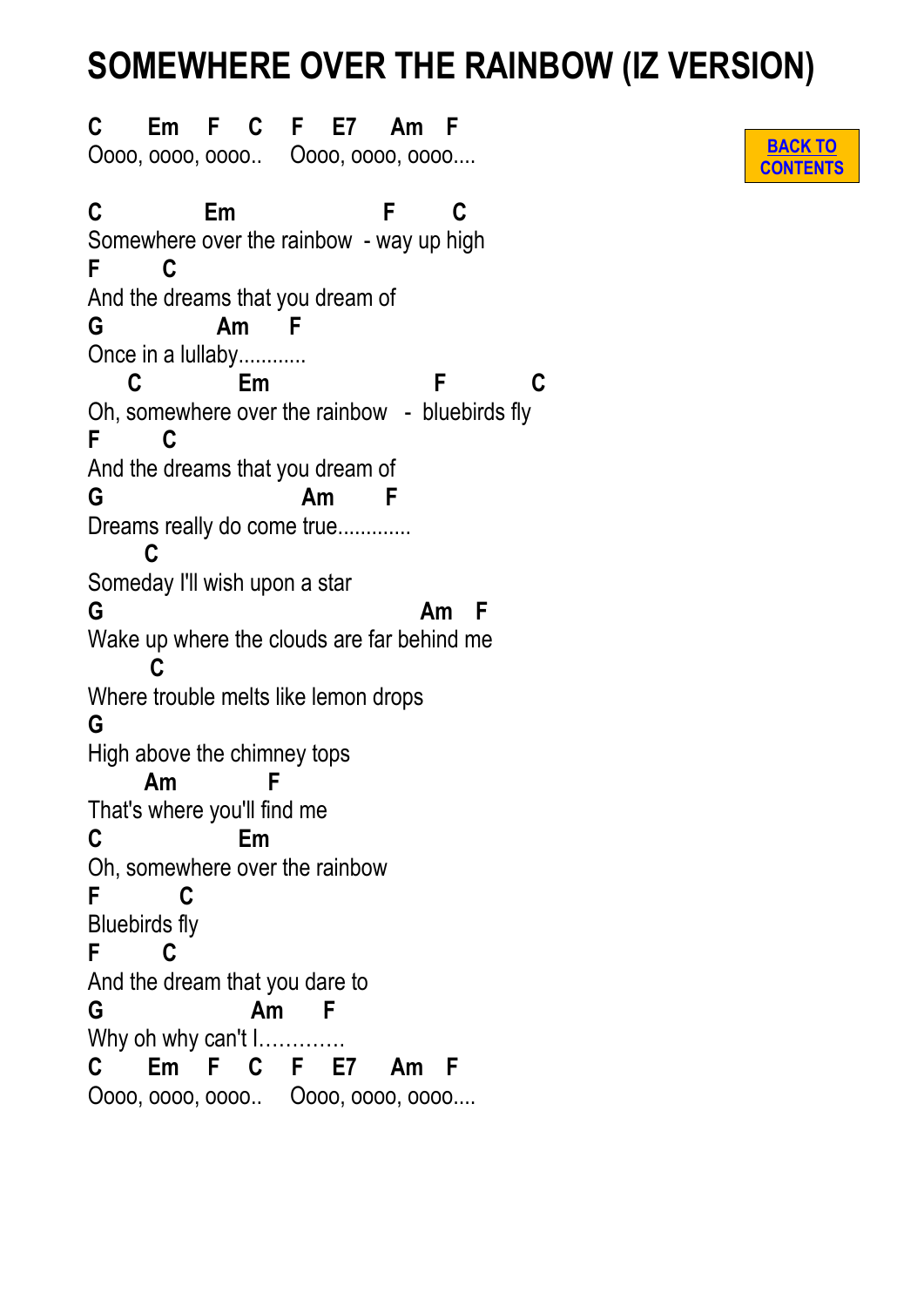## **SORROW**



### **G**

1. With your long blond hair and your eyes of blue,

 **C G** the only thing I ever got from you was sorrow, sorrow.

### **G**

2. You're acting funny, trying to spend my money,

 **C G** you're out there playing your high class games of sorrow, sorrow.

### **G**

3. You never do what you know you ought to,

**C G** something tells me you're the devil's daughter, sorrow, sorrow.

#### **D C - G** Uh, uh.

- 4. I tried to find her 'cause I can't resist her, I never knew just how much I missed her, sorrow, sorrow.
- 5. With your long blond hair and your eyes of blue, the only thing I ever got from you was sorrow, sorrow.

**D - C - G** Uhuhuhu, uhuhuhu.  **F G** With your long blond her, I couldn't sleep last night,  **F G** with your long blond hair…… …………………………………………………………. Finish on **F**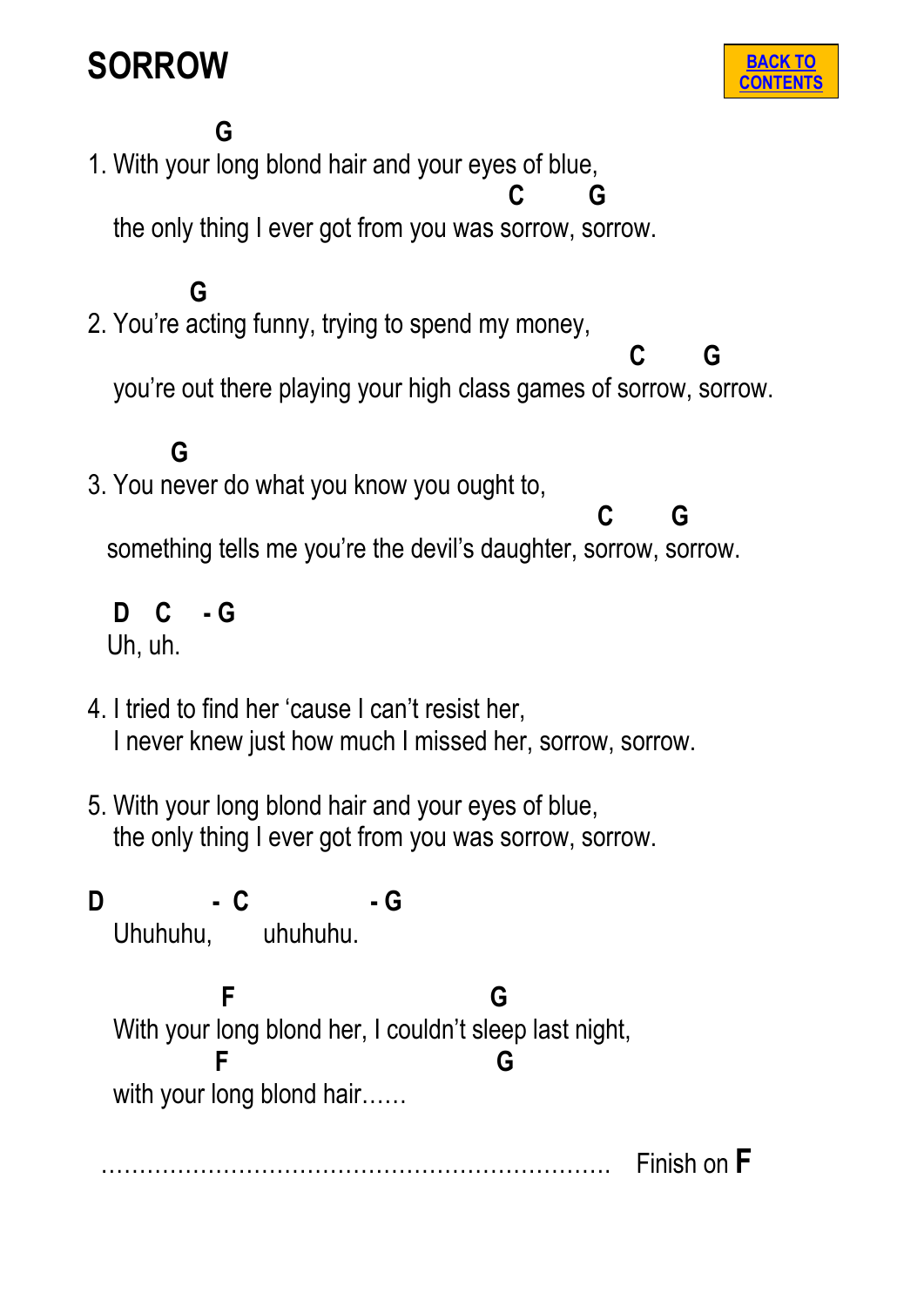### **STAND BY ME**

### [**G**] [**Em**] [**C**] [**D**] [**G**]

When the [**G**] night has come [**Em**] and the land is dark, And the [**C**] moon is the [**D**] only light we [**G**] see. No I won't be afraid, no I [**Em**] won't be afraid, Just as [**C**] long as you [**D**] stand [**G**] by me.

So darlin', darlin', stand by me, oh [**Em**] stand by me Oh [**C**] stand, [**D**] stand by me, [**G**] stand by me.

If the sky that we look upon [**Em**] should tumble and fall Or the [**C**] mountain should [**D**] crumble to the [**G**] sea I won't cry, I won't cry, no I [**Em**] won't shed a tear. Just as [**C**] long as you [**D**] stand [**G**] by me

And darlin', darlin', stand by me, oh [**Em**] stand by me Oh [**C**] stand, [**D**] stand by me, [**G**] stand by me.

### **REPEAT WHOLE SONG**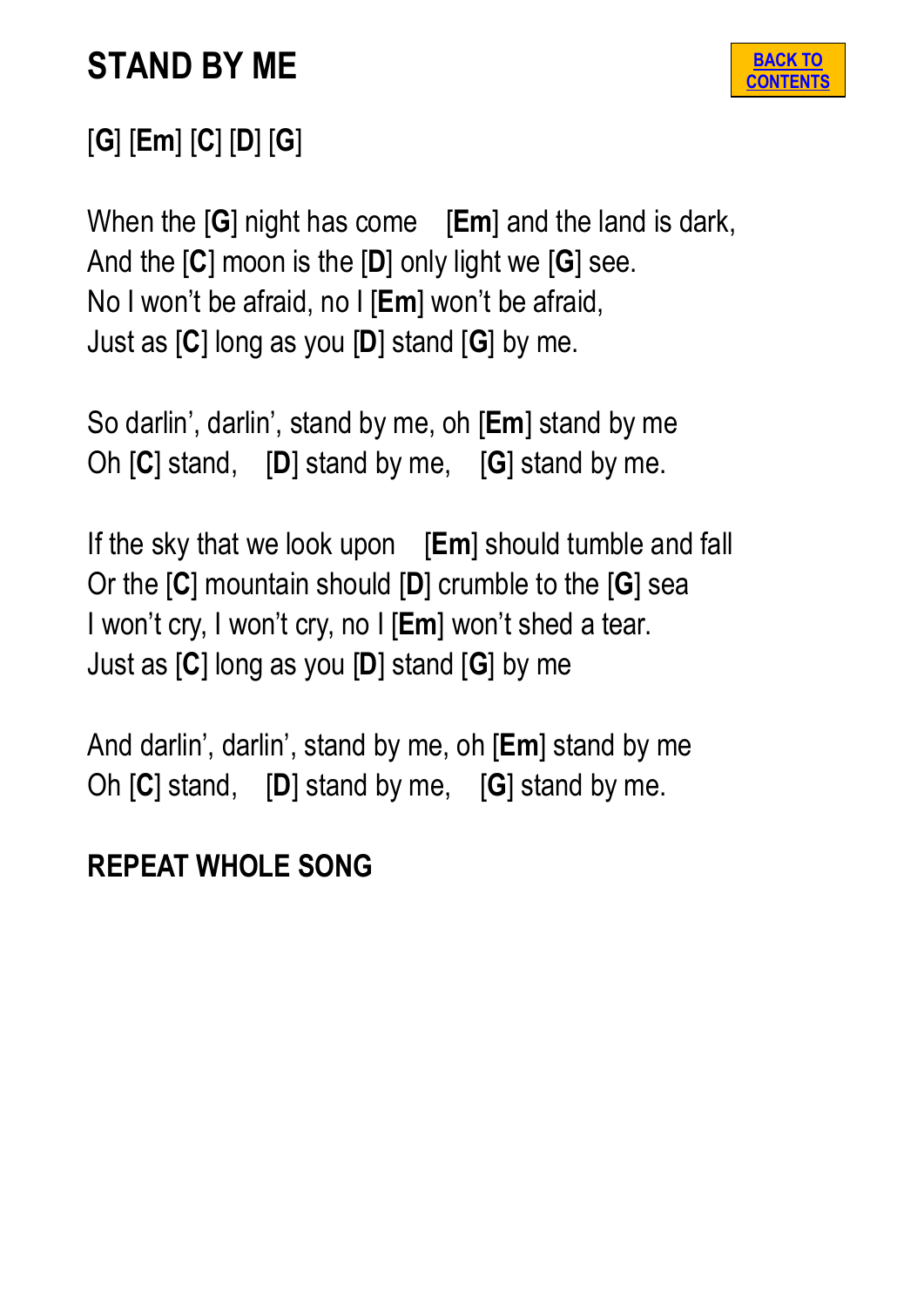## **STAY WITH ME**

**[BACK TO](#page-1-0) [CONTENTS](#page-1-0)**

[**Am**] [**F**] [**C**] x2

[**Am**] Guess it's true, I'm not [**F**] good at a [**C**] one night stand [**Am**] But I still need [**F**] love cos I'm [**C**] just a man [**Am**] These nights never [**F**] seem to go to [**C**] plan [**Am**] I don't want you to [**F**] leave, will you [**C**] hold my hand?

**Won't you [Am] stay [F] with [C] me? Cos you're [Am] all [F] I [C] need This ain't [Am] love it's [F] clear to [C] see But darling [Am] stay [F] with [C] me**

[**Am**] Why am I so [**F**] emotional? [**C**] [**Am**] No it's not a good [**F**] look, gain some [**C**] self-control [**Am**] Deep down I [**F**] know this never [**C**] works [**Am**] But you can lay with [**F**] me so it [**C**] doesn't hurt

### **CHORUS**

'Oh oh oh' **VERSE**

**CHORUS**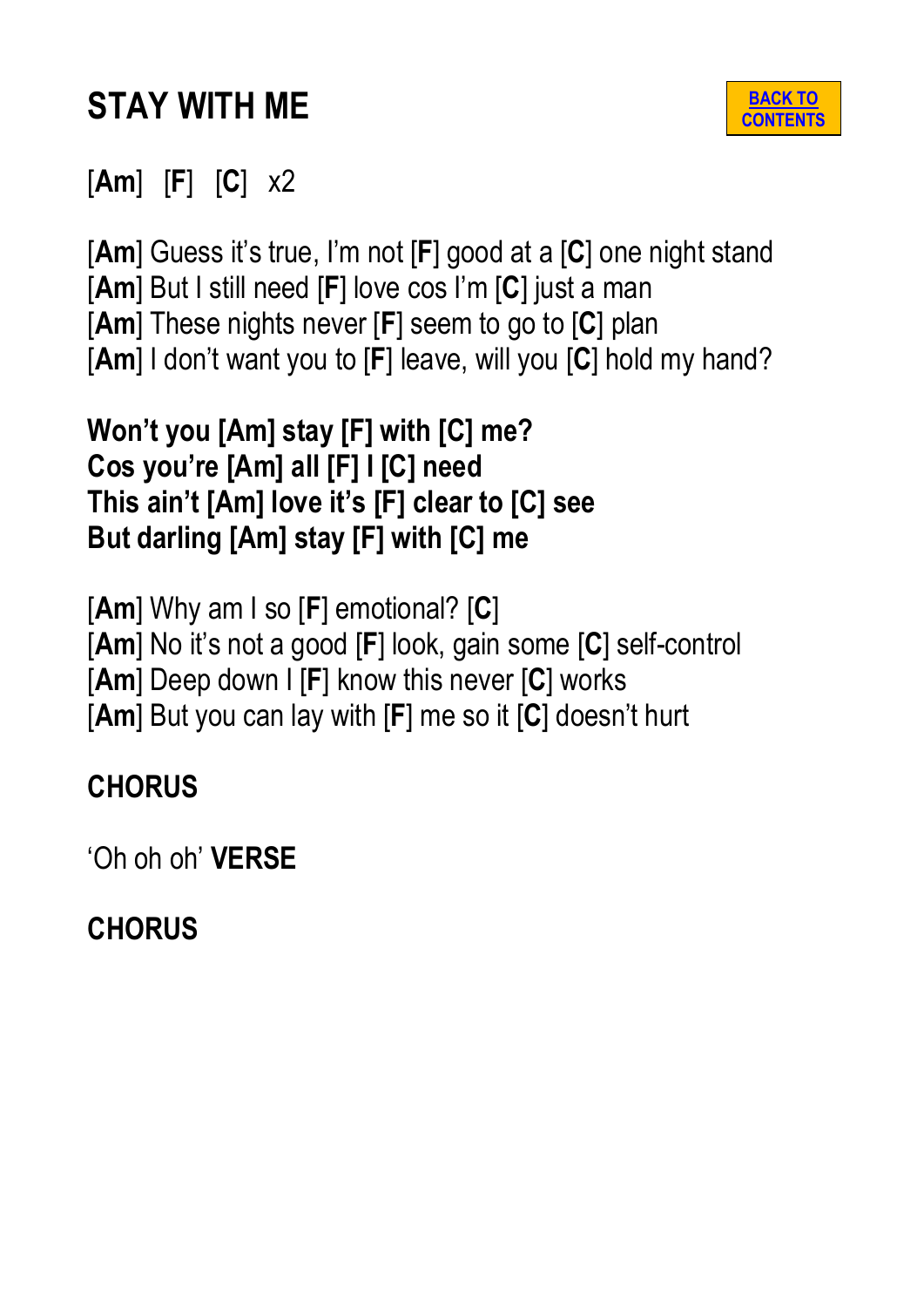## **STRAY CAT STRUT**

**Am G F E7** OOOO OOOO OOOO OOOO x 3 **Am (Stop) Am G F E7 Am G F E7 V1:** Black and orange stray cat sittin on a fence, **Am G F E7 Am G F E7** Ain't got enough dough to pay the rent, **Am G F E7**  I'm flat broke but I don't care,  **Am (Stop)** I strut right by with my tail in the air,  **Dm C Bb A7 V2:** Stray cat strut I'm a (ladies cat!), **Dm C Bb A7** I'm a feline Casanova (hey! man that's that),  **Dm C Bb A7** Get a shoe thrown at me from a mean old man, **Dm (Stop)**  Get my dinner from a garbage can, **Am G F E7 x 2 Am G F E7 x 4 - Instrumental Dm** Am **BRIDGE** : I don't bother chasing mice around, **Dm**  I slink down the alley looking for a fight, **E7 B7 E7** Howlin' to the moon light on a hot summer night, **Am G F E7 V3** : Singing the blues while the lady cats cry, **Am G F E7**  Wow stray cat you're a real gone guy, **Am G F E7**  I wish I could be as care free and wild,  **Am(Stop)** But I got cat class and I got cat style. **Am G F E7 x 8 Instrumental BRIDGE AND V3 Am G F E7**

OOOO OOOO OOOO OOOO x4

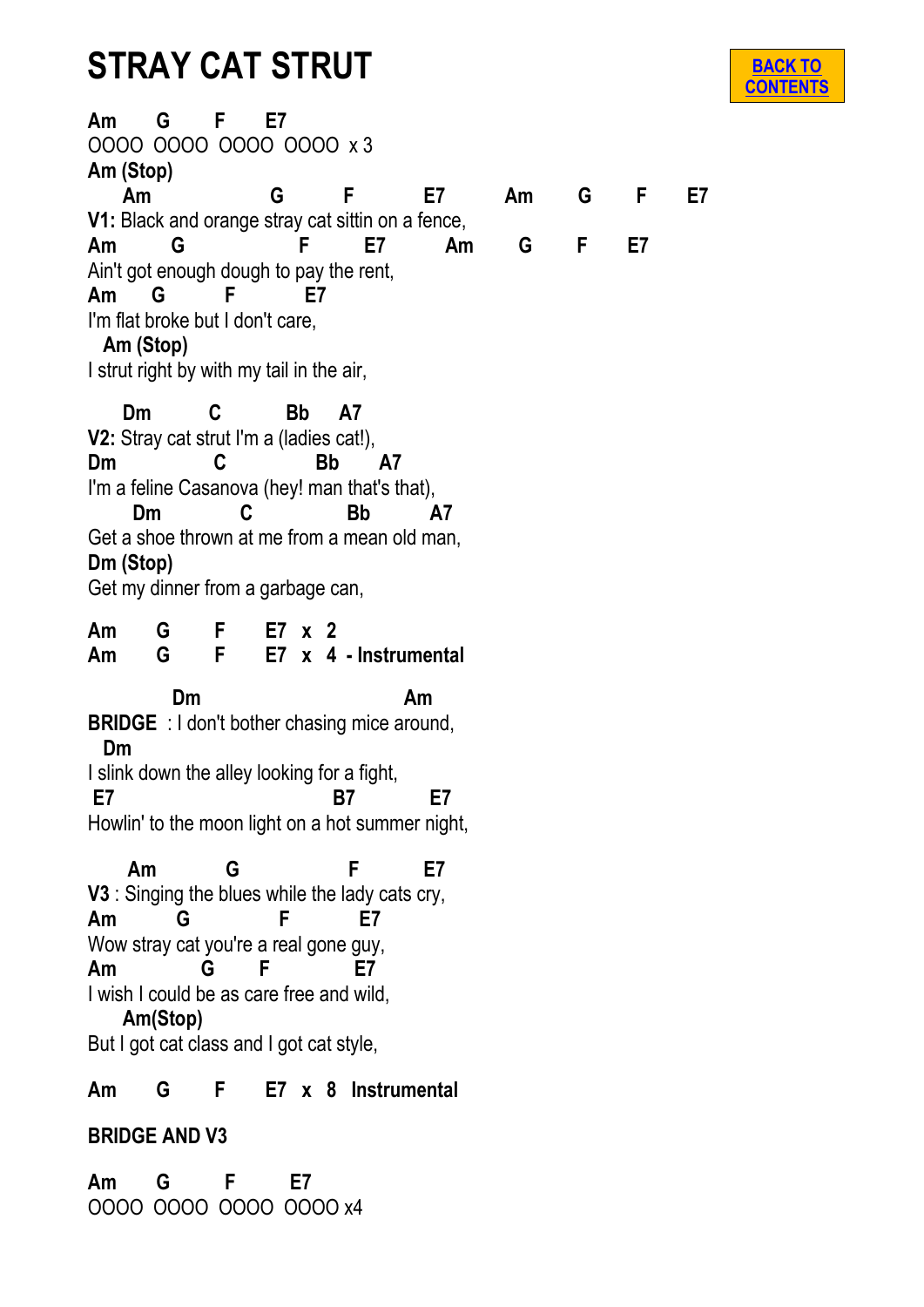## **SUMMERTIME**



## **[C] [Am] [E7] [Am]**

Summer **[Am]** time **[E7] [Am]** And the livin' **[E7]** is **[Am]** easy **[E7] [Am] [E7]** Fish are **[Dm]** jumpin' **[F] [Dm]** And the **[F]** cotton is **[E7]** high **[E]** Your Daddy's **[Am]** rich **[E7] [Am]** And you Mama's **[E7]** good **[Am]** lookin'**[E7] [Am] [E7][Am]** So **[C]** hush little **[Am]** baby **[E7]** Don't you **[Am]** cry **[E7] [Am]**

**[Am]** One of these mornings **[E7] [Am] [E7]** You're going to rise **[E7]** up **[Am]** singing **[E7] [Am] [E7]** Then you'll **[Dm]** spread your wings **[F] [Dm]** And you'll take **[F]** to the **[E7]** sky **[E]** But till that **[Am]** morning **[E7] [Am] [E7]** There's nothing **[E7]** can harm **[Am]** you **[E7] [Am] [E7] [Am]** With **[C]** Daddy and **[Am]** Mama **[E7]** Standing **[Am]** by **[E7] [Am] [E7]**

### **INSTRUMENTAL**

Repeat from top

With **[C]** Daddy and **[Am]** Mama **[E7]** Standing **[Am]** by With **[C]** Daddy and **[Am]** Mama **[E7]** Standing **[Am]** by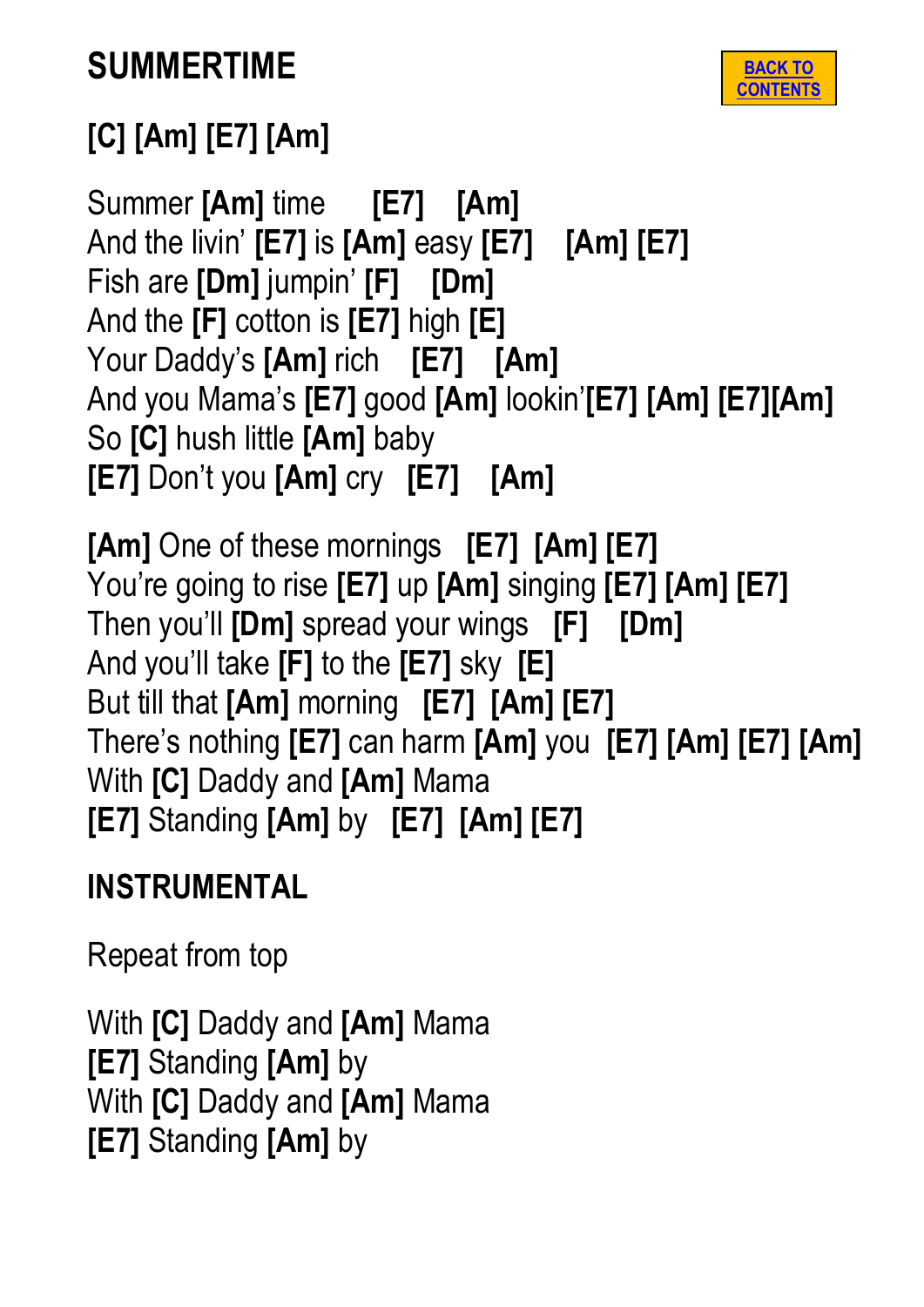## **SUNNY AFTERNOON**



#### **INTRO: DESCENDING BASS**

The [**Dm**] taxman's taken [**C**] all my dough and [**F**] left me in my [**C**] stately home

[**A**] Lazin' on a sunny after[**Dm**]noon, and I can't [**C**] sail my yacht

He's [**F**] taken every [**C**] thing I've got

[**A**] All I've got's this sunny after[**Dm**]noon

[**D**] Save me, save me, save me from this [**G7**] squeeze

I got a [**C7**] big fat mama tryin' to break [**F**] me [**A7**]

And I [**Dm**] love to live so [**G7**] pleasantly

[**Dm**] Live this life of [**G7**] luxury

[**F**] Lazin' on a [**A7**] sunny after [**Dm**] noon

In the summertime, in the summertime, in the summertime

My [**Dm**] girlfriend's run off [**C**] with my car, and [**F**] gone back to her [**C**] ma and pa

[**A**] Tellin' tales of drunkenness and [**Dm**] cruelty, now I'm [**C**] sittin' here,

[**F**] Sippin' at my [**C**] ice-cold beer

[**A**] All I've got's this sunny after[**Dm**]noon

[**D**] Help me, help me, help me sail a[**G7**] way Or give me [**C7**] two good reasons why I oughta [**F**] stay [**A7**] Cos I [**Dm**] love to live so [**G7**] pleasantly [**Dm**] Live this life of [**G7**] luxury [**F**] Lazin' on a [**A7**] sunny after [**Dm**] noon In the summertime, in the summertime, in the summertime

[**D**] Save me, save me, save me from this [**G7**] squeeze I got a [**C7**] big fat mama tryin' to break [**F**] me [**A7**] And I [**Dm**] love to live so [**G7**] pleasantly [**Dm**] Live this life of [**G7**] luxury [**F**] Lazin' on a [**A7**] sunny after [**Dm**] noon In the summertime, in the summertime, in the summertime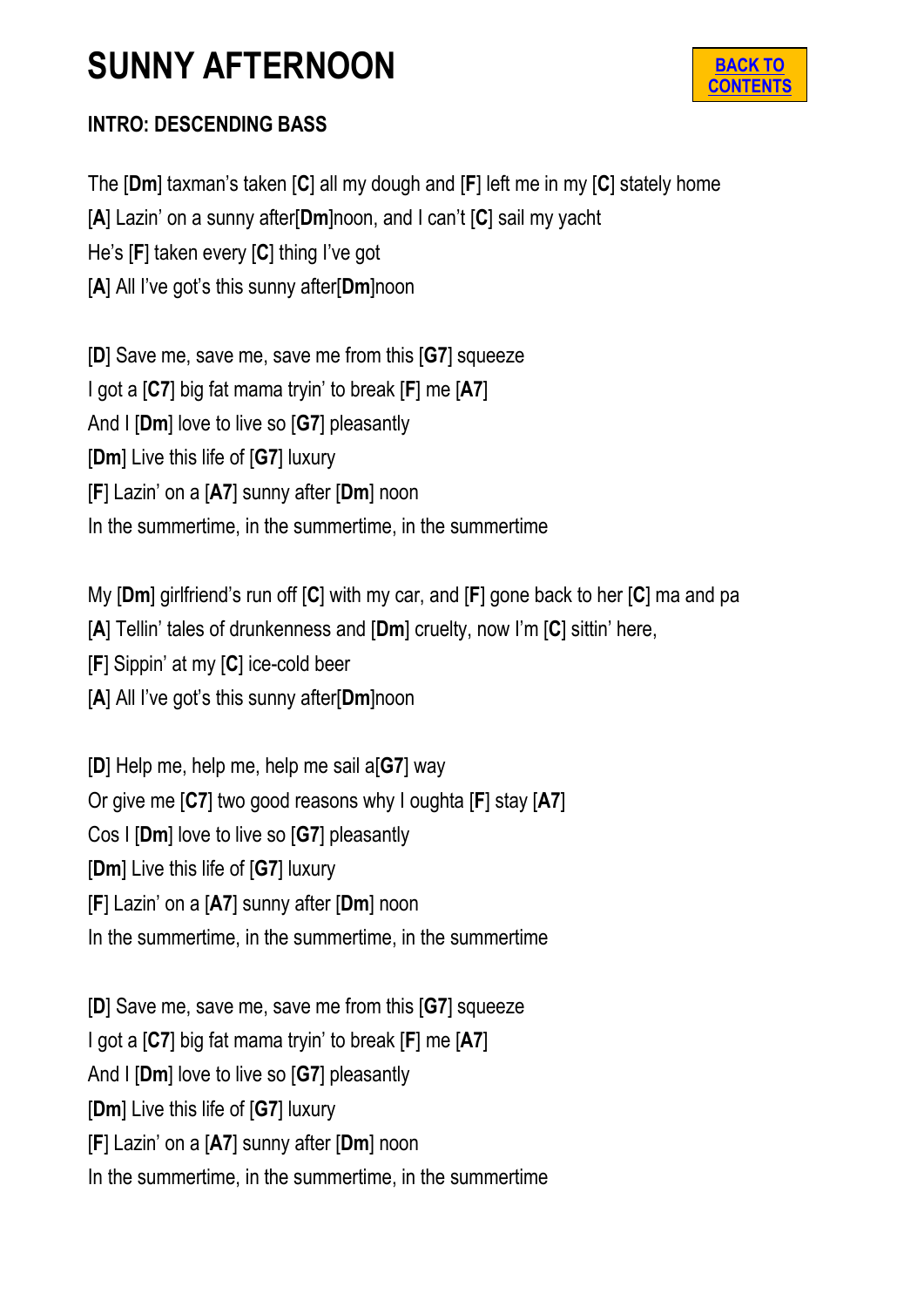## **TAKE IT EASY**



Intro **(G) (G) (C) (D) (G) (G) (C) (D) (G) (G**)

Well I'm a **(G)** runnin' down the road try'n to loosen my load I've got seven women **(D)** on my **(C)** mind **(G)** Four that wanna own me, **(D)** two that wanna stone me **(C)** One says she's a friend of **(G)** mine.

Take it **(Em)** ea**..(G)..**sy, take it **(C)** ea**..(G)..**sy Don't let the **(Am)** sound of your own **(C)** wheels drive you **(Em)** crazy Lighten **(C)** up while you still **(G)** can Don't even **(C)** try to under**..(G)..**stand Just find a **(Am)** place to make your **(C)** stand, and take it **(G)** easy **(G) (G)**

Well, I'm a **(G)** standin' on a corner in Winslow, Arizona Such a fine **(D)** sight to **(C)** see It's a **(G)** girl my lord in a **(D)** flat-bed Ford Slowin' **(C)** down to take a look at **(G)** me.

Come on, **(Em)** ba**..(G)..**by, don't say **(C)** may**..(G)..**be I gotta **(Am)** know if your sweet **(C)** love is gonna **(Em)** save me We may **(C)** lose and we may **(G)** win, though we may **(C)** never be here a**..(G)..**gain So open **(Am)** up I'm climbin' **(C)** in, so take it **(G)** easy

#### **(G) (G) (G) (C) (G) (D) (C) (G) (Em) (D) (C) (G) (Am) (C) (G) (G)**

Well, I'm a **(G)** runnin' down the road tryin' to loosen my load Got a world of trouble **(D)** on my **(C)**mind **(G)** Lookin' for a lover who **(D)** won't blow my cover She's **(C)** so hard to **(G)** find.

Take it **(Em)** ea**..(G)..**sy, take it **(C)** ea**..(G)..**sy Don't let the (**Am**) sound of your own **(C)** wheels make you **(Em)** crazy Come on**, (C)** ba..**(G)..**by, don't say **(C)** may**..(G)..**be I gotta **(Am)** know if your sweet **(C)** love Is gonna **(G)** save me.

**(C**)ooh, (**C)**ooh, **(G)**ooh**, (G)**ooh, **(C)**ooh, **(C)**ooh, **(G)**ooh, **(G)**ooh, **(C)**ooh, **(C)**ooh Oh we got it **(G)** ea**..(D)..(C)..**sy We oughta take it **(G)** ea**..(D)..(C)**sy **(Em)** Yeah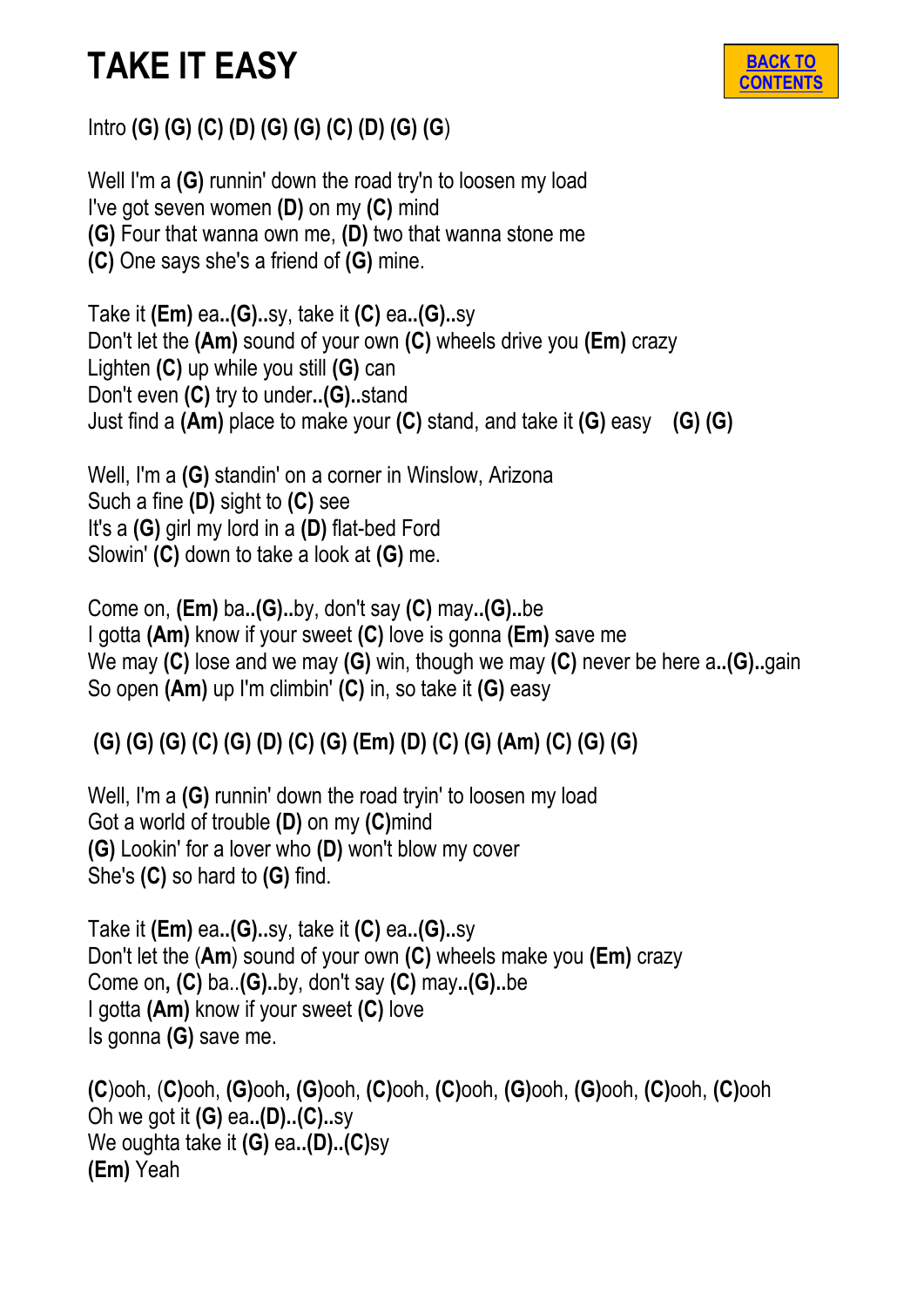# **TEDDY BEAR**

 **C F C** Baby let me be, your lovin' Teddy Bear, **F** C Put a chain around my neck, and lead me anywhere,  **G7 C** Oh let me be, your teddy bear.

**F** G7 I don't wanna be a tiger, **F** G7 Cause tigers play too rough,  **F G7** I don't wanna be a lion, **F** G7 'Cause lions ain't the kind,  **C** You love enough.

 **C** Just wanna be, your Teddy Bear, **F** C Put a chain around my neck, and lead me anywhere,  **G7 C** Oh let me be, your teddy bear.

**C F C** Baby let me be, around you every night, **F** C Run your fingers through my hair, and cuddle me real tight,  **G7 C** Oh let me be, your teddy bear.

#### **INSTRUMENTAL VERSE**

**REPEAT FROM 'I don't wanna be a tiger …'**

 **G7 C** Oh let me be, your teddy bear. **(x2) STOP** Just wanna be your teddy bear.

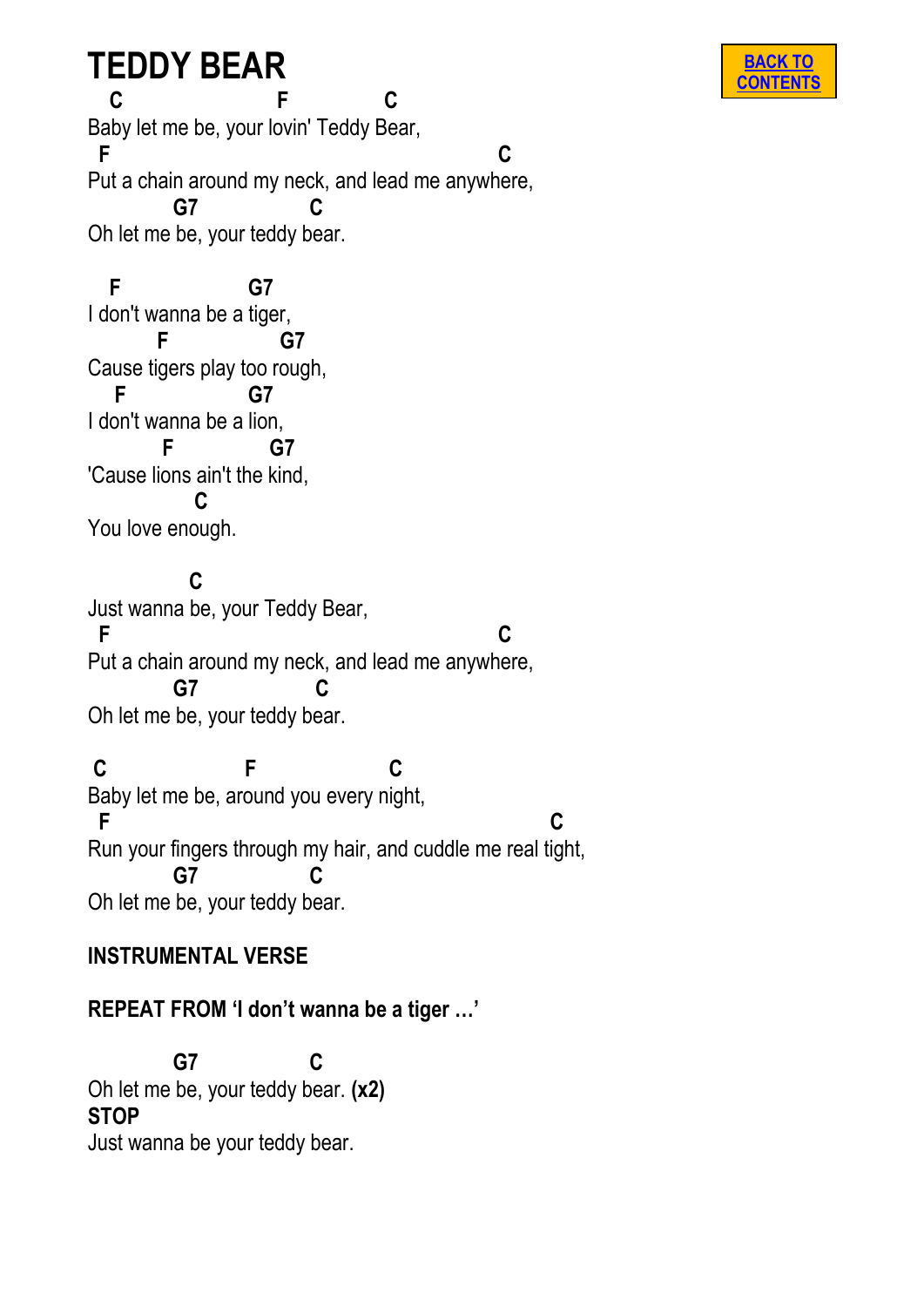## **TEENAGE KICKS**



**[C] [G] [Am] [G] [C] (x2)**

**[C]** Are teenage dreams so hard to beat **[G] [Am]** Every time she walks down the street **[G] [C]** Another girl in the neighbourhood **[G] [Am]** Wish she was mine, she looks so good **[G] [F]**

**[F]** I wanna hold you wanna hold you tight Get **[G]** teenage kicks right through the night

**[C]** I'm gonna call her on the telephone **[G] [Am]** Have her over cause I'm all alone **[G] [C]** I need excitement oh I need it bad **[G] [Am]** And she's the best I've ever had **[G] [F]** 

**[F]** I wanna hold you wanna hold you tight Get **[G]** teenage kicks right through the night

**[C] [G] [Am] [G] [C] (x2)**

### **REPEAT FROM START**

**[F]** I wanna hold you wanna hold you tight Get **[G]** teenage kicks right through the night

**[C] [F] [G] [C]**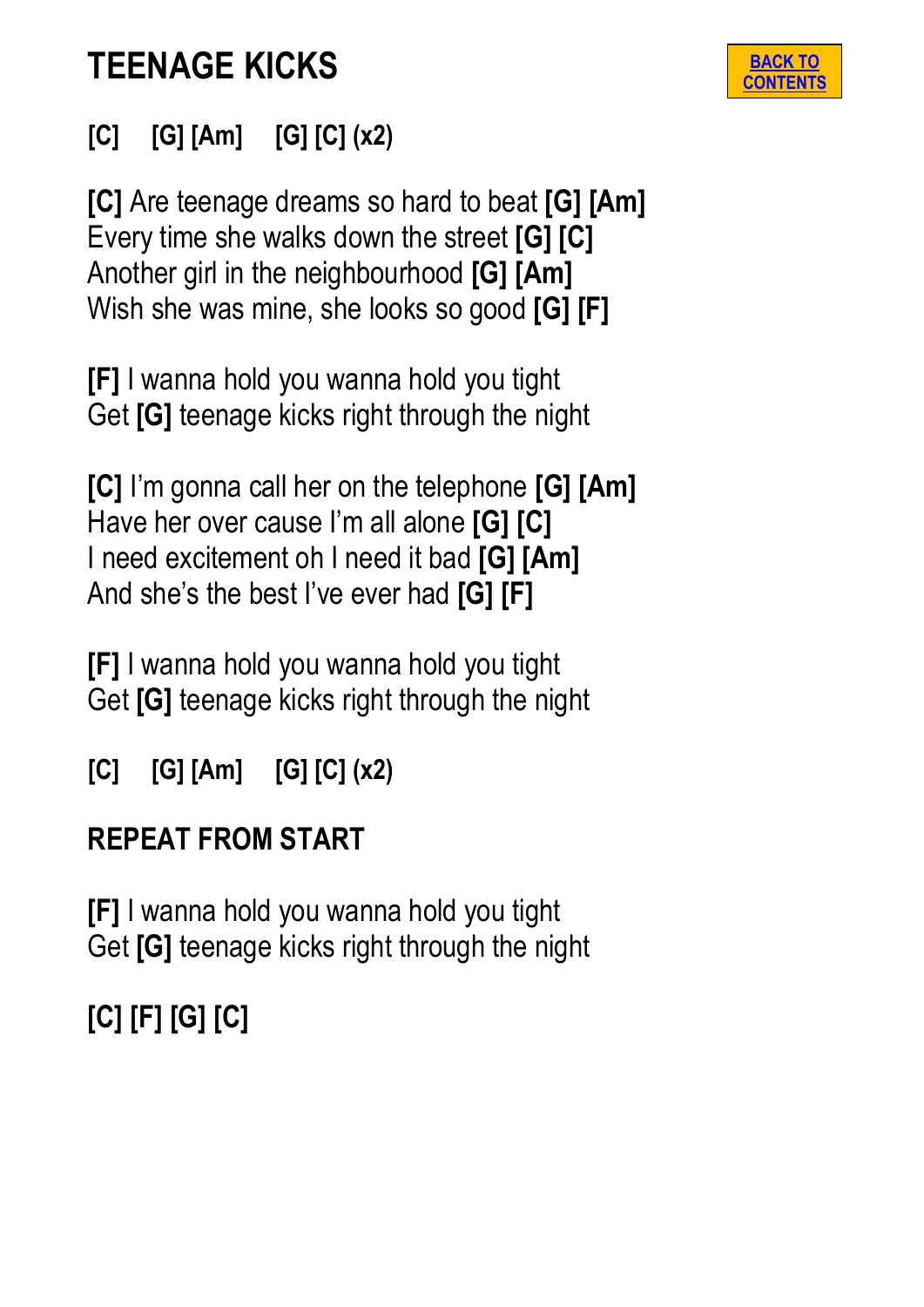## **TEENAGER IN LOVE**



### **[C]**/// **[Am]**/// **[F]**/// **[G7]**///

*Verse 1*

**[C]** Each time we **[Am]** have a quarrel,

**[F]** it almost **[G7]** breaks my heart

**[C]** Cause I am **[Am]** so afraid

**[F]** that we will **[G7]** have to part

**[C]** Each night I **[Am]** ask .. the **[F]** stars up a-**[G7]**bove

**[C]** (Stop) Why must I be a teenager in love? **[G7]** ///

### **Verse 2**

**[C]** One day I **[Am]** feel so happy . **[F]** next day I **[G7]** feel so sad

**[C]** I guess I'll **[Am]** learn to take . **[F]** the good **[G7]** with the bad

**[C]** Each night I **[Am]** ask .. the **[F]** stars up a**[G7]**bove

**[C]** (Stop) Why must I be a teenager in love? ..[**C7**]///

#### **Chorus**

**[F]** I cried a **[G7]** tear . **[F]** for nobody but **[G7]** you **[F]** I'll be a **[G7]** lonely one if **[F]** you should say were **[G7]** through

Verse 3

**[C]** Well if you want to **[Am]** make me cry .. **[F]** that won't be **[G7]** hard to do

**[C]** And if you **[Am]** say goodbye .. **[F]** I'll still go on **[G7]** loving you

**[C]** Each night I **[Am]** ask .. the **[F]** stars up a**[G7]**bove

**[C]** (Stop) Why must I be a teenager in love? [**C7**]

### **Chorus**

**[C]** Well if you want to **[Am]** make me cry .. **[F]** that won't be **[G7]** hard to do

**[C]** And if you **[Am]** say goodbye .. **[F]** I'll still go on **[G7]** loving you

**[C]** Each night I **[Am]** ask .. the **[F]** stars up a**[G7]**bove

**[C]** (Stop) Why must I be a teenager in love? **[G7]**

**[C]** Why must I **[Am]** be a **[F]** teenager in **[G7]** love, **(x3 .. ending on C)**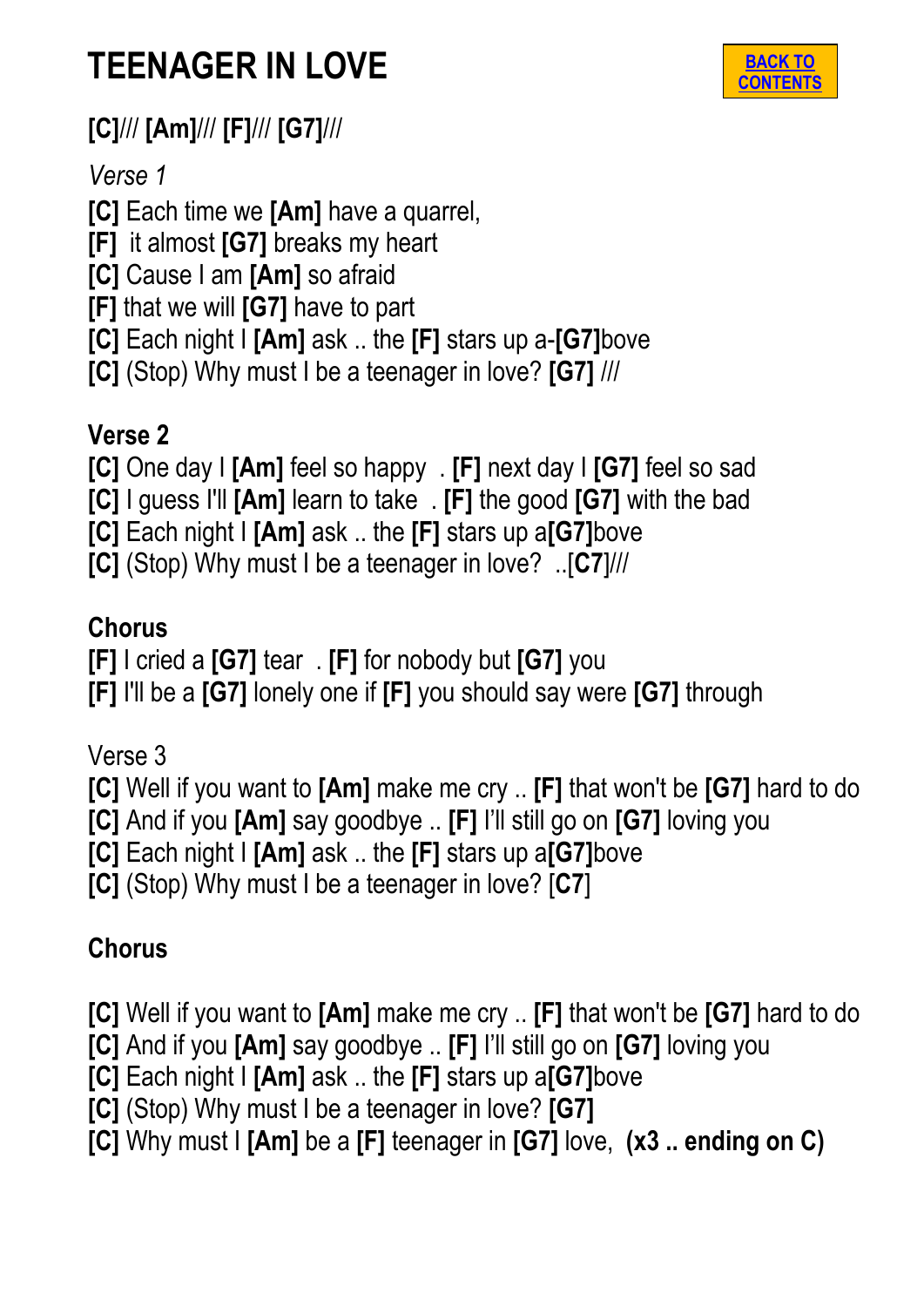## **TENNESSEE WALTZ**

### Intro: [G] [Gmaj7] [G7] [C] [C#dim] [G] [D7] [G] [C] [G]

I was [G] dancin' with my [Gmaj7] darlin' to the [G7] Tennessee [C] Waltz [C#dim] When an [G] old friend I [Em7] happened to [A7] see … [D7] I intro- [G] duced him to my [Gmaj7] darlin' and [G7] while they were [C] dancin'

[C#dim] My [G] friend stole my [D7] sweetheart from [G] me … [C] [G]

I remember the [B7] night and the [C] Tennessee [G] Waltz Now I know just how [Em7] much I have [A7] lost … [D7] Yes I [G] lost my little [Gmaj7] darlin' the [G7] night they were [C] playin' [C#dim] That [G] beautiful [D7] Tennessee [G] Waltz ... [C] [G]

Now I [G] wonder how a [Gmaj7] dance like the [G7] Tennessee [C] Waltz [C#dim] Could have [G] broken my [Em7] heart so com- [A7] plete … [D7] Well I [G] couldn't blame my [Gmaj7] darlin', and [G7] who could help [C] fallin'

[C#dim] In [G] love with my [D7] darlin' so [G] sweet … [C] [G]

Well it [G] must be the [B7] fault of the [C] Tennessee [G] Waltz Wish I'd known just how [Em7] much it would [A7] cost ... [D7] But I [G] didn't see it [Gmaj7] comin', it's all [G7] over but the [C] cryin' [C#dim] Blame it [G] all on the [D7] Tennessee [G] Waltz … [C] [G]

I remember the [B7] night and the [C] Tennessee [G] Waltz Now I know just how [Em7] much I have [A7] lost … [D7] Yes I [G] lost my little [Gmaj7] darlin' the [G7] night they were [C] playin' [C#dim] That [G] beautiful [D7] Tennessee [G] Waltz ... [C] [G] [C#dim] That [G] beautiful [D7] Tennessee [C] Waltz … [G]

Em7: 0202 C#dim: 0101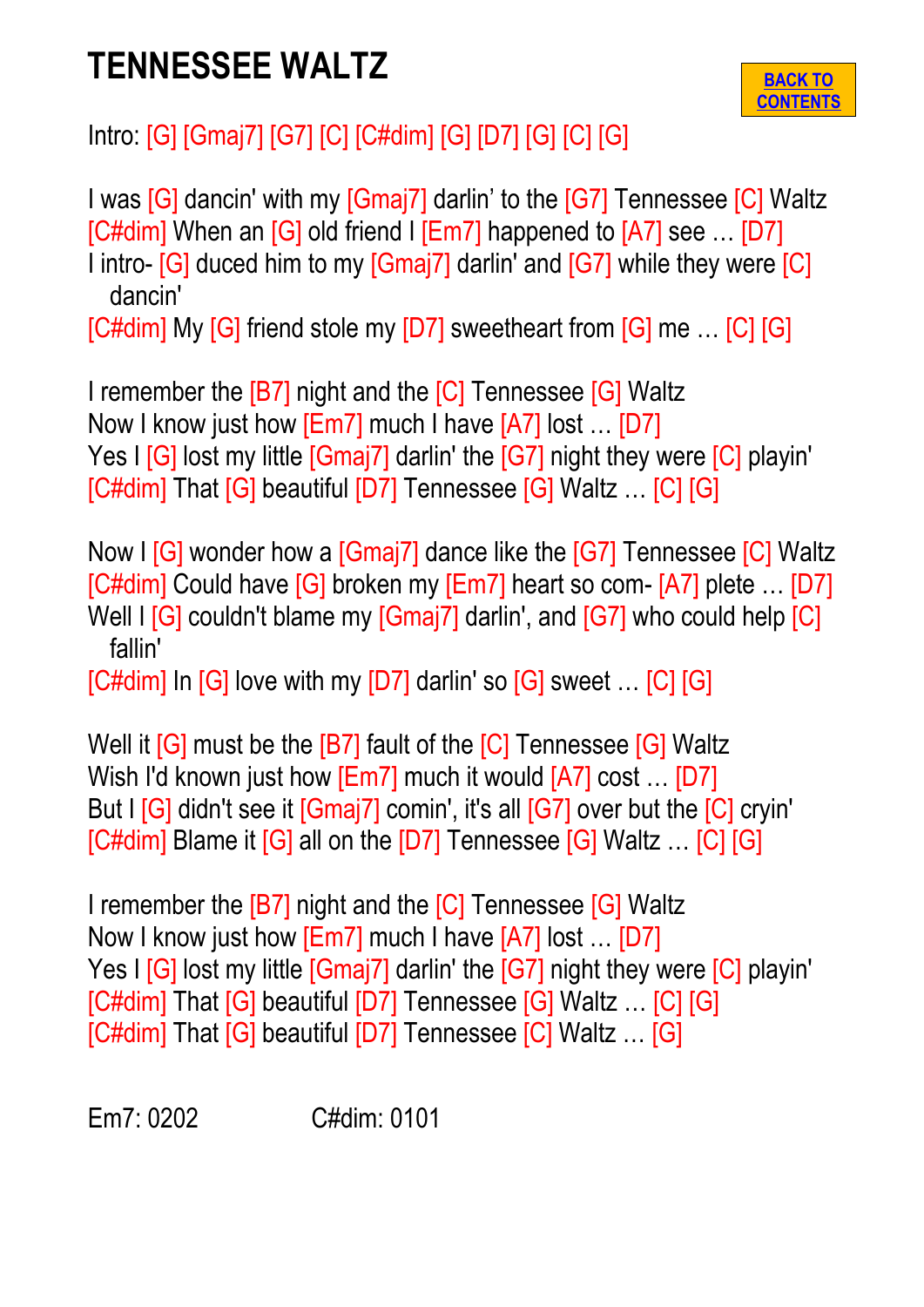## **THAT'S ENTERTAINMENT**



#### **[G] [Em] [G] [Em] [Am] [F] [G] [Em]**

**[G]** A police car and a **[Em]** screaming siren,

**[G]** Pneumatic drill and **[Em]** ripped up concrete,

**[G]** A baby wailing, **[Em]** stray dog howling,

**[G]** The screech of brakes and a **[Em]** lamp light blinking,

**[Am]** That's enter**[F]**tainment, **[Am]** that's enter**[F]**tainment.

**[G]** A smash of glass and a **[Em]** rumble of boots,

**[G]** An electric train and a **[Em]** ripped up phone booth,

**[G]** Paint splattered walls and the **[Em]** cry of a tomcat,

**[G]** Lights going out and a **[Em]** kick in the balls,

**[Am]** That's enter**[F]**tainment, **[Am]** that's enter**[F]**tainment

**[G]** Aah! **[Em]** La, la **[G]** la **[Em]** la la

**[G]** Days of speed and **[Em]** slow time Mondays,

**[G]** Pissing down with rain on a **[Em]** boring Wednesday,

**[G]** Watching the news, not **[Em]** eating your tea,

**[G]** A freezing cold flat and **[Em]** damp on the walls,

I say **[Am]** That's enter**[F]**tainment, **[Am]** that's enter**[F]**tainment.

**[G]** Waking up at 6am on a **[Em]** cool warm morning,

**[G]** Opening the windows and **[Em]** breathing in petrol,

**[G]** An amateur band rehearsing in a **[Em]** nearby yard,

**[G]** Watching the telly and **[Em]** thinking 'bout your holidays,

**[Am]** That's enter**[F]**tainment, **[Am]** that's enter**[F]**tainment.

**[G]** Aah! **[Em]** La, la **[G]** la **[Em]** la la

**[G]** Waking up from a bad dream and **[Em]** smoking cigarettes,

**[G]** Cuddling a warm girl and **[Em]** smelling stale perfume,

**[G]** A hot summer's day and **[Em]** sticky black tarmac,

**[G]** Feeding ducks in the park and **[Em]** wishing you were far away,

**[Am]** That's enter**[F]**tainment, **[Am]** that's enter**[F]**tainment.

**[G]** Two lovers kissing amongst the **[Em]** scream of midnight,

**[G]** Two lovers missing the **[Em]** tranquillity of solitude,

**[G]** Getting a cab and **[Em]** travelling on buses,

**[G]** Reading graffiti 'bout **[Em]** slashed seat affairs,

I say **[Am]** That's enter**[F]**tainment, **[Am]** that's enter**[F]**tainment.

**[G]** Aah! **[Em]** La, la **[G]** la **[Em]** la la **[G**] la.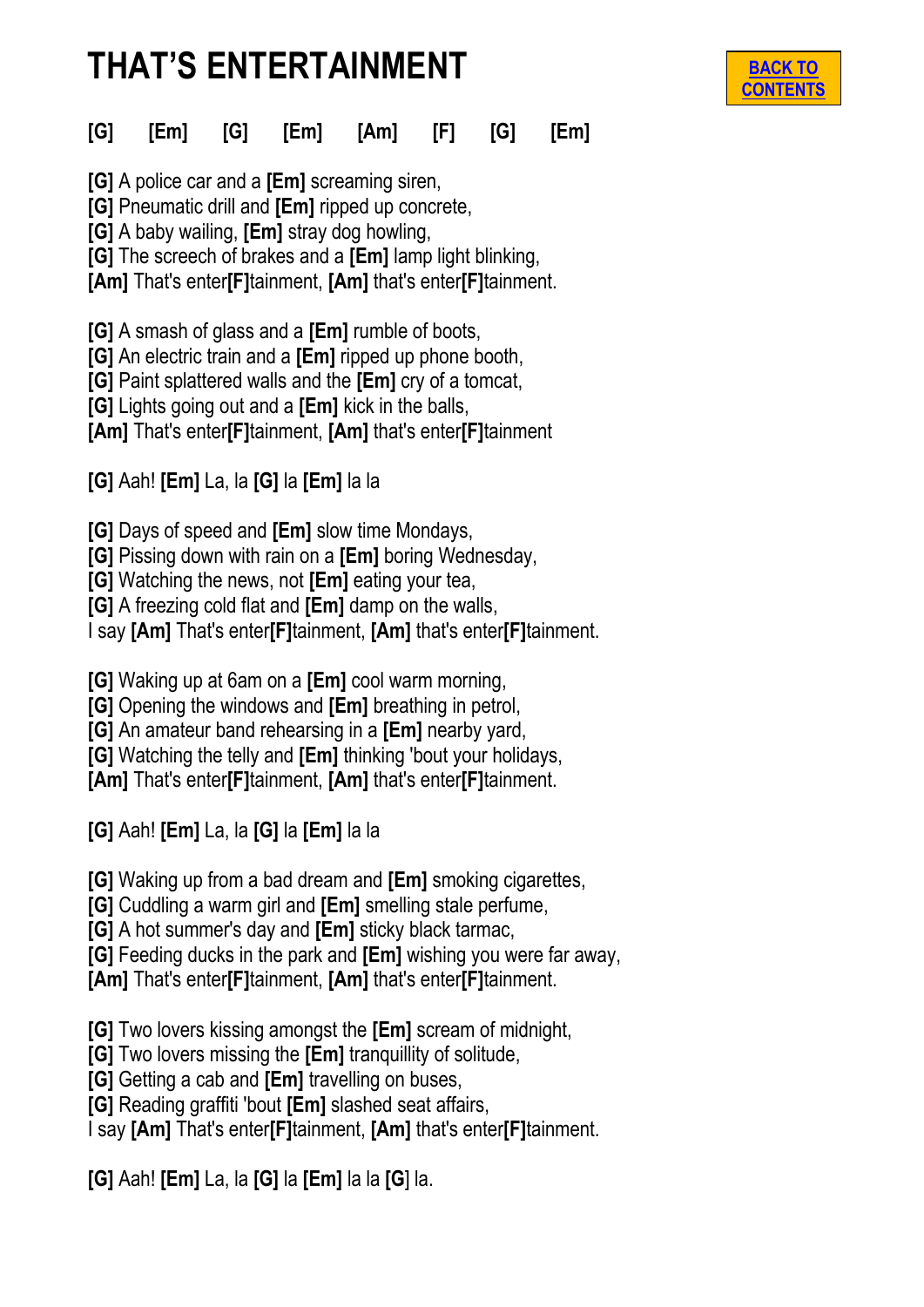## **THERE AIN'T NO PLEASING YOU**



**INTRO:**

**C/// B7/// C/// A7/// D7/// G7/// C///G7/G+** 

**[C]** Well I built my life around you, did what I **[B7]** thought was right But **[C]** you never cared about me, now I've **[A7]** seen the light Oh **[D7]** darling ….. **[G7]** ….. there ain't no pleasin' **[C]** you, **[G7]** You **[C]** seemed to think that everything I ever **[B7]** did was wrong **[C]** I should have known it, **[A7]** all along , Oh **[D7]** darling ….. **[G7]** ….. there ain't no pleasin' **[C]** you. **[F] [C]**

You **[C7]** only had to say the word, and you knew I'd **[F]** do it You had me **[C7]** where you wanted me, but you went and **[F]** blew it, Now every**[Bb]**thing, I ever **[F]** done, was only **[Bb]** done for you **[D7]** But now **[G]** you, can go and **[D7]** do, just what you **[G]** wanna do, I'm **[G7]** tellin' you.

'Coz **[C]** I ain't gonna be made to look a **[B7]** fool no more. You **[C]** done it once too often what do ya **[A7]** take me for Oh **[D7]** darling ….. **[G7]** ….. there ain't no pleasin' **[C]** you, **[G7]** You **[C]** seemed to think that everything I ever **[B7]** did was wrong **[C]** I should have known it, **[A7]** all along , Oh **[D7]** darling ….. **[G7]** ….. there ain't no pleasin' **[C]** you. **[F] [C]**

You **[C7]** only had to say the word, and you knew I'd **[F]** do it, You had me **[C7]** where you wanted me, but you went and **[F]** blew it, Now every**[Bb]**thing, I **[F]** ever done, was only **[Bb]** done for you **[D7]** But now **[G]** you, can go and **[D7]** do, just what you **[G]** wanna do, I'm **[G7]** tellin' you.

'Coz **[C]** I ain't gonna be made to look a **[B7]** fool no more. You **[C]** done it once too often, what do you **[A7]** take me for, Oh **[D7]** darling ….. **[G7]** ….. there ain't no pleasin' **[C]** you, **[G7]** Now **[C]** if you think I don't mean what I say and I'm **[B7]** only bluffin' You **[C]** got another think coming I'm tellin' you **[A7]** that for nothin' Cos **[D7]** darling I'm leaving **[STOP]** ….. **[G7]** ….. that's what I'm gonna **[C]** do.

**OUTRO: C/// B7/// C/// A7/// D7/// G7/// C/// G7/// C/ /**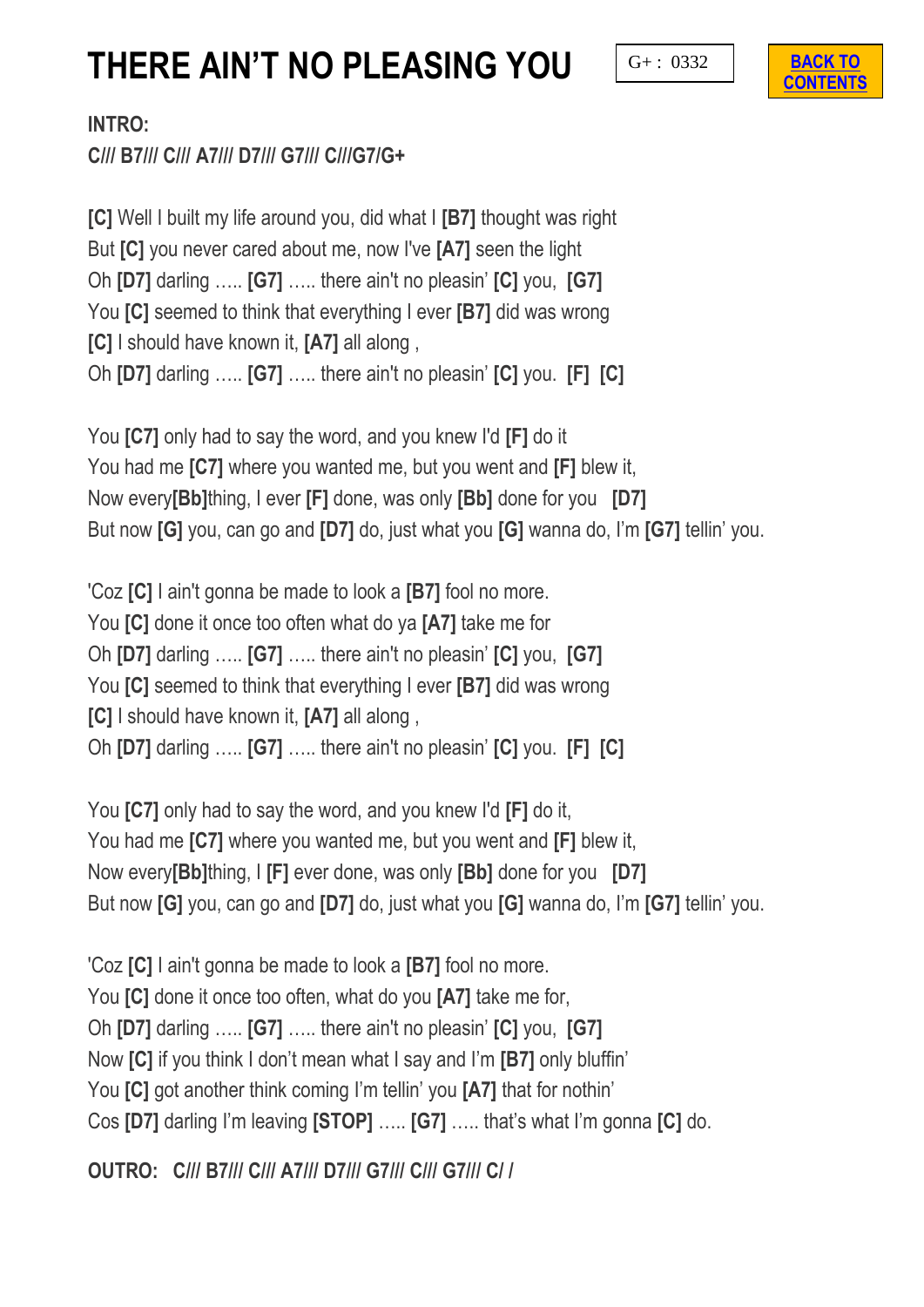## **THESE BOOTS ARE MADE FOR WALKING**



#### **[C] (Bass line)**

[**C**] You keep saying you've got something for me Something you call love, but confess [**F**] You've been messin' where you shouldn't have been a messin' And now [**C**] someone else is getting' all your best

These [**Eb**] boots are made for [**C**] walking. And [**Eb**] that's just what they'll [**C**] do. And [**Eb**] one of these days these [**C**] boots are gonna walk all over you. **[C] (Bass line)**

[**C**] You keep lying when you oughta be truthin' And you keep losing when you oughta not bet [**F**] You keep samin' when you oughta be changin' Now what's [**C**] right is right but you ain't been right yet

These [**Eb**] boots are made for [**C**] walking.

And [**Eb**] that's just what they'll [**C**] do.

And [**Eb**] one of these days these [**C**] boots are gonna walk all over you.

#### **[C] (Bass line)**

[**C**] You keep playin' where you shouldn't be playin' And you keep thinkin'' that you'll never get burnt. Ha! [**F**] I just found me a brand new box of matches, yeah And [**C**] what he knows you ain't had time to learn

These [**Eb**] boots are made for [**C**] walking. And [**Eb**] that's just what they'll [**C**] do. And [**Eb**] one of these days these [**C**] boots are gonna walk all over you. **[C] (Bass line)**

[**C**] Are you ready boots - start walking!

#### **Eb=0331**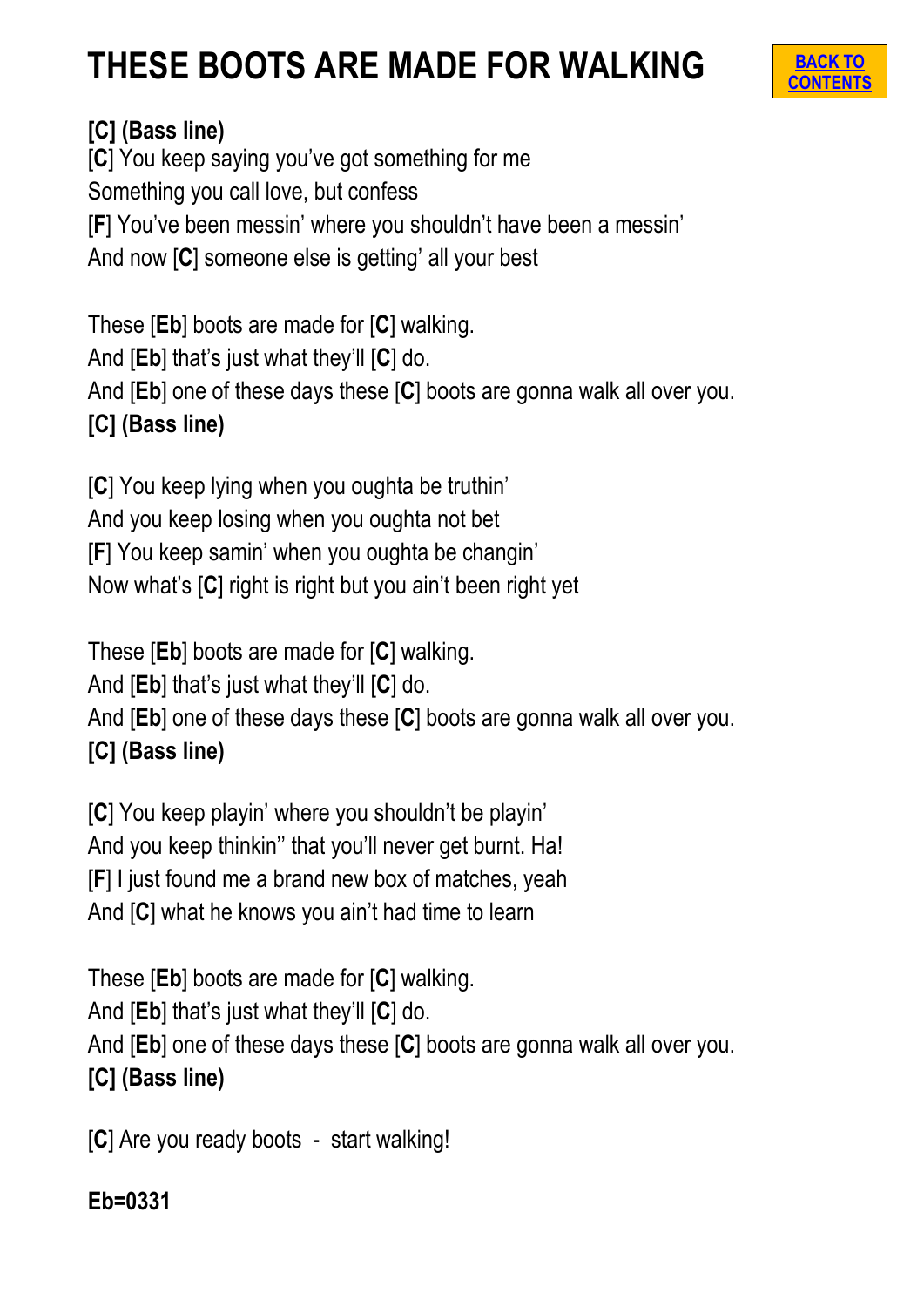## **THREE STEPS TO HEAVEN**



## [**C**] - [**G**] [**F**] [**C**] - [**G**] [**F**] [**C**] - [**G**] [**F**] [**C**] - [**G**] [**F**]

Now [**C**] there are [**F**] three steps to hea- [**C**] ven [**G**] [**F**] [**C**] Just [**C**] listen and you will plainly [**G**] see [**G7**] And [**C**] as life travels [**C7**] on and [**F**] things do go wrong Just [**G**] call it steps one two and [**C**] three [**G**] [**F**] [**C**] [**C7**]

Step [**F**] one you [**GX**] find a girl to [**C**] love [**C7**] Step [**F**] two she [**GX**] falls in love with [**C**] you [**C7**] Step [**F**] three you [**GX**] kiss and hold her [**C**] tightly Yeah that [**G**] sure seems like heaven to [**C**] me [**G**] [**F**] [**C**] [**G**] [**F**] [**C**] [**G**[ [**F**] [**C**] [**G7**]

The [**C**] formula for [**F**] heaven's very sim- [**C**] ple [**G**] [**F**] [**C**] Just [**C**] follow the [**F**] rules and you will [**G**] see [**G7**] And [**C**] as life travels [**C7**] on and [**F**] things do go wrong Just [**G**] call it steps one two and [**C**] three [**G**] [**F**] [**C**] [**C7**]

Step [**F**] one you [**GX**] find a girl to [**C**] love [**C7**] Step [**F**] two she [**GX**] falls in love with [**C**] you [**C7**] Step [**F**] three you [**GX**] kiss and hold her [**C**] tightly Yeah that [**G**] sure seems like heaven to [**C**] me [**G**] [**F**] [**C**] Just [**G**] follow steps one two and [**C**] three [**G**] [**F**] [**C**] - [**G**] [**F**] [**C**] - [**G**[ [**F**] [**C**]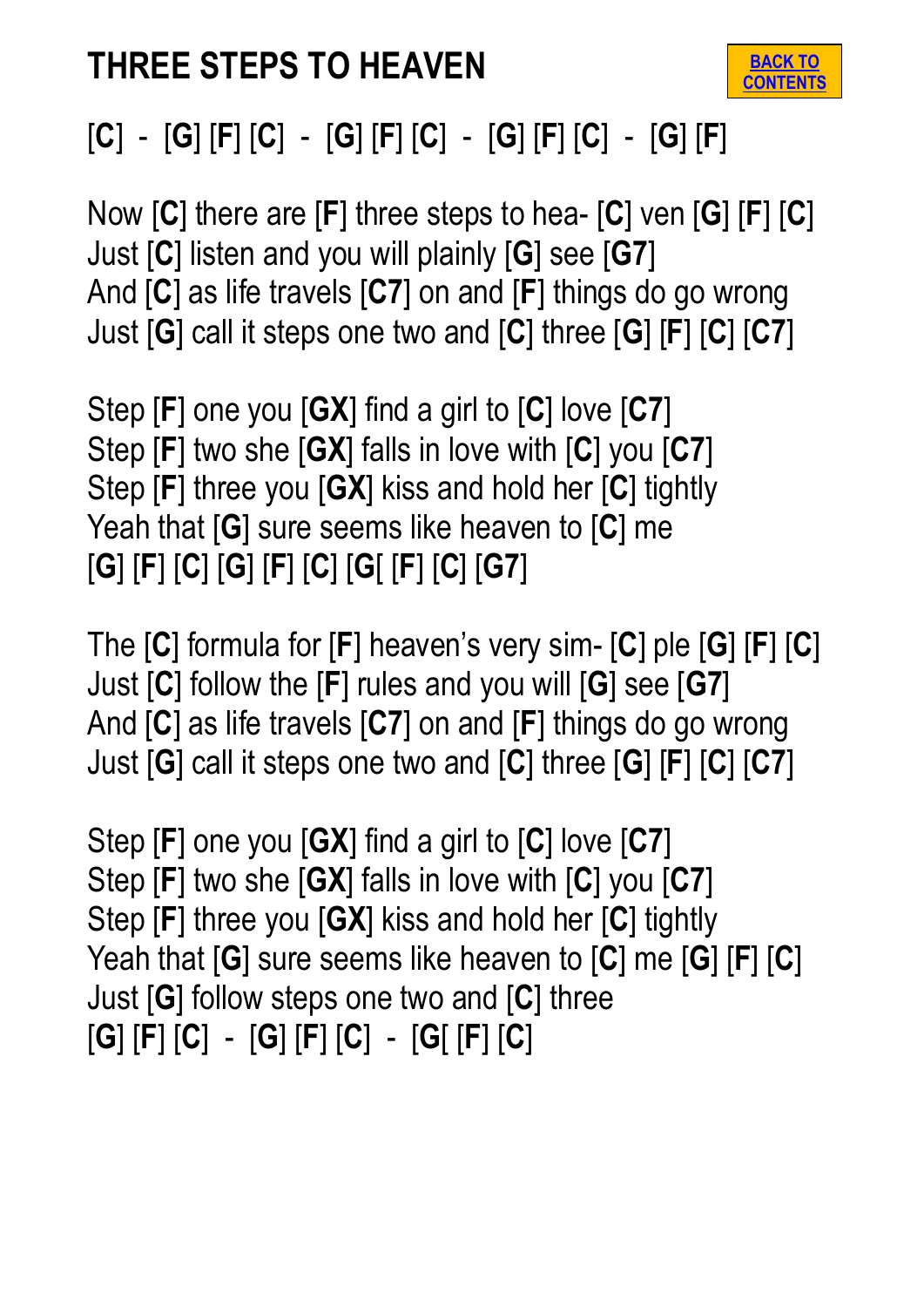### **VALERIE / KING FU FIGHTING / JUST CAN'T GET ENOUGH**

**C** Dm Well sometimes I go out by myself and I look across the water **C** Dm And I think of all the things what you're doing and in my head I paint a picture **F** Em **Em** 'Cos since I've come on home well my body's been a mess **F** Emergency Employees And I've missed your ginger hair and the way you like to dress **F Em G** Won't you come on over stop making a fool out of me **C** Dm **C** Dm Why won't you come on over Valerie? Valerie Valerie Valerie =================================== **C**  When I'm with you baby I go out of my head  **F**  And I just can't get enough And I just can't get enough **C**  All the things you do to me And everything you said  **F**  I just can't get enough I just can't get enough **G Am F G** We slip and slide as we fall in love And I just can't seem to get enough love **C** F Do do do do do do do Do do do do do do do Do do do do do do do Do do do do **x2** ==================================== **C** Dm Did you have to go to jail put your house on up for sale did you get a good lawyer? **C** Dm I hope you didn't catch a tan I hope you find the right man who'll fix it for you **C** Dm Are you shopping anywhere changed the colour of your hair are you busy? **C** Dm And did you have to pay the fine you were dodging all the time are you still dizzy? **F** Em **Em** 'Cos since I've come on home well my body's been a mess **F** Emergency Employees And I've missed your ginger hair and the way you like to dress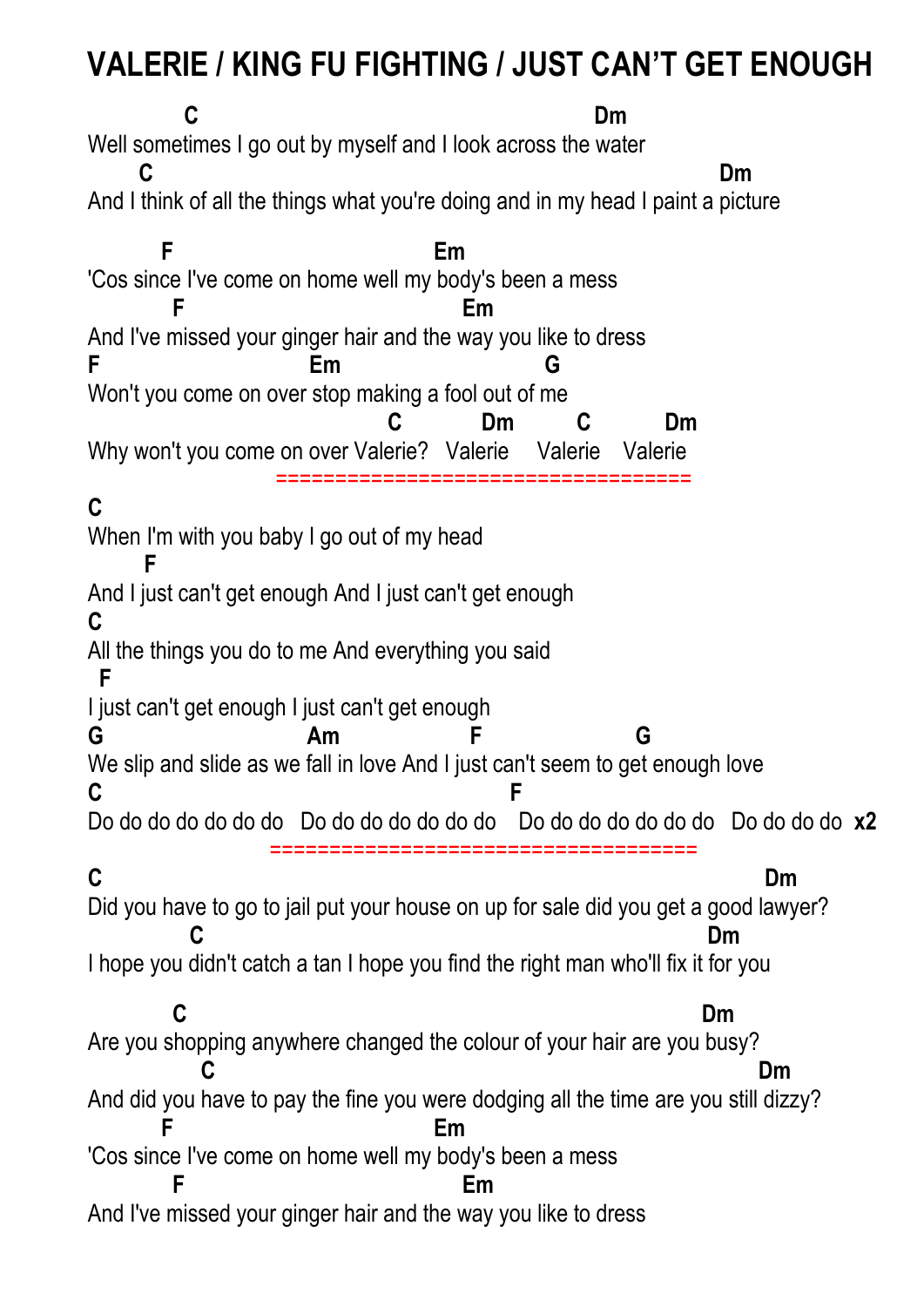**F Em G** Won't you come on over stop making a fool out of me **C** Dm **C** Dm Why won't you come on over Valerie? Valerie Valerie Valerie ===================================  **C Dm C Dm**  Oh oh-oh ohhh oh oh-oh ohhh Oh oh-oh ohhh oh oh-oh ohhh **C** Dm Everybody was kung-fu fighting those kids were fast as lightning **C** Dm In fact it was a little bit frightening but they fought with expert timing **C** Dm They were funky Chinamen from funky Chinatown **C** Dm They were chopping them up and they were chopping them down **C** Dm It's an ancient Chinese art everybody knew their part  **C G** From a feint into a slip and a kicking from the hip **C** Dm Everybody was kung-fu fighting those kids were fast as lightning **C** Dm In fact it was a little bit frightening but they fought with expert timing  **C Dm C Dm**  Oh oh-oh ohhh oh oh-oh ohhh Oh oh-oh ohhh oh oh-oh ohhh =================================== **C** Dm Well sometimes I go out by myself and I look across the water **C** Dm And I think of all the things what you're doing and in my head I paint a picture **F** Em **Em** 'Cos since I've come on home well my body's been a mess **F** Emergency Employees And I've missed your ginger hair and the way you like to dress **F Em G** Won't you come on over stop making a fool out of me **C** Dm **C** Dm Why won't you come on over Valerie? Valerie Valerie Valerie **[BACK TO](#page-1-0) [CONTENTS](#page-1-0)**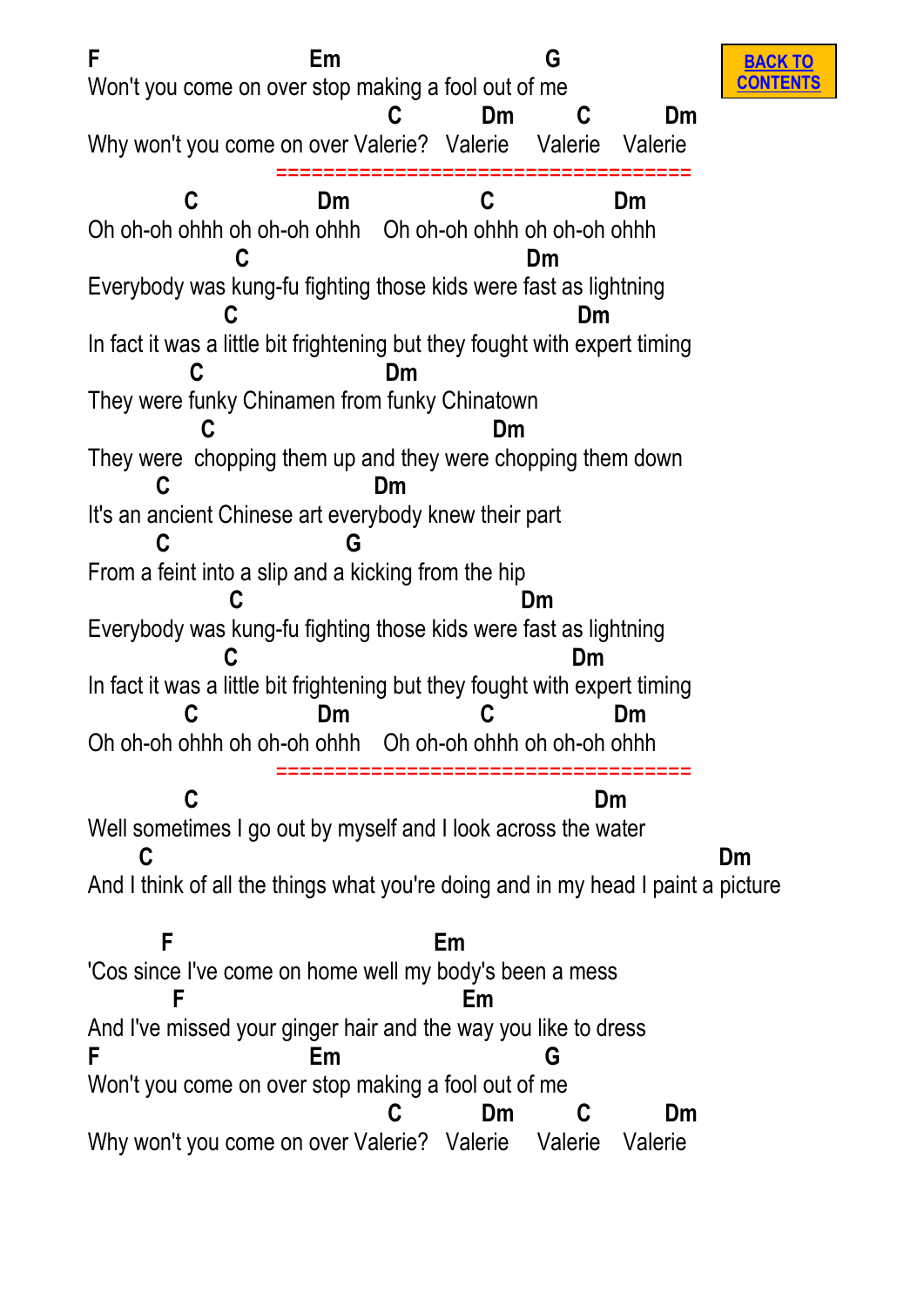# **VENUS**



### **E7 (Am D 4x)**

The [**Am**] goddess on the [**D**] mountain [**Am**] top [**D**] Was [**Am**] burning like a [**D**] silver [**Am**] flame [**D**] The [**Am**] summit of [**D**] beauty and [**Am**] love [**D**] And **[Am**] Venus was her [**D**] name [**Am**]

### **CHORUS:**

She's [**Dm**] got it [**G**] [**Dm**] Yeah [**G**] baby, she's [**Am**] got it [**D**] [**Am**] [**D**] Well, [**F**] I'm your Venus, [**E7**] I'm your fire At [**Am**] your desire [**D**] [**Am**] [**D**] Well, [**F**] I'm your Venus, [**E7**] I'm your fire At [**Am**] your desire [**D**] [**Am**] [**D**]

Her [**Am**] weapons were her [**D**] crystal [**Am**] eyes [**D**] [**Am**] Making every [**D**] man a [**Am**] man [**D**] [**Am**] Black as the [**D**] dark night [**Am**] she was [**D**] Got what [**Am**] no one else [**D**] had [**Am**]

**CHORUS**

**VERSE1**

**CHORUS**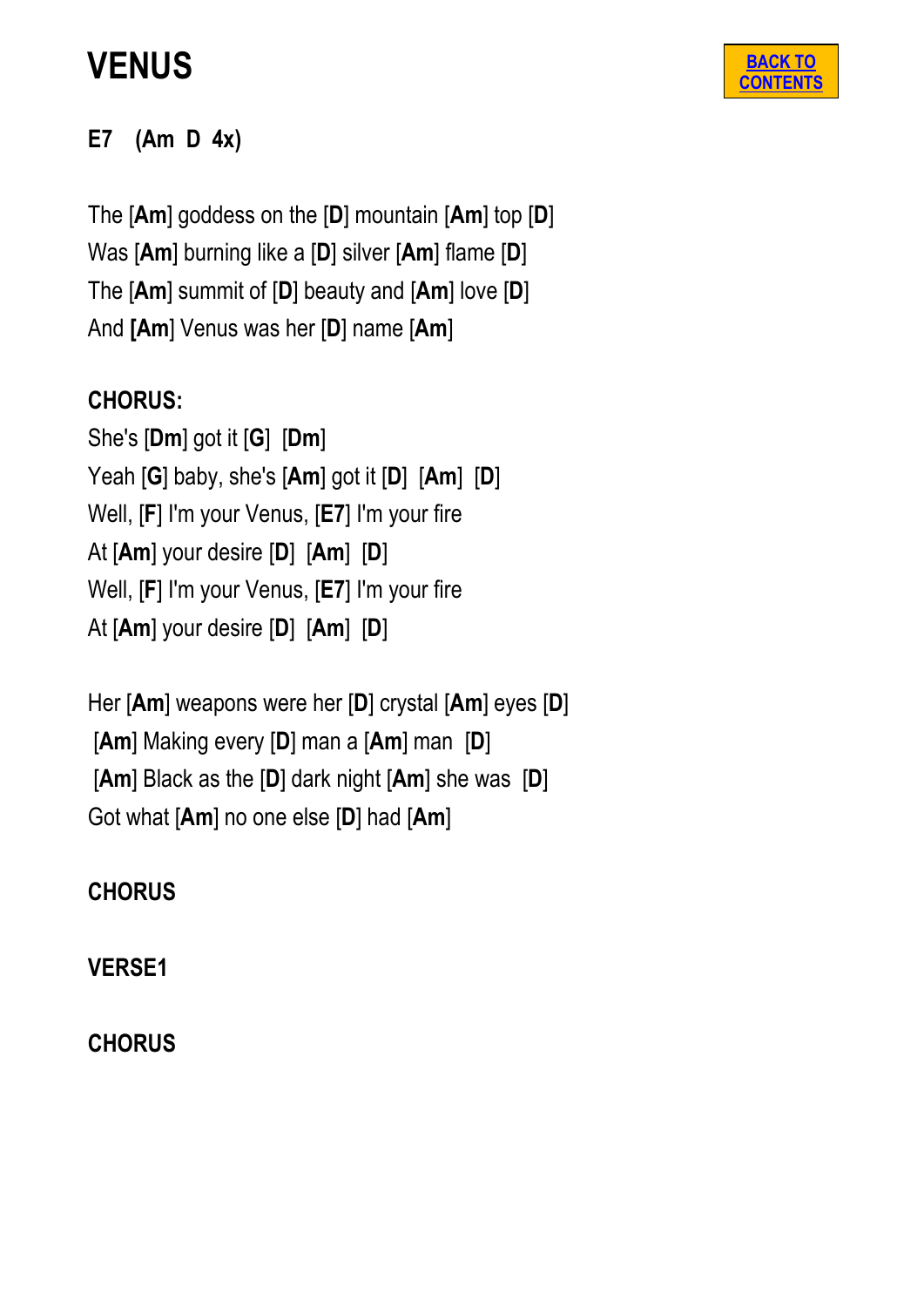# **VIVA LA VIDA**



[**C**] [**D**] [**G**] [**Em] (x2)** (Same chords throughout whole song)

[**Em**] I used to [**C**] rule the [**D**] world Seas would [**G**] rise when I gave the [**Em**] word Now in the morning I [**C**] sleep a-[**D**] lone Sweep the [**G**] streets that I used to [**Em**] own

# [**C**] [**D**] [**G**] [**Em] (x2)**

I used to **[C]** roll the **[D]** dice, feel the **[G]** fear in my enemy's **[Em]** eyes Listen as the **[C]** crowd would **[D]** sing "Now the **[G]** old king is dead! **[Em]** Long live the king!" One minute I **[C]** held the **[D]** key, next the **[G]** walls were closed on **[Em]** me And I discovered that my **[C]** castles **[D]** stand Upon **[G]** pillars of salt and **[Em]** pillars of sand

### **CHORUS:**

I **[C]** hear Jerusalem **[D]** bells are ringing, **[G]** Roman cavalry **[Em]** choirs are singing **[C]** Be my mirror, my **[D]** sword and shield, my **[G]** missionaries in a **[Em]** foreign field **[C]** For some reason I **[D]** can't explain,

**[G]** Once you go there was **[Em**] never, never an **[C]** honest **[D]** word That was **[G]** when I ruled the **[Em]** world

# [**C**] [**D**] [**G**] [**Em**] **(x2)**

It was the wicked and **[C]** wild [**D]** wind blew down the **[G]** doors and let me **[Em]** in Shattered windows and the **[C]** sound of **[D]** drums People **[G]** couldn't believe what **[Em]** I'd become Revolution**[C]**aries **[D]** wait, for my **[G]** head on a silver **[Em]** plate Just a puppet on a **[C]** lonely **[D]** string, oh **[G]** who would ever want to be **[Em]** king?

### **CHORUS**

**[C]** Ohhhhh **[D]** Ohhhhh **[G]** Ohhhhh **[Em]** Ohhhhh **(x4)**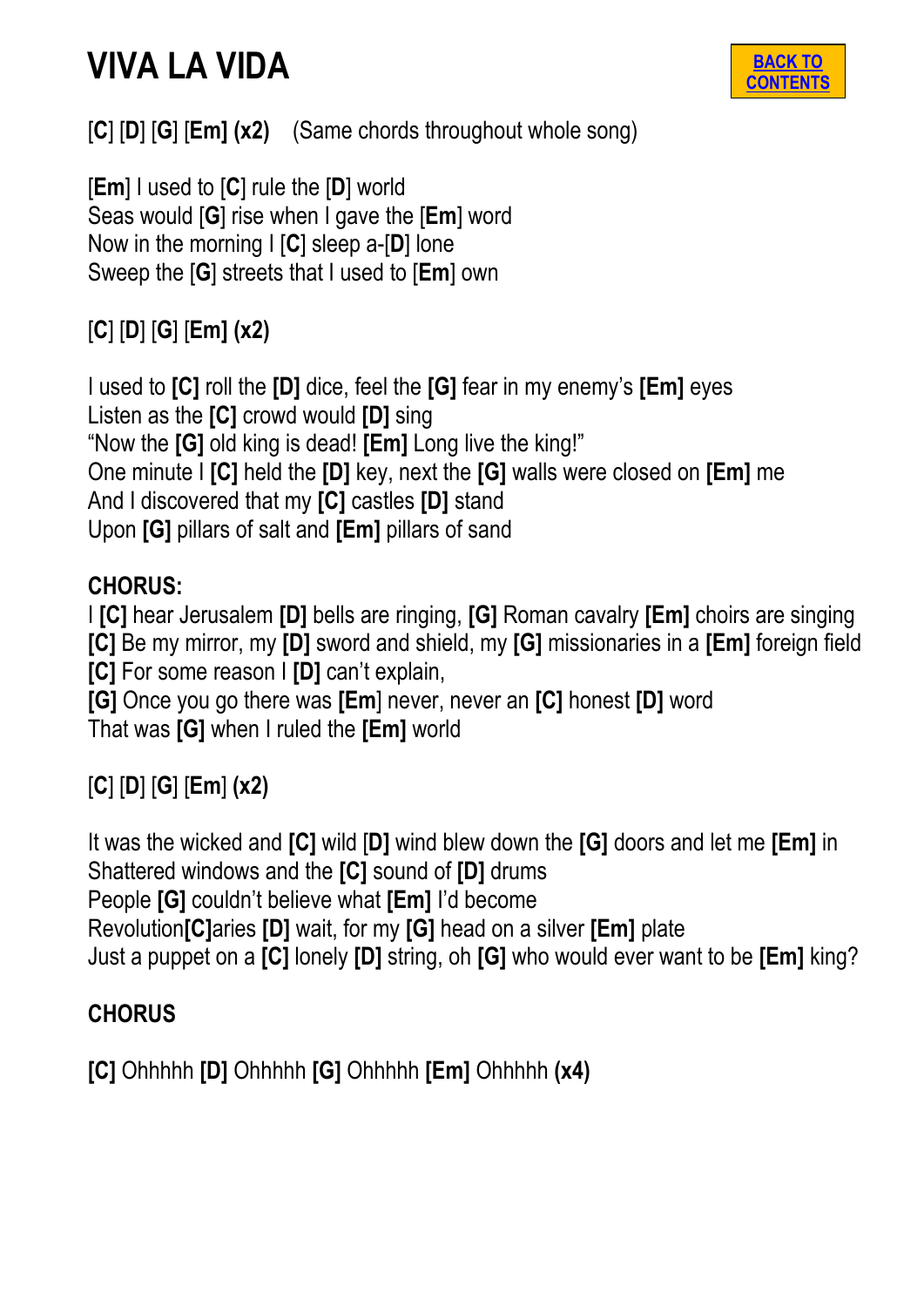# **WAGON WHEEL**



**[G] Headed down south to the [D] land of the pines** And I'm [Em] thumbin' my way into [C] North Caroline [G] Starin' up the road [D] Pray to God I see [C] headlights I [G] made it down the coast in [D] seventeen hours **[Em] Pickin' me a bouquet of [C] dogwood flowers** And [G] I'm a hopin' for Raleigh, I can [D] see my baby to- [C] night

**CHORUS:**

**So [G] rock me mama like a [D] wagon wheel [Em] Rock me mama any- [C] way you feel [G] Hey [D] mama [C] rock me [G] Rock me mama like the [D] wind and the rain [Em] Rock me mama like a [C] south-bound train [G] Hey [D] mama [C] rock me**

[G] Runnin' from the cold up in [D] New England I was [Em] born to be a fiddler in an [C] old-time stringband My  $[G]$  baby plays the guitar,  $[D]$  I pick a banjo  $[G]$  now Oh, the [G] North country winters keep a [D] gettin' me now Lost my [Em] money playin' poker so I [C] had to up and leave But I [G] ain't a turnin' back, to [D] livin' that old life no [C] more

### **REPEAT CHORUS**

### **INSTRUMENTAL VERSE**

[G] Walkin' to the south [D] out of Roanoke I caught a **[Em]** trucker out of Philly, had a **[C]** nice long toke But [G] he's a headed west from the [D] Cumberland Gap to [C] Johnson City, Tennessee And  $\sqrt{G}$  gotta get a move on be-  $\sqrt{D}$  fore the sun I hear my  $[Em]$  baby callin' my name, and  $[Cl]$  know that she's the only one And [G] if I die in Raleigh, at [D] least I will die [C] free

### **REPEAT CHORUS**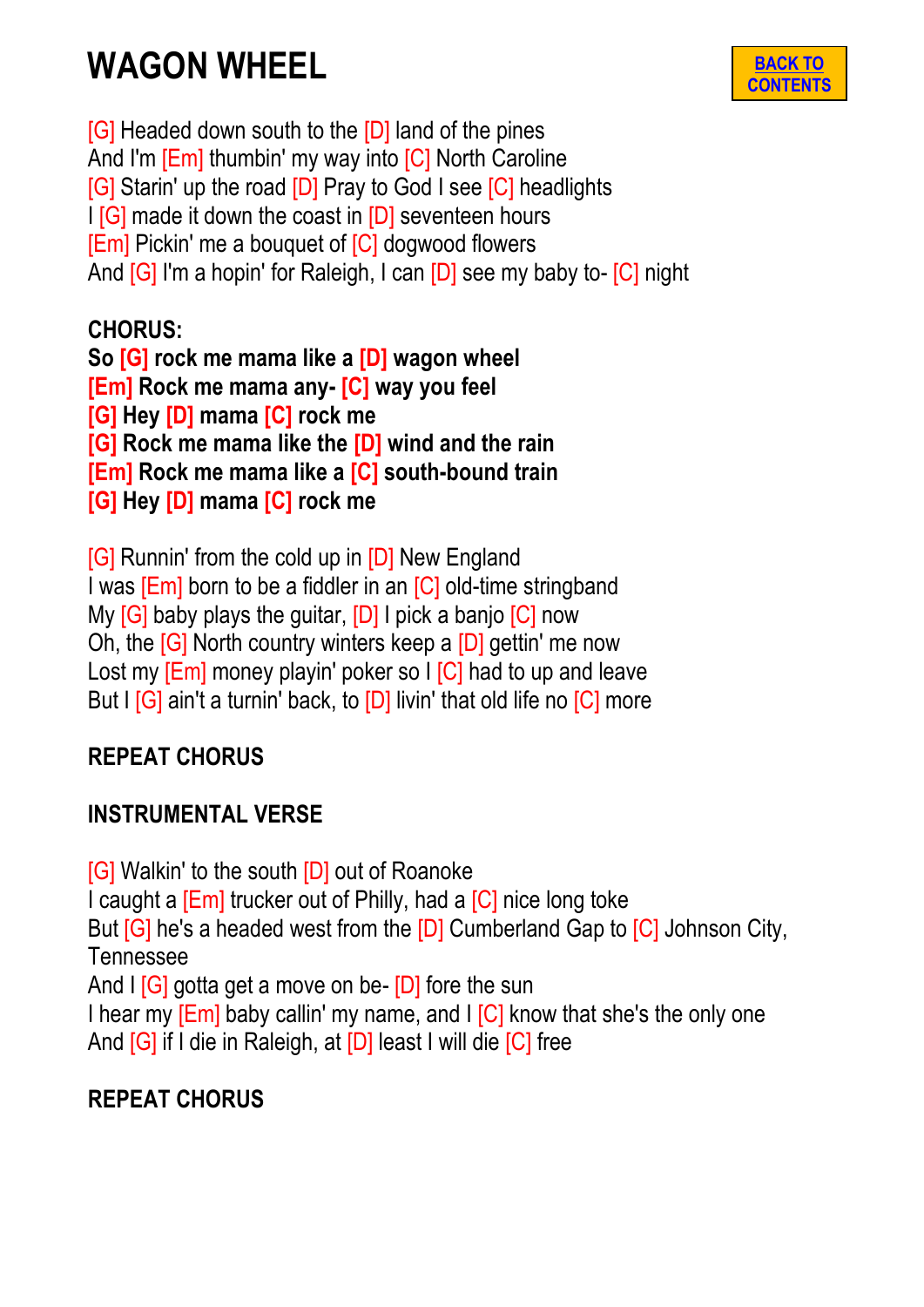# **WAKE ME UP BEFORE YOU GO GO**



**C C C C** Jitterbug, jitterbug, jitterbug, jitterbug

**[C](http://www.guitaretab.com/w/wham/263491.html) Dm [C](http://www.guitaretab.com/w/wham/263491.html)**  You put the boom boom into my heart, you send my soul sky high when your loving starts, **[C](http://www.guitaretab.com/w/wham/263491.html) Dm C** A jitterbug into my brain, goes a bang bang bang till my feet do the same.  **[Dm Em](http://www.guitaretab.com/w/wham/263491.html) F Em** But something's bugging you, something ain't right, my best friend told me what you did last night, **Dm [Em](http://www.guitaretab.com/w/wham/263491.html) F [G](http://www.guitaretab.com/w/wham/263491.html)** You left me sleeping, in my bed, I was dreaming, but I should have been with you instead.

#### **CHORUS:**

 **[C](http://www.guitaretab.com/w/wham/263491.html) Dm [C](http://www.guitaretab.com/w/wham/263491.html)** Wake me up before you go go, don't leave me hanging on like a yo-yo,  **C Dm C** Wake me up before you go go, I don't wanna miss it when you hit that high,  **[C Dm](http://www.guitaretab.com/w/wham/263491.html) C** Wake me up before you go go, cos I'm not planning on going solo,  **[C Dm C](http://www.guitaretab.com/w/wham/263491.html)7 … F … C** Wake me up before you go go, take me dancing tonight.  **[C7](http://www.guitaretab.com/w/wham/263491.html) … F … C** I wanna hit that high, yea, yea.

**[C](http://www.guitaretab.com/w/wham/263491.html) Dm [C](http://www.guitaretab.com/w/wham/263491.html)**  You take the grey skies out of my way, you make the sun shine brighter than Doris Day, **[C](http://www.guitaretab.com/w/wham/263491.html) Dm [C](http://www.guitaretab.com/w/wham/263491.html)**  Turned a bright spark into a flame, my beats per minute never been the same.  **[Dm Em](http://www.guitaretab.com/w/wham/263491.html) F Em** Cos you're my lady I'm your fool, it makes me crazy when you act so cruel, **Dm [Em](http://www.guitaretab.com/w/wham/263491.html) F [G](http://www.guitaretab.com/w/wham/263491.html)** Come on baby, let's not fight, we'll go dancing, everything will be alright.

#### **CHORUS**

**[C](http://www.guitaretab.com/w/wham/263491.html) Dm [C C](http://www.guitaretab.com/w/wham/263491.html) Dm C**

 **[Dm Em](http://www.guitaretab.com/w/wham/263491.html) F Em** Cuddle up baby, move in tight, we'll go dancing tomorrow night,  **Dm [Em](http://www.guitaretab.com/w/wham/263491.html) F [G](http://www.guitaretab.com/w/wham/263491.html)** It's cold out there but it's warm in bed, they can dance, we'll stay home instead.

#### **CHORUS**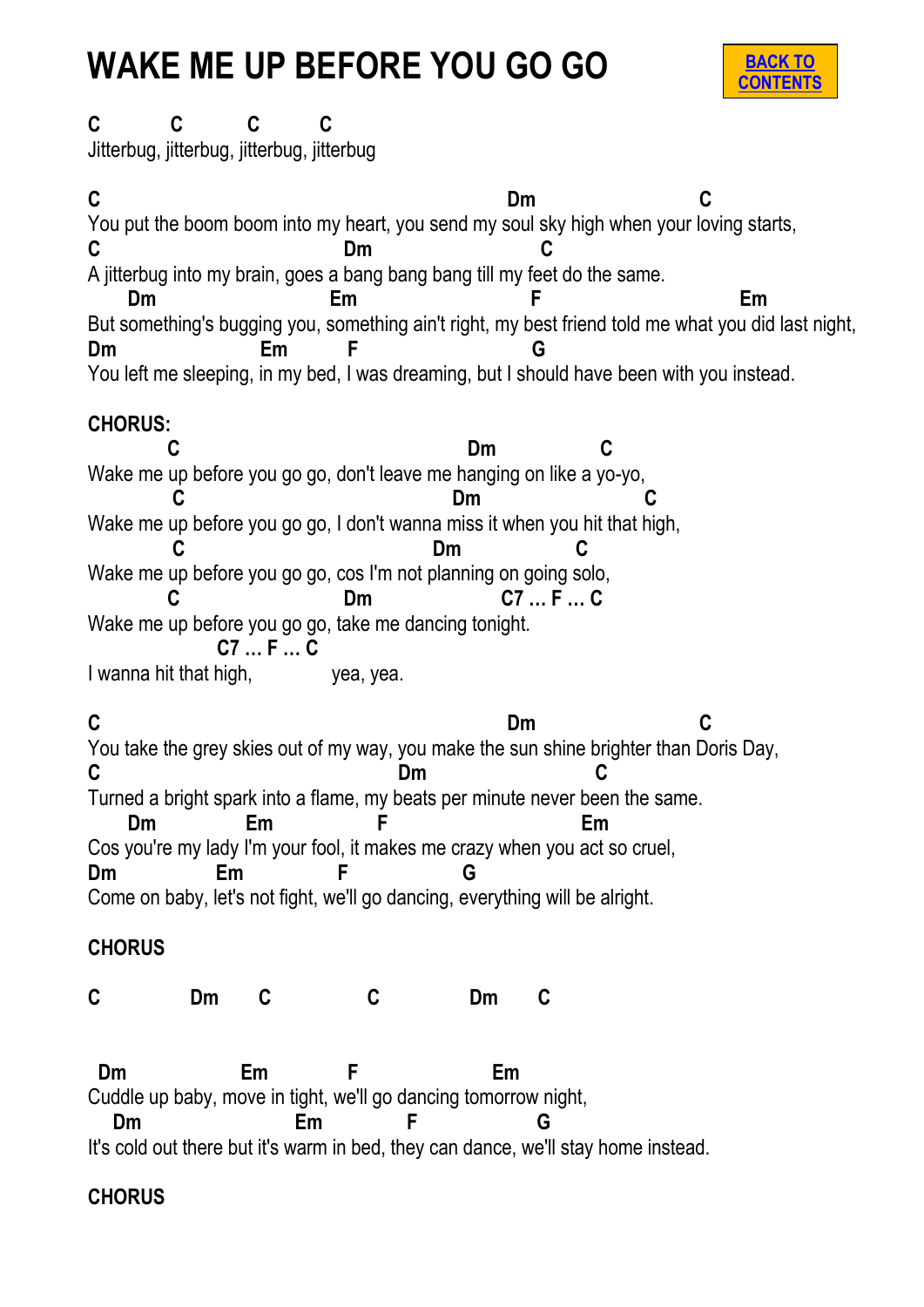# **WALK OF LIFE**



# **KAZOO INTRO: [G] [C] [D] [C] [D] x 2**

[**G**] Here comes Johnny singing oldies, goldies Be-Bop-A-Lula, Baby What I Say Here comes Johnny singing I gotta Woman Down in the tunnels, trying to make it pay

### **CHORUS**

[**C**] He got the action, he got the motion [**G**] Yeah, the boy can play [**C**] Dedication, devotion, [**G**] turning all the night-time into the day He do the [**G**] song about the sweet lovin' [**D**] woman He do the [**G**] song about the [**C**] knife He do the [**G**] walk [**D**] he do the walk of [**C**] life [**D**] Yeah he do the walk of [**G**] life

[**G**] Here comes Johnny and he'll tell you the story Hand me down my walkin' shoes Here come Johnny with the power and the glory Backbeat the talkin' blues

### **CHORUS**

### **KAZOO: [G] [C] [D] [C] [D] x 2**

[G] Here comes Johnny singing oldies, goldies, Be-Bop-A-Lula, Baby What I Say Here comes Johnny singing I gotta Woman, Down in the tunnels, trying to make it pay

[**C**] He got the action, he got the motion [**G**] Yeah, the boy can play [**C**] Dedication, devotion, [**G**] turning all the night-time into the day [**G**] And after all the violence and [**D**] double talk There's just a [**G**] song in the trouble and the [**C**] strife You do the [**G**] walk [**D**] you do the walk of [**C**] life [**D**] You do the walk of [**G**] life

**KAZOO: [G] [C] [D] [C] [D] x 2 ……. [G]**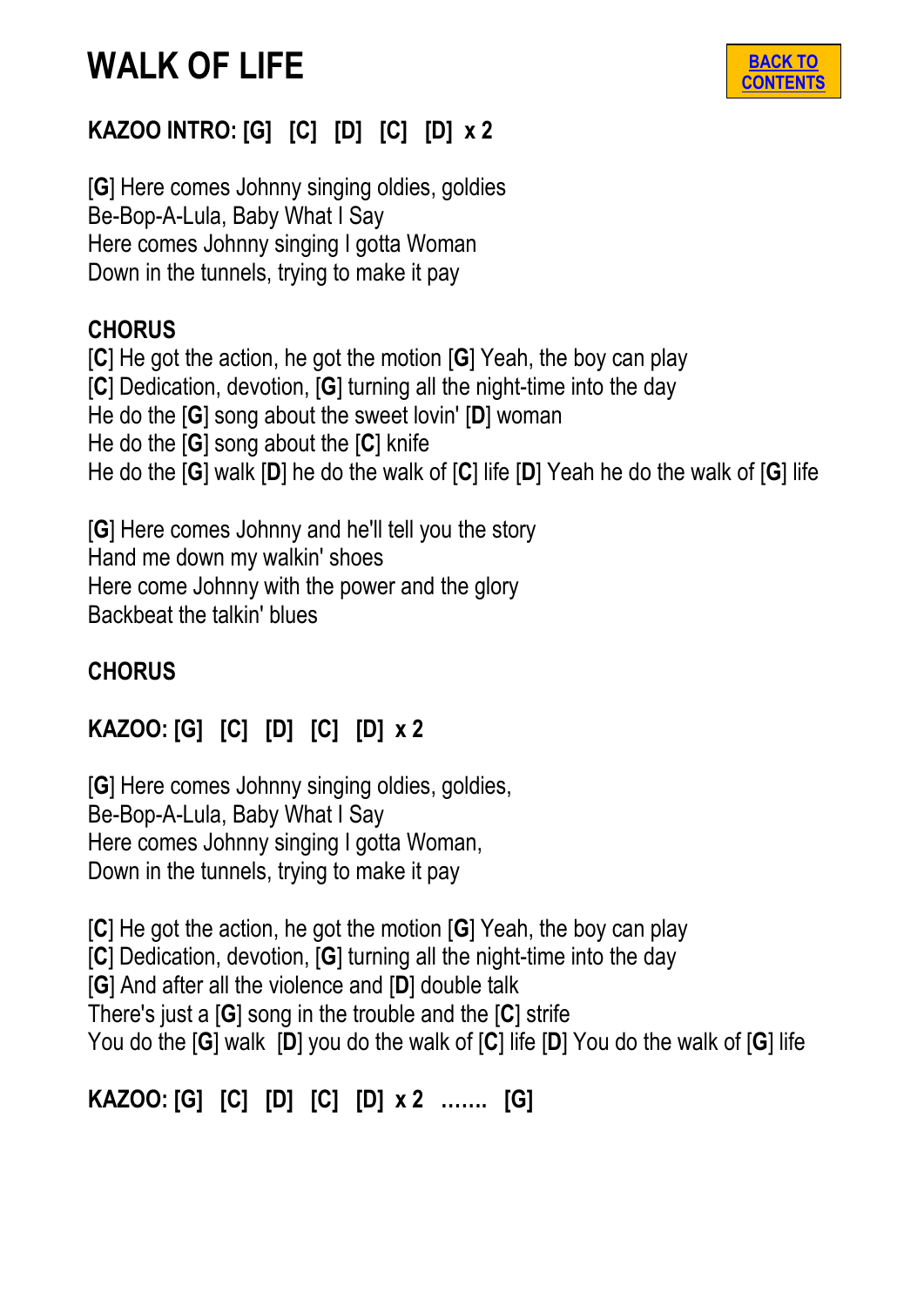**[BACK TO](#page-1-0) [CONTENTS](#page-1-0)**



**[C]** We'll meet a-**[E7]**gain Don't know **[A7]** where Don't know **[A7#5]** when But I **[D7]** know we'll meet again some sunny day **[G7] [G7#5] [C]** Keep smiling **[E7]** through Just like **[A7]** you Always **[A7#5]** do Till the **[D7]** blue skies drive the **[G7]** dark clouds far away **[C]**

So will you **[C7]** please say hello to the folks that I know **[F]** Tell them I won't be long They'll be **[D7]** happy to know That as you saw me go I was **[G7]** singing this **[G7#5]** song

# **REPEAT WHOLE SONG**

**[C]** We'll meet a-**[E7]**gain Don't know **[A7]** where Don't know **[A7#5]** when But I **[D7]** know we'll meet **[G7]** again some sunny **[C]** day

**A7#5 : 0110 G7#5 : 0312**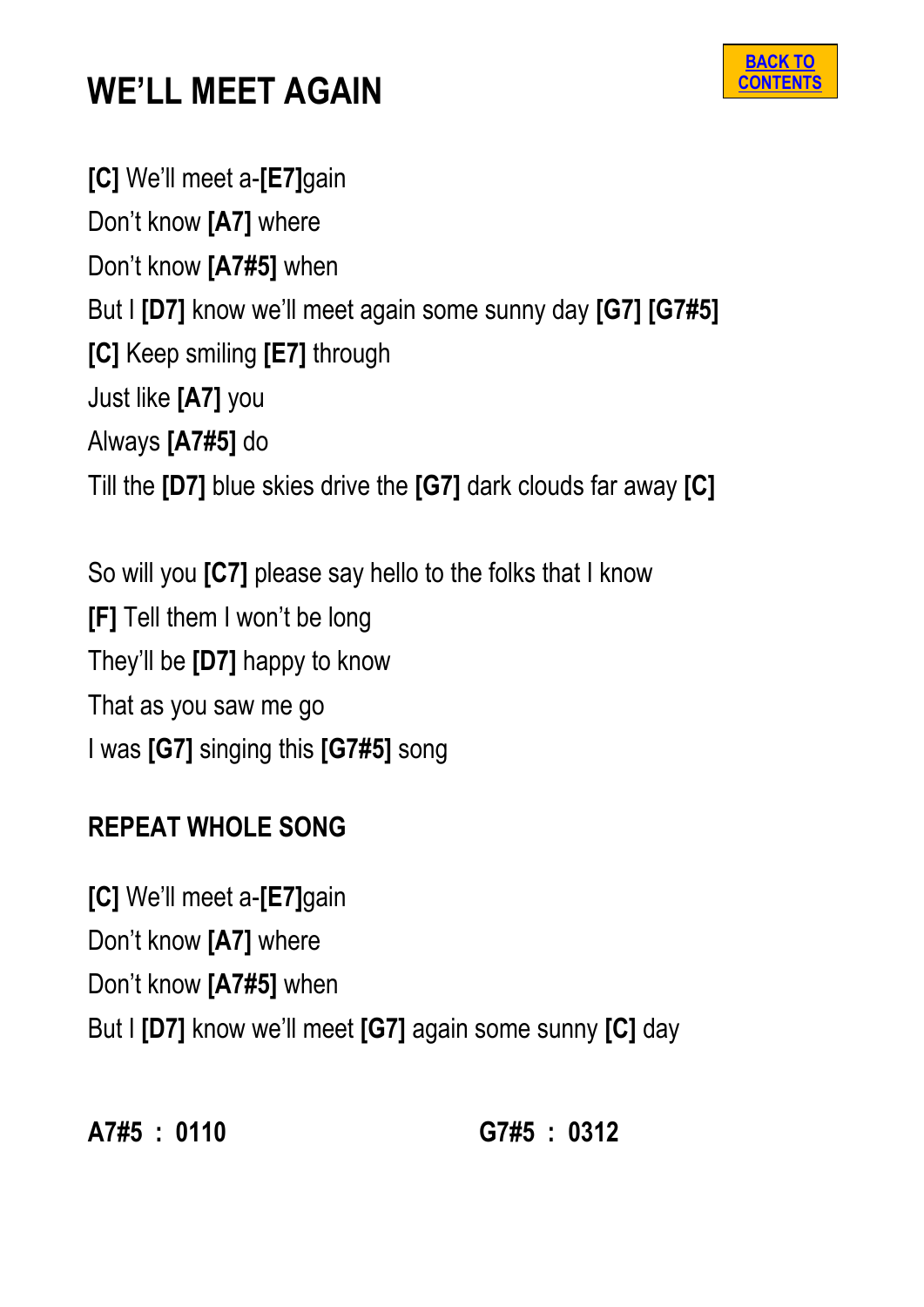# **WHERE DID OUR LOVE GO?**

**[BACK TO](#page-1-0) [CONTENTS](#page-1-0)**

**C G** Baby, baby ….. baby don't leave me.  **Dm G F** Ooh, please don't leave me ….. all by myself.  **C G** I've got this burning, burning, yearning ….. feelin' inside me,  **Dm G F** Oooh, deep inside me ….. and it hurts so bad.  **C G** You came into my heart ..... so tenderly,  **Dm G F** With a burning love ..... that stings like a bee.  **C G** Now that I surrender ….. so helplessly.  **Dm G F** You now wanna leave ….. you wanna leave me.  **C G** Ooooh, baby, baby ….. where did our love go? **Dm** G F Ooh, don't you want me ….. don't you want me no more?

#### **(INSTRUMENTAL BREAK: 4 LINES)**

 **C G** Ooh, baby, baby ….. where did our love go?  **Dm G F** And all your promises ….. of a love forever more?  **C G** I've got this burning, burning, yearning ….. feeling inside me.  **Dm G F** Ooooh, deep inside me ….. and it hurts so bad.  **C G** Before you won my heart ….. you were a perfect guy.  **Dm G F** But now that you got me ….. you wanna leave me behind.  **C G** Oooh, baby, baby ….. baby, don't leave me. **Dm** G F Ooh, please don't leave me ….. all by myself.  **C G** Ooh, baby, baby ….. where did our love go ?

**Dm / / / / / / / G / / / F / / / C**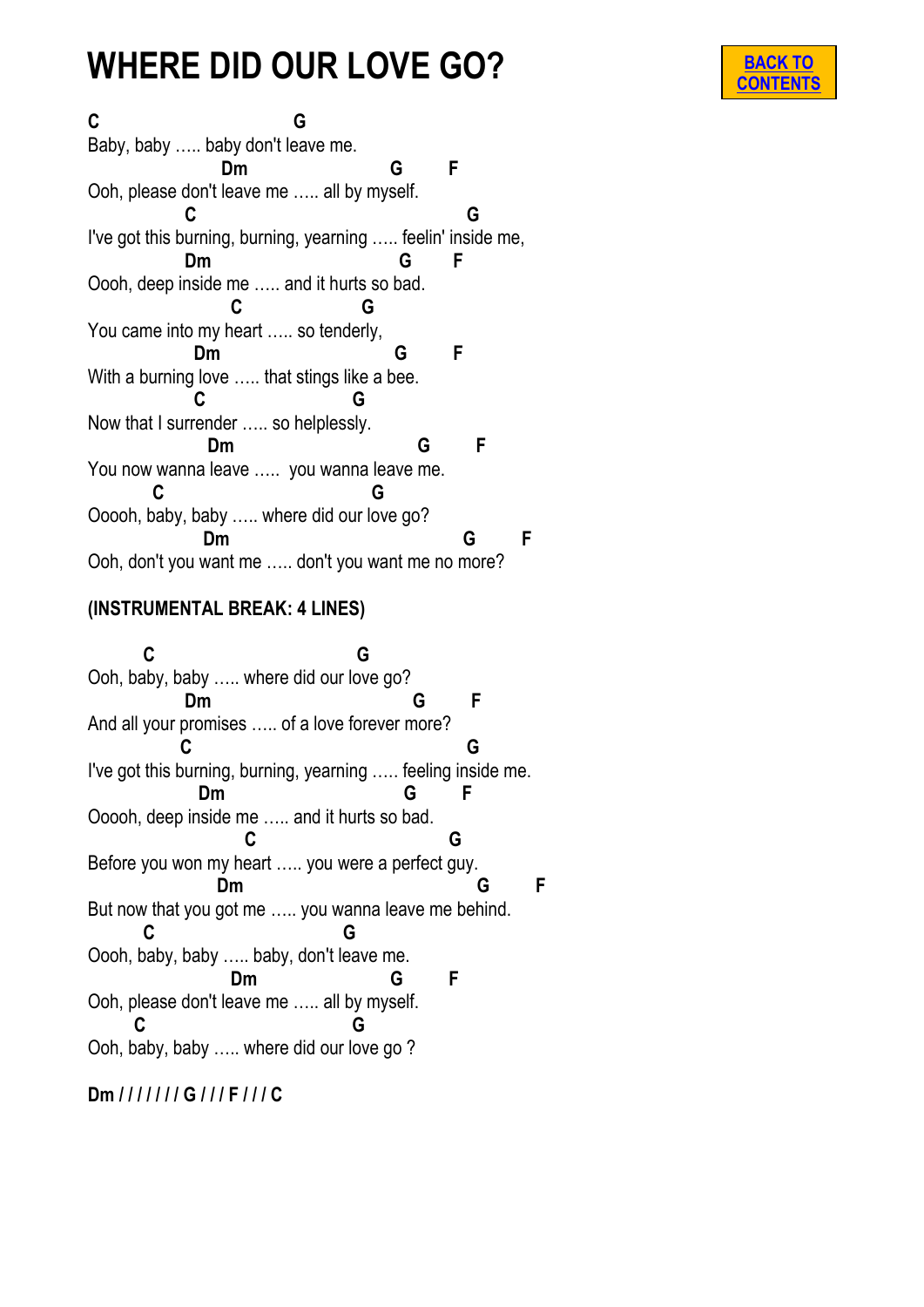# **WHISKEY IN THE JAR**



As [**C**] I was going over the [**Am**] far fam'd Kerry mountains, I [**F**] met with Captain Farrell and his [**C**] money he was counting, I [**C**] first produced my pistol, and [**Am**] then produced my rapier, Sayin' : [**F**] Stand and deliver for you [**C**] are a bold deceiver".

#### **CHORUS**

Musha [**G**] ring dum a doo dum a da, [**C**] Whack for the daddy-o, [**F**] Whack for the daddy o, there's [**C**] whiskey [**G**] in the [**C**] jar.

I [**C**] counted out his money and it [**Am**] made a pretty penny, I [**F**] put it in my pocket and I [**C**] took it home to Jenny, She [**C**] sighed, and she swore that she [**Am**] never would deceive me, But [**F**] the devil take the women for they [**C**] never can be easy.

#### **CHORUS**

I [**C**] went into my chamber [**Am**] for to take a slumber I [**F**] dreamt of gold and jewels and for [**C**] sure it was no wonder, But [**C**] Jenny drew my pistols and she [**Am**] filled them all with water, Then [**F**] sent for Captain Farrell, to be [**C**] ready for the slaughter.

### **CHORUS**

'Twas [**C**] early in the morning just [**Am**] before I rose to travel, Up [**F**] comes a band of footmen and [**C**] likewise, Captain Farrel, I [**C**] first produced my pistol for she [**Am**] stole away my rapier, But I [**F**] couldn't shoot the water, so a [**C**] prisoner I was taken.

### **CHORUS**

If [**C**] anyone can aid me, 'tis my [**Am**] brother in the army I [**F**] think that he is stationed in [**C**] Cork or in Killarney, And [**C**] if he'll go with me we'll go [**Am**]roving in Kilkenny, And [**F**] I'm sure he'll treat me better than my [**C**] darlin' sporting Jenny.

### **CHORUS**

There's [**C**] some takes delight in the [**Am**] carriages a rollin', And [**F**] others take delight in the [**C**] hurlin' and the bowling. But [**C**] I take delight in the [**Am**] juice of the barley, And [**F**] courtin' pretty fair maids in the [**C**] mornin', bright and early.

### **CHORUS**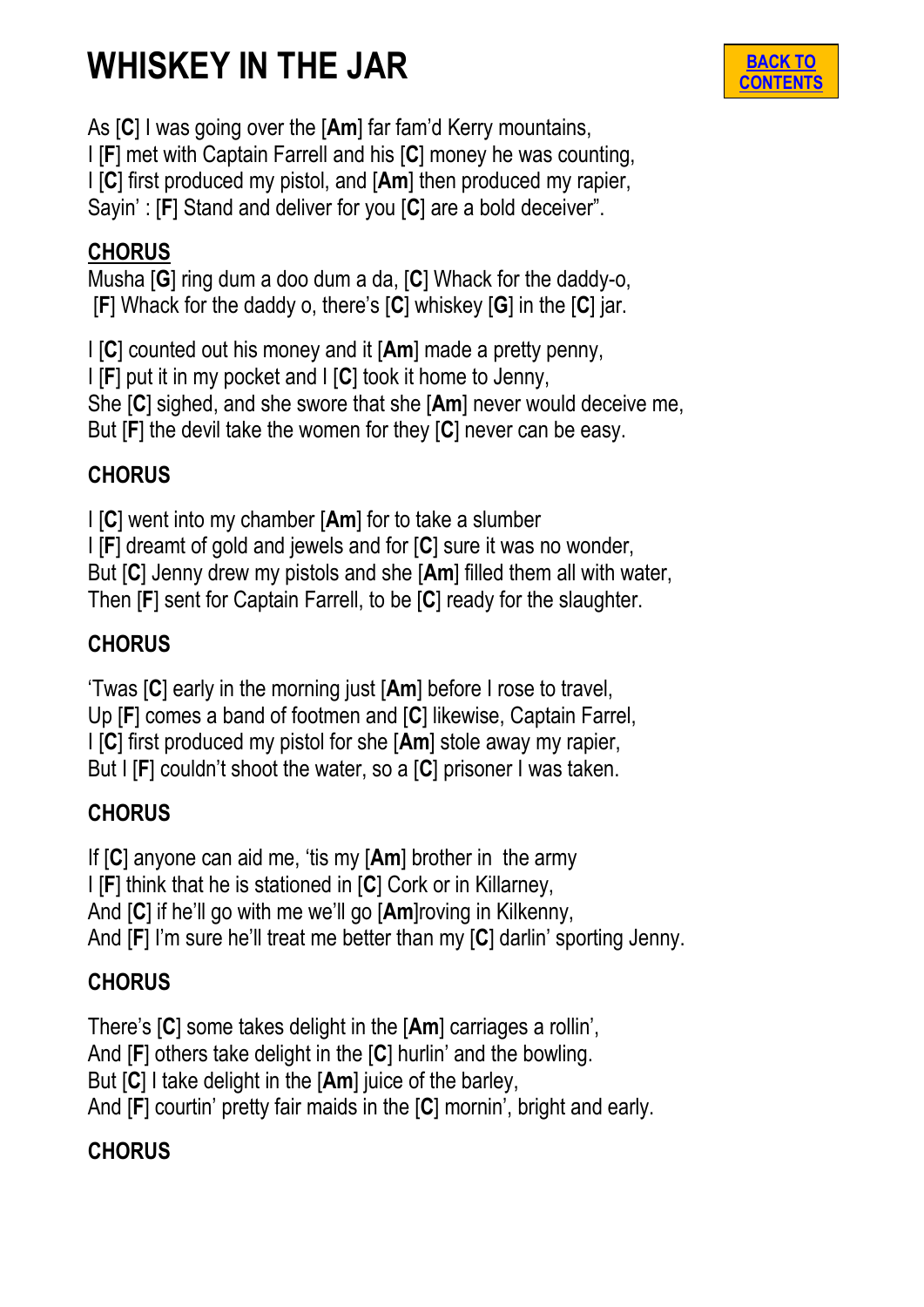# **A WHITER SHADE OF PALE**



# **[C] [Em] [Am] [C] [F] [Am] [Dm] [F] [G] [G7] [Em7] [G7] [C] [F] [G] [F] [G7]**

**[C]** We **[Em]** skipped the light fan- **[Am]** dango **[C] [F]** Turned **[Am]** cartwheels 'cross the **[Dm]** floor **[F] [G]** I was **[G7]** feeling kind of **[Em7]** seasick **[G7] [C]** But the **[Em]** crowd called out for **[Am]** more **[C] [F]** The **[Am]** room was humming **[Dm]** harder **[F] [G]** As the **[G7]** ceiling flew a – **[Em7]** way **[G7] [C]** When **[Em]** we called out for a – [**Am]** nother **[C]** drink **[F]** The **[Am]** waiter brought a **[Dm]** tray **[G]**

### **CHORUS:**

And so it **[C]** wa – **[Em]** s that **[Am]** later **[C] [F]** As the **[Am]** miller told his **[Dm]** tale **[F] [G]** That her **[G7]** face at first just **[Em7]** ghostly **[G7]** Turned a **[C]** whiter **[F]** shade of **[C]** pale **[G7]**

[**C] [Em] [Am] [C] [F] [Am] [Dm] [F] [G] [G7] [Em7] [G7] [C] [F] [G] [F] [G7]**

**[C]** She **[Em]** said there is no **[Am]** reason **[C] [F]** And the **[Am]** truth is plain to **[Dm]** see **[F] [G]** But I **[G7]** wandered through my **[Em7]** playing cards **[G7] [C]** And **[Em]** would not let her **[Am]** be **[C] [F]** One of **[Am]** sixteen vestal **[Dm]** virgins **[F] [G]** Who were **[G7]** leaving for the **[Em7]** coast **[G7]**

**[C]** And al **[Em]** though my eyes were **[Am]** open **[C]**

**[F]** They might **[Am]** just as well been **[Dm]** closed **[G]**

# **CHORUS**

**[C] [Em] [Am] [C] [F] [Am] [Dm] [F] [G] [G7] [Em7] [G7] [C] [F] [G] [F] [G7] [C]**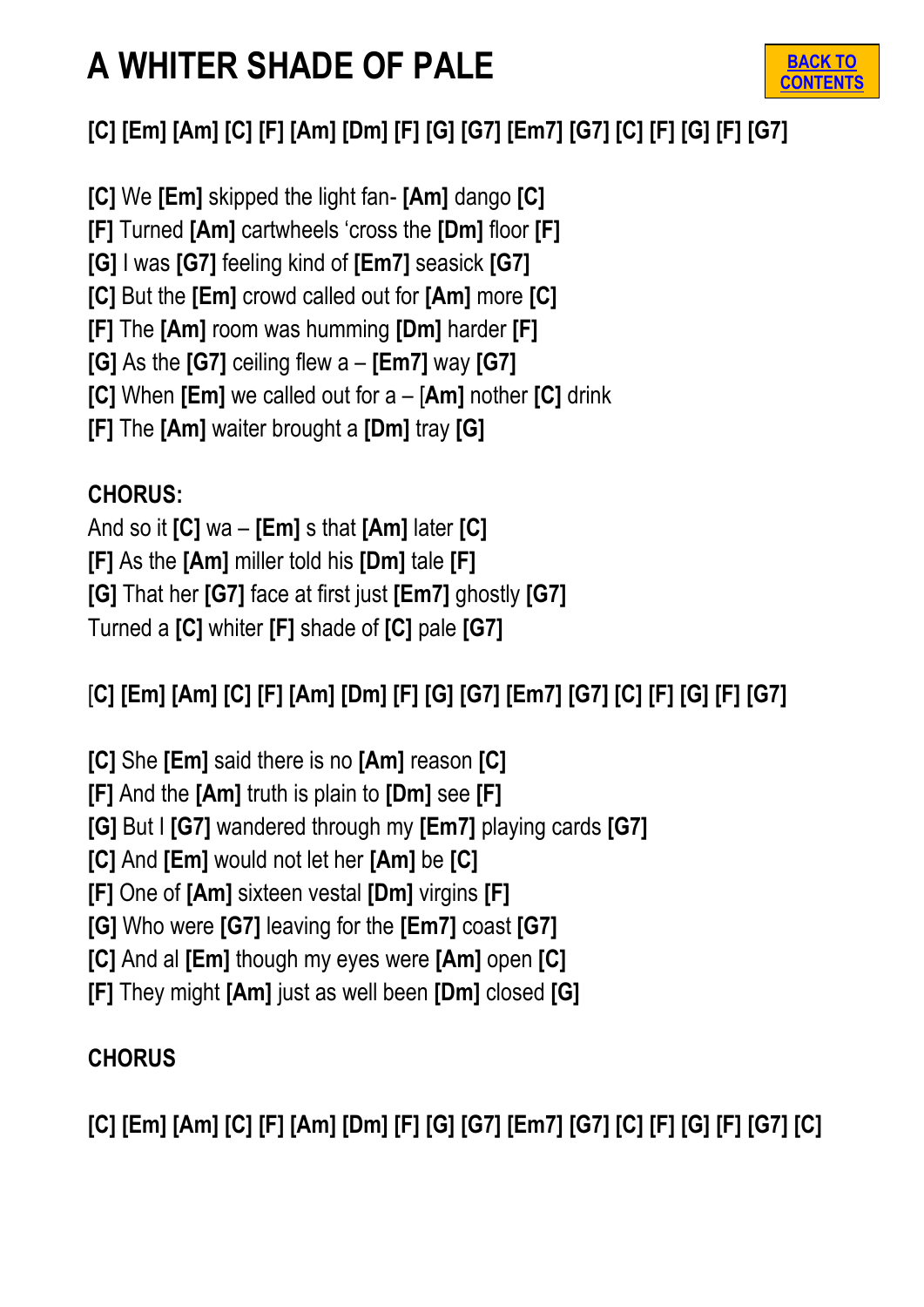# **WHOLE LOTTA LOVE**

# **G** and **A** ALL THE WAY THROUGH……

You need coolin', baby, I'm not foolin', I'm gonna send you back to schoolin', Way down inside, honey, you need it, I'm gonna give you my love,… X2 Wanna whole lotta love 4x

You've been learnin', baby, I've been yearnin', All them good times, baby, baby, I've been learnin', Way, way down inside, honey, you need it, I'm gonna give you my love X2 Wanna whole lotta love  $4x -$  STOP

Cajon, Spoons, Kazoo and Theremin Interlude Blistering Jimmy Page inspired Uke Solo

You've been coolin', baby, I've been droolin', All the good times baby I've been misusin', Way, way down inside, I'm gonna give you my love, I'm gonna give you every inch of my love, Gonna give you my love. Wanna whole lotta love 4x - STOP

Slow screechy bit …….

Way down inside... woman... you need... love.

Shake for me, girl.,,,, I wanna be your backdoor man. Keep it coolin', baby.  $,4x$  Finish on A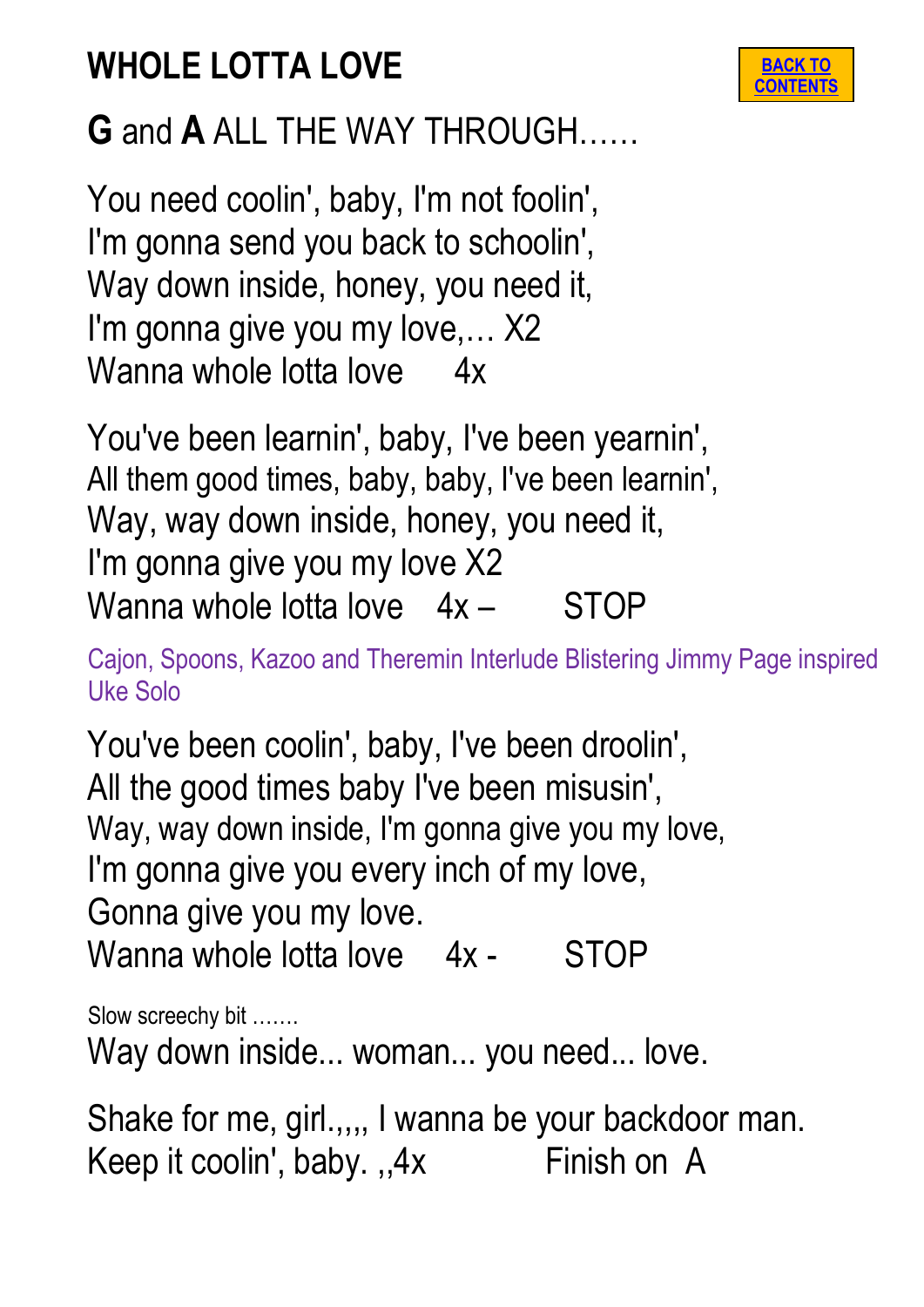# **THE WILD ROVER**



I've **[C]** been a wild rover for many a **[F]** year I **[C]** spent all me **[F]** money on **[G7]** whiskey and **[C]** beer But **[C]** now I'm returning with gold in great **[F]** store And I **[C]** never will **[F]** play the wild **[G7]** rover no **[C]** more

# **CHORUS: And it's [G7] no nay never, [C] no nay never no [F] more Will I [C] play the wild [F] rover, no [G7] never, no [C] more**

I **[C]** went in to an alehouse I used to fre**[F]**quent And I **[C]** told the land **[F]** lady me **[G7]** money's all **[C]** spent I **[C]** asked her for credit, she answered me **[F]** "Nay!" "Such **[C]** custom as **[F]** yours I could **[G7]** have any **[C]** day!"

# **CHORUS**

I **[C]** took from my pocket ten sovereigns **[F]** bright And the **[C]** landlady's **[F]** eyes opened **[G7]** wide with de**[C]**light She **[C]** said: "I have whiskeys and wines of the **[F]** best! And the **[C]** words that I **[F]** told you were **[G7]** only in **[C]** jest!"

# **CHORUS**

I'll go **[C]** home to my parents, confess what I've **[F]** done And **[C]** ask them to **[F]** pardon their **[G7]** prodigal **[C]** son And **[C]** when they forgive me as ofttimes be**[F]**fore I **[C]** never will **[F]** play the wild **[G7]** rover no **[C]** more.

# **CHORUS (x2)**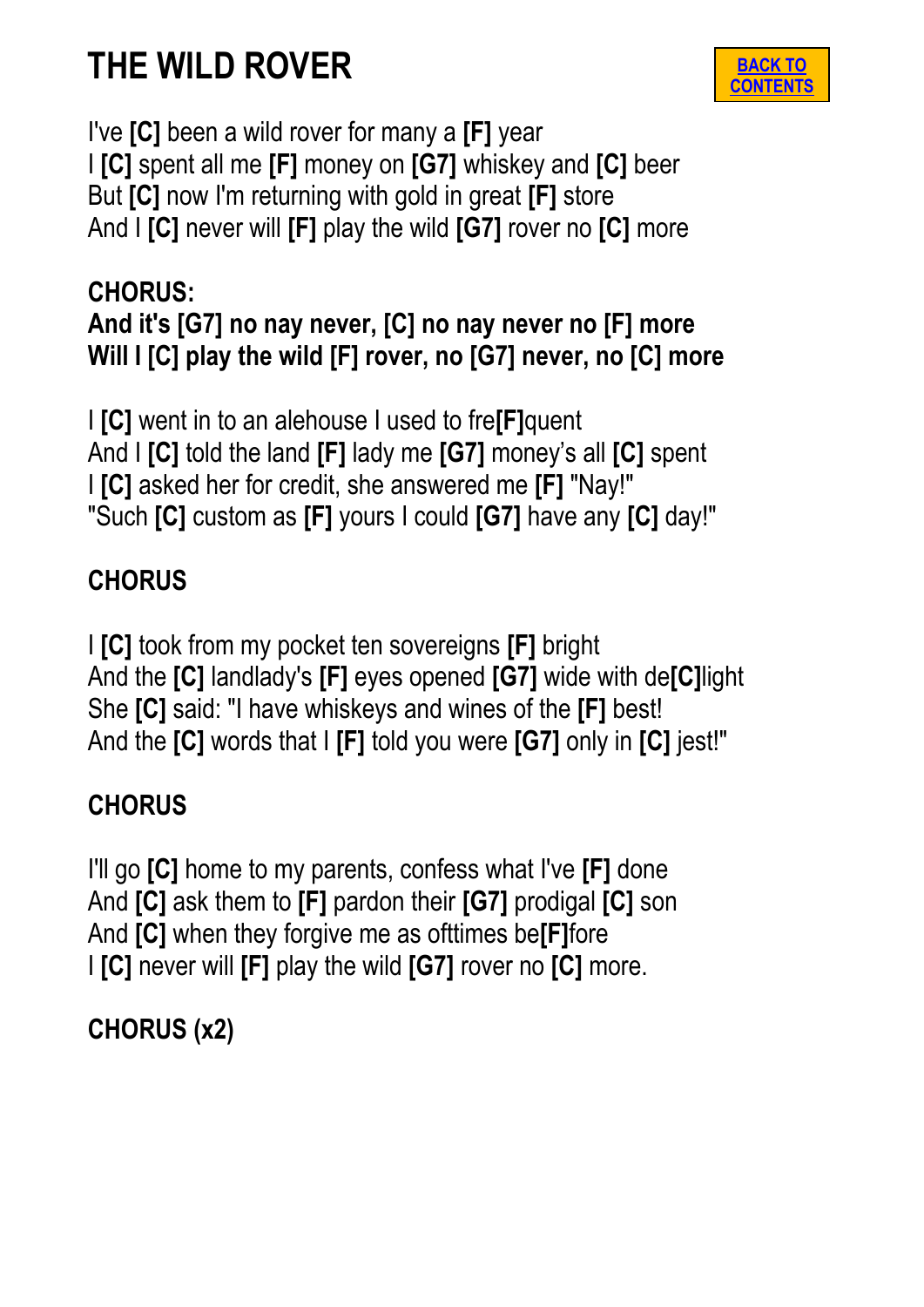# **WILD WORLD**



### **INTRO:**

[**Am**] La la la la [**D7**] la la la la la [**G**] la La la la la [**Cmaj7**] la la la la la [**F**] la La la la la [**Dm**] la la la [**E7**] la la

[**Am**] Now that I've [**D7**] lost everything to [**G**] you, You say you [**Cmaj7**] wanna start something [**F**] new, And it's [**Dm**] breaking my heart you're [**E7**] leaving, baby I'm grieving, [**Am**] But if you wanna [**D7**] leave, take good [**G**] care, Hope you have a [**Cmaj7**] lot of nice things to [**F**] wear, But then a [**Dm**] lot of nice things turn [**E7**] bad out [**G7**] there.

#### **CHORUS:**

[**C**] Oh, [**G**] baby, baby, it's a [**F**] wild world, [**G**] It's hard to get [**F**] by just upon a [**C**] smile [**C**] Oh, [**G**] baby, baby, it's a [**F**] wild world, [**G**] I'll always re-[**F**] member you like a [**C**] child, girl. [**Dm**] [**E7**]

[**Am**] You know I've seen a [**D7**] lot of what the world can [**G**] do, And it's [**Cmaj7**] breaking my heart in [**F**] two, 'Cos I [**Dm**] never wanna see you [**E7**] sad, girl, don't be a bad girl, [**Am**] But if you wanna [**D7**] leave, take good [**G**] care, Hope you make a [**Cmaj7**] lot of nice friends out [**F**] there, But just re-[**Dm**] member there's a lot of bad [**E7**] and be-[**G7**] ware.

### **CHORUS**

[**Am**] La la la la [**D7**] la la la la la [**G**] la La la la la [**Cmaj7**] la la la la la [**F**] la La la la la [**Dm**] la la la [**E7**] la la, baby I love you, [**Am**] But if you wanna [**D7**] leave, take good [**G**] care, Hope you make a [**Cmaj7**] lot of nice friends out [**F**] there, But just re-[**Dm**] member there's a lot of bad, [**E7**] and be-[**G7**] ware.

#### **CHORUS x 2**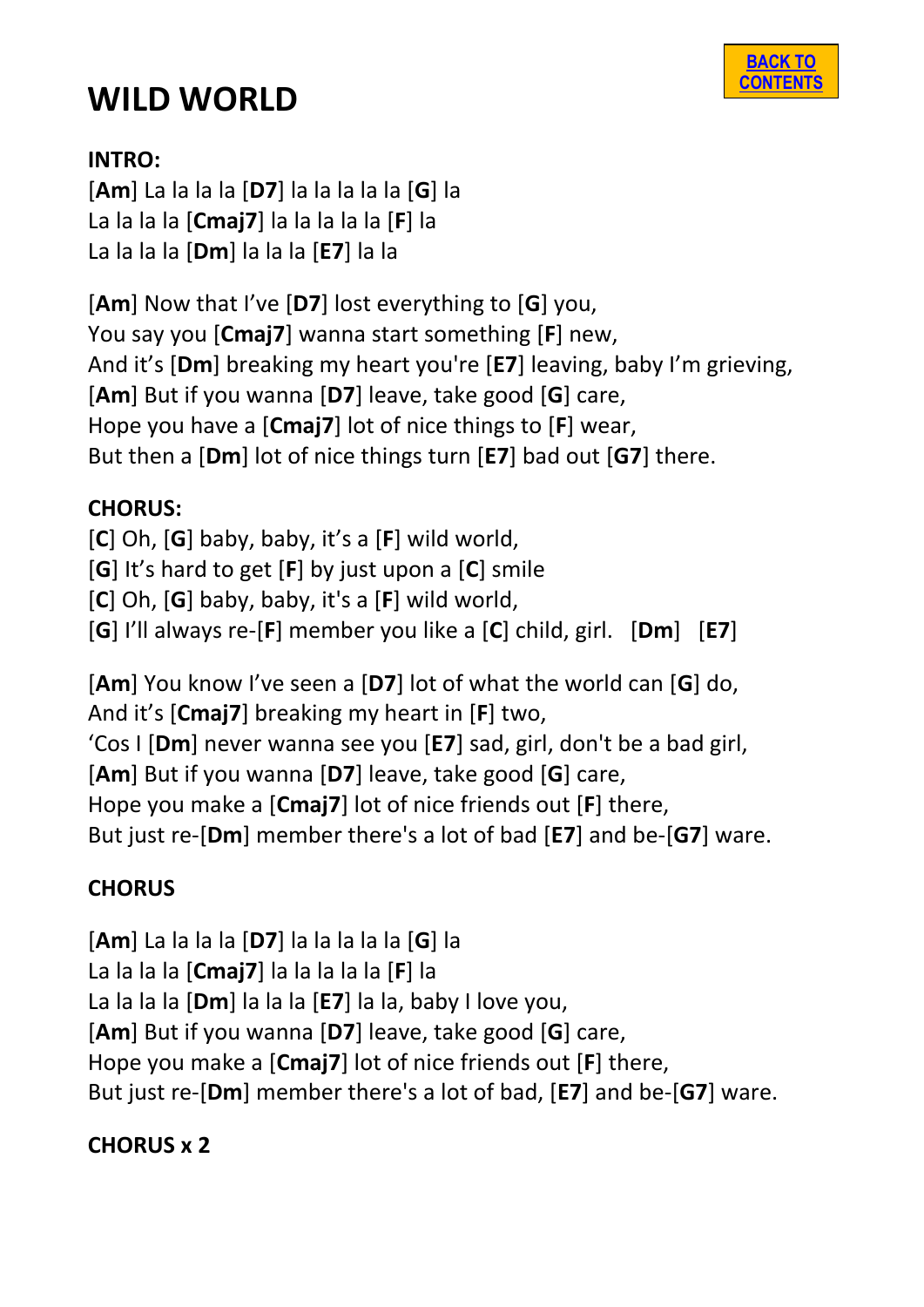# **WISH YOU WERE HERE**



# **Em G Em G Em A7 Em A7 G x2**

**C D** So, so you think you can tell,  **Am G** Heaven from Hell, blue skies from pain. **D** D C Am Can you tell a green field from a cold steel rail, a smile from a veil, **G** Do you think you can tell?

**C** D Did they get you to trade your heroes for ghosts,  **Am G D** Hot ashes for trees, hot air for a cool breeze, cold comfort for change, **C** Am G And did you exchange a walk on part in the war for a lead role in a cage?

### **Em G Em G Em A7 Em A7 G**

**C D** How I wish, how I wish you were here.  **Am G** We're just two lost souls swimming in a fish bowl, year after year, **D C** Running over the same old ground. What have we found?  **Am G** The same old fears. Wish you were here!

**Em G Em G Em A7 Em A7 G x2**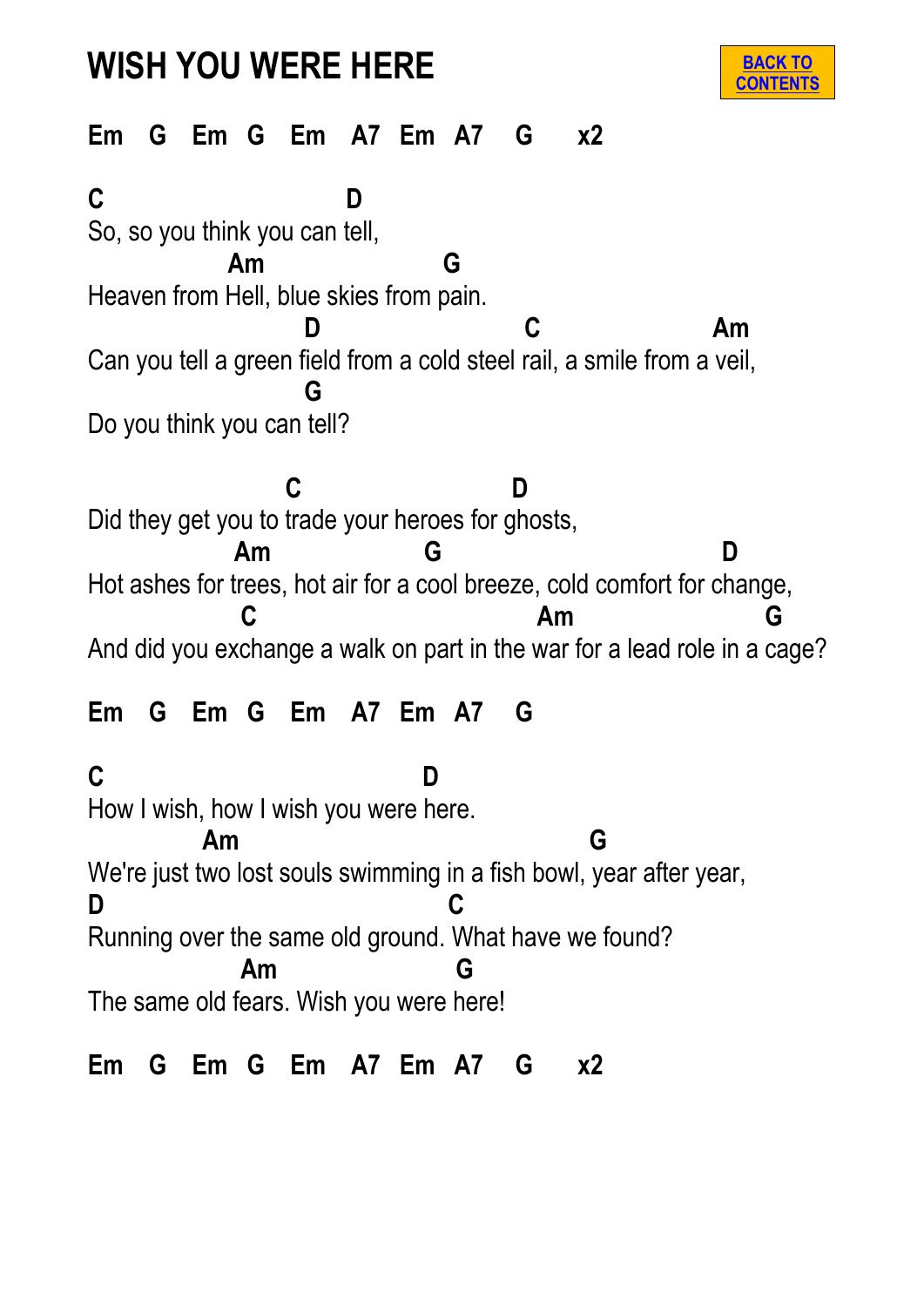# **WITH A LITTLE HELP FROM MY FRIENDS**



[**G**] What would you [**D**] think if I [**Am**] sang out of tune Would you stand up and [**D**] walk out on [**G**] me [**G**] Lend me your [**D**] ears and I'll [**Am**] sing you a song And I'll try not to [**D**] sing out of [**G**] key

Oh I get [**F**] by with a little [**C**] help from my [**G**] friends Mmm I get [**F**] high with a little [**C**] help from my [**G**] friends Mmm I'm gonna [**F**] try with a little [**C**] help from my [**G**] friends [**D7**]

[**G**] What do I [**D**] do when my [**Am**] love is away Does it worry you to [**D**] be a[**G**]lone [**G**] How do I [**D**] feel by the [**Am**] end of the day Are you sad because you're [**D**] on your [**G**] own

Oh I get [**F**] by with a little [**C**] help from my [**G**] friends Mmm I get [**F**] high with a little [**C**] help from my [**G**] friends Mmm I'm gonna [**F**] try with a little [**C**] help from my [**G**] friends

Do you [**Em**] need any[**A**]body I [**G**] need some[**F**]body to [**C**] love Could it [**Em**] be any[**A**]body I [**G**] want some[**F**]body to [**C**] love

[**G**] Would you be[**D**]lieve in a [**Am**] love at first sight Yes I'm certain that it [**D**] happens all the [**G**] time [**G**] What do you [**D**] see when you [**Am**] turn out the light I can't tell you but I [**D**] know it's [**G**] mine

Oh I get [**F**] by with a little [**C**] help from my [**G**] friends Mmm get [**F**] high with a little [**C**] help from my [**G**] friends Mmm I'm gonna [**F**] try with a little [**C**] help from my [**G**] friends

Do you [**Em**] need any[**A**]body I [**G**] need some[**F**]body to [**C**] love Could it [**Em**] be any[**A**]body I [**G**] want some[**F**]body to [**C**] love

Oh I get [**F**] by with a little [**C**] help from my [**G**] friends Mmm gonna [**F**] try with a little [**C**] help from my [**G**] friends Oh I get [**F**] high with a little [**C**] help from my [**G**] friends Yes I get [**F**] by with a little help from my [**C**] friends With a little help from my [**Eb**] fri...[**F**]...ends [**G**]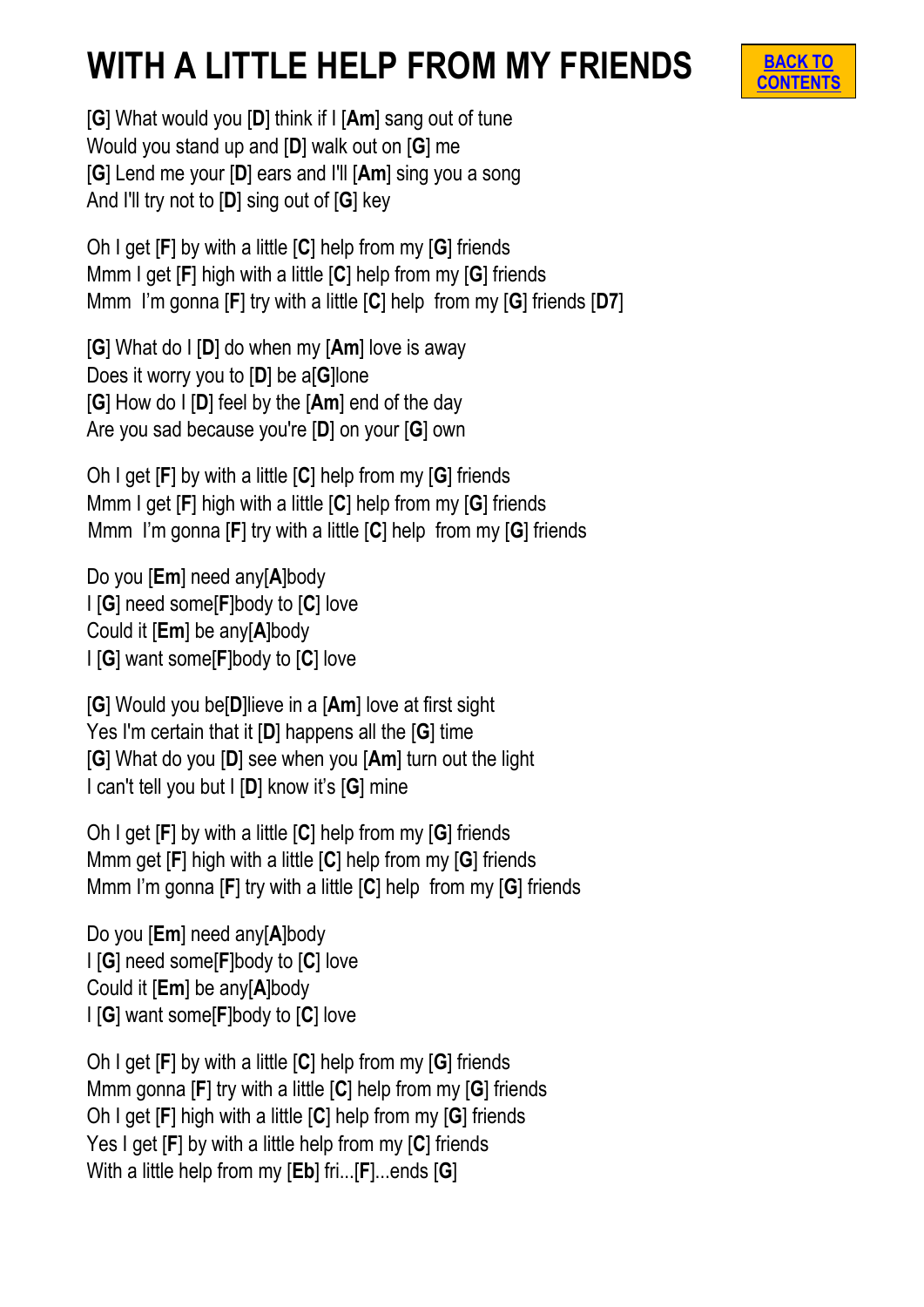# **WONDERFUL TONIGHT**



It's [**G**] late in the [**D**] evening, [**C**] She's wondering what [**D**] clothes to wear. [**G**] She puts on her [**D**] make-up [**C**]And brushes her [**D**] long blonde hair. [**C**] And then she [**D**] asks me, [**G**] "Do I [**D**] look all [**Em**] right?" And I say, [**C**] "Yes, you look [**D**] wonderful to- [**G**] night." [**G**] We go to a [**D**] party [**C**] And everyone [**D**] turns to see [**G**] This beautiful [**D**] lady [**C**] That's walking a- [**D**] round with me. [**C**] And then she [**D**] asks me, [**G**] "Do you [**D**] feel all- [**Em**] right?" And I say, [**C**] "Yes, I feel [**D**] wonderful to- [**G**] night." [**G7**]

I feel [**C**] wonderful be- [**D**] cause I see The [**G**] love-light [**D**] in your [**Em**] eyes, And the [**C**] wonder of it [**D**] all Is that you [**C**] just don't rea- [**D**] lise How much I [**G**] love you.

[**G**] It's time to go [**D**] home now

[**C**] And I've got an [**D**] aching head

[**G**] So I give her the [**D**] car keys

[**C**] She helps me to [**D**] bed.

[**C**] And then I [**D**] tell her [**G**] as I

[**D**] Turn out the [**Em**] light,

I say, "My [**C**] darling, you were [**D**] wonderful to- [**G**] night.

Oh my [**C**] darling, you were [**D**] wonderful to- [**G**] night."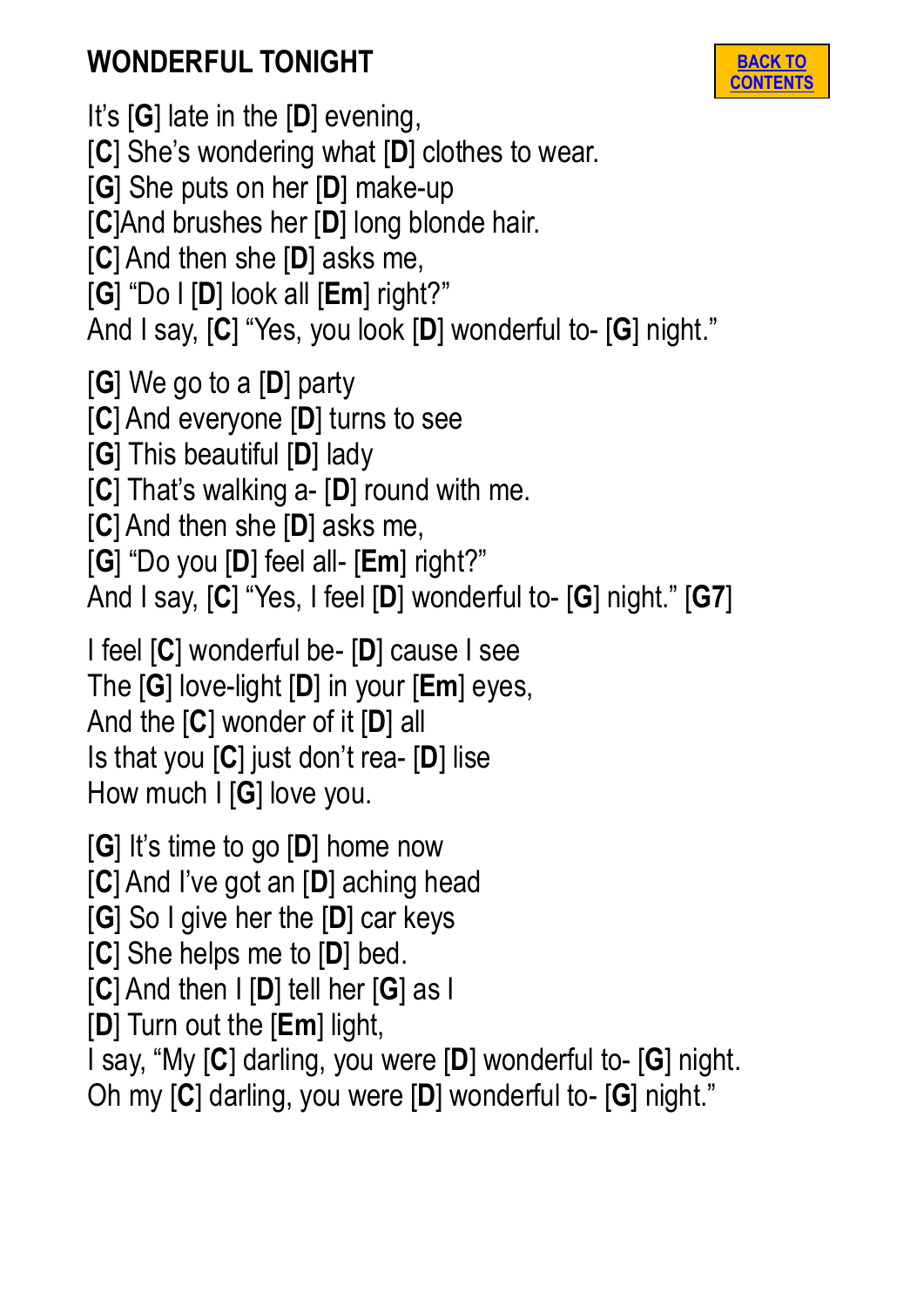# **THE WONDER OF YOU**



**G Em** When no-one else can understand me **Am D D7** When everything I do is wrong **G Em** You give me love and consolation **Am D D7** You give me hope to carry on  **G Em C D E E7** And you're always there to lend a hand, in everything I do  **C D7 G Em Am D** That's the wonder, the wonder of you **G Em** And when you smile the world is brighter **Am D D7** You touch my hand and I'm a king **G Em** Your love to me is worth a fortune **Am D D7** Your love for me is everything  **G Em C D E E7** I guess I'll never know the reason why, you love me as you do  **C D7 G Em Am D** That's the wonder, the wonder of you **G Em Am D D7 G Em Am D D7 G Em C D E E7** I guess I'll never know the reason why, you love me as you do  **C D7 G D G**

That's the wonder, the wonder of you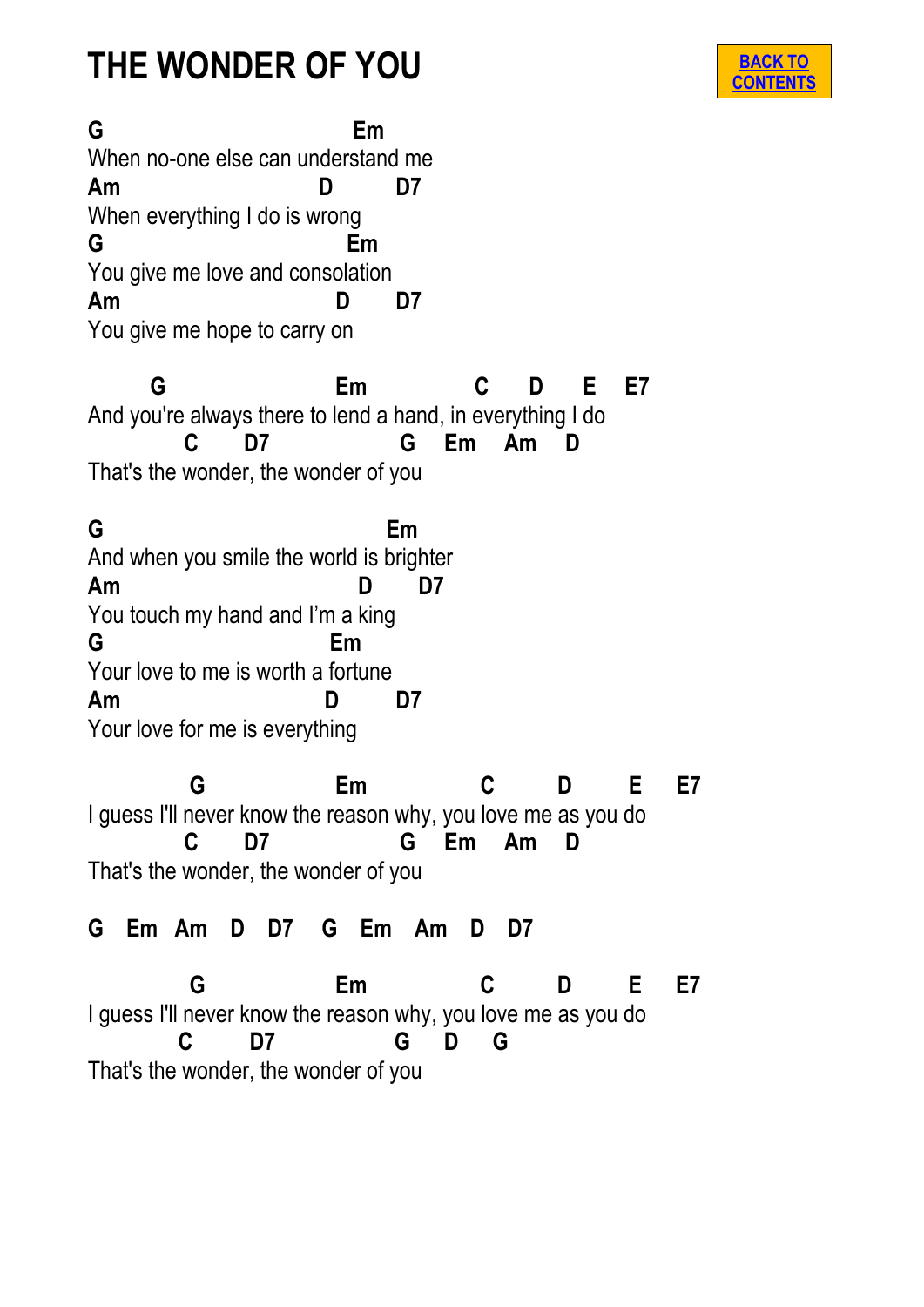# **WONDERWALL**



[**Em**] Today is [**G**] gonna be the day that they're [**D**] gonna throw it back to [**A7**] you [**Em**] By now you [**G**] shoulda somehow rea- [**D**] lised what you gotta [**A7**] do [**Em**] I don't believe that [**G**] anybody [**D**] feels the way I [**A7**] do About you [**Em**] now [**G**] [**D**] [**A7**]

[**Em**] Back beat the [**G**] word is on the street that the [**D**] fire in your heart is [**A7**] out [**Em**] I'm sure you've [**G**] heard it all before but you never [**D**] really had a [**A7**] doubt [**Em**] I don't believe that [**G**] anybody [**D**] feels the way I [**A7**] do About you [**Em**] now [**G**] [**D**] [**A7**]

And [**C**] all the roads that [**D**] lead you there are [**Em**] winding And [**C**] all the lights that [**D**] light the way are [**Em**] blinding [**C**] There are many [**D**] things that I would [**G**] like to [**D**] say to [**Em**] you But I don't know [**A**] how Because [**C**] maybe [**G**] [**C**] You're [**G**] gonna be the one who [**C**] saves me [**G**] [**C**] And [**G**] after [**C**] all [**G**] [**C**] You're my [**G**] wonder- [**C**] wall [**G**] [**A**]

[**Em**] Today was [**G**] gonna be the day but they'll [**D**] never throw it back to [**A7**] you [**Em**] By now you [**G**] shoulda somehow rea- [**D**] lised what you're not to [**A7**] do [**Em**] I don't believe that [**G**] anybody [**D**] feels the way I [**A7**] do About you [**Em**] now [**G**] [**D**] [**A7**]

And [**C**] all the roads that [**D**] lead you there were [**Em**] winding And [**C**] all the lights that [**D**] light the way are [**Em**] blinding [**C**] There are many [**D**] things that I would [**G**] like to [**D**] say to [**Em**] you But I don't know [**A**] how I said [**C**] maybe [**G**] [**C**] You're [**G**] gonna be the one that [**C**] saves me [**G**] [**C**] And [**G**] after [**C**] all [**G**] [**C**] You're my [**G**] wonder- [**C**] wall [**G**] [**A**] I said [**C**] maybe [**G**] [**C**] You're [**G**] gonna be the one that [**C**] saves me [**G**] [**C**] And [**G**] after [**C**] all [**G**] [**C**] You're my [**G**] wonder- [**C**] wall [**G**] [**A**] I said [**C**] maybe [**G**] [**C**] You're [**G**] gonna be the one that [**C**] saves me [**G**] [**C**] You're [**G**] gonna be the one that [**C**] saves me [**G**] [**C**] You're [**G**] gonna be the one that [**C**] saves me [**G**]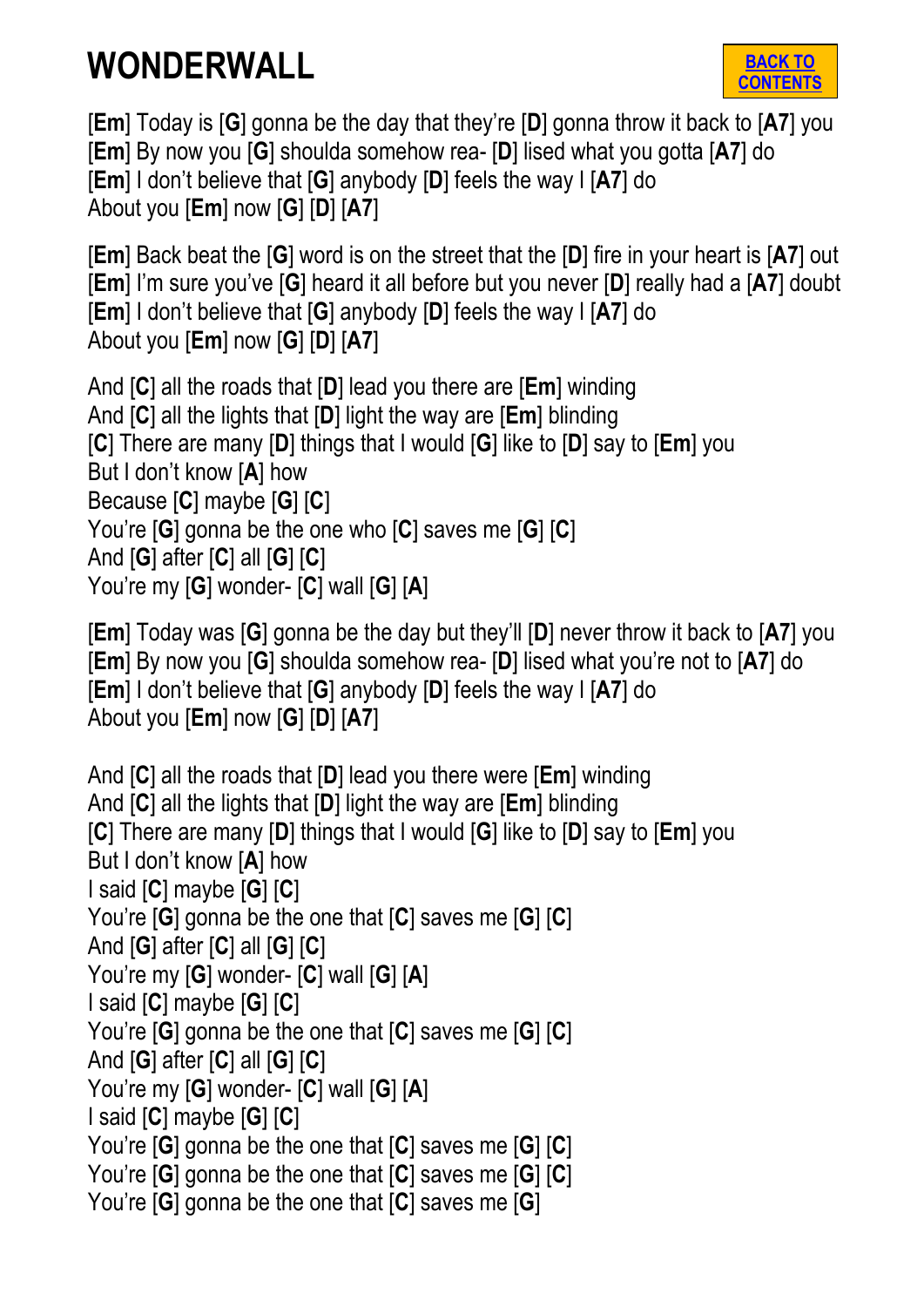# **YMCA**



**[C]** Young man there's no need to feel down, I said **[Am]** Young man pick yourself off the ground, I said **[F]** Young man cause you're new in town There's no **[G]** need to be unhappy **[C]** Young man there's a place you can go, I said **[Am]** Young man when you're short on your dough, you can **[F]** Stay there and I'm sure you will find **[G]** Many ways to have a good time **[G]**

**[G] It's fun to stay at the [C] YMCA It's fun to stay at the [Am**] **YMCA They have [Dm] everything for you men to enjoy You can [G] hang out with all the boys It's fun to stay at the [C] YMCA It's fun to stay at the [Am] YMCA You can [Dm] get yourself clean, you can have a good meal You can [G] do whatever you feel**

**[C]** Young man are you listening to me, I said **[Am]** Young man what do you want to be, I said **[F]** Young man you can make real your dreams But you've [**G]** got to know this one thing **[C]** No man does it all by himself, I said **[Am]** Young man put your pride on the shelf and just **[F]** Go there to the YMCA I'm sure **[G]** they can help you to-day **[G]** 

### **CHORUS**

**[C]** Young man I was once in your shoes, I said **[Am]** I was down and out with the blues, I felt **[F]** No man cared if I were alive, I felt **[G]** The whole world was so tight, that's **[C]** when Someone came up to me and said **[Am]** Young man take a walk up the street, there's a **[F]** Place there called the YMCA, they can **[G]** Start you back on your way

### **CHORUS**

**(End on C)**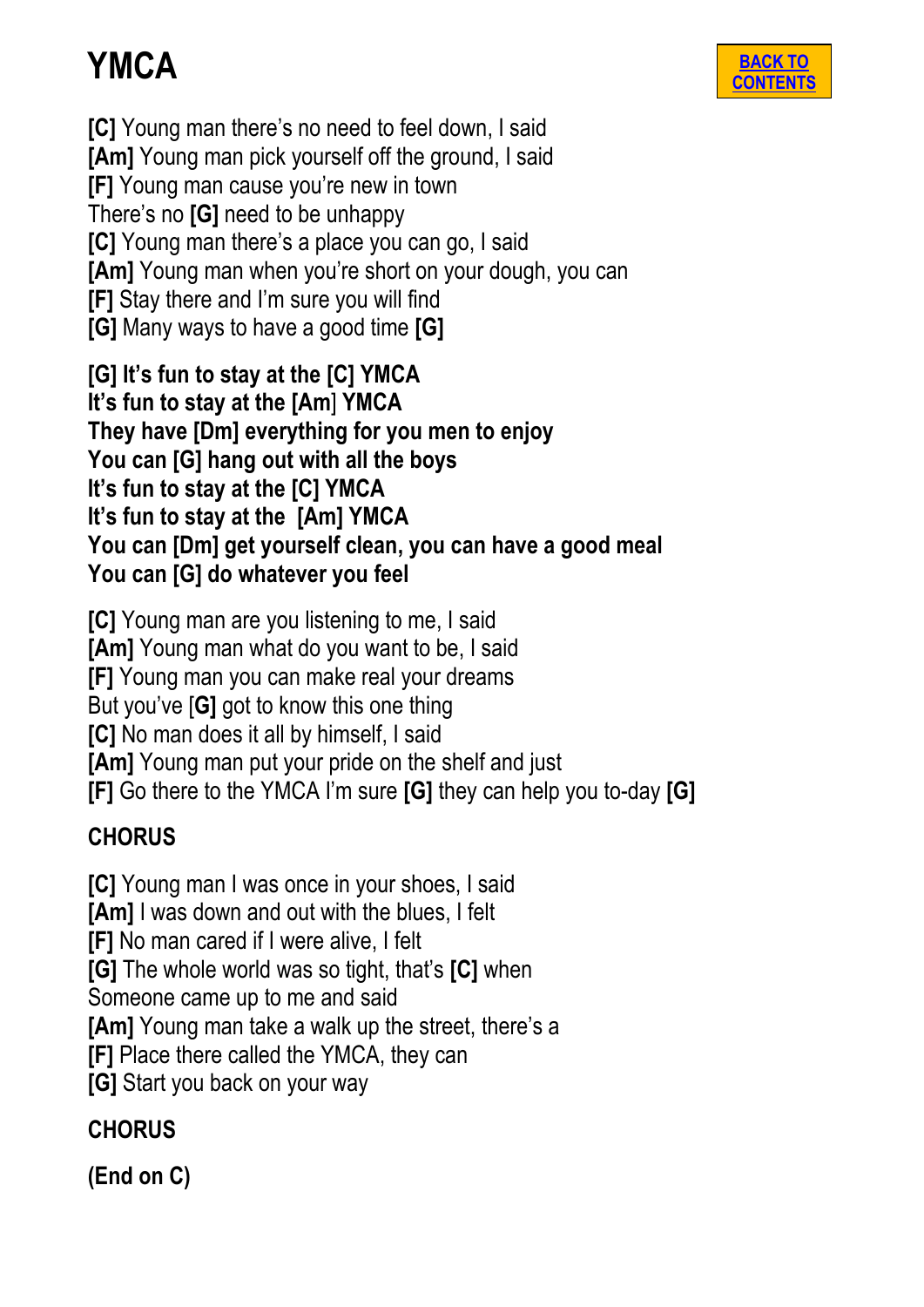# **YOU AIN'T GOING NOWHERE**



### **INSTRUMENTAL INTRO (verse)**

[**G**] Clouds so swift, the [**Am**] rain won't lift The [**C**] gate won't close, the [**G**] railings froze Get your mind off [**Am**] wintertime [**C**] You ain't going no[**G**]where

#### **CHORUS**: [**G**] Ooo-wee, [**Am**] ride me high To [**C**] morrow's the day my [**G**] bride's gonna come Oh, oh, are [**Am**] we gonna fly [**C**] Down in the [**G**] easy chair

[**G**] I don't care how many [**Am**] letters they sent The [**C**] morning came and the [**G**] morning went Pick up your money, [**Am**] pack up your tent [**C**] You ain't going no[**G**]where

### **CHORUS**

[**G**] Buy me a flute and a [**Am**] gun that shoots [**C**] Tailgates and [**G**] substitutes Strap yourself to the [**Am**] tree with roots [**C**] You ain't going no[**G**]where

### **CHORUS**

### **INSTRUMENTAL - 2 verses**

[**G**] Gengis Khan he [**Am**] could not keep [**C**] All his kings sup[**G**]plied with sleep We'll climb that hill no [**Am**] matter how steep When [**C**] we get up to [**G**] it

### **CHORUS x 2**

### **REPEAT 'Down in the easy chair'**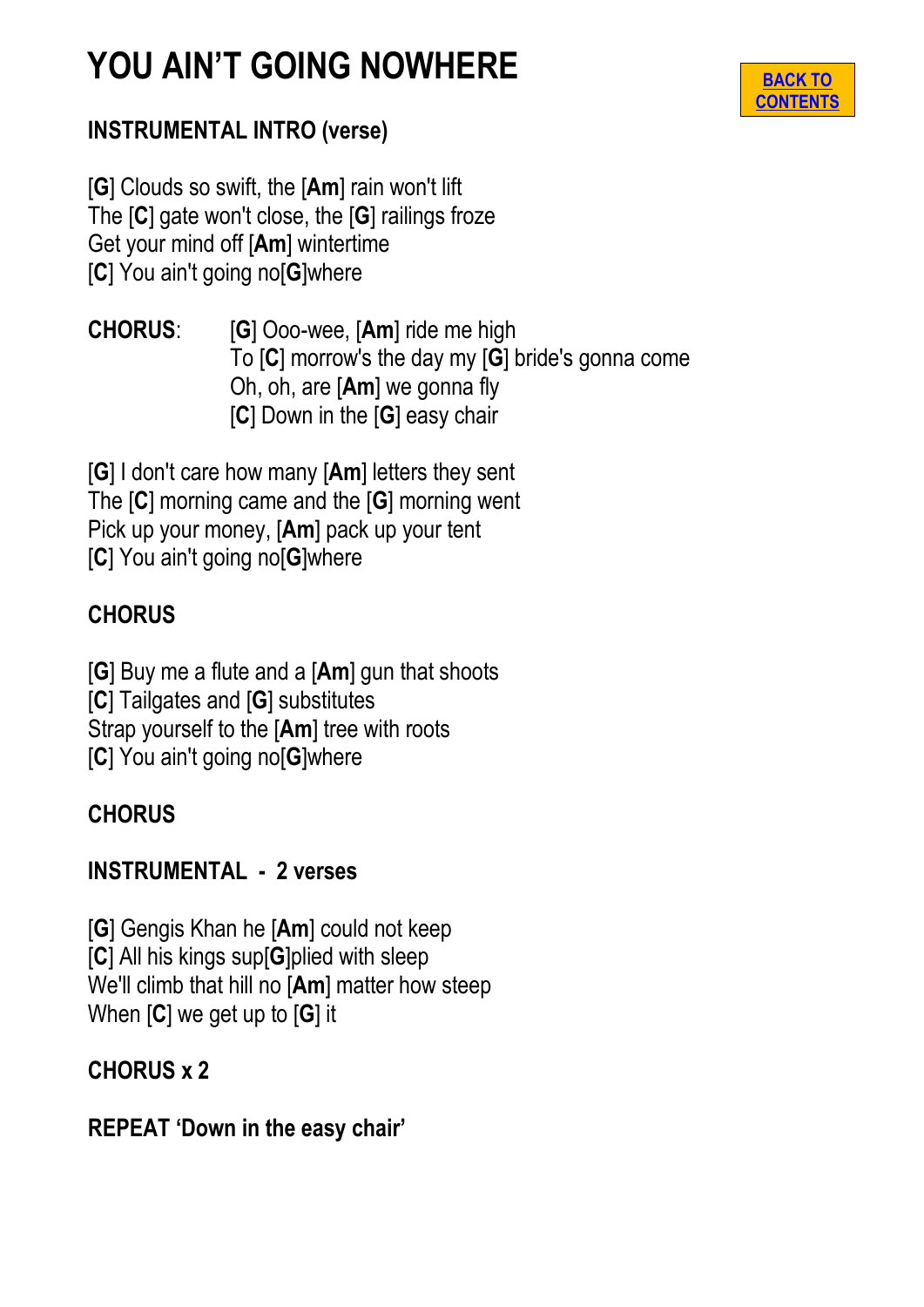# **YOU NEVER CAN TELL**



[**C**] It was a teenage wedding and the old folks wished them well You could see that Pierre did truly love the madamoi- [**G**] selle [**G7**] And now the [**G**] young monsieur and madame have rung the chapel [**G7**] bell C'est la [**G**] vie say the old folks, it goes to show you never can [**C**] tell

[**C**] They furnished off an apartment with a two room Roebuck sale The coolerator was crammed with TV dinners and ginger [**G**] ale [**G7**] But when Pi- [**G**] erre found work the little money comin' worked out [**G7**] well C'est la [**G**] vie say the old folks, it goes to show you never can [**C**] tell

[**C**] They had a hi-fi phono, boy did they let it blast Seven hundred little records, all rock, rhythm and [**G**] jazz [**G7**] But when the [**G**] sun went down, the rapid tempo of the music [**G7**] fell C'est la [**G**] vie say the old folks, it goes to show you never can [**C**] tell

[**C**] They bought a souped up Jitney, it was a cherry red '53 They drove it down to New Orleans to celebrate their anniversa- [**G**] ry [**G7**] It was there [**G**] that Pierre was wedded to the lovely madamoi- [**G7**] selle C'est la [**G**] vie say the old folks, it goes to show you never can [**C**] tell

[**C**] It was a teenage wedding and the old folks wished them well You could see that Pierre did truly love the madamoi- [**G**] selle [**G7**] And now the [**G**] young monsieur and madame have rung the chapel [**G7**] bell C'est la [**G**] vie say the old folks, it goes to show you never can [**C**] tell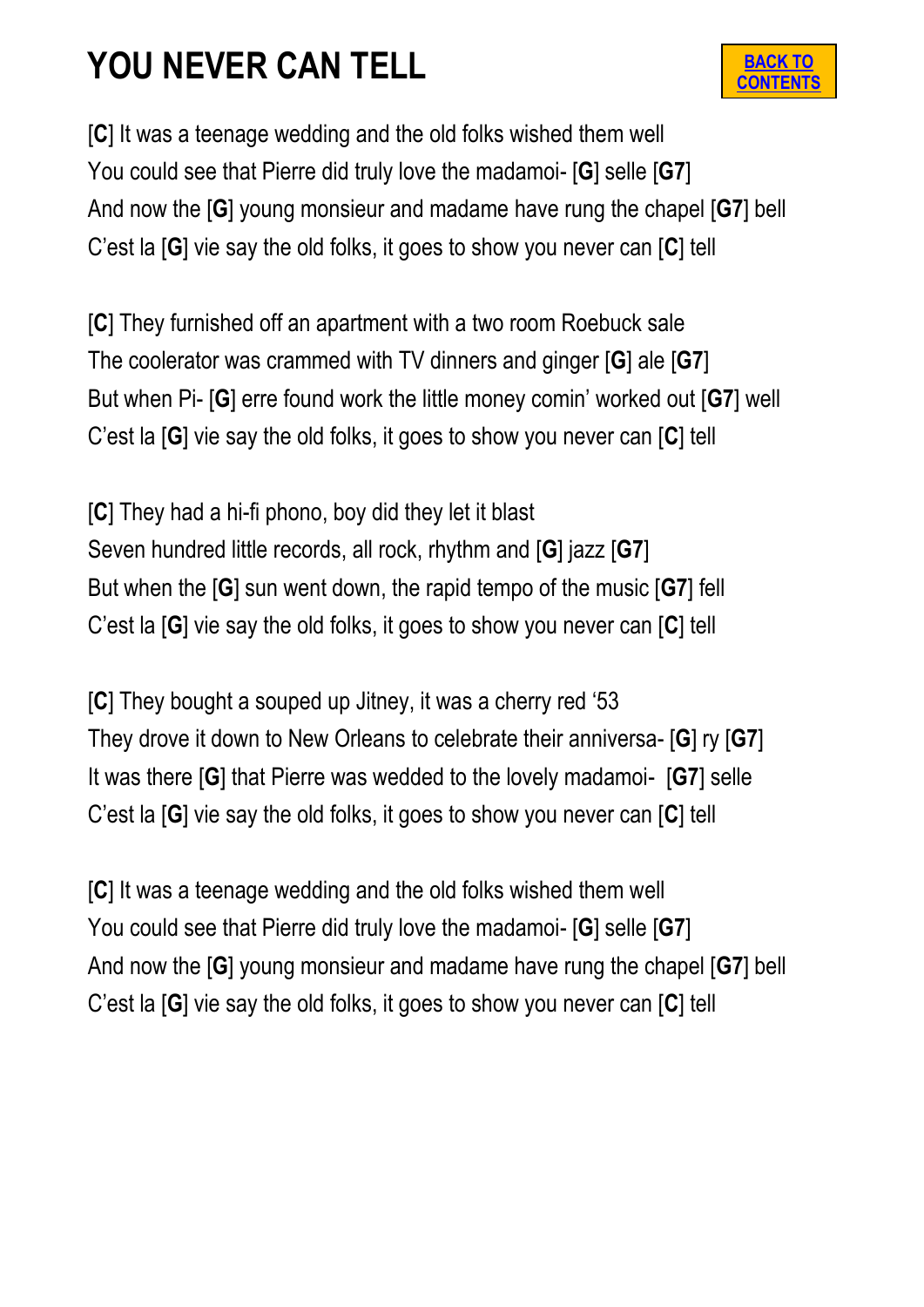# **YOU'RE STILL THE ONE**



**(D)** Looks like we made it

**(G)** look how far we've **(A)** come my baby.

We **(D)** mighta took the long way,

**(G)** We knew we'd **(A)** get there someday.

**(D)** They said… "I bet… **(G)** they'll never **(A)** make it" But just **(D)** look at us **(G)** holding **(A)** on. We're still to- **(D)** gether, still **(G)** going **(A)** strong.

You're still the **(D)** one.

You're still the one I **(G)** run to,

**(Em)** The one that I be- **(A)** long to,

**(D)** You're still the one I **(G)** want for **(A)** life.

You're still the **(D)** one.

You're still the one that **(G)** I love,

**(Em)** The only one I **(A)** dream of,

**(D)** You're still the one I **(G)** kiss good- **(A)** night.

**(D)** Ain't nothin' better

We **(G)** beat… the **(A)** odds together.

**(D)** I'm glad we didn't listen,

**(G)** Look at what we **(A)** would be misssin'

**(D)** They said… "I bet… **(G)** they'll never **(A)** make it" But just **(D)** look at us **(G)** holding **(A)** on. We're still to- **(D)** gether, still **(G)** going **(A)** strong.

You're still the **(D)** one. You're still the one I **(G)** run to, **(Em)** The one that I be- **(A)** long to, **(D)** You're still the one I **(G)** want for **(A)** life. You're still the **(D)** one. You're still the one that **(G)** I love, **(Em)** The only one I **(A)** dream of, **(D)** You're still the one I **(G)** kiss good- **(A)** night.

You're still the **(D)** one. You're still the one I (G) run to, **(Em)** The one that I be- **(A)** long to, **(D)** You're still the one I **(G)** want for **(A)** life. You're still the **(D)** one. You're still the one that **(G)** I love, **(Em)** The only one I **(A)** dream of, **(D)** You're still the one I **(G)** kiss good- **(A)** night.

**(D)** I'm so glad we made it, **(G)** look how far we've **(A)** come my baby.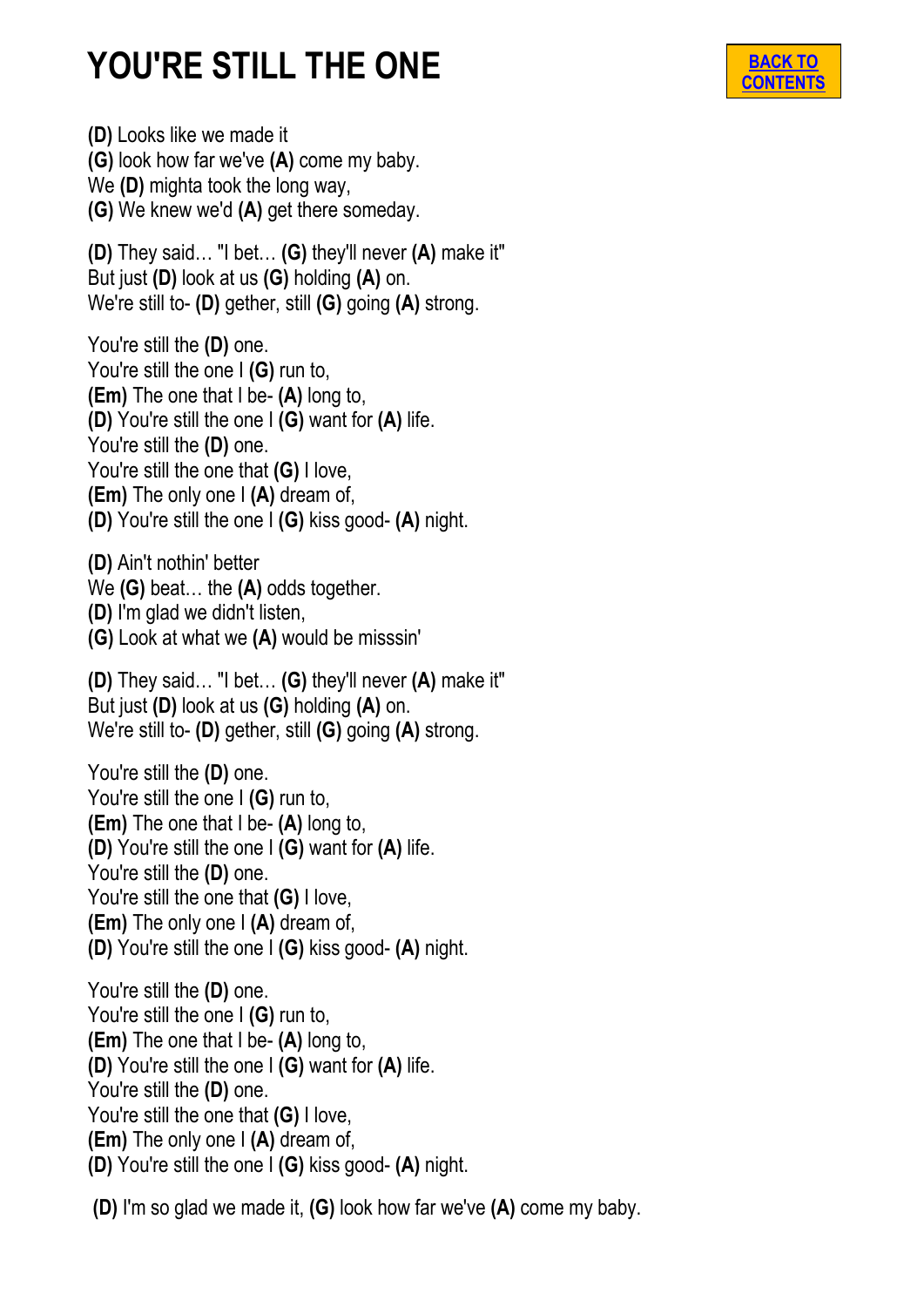# **YOU'RE THE ONE THAT I WANT BASS INTRO**

 **Am F C** I got chills, they're multiplyin', and I'm losin' control  **E7 Am** 'Cause the power you're supplyin', it's electrifyin'

 **C G Am F** You better shape up, 'cause I need a man, and my heart is set on you **C** G Am F You better shape up, you better understand, to my heart I must be true **F** Nothing left, nothing left for me to do

# **CHORUS:**

**C** F You're the one that I want (you are the one I want), ooh ooh ooh, honey **C** F The one that I want (you are the one I want), ooh ooh ooh, honey **C** F The one that I want (you are the one I want), ooh ooh ooh  **G** The one I need (the one I need), oh yes indeed (yes indeed) **BASS (AS INTRO) Am F C** If you're filled with affection, you're too shy to convey  **E7 Am** Meditate my direction, feel your way, wow!  **C G** I better shape up, cause you need a man (I need a man), **Am F** Who can keep me satisfied  **C G** I better shape up, if I'm gonna prove (you better prove), **Am** That my faith is justified **F** Are you sure? Yes I'm sure down deep inside

# **REPEAT CHORUS**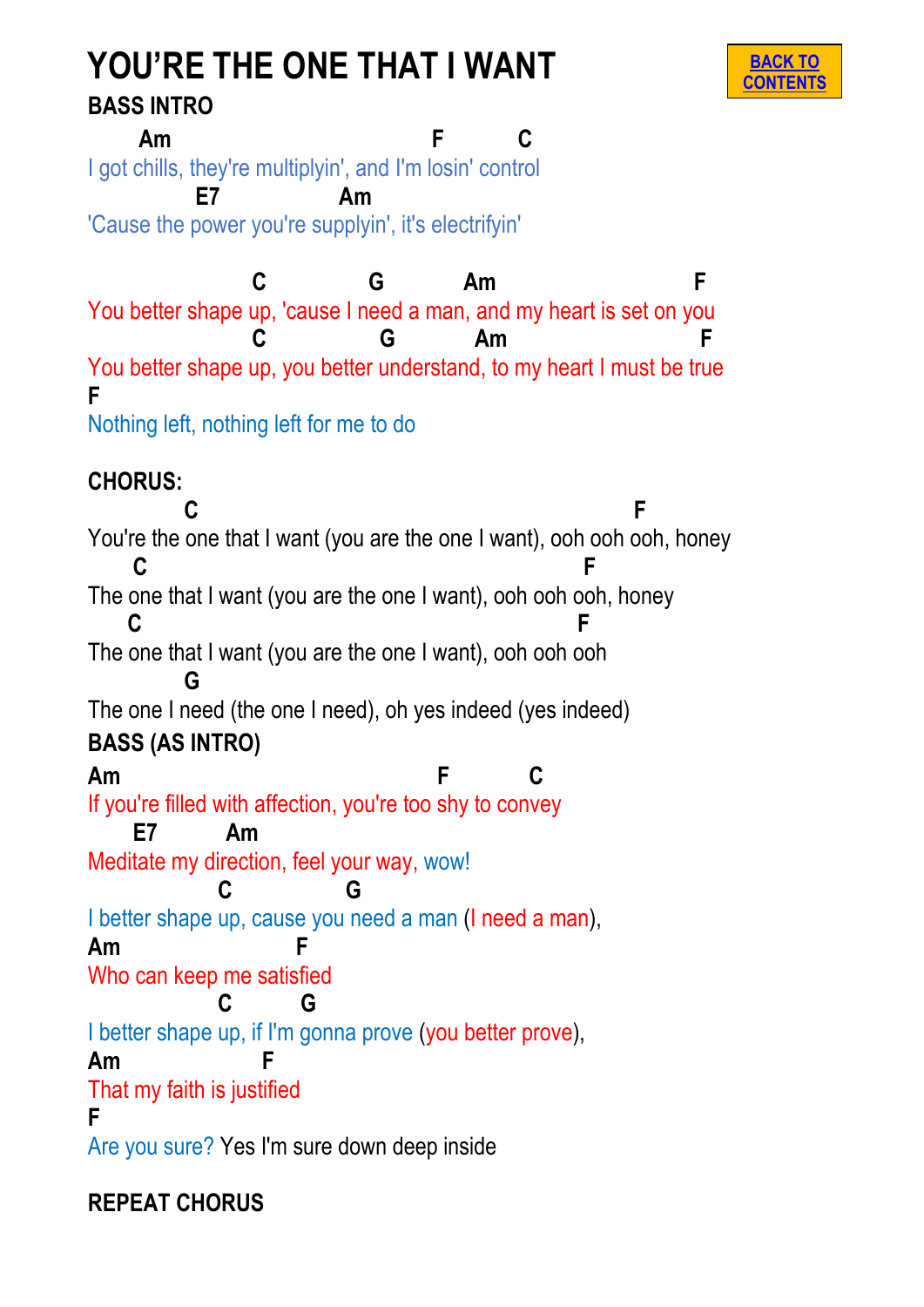# **YOU SPIN ME ROUND**

**Am Am D** Yeah I, I get to know your name  **Am D** Well and I, could trace your private number baby-y **Am C** All I know is that to me You look like you're lots of fun **D** B Am Open up your lovin' arms I want some  **Am D** Well I, I set my sights on you (and no one else will do)  **Am D** And I, I've got to have my way now baby-y **Am C** All I know is that to me You look like you're havin' fun **D E Am** Open up your lovin' arms Watch out, here I come ------------------------------------------------------------------------------------------------------------------------------------------------------------------------------------------------ **CHORUS: Am C G Am** You spin me right round, baby Right round, like a record, baby **D E** Right round round x2 ------------------------------------------------------------------------------------------------------------------------------------------------------------------------------------------------ **Am D** I, (I, I, I,) I got be your friend now, baby-y  **Am D** And I, (I, I, I,) would like to move in just a little bit closer (a little bit closer) **Am C** All I know is that to me You look like you're lots of fun D B Am Open up your lovin' arms Watch out, here I come **CHORUS Am D** I want your loooo-o-o-oo-o-o-oooove x2 **Am C** All I know is that to me You look like you're lots of fun **D** B Am Open up your lovin' arms Watch out, here I come **REPEAT CHORUS UNTIL END** (with "I want your love"... "I need your love")

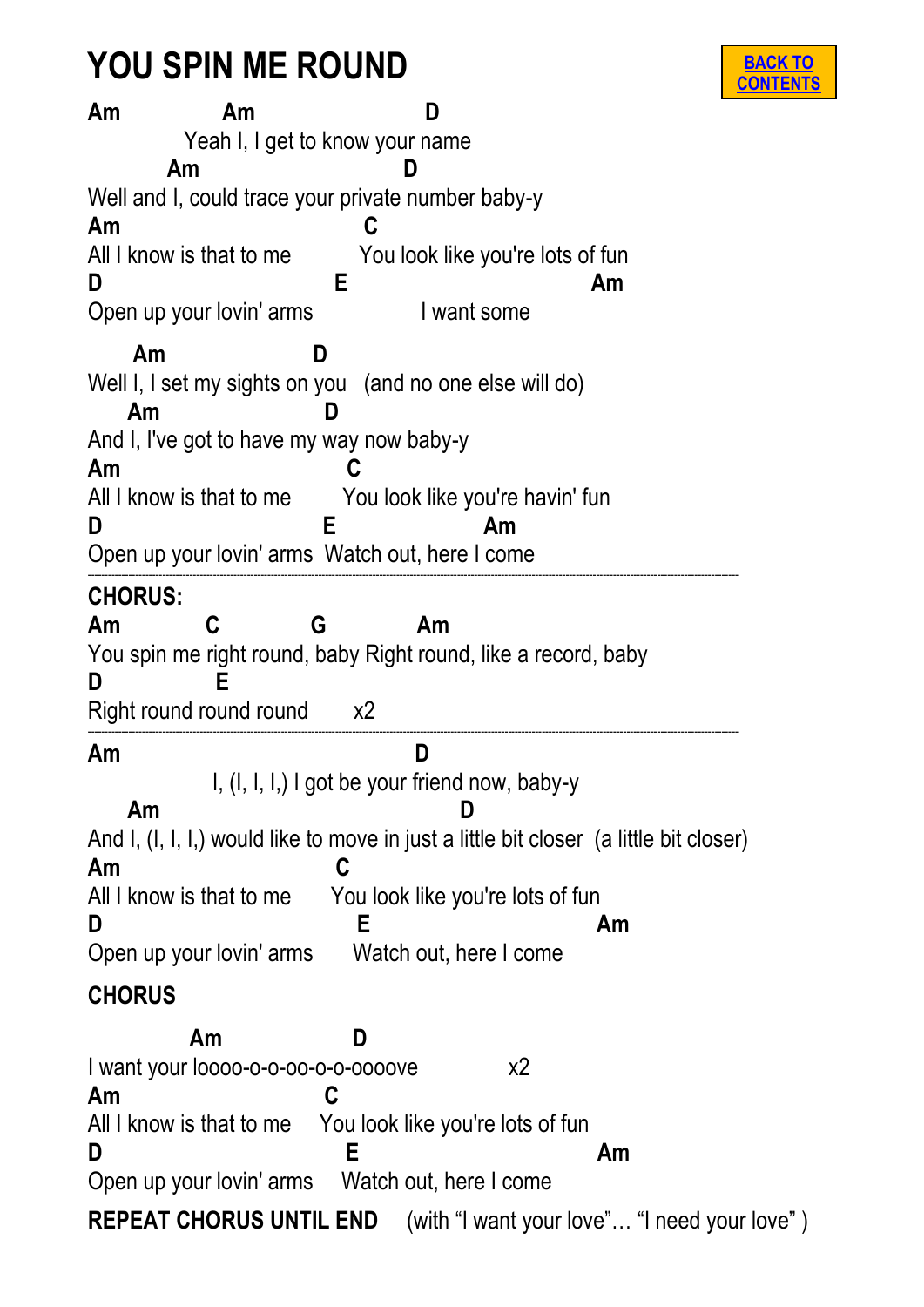